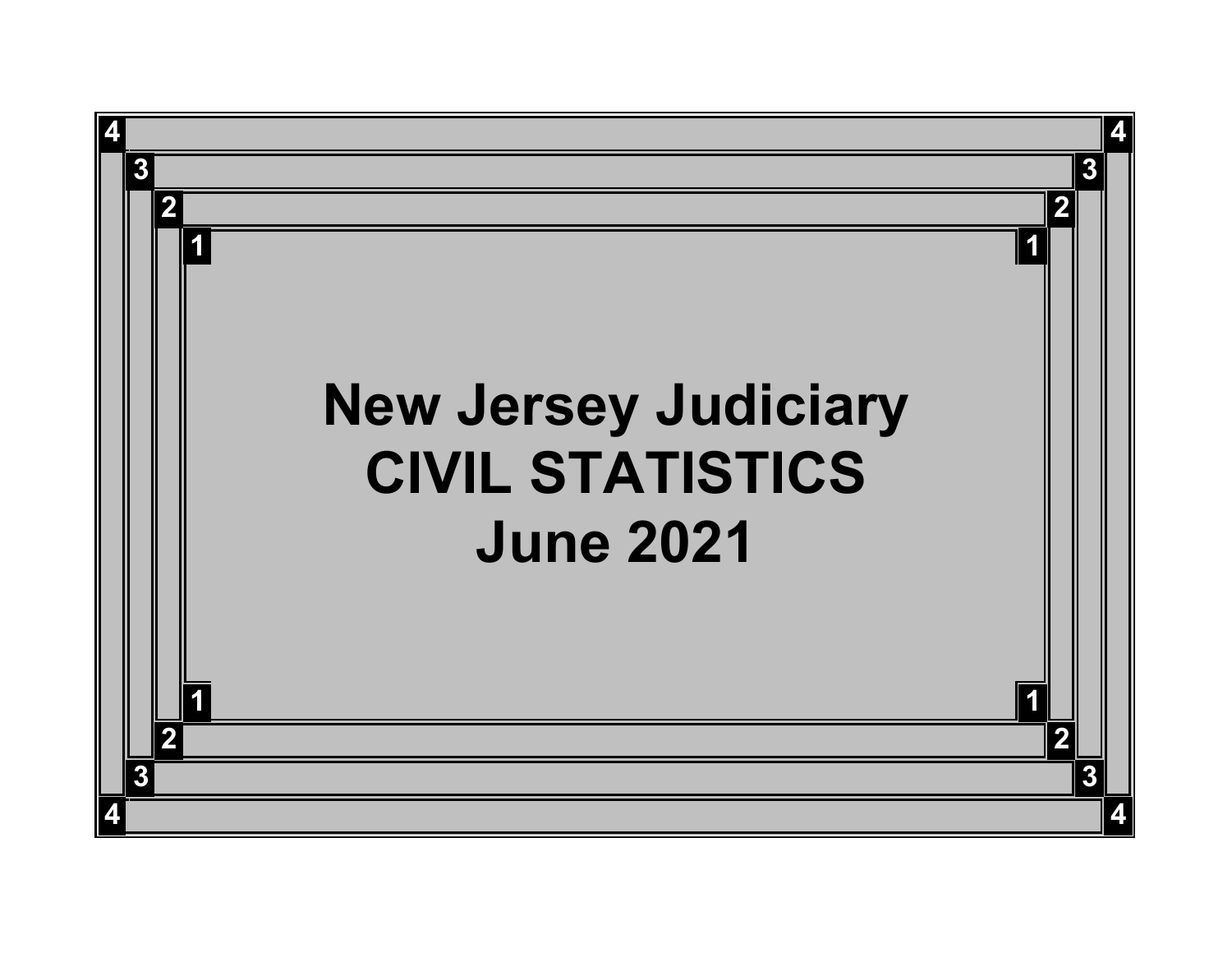# **TABLE OF CONTENTS INTRODUCTION**

| Introduction, Abbreviations, and Glossary |                 | CIVIL STATISTICS provides court year-to-date of<br>twenty-one counties. Data is compiled from a m    |
|-------------------------------------------|-----------------|------------------------------------------------------------------------------------------------------|
| Tables and Graphs By County               | 1               | Automated Case Management System.                                                                    |
| Tables and Graphs by Case Type            |                 | The report provides 4-page summaries of filings,<br>and active pending by case type for counties and |
| <b>Atlantic</b>                           | 3               | based on the Case Information Statement (CIS).                                                       |
| Bergen                                    | $\overline{7}$  | as shown in the table on the next page.                                                              |
| <b>Burlington</b>                         | 11              |                                                                                                      |
| Camden                                    | 15              |                                                                                                      |
| Cape May                                  | 19              | <b>GLOSSARY</b>                                                                                      |
| Cumberland                                | 23              |                                                                                                      |
| <b>Essex</b>                              | $\overline{27}$ | Filings: Filings include new, reopened, reactivate                                                   |
| Gloucester                                | 31              | Resolutions: Include trials, summary judgments,                                                      |
| Hudson                                    | 35              | dismissals, inactivations, transfe                                                                   |
| Hunterdon                                 | 39              | Clearance: Resolutions minus filings                                                                 |
| Mercer                                    | 43              | Backlog: Cases over case processing goal as lis                                                      |
| Middlesex                                 | 47              | date of complaint exclusive of inactive                                                              |
| Monmouth                                  | 51              | Track 1 backlog = over 12 months                                                                     |
| <b>Morris</b>                             | 55              | Track 2 backlog = over 18 months                                                                     |
| Ocean                                     | 59              | Track 3 backlog = over 24 months                                                                     |
| Passaic                                   | 63              | Track 4 backlog = over 24 months                                                                     |
| Salem                                     | 67              | Backlog Per 100 Monthly Filings: (backlog) / (ave                                                    |
| Somerset                                  | 71              | year) $*10$                                                                                          |
| <b>Sussex</b>                             | 75              | Active Pending: Cases not resolved. Does not ir                                                      |
| Union                                     | 79              |                                                                                                      |
| Warren                                    | 83              | CIVIL STATISTICS is produced by the Administr                                                        |
|                                           |                 | Research Unit. Questions or comments can be d                                                        |
| <b>State</b>                              | 87              |                                                                                                      |
|                                           |                 | <b>Quantitative Research Unit: PO Box</b>                                                            |

CIVIL STATISTICS provides court year-to-date civil-law statistics for New Jersey's twenty-one counties. Data is compiled from a monthly statistical extract of the Automated Case Management System.

The report provides 4-page summaries of filings, resolutions, clearance, backlog, and active pending by case type for counties and the state. Case type categories are based on the Case Information Statement (CIS). Some categories are consolidated as shown in the table on the next page.

| Essex            | 27 | Filings: Filings include new, reopened, reactivated, and transferred cases              |
|------------------|----|-----------------------------------------------------------------------------------------|
| Gloucester       | 31 | Resolutions: Include trials, summary judgments, settlements, default judgments          |
| Hudson           | 35 | dismissals, inactivations, transfers, and other summary matters                         |
| <b>Hunterdon</b> | 39 | Clearance: Resolutions minus filings                                                    |
| Mercer           | 43 | Backlog: Cases over case processing goal as listed below. Cases are aged from           |
| <b>Middlesex</b> | 47 | date of complaint exclusive of inactive and closed time.                                |
| Monmouth         | 51 | Track 1 backlog = over 12 months                                                        |
| Morris           | 55 | Track 2 backlog = over 18 months                                                        |
| Ocean            | 59 | Track 3 backlog = over 24 months                                                        |
| Passaic          | 63 | Track 4 backlog = over 24 months                                                        |
| Salem            | 67 | Backlog Per 100 Monthly Filings: (backlog) / (average monthly filings in previous court |
| Somerset         | 71 | year) $*$ 100                                                                           |
| Sussex           | 75 | Active Pending: Cases not resolved. Does not include inactive cases.                    |
| .                | -~ |                                                                                         |

CIVIL STATISTICS is produced by the Administrative Office of the Courts' Quantitative Research Unit. Questions or comments can be directed to:

> Quantitative Research Unit: PO Box 037, Trenton, NJ 08625 (609) 815-2900 x52530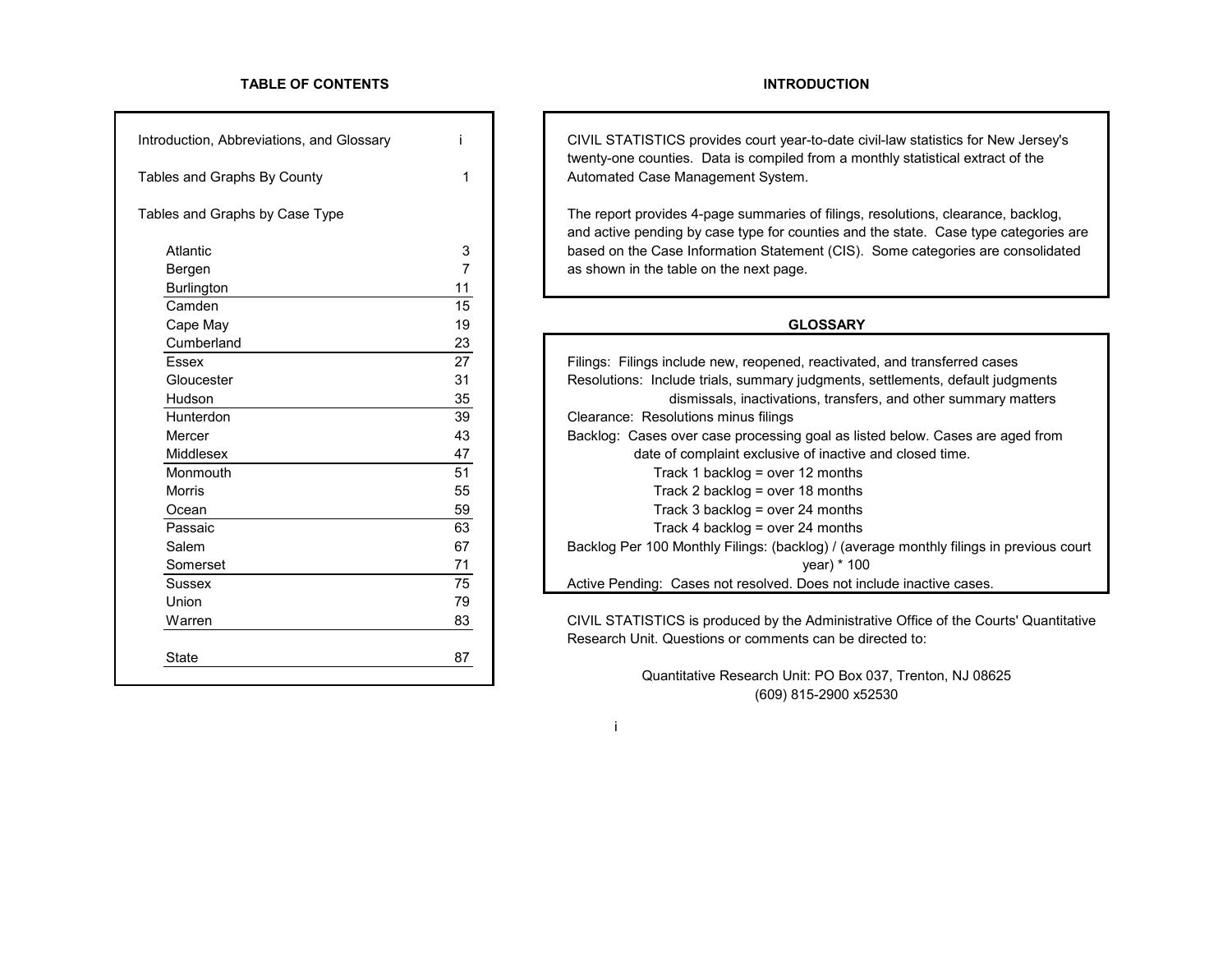# **CASE TYPE ABBREVIATIONS**

# **TRACK I**

Action on Negotiable Instrument (Act on New Inst) Book Account Name Change Other Insurance Claim Including Declaratory Judgment Actions (other insurance) PIP Coverage Real Property Other Track 1: Forfeiture, Summary Action, UM or UIM Claim, Lemon Law, Open Public Records Act, Tenancy, Miscellaneous, No Show Jurors UM/UIM Coverage

# **TRACK II**

Auto Negligence - Personal Injury Auto Negligence - Property Damage **Construction** Contract/Commercial Transactions Employment other than CEPA or LAD Personal Injury Tort - Other UM/UIM Bodily Injury

# **TRACK III**

Assault and Battery Civil Rights **Condemnation** Medical Malpractice Product Liability Professional Malpractice Toxic Tort Other Track 3: Defamation, Inverse Condemnation, Whistle Blower/Conscientious, Employee Protection Act, Law Against Discrimination

# **TRACK IV**

Action in Lieu of Prerogative Writ (Lieu of P. Writ) Asbestos Complex Commercial

Other Multicounty Litigation (formerly "mass tort") and/or Centrally Managed Cases:

 Abilify, Accutane, Allergen Biocell Textured Breast Implants,AlloDerm, Asbestos, Benicar, Bristol-Myers-Squibb Environmental, DePuy, ASR Hip Implant, Firefighter Hearing Loss, Fosamax, HealthPlus Surgery Center, Levaquin, Pelvic Mesh, Physiomesh, Proceed Surgical Mesh/Proceed Ventral Patch, Prolene Hernia System Mesh, Propecia, Proton-Pump Inhitors, Reglan, Risperdal/Seroquel/Zyprexa, Stryker Hip/ABG II, Stryker LFIT CoCr V40 Femoral Heads, Stryker Trident Hip Implants, Talc-Powder, Tasigna, Taxotere/Docetaxel, Zostavax.

Other Track 4: Complex Construction, Cullen Lit., Environmental Coverage Litigation, False Claims, Insurance Fraud, Mt. Laurel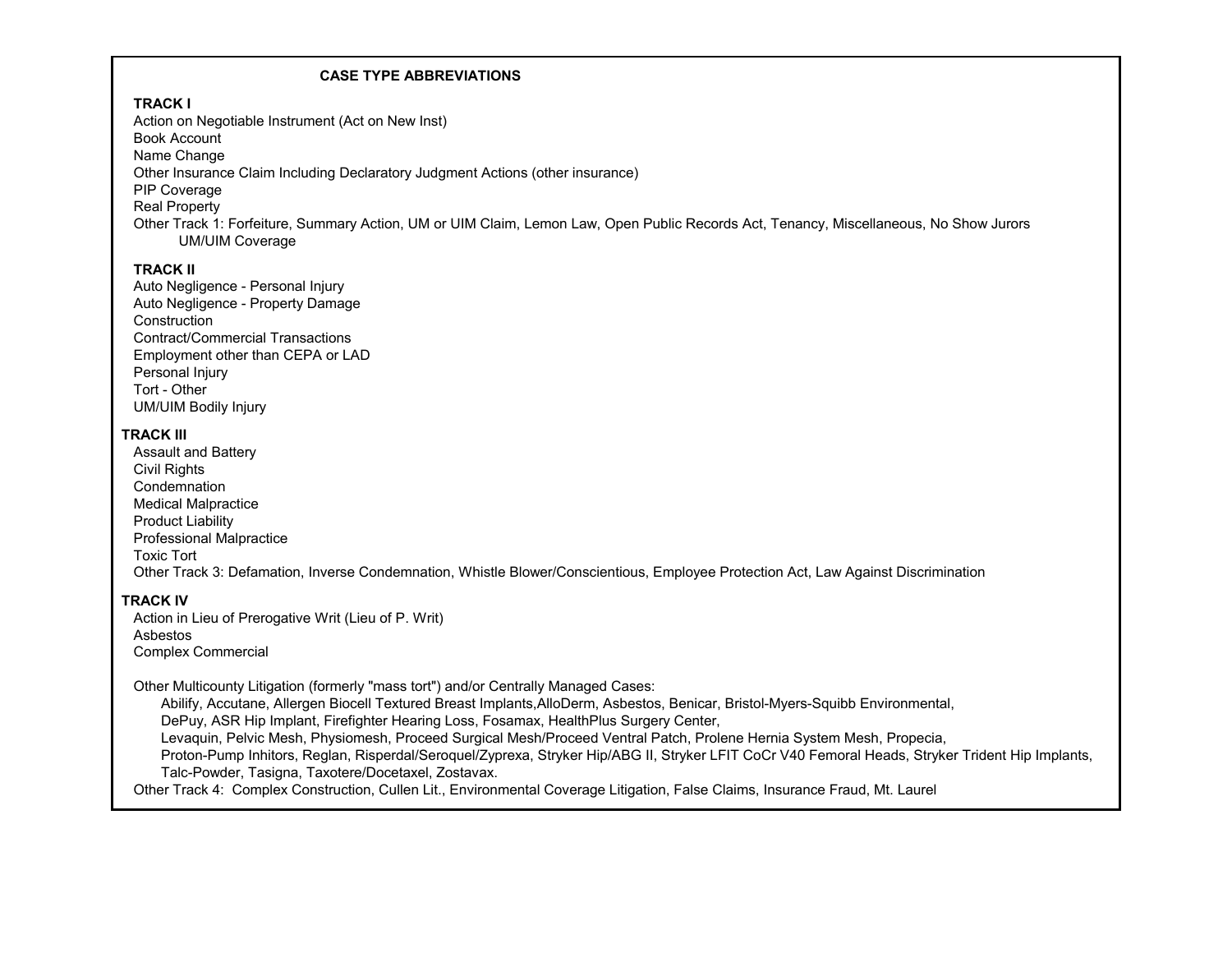### **CIVIL CASELOAD SUMMARY BY COUNTY JULY 2020 - JUNE 2021 STATE**

|                   |                            |                                   |                   |                            |                            |                   |         |                                |          |          |                   |                   |                        | Backlog Per 100        |     |        |                       |                   |
|-------------------|----------------------------|-----------------------------------|-------------------|----------------------------|----------------------------|-------------------|---------|--------------------------------|----------|----------|-------------------|-------------------|------------------------|------------------------|-----|--------|-----------------------|-------------------|
|                   |                            | Filings                           |                   |                            | <b>Resolutions</b>         |                   |         | Clearance                      |          | Backlog  |                   |                   | <b>Backlog Percent</b> | <b>Monthly Filings</b> |     |        | <b>Active Pending</b> |                   |
|                   | Jul 2019<br>to<br>Jun 2020 | <b>Jul 2020</b><br>to<br>Jun 2021 | percent<br>change | Jul 2019<br>to<br>Jun 2020 | Jul 2020<br>to<br>Jun 2021 | percent<br>change | number  | Jul 2020 - Jun 2021<br>percent | Jun 2020 | Jun 2021 | percent<br>change | Jun 2020 Jun 2021 |                        | Jun 2020 Jun 2021      |     |        | Jun 2020 Jun 2021     | percent<br>change |
| Atlantic          | 3,641                      | 4,693                             | 29%               | 2,585                      | 3,048                      | 18%               | $-1645$ | 65%                            | 1.268    | 1,790    | 41%               | 25%               | 27%                    | 418                    | 458 | 5,031  | 6,703                 | 33%               |
| Bergen            | 8,261                      | 9,044                             | 9%                | 14,007                     | 9,132                      | $-35%$            | 88      | 101%                           | 6,638    | 6,792    | 2%                | 45%               | 46%                    | 964                    | 901 | 14,637 | 14,646                | 0%                |
| <b>Burlington</b> | 2,827                      | 2,812                             | $-1%$             | 2,615                      | 2,775                      | 6%                | $-37$   | 99%                            | 253      | 420      | 66%               | 10%               | 16%                    | 107                    | 179 | 2,556  | 2,592                 | 1%                |
| Camden            | 5,082                      | 4,271                             | $-16%$            | 4,877                      | 4,400                      | $-10%$            | 129     | 103%                           | 631      | 967      | 53%               | 14%               | 21%                    | 149                    | 272 | 4,634  | 4,525                 | $-2%$             |
| Cape May          | 492                        | 544                               | 11%               | 522                        | 494                        | $-5%$             | $-50$   | 91%                            | 69       | 83       | 20%               | 15%               | 16%                    | 168                    | 183 | 472    | 522                   | 11%               |
| Cumberland        | 870                        | 899                               | 3%                | 877                        | 837                        | $-5%$             | $-62$   | 93%                            | 139      | 180      | 29%               | 17%               | 20%                    | 192                    | 240 | 842    | 906                   | 8%                |
| <b>Essex</b>      | 9,948                      | 10,513                            | 6%                | 8,253                      | 9,196                      | 11%               | $-1317$ | 87%                            | 3,270    | 4,602    | 41%               | 25%               | 32%                    | 394                    | 525 | 13,095 | 14,447                | 10%               |
| Gloucester        | 1.560                      | 1.554                             | 0%                | 1.462                      | 1,530                      | 5%                | $-24$   | 98%                            | 201      | 283      | 41%               | 13%               | 18%                    | 155                    | 219 | 1,505  | 1,538                 | 2%                |
| Hudson            | 5,281                      | 5,473                             | 4%                | 4,857                      | 5,050                      | 4%                | $-423$  | 92%                            | 955      | 1,532    | 60%               | 16%               | 24%                    | 217                    | 336 | 5,869  | 6,298                 | 7%                |
| Hunterdon         | 527                        | 590                               | 12%               | 497                        | 523                        | 5%                | $-67$   | 89%                            | 68       | 121      | 78%               | 15%               | 23%                    | 155                    | 246 | 462    | 530                   | 15%               |
| Mercer            | 2,539                      | 2.680                             | 6%                | 2,509                      | 2,411                      | $-4%$             | $-269$  | 90%                            | 550      | 738      | 34%               | 20%               | 24%                    | 260                    | 330 | 2.774  | 3,046                 | 10%               |
| <b>Middlesex</b>  | 8,942                      | 8,890                             | $-1%$             | 7,526                      | 7,603                      | 1%                | $-1287$ | 86%                            | 4,337    | 6,796    | 57%               | 30%               | 44%                    | 582                    | 917 | 14,279 | 15,576                | 9%                |
| Monmouth          | 4,601                      | 4,698                             | 2%                | 4,541                      | 4,377                      | $-4%$             | $-321$  | 93%                            | 876      | 1,266    | 45%               | 17%               | 24%                    | 228                    | 323 | 5,015  | 5,340                 | 6%                |
| <b>Morris</b>     | 2,803                      | 2,980                             | 6%                | 2,513                      | 2,687                      | 7%                | $-293$  | 90%                            | 373      | 684      | 83%               | 13%               | 22%                    | 160                    | 275 | 2,779  | 3,077                 | 11%               |
| Ocean             | 3,310                      | 3,531                             | 7%                | 2,946                      | 3,257                      | 11%               | $-274$  | 92%                            | 804      | 1,156    | 44%               | 21%               | 28%                    | 291                    | 393 | 3,796  | 4,078                 | 7%                |
| Passaic           | 4,254                      | 4,457                             | 5%                | 3,988                      | 4,138                      | 4%                | $-319$  | 93%                            | 734      | 1,109    | 51%               | 15%               | 22%                    | 207                    | 299 | 4,758  | 5,083                 | 7%                |
| Salem             | 245                        | 268                               | 9%                | 256                        | 259                        | 1%                | -9      | 97%                            | 38       | 45       | 18%               | 17%               | 20%                    | 186                    | 201 | 221    | 230                   | 4%                |
| Somerset          | 1,753                      | 1,790                             | 2%                | 1,583                      | 1,667                      | 5%                | $-123$  | 93%                            | 193      | 325      | 68%               | 12%               | 19%                    | 132                    | 218 | 1,614  | 1,740                 | 8%                |
| <b>Sussex</b>     | 616                        | 671                               | 9%                | 584                        | 633                        | 8%                | $-38$   | 94%                            | 95       | 113      | 19%               | 17%               | 19%                    | 185                    | 202 | 569    | 607                   | 7%                |
| Union             | 4.691                      | 4.857                             | 4%                | 4,441                      | 4,637                      | 4%                | $-220$  | 95%                            | 1.088    | 1.483    | 36%               | 20%               | 26%                    | 278                    | 366 | 5,554  | 5,778                 | 4%                |
| Warren            | 446                        | 460                               | 3%                | 409                        | 397                        | $-3%$             | $-63$   | 86%                            | 24       | 60       | 150%              | 7%                | 15%                    | 65                     | 157 | 337    | 403                   | 20%               |
| Total             | 72,689                     | 75,675                            | 4%                | 71,848                     | 69,051                     | $-4%$             | $-6624$ | 91%                            | 22,604   | 30,545   | 35%               | 25%               | 31%                    | 373                    | 484 | 90,799 | 97,665                | 8%                |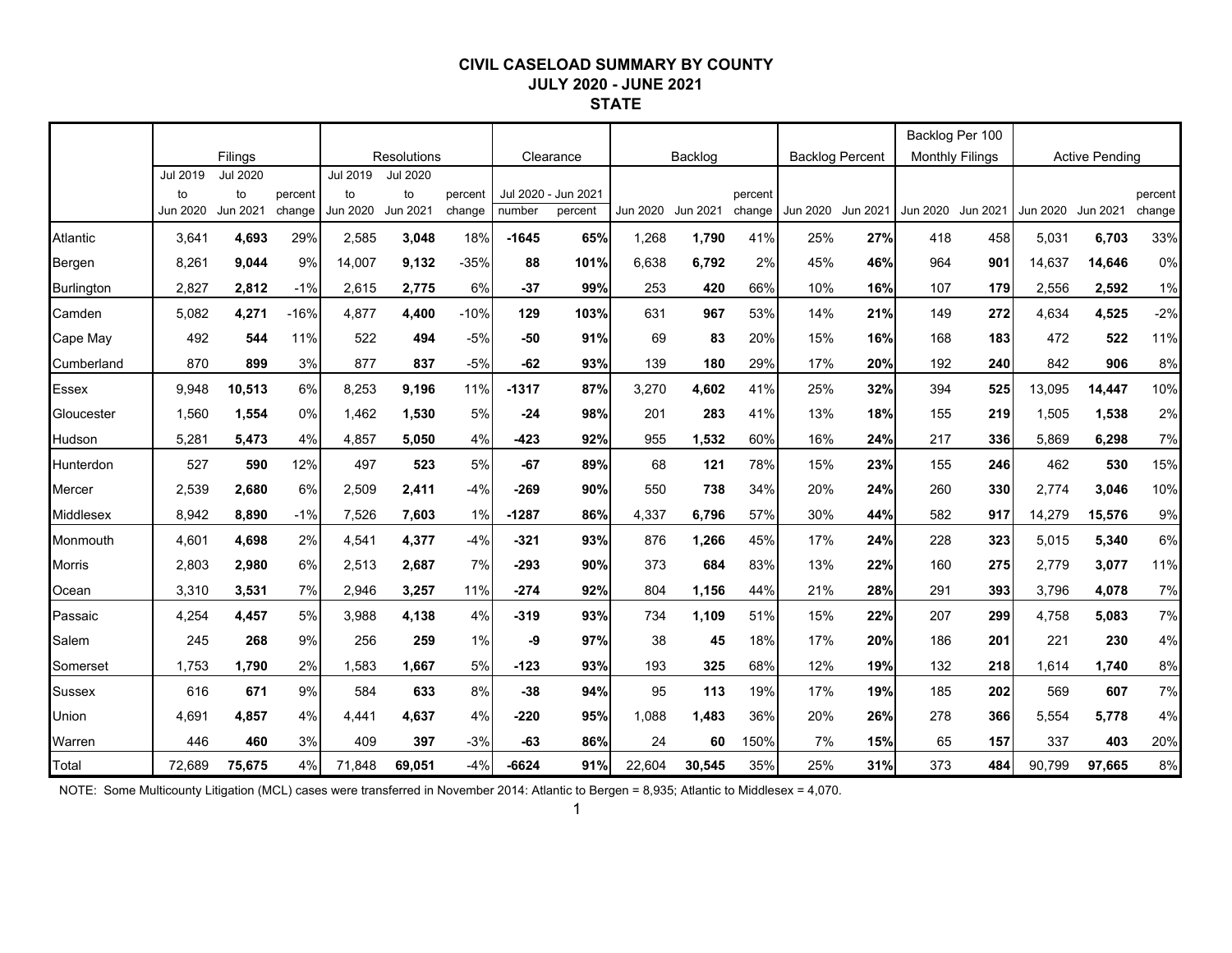#### **June 2021**

#### **STATE**

|                   |          |                           |                           |                   |                         |        |                             |                   | <b>Cases in Backlog</b> |                    |                   |                         |                    |                         |                         |                         |
|-------------------|----------|---------------------------|---------------------------|-------------------|-------------------------|--------|-----------------------------|-------------------|-------------------------|--------------------|-------------------|-------------------------|--------------------|-------------------------|-------------------------|-------------------------|
|                   |          |                           | Track 1                   |                   |                         |        |                             | Track 2           |                         |                    | Track 3           |                         |                    | Track 4                 |                         |                         |
|                   | months   | 12 to 18 18 to 24         | 24 to 36<br>months months | over 36<br>months | <b>Total</b><br>Track 1 | months | 18 to 24 24 to 36<br>months | over 36<br>months | <b>Total</b><br>Track 2 | 24 to 36<br>months | over 36<br>months | <b>Total</b><br>Track 3 | 24 to 36<br>months | over 36<br>months       | <b>Total</b><br>Track 4 | Total<br><b>Backlog</b> |
| Atlantic          | 22       | 6                         | $\mathbf 5$               | $\overline{a}$    | 35                      | 197    | 197                         | 46                | 440                     | 51                 | 36                | 87                      | 547                | 681                     | 1,228                   | 1,790                   |
| Bergen            | 70       | 32                        | 11                        | 3 <sup>1</sup>    | 116                     | 844    | 789                         | 183               | 1,816                   | 112                | 86                | 198                     | 399                | 4,263                   | 4,662                   | 6,792                   |
| <b>Burlington</b> | 4        | $\mathbf{1}$              | $\mathbf{1}$              | $\overline{0}$    | $6\phantom{1}6$         | 174    | 144                         | 15                | 333                     | 44                 | 24                | 68                      | 8                  | $\sqrt{5}$              | 13                      | 420                     |
| Camden            | 39       | 11                        | $\overline{7}$            | $\mathbf{1}$      | 58                      | 356    | 277                         | 86                | 719                     | 98                 | 74                | 172                     | 10                 | 8                       | 18                      | 967                     |
| Cape May          | 2        | $\overline{1}$            | $\overline{2}$            | $\mathbf 0$       | 5                       | 28     | 23                          | $6 \mid$          | 57                      | 6                  | 9                 | 15                      | 4                  | 2                       | 6                       | 83                      |
| Cumberland        | 11       | $\mathbf{1}$              | 3                         | $\Omega$          | 15                      | 66     | 54                          | $\overline{7}$    | 127                     | 20                 | 18                | 38                      | 0                  | $\mathbf 0$             | $\mathbf{0}$            | 180                     |
| <b>Essex</b>      | 70       | 56                        | 64                        | 26                | 216                     | 1,402  | 1,578                       | 845               | 3,825                   | 221                | 235               | 456                     | 51                 | 54                      | 105                     | 4,602                   |
| Gloucester        | 15       | 8                         | $\sqrt{3}$                | $\mathbf{1}$      | 27                      | 114    | 72                          | 13                | 199                     | 25                 | 14                | 39                      | 8                  | 10                      | 18                      | 283                     |
| Hudson            | 38       | 20                        | 12                        | 4                 | 74                      | 554    | 623                         | 145               | 1,322                   | 62                 | 33                | 95                      | 17                 | 24                      | 41                      | 1,532                   |
| Hunterdon         | 9        | $\overline{c}$            | $\mathbf 0$               | $\Omega$          | 11                      | 39     | 27                          | 8                 | 74                      | 20                 | 10                | 30                      | 5                  | $\overline{1}$          | 6                       | 121                     |
| Mercer            | 9        | $\overline{4}$            | $\mathbf 0$               | $\Omega$          | 13                      | 211    | 233                         | 89                | 533                     | 74                 | 95                | 169                     | 11                 | 12                      | 23                      | 738                     |
| Middlesex         | 24       | $\ensuremath{\mathsf{3}}$ | 10                        | $\overline{0}$    | 37                      | 903    | 1,044                       | 231               | 2,178                   | 124                | 77                | 201                     | 1,541              | 2,839                   | 4,380                   | 6,796                   |
| Monmouth          | 26       | 13                        | 12                        | 4                 | 55                      | 412    | 365                         | 106               | 883                     | 124                | 140               | 264                     | 33                 | 31                      | 64                      | 1,266                   |
| <b>Morris</b>     | 31       | 12                        | 4                         | $\overline{0}$    | 47                      | 246    | 206                         | 16                | 468                     | 70                 | 54                | 124                     | 19                 | 26                      | 45                      | 684                     |
| Ocean             | 65       | 22                        | 21                        | $6 \mid$          | 114                     | 363    | 356                         | 119               | 838                     | 92                 | 86                | 178                     | 12                 | 14                      | 26                      | 1,156                   |
| Passaic           | 35       | 20                        | 13                        | $\overline{a}$    | 70                      | 498    | 380                         | 67                | 945                     | 45                 | 28                | 73                      | $\overline{7}$     | 14                      | 21                      | 1,109                   |
| Salem             | 4        | $\pmb{0}$                 | $\mathbf 0$               | $\overline{0}$    | $\overline{4}$          | 20     | $\overline{7}$              | 4                 | 31                      | $\,6$              | $\mathbf{2}$      | 8                       | 0                  | $\overline{\mathbf{c}}$ | $\overline{2}$          | 45                      |
| Somerset          | 0        | 0                         | 0                         | $\overline{0}$    | $\overline{0}$          | 143    | 114                         | 23                | 280                     | 24                 | 10                | 34                      | $\mathbf{1}$       | 10                      | 11                      | 325                     |
| <b>Sussex</b>     | 4        | $6\phantom{1}$            | $\pmb{0}$                 | 1                 | 11                      | 38     | 27                          | 13                | 78                      | 14                 | 7 <sup>1</sup>    | 21                      | $\Omega$           | $\mathbf{3}$            | 3                       | 113                     |
| Union             | 45       | 26                        | 22                        | 4                 | 97                      | 523    | 524                         | 186               | 1,233                   | 67                 | 59                | 126                     | 13                 | 14                      | 27                      | 1,483                   |
| Warren            | $\Omega$ | $\mathbf 0$               | $\mathbf 0$               | $\mathbf 0$       | $\mathbf{0}$            | 25     | 15                          | 3                 | 43                      | 8                  | 7 <sup>1</sup>    | 15                      | $\overline{2}$     | $\mathbf 0$             | 2                       | 60                      |
| Total             | 523      | 244                       | 190                       | 54                | 1,011                   | 7,156  | 7,055                       | 2,211             | 16,422                  | 1,307              | 1,104             | 2,411                   | 2,688              | 8,013                   | 10,701                  | 30,545                  |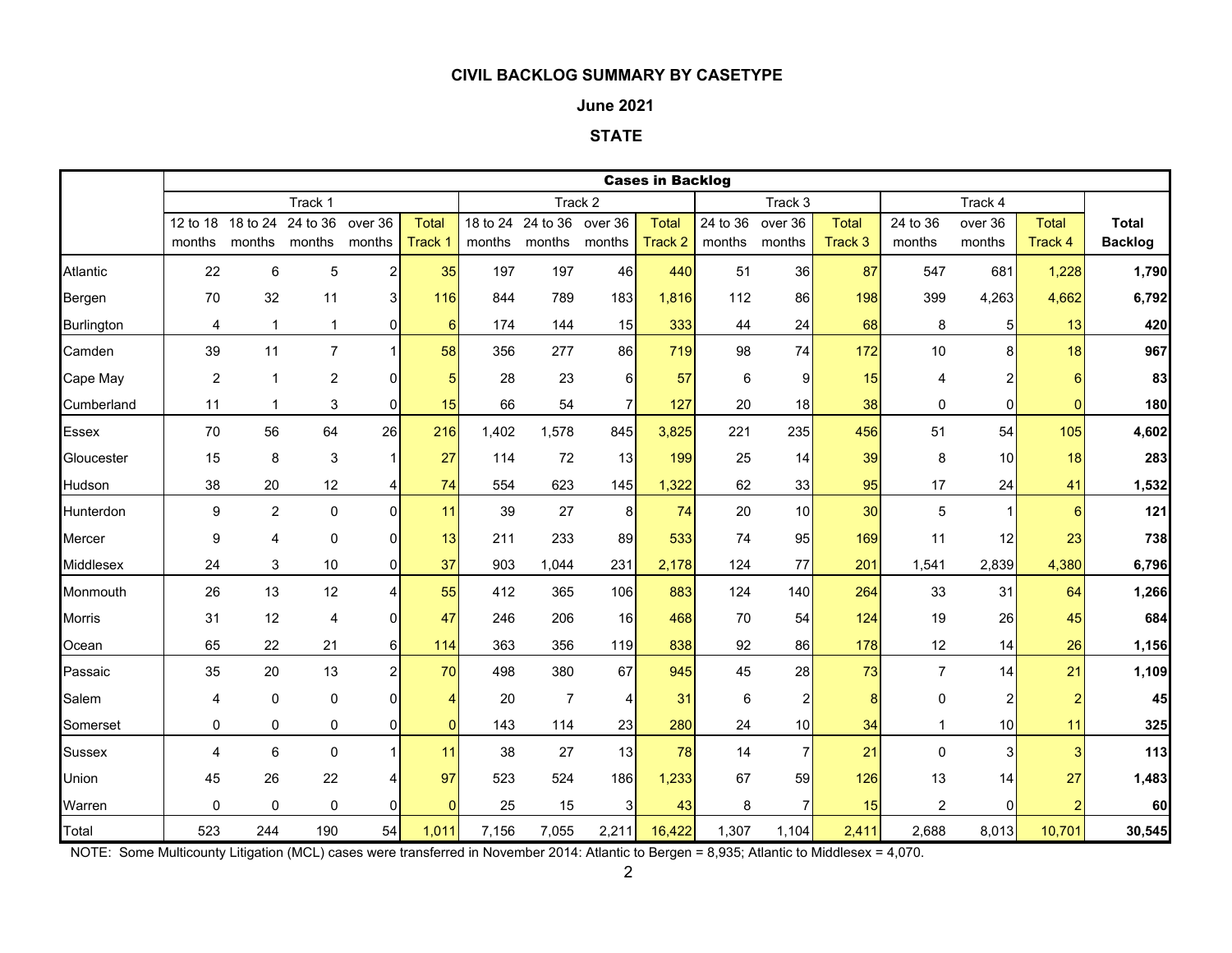#### **CIVIL CASELOAD SUMMARY BY CASETYPE JULY 2020 - JUNE 2021 ATLANTIC**

|                        |                |                 |         |                |                 |         |                |           |                |                |         |                        |                   | Backlog Per 100        |              |                   |                       |         |
|------------------------|----------------|-----------------|---------|----------------|-----------------|---------|----------------|-----------|----------------|----------------|---------|------------------------|-------------------|------------------------|--------------|-------------------|-----------------------|---------|
|                        |                | Filings         |         |                | Resolutions     |         |                | Clearance |                | Backlog        |         | <b>Backlog Percent</b> |                   | <b>Monthly Filings</b> |              |                   | <b>Active Pending</b> |         |
|                        | Jul 2019       | <b>Jul 2020</b> |         | Jul 2019       | <b>Jul 2020</b> |         |                |           |                |                |         |                        |                   |                        |              |                   |                       |         |
|                        | to             | to              | percent | to             | to              | percent | Jul 2020 -     | Jun 2021  |                |                | percent |                        |                   |                        |              |                   |                       | percent |
|                        | Jun 2020       | Jun 2021        | change  | Jun 2020       | Jun 2021        | change  | number         | percent   | Jun 2020       | Jun 2021       | change  |                        | Jun 2020 Jun 2021 | Jun 2020 Jun 2021      |              | Jun 2020 Jun 2021 |                       | change  |
| Act on Neg Inst        | $\mathbf{1}$   | $\mathbf 1$     | 0%      |                | $\overline{2}$  | 100%    | $\mathbf{1}$   | 200%      | $\mathbf 0$    | $\mathbf 0$    | 0%      | 0%                     | 0%                | $\mathbf 0$            | U            | 1                 | 0                     | $-100%$ |
| Asbestos               | $\mathbf 0$    | 0               | 0%      | $\mathbf 0$    | $\mathbf 0$     | 0%      | 0              | 100%      | 0              | 0              | 0%      | 0%                     | 0%                | $\mathbf 0$            | 0            | $\mathbf 0$       | $\mathbf{0}$          | 0%      |
| Assault & Bat          | 3              | 12              | 300%    | 6              | 9               | 50%     | -3             | 75%       | 1              | 3              | 200%    | 11%                    | 23%               | 400                    | 300          | 9                 | 13                    | 44%     |
| Auto - Pers Inj        | 761            | 788             | 4%      | 778            | 799             | 3%      | 11             | 101%      | 189            | 209            | 11%     | 19%                    | 21%               | 298                    | 318          | 983               | 976                   | $-1%$   |
| Auto - Property        | 27             | 24              | $-11%$  | 18             | 31              | 72%     | $\overline{7}$ | 129%      | $\overline{2}$ | 0              | $-100%$ | 9%                     | 0%                | 89                     | 0            | 23                | 16                    | $-30%$  |
| <b>Book Account</b>    | 445            | 464             | 4%      | 411            | 453             | 10%     | $-11$          | 98%       | $\overline{c}$ | 10             | 400%    | 1%                     | 4%                | 5                      | 26           | 225               | 237                   | 5%      |
| <b>Civil Rights</b>    | 16             | 13              | $-19%$  | 18             | 20              | 11%     | $\overline{7}$ | 154%      | 9              | 11             | 22%     | 29%                    | 44%               | 675                    | 1,015        | 31                | 25                    | $-19%$  |
| <b>Complex Comme</b>   | 8              | 8               | 0%      | 5              | 8               | 60%     | 0              | 100%      | 4              | 4              | 0%      | 36%                    | 33%               | 600                    | 600          | 11                | 12                    | 9%      |
| Condemnation           | 4              | -1              | $-75%$  | 4              | 0               | $-100%$ | -1             | 0%        | 0              | 0              | 0%      | 0%                     | 0%                | 0                      | $\mathbf{0}$ | $\overline{2}$    | 3                     | 50%     |
| Construction           | 17             | 13              | $-24%$  | 22             | 11              | $-50%$  | $-2$           | 85%       | 6              | 9              | 50%     | 29%                    | 39%               | 424                    | 831          | 21                | 23                    | 10%     |
| Contract/Comme         | 309            | 317             | 3%      | 272            | 357             | 31%     | 40             | 113%      | 21             | 23             | 10%     | 8%                     | 10%               | 82                     | 87           | 257               | 221                   | $-14%$  |
| Employment             | $\overline{7}$ | 14              | 100%    | 8              | 9               | 13%     | -5             | 64%       | 4              | 3              | $-25%$  | 44%                    | 20%               | 686                    | 257          | 9                 | 15                    | 67%     |
| Lieu of P. Writ        | 13             | 9               | $-31%$  | 16             | 11              | $-31%$  | $\mathbf 2$    | 122%      | $\mathbf 0$    | 5              |         | 0%                     | 42%               | $\mathbf 0$            | 667          | 14                | 12                    | $-14%$  |
| <b>Medical Malprac</b> | 41             | 41              | 0%      | 32             | 27              | $-16%$  | -14            | 66%       | 14             | 29             | 107%    | 19%                    | 33%               | 410                    | 849          | 73                | 89                    | 22%     |
| Name Change            | 37             | 77              | 108%    | 42             | 71              | 69%     | -6             | 92%       | 0              | $\mathbf 0$    | 0%      | 0%                     | 0%                | $\mathbf 0$            | 0            | 6                 | 13                    | 117%    |
| Other Insurance        | 16             | 30              | 88%     | 16             | 20              | 25%     | $-10$          | 67%       | $\overline{7}$ | $\overline{7}$ | 0%      | 39%                    | 27%               | 525                    | 280          | 18                | 26                    | 44%     |
| Other MCL              | 991            | 1,862           | 88%     | 68             | 277             | 307%    | $-1585$        | 15%       | 821            | 1,213          | 48%     | 36%                    | 32%               | 994                    | 782          | 2,250             | 3,837                 | 71%     |
| Other Track 1          | 184            | 156             | -15%    | 149            | 168             | 13%     | 12             | 108%      | 6              | 18             | 200%    | 6%                     | 20%               | 39                     | 138          | 103               | 88                    | $-15%$  |
| Other Track 3          | 109            | 108             | $-1%$   | 83             | 74              | $-11%$  | $-34$          | 69%       | 25             | 29             | 16%     | 18%                    | 16%               | 275                    | 322          | 141               | 177                   | 26%     |
| Other Track 4          | 5              | 11              | 120%    | 8              | 4               | $-50%$  | $-7$           | 36%       | 1              | 3              | 200%    | 20%                    | 23%               | 240                    | 327          | 5                 | 13                    | 160%    |
| Personal Injury        | 478            | 547             | 14%     | 446            | 505             | 13%     | $-42$          | 92%       | 114            | 166            | 46%     | 18%                    | 24%               | 286                    | 364          | 638               | 691                   | 8%      |
| <b>Prod Liability</b>  | 13             | 14              | 8%      | 8              | 10              | 25%     | $-4$           | 71%       | 4              | 1              | $-75%$  | 29%                    | 6%                | 369                    | 86           | 14                | 17                    | 21%     |
| <b>Prof Malpractic</b> | 12             | 11              | $-8%$   | 12             | 12              | 0%      | 1              | 109%      | 8              | 12             | 50%     | 25%                    | 39%               | 800                    | 1,309        | 32                | 31                    | $-3%$   |
| <b>PIP Coverage</b>    | 6              | 6               | 0%      | 9              | 6               | $-33%$  | 0              | 100%      | 2              | $\mathbf{1}$   | -50%    | 50%                    | 33%               | 400                    | 200          | $\overline{4}$    | 3                     | $-25%$  |
| <b>Real Property</b>   | 10             | 21              | 110%    | 10             | 20              | 100%    | $-1$           | 95%       | $\Omega$       | $\mathbf{0}$   | 0%      | 0%                     | 0%                | $\Omega$               | $\mathbf{0}$ | 5                 | $\overline{7}$        | 40%     |
| <b>Tort Other</b>      | 52             | 70              | 35%     | 56             | 68              | 21%     | $-2$           | 97%       | 13             | 10             | $-23%$  | 22%                    | 16%               | 300                    | 171          | 59                | 62                    | 5%      |
| <b>Toxic Tort</b>      | $\mathbf 0$    | 1               |         | $\overline{2}$ | $\mathbf 0$     | $-100%$ | -1             | 0%        | $\Omega$       | $\mathbf 0$    | 0%      | 0%                     | 0%                | $\mathbf 0$            | 0            | $\Omega$          | 1                     |         |
| UM/UIM Bod Inj         | 76             | 74              | $-3%$   | 85             | 76              | $-11%$  | $\mathbf 2$    | 103%      | 15             | 24             | 60%     | 15%                    | 25%               | 237                    | 389          | 97                | 95                    | $-2%$   |
| Total                  | 3.641          | 4,693           | 29%     | 2,585          | 3.048           | 18%     | $-1645$        | 65%       | 1,268          | 1.790          | 41%     | 25%                    | 27%               | 418                    | 458          | 5.031             | 6.703                 | 33%     |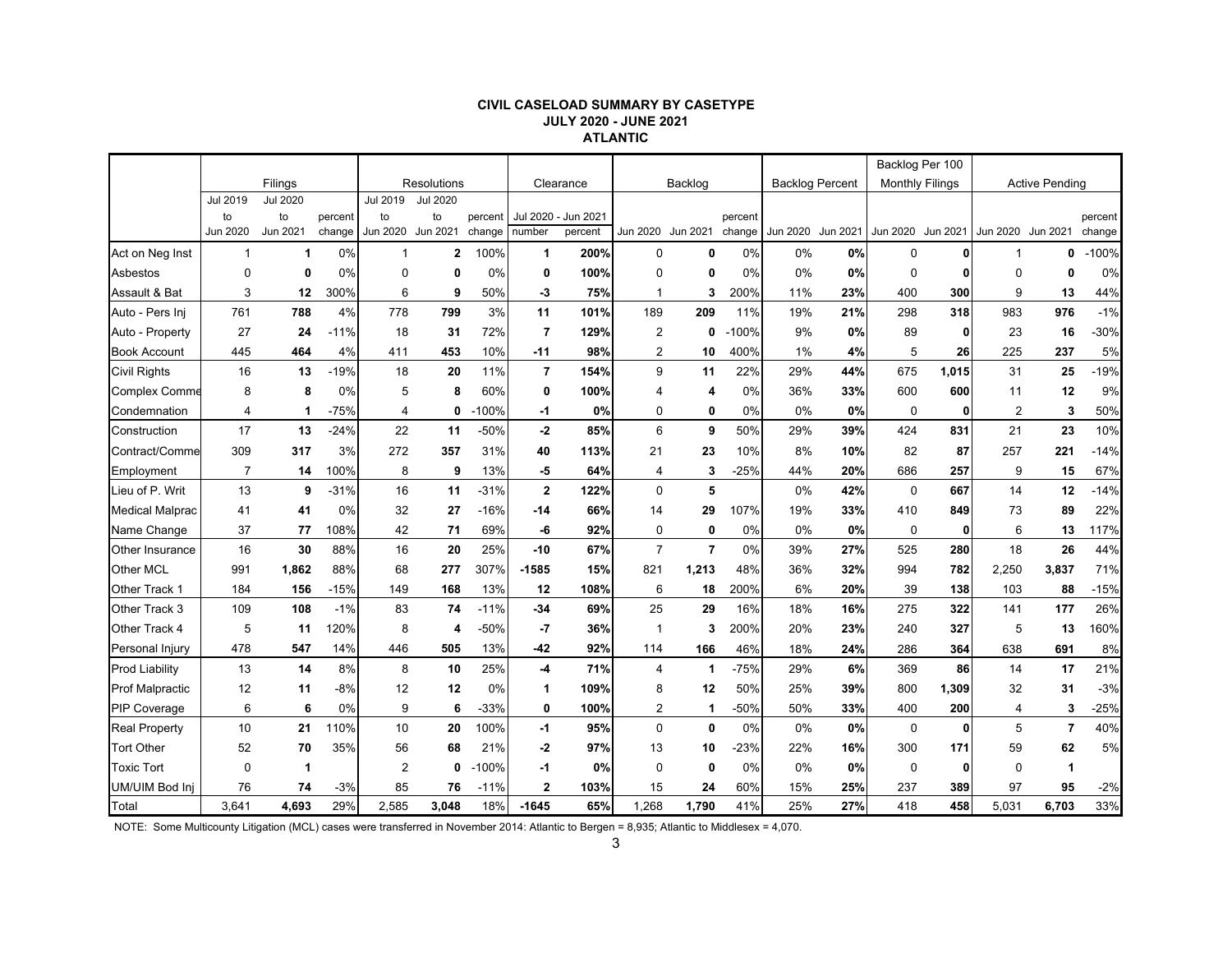#### **June 2021**

## **ATLANTIC**

|                        |                |                            |                      |                  |              |                |                           |                |                 | <b>Cases in Backlog</b> |                 |                |             |                |              |                |
|------------------------|----------------|----------------------------|----------------------|------------------|--------------|----------------|---------------------------|----------------|-----------------|-------------------------|-----------------|----------------|-------------|----------------|--------------|----------------|
|                        |                |                            | Track 1              |                  |              |                |                           | Track 2        |                 |                         | Track 3         |                |             | Track 4        |              |                |
|                        |                | 12 to 18 18 to 24 24 to 36 |                      | over 36          | <b>Total</b> |                | 18 to 24 24 to 36 over 36 |                | <b>Total</b>    | 24 to 36 over 36        |                 | Total          | 24 to 36    | over 36        | <b>Total</b> | <b>Total</b>   |
|                        | months         |                            | months months months |                  | Track 1      | months         |                           | months months  | Track 2         |                         | months months   | Track 3        | months      | months         | Track 4      | <b>Backlog</b> |
| Act on Neg Inst        | $\mathbf 0$    | 0                          | $\mathbf 0$          | $\mathbf 0$      | n            | $\mathbf 0$    | $\mathsf 0$               | 0              | $\overline{0}$  | $\pmb{0}$               | $\overline{0}$  | $\Omega$       | 0           | $\Omega$       |              |                |
| Asbestos               | 0              | 0                          | $\Omega$             | 0                |              | $\Omega$       | $\Omega$                  | O              | n               | $\Omega$                | 0               |                |             |                |              | 0              |
| Assault & Bat          | 0              | 0                          | 0                    | 0                |              | 0              | 0                         | $\mathbf 0$    | $\mathbf{0}$    | 2                       |                 |                | 0           | $\overline{0}$ |              |                |
| Auto - Pers Inj        | $\mathbf 0$    | 0                          | $\mathbf 0$          | $\pmb{0}$        | $\Omega$     | 99             | 86                        | 23             | 208             | $\mathbf{1}$            | $\overline{0}$  |                | $\mathbf 0$ | $\Omega$       | $\Omega$     | 209            |
| Auto - Property        | $\Omega$       | 0                          | $\Omega$             | 0                |              | 0              | $\mathbf 0$               | $\Omega$       | $\Omega$        | 0                       | 0               |                | 0           |                |              | $\mathbf{0}$   |
| <b>Book Account</b>    | 6              | 3                          | 1                    | 0                | 10           | $\mathbf 0$    | $\pmb{0}$                 | 0              | $\mathbf{0}$    | 0                       | 0               | $\overline{0}$ | 0           | 0              |              | 10             |
| <b>Civil Rights</b>    | 0              | $\mathbf 0$                | $\mathbf 0$          | $\mathbf{0}$     | O            | $\mathbf{0}$   | $\mathsf 0$               | $\Omega$       | $\overline{0}$  | 6                       | $\vert 4 \vert$ | 10             |             | $\Omega$       |              | 11             |
| <b>Complex Comme</b>   | 0              | 0                          | 0                    | 0                |              | $\mathbf 0$    | 0                         | ∩              | $\Omega$        | $\Omega$                | $\Omega$        | $\Omega$       |             |                |              | $\overline{4}$ |
| Condemnation           | $\mathbf 0$    | 0                          | 0                    | 0                |              | $\pmb{0}$      | $\pmb{0}$                 | $\Omega$       | $\overline{0}$  | 0                       | 0               | $\Omega$       | 0           | 0              |              | $\mathbf{0}$   |
| Construction           | $\mathbf 0$    | 0                          | $\mathbf 0$          | 0                |              | $\overline{2}$ | $\overline{c}$            | 5              | $\overline{9}$  | 0                       | $\overline{0}$  | $\Omega$       | $\mathbf 0$ | $\Omega$       |              | 9              |
| Contract/Comme         | 0              | 0                          | 0                    | 0                |              | 10             | $10\,$                    |                | 22              | 0                       | $\overline{0}$  |                | 0           |                |              | 23             |
| Employment             | $\mathbf 0$    | 0                          | 0                    | 0                |              | $\mathbf{1}$   | $\pmb{0}$                 | 2              | $\overline{3}$  | 0                       | $\overline{0}$  | $\Omega$       | 0           |                |              | 3              |
| Lieu of P. Writ        | $\mathbf 0$    | 0                          | $\mathbf 0$          | $\Omega$         |              | $\Omega$       | $\Omega$                  | $\Omega$       | $\Omega$        | $\pmb{0}$               | $\Omega$        | $\Omega$       | 5           | $\Omega$       |              | 5              |
| <b>Medical Malprac</b> | 0              | 0                          | $\Omega$             | 0                |              | $\Omega$       | $\Omega$                  | O              | $\Omega$        | 19                      | 10              | 29             | 0           |                |              | 29             |
| Name Change            | 0              | 0                          | $\pmb{0}$            | 0                |              | $\mathbf 0$    | $\pmb{0}$                 | 0              | $\Omega$        | $\pmb{0}$               | $\overline{0}$  | $\overline{0}$ | $\pmb{0}$   | 0              |              | $\mathbf{0}$   |
| Other Insurance        | $\overline{2}$ | 0                          | $\boldsymbol{2}$     | $\boldsymbol{2}$ |              | $\mathbf 0$    | $\pmb{0}$                 |                |                 | 0                       | $\overline{0}$  | $\overline{0}$ | 0           | $\overline{0}$ |              | 7              |
| Other Mass Tort        | $\mathbf 0$    | 0                          | $\mathbf 0$          | 0                |              | $\Omega$       | 0                         |                |                 | 0                       | 0               |                | 538         | 675            | 1,213        | 1,213          |
| Other Track 1          | 13             | 3                          | 2                    | 0                | 18           | 0              | 0                         | 0              | $\Omega$        | 0                       | 0               | $\Omega$       | 0           | $\Omega$       |              | 18             |
| Other Track 3          | $\mathbf 0$    | 0                          | $\mathbf 0$          | $\Omega$         |              | $\Omega$       | $\mathbf 0$               | $\Omega$       | $\overline{0}$  | 15                      | 14              | 29             | $\mathbf 0$ |                |              | 29             |
| Other Track 4          | 0              | 0                          | $\Omega$             | 0                |              | $\Omega$       | $\mathbf 0$               | $\Omega$       | $\Omega$        | $\mathbf 0$             | 0               | $\Omega$       | 2           |                |              | $\mathbf{3}$   |
| Personal Injury        | $\mathbf 0$    | 0                          | 0                    | 0                |              | 74             | 80                        | 9 <sub>l</sub> | 163             | 0                       | 2               | $\overline{2}$ | 0           |                |              | 166            |
| <b>Prod Liability</b>  | $\mathbf 0$    | 0                          | 0                    | $\mathbf 0$      |              | $\mathbf 0$    | $\mathbf 0$               | $\Omega$       | $\overline{0}$  | 0                       |                 |                | 0           | $\Omega$       |              | $\mathbf{1}$   |
| <b>Prof Malpractic</b> | 0              | 0                          | 0                    | 0                |              | $\Omega$       | $\mathbf{0}$              | n              | o               | 8                       |                 | 12             | 0           |                |              | 12             |
| PIP Coverage           | $\mathbf{1}$   | 0                          | 0                    | 0                |              | $\mathbf 0$    | 0                         | $\Omega$       | $\overline{0}$  | 0                       | 0               | $\overline{0}$ | 0           | ΩI             |              | $\mathbf{1}$   |
| <b>Real Property</b>   | $\mathbf 0$    | 0                          | $\mathbf 0$          | $\mathbf 0$      |              | $\Omega$       | $\mathbf 0$               | $\Omega$       | $\overline{0}$  | 0                       | $\overline{0}$  | $\Omega$       | $\Omega$    | $\Omega$       |              | $\mathbf{0}$   |
| <b>Tort Other</b>      | $\Omega$       | 0                          | O                    |                  |              | 2              | 7                         |                | 10 <sup>1</sup> | U                       | 0               |                |             |                |              | 10             |
| <b>Toxic Tort</b>      | $\Omega$       | 0                          | $\Omega$             |                  |              | $\Omega$       | $\Omega$                  |                | $\Omega$        | U                       |                 |                |             |                |              | $\mathbf{0}$   |
| UM/UIM Bod Inj         | 0              | 0                          | 0                    |                  |              | 9              | 12                        | 3              | 24              | 0                       | 0               |                |             |                |              | 24             |
| Total                  | 22             | 6                          | 5                    | $\overline{2}$   | 35           | 197            | 197                       | 46             | 440             | 51                      | 36              | 87             | 547         | 681            | 1,228        | 1,790          |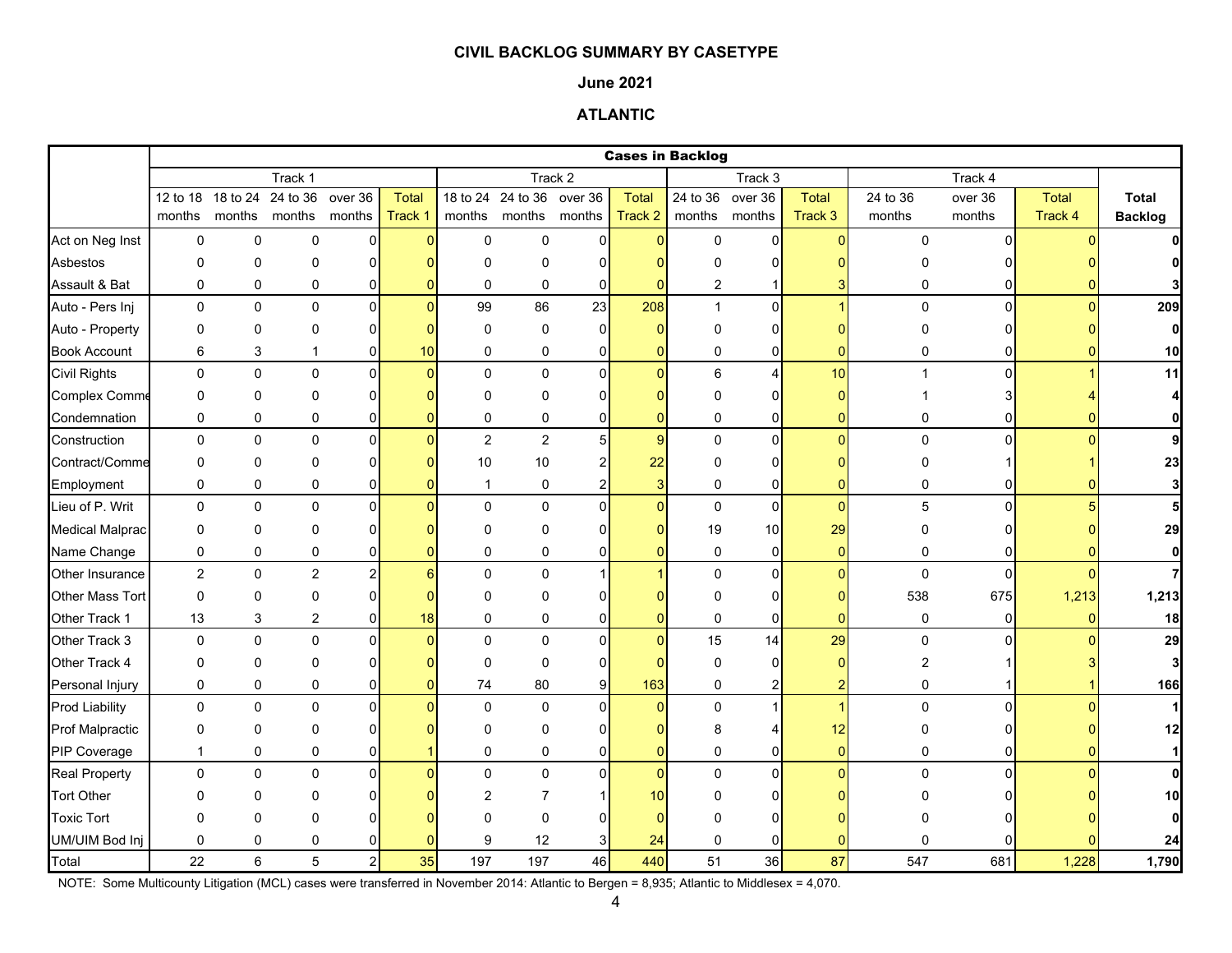# **CIVIL RESOLUTION SUMMARY BY CASETYPE JULY 2020 - JUNE 2021 ATLANTIC**

|                        | Trial<br>Nonjury Total |                |          | Summary                              |                | Default        |                |                         |                |       |         |        | Percent resolved by |     |       |                                |
|------------------------|------------------------|----------------|----------|--------------------------------------|----------------|----------------|----------------|-------------------------|----------------|-------|---------|--------|---------------------|-----|-------|--------------------------------|
|                        | Jury                   |                |          | Judgment Settlement Judgment Dismiss |                |                |                | Other                   | Total          | Trial | Sum Jud | Settle | Default J Dismiss   |     | Other | <b>Monthly Resolutions</b>     |
| Act on Neg Inst        | 0                      | $\pmb{0}$      | $\Omega$ | 0                                    | 0              | $\mathbf 1$    | 0              |                         | $\overline{2}$ | 0%    | 0%      | 0%     | 50%                 | 0%  | 50%   |                                |
| Asbestos               | 0                      | 0              | O        | $\Omega$                             | 0              | 0              | $\Omega$       |                         | $\Omega$       | 0%    | 0%      | 0%     | 0%                  | 0%  | 0%    |                                |
| Assault & Bat          | 0                      | $\mathbf 0$    | $\Omega$ | $\mathbf 0$                          | 2              | $\mathbf 1$    | 5              |                         | $\overline{9}$ | 0%    | 0%      | 22%    | 11%                 | 56% | 11%   |                                |
| Auto - Pers Inj        | 5                      | $\mathbf 0$    | 5        | 5                                    | 250            | 8              | 503            | 28                      | 799            | 1%    | 1%      | 31%    | 1%                  | 63% | 4%    | 3                              |
| Auto - Property        | $\Omega$               | $\mathbf 0$    | O        | $\Omega$                             | 6              | 10             | 15             | $\Omega$                | 31             | 0%    | 0%      | 19%    | 32%                 | 48% | 0%    | 2                              |
| <b>Book Account</b>    | 0                      | $\pmb{0}$      | 0        | 11                                   | 50             | 235            | 152            | 5 <sub>l</sub>          | 453            | 0%    | 2%      | 11%    | 52%                 | 34% | 1%    |                                |
| <b>Civil Rights</b>    | $\Omega$               | $\mathbf 0$    | $\Omega$ | $\mathbf{1}$                         | $\overline{c}$ | $\mathbf 0$    | 13             | Δ                       | 20             | 0%    | 5%      | 10%    | 0%                  | 65% | 20%   | 2012<br>2010<br>21/02<br>21/04 |
| <b>Complex Commerc</b> | 0                      | 0              | $\Omega$ | $\mathbf 0$                          | $\overline{2}$ | 0              | 4              |                         | 8              | 0%    | 0%      | 25%    | 0%                  | 50% | 25%   |                                |
| Condemnation           | $\Omega$               | $\pmb{0}$      | 0        | 0                                    | 0              | 0              | 0              | 0                       | $\Omega$       | 0%    | 0%      | 0%     | 0%                  | 0%  | 0%    |                                |
| Construction           | $\Omega$               | $\mathbf{0}$   | $\Omega$ | $\Omega$                             | $\overline{1}$ | $\mathbf 0$    | 9              |                         | 11             | 0%    | 0%      | 9%     | 0%                  | 82% | 9%    | 180                            |
| Contract/Commer        | $\Omega$               | $\overline{2}$ | 2        | 6                                    | 52             | 83             | 206            | 8                       | 357            | 1%    | 2%      | 15%    | 23%                 | 58% | 2%    | 160                            |
| Employment             | $\Omega$               | $\mathbf 0$    | $\Omega$ | $\Omega$                             | 1              | $\overline{1}$ | 5              | $\overline{2}$          | 9              | 0%    | 0%      | 11%    | 11%                 | 56% | 22%   | 140<br>120                     |
| Lieu of P. Writ        | $\Omega$               | $\mathbf 0$    | $\Omega$ | $\mathbf{1}$                         | $\mathbf{1}$   | $\mathbf 0$    | 6              | $\overline{\mathbf{3}}$ | 11             | 0%    | 9%      | 9%     | 0%                  | 55% | 27%   | 100<br>80                      |
| <b>Medical Malprac</b> | 0                      | $\mathbf 0$    | ŋ        | $\Omega$                             | 8              | 0              | 19             | 0                       | 27             | 0%    | 0%      | 30%    | 0%                  | 70% | 0%    | 60                             |
| Name Change            | $\Omega$               | $\mathbf 0$    | 0        | $\Omega$                             | 0              | 0              | 12             | 59                      | 71             | 0%    | 0%      | 0%     | 0%                  | 17% | 83%   | 40<br>20                       |
| Other Insurance        | $\Omega$               | $\mathbf 0$    | $\Omega$ | $\mathbf{0}$                         | $\overline{7}$ | $\mathbf{1}$   | 8              |                         | 20             | 0%    | 0%      | 35%    | 5%                  | 40% | 20%   |                                |
| Other MCL              | 0                      | $\Omega$       | 0        | $\Omega$                             | 267            | 0              | 9              |                         | 277            | 0%    | 0%      | 96%    | 0%                  | 3%  | 0%    | 20108<br>2012<br>20106         |
| Other Track 1          | 0                      | 1              |          | -1                                   | 39             | $\overline{7}$ | 90             | 30                      | 168            | 1%    | 1%      | 23%    | 4%                  | 54% | 18%   |                                |
| Other Track 3          | $\Omega$               | $\mathbf 0$    | $\Omega$ | $\overline{2}$                       | 18             | $\mathbf{1}$   | 37             | 16                      | 74             | 0%    | 3%      | 24%    | 1%                  | 50% | 22%   |                                |
| Other Track 4          | $\Omega$               | $\Omega$       | $\Omega$ | $\mathbf 0$                          | 0              | $\mathbf 3$    | $\overline{1}$ | $\Omega$                | $\overline{4}$ | 0%    | 0%      | 0%     | 75%                 | 25% | 0%    | 300                            |
| Personal Injury        | 0                      | $\pmb{0}$      | 0        | 8                                    | 149            | 8              | 297            | 43                      | 505            | 0%    | 2%      | 30%    | 2%                  | 59% | 9%    | 250                            |
| <b>Prod Liability</b>  | $\mathbf 0$            | $\mathbf 0$    | $\Omega$ | $\Omega$                             | 4              | $\mathbf 0$    | 5              |                         | 10             | 0%    | 0%      | 40%    | 0%                  | 50% | 10%   | 200                            |
| <b>Prof Malpractic</b> | $\Omega$               | $\mathbf 0$    | O        | $\Omega$                             | 3              | 0              | 9              | 0                       | 12             | 0%    | 0%      | 25%    | 0%                  | 75% | 0%    | 150                            |
| PIP Coverage           | $\mathbf 0$            | $\pmb{0}$      | 0        | $\mathbf 0$                          | 1              | 0              | 5              | Οl                      | 6              | 0%    | 0%      | 17%    | 0%                  | 83% | $0\%$ | 100                            |
| <b>Real Property</b>   | $\Omega$               | $\mathbf 0$    | $\Omega$ | $\mathbf{1}$                         | 3              | $\mathbf{1}$   | 12             | 3                       | 20             | 0%    | 5%      | 15%    | 5%                  | 60% | 15%   | 50                             |
| <b>Tort Other</b>      | $\Omega$               | 0              | n        | $\Omega$                             | 17             | 4              | 43             |                         | 68             | 0%    | 0%      | 25%    | 6%                  | 63% | 6%    |                                |
| <b>Toxic Tort</b>      | U                      | $\Omega$       |          | $\Omega$                             | $\Omega$       | 0              | $\Omega$       | $\Omega$                | $\Omega$       | 0%    | $0\%$   | 0%     | 0%                  | 0%  | 0%    |                                |
| UM/UIM Bod Inj         |                        | 0              |          | 2                                    | 33             |                | 39             |                         | 76             | 1%    | 3%      | 43%    | 1%                  | 51% | 0%    |                                |
| Total                  | 6                      | 3              | 9        | 38                                   | 916            | 365            | 1,504          | 216                     | 3,048          | 0%    | 1%      | 30%    | 12%                 | 49% | 7%    |                                |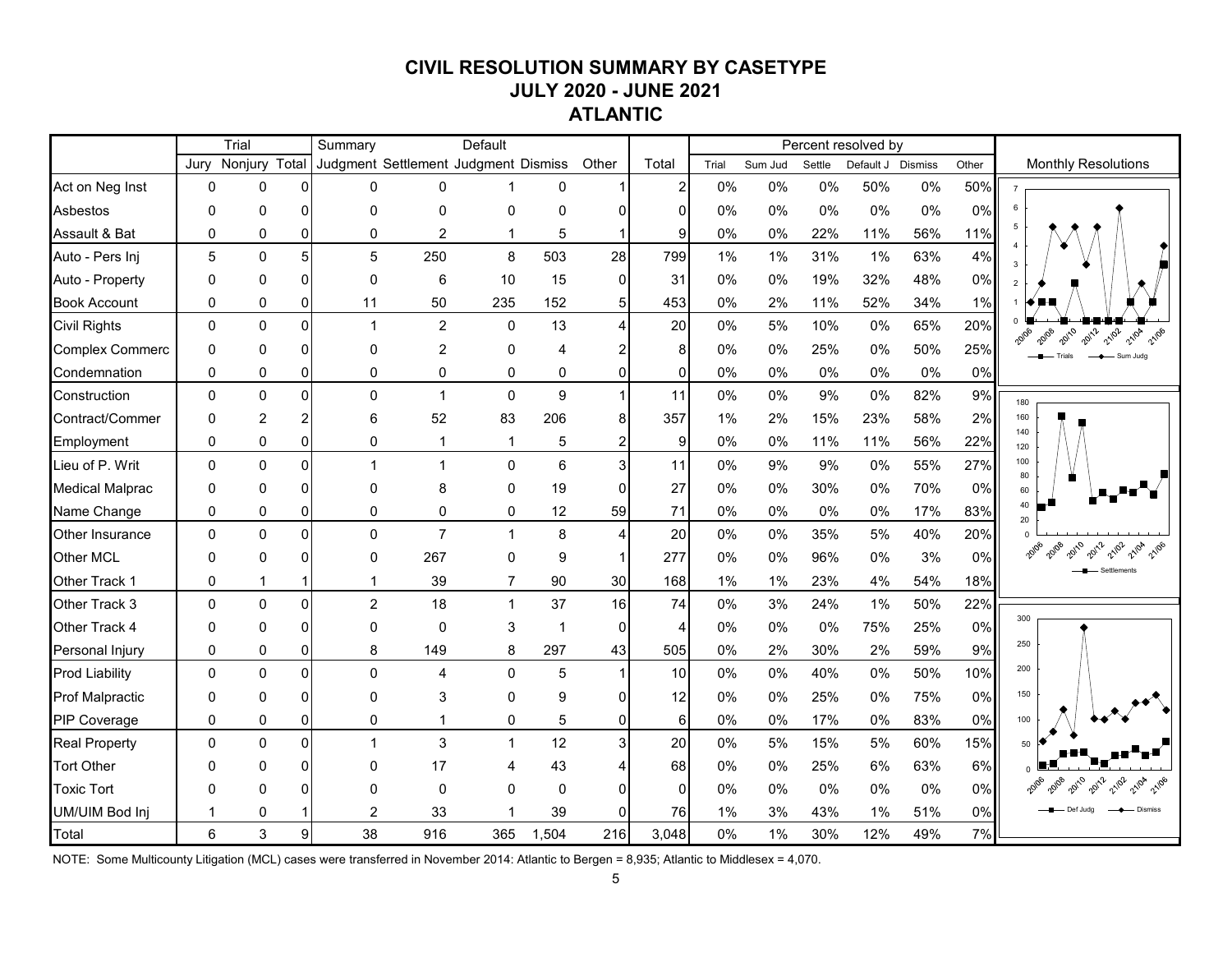### **CIVIL BACKLOG BY CASETYPEJUNE 2021ATLANTIC**



1) Casetypes with the state's largest backlogs are highlighted.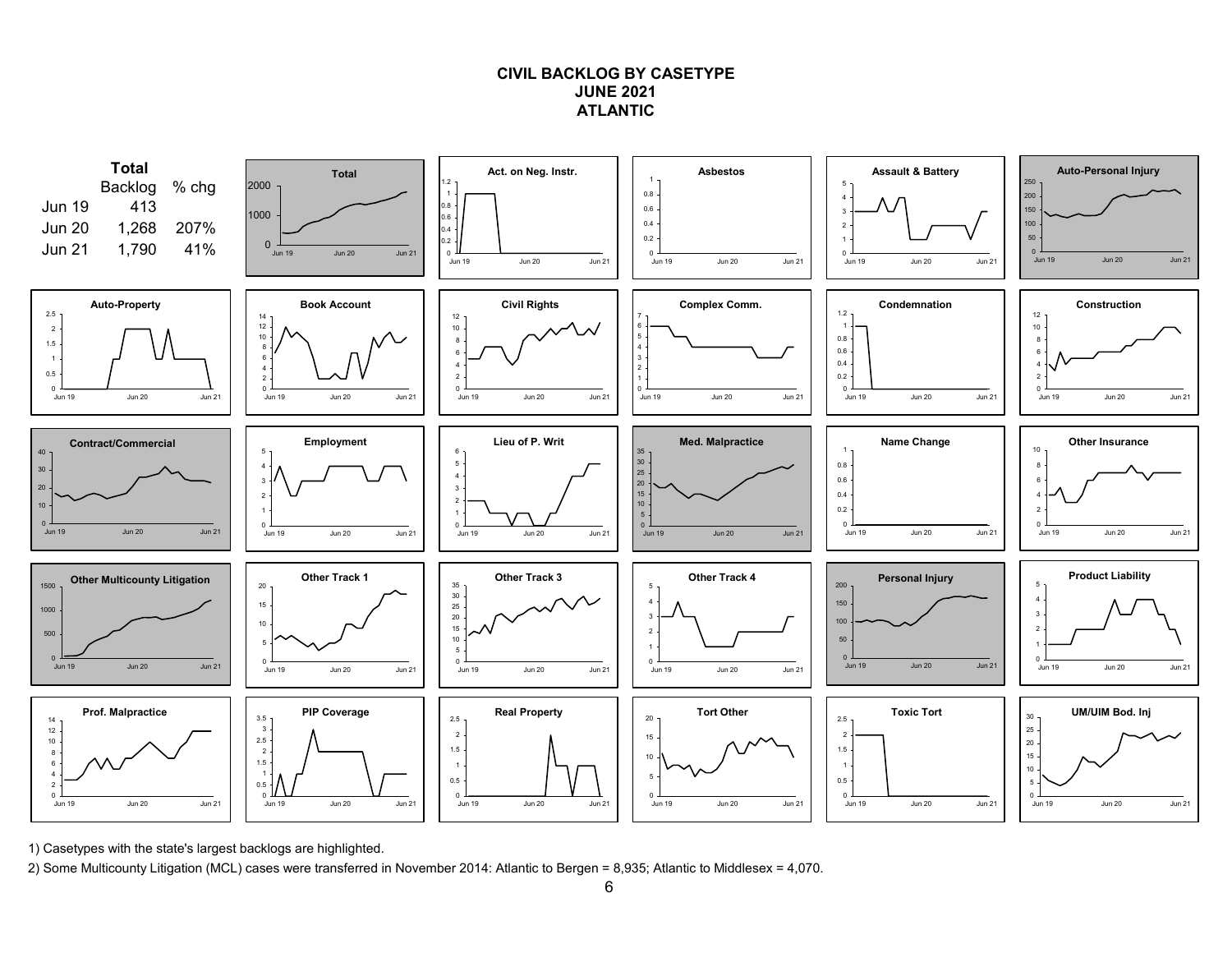#### **CIVIL CASELOAD SUMMARY BY CASETYPE JULY 2020 - JUNE 2021 BERGEN**

|                        |                |                 |         |          |                 |         |        |                     |                   |         |         |                        |          |                        | Backlog Per 100 |                   |                       |         |
|------------------------|----------------|-----------------|---------|----------|-----------------|---------|--------|---------------------|-------------------|---------|---------|------------------------|----------|------------------------|-----------------|-------------------|-----------------------|---------|
|                        |                | Filings         |         |          | Resolutions     |         |        | Clearance           |                   | Backlog |         | <b>Backlog Percent</b> |          | <b>Monthly Filings</b> |                 |                   | <b>Active Pending</b> |         |
|                        | Jul 2019       | <b>Jul 2020</b> |         | Jul 2019 | <b>Jul 2020</b> |         |        |                     |                   |         |         |                        |          |                        |                 |                   |                       |         |
|                        | to             | to              | percent | to       | to              | percent |        | Jul 2020 - Jun 2021 |                   |         | percent |                        |          |                        |                 |                   |                       | percent |
|                        | Jun 2020       | Jun 2021        | change  | Jun 2020 | Jun 2021        | change  | number | percent             | Jun 2020 Jun 2021 |         | change  | Jun 2020               | Jun 2021 | Jun 2020               | Jun 2021        | Jun 2020 Jun 2021 |                       | change  |
| Act on Neg Inst        | 31             | 24              | $-23%$  | 25       | 28              | 12%     | 4      | 117%                | 3                 | 2       | $-33%$  | 15%                    | 13%      | 116                    | 100             | 20                | 16                    | $-20%$  |
| Asbestos               | $\Omega$       | 0               | 0%      | $\Omega$ | $\mathbf 0$     | 0%      | 0      | 100%                | $\mathbf 0$       | 0       | 0%      | $0\%$                  | 0%       | $\mathbf 0$            | 0               | $\Omega$          | 0                     | 0%      |
| Assault & Bat          | 17             | 19              | 12%     | 8        | 20              | 150%    | 1      | 105%                | $\overline{2}$    | 2       | 0%      | 7%                     | 5%       | 141                    | 126             | 29                | 42                    | 45%     |
| Auto - Pers Inj        | 2,871          | 2,847           | $-1%$   | 2,539    | 2,455           | $-3%$   | $-392$ | 86%                 | 642               | 1,028   | 60%     | 18%                    | 25%      | 268                    | 433             | 3,630             | 4,051                 | 12%     |
| Auto - Property        | 117            | 81              | -31%    | 218      | 103             | $-53%$  | 22     | 127%                | 3                 | 11      | 267%    | 4%                     | 17%      | 31                     | 163             | 83                | 64                    | $-23%$  |
| <b>Book Account</b>    | 1,058          | 1,378           | 30%     | 851      | 1,344           | 58%     | $-34$  | 98%                 | 51                | 66      | 29%     | 8%                     | 10%      | 58                     | 57              | 657               | 687                   | 5%      |
| <b>Civil Rights</b>    | 13             | 20              | 54%     | 24       | 24              | 0%      | 4      | 120%                | $\overline{4}$    | 5       | 25%     | 24%                    | 38%      | 369                    | 300             | 17                | 13                    | $-24%$  |
| <b>Complex Commerc</b> | 40             | 52              | 30%     | 36       | 58              | 61%     | 6      | 112%                | 15                | 16      | 7%      | 25%                    | 28%      | 450                    | 369             | 60                | 57                    | $-5%$   |
| Condemnation           | $\overline{2}$ | 7               | 250%    | 2        | 4               | 100%    | -3     | 57%                 | $\mathbf 0$       | 0       | 0%      | 0%                     | 0%       | $\mathbf 0$            | 0               | $\Omega$          | 3                     |         |
| Construction           | 54             | 55              | 2%      | 45       | 35              | $-22%$  | $-20$  | 64%                 | $\overline{7}$    | 21      | 200%    | 13%                    | 28%      | 156                    | 458             | 56                | 74                    | 32%     |
| Contract/Commer        | 1,135          | 1,252           | 10%     | 1,142    | 1,243           | 9%      | -9     | 99%                 | 79                | 204     | 158%    | 8%                     | 20%      | 84                     | 196             | 988               | 1,017                 | 3%      |
| Employment             | 40             | 25              | $-38%$  | 21       | 30              | 43%     | 5      | 120%                | -1                | 6       | 500%    | 3%                     | 18%      | 30                     | 288             | 37                | 33                    | $-11%$  |
| Lieu of P. Writ        | 32             | 58              | 81%     | 32       | 55              | 72%     | -3     | 95%                 | $\overline{7}$    | 9       | 29%     | 15%                    | 18%      | 263                    | 186             | 46                | 49                    | 7%      |
| <b>Medical Malprac</b> | 138            | 133             | $-4%$   | 109      | 92              | -16%    | -41    | 69%                 | 70                | 99      | 41%     | 29%                    | 34%      | 609                    | 893             | 244               | 291                   | 19%     |
| Name Change            | 207            | 228             | 10%     | 171      | 237             | 39%     | 9      | 104%                | $\mathbf 0$       | 0       | 0%      | $0\%$                  | 0%       | $\mathbf 0$            | 0               | 42                | 40                    | $-5%$   |
| <b>Other Insurance</b> | 82             | 71              | $-13%$  | 76       | 70              | $-8%$   | $-1$   | 99%                 | 8                 | 9       | 13%     | 18%                    | 21%      | 117                    | 152             | 45                | 42                    | $-7%$   |
| <b>Other MCL</b>       | 287            | 612             | 113%    | 6,634    | 1,415           | $-79%$  | 803    | 231%                | 5,313             | 4,601   | $-13%$  | 85%                    | 85%      | 22,215                 | 9,022           | 6,224             | 5,440                 | $-13%$  |
| Other Track 1          | 371            | 483             | 30%     | 324      | 395             | 22%     | -88    | 82%                 | 10                | 30      | 200%    | 5%                     | 11%      | 32                     | 75              | 182               | 261                   | 43%     |
| Other Track 3          | 180            | 167             | $-7%$   | 124      | 176             | 42%     | 9      | 105%                | 20                | 36      | 80%     | 9%                     | 16%      | 133                    | 259             | 228               | 220                   | $-4%$   |
| Other Track 4          | 22             | 18              | $-18%$  | 24       | 23              | $-4%$   | 5      | 128%                | 25                | 36      | 44%     | 37%                    | 55%      | 1,364                  | 2,400           | 68                | 66                    | $-3%$   |
| Personal Injury        | 1,017          | 939             | $-8%$   | 1,025    | 820             | $-20%$  | -119   | 87%                 | 296               | 461     | 56%     | 21%                    | 30%      | 349                    | 589             | 1,413             | 1,520                 | 8%      |
| <b>Prod Liability</b>  | 75             | 72              | $-4%$   | 122      | 44              | $-64%$  | $-28$  | 61%                 | 11                | 20      | 82%     | 19%                    | 22%      | 176                    | 333             | 58                | 92                    | 59%     |
| <b>Prof Malpractic</b> | 55             | 51              | $-7%$   | 75       | 48              | $-36%$  | -3     | 94%                 | 16                | 34      | 113%    | 16%                    | 30%      | 349                    | 800             | 98                | 115                   | 17%     |
| <b>PIP Coverage</b>    | 28             | 31              | 11%     | 36       | 31              | $-14%$  | 0      | 100%                | -1                | 0       | $-100%$ | 10%                    | 0%       | 43                     | 0               | 10                | 10                    | 0%      |
| <b>Real Property</b>   | 26             | 37              | 42%     | 22       | 20              | $-9%$   | -17    | 54%                 | $\mathbf{1}$      | 9       | 800%    | 6%                     | 26%      | 46                     | 292             | 16                | 34                    | 113%    |
| <b>Tort Other</b>      | 233            | 244             | 5%      | 178      | 234             | 31%     | -10    | 96%                 | 22                | 52      | 136%    | 10%                    | 22%      | 113                    | 256             | 223               | 233                   | 4%      |
| <b>Toxic Tort</b>      | -1             | 3               | 200%    | 0        | 1               |         | $-2$   | 33%                 | -1                | 2       | 100%    | 33%                    | 40%      | 1,200                  | 800             | 3                 | 5                     | 67%     |
| UM/UIM Bod Inj         | 129            | 137             | 6%      | 144      | 127             | $-12%$  | -10    | 93%                 | 30                | 33      | 10%     | 19%                    | 19%      | 279                    | 289             | 160               | 171                   | 7%      |
| Total                  | 8,261          | 9.044           | 9%      | 14,007   | 9,132           | $-35%$  | 88     | 101%                | 6,638             | 6.792   | 2%      | 45%                    | 46%      | 964                    | 901             | 14,637            | 14,646                | 0%      |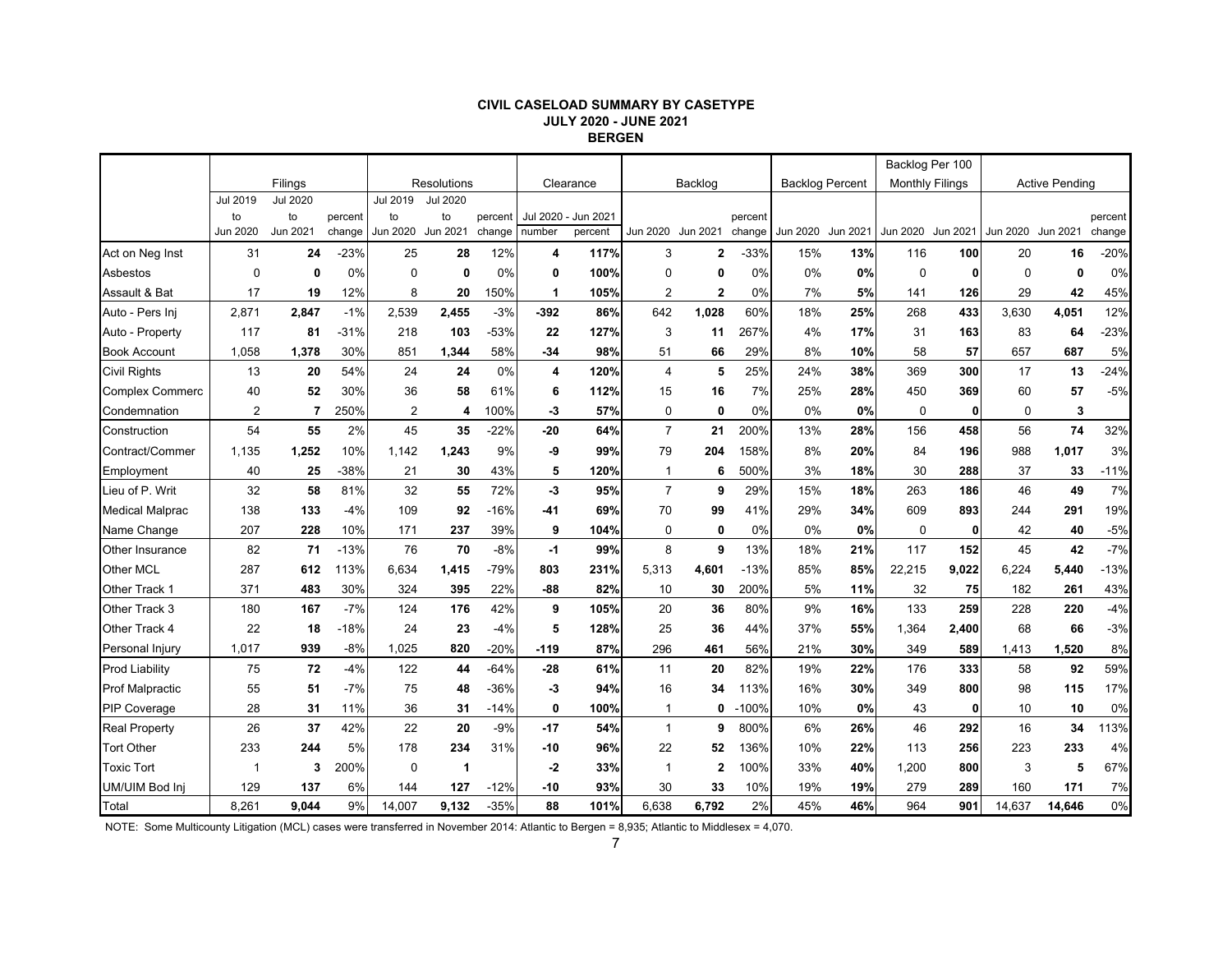#### **June 2021**

**BERGEN**

|                        |              |                            |                         |                   |                  |                |                                    |                   |                         | <b>Cases in Backlog</b> |                            |                  |                    |                   |                         |                                |
|------------------------|--------------|----------------------------|-------------------------|-------------------|------------------|----------------|------------------------------------|-------------------|-------------------------|-------------------------|----------------------------|------------------|--------------------|-------------------|-------------------------|--------------------------------|
|                        |              |                            | Track 1                 |                   |                  |                |                                    | Track 2           |                         |                         | Track 3                    |                  |                    | Track 4           |                         |                                |
|                        | months       | 12 to 18 18 to 24 24 to 36 | months months           | over 36<br>months | Total<br>Track 1 |                | 18 to 24 24 to 36<br>months months | over 36<br>months | <b>Total</b><br>Track 2 | months                  | 24 to 36 over 36<br>months | Total<br>Track 3 | 24 to 36<br>months | over 36<br>months | <b>Total</b><br>Track 4 | <b>Total</b><br><b>Backlog</b> |
| Act on Neg Inst        | $\mathbf{1}$ | 0                          | $\overline{1}$          | $\overline{0}$    |                  | $\Omega$       | $\mathbf 0$                        | $\Omega$          | $\Omega$                | $\Omega$                | 0                          |                  | $\Omega$           | $\Omega$          |                         |                                |
| Asbestos               | $\mathbf 0$  | 0                          | $\mathbf 0$             | $\overline{0}$    |                  | 0              | $\mathbf 0$                        | $\overline{0}$    |                         | 0                       | $\Omega$                   |                  |                    |                   |                         |                                |
| Assault & Bat          | $\pmb{0}$    | 0                          | 0                       | $\overline{0}$    |                  | 0              | $\mathbf 0$                        | 0                 | $\Omega$                | $\overline{2}$          | 0                          |                  | 0                  |                   |                         |                                |
| Auto - Pers Inj        | $\mathbf 0$  | $\mathbf 0$                | $\mathbf 0$             | $\mathsf{O}$      | $\Omega$         | 497            | 428                                | 103               | 1,028                   | $\mathbf 0$             | $\overline{0}$             | $\Omega$         | $\Omega$           | $\Omega$          |                         | 1,028                          |
| Auto - Property        | $\pmb{0}$    | 0                          | 0                       | $\overline{0}$    |                  | 3              | 8                                  | $\overline{0}$    | 11                      | $\mathbf 0$             | $\overline{0}$             |                  |                    |                   |                         | 11                             |
| <b>Book Account</b>    | 38           | 22                         | 6                       | $\overline{0}$    | 66               | 0              | 0                                  | 0                 | $\mathbf{0}$            | 0                       | $\overline{0}$             |                  | 0                  |                   |                         | 66                             |
| <b>Civil Rights</b>    | $\mathbf 0$  | 0                          | $\Omega$                | $\overline{0}$    |                  | $\Omega$       | $\Omega$                           | $\Omega$          | $\Omega$                | 4                       | 1                          |                  | $\mathbf 0$        | $\Omega$          |                         | 5                              |
| <b>Complex Comme</b>   | $\mathbf 0$  | 0                          | 0                       | $\overline{0}$    |                  | $\Omega$       | $\Omega$                           | $\Omega$          | ŋ                       | 0                       | $\overline{0}$             |                  |                    |                   | 16                      | 16                             |
| Condemnation           | $\pmb{0}$    | 0                          | 0                       | $\overline{0}$    |                  | $\mathbf 0$    | 0                                  | $\mathbf 0$       | $\Omega$                | 0                       | $\overline{0}$             |                  | 0                  |                   |                         | $\mathbf 0$                    |
| Construction           | $\mathbf 0$  | 0                          | $\mathbf 0$             | $\overline{0}$    |                  | 9              | 11                                 | $\mathbf{1}$      | 21                      | $\pmb{0}$               | $\overline{0}$             | O                | $\mathbf 0$        | 0                 |                         | 21                             |
| Contract/Comme         | $\mathbf 0$  | 0                          | 0                       | 0                 |                  | 92             | 91                                 | 21                | 204                     | 0                       | $\overline{0}$             |                  |                    |                   |                         | 204                            |
| Employment             | 0            | 0                          | 0                       | 0                 |                  | $\overline{c}$ | 4                                  | $\mathbf 0$       | $6 \overline{6}$        | 0                       | $\overline{0}$             | $\Omega$         | 0                  |                   |                         | 6                              |
| Lieu of P. Writ        | $\mathbf 0$  | 0                          | $\Omega$                | $\overline{0}$    |                  | $\Omega$       | $\Omega$                           | $\Omega$          | $\overline{0}$          | $\boldsymbol{0}$        | $\overline{0}$             | $\Omega$         | 5                  |                   |                         | 91                             |
| <b>Medical Malprac</b> | 0            | 0                          | 0                       | 01                |                  | $\Omega$       | $\Omega$                           | 0                 | n                       | 45                      | 54                         | 99               | $\Omega$           |                   |                         | 99                             |
| Name Change            | $\mathbf 0$  | 0                          | 0                       | 0                 |                  | $\mathbf 0$    | 0                                  | $\mathbf 0$       | $\Omega$                | $\mathbf 0$             | $\overline{0}$             | $\overline{0}$   | $\mathbf 0$        |                   |                         | $\mathbf{0}$                   |
| <b>Other Insurance</b> | $\,6\,$      | $\mathbf{1}$               | $\overline{2}$          | $\overline{0}$    |                  | $\Omega$       | $\Omega$                           | $\Omega$          | $\mathbf{0}$            | $\pmb{0}$               | $\overline{0}$             | $\Omega$         | $\mathbf{0}$       |                   |                         | 9                              |
| Other Mass Tort        | 0            | 0                          | 0                       | 0                 |                  | $\Omega$       | O                                  | 0                 |                         | 0                       | 0                          |                  | 367                | 4,234             | 4,601                   | 4,601                          |
| Other Track 1          | $20\,$       | $\overline{7}$             | $\overline{\mathbf{c}}$ |                   | 30               | $\mathbf 0$    | 0                                  | 0                 | $\Omega$                | $\pmb{0}$               | 0                          | $\Omega$         | 0                  | 0                 |                         | 30                             |
| Other Track 3          | 0            | 0                          | $\mathbf 0$             | $\overline{0}$    |                  | $\Omega$       | 0                                  | $\mathbf 0$       | $\overline{0}$          | 25                      | 11                         | 36               | $\mathbf 0$        | $\Omega$          |                         | 36                             |
| Other Track 4          | 0            | 0                          | 0                       | $\Omega$          |                  | $\Omega$       | $\Omega$                           | $\mathbf 0$       |                         | $\pmb{0}$               | 0                          | $\Omega$         | 19                 | 17                | 36                      | 36                             |
| Personal Injury        | $\pmb{0}$    | 0                          | 0                       | $\overline{0}$    |                  | 200            | 212                                | 49                | 461                     | $\pmb{0}$               | $\overline{0}$             | $\Omega$         | $\pmb{0}$          | $\overline{0}$    |                         | 461                            |
| <b>Prod Liability</b>  | 0            | 0                          | 0                       | $\overline{0}$    |                  | 0              | $\mathbf 0$                        | $\overline{0}$    | $\overline{0}$          | 13                      | $\overline{7}$             | 20               | 0                  | $\Omega$          |                         | 20                             |
| <b>Prof Malpractic</b> | 0            | 0                          | 0                       | $\overline{0}$    |                  | $\Omega$       | $\Omega$                           | $\Omega$          | $\Omega$                | 22                      | 12                         | 34               | $\Omega$           |                   |                         | 34                             |
| PIP Coverage           | $\mathbf 0$  | 0                          | 0                       | 0                 |                  | $\pmb{0}$      | 0                                  | $\mathbf 0$       | $\overline{0}$          | $\pmb{0}$               | 0                          | $\mathbf{0}$     | 0                  |                   |                         | $\mathbf{0}$                   |
| <b>Real Property</b>   | 5            | $\overline{2}$             | $\mathbf 0$             | $\overline{a}$    | $\mathbf{Q}$     | $\mathbf 0$    | $\mathbf 0$                        | $\overline{0}$    | $\overline{0}$          | $\mathbf 0$             | $\mathsf{O}$               | $\Omega$         | $\Omega$           | $\Omega$          |                         | 9l                             |
| <b>Tort Other</b>      | $\Omega$     | 0                          | 0                       | 0                 |                  | 27             | 19                                 | 6                 | 52                      |                         | $\Omega$                   |                  |                    |                   |                         | 52                             |
| <b>Toxic Tort</b>      | $\mathbf 0$  | 0                          | 0                       | 0                 |                  | 0              | $\Omega$                           | 0                 | $\Omega$                |                         |                            |                  |                    |                   |                         | $\mathbf{2}$                   |
| UM/UIM Bod Inj         | $\pmb{0}$    | 0                          | 0                       | $\Omega$          |                  | 14             | 16                                 | 3                 | 33                      | 0                       | 0                          |                  |                    |                   |                         | 33                             |
| Total                  | 70           | 32                         | 11                      | 3                 | 116              | 844            | 789                                | 183               | 1,816                   | 112                     | 86                         | 198              | 399                | 4,263             | 4,662                   | 6,792                          |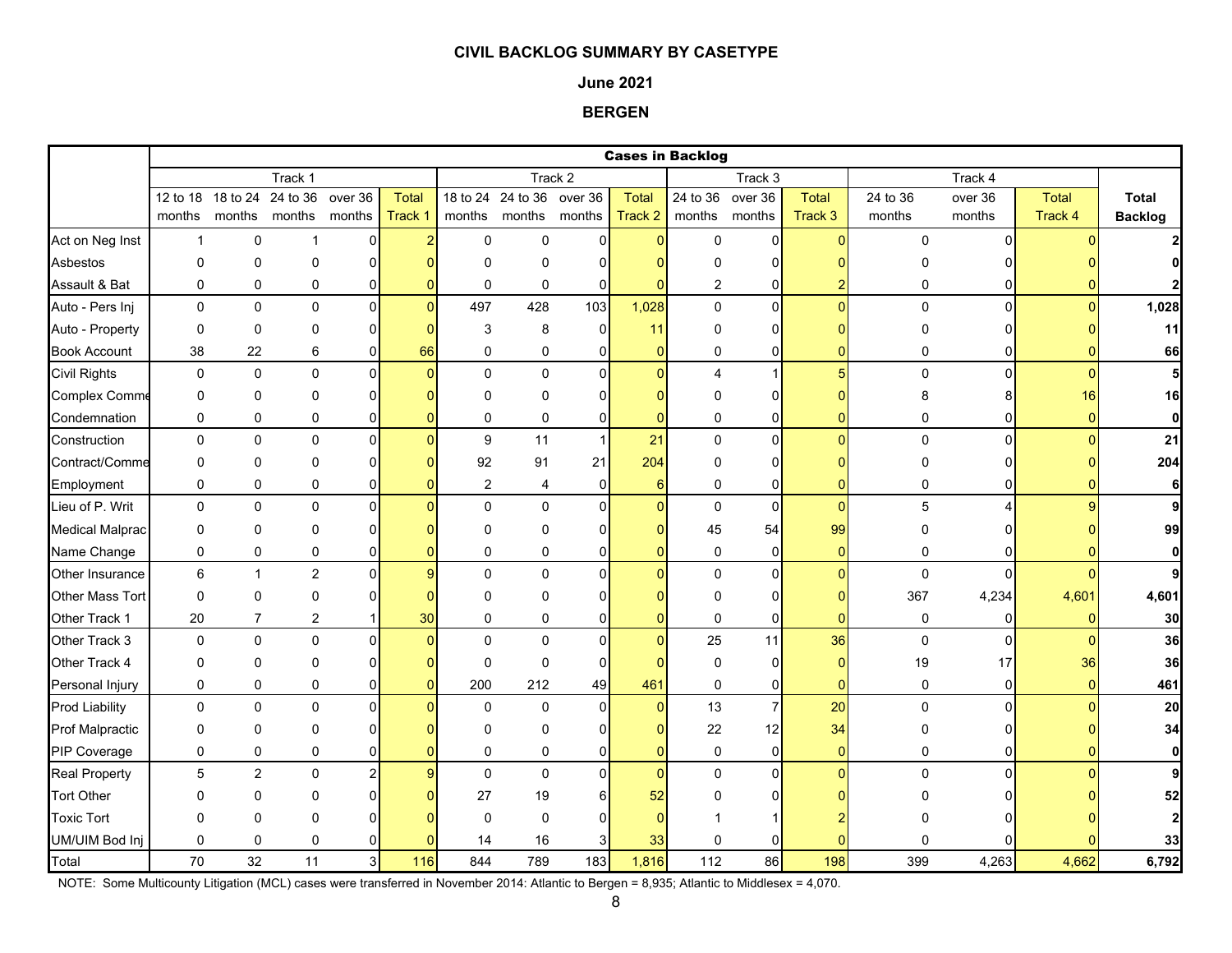# **CIVIL RESOLUTION SUMMARY BY CASETYPE JULY 2020 - JUNE 2021 BERGEN**

|                        | Trial       |                |                  | Summary                              |           | Default        |                |                 |                |       |         |        | Percent resolved by |         |       |                            |
|------------------------|-------------|----------------|------------------|--------------------------------------|-----------|----------------|----------------|-----------------|----------------|-------|---------|--------|---------------------|---------|-------|----------------------------|
|                        | Jury        | Nonjury        | Total            | Judgment Settlement Judgment Dismiss |           |                |                | Other           | Total          | Trial | Sum Jud | Settle | Default J           | Dismiss | Other | <b>Monthly Resolutions</b> |
| Act on Neg Inst        | 0           | 0              | $\Omega$         | Δ                                    | 6         | 13             | 5              | $\Omega$        | 28             | 0%    | 14%     | 21%    | 46%                 | 18%     | 0%    | 25                         |
| Asbestos               | 0           | 0              | $\Omega$         | $\Omega$                             | 0         | $\Omega$       | 0              | 0               | $\Omega$       | 0%    | 0%      | 0%     | 0%                  | 0%      | 0%    | 20                         |
| Assault & Bat          | 0           | 0              | $\overline{0}$   | $\Omega$                             | 15        | 1              | 3              | -1              | 20             | 0%    | 0%      | 75%    | 5%                  | 15%     | 5%    | 15                         |
| Auto - Pers Inj        | 6           | $\mathbf 0$    | $6 \overline{6}$ | 15                                   | 1,854     | 5              | 511            | 64              | 2,455          | 0%    | 1%      | 76%    | 0%                  | 21%     | 3%    |                            |
| Auto - Property        | 0           | 0              | $\Omega$         | $\mathbf{0}$                         | 37        | 26             | 40             | $\Omega$        | 103            | 0%    | 0%      | 36%    | 25%                 | 39%     | 0%    |                            |
| <b>Book Account</b>    | 0           |                | 1                | 19                                   | 467       | 375            | 469            | 13              | 1,344          | 0%    | $1\%$   | 35%    | 28%                 | 35%     | 1%    |                            |
| <b>Civil Rights</b>    | $\Omega$    | $\mathbf{0}$   | $\mathbf 0$      | $\Omega$                             | 8         | $\Omega$       | 10             | $6 \mid$        | 24             | 0%    | 0%      | 33%    | 0%                  | 42%     | 25%   |                            |
| Complex Commer         | 0           | $\Omega$       | $\Omega$         | 4                                    | 21        | 3              | 21             | 9               | 58             | 0%    | 7%      | 36%    | 5%                  | 36%     | 16%   |                            |
| Condemnation           | 0           | 0              | $\overline{0}$   | $\Omega$                             | 1         | 0              | 3              | 0               | $\overline{4}$ | 0%    | 0%      | 25%    | 0%                  | 75%     | 0%    | Sum Jude                   |
| Construction           | $\mathbf 0$ | $\Omega$       | $\Omega$         | $\mathbf{0}$                         | 20        | $\overline{7}$ | 8              | $\mathbf{0}$    | 35             | 0%    | 0%      | 57%    | 20%                 | 23%     | 0%    | 500                        |
| Contract/Commer        | 0           | $\overline{c}$ | $\overline{2}$   | 26                                   | 450       | 229            | 500            | 36              | 1,243          | 0%    | 2%      | 36%    | 18%                 | 40%     | 3%    | 450                        |
| Employment             | 0           | 0              | $\overline{0}$   | 1                                    | 22        | $\mathbf 0$    | 6              | $\mathbf{1}$    | 30             | 0%    | 3%      | 73%    | 0%                  | 20%     | 3%    | 400<br>350                 |
| Lieu of P. Writ        | 0           | 5              | 5                | 3                                    | 17        | $\Omega$       | 25             | 5               | 55             | 9%    | 5%      | 31%    | 0%                  | 45%     | 9%    | 300<br>250                 |
| <b>Medical Malprac</b> | 0           | $\Omega$       | $\Omega$         | $\overline{2}$                       | 47        | 0              | 42             |                 | 92             | 0%    | 2%      | 51%    | 0%                  | 46%     | 1%    | 200<br>150                 |
| Name Change            | 0           | 0              | $\overline{0}$   | 0                                    | $\pmb{0}$ | 0              | 32             | 205             | 237            | 0%    | 0%      | 0%     | 0%                  | 14%     | 86%   | 100<br>50                  |
| Other Insurance        | $\Omega$    | $\Omega$       | $\Omega$         | $\overline{2}$                       | 32        | 3              | 19             | 14              | 70             | 0%    | 3%      | 46%    | 4%                  | 27%     | 20%   |                            |
| Other MCL              | 0           | 0              | $\Omega$         | $\mathbf{0}$                         | 184       | 0              | ,231           | $\overline{0}$  | 1,415          | 0%    | 0%      | 13%    | 0%                  | 87%     | 0%    | 21/02                      |
| Other Track 1          | 0           |                | 1                | 0                                    | 161       | 31             | 188            | 14              | 395            | 0%    | 0%      | 41%    | 8%                  | 48%     | 4%    |                            |
| Other Track 3          | 0           | $\Omega$       | $\Omega$         | 6                                    | 116       | $\overline{1}$ | 35             | 18              | 176            | 0%    | 3%      | 66%    | 1%                  | 20%     | 10%   |                            |
| Other Track 4          | 0           | 0              | $\Omega$         | 1                                    | 12        | 4              | 6              | $\Omega$        | 23             | 0%    | 4%      | 52%    | 17%                 | 26%     | 0%    | 800<br>700                 |
| Personal Injury        | 3           | 0              | 3 <sup>1</sup>   | 34                                   | 567       | 2              | 172            | 42              | 820            | 0%    | 4%      | 69%    | 0%                  | 21%     | 5%    | 600                        |
| <b>Prod Liability</b>  | $\Omega$    | $\Omega$       | $\Omega$         | $\Omega$                             | 25        | $\Omega$       | 10             | 9               | 44             | 0%    | $0\%$   | 57%    | 0%                  | 23%     | 20%   | 500                        |
| Prof Malpractic        | 0           | 0              | $\Omega$         | 3                                    | 26        |                | 13             | 5               | 48             | 0%    | 6%      | 54%    | 2%                  | 27%     | 10%   | 400                        |
| PIP Coverage           | 0           | $\Omega$       | $\overline{0}$   | 1                                    | 22        | 0              | $\overline{7}$ |                 | 31             | 0%    | 3%      | 71%    | 0%                  | 23%     | 3%    | 300<br>200                 |
| <b>Real Property</b>   | 0           | $\Omega$       | $\Omega$         | $\Omega$                             | 8         | $\overline{2}$ | 9              |                 | 20             | 0%    | 0%      | 40%    | 10%                 | 45%     | 5%    | 100                        |
| <b>Tort Other</b>      | O           |                | -1               | 11                                   | 100       | 8              | 104            | 10 <sup>1</sup> | 234            | 0%    | 5%      | 43%    | 3%                  | 44%     | 4%    |                            |
| <b>Toxic Tort</b>      | ŋ           | U              | $\Omega$         | $\Omega$                             | -1        | $\Omega$       | 0              | $\Omega$        | $\overline{1}$ | 0%    | 0%      | 100%   | 0%                  | 0%      | 0%    | 21/04                      |
| <b>UM/UIM Bod Inj</b>  | 1           | 0              |                  | $\overline{2}$                       | 85        | 4              | 33             |                 | 127            | 1%    | 2%      | 67%    | 3%                  | 26%     | 2%    |                            |
| Total                  | 10          | 10             | 20               | 134                                  | 4,304     | 715            | 3,502          | 457             | 9,132          | 0%    | 1%      | 47%    | 8%                  | 38%     | 5%    |                            |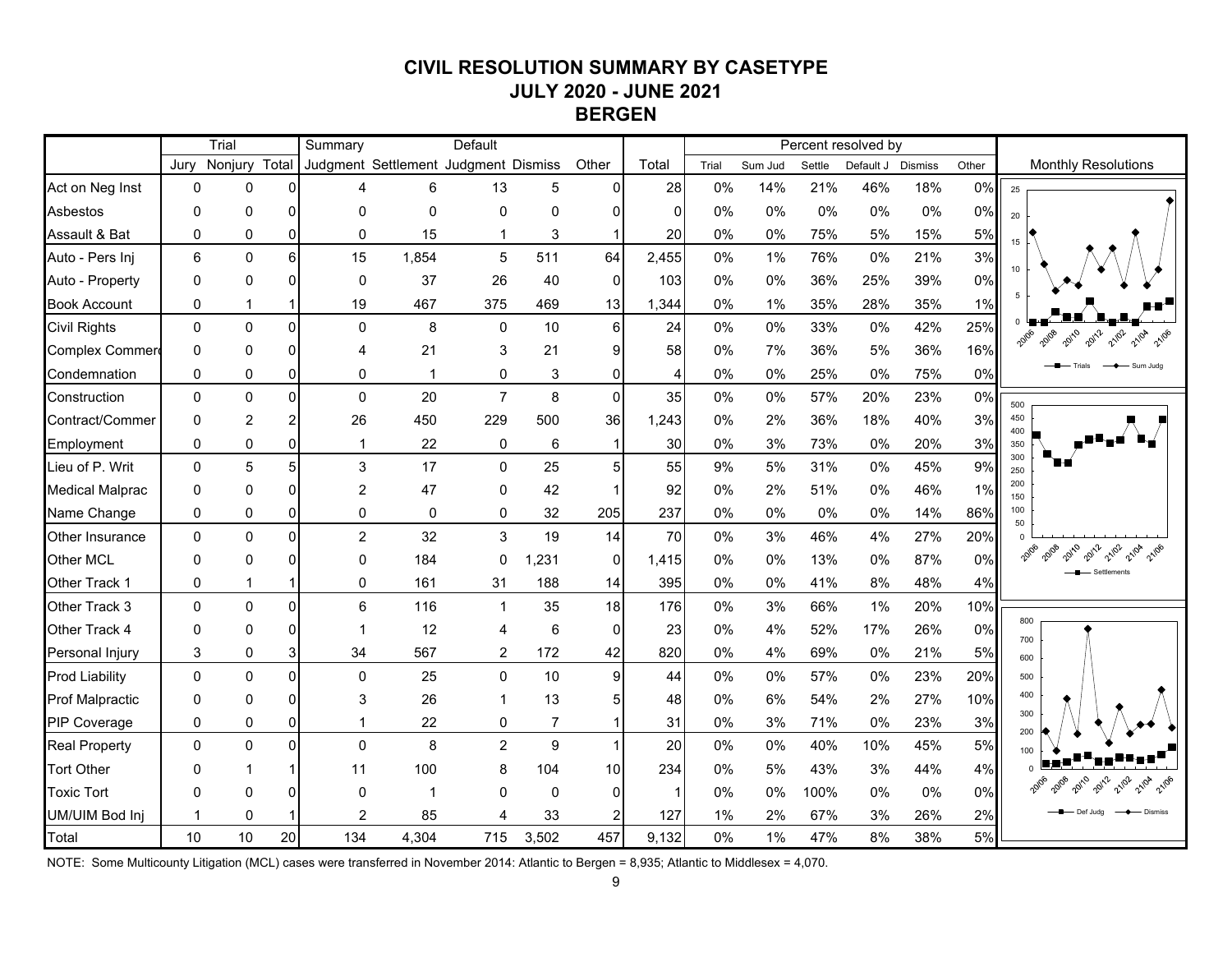### **CIVIL BACKLOG BY CASETYPEJUNE 2021BERGEN**



1) Casetypes with the state's largest backlogs are highlighted.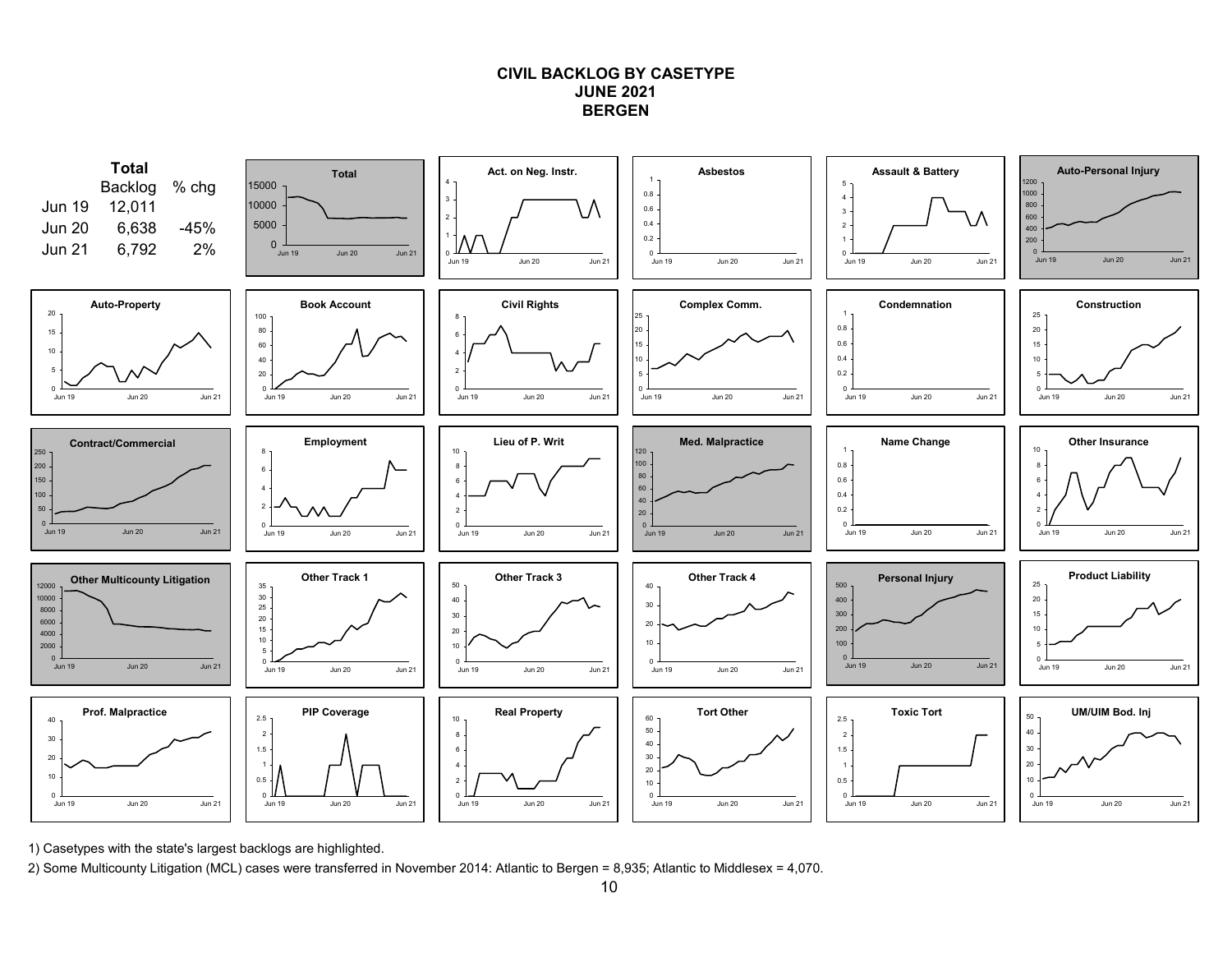#### **CIVIL CASELOAD SUMMARY BY CASETYPE JULY 2020 - JUNE 2021 BURLINGTON**

|                        |                |                 |         |                |                 |         |             |           |                |              |         |                        |                   | Backlog Per 100        |              |                   |                       |         |
|------------------------|----------------|-----------------|---------|----------------|-----------------|---------|-------------|-----------|----------------|--------------|---------|------------------------|-------------------|------------------------|--------------|-------------------|-----------------------|---------|
|                        |                | Filings         |         |                | Resolutions     |         |             | Clearance |                | Backlog      |         | <b>Backlog Percent</b> |                   | <b>Monthly Filings</b> |              |                   | <b>Active Pending</b> |         |
|                        | Jul 2019       | <b>Jul 2020</b> |         | Jul 2019       | <b>Jul 2020</b> |         |             |           |                |              |         |                        |                   |                        |              |                   |                       |         |
|                        | to             | to              | percent | to             | to              | percent | Jul 2020 -  | Jun 2021  |                |              | percent |                        |                   |                        |              |                   |                       | percent |
|                        | Jun 2020       | Jun 2021        | change  | Jun 2020       | Jun 2021        | change  | number      | percent   | Jun 2020       | Jun 2021     | change  |                        | Jun 2020 Jun 2021 | Jun 2020 Jun 2021      |              | Jun 2020 Jun 2021 |                       | change  |
| Act on Neg Inst        | 37             | 28              | $-24%$  | 39             | 35              | $-10%$  | 7           | 125%      | $\mathbf 0$    | 1            |         | 0%                     | 14%               | $\mathbf 0$            | 43           | 14                | 7                     | $-50%$  |
| Asbestos               | $\mathbf 0$    | 0               | 0%      | $\Omega$       | 0               | 0%      | 0           | 100%      | $\mathbf 0$    | 0            | 0%      | 0%                     | 0%                | $\mathbf 0$            | 0            | $\mathbf 0$       | $\mathbf{0}$          | 0%      |
| Assault & Bat          | 6              | 8               | 33%     | 5              | 8               | 60%     | 0           | 100%      | $\overline{2}$ | 4            | 100%    | 25%                    | 29%               | 400                    | 600          | 8                 | 14                    | 75%     |
| Auto - Pers Inj        | 751            | 658             | $-12%$  | 688            | 671             | $-2%$   | 13          | 102%      | 119            | 181          | 52%     | 13%                    | 20%               | 190                    | 330          | 893               | 885                   | $-1%$   |
| Auto - Property        | 28             | 37              | 32%     | 22             | 30              | 36%     | $-7$        | 81%       | $\mathbf 0$    | $\mathbf 2$  |         | 0%                     | 7%                | 0                      | 65           | 22                | 29                    | 32%     |
| <b>Book Account</b>    | 514            | 591             | 15%     | 407            | 557             | 37%     | $-34$       | 94%       | $\mathbf{1}$   | 3            | 200%    | 0%                     | 1%                | $\overline{2}$         | 6            | 286               | 298                   | 4%      |
| <b>Civil Rights</b>    | 14             | 26              | 86%     | 13             | 26              | 100%    | 0           | 100%      | $\mathbf 0$    | 1            |         | 0%                     | 11%               | $\mathbf 0$            | 46           | 10                | 9                     | $-10%$  |
| <b>Complex Comme</b>   | 10             | 5               | $-50%$  | 14             | 10              | $-29%$  | 5           | 200%      | 5              | 8            | 60%     | 33%                    | 62%               | 600                    | 1,920        | 15                | 13                    | $-13%$  |
| Condemnation           | 6              | -1              | $-83%$  | 6              | 1               | $-83%$  | 0           | 100%      | 0              | 0            | 0%      | 0%                     | 0%                | 0                      | $\mathbf{0}$ | $\overline{4}$    | 4                     | 0%      |
| Construction           | 20             | 23              | 15%     | 28             | 18              | $-36%$  | $-5$        | 78%       | $\mathbf{1}$   | $\mathbf{1}$ | 0%      | 6%                     | 5%                | 60                     | 52           | 18                | 22                    | 22%     |
| Contract/Comme         | 506            | 450             | $-11%$  | 522            | 528             | 1%      | 78          | 117%      | 30             | 52           | 73%     | 7%                     | 15%               | 71                     | 139          | 412               | 354                   | $-14%$  |
| Employment             | 14             | 6               | $-57%$  | $\overline{7}$ | 10              | 43%     | 4           | 167%      | 0              | $\mathbf{1}$ |         | 0%                     | 17%               | 0                      | 200          | 12                | 6                     | $-50%$  |
| Lieu of P. Writ        | 17             | 20              | 18%     | 20             | 22              | 10%     | $\mathbf 2$ | 110%      | $\mathbf 0$    | $\mathbf 0$  | 0%      | 0%                     | 0%                | 0                      | 0            | 9                 | 8                     | $-11%$  |
| <b>Medical Malprac</b> | 59             | 57              | $-3%$   | 45             | 41              | $-9%$   | $-16$       | 72%       | 17             | 30           | 76%     | 18%                    | 27%               | 346                    | 632          | 93                | 110                   | 18%     |
| Name Change            | 98             | 107             | 9%      | 94             | 105             | 12%     | $-2$        | 98%       | $\mathbf 0$    | $\mathbf 0$  | 0%      | 0%                     | 0%                | $\mathbf 0$            | 0            | 13                | 15                    | 15%     |
| Other Insurance        | 15             | 21              | 40%     | 18             | 12              | $-33%$  | -9          | 57%       | $\mathbf 0$    | $\mathbf 0$  | 0%      | 0%                     | 0%                | $\mathbf 0$            | $\bf{0}$     | $\overline{4}$    | 9                     | 125%    |
| Other MCL              | $\mathbf 0$    | $\mathbf 0$     | 0%      | $\mathbf 0$    | $\mathbf 0$     | 0%      | 0           | 100%      | 0              | 0            | 0%      | 0%                     | 0%                | 0                      | ŋ            | 0                 | 0                     | 0%      |
| Other Track 1          | 119            | 173             | 45%     | 116            | 137             | 18%     | -36         | 79%       | 0              | 3            |         | 0%                     | 4%                | $\mathbf 0$            | 21           | 51                | 84                    | 65%     |
| Other Track 3          | 135            | 124             | $-8%$   | 122            | 119             | $-2%$   | -5          | 96%       | 8              | 18           | 125%    | 6%                     | 13%               | 71                     | 174          | 137               | 144                   | 5%      |
| Other Track 4          | 11             | 15              | 36%     | 19             | 6               | $-68%$  | -9          | 40%       | $\overline{4}$ | 5            | 25%     | 27%                    | 19%               | 436                    | 400          | 15                | 26                    | 73%     |
| Personal Injury        | 296            | 285             | $-4%$   | 272            | 256             | $-6%$   | $-29$       | 90%       | 41             | 68           | 66%     | 12%                    | 19%               | 166                    | 286          | 341               | 362                   | 6%      |
| <b>Prod Liability</b>  | 8              | $\overline{7}$  | $-13%$  | 8              | 13              | 63%     | 6           | 186%      | $\overline{4}$ | 3            | 25%     | 22%                    | 23%               | 600                    | 514          | 18                | 13                    | $-28%$  |
| <b>Prof Malpractic</b> | 20             | 16              | $-20%$  | 27             | 24              | $-11%$  | 8           | 150%      | $\overline{7}$ | 12           | 71%     | 20%                    | 40%               | 420                    | 900          | 35                | 30                    | $-14%$  |
| <b>PIP Coverage</b>    | $\overline{7}$ | 6               | $-14%$  | 5              | 6               | 20%     | 0           | 100%      | 0              | 0            | 0%      | 0%                     | 0%                | 0                      | $\mathbf{0}$ | 3                 | 3                     | 0%      |
| <b>Real Property</b>   | 6              | 17              | 183%    | 3              | 9               | 200%    | -8          | 53%       | $\Omega$       | $\mathbf{0}$ | 0%      | 0%                     | 0%                | $\Omega$               | $\mathbf{0}$ | 3                 | 9                     | 200%    |
| <b>Tort Other</b>      | 72             | 82              | 14%     | 50             | 82              | 64%     | 0           | 100%      | 7              | 10           | 43%     | 10%                    | 14%               | 117                    | 146          | 73                | 71                    | $-3%$   |
| <b>Toxic Tort</b>      | 1              | 1               | 0%      |                | $\mathbf 0$     | $-100%$ | -1          | 0%        | $\Omega$       | $\mathbf 0$  | 0%      | 0%                     | 0%                | $\mathbf 0$            | 0            | $\mathbf 0$       | 1                     |         |
| UM/UIM Bod Inj         | 57             | 48              | $-16%$  | 64             | 49              | $-23%$  | 1           | 102%      | 7              | 17           | 143%    | 10%                    | 26%               | 147                    | 425          | 67                | 66                    | $-1%$   |
| Total                  | 2,827          | 2.812           | $-1%$   | 2,615          | 2,775           | 6%      | $-37$       | 99%       | 253            | 420          | 66%     | 10%                    | 16%               | 107                    | 179          | 2,556             | 2.592                 | 1%      |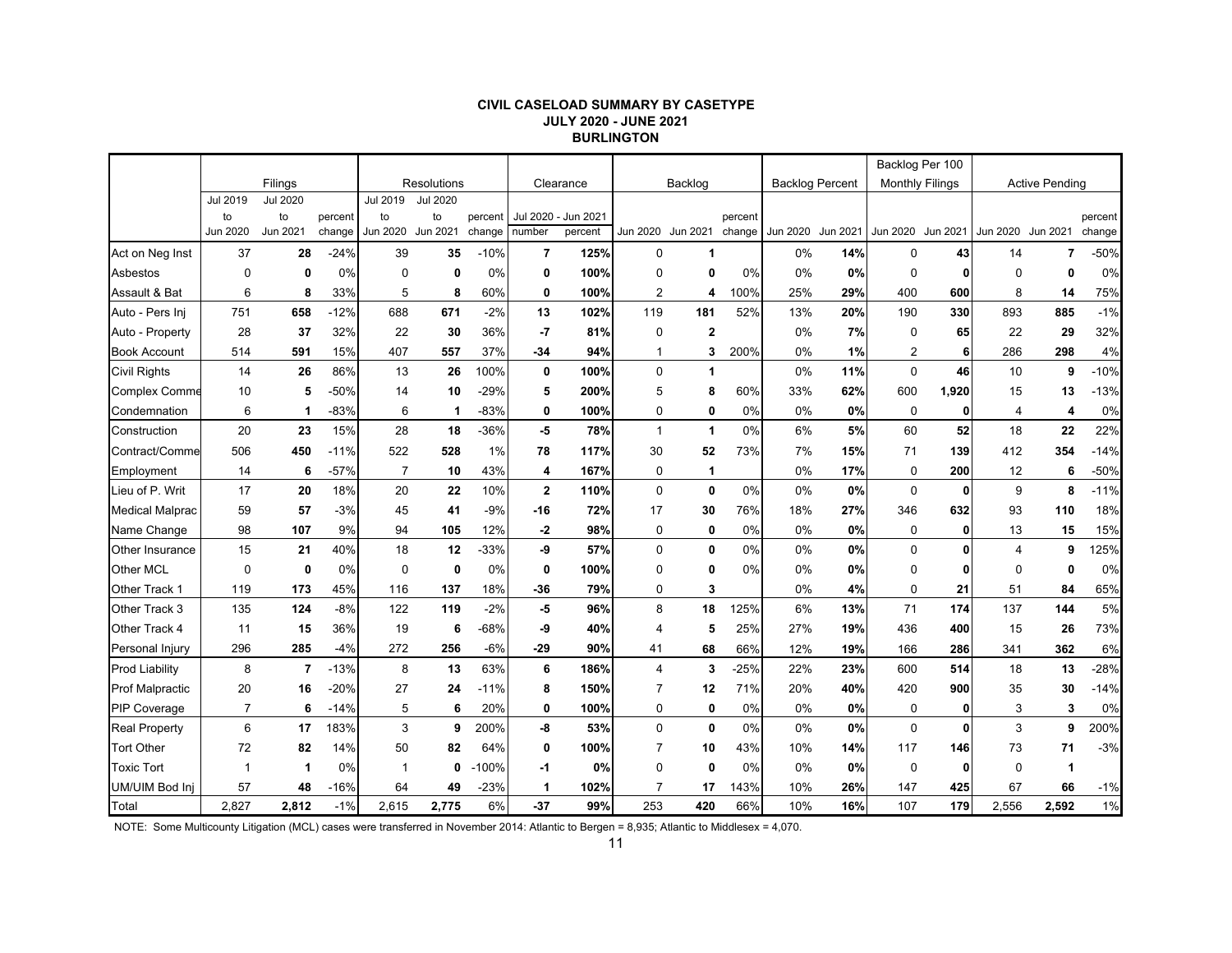### **June 2021**

### **BURLINGTON**

|                        |                |              |                            |                |              |              |                           |                |                | <b>Cases in Backlog</b> |                         |                |          |                |                 |                |
|------------------------|----------------|--------------|----------------------------|----------------|--------------|--------------|---------------------------|----------------|----------------|-------------------------|-------------------------|----------------|----------|----------------|-----------------|----------------|
|                        |                |              | Track 1                    |                |              |              |                           | Track 2        |                |                         | Track 3                 |                |          | Track 4        |                 |                |
|                        |                |              | 12 to 18 18 to 24 24 to 36 | over 36        | <b>Total</b> |              | 18 to 24 24 to 36 over 36 |                | <b>Total</b>   |                         | 24 to 36 over 36        | <b>Total</b>   | 24 to 36 | over 36        | Total           | Total          |
|                        | months         |              | months months              | months         | Track 1      |              | months months months      |                | Track 2        |                         | months months           | Track 3        | months   | months         | Track 4         | <b>Backlog</b> |
| Act on Neg Inst        | $\mathbf{1}$   | 0            | $\pmb{0}$                  | 0              |              | $\mathbf 0$  | 0                         | $\Omega$       | $\Omega$       | 0                       | $\overline{0}$          | $\Omega$       | 0        | $\Omega$       |                 |                |
| Asbestos               | $\Omega$       | 0            | 0                          | $\Omega$       |              | $\Omega$     | 0                         | n              |                | ŋ                       | $\Omega$                |                |          |                |                 |                |
| Assault & Bat          | 0              | 0            | $\pmb{0}$                  | 0              |              | $\mathbf 0$  | 0                         | $\overline{0}$ | $\Omega$       | 2                       | $\overline{2}$          |                | 0        |                |                 |                |
| Auto - Pers Inj        | $\mathbf 0$    | 0            | $\mathbf 0$                | $\overline{0}$ | $\Omega$     | 98           | 77                        | $6\vert$       | 181            | $\mathbf 0$             | $\overline{0}$          | $\Omega$       | 0        | $\Omega$       |                 | 181            |
| Auto - Property        | 0              | 0            | 0                          | 0              |              | -1           | 1                         | 0              |                | 0                       | 0                       |                | 0        |                |                 | 2              |
| <b>Book Account</b>    | $\overline{2}$ | $\mathbf{1}$ | 0                          | 0              |              | $\mathbf 0$  | 0                         | $\overline{0}$ | $\Omega$       | 0                       | 0                       |                | 0        |                |                 |                |
| <b>Civil Rights</b>    | 0              | 0            | 0                          | $\mathbf{0}$   | n            | $\Omega$     | 0                         | $\Omega$       | $\Omega$       | $\mathbf{1}$            | $\overline{0}$          |                | 0        | $\Omega$       |                 |                |
| Complex Comme          | 0              | 0            | $\Omega$                   | $\Omega$       |              | $\Omega$     | 0                         | <sup>0</sup>   |                | $\Omega$                | $\mathbf 0$             |                | 6        |                |                 |                |
| Condemnation           | $\mathbf 0$    | 0            | $\mathbf 0$                | 0              |              | $\mathbf 0$  | 0                         | 0              | $\Omega$       | 0                       | 0                       |                | 0        | 0              |                 |                |
| Construction           | 0              | 0            | $\pmb{0}$                  | 0              |              | $\mathbf 0$  | $\mathbf{1}$              | $\Omega$       | $\mathbf{1}$   | $\pmb{0}$               | $\pmb{0}$               | $\Omega$       | 0        | $\Omega$       |                 |                |
| Contract/Comme         | 0              | 0            | 0                          | $\Omega$       |              | 30           | 19                        |                | 52             | 0                       | 0                       |                | 0        |                |                 | 52             |
| Employment             | 0              | 0            | 0                          | 0              |              | $\mathbf{1}$ | 0                         | 0              |                | 0                       | 0                       | 0              | 0        |                |                 |                |
| Lieu of P. Writ        | 0              | $\pmb{0}$    | $\mathbf 0$                | $\mathbf{0}$   |              | $\Omega$     | 0                         | $\Omega$       | $\Omega$       | $\mathsf 0$             | $\pmb{0}$               | $\Omega$       | 0        | $\Omega$       |                 | $\mathbf{0}$   |
| <b>Medical Malprac</b> | 0              | $\Omega$     | 0                          | $\Omega$       |              | $\Omega$     | 0                         | $\Omega$       |                | 19                      | 11                      | 30             | 0        |                |                 | 30             |
| Name Change            | 0              | 0            | 0                          | 0              |              | 0            | 0                         | $\overline{0}$ | $\Omega$       | $\pmb{0}$               | $\pmb{0}$               | $\overline{0}$ | 0        | 0              |                 | 0              |
| Other Insurance        | 0              | 0            | $\mathbf 0$                | $\mathbf{0}$   |              | $\mathbf{0}$ | 0                         | $\Omega$       | $\Omega$       | 0                       | $\mathbf 0$             | $\Omega$       | 0        | $\Omega$       |                 | $\mathbf{0}$   |
| Other Mass Tort        | 0              | 0            | 0                          | 0              |              | $\Omega$     | 0                         |                |                | $\Omega$                | 0                       |                | 0        |                |                 | 0              |
| Other Track 1          | $\mathbf{1}$   | 0            | 1                          | 0              |              |              | 0                         | $\Omega$       |                | 0                       | 0                       | O              | 0        |                |                 |                |
| Other Track 3          | $\mathbf 0$    | 0            | $\Omega$                   | $\Omega$       |              | $\Omega$     | 0                         | $\Omega$       | $\Omega$       | 15                      | 3                       | 18             | 0        | U              |                 | 18             |
| Other Track 4          | $\mathbf 0$    | 0            | $\mathbf 0$                | $\Omega$       |              | $\Omega$     | 0                         | $\Omega$       |                | 0                       | 0                       |                | 2        |                |                 | 5              |
| Personal Injury        | 0              | 0            | 0                          | 0              |              | 29           | 33                        | 6              | 68             | 0                       | 0                       | $\mathbf 0$    | 0        | 0              |                 | 68             |
| <b>Prod Liability</b>  | 0              | 0            | $\pmb{0}$                  | $\mathbf 0$    |              | $\mathbf 0$  | 0                         | $\Omega$       | $\mathbf{0}$   | $\mathbf{1}$            | $\overline{\mathbf{c}}$ | 3              | 0        | U              |                 | 3              |
| <b>Prof Malpractic</b> | 0              | 0            | 0                          | 0              |              | $\Omega$     | 0                         |                |                | 6                       | 6                       | 12             | 0        | ი              |                 | 12             |
| PIP Coverage           | $\mathbf 0$    | 0            | $\mathbf 0$                | 0              |              | $\mathbf 0$  | 0                         | 0              | $\Omega$       | 0                       | 0                       | $\overline{0}$ | 0        | 0              |                 | 0              |
| <b>Real Property</b>   | 0              | 0            | 0                          | $\Omega$       |              | $\Omega$     | 0                         | $\Omega$       | $\overline{0}$ | 0                       | $\pmb{0}$               | $\Omega$       | 0        | U              |                 | $\bf{0}$       |
| <b>Tort Other</b>      | <sup>0</sup>   | 0            | 0                          |                |              | 5            | 5                         |                | 10             | n                       | $\Omega$                |                |          |                |                 | 10             |
| <b>Toxic Tort</b>      | $\Omega$       | 0            | $\Omega$                   |                |              |              | 0                         |                |                | ∩                       | O                       |                |          |                |                 | 0              |
| UM/UIM Bod Inj         | $\mathbf 0$    | 0            | 0                          |                |              | 9            | 8                         | $\overline{0}$ | 17             | 0                       | 0                       |                | 0        |                |                 | 17             |
| Total                  | 4              | $\mathbf{1}$ | $\mathbf{1}$               | $\mathbf 0$    | $6 \mid$     | 174          | 144                       | 15             | 333            | 44                      | 24                      | 68             | 8        | 5 <sup>1</sup> | 13 <sup>1</sup> | 420            |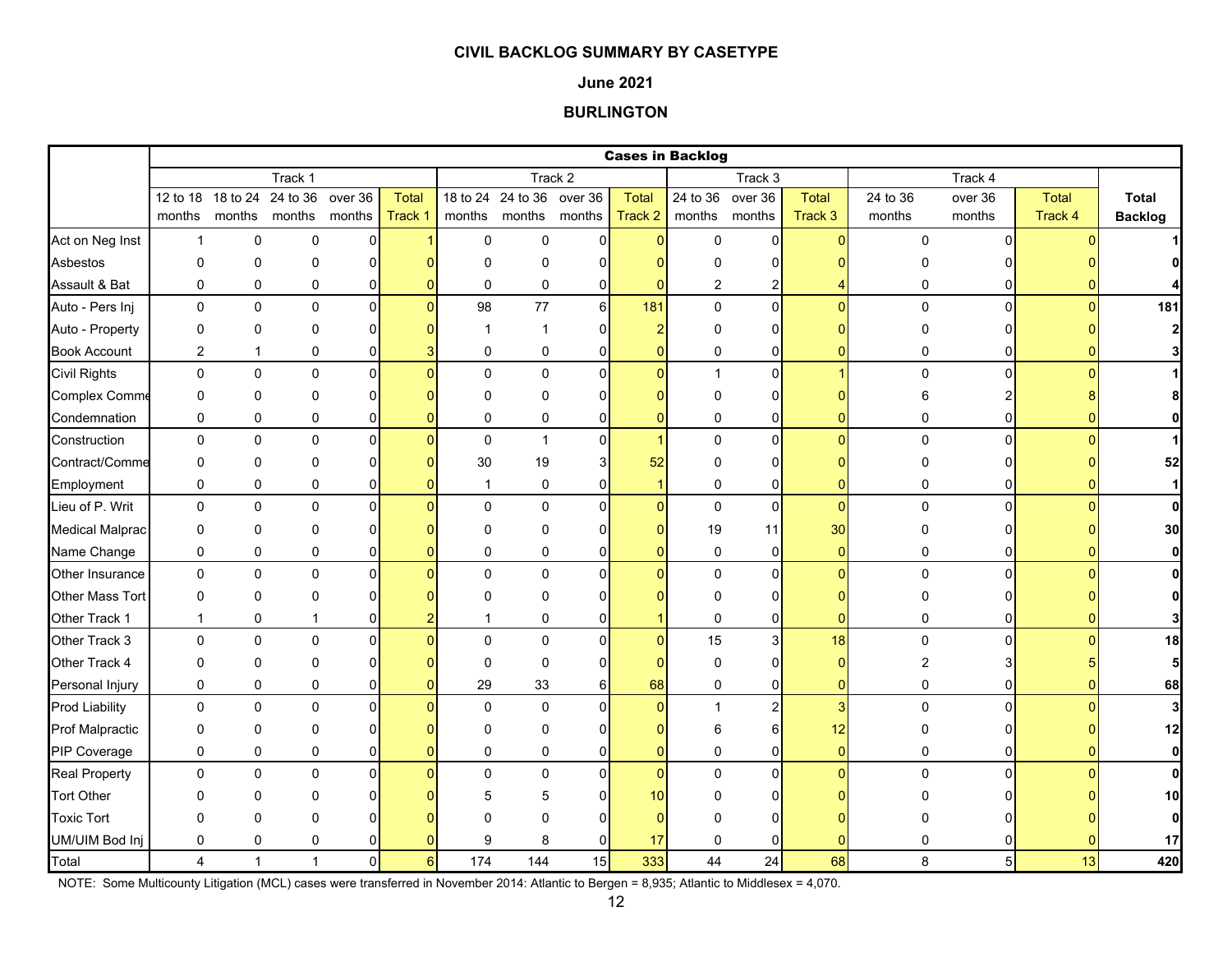# **CIVIL RESOLUTION SUMMARY BY CASETYPE JULY 2020 - JUNE 2021 BURLINGTON**

|                        |                | Trial          |          | Summary                              |                | Default        |                |                 |                 |       |         |        | Percent resolved by |                |       |                                                     |
|------------------------|----------------|----------------|----------|--------------------------------------|----------------|----------------|----------------|-----------------|-----------------|-------|---------|--------|---------------------|----------------|-------|-----------------------------------------------------|
|                        | Jurv           | Nonjury        | Total    | Judgment Settlement Judgment Dismiss |                |                |                | Other           | Total           | Trial | Sum Jud | Settle | Default J           | <b>Dismiss</b> | Other | <b>Monthly Resolutions</b>                          |
| Act on Neg Inst        | $\mathbf 0$    | $\mathbf 0$    | 0        | 5                                    | 3              | 21             | 6              | $\Omega$        | 35              | 0%    | 14%     | 9%     | 60%                 | 17%            | 0%    |                                                     |
| Asbestos               | $\mathbf{0}$   | 0              | 0        | $\mathbf{0}$                         | 0              | 0              | $\mathbf 0$    |                 | $\Omega$        | 0%    | 0%      | 0%     | 0%                  | 0%             | 0%    |                                                     |
| Assault & Bat          | $\mathbf 0$    | 0              | 0        | 0                                    | 4              | 0              | 3              |                 | 8               | 0%    | 0%      | 50%    | 0%                  | 38%            | 13%   |                                                     |
| Auto - Pers Inj        | $\overline{4}$ | $\overline{4}$ | 8        | $\mathbf{1}$                         | 488            | $\overline{4}$ | 146            | 24              | 671             | 1%    | 0%      | 73%    | 1%                  | 22%            | 4%    |                                                     |
| Auto - Property        | $\Omega$       | $\Omega$       |          | $\Omega$                             | 10             | 9              | 11             | $\Omega$        | 30              | 0%    | 0%      | 33%    | 30%                 | 37%            | 0%    |                                                     |
| <b>Book Account</b>    | 0              | 0              | 0        | 20                                   | 152            | 223            | 154            | 8               | 557             | 0%    | 4%      | 27%    | 40%                 | 28%            | 1%    |                                                     |
| Civil Rights           | $\Omega$       | 0              | $\Omega$ | $\mathbf{0}$                         | -1             | $\Omega$       | 10             | 15              | 26              | 0%    | 0%      | 4%     | 0%                  | 38%            | 58%   |                                                     |
| <b>Complex Commer</b>  | $\Omega$       | $\Omega$       |          | ŋ                                    | 8              | $\mathbf{0}$   |                |                 | 10 <sup>1</sup> | 0%    | 0%      | 80%    | 0%                  | 10%            | 10%   | 2012<br>21/02<br>2010<br>21/04<br>21/06<br>Sum Jude |
| Condemnation           | 0              | 0              | 0        | $\Omega$                             | 0              | 0              | 0              |                 |                 | 0%    | 0%      | 0%     | 0%                  | 0%             | 100%  |                                                     |
| Construction           | $\mathbf 0$    | $\mathbf{0}$   | 0        | $\Omega$                             | 12             | $\mathbf{1}$   | 5              | $\overline{0}$  | 18              | 0%    | 0%      | 67%    | 6%                  | 28%            | 0%    | 180                                                 |
| Contract/Commer        | $\mathbf 0$    | $\overline{2}$ |          | 12                                   | 215            | 120            | 161            | 18              | 528             | 0%    | 2%      | 41%    | 23%                 | 30%            | 3%    | 160                                                 |
| Employment             | 0              | $\Omega$       | 0        | $\mathbf 0$                          | 9              | 0              | $\mathbf 0$    |                 | 10              | 0%    | 0%      | 90%    | 0%                  | 0%             | 10%   | 140<br>120                                          |
| Lieu of P. Writ        | $\Omega$       | $\Omega$       | $\Omega$ |                                      | 9              | $\Omega$       | 5              | $\overline{7}$  | 22              | 0%    | 5%      | 41%    | 0%                  | 23%            | 32%   | 100                                                 |
| <b>Medical Malprac</b> | $\Omega$       | 0              |          |                                      | 23             | $\mathbf{0}$   | 13             |                 | 41              | 0%    | 2%      | 56%    | 0%                  | 32%            | 10%   | 80<br>60                                            |
| Name Change            | 0              | 0              | 0        | 0                                    | 0              | 0              | 2              | 103             | 105             | 0%    | 0%      | 0%     | 0%                  | 2%             | 98%   | 40                                                  |
| <b>Other Insurance</b> | $\Omega$       | $\Omega$       | $\Omega$ | $\Omega$                             | 6              | $\Omega$       | $\overline{c}$ | 4               | 12              | 0%    | 0%      | 50%    | 0%                  | 17%            | 33%   |                                                     |
| <b>Other MCL</b>       | $\Omega$       | $\mathbf{0}$   | O        | O                                    | 0              | $\mathbf{0}$   | $\Omega$       | 0               | $\Omega$        | 0%    | 0%      | 0%     | 0%                  | 0%             | 0%    |                                                     |
| Other Track 1          | 0              | 0              | 0        | $\overline{c}$                       | 77             | 6              | 26             | 26              | 137             | 0%    | 1%      | 56%    | 4%                  | 19%            | 19%   |                                                     |
| Other Track 3          | $\mathbf 0$    | $\pmb{0}$      | $\Omega$ | $\mathbf 0$                          | 84             | $\mathbf 1$    | 15             | 19              | 119             | $0\%$ | 0%      | 71%    | 1%                  | 13%            | 16%   |                                                     |
| Other Track 4          | $\Omega$       | $\Omega$       | $\Omega$ | $\Omega$                             | $\overline{c}$ | 1              | $\overline{c}$ |                 | 6               | 0%    | 0%      | 33%    | 17%                 | 33%            | 17%   | 250                                                 |
| Personal Injury        | 0              | 0              | 0        | $\overline{4}$                       | 173            | 4              | 54             | 21              | 256             | 0%    | 2%      | 68%    | 2%                  | 21%            | 8%    | 200                                                 |
| <b>Prod Liability</b>  | $\mathbf{0}$   | $\Omega$       | $\Omega$ | $\mathbf{0}$                         | 10             | 1              | $\overline{2}$ | $\Omega$        | 13              | 0%    | 0%      | 77%    | 8%                  | 15%            | 0%    | 150                                                 |
| <b>Prof Malpractic</b> | $\Omega$       | $\Omega$       |          | $\Omega$                             | 17             | $\mathbf{0}$   | 6              |                 | 24              | 0%    | 0%      | 71%    | 0%                  | 25%            | 4%    |                                                     |
| <b>PIP Coverage</b>    | 0              | 0              | 0        | 0                                    | -1             |                | 3              |                 | $6 \mid$        | 0%    | 0%      | 17%    | 17%                 | 50%            | 17%   | 100                                                 |
| <b>Real Property</b>   | $\Omega$       | $\Omega$       | $\Omega$ | $\Omega$                             | $\overline{4}$ | $\Omega$       | $\overline{2}$ | 3               | $\overline{9}$  | 0%    | 0%      | 44%    | 0%                  | 22%            | 33%   | 50                                                  |
| <b>Tort Other</b>      | $\Omega$       | $\Omega$       |          | U                                    | 37             | 11             | 24             | 10 <sup>1</sup> | 82              | 0%    | 0%      | 45%    | 13%                 | 29%            | 12%   |                                                     |
| <b>Toxic Tort</b>      | $\Omega$       | 0              |          | $\Omega$                             | 0              | 0              | 0              | $\Omega$        | $\Omega$        | 0%    | 0%      | 0%     | 0%                  | 0%             | 0%    | 21/02<br>2010<br>2012<br>21/04                      |
| UM/UIM Bod Inj         | 0              |                |          |                                      | 34             | $\Omega$       | 12             |                 | 49              | 2%    | 2%      | 69%    | 0%                  | 24%            | 2%    | Def Juda                                            |
| Total                  | $\overline{4}$ | $\overline{7}$ | 11       | 47                                   | 1,379          | 403            | 665            | 270             | 2,775           | 0%    | 2%      | 50%    | 15%                 | 24%            | 10%   |                                                     |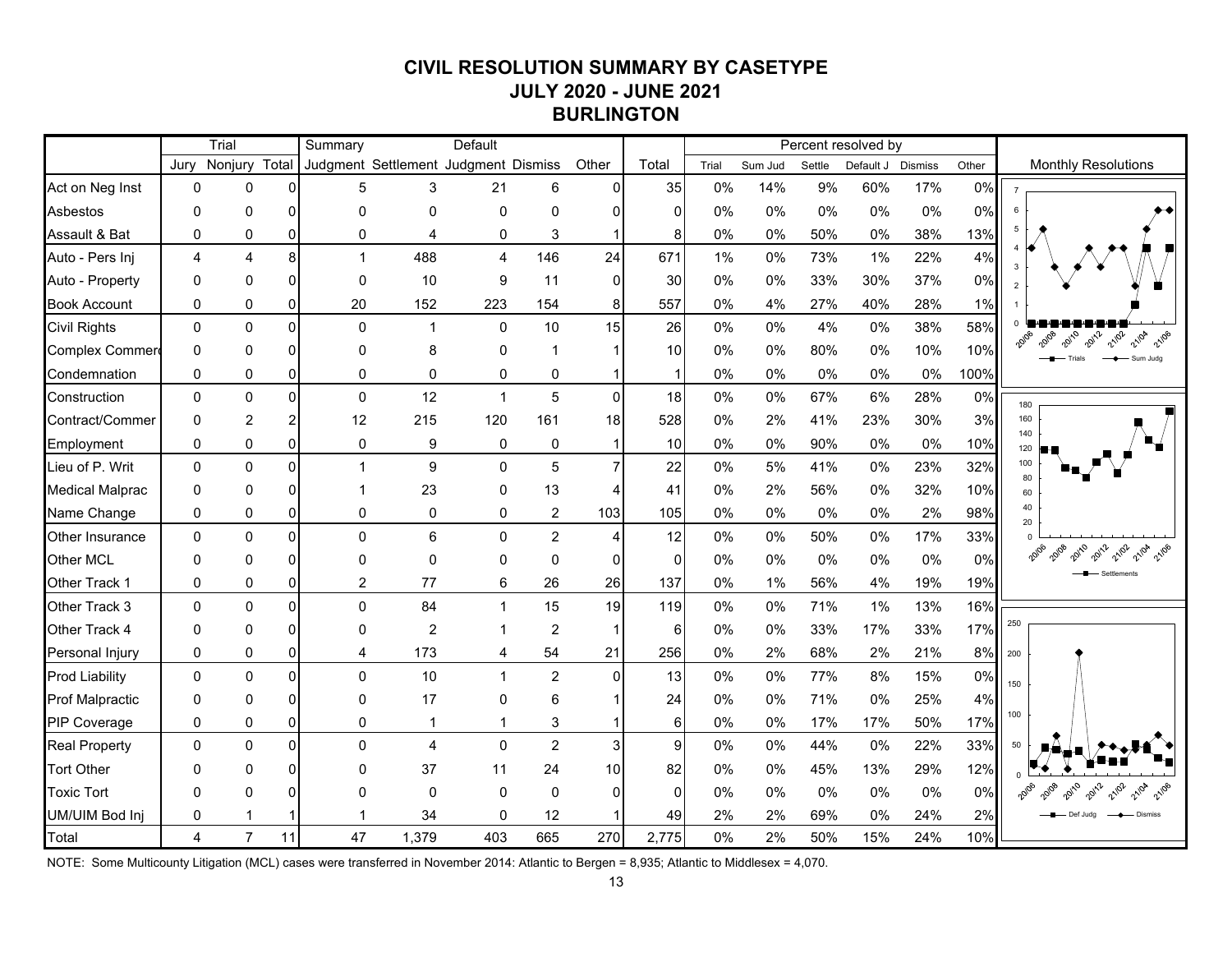### **CIVIL BACKLOG BY CASETYPEJUNE 2021BURLINGTON**



1) Casetypes with the state's largest backlogs are highlighted.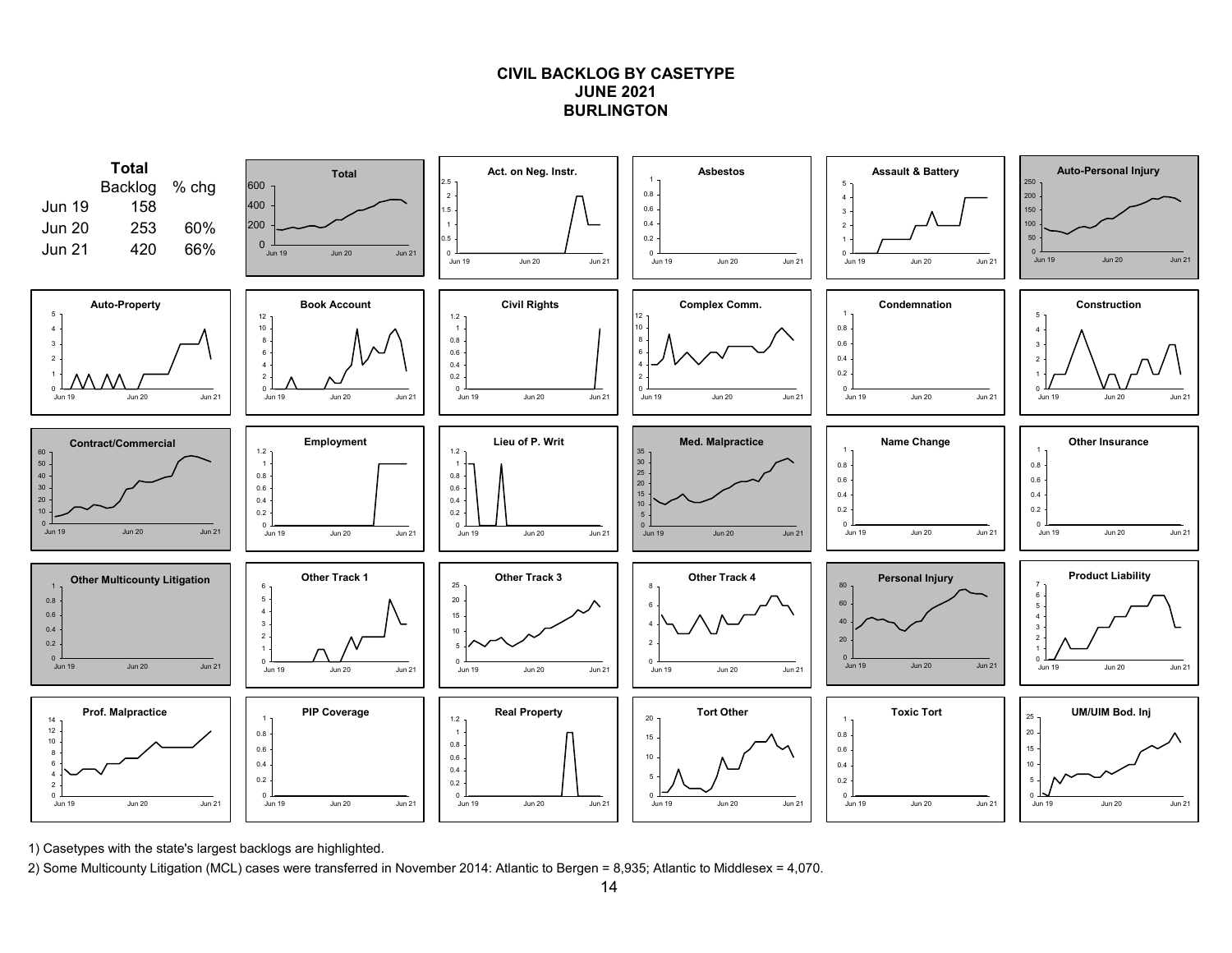#### **CIVIL CASELOAD SUMMARY BY CASETYPE JULY 2020 - JUNE 2021 CAMDEN**

|                        |             |                 |         |          |                    |         |              |                     |                |                         |         |                   |                        | Backlog Per 100        |       |             |                       |         |
|------------------------|-------------|-----------------|---------|----------|--------------------|---------|--------------|---------------------|----------------|-------------------------|---------|-------------------|------------------------|------------------------|-------|-------------|-----------------------|---------|
|                        |             | Filings         |         |          | <b>Resolutions</b> |         |              | Clearance           |                | Backlog                 |         |                   | <b>Backlog Percent</b> | <b>Monthly Filings</b> |       |             | <b>Active Pending</b> |         |
|                        | Jul 2019    | <b>Jul 2020</b> |         | Jul 2019 | <b>Jul 2020</b>    |         |              |                     |                |                         |         |                   |                        |                        |       |             |                       |         |
|                        | to          | to              | percent | to       | to                 | percent |              | Jul 2020 - Jun 2021 |                |                         | percent |                   |                        |                        |       |             |                       | percent |
|                        | Jun 2020    | Jun 2021        | change  | Jun 2020 | Jun 2021           | change  | number       | percent             |                | Jun 2020 Jun 2021       | change  | Jun 2020 Jun 2021 |                        | Jun 2020 Jun 2021      |       |             | Jun 2020 Jun 2021     | change  |
| Act on Neg Inst        | 11          | $\overline{7}$  | $-36%$  | 11       | 9                  | $-18%$  | $\mathbf{2}$ | 129%                | 0              | 1                       |         | 0%                | 33%                    | $\mathbf 0$            | 171   | 5           | 3                     | $-40%$  |
| Asbestos               | $\mathbf 0$ | 0               | 0%      | 0        | 0                  | 0%      | 0            | 100%                | $\mathbf 0$    | 0                       | 0%      | 0%                | 0%                     | $\mathbf 0$            | 0     | $\mathbf 0$ | $\mathbf{0}$          | 0%      |
| Assault & Bat          | 6           | 27              | 350%    | 4        | 7                  | 75%     | $-20$        | 26%                 | $\mathbf 1$    | 4                       | 300%    | 11%               | 12%                    | 200                    | 178   | 9           | 33                    | 267%    |
| Auto - Pers Ini        | 1,588       | 1,441           | $-9%$   | 1,527    | 1,522              | 0%      | 81           | 106%                | 280            | 394                     | 41%     | 15%               | 22%                    | 212                    | 328   | 1,877       | 1,803                 | $-4%$   |
| Auto - Property        | 55          | 64              | 16%     | 30       | 48                 | 60%     | $-16$        | 75%                 | 1              | 4                       | 300%    | 2%                | 6%                     | 22                     | 75    | 46          | 62                    | 35%     |
| <b>Book Account</b>    | 396         | 447             | 13%     | 401      | 444                | 11%     | $-3$         | 99%                 | 12             | 17                      | 42%     | 5%                | 7%                     | 36                     | 46    | 227         | 227                   | 0%      |
| <b>Civil Rights</b>    | 22          | 32              | 45%     | 22       | 17                 | $-23%$  | $-15$        | 53%                 | $\mathbf{1}$   | 4                       | 300%    | 7%                | 13%                    | 55                     | 150   | 15          | 30                    | 100%    |
| <b>Complex Comme</b>   | 16          | 16              | 0%      | 17       | 17                 | 0%      | 1            | 106%                | 8              | 5                       | -38%    | 44%               | 25%                    | 600                    | 375   | 18          | 20                    | 11%     |
| Condemnation           | 168         | 23              | $-86%$  | 217      | 67                 | $-69%$  | 44           | 291%                | $\mathbf{1}$   | 1                       | 0%      | 2%                | 9%                     | $\overline{7}$         | 52    | 55          | 11                    | $-80%$  |
| Construction           | 14          | 8               | $-43%$  | 25       | 11                 | -56%    | 3            | 138%                | $\overline{4}$ | 6                       | 50%     | 24%               | 46%                    | 343                    | 900   | 17          | 13                    | $-24%$  |
| Contract/Comme         | 482         | 460             | $-5%$   | 485      | 515                | 6%      | 55           | 112%                | 24             | 46                      | 92%     | 6%                | 14%                    | 60                     | 120   | 382         | 325                   | $-15%$  |
| Employment             | 14          | 15              | 7%      | 12       | 14                 | 17%     | -1           | 93%                 | 3              | 2                       | $-33%$  | 23%               | 14%                    | 257                    | 160   | 13          | 14                    | 8%      |
| Lieu of P. Writ        | 14          | 17              | 21%     | 15       | 13                 | $-13%$  | -4           | 76%                 | $\mathbf{1}$   | 3                       | 200%    | 9%                | 20%                    | 86                     | 212   | 11          | 15                    | 36%     |
| <b>Medical Malprac</b> | 93          | 109             | 17%     | 97       | 72                 | $-26%$  | $-37$        | 66%                 | 60             | 101                     | 68%     | 29%               | 40%                    | 774                    | 1,112 | 207         | 253                   | 22%     |
| Name Change            | 104         | 151             | 45%     | 111      | 134                | 21%     | $-17$        | 89%                 | $\mathbf 0$    | $\mathbf 0$             | 0%      | 0%                | 0%                     | $\mathbf 0$            | 0     | 11          | 28                    | 155%    |
| <b>Other Insurance</b> | 49          | 33              | $-33%$  | 23       | 45                 | 96%     | 12           | 136%                | 6              | $\overline{7}$          | 17%     | 15%               | 29%                    | 147                    | 255   | 39          | 24                    | $-38%$  |
| Other MCL              | 1           | 0               | $-100%$ | 0        | $\mathbf 0$        | 0%      | 0            | 100%                | $\mathbf 0$    | $\mathbf 0$             | 0%      | 0%                | 0%                     | 0                      | 0     | $\mathbf 0$ | 0                     | 0%      |
| Other Track 1          | 733         | 318             | $-57%$  | 688      | 326                | $-53%$  | 8            | 103%                | 8              | 26                      | 225%    | 5%                | 17%                    | 13                     | 98    | 176         | 155                   | $-12%$  |
| Other Track 3          | 179         | 155             | $-13%$  | 162      | 145                | $-10%$  | $-10$        | 94%                 | 17             | 31                      | 82%     | 9%                | 15%                    | 114                    | 240   | 196         | 213                   | 9%      |
| Other Track 4          | 14          | 15              | 7%      | 12       | 15                 | 25%     | 0            | 100%                | $\overline{4}$ | 10                      | 150%    | 18%               | 42%                    | 343                    | 800   | 22          | 24                    | 9%      |
| Personal Injury        | 737         | 596             | $-19%$  | 675      | 620                | $-8%$   | 24           | 104%                | 133            | 202                     | 52%     | 15%               | 24%                    | 217                    | 407   | 874         | 847                   | $-3%$   |
| <b>Prod Liability</b>  | 23          | 15              | $-35%$  | 23       | 16                 | $-30%$  | $\mathbf{1}$ | 107%                | $\overline{4}$ | $\overline{7}$          | 75%     | 15%               | 25%                    | 209                    | 560   | 27          | 28                    | 4%      |
| <b>Prof Malpractic</b> | 51          | 41              | $-20%$  | 46       | 50                 | 9%      | 9            | 122%                | 8              | 22                      | 175%    | 10%               | 26%                    | 188                    | 644   | 81          | 85                    | 5%      |
| <b>PIP Coverage</b>    | 19          | 18              | $-5%$   | 17       | 14                 | $-18%$  | -4           | 78%                 | 0              | 4                       |         | 0%                | 33%                    | 0                      | 267   | 8           | 12                    | 50%     |
| <b>Real Property</b>   | 17          | 23              | 35%     | 19       | 18                 | $-5%$   | -5           | 78%                 | $\overline{4}$ | $\overline{\mathbf{4}}$ | 0%      | 33%               | 25%                    | 282                    | 209   | 12          | 16                    | 33%     |
| <b>Tort Other</b>      | 103         | 110             | 7%      | 102      | 98                 | $-4%$   | $-12$        | 89%                 | 17             | 18                      | 6%      | 17%               | 16%                    | 198                    | 196   | 103         | 112                   | 9%      |
| <b>Toxic Tort</b>      | 1           | 0               | $-100%$ | 0        | 0                  | 0%      | 0            | 100%                | $\mathbf 0$    | $\bf 2$                 |         | 0%                | 100%                   | $\mathbf 0$            |       | 3           | $\mathbf{2}$          | $-33%$  |
| UM/UIM Bod Inj         | 172         | 130             | $-24%$  | 136      | 163                | 20%     | 33           | 125%                | 34             | 46                      | 35%     | 17%               | 27%                    | 237                    | 425   | 200         | 170                   | $-15%$  |
| Total                  | 5,082       | 4,271           | $-16%$  | 4,877    | 4.400              | $-10%$  | 129          | 103%                | 631            | 967                     | 53%     | 14%               | 21%                    | 149                    | 272   | 4.634       | 4,525                 | $-2%$   |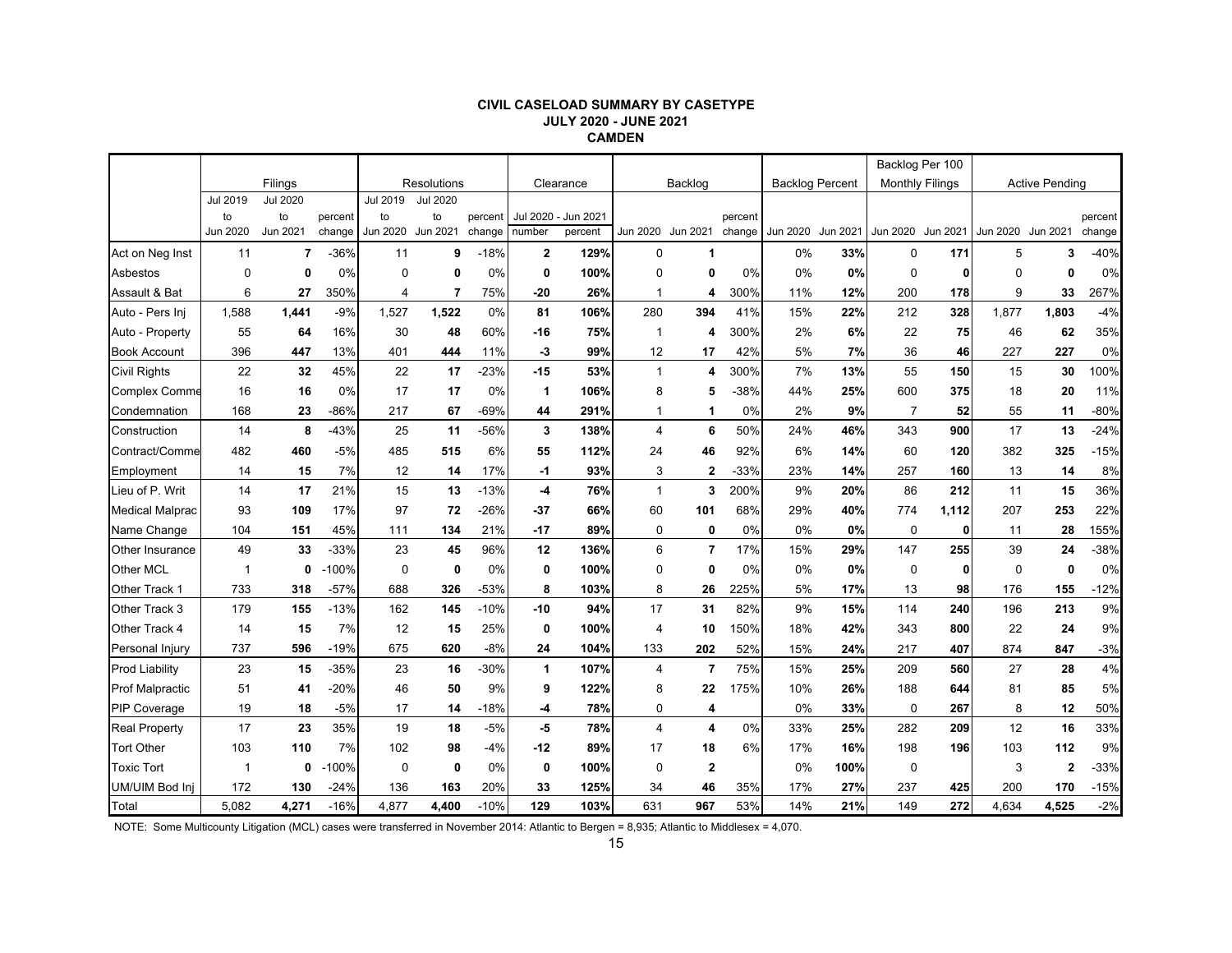#### **June 2021**

## **CAMDEN**

|                        |                |                            |                |                |          |                |                           |                |                | <b>Cases in Backlog</b> |                         |                |                  |                |              |                         |
|------------------------|----------------|----------------------------|----------------|----------------|----------|----------------|---------------------------|----------------|----------------|-------------------------|-------------------------|----------------|------------------|----------------|--------------|-------------------------|
|                        |                |                            | Track 1        |                |          |                |                           | Track 2        |                |                         | Track 3                 |                |                  | Track 4        |              |                         |
|                        |                | 12 to 18 18 to 24 24 to 36 |                | over 36        | Total    |                | 18 to 24 24 to 36 over 36 |                | <b>Total</b>   | 24 to 36                | over 36                 | Total          | 24 to 36         | over 36        | <b>Total</b> | Total                   |
|                        | months         |                            | months months  | months         | Track 1  |                | months months months      |                | Track 2        | months                  | months                  | Track 3        | months           | months         | Track 4      | <b>Backlog</b>          |
| Act on Neg Inst        | $\mathbf{1}$   | $\mathbf 0$                | 0              | 0              |          | $\mathbf 0$    | $\mathbf 0$               | $\Omega$       | $\overline{0}$ | 0                       | $\overline{0}$          | $\Omega$       | 0                | $\Omega$       |              |                         |
| Asbestos               | 0              | $\mathbf 0$                | 0              | $\Omega$       |          | $\Omega$       | 0                         | ∩              | n              | O                       | 0                       |                | O                |                |              |                         |
| Assault & Bat          | 0              | $\pmb{0}$                  | 0              | 0              |          | $\mathbf 0$    | $\mathbf 0$               | $\mathbf 0$    | $\Omega$       | 3                       |                         |                | 0                | $\overline{0}$ |              |                         |
| Auto - Pers Inj        | 0              | $\mathbf 0$                | $\pmb{0}$      | $\overline{0}$ | $\Omega$ | 196            | 155                       | 43             | 394            | $\pmb{0}$               | $\overline{0}$          | $\overline{0}$ | $\mathbf 0$      | $\mathsf{o}$   | $\Omega$     | 394                     |
| Auto - Property        | 0              | $\mathbf 0$                | 0              | 0              |          | $\overline{c}$ | 2                         | $\Omega$       | 4              | 0                       | 0                       |                | 0                |                |              | $\overline{4}$          |
| <b>Book Account</b>    | 14             | 3                          | 0              | $\Omega$       | 17       | $\mathbf 0$    | $\mathbf 0$               | $\mathbf{0}$   | 0              | 0                       | 0                       |                | 0                | 0              |              | 17                      |
| <b>Civil Rights</b>    | $\mathbf 0$    | $\pmb{0}$                  | 0              | $\Omega$       | O        | $\Omega$       | $\mathbf 0$               | $\Omega$       | $\Omega$       | $\overline{c}$          | $\overline{\mathbf{c}}$ |                | $\pmb{0}$        | $\Omega$       |              | 4                       |
| <b>Complex Comme</b>   | 0              | $\mathbf 0$                | 0              | 0              |          | $\mathbf 0$    | 0                         | 0              | 0              | $\mathbf 0$             | 0                       |                | $\overline{2}$   |                |              |                         |
| Condemnation           | 0              | $\mathbf 0$                | 0              | 0              |          | 0              | 0                         | 0              | $\mathbf 0$    | 0                       |                         |                | 0                | 01             |              |                         |
| Construction           | 0              | $\pmb{0}$                  | $\pmb{0}$      | 0              |          | $\overline{5}$ | $\mathsf 0$               | 1              | 6              | 0                       | $\pmb{0}$               | $\Omega$       | $\pmb{0}$        | $\overline{0}$ |              | 6                       |
| Contract/Comme         | 0              | $\mathbf 0$                | $\Omega$       | $\Omega$       |          | 17             | 22                        |                | 46             | $\mathbf 0$             | 0                       |                | $\Omega$         | 0              |              | 46                      |
| Employment             | 0              | $\mathbf 0$                | 0              | 0              |          | 2              | 0                         | 0              | $\overline{2}$ | 0                       | $\overline{0}$          |                | 0                | 01             |              | $\mathbf{2}$            |
| Lieu of P. Writ        | 0              | $\mathbf 0$                | $\mathbf 0$    | $\mathbf{0}$   |          | $\mathbf{0}$   | $\mathbf 0$               | $\Omega$       | $\overline{0}$ | $\pmb{0}$               | $\pmb{0}$               | $\Omega$       | $\boldsymbol{2}$ |                |              | $\overline{\mathbf{3}}$ |
| <b>Medical Malprac</b> | 0              | $\mathbf 0$                | 0              | 0              |          | $\Omega$       | 0                         | ŋ              | 0              | 53                      | 48                      | 101            | 0                | 0l             |              | 101                     |
| Name Change            | 0              | 0                          | 0              | 0              |          | $\mathbf 0$    | 0                         | $\mathbf{0}$   | $\overline{0}$ | $\pmb{0}$               | $\pmb{0}$               | $\overline{0}$ | 0                | $\overline{0}$ | $\Omega$     | $\mathbf{0}$            |
| Other Insurance        | 5              | $\boldsymbol{2}$           | $\mathbf 0$    | $\Omega$       |          | $\Omega$       | $\mathbf 0$               | $\Omega$       | $\overline{0}$ | $\pmb{0}$               | $\mathbf 0$             | $\Omega$       | $\mathbf 0$      | $\Omega$       |              | $\overline{7}$          |
| <b>Other Mass Tort</b> | $\mathbf 0$    | $\mathbf 0$                | 0              | 0              |          | $\Omega$       | 0                         | ŋ              |                | 0                       | 0                       |                | 0                | ΩI             |              | $\mathbf{0}$            |
| Other Track 1          | 16             | 5                          | 5              | 0              | 26       | $\mathbf 0$    | $\mathbf 0$               | 0              | 0              | 0                       | 0                       | 0              | 0                | 0              |              | 26                      |
| Other Track 3          | $\mathbf 0$    | $\pmb{0}$                  | 0              | $\Omega$       |          | $\Omega$       | $\mathbf 0$               | $\Omega$       | $\Omega$       | 19                      | 12                      | 31             | $\mathbf 0$      | $\Omega$       |              | 31                      |
| Other Track 4          | 0              | $\mathbf 0$                | 0              | $\Omega$       |          | $\mathbf 0$    | 0                         | $\mathbf 0$    | $\Omega$       | 0                       | 0                       | O              | 6                |                | 10           | 10                      |
| Personal Injury        | 0              | $\mathbf 0$                | 0              | 0              |          | 109            | 69                        | 24             | 202            | 0                       | $\pmb{0}$               | $\overline{0}$ | 0                | 01             | $\Omega$     | 202                     |
| <b>Prod Liability</b>  | 0              | $\pmb{0}$                  | 0              | $\Omega$       |          | $\mathbf 0$    | 0                         | $\Omega$       | $\overline{0}$ | 4                       | 3                       | $\overline{7}$ | 0                | $\Omega$       | $\Omega$     | $\overline{7}$          |
| <b>Prof Malpractic</b> | 0              | $\mathbf 0$                | 0              | $\Omega$       |          | $\Omega$       | $\Omega$                  | $\Omega$       | $\Omega$       | 15                      | $\overline{7}$          | 22             | 0                |                |              | 22                      |
| PIP Coverage           | $\mathbf{1}$   | 1                          | $\mathbf 0$    |                |          |                | 0                         | 0              | 1              | $\pmb{0}$               | 0                       | $\overline{0}$ | 0                | 01             |              | $\overline{4}$          |
| <b>Real Property</b>   | $\overline{c}$ | $\pmb{0}$                  | $\overline{c}$ | $\mathbf 0$    |          | $\Omega$       | 0                         | $\overline{0}$ | $\overline{0}$ | $\mathbf 0$             | $\overline{0}$          | $\Omega$       | 0                | $\Omega$       |              | $\overline{4}$          |
| <b>Tort Other</b>      | 0              | $\mathbf 0$                | 0              | O              |          | 9              | Δ                         |                | 18             | O                       | 0                       |                |                  |                |              | 18                      |
| <b>Toxic Tort</b>      | 0              | $\mathbf 0$                | $\Omega$       |                |          | ∩              | 0                         | ŋ              | $\Omega$       | 2                       | O                       |                |                  |                |              | $\mathbf{2}$            |
| UM/UIM Bod Inj         | 0              | $\mathbf 0$                | 0              |                |          | 15             | 25                        | 6              | 46             | $\mathbf 0$             | 0                       |                | 0                |                |              | 46                      |
| Total                  | 39             | 11                         | $\overline{7}$ | $\mathbf{1}$   | 58       | 356            | 277                       | 86             | 719            | 98                      | 74                      | 172            | 10               | 8 <sup>1</sup> | 18           | 967                     |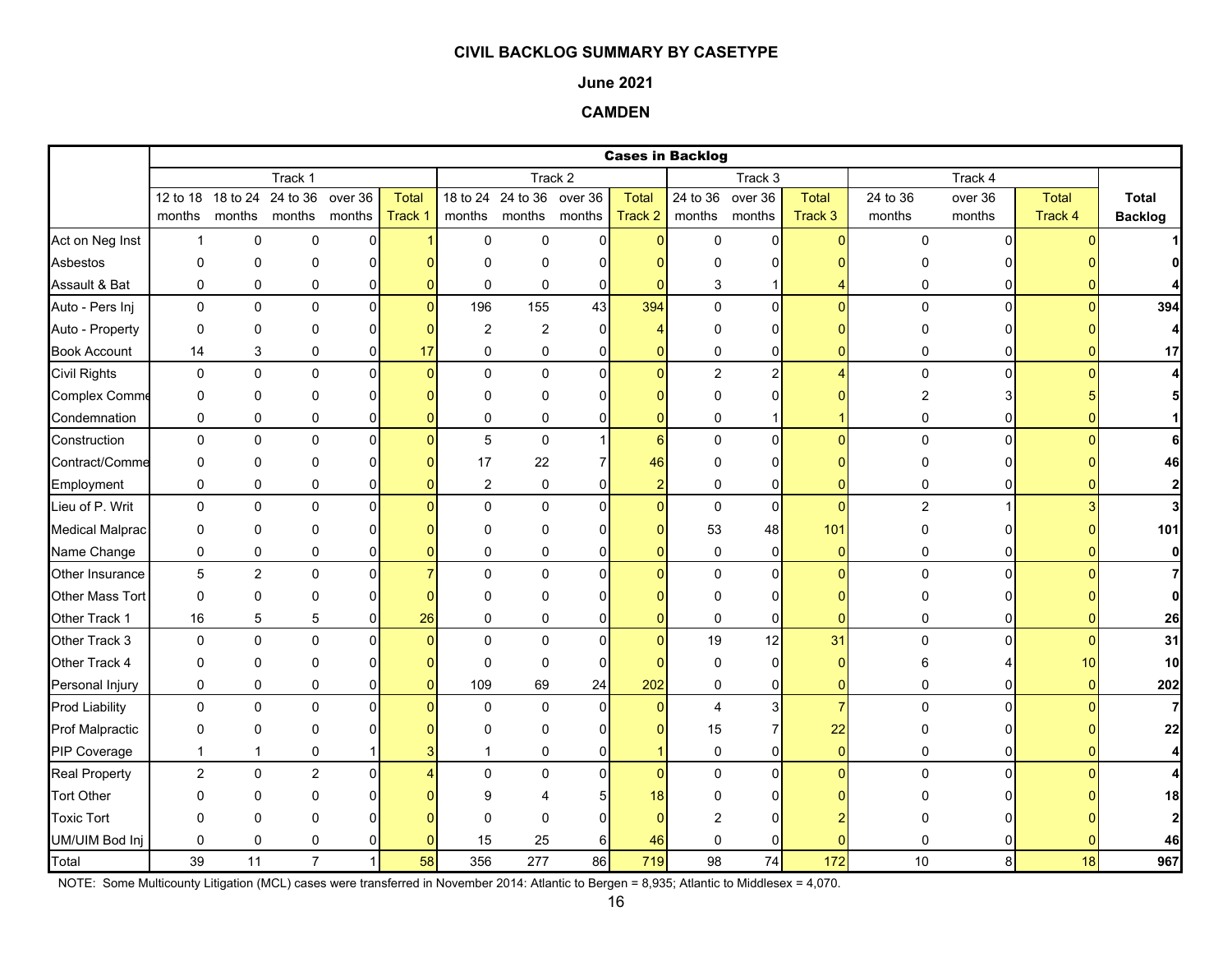# **CIVIL RESOLUTION SUMMARY BY CASETYPE JULY 2020 - JUNE 2021 CAMDEN**

|                        |                | Trial          |                | Summary                              |                | Default        |                |                |                |       |         |        | Percent resolved by |                |       |                                         |
|------------------------|----------------|----------------|----------------|--------------------------------------|----------------|----------------|----------------|----------------|----------------|-------|---------|--------|---------------------|----------------|-------|-----------------------------------------|
|                        | Jurv           | Nonjury        | Total          | Judgment Settlement Judgment Dismiss |                |                |                | Other          | Total          | Trial | Sum Jud | Settle | Default J           | <b>Dismiss</b> | Other | <b>Monthly Resolutions</b>              |
| Act on Neg Inst        | $\Omega$       | 0              | $\Omega$       | 0                                    | 0              | 3              | 6              | $\mathbf{0}$   | 9              | 0%    | 0%      | 0%     | 33%                 | 67%            | 0%    | $\overline{7}$                          |
| Asbestos               | $\Omega$       | 0              | $\Omega$       | $\Omega$                             | $\Omega$       | $\Omega$       | $\Omega$       | C              | $\Omega$       | $0\%$ | 0%      | 0%     | 0%                  | 0%             | 0%    | -6                                      |
| Assault & Bat          | 0              | 0              | 0              | $\Omega$                             | 0              | 0              | 6              |                | $\overline{7}$ | 0%    | 0%      | 0%     | 0%                  | 86%            | 14%   | 5                                       |
| Auto - Pers Inj        | $\overline{7}$ | $\mathbf{0}$   | $\overline{7}$ | 1                                    | 446            | 16             | 1,000          | 52             | 1,522          | 0%    | 0%      | 29%    | 1%                  | 66%            | 3%    | $\overline{3}$                          |
| Auto - Property        | $\Omega$       | 0              | $\Omega$       | 0                                    | 2              | 21             | 25             | $\mathbf{0}$   | 48             | 0%    | 0%      | 4%     | 44%                 | 52%            | 0%    | $\overline{2}$                          |
| <b>Book Account</b>    | 0              | 0              | $\overline{0}$ | 9                                    | 70             | 124            | 236            | 5              | 444            | $0\%$ | 2%      | 16%    | 28%                 | 53%            | 1%    |                                         |
| <b>Civil Rights</b>    | $\Omega$       | $\Omega$       | $\mathbf{0}$   | $\Omega$                             | 2              | $\mathbf{0}$   | 12             | 3              | 17             | 0%    | 0%      | 12%    | 0%                  | 71%            | 18%   | 2010<br>2012<br>21/02<br>20108<br>21/04 |
| Complex Commer         | $\Omega$       | 0              | $\Omega$       | 0                                    |                |                | 14             |                | 17             | $0\%$ | 0%      | 6%     | 6%                  | 82%            | 6%    | - Sum Judg                              |
| Condemnation           | 0              | 0              | $\overline{0}$ | 1                                    | 2              | 0              | 10             | 54             | 67             | $0\%$ | 1%      | 3%     | 0%                  | 15%            | 81%   |                                         |
| Construction           | $\mathbf{0}$   | $\Omega$       | $\mathbf{0}$   | $\Omega$                             | $\overline{2}$ | $\overline{2}$ | $\overline{7}$ | $\mathbf{0}$   | 11             | 0%    | 0%      | 18%    | 18%                 | 64%            | 0%    | 120                                     |
| Contract/Commer        | $\Omega$       | 0              | $\Omega$       | 12                                   | 74             | 121            | 293            | 15             | 515            | 0%    | 2%      | 14%    | 23%                 | 57%            | 3%    | 100                                     |
| Employment             | 0              | 0              | $\mathbf 0$    | 0                                    | 3              |                | 8              | $\overline{2}$ | 14             | 0%    | 0%      | 21%    | 7%                  | 57%            | 14%   | <b>RN</b>                               |
| Lieu of P. Writ        | $\Omega$       | $\Omega$       | $\Omega$       | $\Omega$                             | $\mathbf{1}$   | $\mathbf{0}$   | 9              | 3              | 13             | $0\%$ | 0%      | 8%     | 0%                  | 69%            | 23%   | 60                                      |
| <b>Medical Malprac</b> | $\Omega$       | 0              | $\Omega$       | 0                                    | 20             | $\Omega$       | 46             | 6              | 72             | 0%    | 0%      | 28%    | 0%                  | 64%            | 8%    | 40                                      |
| Name Change            | 0              | 0              | $\mathbf 0$    | 0                                    | 0              | 0              | 5              | 129            | 134            | $0\%$ | 0%      | 0%     | 0%                  | 4%             | 96%   | 20                                      |
| Other Insurance        | $\Omega$       | $\mathbf{0}$   | $\Omega$       | $\Omega$                             | 11             | 4              | 21             | 9              | 45             | 0%    | 0%      | 24%    | 9%                  | 47%            | 20%   |                                         |
| Other MCL              | $\Omega$       | 0              | $\Omega$       | 0                                    | $\Omega$       | $\Omega$       | $\Omega$       | $\Omega$       | $\mathbf{0}$   | 0%    | 0%      | $0\%$  | 0%                  | 0%             | 0%    | 2010<br>2012<br>21/02                   |
| Other Track 1          | 0              | 2              | $\overline{a}$ | 1                                    | 57             | 8              | 171            | 87             | 326            | 1%    | 0%      | 17%    | 2%                  | 52%            | 27%   |                                         |
| Other Track 3          | $\Omega$       | $\Omega$       | $\mathbf{0}$   | $\overline{2}$                       | 35             | $\Omega$       | 82             | 26             | 145            | 0%    | 1%      | 24%    | 0%                  | 57%            | 18%   |                                         |
| Other Track 4          | $\Omega$       | 0              | $\Omega$       | 0                                    | -1             | 6              | 8              | $\mathbf{0}$   | 15             | 0%    | 0%      | 7%     | 40%                 | 53%            | 0%    | 500<br>450                              |
| Personal Injury        | 3              | 0              | 3              | 1                                    | 206            |                | 366            | 37             | 620            | 0%    | 0%      | 33%    | $1\%$               | 59%            | 6%    | 400                                     |
| <b>Prod Liability</b>  | $\mathbf{0}$   | $\Omega$       | $\Omega$       | $\Omega$                             | $\overline{4}$ | $\Omega$       | 9              | 3              | 16             | 0%    | 0%      | 25%    | 0%                  | 56%            | 19%   | 350<br>300                              |
| <b>Prof Malpractic</b> | $\Omega$       | 0              | $\Omega$       | 1                                    | 18             |                | 25             | 5              | 50             | $0\%$ | 2%      | 36%    | 2%                  | 50%            | 10%   | 250                                     |
| <b>PIP Coverage</b>    | 0              | 0              | $\mathbf{0}$   | 0                                    | 1              | 0              | 13             | $\mathbf{0}$   | 14             | 0%    | 0%      | 7%     | 0%                  | 93%            | 0%    | 200<br>150                              |
| <b>Real Property</b>   | $\mathbf{0}$   | $\Omega$       | $\Omega$       | 1                                    | $\Omega$       | $\overline{2}$ | 11             | Δ              | 18             | 0%    | 6%      | 0%     | 11%                 | 61%            | 22%   | 100                                     |
| <b>Tort Other</b>      | ∩              | ი              | $\Omega$       |                                      | 20             |                | 61             | g              | 98             | 0%    | 1%      | 20%    | 7%                  | 62%            | 9%    |                                         |
| <b>Toxic Tort</b>      | ∩              | 0              | $\Omega$       | $\Omega$                             | 0              | $\Omega$       | 0              | $\Omega$       | $\Omega$       | $0\%$ | 0%      | 0%     | 0%                  | 0%             | 0%    | 2012<br>21/04                           |
| UM/UIM Bod Inj         | 1              | 0              |                | $\mathbf{0}$                         | 51             | 3              | 106            |                | 163            | $1\%$ | $0\%$   | 31%    | 2%                  | 65%            | 1%    | - Def Judg<br>- Dismiss                 |
| Total                  | 11             | $\overline{2}$ | 13             | 30                                   | 1,027          | 327            | 2,550          | 453            | 4,400          | 0%    | 1%      | 23%    | 7%                  | 58%            | 10%   |                                         |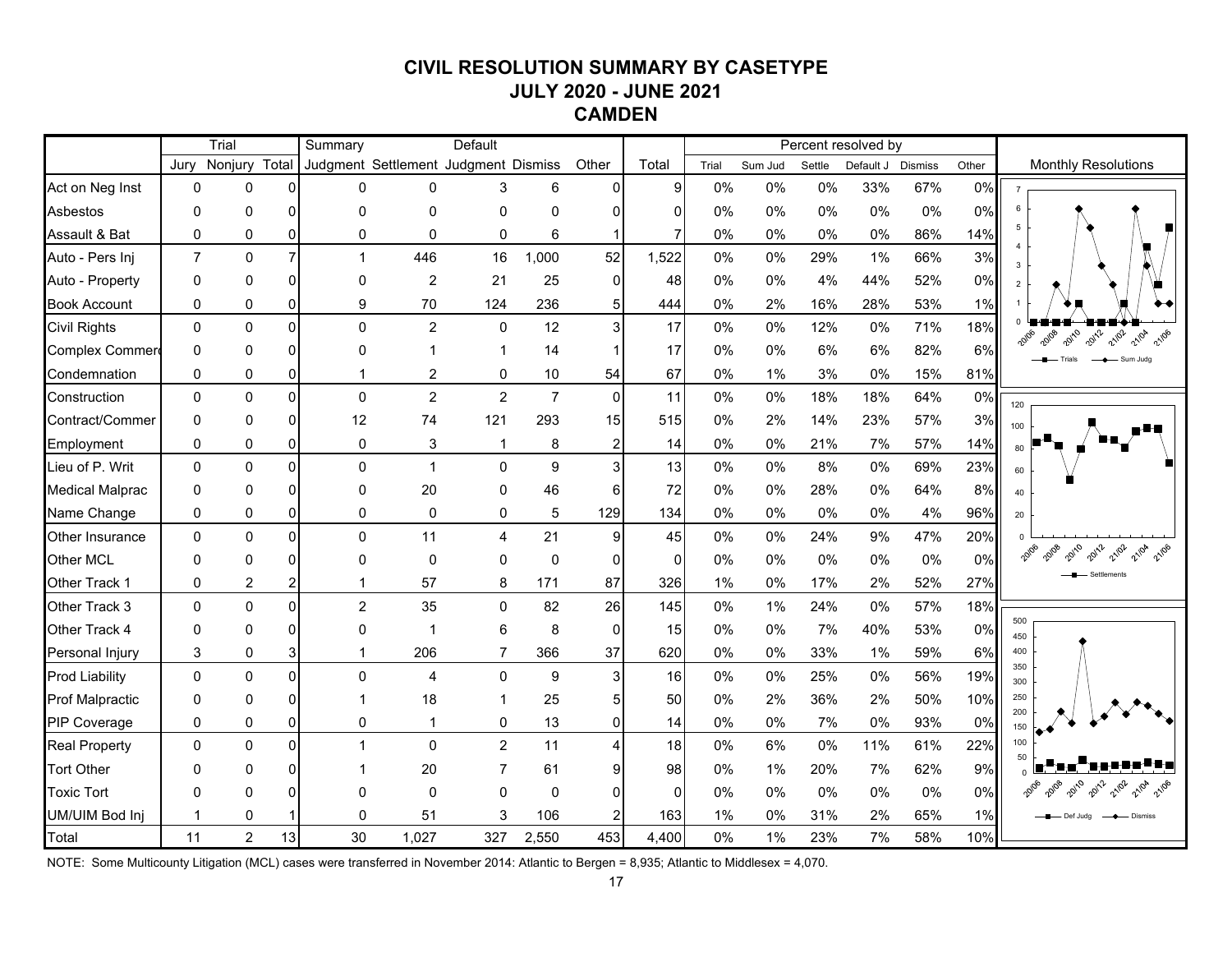### **CIVIL BACKLOG BY CASETYPEJUNE 2021CAMDEN**



1) Casetypes with the state's largest backlogs are highlighted.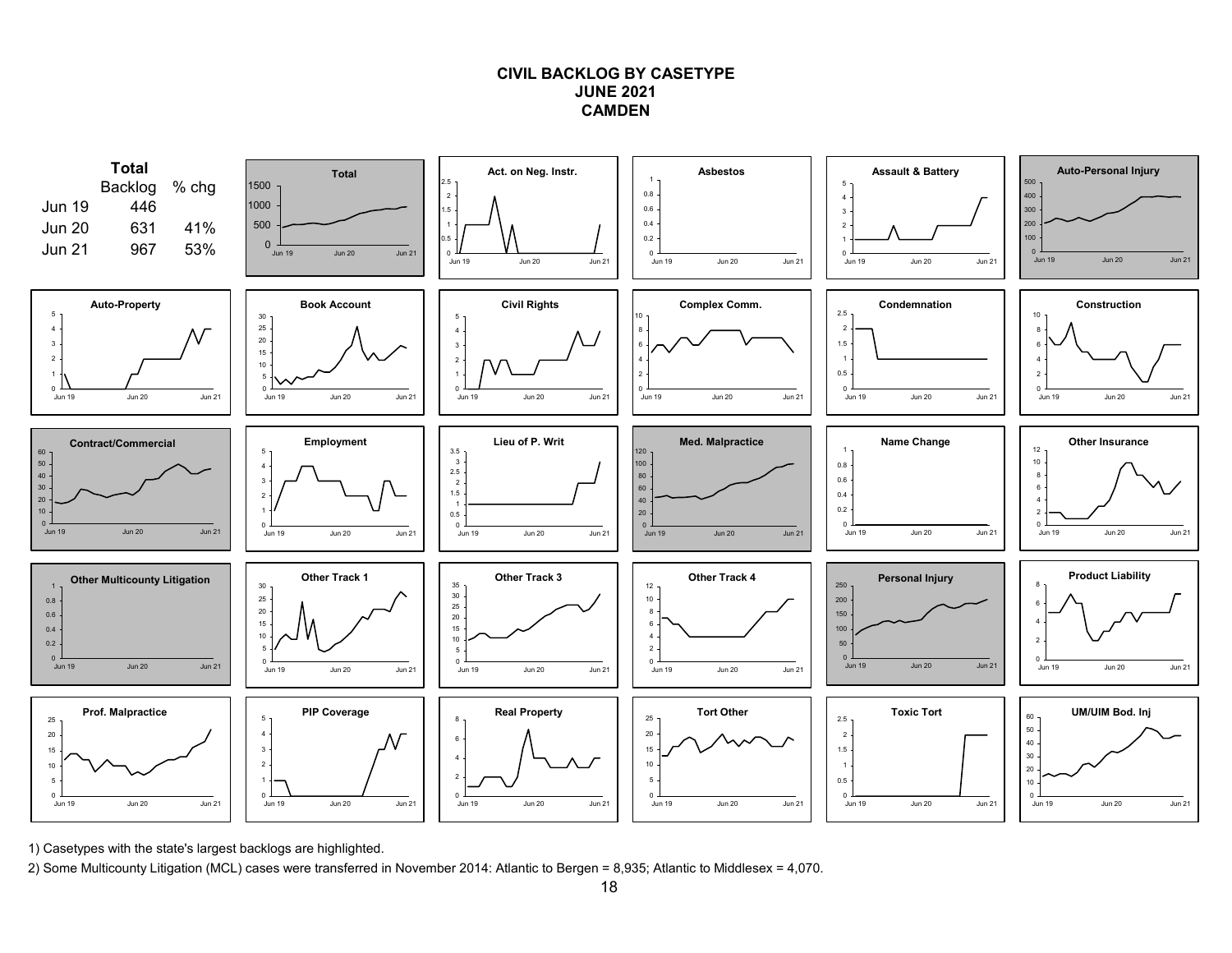#### **CIVIL CASELOAD SUMMARY BY CASETYPE JULY 2020 - JUNE 2021 CAPE MAY**

|                        |                |                 |         |                |                    |         |            |           |                |                      |         |     |                        | Backlog Per 100        |            |                   |                       |         |
|------------------------|----------------|-----------------|---------|----------------|--------------------|---------|------------|-----------|----------------|----------------------|---------|-----|------------------------|------------------------|------------|-------------------|-----------------------|---------|
|                        |                | Filings         |         |                | <b>Resolutions</b> |         |            | Clearance |                | Backlog              |         |     | <b>Backlog Percent</b> | <b>Monthly Filings</b> |            |                   | <b>Active Pending</b> |         |
|                        | Jul 2019       | <b>Jul 2020</b> |         | Jul 2019       | <b>Jul 2020</b>    |         |            |           |                |                      |         |     |                        |                        |            |                   |                       |         |
|                        | to             | to              | percent | to             | to                 | percent | Jul 2020 - | Jun 2021  |                |                      | percent |     |                        |                        |            |                   |                       | percent |
|                        | Jun 2020       | Jun 2021        | change  | Jun 2020       | Jun 2021           | change  | number     | percent   |                | Jun 2020 Jun 2021    | change  |     | Jun 2020 Jun 2021      | Jun 2020 Jun 2021      |            | Jun 2020 Jun 2021 |                       | change  |
| Act on Neg Inst        | 1              | $\mathbf 1$     | 0%      | 3              | $\overline{2}$     | $-33%$  | 1          | 200%      | 0              | $\mathbf 0$          | 0%      | 0%  | 0%                     | 0                      |            |                   | 0                     | $-100%$ |
| Asbestos               | 0              | 0               | 0%      | 0              | 0                  | 0%      | 0          | 100%      | $\mathbf 0$    | 0                    | 0%      | 0%  | 0%                     | 0                      |            | $\mathbf 0$       | 0                     | 0%      |
| Assault & Bat          | $\overline{4}$ | 4               | 0%      | $\overline{2}$ | $\mathbf 1$        | $-50%$  | -3         | 25%       | $\mathbf 0$    | $\mathbf 0$          | 0%      | 0%  | 0%                     | $\mathbf 0$            | 0          | 5                 | 12                    | 140%    |
| Auto - Pers Inj        | 69             | 72              | 4%      | 94             | 71                 | $-24%$  | -1         | 99%       | 12             | 13                   | 8%      | 15% | 16%                    | 209                    | 217        | 80                | 80                    | 0%      |
| Auto - Property        | 3              | 4               | 33%     | 5              | 3                  | $-40%$  | -1         | 75%       | $\mathbf 0$    | 0                    | 0%      | 0%  | 0%                     | 0                      | 0          | $\overline{2}$    | 3                     | 50%     |
| <b>Book Account</b>    | 57             | 75              | 32%     | 58             | 64                 | 10%     | $-11$      | 85%       | 0              | 1                    |         | 0%  | 3%                     | 0                      | 16         | 24                | 35                    | 46%     |
| <b>Civil Rights</b>    | 5              | 5               | 0%      | $\overline{2}$ | 9                  | 350%    | 4          | 180%      | $\pmb{0}$      | 3                    |         | 0%  | 60%                    | $\mathbf 0$            | 720        | 9                 | 5                     | $-44%$  |
| <b>Complex Comme</b>   | 3              | $\mathbf{2}$    | $-33%$  | 4              | 3                  | $-25%$  | 1          | 150%      | $\overline{2}$ | $\overline{2}$       | 0%      | 50% | 67%                    | 800                    | 1,200      | $\Delta$          | 3                     | $-25%$  |
| Condemnation           | $\overline{2}$ | $\mathbf 0$     | $-100%$ | 1              | 0                  | $-100%$ | 0          | 100%      | 0              | 0                    | 0%      | 0%  | 0%                     | $\mathbf 0$            | 0          | $\overline{2}$    | $\overline{2}$        | 0%      |
| Construction           | 10             | 10              | 0%      | 11             | 8                  | $-27%$  | $-2$       | 80%       | $\mathbf{1}$   | $\mathbf{1}$         | 0%      | 11% | 10%                    | 120                    | 120        | 9                 | 10                    | 11%     |
| Contract/Comme         | 83             | 85              | 2%      | 87             | 96                 | 10%     | 11         | 113%      | 13             | 8                    | -38%    | 18% | 13%                    | 188                    | 113        | 71                | 60                    | $-15%$  |
| Employment             | $\mathbf 1$    | 1               | 0%      | 1              | $\overline{2}$     | 100%    | 1          | 200%      | $\pmb{0}$      | 0                    | 0%      | 0%  | 0%                     | $\mathbf 0$            | 0          | 1                 | 0                     | $-100%$ |
| Lieu of P. Writ        | 15             | 12              | $-20%$  | 8              | 17                 | 113%    | 5          | 142%      | $\mathbf{1}$   | $\mathbf{2}$         | 00%     | 7%  | 20%                    | 80                     | <b>200</b> | 15                | 10                    | $-33%$  |
| <b>Medical Malprac</b> | 8              | 12              | 50%     | 4              | 9                  | 125%    | -3         | 75%       | $\overline{2}$ | 3                    | 50%     | 17% | 20%                    | 300                    | 300        | 12                | 15                    | 25%     |
| Name Change            | 19             | 28              | 47%     | 18             | 28                 | 56%     | 0          | 100%      | 0              | $\mathbf 0$          | 0%      | 0%  | 0%                     | 0                      | 0          | $\overline{4}$    | 4                     | 0%      |
| <b>Other Insurance</b> | 10             | 6               | $-40%$  | 20             | 3                  | $-85%$  | -3         | 50%       | $\mathbf{1}$   | $\blacktriangleleft$ | 0%      | 33% | 17%                    | 120                    | 200        | 3                 | 6                     | 100%    |
| Other MCL              | 0              | $\mathbf 0$     | 0%      | $\mathbf 0$    | $\mathbf 0$        | 0%      | 0          | 100%      | $\mathbf 0$    | $\mathbf 0$          | 0%      | 0%  | 0%                     | $\mathbf 0$            | 0          | $\Omega$          | $\mathbf{0}$          | 0%      |
| Other Track 1          | 43             | 45              | 5%      | 36             | 45                 | 25%     | 0          | 100%      | 3              | 2                    | $-33%$  | 10% | 7%                     | 84                     | 53         | 30                | 28                    | $-7%$   |
| Other Track 3          | 28             | 41              | 46%     | 22             | 29                 | 32%     | $-12$      | 71%       | 8              | 6                    | $-25%$  | 21% | 12%                    | 343                    | 176        | 38                | 50                    | 32%     |
| Other Track 4          | 4              | 3               | $-25%$  | $\overline{7}$ | -1                 | $-86%$  | $-2$       | 33%       | 0              | $\mathbf 2$          |         | 0%  | 33%                    | 0                      | 800        | $\overline{4}$    | 6                     | 50%     |
| Personal Injury        | 84             | 94              | 12%     | 96             | 72                 | $-25%$  | $-22$      | 77%       | 20             | 26                   | 30%     | 19% | 20%                    | 286                    | 332        | 108               | 130                   | 20%     |
| <b>Prod Liability</b>  | 3              | 1               | $-67%$  | 4              | $\mathbf 1$        | $-75%$  | 0          | 100%      | $\mathbf{1}$   | 3                    | 200%    | 17% | 50%                    | 400                    | 3,600      | 6                 | 6                     | 0%      |
| <b>Prof Malpractic</b> | 2              | 6               | 200%    | 9              | 5                  | $-44%$  | -1         | 83%       | $\mathbf{1}$   | 0                    | $-100%$ | 20% | 0%                     | 600                    | 0          | 5                 | 8                     | 60%     |
| <b>PIP Coverage</b>    | 0              | 0               | 0%      | 1              | 0                  | $-100%$ | 0          | 100%      | 0              | 0                    | 0%      | 0%  | 0%                     | 0                      | 0          | $\mathbf 0$       | 0                     | 0%      |
| <b>Real Property</b>   | $\overline{7}$ | 9               | 29%     | $\overline{7}$ | 5                  | $-29%$  | $-4$       | 56%       | $\mathbf{1}$   | $\blacktriangleleft$ | 0%      | 33% | 14%                    | 171                    | 133        | 3                 | $\overline{7}$        | 133%    |
| <b>Tort Other</b>      | 26             | 23              | $-12%$  | 15             | 17                 | 13%     | -6         | 74%       | 3              | 9                    | 200%    | 10% | 26%                    | 138                    | 470        | 31                | 35                    | 13%     |
| <b>Toxic Tort</b>      | $\Omega$       | $\mathbf 0$     | 0%      | 0              | $\mathbf 0$        | 0%      | 0          | 100%      | $\Omega$       | 0                    | 0%      | 0%  | 0%                     | $\mathbf 0$            | 0          | 0                 | $\mathbf{0}$          | 0%      |
| UM/UIM Bod Inj         | 5              | 5               | 0%      |                | 3                  | $-57%$  | -2         | 60%       | 0              | 0                    | 0%      | 0%  | 0%                     | 0                      | 0          | 5                 | 7                     | 40%     |
| Total                  | 492            | 544             | 11%     | 522            | 494                | $-5%$   | -50        | 91%       | 69             | 83                   | 20%     | 15% | 16%                    | 168                    | 183        | 472               | 522                   | 11%     |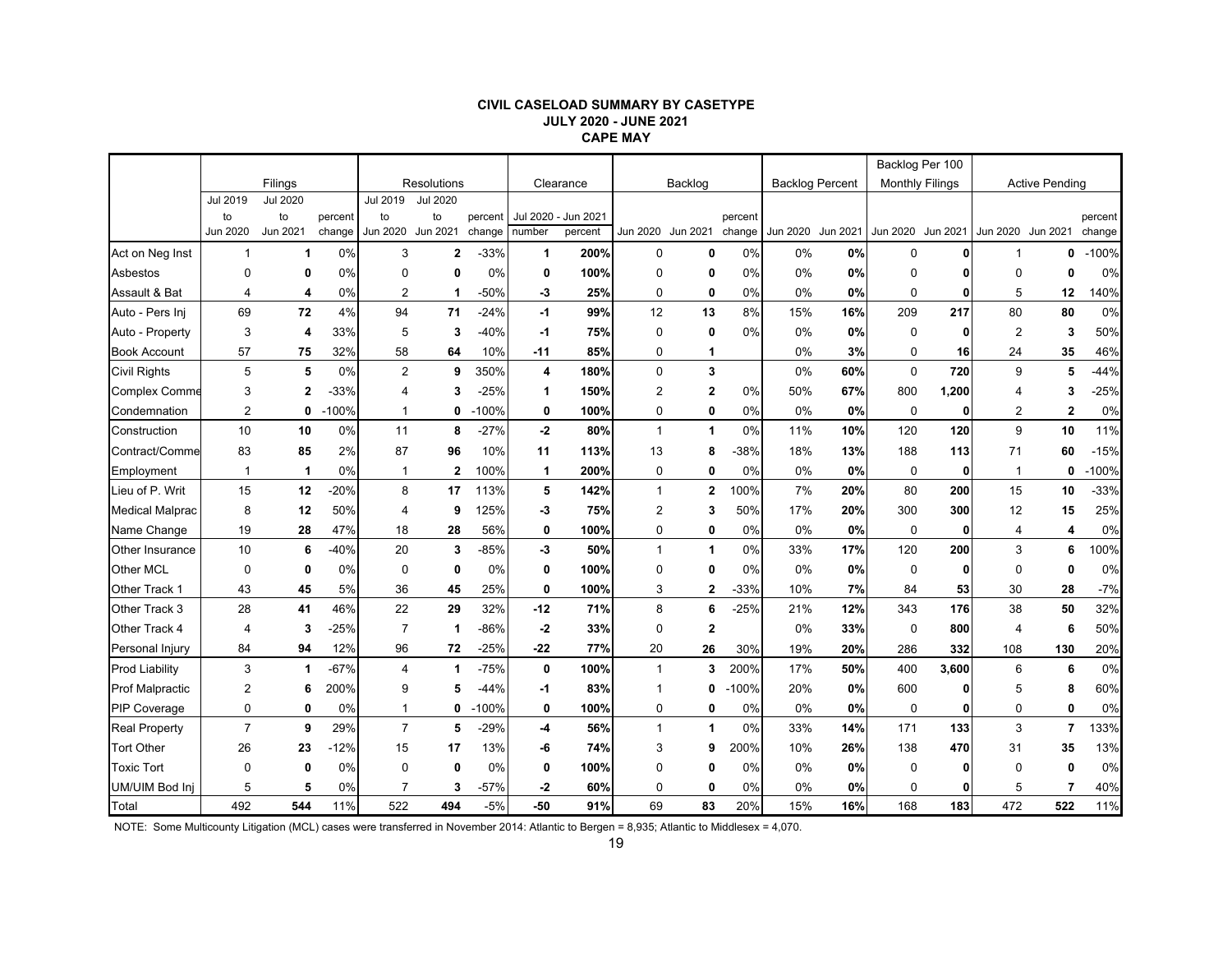#### **June 2021**

### **CAPE MAY**

|                        |                |              |                      |                |                |              |                           |                |                | <b>Cases in Backlog</b> |                  |                    |                |                |              |                |
|------------------------|----------------|--------------|----------------------|----------------|----------------|--------------|---------------------------|----------------|----------------|-------------------------|------------------|--------------------|----------------|----------------|--------------|----------------|
|                        |                |              | Track 1              |                |                |              |                           | Track 2        |                |                         | Track 3          |                    |                | Track 4        |              |                |
|                        | 12 to 18       | 18 to 24     | 24 to 36             | over 36        | <b>Total</b>   |              | 18 to 24 24 to 36 over 36 |                | <b>Total</b>   |                         | 24 to 36 over 36 | Total              | 24 to 36       | over 36        | <b>Total</b> | Total          |
|                        | months         |              | months months months |                | Track 1        |              | months months months      |                | Track 2        | months months           |                  | Track <sub>3</sub> | months         | months         | Track 4      | <b>Backlog</b> |
| Act on Neg Inst        | $\pmb{0}$      | $\pmb{0}$    | $\mathbf 0$          | $\overline{0}$ | $\Omega$       | $\mathsf 0$  | 0                         | $\Omega$       | $\Omega$       | 0                       | $\mathbf 0$      | $\mathbf{0}$       | $\Omega$       | $\mathbf{0}$   |              |                |
| Asbestos               | $\Omega$       | $\mathbf 0$  | $\mathbf{0}$         | $\Omega$       |                | $\Omega$     | 0                         |                |                | O                       | 0                |                    | n              |                |              |                |
| Assault & Bat          | 0              | 0            | 0                    | $\overline{0}$ |                | 0            | 0                         | $\Omega$       |                | 0                       | 0                |                    | 0              | 0              |              | $\mathbf{0}$   |
| Auto - Pers Inj        | 0              | $\mathbf 0$  | $\mathbf 0$          | $\Omega$       | $\Omega$       | 6            | 5                         | 2 <sup>1</sup> | 13             | $\mathbf 0$             | $\overline{0}$   | $\Omega$           | $\Omega$       | $\Omega$       |              | 13             |
| Auto - Property        | 0              | $\mathbf 0$  | $\mathbf{0}$         | $\Omega$       |                | $\Omega$     | 0                         | n              |                | O                       | 0                |                    | 0              |                |              | $\mathbf 0$    |
| <b>Book Account</b>    | $\mathbf 0$    | $\mathbf{1}$ | 0                    | $\Omega$       |                | $\mathbf 0$  | 0                         | $\mathbf{0}$   |                | 0                       | 0                | 0                  | 0              |                |              |                |
| <b>Civil Rights</b>    | 0              | $\pmb{0}$    | $\pmb{0}$            | $\Omega$       | n              | $\mathbf{0}$ | 0                         | $\Omega$       | $\Omega$       | 3                       | $\mathbf 0$      | 3 <sup>l</sup>     | $\mathbf 0$    | $\Omega$       |              |                |
| Complex Comme          | 0              | 0            | 0                    | $\Omega$       |                | $\Omega$     | 0                         | 0              |                | $\Omega$                | $\Omega$         |                    | $\Omega$       |                |              |                |
| Condemnation           | 0              | 0            | 0                    | $\overline{0}$ |                | 0            | 0                         | 0              |                | 0                       | 0                | ŋ                  | 0              | 0              |              |                |
| Construction           | 0              | $\pmb{0}$    | $\pmb{0}$            | $\mathbf 0$    |                | $\mathbf 0$  | 0                         |                |                | $\pmb{0}$               | $\pmb{0}$        | $\Omega$           | 0              | $\Omega$       |              |                |
| Contract/Comme         | $\mathbf 0$    | $\mathbf 0$  | $\Omega$             | $\Omega$       |                | 3            | 3                         |                |                | $\Omega$                | $\Omega$         |                    | O              |                |              |                |
| Employment             | 0              | $\pmb{0}$    | 0                    | $\Omega$       |                | $\mathbf{0}$ | 0                         | 0              |                | 0                       | 0                |                    | 0              |                |              |                |
| Lieu of P. Writ        | 0              | $\pmb{0}$    | $\pmb{0}$            | $\Omega$       |                | $\mathbf{0}$ | $\mathbf 0$               | $\Omega$       | $\Omega$       | $\mathbf 0$             | $\pmb{0}$        | O                  | $\overline{2}$ | $\Omega$       |              |                |
| <b>Medical Malprac</b> | 0              | $\mathbf 0$  | $\mathbf{0}$         | $\Omega$       |                | $\Omega$     | 0                         | n              |                |                         | 2                |                    | 0              |                |              |                |
| Name Change            | 0              | $\pmb{0}$    | 0                    | $\overline{0}$ |                | 0            | 0                         | $\Omega$       |                | 0                       | $\pmb{0}$        |                    | 0              | 0              |              |                |
| Other Insurance        | $\mathbf{1}$   | $\mathbf 0$  | $\mathbf 0$          | $\Omega$       |                | $\mathbf{0}$ | $\mathbf 0$               | $\Omega$       | $\Omega$       | 0                       | $\mathbf 0$      | O                  | $\mathbf 0$    | $\Omega$       |              |                |
| Other Mass Tort        | 0              | $\pmb{0}$    | $\mathbf{0}$         | $\Omega$       |                | $\Omega$     | 0                         |                |                | $\Omega$                | 0                |                    | 0              |                |              |                |
| Other Track 1          | $\mathbf{1}$   | $\pmb{0}$    | 1                    | $\overline{0}$ |                | $\mathbf 0$  | 0                         | $\Omega$       |                | 0                       | $\pmb{0}$        | ŋ                  | 0              |                |              |                |
| Other Track 3          | $\Omega$       | $\pmb{0}$    | $\Omega$             | $\Omega$       |                | $\Omega$     | $\mathbf 0$               | 0              | $\Omega$       | $\mathbf 0$             | 6                | 6                  | $\Omega$       | 0              |              | 6              |
| Other Track 4          | 0              | 0            | 0                    | 0              |                | $\Omega$     | 0                         | n              |                | 0                       | 0                |                    | 2              |                |              | $\mathbf 2$    |
| Personal Injury        | 0              | $\pmb{0}$    | $\pmb{0}$            | $\overline{0}$ |                | 16           | 9                         |                | 26             | $\pmb{0}$               | $\pmb{0}$        | 0                  | 0              |                |              | 26             |
| <b>Prod Liability</b>  | 0              | $\pmb{0}$    | $\pmb{0}$            | $\mathbf 0$    |                | $\mathbf 0$  | 0                         | <sup>n</sup>   | $\mathbf{0}$   | $\overline{c}$          | $\overline{1}$   |                    | 0              | $\Omega$       |              | 3              |
| <b>Prof Malpractic</b> | 0              | $\pmb{0}$    | 0                    | $\Omega$       |                | $\Omega$     | 0                         | n              |                | $\Omega$                | 0                |                    | 0              |                |              | $\mathbf{0}$   |
| PIP Coverage           | $\mathbf 0$    | $\mathbf 0$  | $\mathbf 0$          | $\Omega$       |                | $\mathbf{0}$ | 0                         | 0              | 0              | 0                       | 0                | O                  | $\mathbf 0$    | 0              |              | $\bf{0}$       |
| <b>Real Property</b>   | $\pmb{0}$      | $\pmb{0}$    | $\overline{1}$       | $\overline{0}$ |                | $\mathbf{0}$ | 0                         | $\Omega$       | $\overline{0}$ | $\mathbf 0$             | $\mathbf 0$      | $\Omega$           | $\mathbf{0}$   | $\Omega$       |              |                |
| <b>Tort Other</b>      | O              | $\mathbf{0}$ | ∩                    | 0              |                | 3            | 6                         |                |                |                         | $\Omega$         |                    |                |                |              |                |
| <b>Toxic Tort</b>      | $\Omega$       | $\mathbf 0$  | $\mathbf{0}$         | U              |                | n            | 0                         |                |                |                         | U                |                    |                |                |              |                |
| UM/UIM Bod Inj         | 0              | 0            | 0                    | $\Omega$       |                | $\Omega$     | 0                         |                |                | 0                       | 0                |                    | 0              |                |              |                |
| Total                  | $\overline{2}$ | $\mathbf{1}$ | $\overline{2}$       | $\Omega$       | 5 <sub>1</sub> | 28           | 23                        | 6              | 57             | 6                       | $\overline{9}$   | 15                 | 4              | $\overline{2}$ |              | 83             |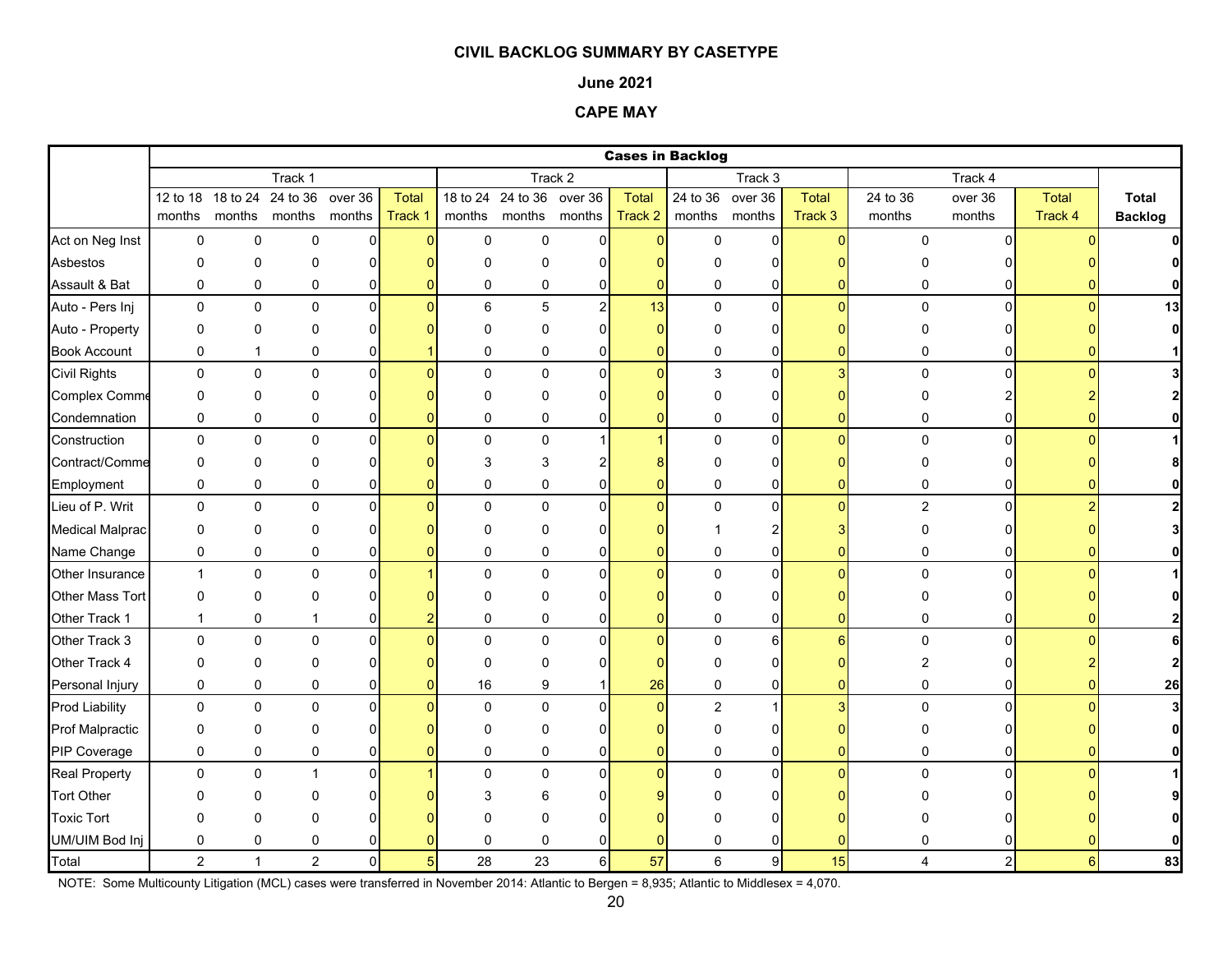# **CIVIL RESOLUTION SUMMARY BY CASETYPE JULY 2020 - JUNE 2021 CAPE MAY**

|                        |              | Trial          |                | Summary                              |                | Default  |                |                |                |       |         |        | Percent resolved by |         |       |                                         |
|------------------------|--------------|----------------|----------------|--------------------------------------|----------------|----------|----------------|----------------|----------------|-------|---------|--------|---------------------|---------|-------|-----------------------------------------|
|                        | Jury         | Nonjury        | Total          | Judgment Settlement Judgment Dismiss |                |          |                | Other          | Total          | Trial | Sum Jud | Settle | Default J           | Dismiss | Other | <b>Monthly Resolutions</b>              |
| Act on Neg Inst        | $\mathbf 0$  | 0              | $\Omega$       | U                                    |                |          | 0              | $\Omega$       |                | 0%    | 0%      | 50%    | 50%                 | 0%      | 0%    |                                         |
| <b>Asbestos</b>        | $\Omega$     | 0              | ∩              | $\Omega$                             | $\mathbf{0}$   | 0        | $\Omega$       |                |                | 0%    | 0%      | 0%     | 0%                  | 0%      | 0%    | 3                                       |
| Assault & Bat          | $\mathbf{0}$ | 0              | 0              | $\Omega$                             | $\mathbf{0}$   | 1        | 0              |                |                | 0%    | 0%      | 0%     | 100%                | 0%      | 0%    | 3                                       |
| Auto - Pers Inj        | $\mathbf{0}$ | $\Omega$       | $\Omega$       | $\Omega$                             | 23             | 0        | 46             | $\overline{2}$ | 71             | 0%    | 0%      | 32%    | 0%                  | 65%     | 3%    |                                         |
| Auto - Property        | $\mathbf{0}$ | 0              | 0              | U                                    | $\overline{2}$ | 0        | $\mathbf 1$    | 0              |                | 0%    | 0%      | 67%    | 0%                  | 33%     | 0%    |                                         |
| <b>Book Account</b>    | 0            | 0              | 0              |                                      | 17             | 21       | 25             | 0              | 64             | 0%    | 2%      | 27%    | 33%                 | 39%     | 0%    |                                         |
| <b>Civil Rights</b>    | $\Omega$     | $\Omega$       | $\Omega$       | $\Omega$                             | $\overline{c}$ | $\Omega$ | 5              | $\overline{2}$ | 9              | 0%    | 0%      | 22%    | 0%                  | 56%     | 22%   | 2012<br>20108<br>2010<br>21/02<br>21/04 |
| Complex Commer         | 0            | $\Omega$       | ∩              |                                      | 0              | 2        |                |                |                | 0%    | 0%      | 0%     | 67%                 | 33%     | 0%    |                                         |
| Condemnation           | 0            | 0              | 0              | 0                                    | 0              | 0        | 0              |                | 0              | 0%    | 0%      | 0%     | $0\%$               | 0%      | 0%    | Sum Juda<br>Trials                      |
| Construction           | 0            | 0              | $\mathbf 0$    | $\Omega$                             | $\overline{c}$ | 0        | 5              |                | 8              | 0%    | 0%      | 25%    | 0%                  | 63%     | 13%   | 18                                      |
| Contract/Commer        | 0            | 0              | $\Omega$       | $\overline{2}$                       | 12             | 9        | 64             | 9              | 96             | 0%    | 2%      | 13%    | 9%                  | 67%     | 9%    | 16                                      |
| Employment             | 0            | 0              | 0              | 0                                    | $\mathbf 0$    | 0        | 2              | $\overline{0}$ | $\overline{2}$ | 0%    | 0%      | 0%     | $0\%$               | 100%    | 0%    | 12                                      |
| Lieu of P. Writ        | $\mathbf 0$  | $\overline{c}$ | $\overline{2}$ | $\Omega$                             | $\mathbf 0$    | 0        | 14             |                | 17             | 12%   | 0%      | 0%     | 0%                  | 82%     | 6%    | 10 <sub>1</sub>                         |
| <b>Medical Malprac</b> | 0            | 0              |                | $\Omega$                             | 3              | 0        | 5              |                | 9              | 0%    | 0%      | 33%    | $0\%$               | 56%     | 11%   | $6^{\circ}$                             |
| Name Change            | 0            | 0              | 0              | 0                                    | 0              | 0        | $\overline{c}$ | 26             | 28             | 0%    | 0%      | 0%     | 0%                  | 7%      | 93%   |                                         |
| <b>Other Insurance</b> | $\mathbf 0$  | $\mathbf 0$    | $\Omega$       | $\Omega$                             | $\mathbf{1}$   | 0        | $\mathbf{1}$   |                | 3              | 0%    | 0%      | 33%    | 0%                  | 33%     | 33%   |                                         |
| Other MCL              | $\Omega$     | 0              | ∩              | n                                    | $\mathbf 0$    | 0        | $\mathbf 0$    |                | $\Omega$       | 0%    | 0%      | $0\%$  | 0%                  | 0%      | 0%    | 2010<br>2012<br>21/02<br>20108<br>21/04 |
| Other Track 1          | 0            | 0              | 0              | 0                                    | 12             | 0        | 24             | $9 \mid$       | 45             | 0%    | 0%      | 27%    | 0%                  | 53%     | 20%   | Settlements                             |
| Other Track 3          | $\mathbf{1}$ | $\mathbf{0}$   |                | $\Omega$                             | 10             | 0        | 17             |                | 29             | 3%    | 0%      | 34%    | 0%                  | 59%     | 3%    |                                         |
| Other Track 4          | 0            | 0              | O              |                                      | $\mathbf 0$    | 0        | $\mathbf 1$    | 0              |                | 0%    | 0%      | 0%     | 0%                  | 100%    | 0%    | 70                                      |
| Personal Injury        | $\pmb{0}$    | 0              | 0              | 0                                    | 34             | 1        | 34             | 3              | 72             | 0%    | 0%      | 47%    | 1%                  | 47%     | 4%    | 60<br>50                                |
| <b>Prod Liability</b>  | $\Omega$     | 0              | $\Omega$       | $\Omega$                             | $\mathbf{1}$   | 0        | $\Omega$       | $\Omega$       |                | 0%    | 0%      | 100%   | 0%                  | 0%      | 0%    | 40                                      |
| <b>Prof Malpractic</b> | 0            | 0              | ŋ              | U                                    |                | 0        | $\overline{c}$ |                |                | 0%    | 0%      | 20%    | 0%                  | 40%     | 40%   | 30                                      |
| <b>PIP Coverage</b>    | 0            | 0              | 0              | 0                                    | 0              | 0        | 0              | 0              | $\mathbf{0}$   | 0%    | 0%      | 0%     | $0\%$               | 0%      | 0%    | 20                                      |
| <b>Real Property</b>   | $\mathbf 0$  | 0              | $\Omega$       | $\Omega$                             | $\mathbf{1}$   | 0        | 3              |                | 5              | 0%    | 0%      | 20%    | $0\%$               | 60%     | 20%   |                                         |
| <b>Tort Other</b>      | O            | ი              |                |                                      |                |          | 12             |                | 17             | 0%    | 0%      | 24%    | 6%                  | 71%     | 0%    |                                         |
| <b>Toxic Tort</b>      | O            | n              |                |                                      | $\Omega$       | U        | O              |                | O              | 0%    | 0%      | $0\%$  | $0\%$               | 0%      | 0%    |                                         |
| UM/UIM Bod Inj         | 0            | 0              |                | 0                                    |                |          | 0              |                |                | 0%    | 0%      | 33%    | 33%                 | 0%      | 33%   | Def Juda<br>- Dismiss                   |
| Total                  | $\mathbf{1}$ | $\overline{2}$ |                | 3                                    | 127            | 37       | 264            | 60             | 494            | 1%    | 1%      | 26%    | 7%                  | 53%     | 12%   |                                         |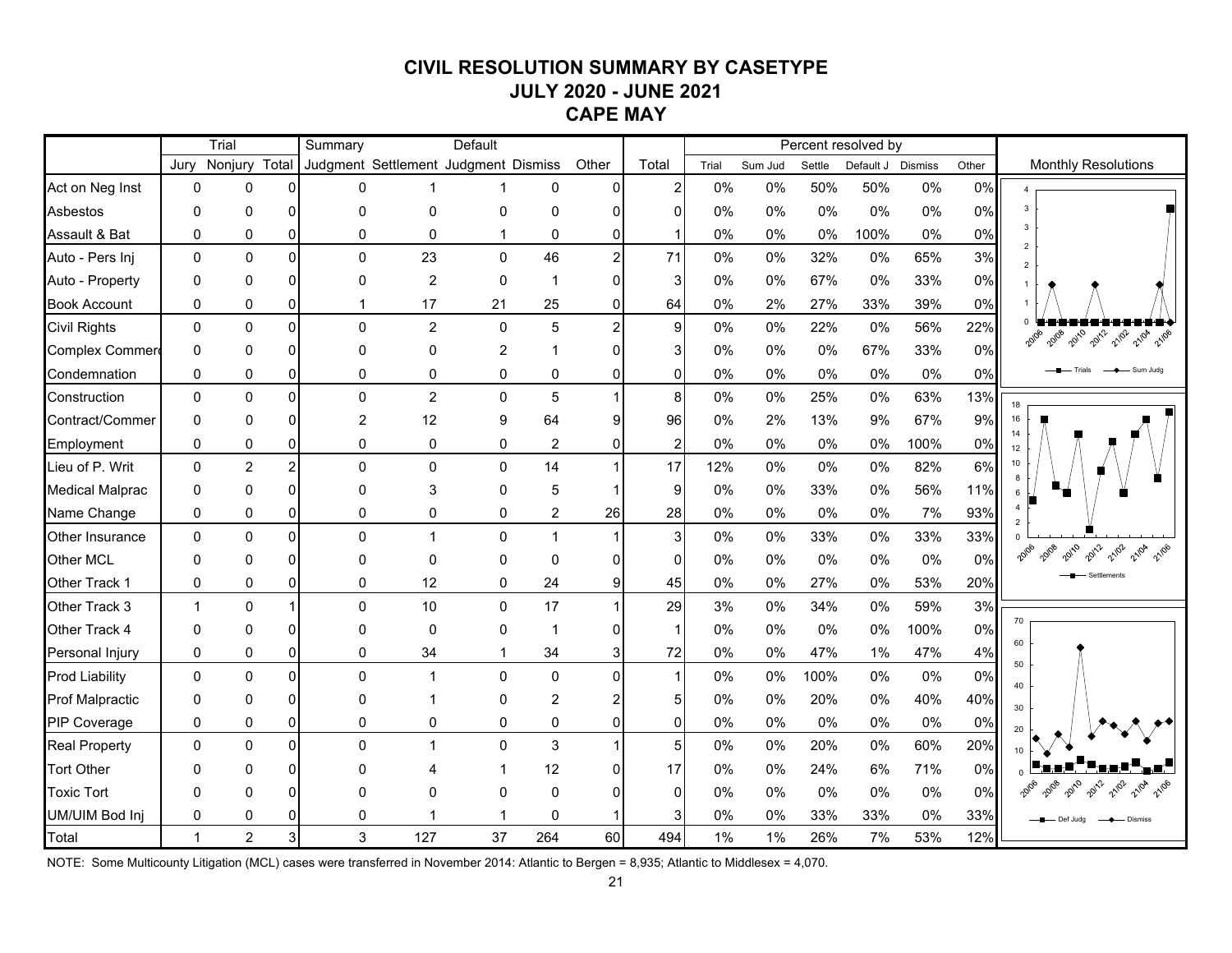### **CIVIL BACKLOG BY CASETYPEJUNE 2021CAPE MAY**



1) Casetypes with the state's largest backlogs are highlighted.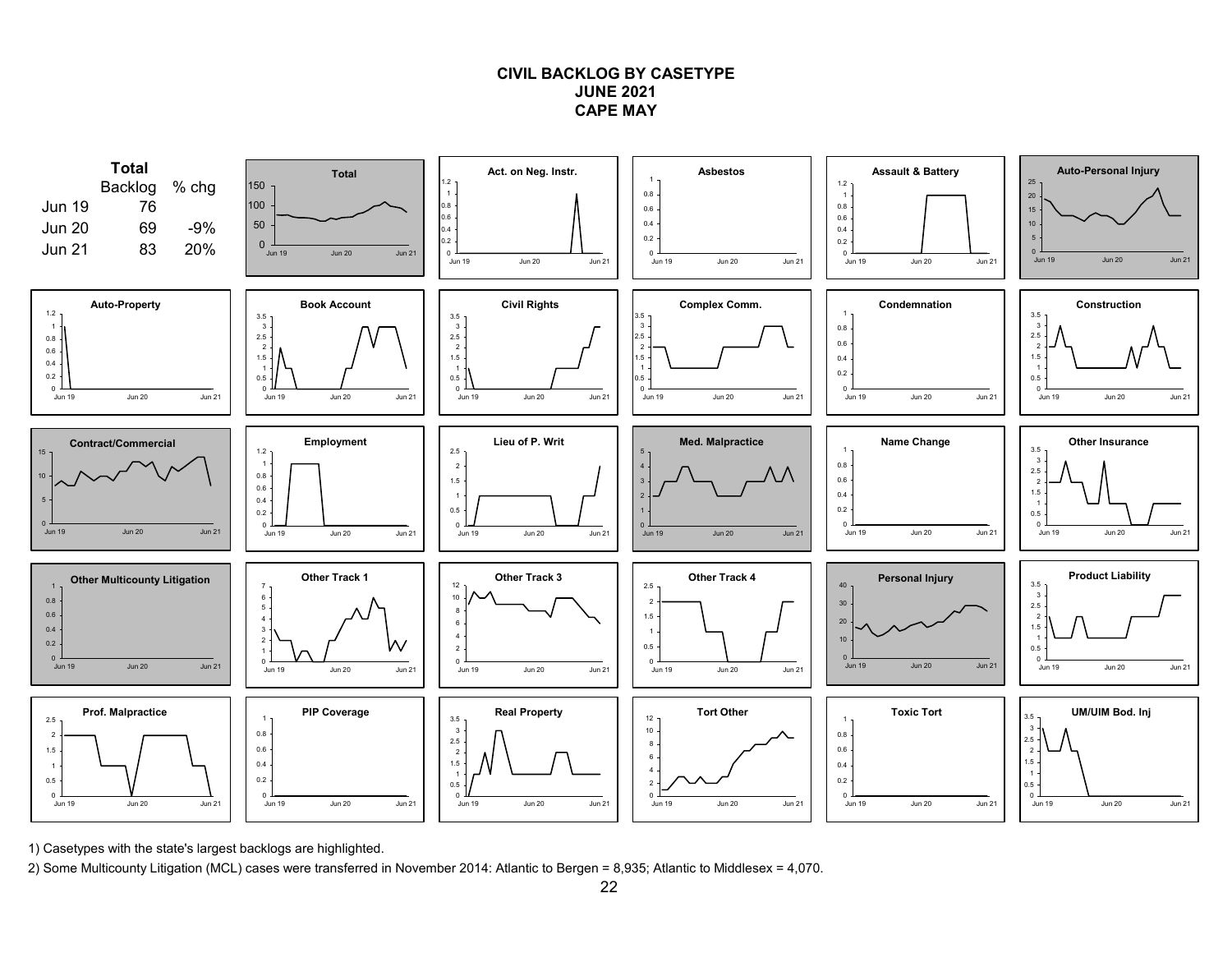#### **CIVIL CASELOAD SUMMARY BY CASETYPE JULY 2020 - JUNE 2021 CUMBERLAND**

|                        |                 |                 |         |                |                 |         |              |           |                |                |         |                        |      | Backlog Per 100                     |              |                   |                       |         |
|------------------------|-----------------|-----------------|---------|----------------|-----------------|---------|--------------|-----------|----------------|----------------|---------|------------------------|------|-------------------------------------|--------------|-------------------|-----------------------|---------|
|                        |                 | Filings         |         |                | Resolutions     |         |              | Clearance |                | Backlog        |         | <b>Backlog Percent</b> |      | <b>Monthly Filings</b>              |              |                   | <b>Active Pending</b> |         |
|                        | <b>Jul 2019</b> | <b>Jul 2020</b> |         | Jul 2019       | <b>Jul 2020</b> |         |              |           |                |                |         |                        |      |                                     |              |                   |                       |         |
|                        | to              | to<br>Jun 2021  | percent | to<br>Jun 2020 | to<br>Jun 2021  | percent | Jul 2020 -   | Jun 2021  |                |                | percent |                        |      |                                     |              |                   |                       | percent |
|                        | Jun 2020        |                 | change  |                |                 | change  | number       | percent   | Jun 2020       | Jun 2021       | change  |                        |      | Jun 2020 Jun 2021 Jun 2020 Jun 2021 |              | Jun 2020 Jun 2021 |                       | change  |
| Act on Neg Inst        | 0               | 1               |         | $\Omega$       | 0               | 0%      | -1           | 0%        | $\mathbf 0$    | $\mathbf 0$    | 0%      | 0%                     | 0%   | 0                                   |              | 0                 | 1                     |         |
| Asbestos               | $\mathbf 0$     | 0               | 0%      | $\Omega$       | 0               | 0%      | 0            | 100%      | 0              | 0              | 0%      | 0%                     | 0%   | 0                                   |              | $\mathbf 0$       | 0                     | 0%      |
| Assault & Bat          | 3               | $\mathbf{2}$    | $-33%$  | 4              | $\mathbf 1$     | $-75%$  | $-1$         | 50%       | 0              | $\mathbf 0$    | 0%      | 0%                     | 0%   | $\mathbf 0$                         | 0            | 3                 | 4                     | 33%     |
| Auto - Pers Inj        | 266             | 268             | 1%      | 280            | 258             | $-8%$   | $-10$        | 96%       | 58             | 72             | 24%     | 18%                    | 22%  | 262                                 | 322          | 321               | 333                   | 4%      |
| Auto - Property        | 13              | 14              | 8%      | 8              | 15              | 88%     | 1            | 107%      | 3              | $\overline{2}$ | -33%    | 23%                    | 17%  | 277                                 | 171          | 13                | 12                    | $-8%$   |
| <b>Book Account</b>    | 100             | 102             | 2%      | 100            | 105             | 5%      | 3            | 103%      | 2              | 7              | 250%    | 4%                     | 14%  | 24                                  | 82           | 54                | 50                    | $-7%$   |
| <b>Civil Rights</b>    | 12              | 16              | 33%     | 5              | 10              | 100%    | -6           | 63%       | 6              | 8              | 33%     | 30%                    | 32%  | 600                                 | 600          | 20                | 25                    | 25%     |
| Complex Comme          | $\overline{2}$  | $\mathbf 1$     | $-50%$  | 3              | -1              | $-67%$  | 0            | 100%      | $\Omega$       | 0              | 0%      | 0%                     | 0%   | 0                                   | 0            | -1                | 1                     | 0%      |
| Condemnation           | 4               | $\mathbf{2}$    | -50%    | 3              | 3               | 0%      | 1            | 150%      | 0              | 0              | 0%      | 0%                     | 0%   | 0                                   | 0            | 4                 | 3                     | $-25%$  |
| Construction           | 5               | 6               | 20%     | $\overline{4}$ | $\overline{7}$  | 75%     | $\mathbf{1}$ | 117%      | $\mathbf 0$    | $\mathbf 0$    | 0%      | 0%                     | 0%   | $\mathbf 0$                         | $\mathbf{0}$ | $\overline{4}$    | 4                     | 0%      |
| Contract/Comme         | 77              | 100             | 30%     | 82             | 96              | 17%     | -4           | 96%       | $\overline{2}$ | $\overline{7}$ | 250%    | 3%                     | 11%  | 31                                  | 84           | 59                | 64                    | $8\%$   |
| Employment             | 3               | $\mathbf{2}$    | $-33%$  | 1              | $\overline{2}$  | 100%    | 0            | 100%      | $\mathbf 0$    | $\overline{2}$ |         | 0%                     | 50%  | $\mathbf 0$                         | 1,200        | $\overline{4}$    | 4                     | 0%      |
| Lieu of P. Writ        | 5               | 4               | $-20%$  | 5              | 6               | 20%     | $\mathbf 2$  | 150%      | $\mathbf 0$    | $\mathbf 0$    | 0%      | 0%                     | 0%   | $\mathbf 0$                         | 0            | 3                 | 1                     | $-67%$  |
| <b>Medical Malprac</b> | 9               | 12              | 33%     | 13             | 6               | $-54%$  | -6           | 50%       | 5              | 8              | 60%     | 33%                    | 35%  | 667                                 | 800          | 15                | 23                    | 53%     |
| Name Change            | 34              | 44              | 29%     | 42             | 34              | $-19%$  | -10          | 77%       | 0              | $\mathbf 0$    | 0%      | 0%                     | 0%   | 0                                   | 0            | $\overline{4}$    | 14                    | 250%    |
| Other Insurance        | 10              | $\overline{7}$  | $-30%$  | 10             | 4               | $-60%$  | $-3$         | 57%       | $\mathbf{1}$   | 3              | 200%    | 20%                    | 38%  | 120                                 | 514          | 5                 | 8                     | 60%     |
| Other MCL              | $\mathbf 0$     | $\mathbf 0$     | 0%      | $\Omega$       | $\mathbf 0$     | 0%      | 0            | 100%      | $\mathbf 0$    | $\mathbf{0}$   | 0%      | 0%                     | 0%   | $\Omega$                            | 0            | $\Omega$          | $\mathbf{0}$          | 0%      |
| Other Track 1          | 66              | 93              | 41%     | 60             | 60              | 0%      | $-33$        | 65%       | 6              | 4              | -33%    | 18%                    | 6%   | 109                                 | 52           | 33                | 65                    | 97%     |
| Other Track 3          | 44              | 47              | 7%      | 41             | 47              | 15%     | 0            | 100%      | 11             | 13             | 18%     | 17%                    | 20%  | 300                                 | 332          | 65                | 65                    | 0%      |
| Other Track 4          | 4               | 3               | $-25%$  | $\overline{7}$ | 3               | $-57%$  | 0            | 100%      | 0              | 0              | 0%      | 0%                     | 0%   | 0                                   | 0            | 3                 | 3                     | 0%      |
| Personal Injury        | 151             | 118             | $-22%$  | 146            | 117             | $-20%$  | $-1$         | 99%       | 29             | 39             | 34%     | 18%                    | 24%  | 230                                 | 397          | 162               | 163                   | 1%      |
| <b>Prod Liability</b>  | 3               | 5               | 67%     | 5              | 3               | $-40%$  | $-2$         | 60%       | $\overline{2}$ | 4              | 100%    | 29%                    | 44%  | 800                                 | 960          | $\overline{7}$    | 9                     | 29%     |
| <b>Prof Malpractic</b> | $\overline{7}$  | 6               | $-14%$  | $\overline{7}$ | 6               | $-14%$  | 0            | 100%      | 3              | 5              | 67%     | 25%                    | 42%  | 514                                 | 1,000        | 12                | 12                    | 0%      |
| <b>PIP Coverage</b>    | 4               | 0               | $-100%$ | 2              | $\mathbf{2}$    | 0%      | 2            | 100%      | 0              | 1              |         | 0%                     | 100% | 0                                   |              | 3                 | 1                     | $-67%$  |
| <b>Real Property</b>   | 8               | $\overline{7}$  | $-13%$  | 6              | $\overline{7}$  | 17%     | 0            | 100%      | $\mathbf{1}$   | 0              | $-100%$ | 17%                    | 0%   | 150                                 | $\mathbf{0}$ | 6                 | 6                     | 0%      |
| <b>Tort Other</b>      | 20              | 20              | 0%      | 21             | 22              | 5%      | $\mathbf 2$  | 110%      | 4              | 3              | $-25%$  | 21%                    | 19%  | 240                                 | 180          | 19                | 16                    | $-16%$  |
| <b>Toxic Tort</b>      | $\mathbf 0$     | $\mathbf 0$     | 0%      | $\mathbf 0$    | 0               | 0%      | 0            | 100%      | $\Omega$       | $\mathbf{0}$   | 0%      | 0%                     | 0%   | 0                                   | 0            | $\mathbf 0$       | $\mathbf{0}$          | 0%      |
| UM/UIM Bod Inj         | 20              | 19              | $-5%$   | 22             | 22              | 0%      | 3            | 116%      | 6              | 2              | $-67%$  | 27%                    | 11%  | 360                                 | 126          | 22                | 19                    | $-14%$  |
| Total                  | 870             | 899             | 3%      | 877            | 837             | $-5%$   | -62          | 93%       | 139            | 180            | 29%     | 17%                    | 20%  | 192                                 | 240          | 842               | 906                   | 8%      |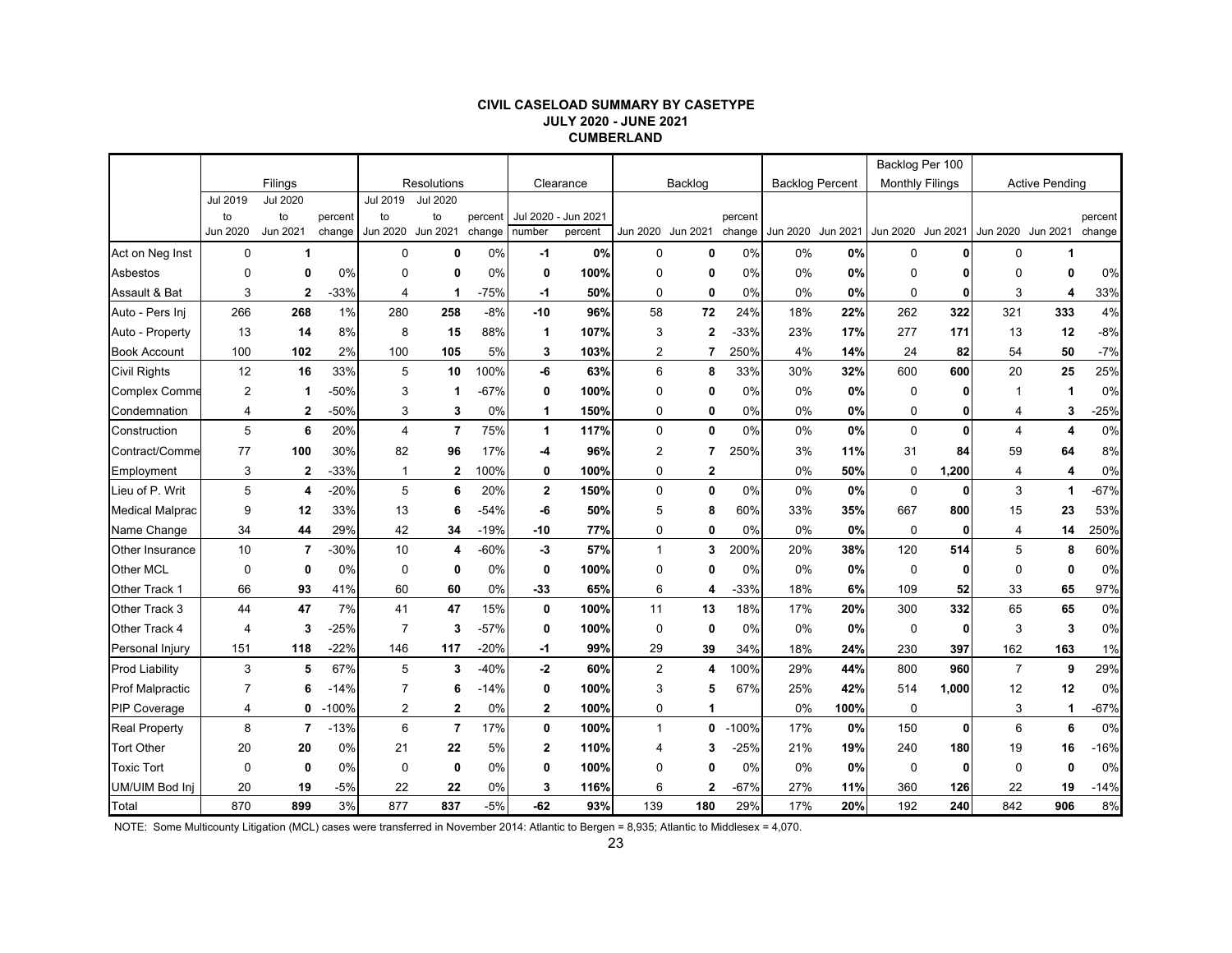### **June 2021**

### **CUMBERLAND**

|                        |                |              |                                    |                |              |              |                           |                |                | <b>Cases in Backlog</b> |                  |                |             |          |              |                |
|------------------------|----------------|--------------|------------------------------------|----------------|--------------|--------------|---------------------------|----------------|----------------|-------------------------|------------------|----------------|-------------|----------|--------------|----------------|
|                        |                |              | Track 1                            |                |              |              |                           | Track 2        |                |                         | Track 3          |                |             | Track 4  |              |                |
|                        |                |              | 12 to 18 18 to 24 24 to 36 over 36 |                | <b>Total</b> |              | 18 to 24 24 to 36 over 36 |                | <b>Total</b>   |                         | 24 to 36 over 36 | <b>Total</b>   | 24 to 36    | over 36  | <b>Total</b> | <b>Total</b>   |
|                        | months         |              | months months months               |                | Track 1      |              | months months months      |                | Track 2        |                         | months months    | Track 3        | months      | months   | Track 4      | <b>Backlog</b> |
| Act on Neg Inst        | 0              | 0            | $\mathbf 0$                        | $\mathbf 0$    |              | $\pmb{0}$    | $\mathbf 0$               | $\overline{0}$ | $\mathbf{0}$   | 0                       | $\mathbf{0}$     | $\Omega$       | $\Omega$    | $\Omega$ |              | $\mathbf{0}$   |
| Asbestos               | 0              | 0            | $\Omega$                           | 0              |              | $\Omega$     | $\Omega$                  | n              |                | n                       | 0                |                |             |          |              |                |
| Assault & Bat          | 0              | 0            | 0                                  | 0              |              | 0            | 0                         | 0              | $\mathbf{0}$   | 0                       | 0                |                | 0           |          |              |                |
| Auto - Pers Inj        | $\mathbf 0$    | 0            | 0                                  | $\overline{0}$ |              | 37           | 32                        | 3 <sup>1</sup> | 72             | $\mathbf 0$             | $\mathbf{0}$     | $\Omega$       | $\Omega$    | $\Omega$ |              | 72             |
| Auto - Property        | 0              | 0            | $\Omega$                           | 0              |              | -1           |                           | $\Omega$       | $\overline{2}$ | n                       | $\Omega$         |                |             |          |              | $\mathbf{2}$   |
| <b>Book Account</b>    | 5              | $\mathbf{1}$ | 1                                  | 0              |              | $\mathbf{0}$ | $\mathbf 0$               | $\mathbf 0$    | $\overline{0}$ | 0                       | 0                | U              | 0           |          |              |                |
| <b>Civil Rights</b>    | $\mathbf 0$    | 0            | $\pmb{0}$                          | 0              |              | $\Omega$     | $\Omega$                  | $\Omega$       | $\Omega$       | 3                       | 5                | 8              | $\pmb{0}$   | $\Omega$ |              |                |
| Complex Comme          | 0              | 0            | $\Omega$                           | 0              |              | $\Omega$     | 0                         | $\Omega$       | n              | N                       | 0                |                |             |          |              |                |
| Condemnation           | 0              | 0            | 0                                  | 0              |              | 0            | $\mathbf 0$               | $\mathbf 0$    | $\Omega$       | 0                       | $\overline{0}$   | ŋ              | 0           | 0        |              |                |
| Construction           | 0              | 0            | $\mathbf 0$                        | 0              |              | $\Omega$     | $\pmb{0}$                 | $\Omega$       | $\mathbf{0}$   | $\mathbf 0$             | $\mathbf{0}$     | O              | $\mathbf 0$ | $\Omega$ |              |                |
| Contract/Comme         | 0              | 0            | 0                                  | 0              |              | 5            | 2                         | O              |                | $\Omega$                | 0                |                |             |          |              |                |
| Employment             | 0              | 0            | 0                                  | 0              |              |              |                           | 0              | 2              | 0                       | 0                |                | 0           |          |              |                |
| Lieu of P. Writ        | 0              | 0            | $\pmb{0}$                          | 0              |              | $\Omega$     | $\mathbf 0$               | $\Omega$       | $\Omega$       | 0                       | $\overline{0}$   |                | $\pmb{0}$   | $\Omega$ |              |                |
| <b>Medical Malprac</b> | 0              | $\Omega$     | $\Omega$                           | 0              |              | n            | O                         | $\Omega$       |                | 5                       | 3                |                |             |          |              |                |
| Name Change            | 0              | 0            | 0                                  | 0              |              | $\mathbf 0$  | 0                         | 0              | $\Omega$       | 0                       | $\overline{0}$   | 0              | 0           | 0        |              |                |
| Other Insurance        | 3              | 0            | $\mathbf 0$                        | $\mathbf 0$    |              | $\Omega$     | $\mathbf 0$               | $\Omega$       | $\Omega$       | $\mathbf 0$             | $\overline{0}$   | n              | $\Omega$    | $\Omega$ |              |                |
| <b>Other Mass Tort</b> | 0              | 0            | $\Omega$                           | 0              |              | O            | 0                         |                |                | $\Omega$                | 0                |                |             |          |              |                |
| Other Track 1          | $\overline{2}$ | 0            | 2                                  | 0              |              | $\Omega$     | $\mathbf 0$               | 0              | 0              | 0                       | 0                | ŋ              | 0           |          |              |                |
| Other Track 3          | $\mathbf 0$    | 0            | $\pmb{0}$                          | 0              |              | $\Omega$     | $\Omega$                  | $\Omega$       | $\Omega$       | $\overline{7}$          | $6 \mid$         | 13             | $\mathbf 0$ | 0        |              | 13             |
| Other Track 4          | 0              | 0            | 0                                  | 0              |              | $\Omega$     | $\mathbf 0$               | $\Omega$       | O              | 0                       | 0                | n              | O           |          |              | $\mathbf{0}$   |
| Personal Injury        | $\mathbf 0$    | 0            | $\mathbf 0$                        | $\overline{0}$ |              | 19           | 16                        | 4              | 39             | 0                       | $\overline{0}$   | $\overline{0}$ | 0           |          |              | 39             |
| <b>Prod Liability</b>  | 0              | 0            | 0                                  | $\pmb{0}$      |              | $\mathbf 0$  | 0                         | $\Omega$       | $\mathbf{0}$   | $\overline{a}$          | $\overline{a}$   |                | $\mathbf 0$ | $\Omega$ |              |                |
| <b>Prof Malpractic</b> | 0              | 0            | 0                                  | 0              |              | $\Omega$     | 0                         | O              | O              | 3                       | 2                |                |             |          |              |                |
| PIP Coverage           | $\overline{1}$ | 0            | $\mathbf 0$                        | 0              |              | $\Omega$     | $\mathbf 0$               | $\Omega$       | $\Omega$       | $\mathbf 0$             | $\mathbf{0}$     |                | $\Omega$    |          |              |                |
| <b>Real Property</b>   | 0              | 0            | $\pmb{0}$                          | $\mathbf 0$    |              | $\mathbf{0}$ | 0                         | $\Omega$       | $\mathbf{0}$   | $\overline{0}$          | $\mathsf{O}$     | n              | $\Omega$    | $\Omega$ |              |                |
| <b>Tort Other</b>      | O              | 0            | O                                  | ŋ              |              | 2            |                           |                |                |                         | $\Omega$         |                |             |          |              |                |
| <b>Toxic Tort</b>      | U              | 0            | $\Omega$                           |                |              |              | U                         | ∩              |                |                         | U                |                |             |          |              |                |
| UM/UIM Bod Inj         | 0              | 0            | 0                                  |                |              |              |                           | $\Omega$       |                | $\Omega$                | 0                |                |             |          |              |                |
| Total                  | 11             | $\mathbf{1}$ | 3                                  | $\mathbf 0$    | 15           | 66           | 54                        | $\overline{7}$ | 127            | 20                      | 18               | 38             | $\Omega$    | $\Omega$ |              | 180            |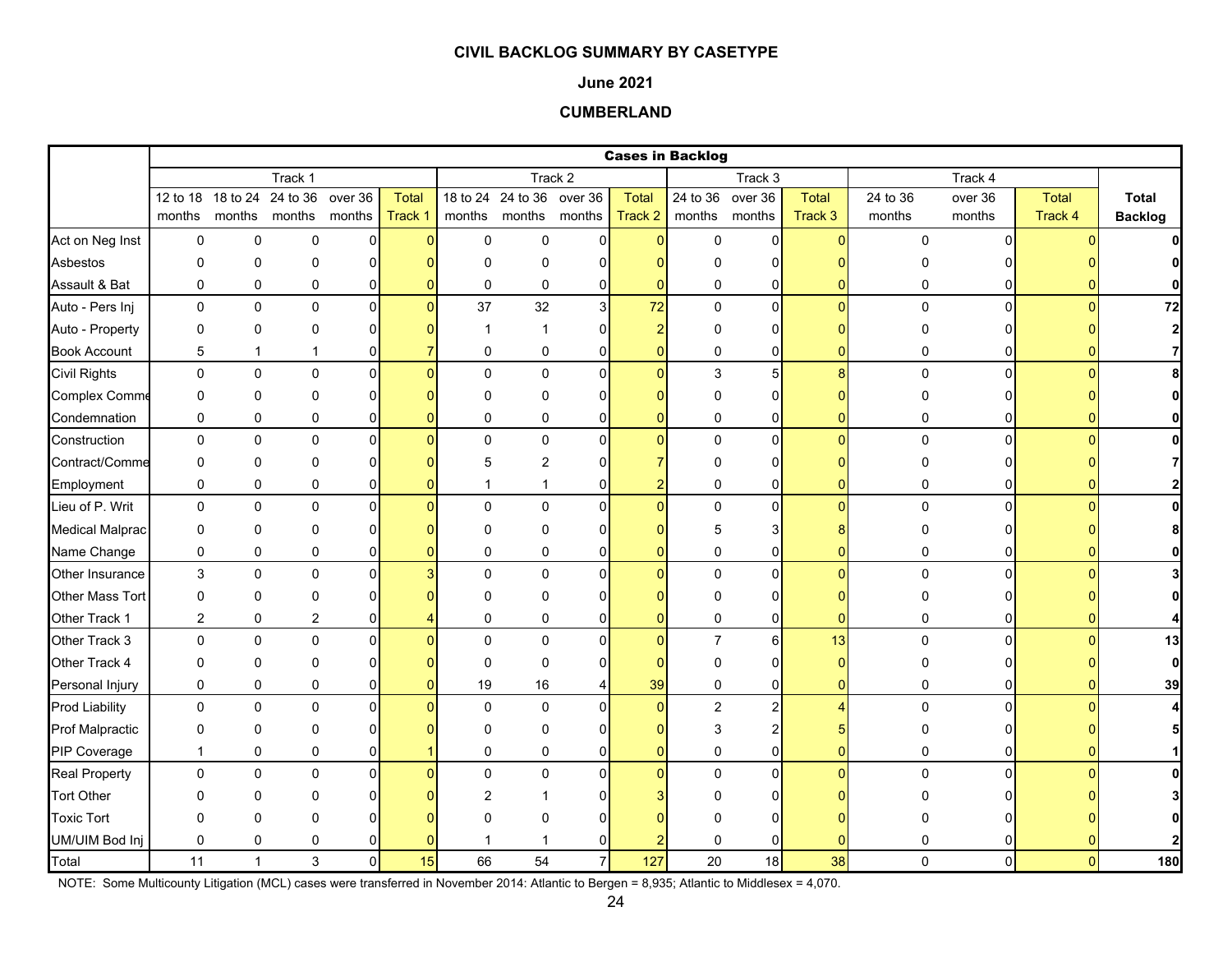# **CIVIL RESOLUTION SUMMARY BY CASETYPE JULY 2020 - JUNE 2021 CUMBERLAND**

|                        |                | Trial        |                | Summary                              |                | Default        |                         |                |                |       |         |        | Percent resolved by |         |       |                               |
|------------------------|----------------|--------------|----------------|--------------------------------------|----------------|----------------|-------------------------|----------------|----------------|-------|---------|--------|---------------------|---------|-------|-------------------------------|
|                        | Jury           | Nonjury      | Total          | Judgment Settlement Judgment Dismiss |                |                |                         | Other          | Total          | Trial | Sum Jud | Settle | Default J           | Dismiss | Other | <b>Monthly Resolutions</b>    |
| Act on Neg Inst        | $\mathbf{0}$   | 0            | $\Omega$       | 0                                    | 0              | $\Omega$       | 0                       | 0              | $\mathbf{0}$   | 0%    | 0%      | 0%     | 0%                  | 0%      | 0%    | -5                            |
| Asbestos               | $\Omega$       | 0            | $\Omega$       | $\Omega$                             | $\mathbf 0$    | 0              | $\Omega$                | ი              |                | 0%    | 0%      | 0%     | 0%                  | 0%      | 0%    |                               |
| Assault & Bat          | $\mathbf 0$    | $\mathbf 0$  | $\Omega$       | $\Omega$                             | 0              | $\mathbf{1}$   | 0                       | 0              |                | 0%    | 0%      | 0%     | 100%                | 0%      | 0%    |                               |
| Auto - Pers Inj        | $\mathbf{1}$   | $\mathbf 0$  |                | $\overline{2}$                       | 62             | $\mathbf{1}$   | 186                     | 6 <sup>1</sup> | 258            | $0\%$ | 1%      | 24%    | 0%                  | 72%     | 2%    | $\mathbf{3}$<br>$\mathcal{P}$ |
| Auto - Property        | $\mathbf{0}$   | 0            | $\Omega$       | $\Omega$                             | 5              | 6              | $\overline{4}$          | O              | 15             | 0%    | 0%      | 33%    | 40%                 | 27%     | 0%    | $\overline{2}$                |
| <b>Book Account</b>    | 0              | 0            | $\Omega$       | 6                                    | 12             | 41             | 44                      | 2              | 105            | 0%    | 6%      | 11%    | 39%                 | 42%     | 2%    |                               |
| <b>Civil Rights</b>    | $\mathbf 0$    | $\mathbf 0$  | $\Omega$       | $\Omega$                             | $\mathbf 0$    | $\mathbf 0$    | $\overline{7}$          | 3              | 10             | 0%    | 0%      | 0%     | 0%                  | 70%     | 30%   | 2012<br>2010<br>21/02         |
| Complex Commer         | $\mathbf 0$    | $\Omega$     | $\Omega$       | $\Omega$                             | 0              | $\mathbf 0$    | 0                       |                |                | 0%    | 0%      | 0%     | 0%                  | 0%      | 100%  |                               |
| Condemnation           | 0              | 0            | $\overline{0}$ | 0                                    | 0              | 0              | 0                       | 3              | 3              | 0%    | 0%      | 0%     | 0%                  | 0%      | 100%  |                               |
| Construction           | $\mathbf{0}$   | $\mathbf{0}$ | $\Omega$       | $\Omega$                             | $\mathbf{1}$   | $\mathbf{0}$   | 5                       |                | $\overline{7}$ | 0%    | 0%      | 14%    | 0%                  | 71%     | 14%   | 30                            |
| Contract/Commer        | $\Omega$       | $\Omega$     | $\Omega$       |                                      | 8              | 29             | 53                      | 5              | 96             | 0%    | 1%      | 8%     | 30%                 | 55%     | 5%    | 25                            |
| Employment             | $\mathbf 0$    | 0            | $\overline{0}$ |                                      | 0              | 0              | $\overline{1}$          | 0              | $\overline{2}$ | 0%    | 50%     | 0%     | 0%                  | 50%     | 0%    | 20                            |
| Lieu of P. Writ        | $\Omega$       | $\Omega$     | $\Omega$       | $\Omega$                             | $\overline{2}$ | $\Omega$       | $\overline{2}$          | $\overline{2}$ | 6              | 0%    | 0%      | 33%    | 0%                  | 33%     | 33%   | 15                            |
| <b>Medical Malprac</b> | $\Omega$       | 0            | $\Omega$       | $\Omega$                             | $\overline{2}$ | 0              | $\overline{2}$          |                | 6              | 0%    | 0%      | 33%    | 0%                  | 33%     | 33%   | 10 <sup>1</sup>               |
| Name Change            | $\mathbf{0}$   | 0            | $\Omega$       | 0                                    | 0              | 0              | 6                       | 28             | 34             | 0%    | 0%      | 0%     | 0%                  | 18%     | 82%   |                               |
| Other Insurance        | $\mathbf{0}$   | $\Omega$     | $\Omega$       |                                      | $\mathbf{1}$   | $\Omega$       | $\overline{c}$          | $\mathbf{0}$   | 4              | 0%    | 25%     | 25%    | 0%                  | 50%     | 0%    |                               |
| <b>Other MCL</b>       | $\Omega$       | O            | $\Omega$       | $\Omega$                             | 0              | $\mathbf{0}$   | $\Omega$                | 0              | $\Omega$       | 0%    | 0%      | 0%     | 0%                  | 0%      | 0%    | 2012<br>21/02<br>2010         |
| Other Track 1          | 0              | 0            | $\Omega$       | 1                                    | 10             | $\overline{2}$ | 35                      | 12             | 60             | 0%    | 2%      | 17%    | 3%                  | 58%     | 20%   |                               |
| Other Track 3          | $\Omega$       | $\Omega$     | $\Omega$       | $\mathbf{1}$                         | 14             | $\mathbf{1}$   | 26                      | 5              | 47             | 0%    | 2%      | 30%    | 2%                  | 55%     | 11%   |                               |
| Other Track 4          | $\Omega$       | 0            | $\Omega$       | $\Omega$                             | 0              | $\overline{c}$ | $\overline{\mathbf{1}}$ | 0              | 3              | 0%    | 0%      | 0%     | 67%                 | 33%     | 0%    | 100<br>90                     |
| Personal Injury        | $\mathbf 0$    | 0            | $\overline{0}$ | 1                                    | 29             | $\mathbf{1}$   | 76                      | 10             | 117            | 0%    | 1%      | 25%    | 1%                  | 65%     | 9%    | 80                            |
| <b>Prod Liability</b>  | $\mathbf{0}$   | $\mathbf 0$  | $\Omega$       | $\Omega$                             | $\mathbf{1}$   | 0              | $\overline{1}$          |                | 3              | 0%    | 0%      | 33%    | $0\%$               | 33%     | 33%   | 70<br>60                      |
| <b>Prof Malpractic</b> | 0              | $\Omega$     | $\Omega$       | $\Omega$                             | $\overline{c}$ | 0              | 3                       |                |                | 0%    | 0%      | 33%    | 0%                  | 50%     | 17%   | 50                            |
| PIP Coverage           | $\mathbf 0$    | $\mathbf 0$  | $\overline{0}$ | $\mathbf 0$                          | 0              | 0              | $\overline{c}$          | 0              |                | 0%    | 0%      | 0%     | 0%                  | 100%    | 0%    |                               |
| <b>Real Property</b>   | $\mathbf 0$    | $\mathbf 0$  | $\Omega$       | 1                                    | 0              | 0              | 5                       |                | $\overline{7}$ | 0%    | 14%     | 0%     | 0%                  | 71%     | 14%   | 20                            |
| <b>Tort Other</b>      | $\Omega$       | $\Omega$     | $\Omega$       | $\overline{2}$                       | 2              |                | 14                      |                | 22             | 0%    | 9%      | 9%     | 5%                  | 64%     | 14%   |                               |
| <b>Toxic Tort</b>      | O              | O            | $\Omega$       | U                                    | 0              | $\Omega$       | $\Omega$                |                | $\Omega$       | 0%    | 0%      | 0%     | 0%                  | 0%      | 0%    |                               |
| UM/UIM Bod Inj         | $\mathbf 1$    | 0            | 1              | $\Omega$                             | 8              | -1             | 12                      | 0              | 22             | 5%    | 0%      | 36%    | 5%                  | 55%     | 0%    | Def.Judg                      |
| Total                  | $\overline{2}$ | $\mathbf 0$  | $\overline{2}$ | 17                                   | 159            | 86             | 487                     | 86             | 837            | 0%    | 2%      | 19%    | 10%                 | 58%     | 10%   |                               |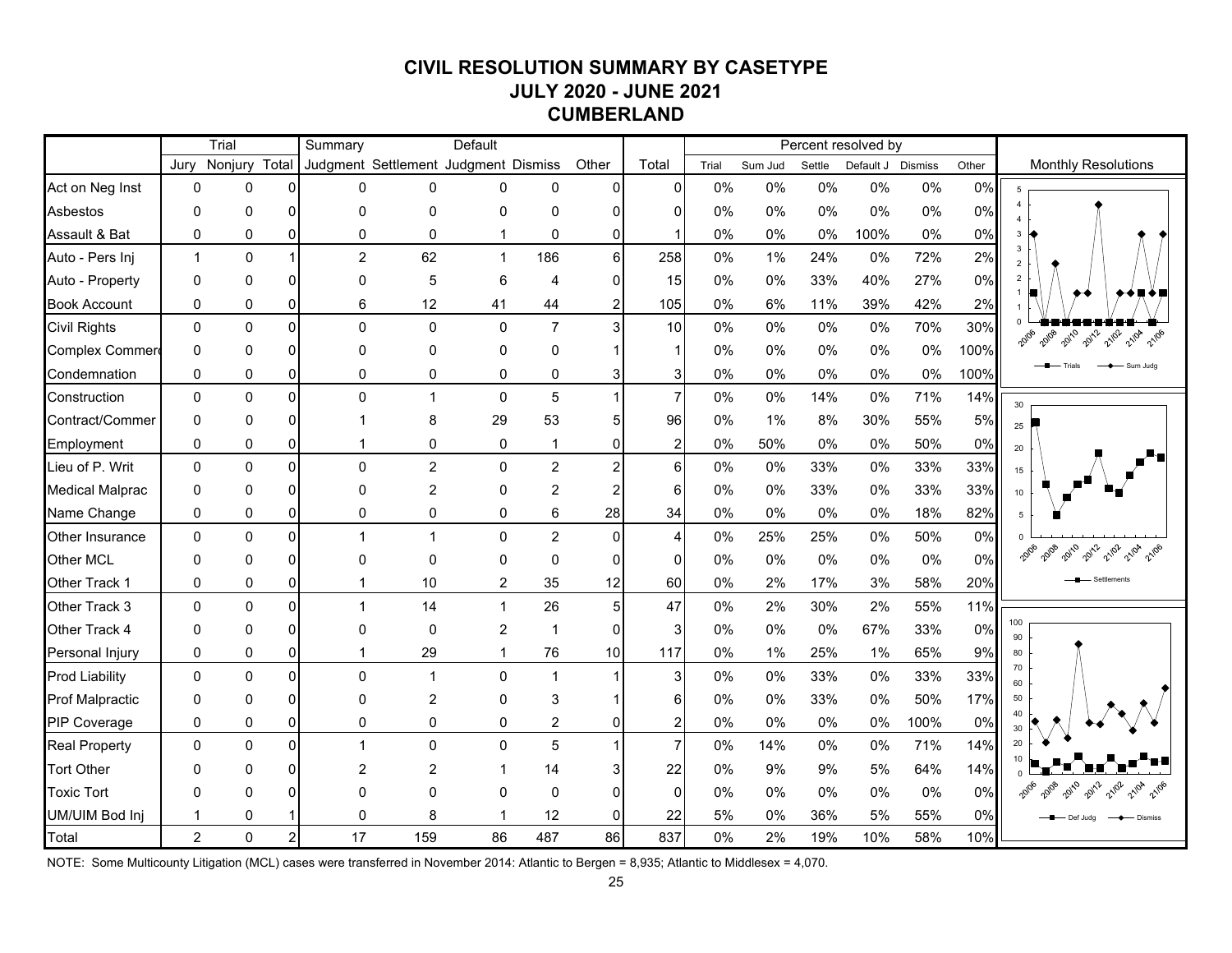### **CIVIL BACKLOG BY CASETYPEJUNE 2021CUMBERLAND**



1) Casetypes with the state's largest backlogs are highlighted.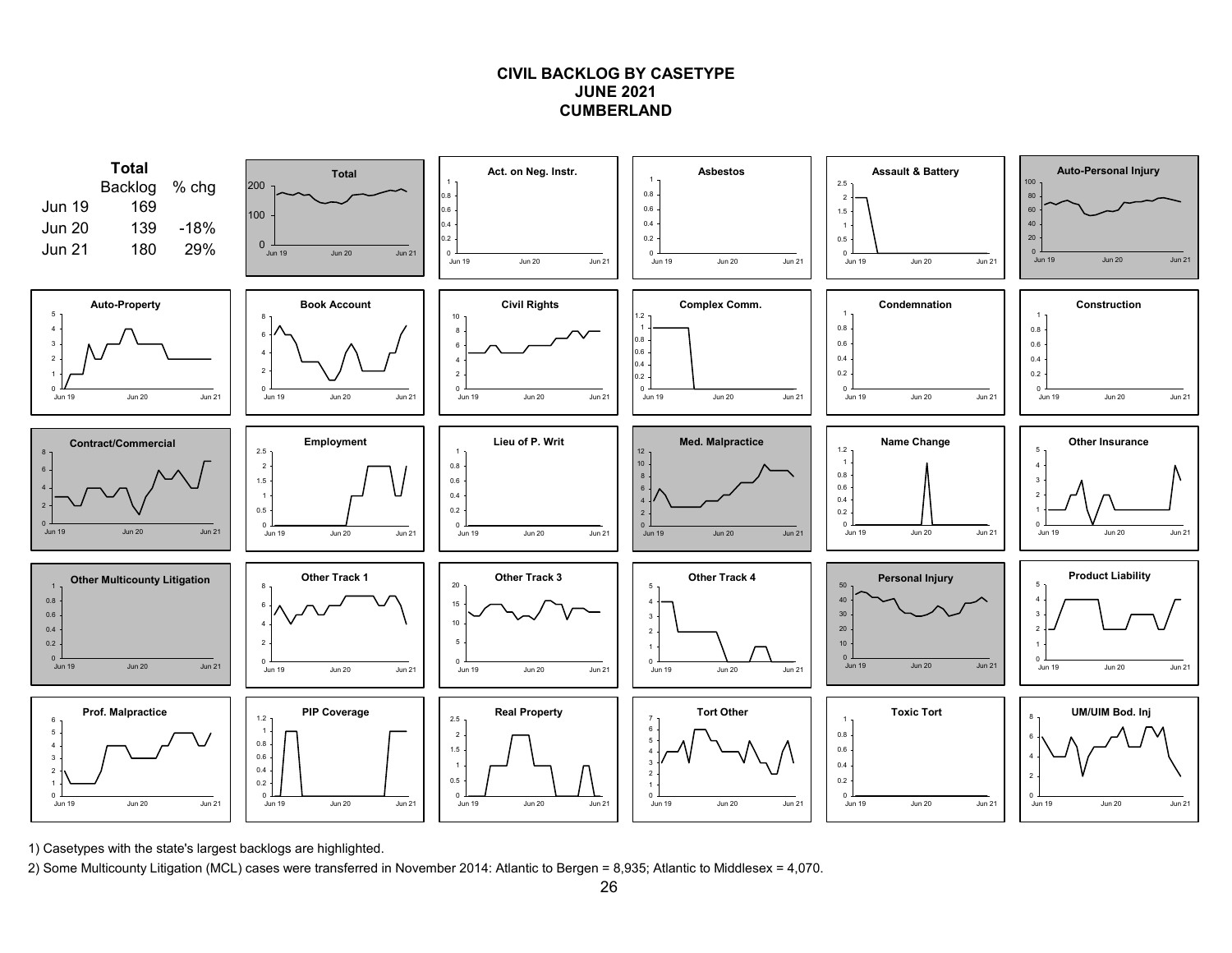#### **CIVIL CASELOAD SUMMARY BY CASETYPE JULY 2020 - JUNE 2021 ESSEX**

|                        |                |                 |         |                |                 |         |             |                     |                   |             |         |                        |          | Backlog Per 100        |       |                   |                       |         |
|------------------------|----------------|-----------------|---------|----------------|-----------------|---------|-------------|---------------------|-------------------|-------------|---------|------------------------|----------|------------------------|-------|-------------------|-----------------------|---------|
|                        |                | Filings         |         |                | Resolutions     |         |             | Clearance           |                   | Backlog     |         | <b>Backlog Percent</b> |          | <b>Monthly Filings</b> |       |                   | <b>Active Pending</b> |         |
|                        | Jul 2019       | <b>Jul 2020</b> |         | Jul 2019       | <b>Jul 2020</b> |         |             |                     |                   |             |         |                        |          |                        |       |                   |                       |         |
|                        | to             | to              | percent | to             | to              | percent |             | Jul 2020 - Jun 2021 |                   |             | percent |                        |          |                        |       |                   |                       | percent |
|                        | Jun 2020       | Jun 2021        | change  | Jun 2020       | Jun 2021        | change  | number      | percent             | Jun 2020 Jun 2021 |             | change  | Jun 2020               | Jun 2021 | Jun 2020 Jun 2021      |       | Jun 2020 Jun 2021 |                       | change  |
| Act on Neg Inst        | 41             | 40              | $-2%$   | 48             | 39              | $-19%$  | -1          | 98%                 | 5                 | 9           | 80%     | 14%                    | 25%      | 146                    | 270   | 35                | 36                    | 3%      |
| Asbestos               | $\mathbf 0$    | 0               | 0%      | $\Omega$       | 0               | 0%      | 0           | 100%                | $\mathbf 0$       | $\mathbf 0$ | 0%      | 0%                     | 0%       | $\mathbf 0$            | 0     | $\Omega$          | $\mathbf{0}$          | 0%      |
| Assault & Bat          | 26             | 67              | 158%    | 16             | 25              | 56%     | $-42$       | 37%                 | 5                 | 7           | 40%     | 11%                    | 7%       | 231                    | 125   | 46                | 94                    | 104%    |
| Auto - Pers Ini        | 4,694          | 4,546           | $-3%$   | 3,726          | 4,234           | 14%     | $-312$      | 93%                 | 1,665             | 2,288       | 37%     | 25%                    | 33%      | 426                    | 604   | 6,698             | 7,030                 | 5%      |
| Auto - Property        | 149            | 128             | $-14%$  | 94             | 144             | 53%     | 16          | 113%                | 9                 | 22          | 144%    | 7%                     | 20%      | 72                     | 206   | 123               | 108                   | $-12%$  |
| <b>Book Account</b>    | 740            | 1,309           | 77%     | 669            | 880             | 32%     | $-429$      | 67%                 | 70                | 81          | 16%     | 14%                    | 9%       | 114                    | 74    | 505               | 932                   | 85%     |
| <b>Civil Rights</b>    | 49             | 44              | $-10%$  | 48             | 47              | $-2%$   | 3           | 107%                | 18                | 20          | 11%     | 31%                    | 36%      | 441                    | 545   | 59                | 56                    | $-5%$   |
| <b>Complex Comme</b>   | 33             | 51              | 55%     | 30             | 24              | $-20%$  | $-27$       | 47%                 | 28                | 44          | 57%     | 39%                    | 44%      | 1,018                  | 1,035 | 72                | 101                   | 40%     |
| Condemnation           | 4              | 1               | $-75%$  | $\overline{2}$ | 6               | 200%    | 5           | 600%                | 5                 | 3           | $-40%$  | 45%                    | 50%      | 1,500                  | 3,600 | 11                | 6                     | $-45%$  |
| Construction           | 89             | 59              | $-34%$  | 60             | 59              | $-2%$   | 0           | 100%                | 63                | 96          | 52%     | 38%                    | 59%      | 849                    | 1,953 | 165               | 164                   | $-1%$   |
| Contract/Comme         | 740            | 869             | 17%     | 688            | 751             | 9%      | $-118$      | 86%                 | 106               | 201         | 90%     | 15%                    | 25%      | 172                    | 278   | 686               | 806                   | 17%     |
| Employment             | 30             | 24              | $-20%$  | 28             | 21              | $-25%$  | -3          | 88%                 | 11                | 19          | 73%     | 28%                    | 45%      | 440                    | 950   | 40                | 42                    | 5%      |
| Lieu of P. Writ        | 29             | 32              | 10%     | 31             | 25              | $-19%$  | -7          | 78%                 | 9                 | 25          | 178%    | 18%                    | 44%      | 372                    | 938   | 49                | 57                    | 16%     |
| <b>Medical Malprac</b> | 147            | 132             | $-10%$  | 104            | 101             | $-3%$   | -31         | 77%                 | 133               | 202         | 52%     | 36%                    | 50%      | 1,086                  | 1.836 | 369               | 401                   | 9%      |
| Name Change            | 187            | 240             | 28%     | 186            | 231             | 24%     | -9          | 96%                 | $\mathbf{1}$      | 0           | $-100%$ | 2%                     | 0%       | 6                      | 0     | 60                | 69                    | 15%     |
| Other Insurance        | 90             | 69              | $-23%$  | 81             | 65              | $-20%$  | $-4$        | 94%                 | 19                | 36          | 89%     | 24%                    | 46%      | 253                    | 626   | 78                | 79                    | 1%      |
| Other MCL              | $\mathbf{1}$   | $\mathbf 1$     | 0%      | 0              | 0               | 0%      | -1          | 0%                  | $\mathbf 0$       | 0           | 0%      | 0%                     | 0%       | $\mathbf 0$            | 0     | 0                 | $\mathbf{0}$          | 0%      |
| Other Track 1          | 363            | 389             | 7%      | 311            | 353             | 14%     | -36         | 91%                 | 62                | 83          | 34%     | 22%                    | 26%      | 205                    | 256   | 285               | 314                   | 10%     |
| Other Track 3          | 221            | 256             | 16%     | 221            | 193             | $-13%$  | $-63$       | 75%                 | 85                | 128         | 51%     | 25%                    | 31%      | 462                    | 600   | 343               | 410                   | 20%     |
| Other Track 4          | 36             | 28              | $-22%$  | 33             | 31              | $-6%$   | 3           | 111%                | 29                | 29          | 0%      | 45%                    | 46%      | 967                    | 1,243 | 65                | 63                    | $-3%$   |
| Personal Injury        | 1,644          | 1,567           | $-5%$   | 1,318          | 1,367           | 4%      | $-200$      | 87%                 | 702               | 992         | 41%     | 27%                    | 36%      | 512                    | 760   | 2,556             | 2,759                 | 8%      |
| <b>Prod Liability</b>  | 26             | 27              | 4%      | 37             | 21              | $-43%$  | -6          | 78%                 | 12                | 22          | 83%     | 27%                    | 42%      | 554                    | 978   | 44                | 52                    | 18%     |
| <b>Prof Malpractic</b> | 56             | 48              | -14%    | 54             | 45              | $-17%$  | -3          | 94%                 | 42                | 54          | 29%     | 38%                    | 44%      | 900                    | 1,350 | 112               | 124                   | 11%     |
| <b>PIP Coverage</b>    | 30             | 29              | $-3%$   | 23             | 26              | 13%     | -3          | 90%                 | 3                 | 5           | 67%     | 15%                    | 22%      | 120                    | 207   | 20                | 23                    | 15%     |
| <b>Real Property</b>   | 48             | 52              | 8%      | 50             | 54              | 8%      | $\mathbf 2$ | 104%                | 13                | 11          | $-15%$  | 33%                    | 30%      | 325                    | 254   | 40                | 37                    | $-8%$   |
| <b>Tort Other</b>      | 206            | 258             | 25%     | 160            | 193             | 21%     | $-65$       | 75%                 | 53                | 93          | 75%     | 22%                    | 30%      | 309                    | 433   | 246               | 308                   | 25%     |
| <b>Toxic Tort</b>      | $\overline{2}$ | 4               | 100%    | 4              | 5               | 25%     | 1           | 125%                | $\overline{7}$    | 9           | 29%     | 50%                    | 69%      | 4,200                  | 2,700 | 14                | 13                    | $-7%$   |
| UM/UIM Bod Inj         | 267            | 243             | $-9%$   | 231            | 256             | 11%     | 13          | 105%                | 115               | 123         | 7%      | 31%                    | 34%      | 517                    | 607   | 374               | 363                   | $-3%$   |
| Total                  | 9,948          | 10,513          | 6%      | 8,253          | 9.196           | 11%     | $-1317$     | 87%                 | 3,270             | 4,602       | 41%     | 25%                    | 32%      | 394                    | 525   | 13,095            | 14,447                | 10%     |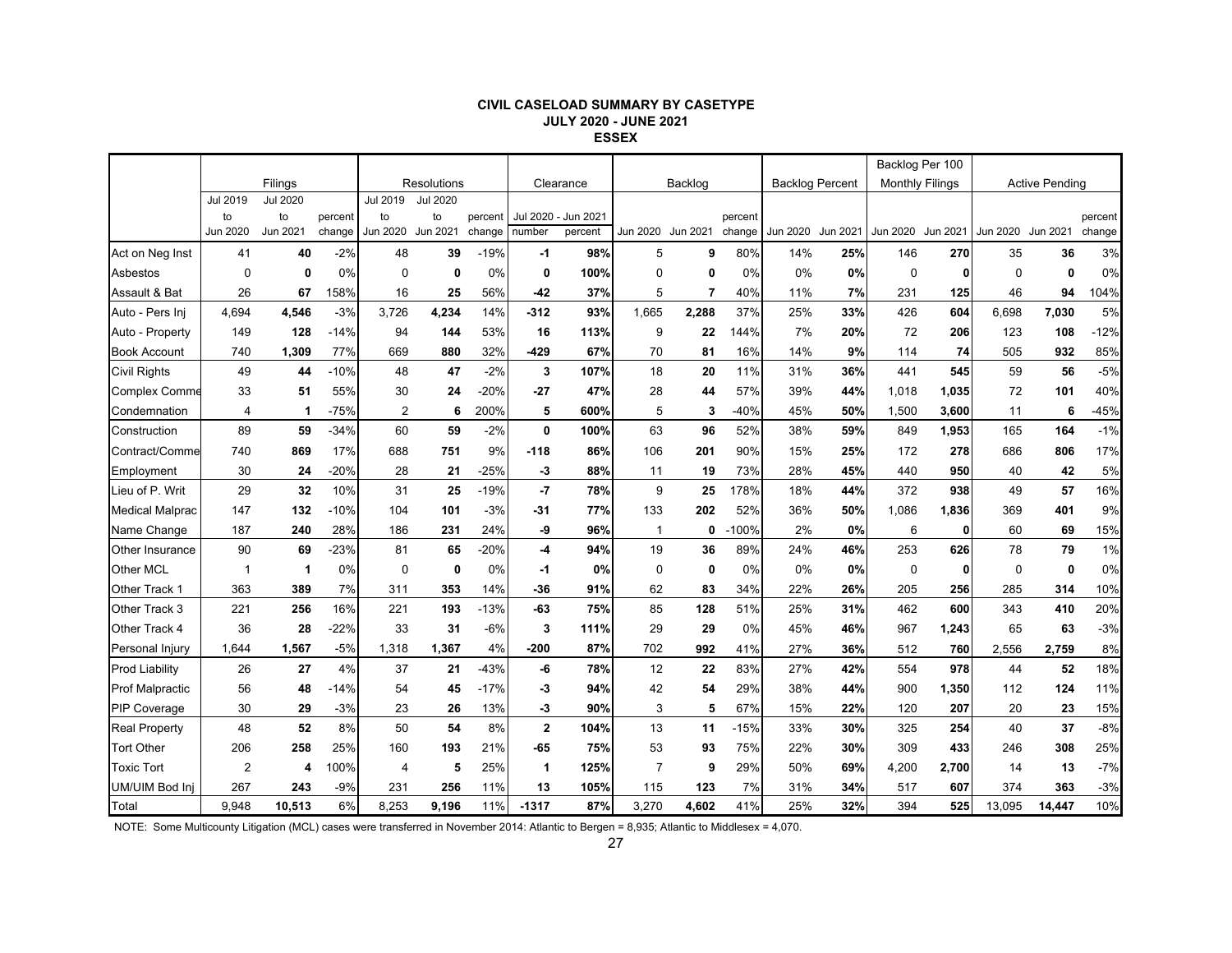#### **June 2021**

### **ESSEX**

|                        |                |                   |              |                |                    |              |                  |                |                | <b>Cases in Backlog</b> |                |                |              |                |              |                         |
|------------------------|----------------|-------------------|--------------|----------------|--------------------|--------------|------------------|----------------|----------------|-------------------------|----------------|----------------|--------------|----------------|--------------|-------------------------|
|                        |                |                   | Track 1      |                |                    |              |                  | Track 2        |                |                         | Track 3        |                |              | Track 4        |              |                         |
|                        |                | 12 to 18 18 to 24 | 24 to 36     | over 36        | <b>Total</b>       | 18 to 24     | 24 to 36 over 36 |                | <b>Total</b>   | 24 to 36                | over 36        | <b>Total</b>   | 24 to 36     | over 36        | <b>Total</b> | <b>Total</b>            |
|                        | months         | months            | months       | months         | Track <sup>+</sup> | months       | months months    |                | Track 2        | months                  | months         | Track 3        | months       | months         | Track 4      | <b>Backlog</b>          |
| Act on Neg Inst        | 5              | 0                 | 4            | 0              | a                  | $\mathbf 0$  | $\mathbf 0$      | $\Omega$       | $\Omega$       | 0                       | $\Omega$       | $\Omega$       | $\Omega$     | $\Omega$       |              |                         |
| Asbestos               | 0              | 0                 | 0            | 0              |                    | $\Omega$     | 0                | $\Omega$       | n              | 0                       | 0              |                |              |                |              | 0                       |
| Assault & Bat          | 0              | 0                 | 0            | 0              |                    | 0            | 0                | $\Omega$       | $\mathbf{0}$   | 4                       | 3              |                | 0            | 0              |              | 7                       |
| Auto - Pers Inj        | $\mathbf 0$    | 0                 | 1            | $\pmb{0}$      |                    | 879          | 933              | 475            | 2,287          | 0                       | $\overline{0}$ | $\overline{0}$ | 0            | $\Omega$       | $\Omega$     | 2,288                   |
| Auto - Property        | $\mathbf 0$    | 0                 | $\mathbf{0}$ | 0              |                    | 9            | 11               | $\overline{2}$ | 22             | 0                       | 0              |                | 0            |                |              | 22                      |
| <b>Book Account</b>    | 23             | 26                | 23           | $\overline{7}$ | 79                 | 0            | $\mathbf{1}$     | 0              | $\mathbf{1}$   | 0                       | $\pmb{0}$      | $\mathbf{0}$   |              | $\overline{0}$ |              | 81                      |
| <b>Civil Rights</b>    | $\mathsf 0$    | 0                 | $\mathbf 0$  | $\mathbf{0}$   | $\Omega$           | $\mathbf{0}$ | $\Omega$         | $\Omega$       | $\overline{0}$ | $\overline{7}$          | 13             | 20             | $\pmb{0}$    | $\overline{0}$ | $\Omega$     | 20                      |
| <b>Complex Comme</b>   | 0              | 0                 | $\Omega$     | 0              |                    | $\Omega$     | $\mathbf 0$      | $\Omega$       | $\Omega$       | 0                       | $\Omega$       | $\overline{0}$ | 19           | 25             | 44           | 44                      |
| Condemnation           | $\mathbf 0$    | 0                 | 0            | 0              |                    | $\pmb{0}$    | $\pmb{0}$        | $\mathbf 0$    | $\overline{0}$ | $\overline{c}$          |                | 3              | 0            | $\overline{0}$ | O            | $\overline{\mathbf{3}}$ |
| Construction           | 0              | 0                 | $\mathbf 0$  | $\pmb{0}$      |                    | 21           | 35               | 35             | 91             | 0                       | 1              |                | 4            | $\Omega$       |              | 96                      |
| Contract/Comme         | 0              | 0                 | 0            | 0              |                    | 74           | 83               | 43             | 200            | 0                       | $\overline{0}$ |                |              |                |              | 201                     |
| Employment             | $\mathbf 0$    | 0                 | 0            | 0              |                    | 8            | 3                | 8              | 19             | 0                       | 0              | $\Omega$       | 0            | ΩI             |              | 19                      |
| Lieu of P. Writ        | 0              | 0                 | $\mathbf 0$  | $\mathbf 0$    |                    | $\Omega$     | $\mathsf 0$      | $\mathbf{0}$   | $\Omega$       | $\pmb{0}$               | $\pmb{0}$      | $\Omega$       | 17           | 8 <sup>1</sup> | 25           | 25                      |
| <b>Medical Malprac</b> | $\Omega$       | $\Omega$          | 0            | 0              |                    | $\Omega$     | $\mathbf{0}$     | $\Omega$       | $\Omega$       | 94                      | 108            | 202            | 0            | n              | O            | 202                     |
| Name Change            | $\mathbf 0$    | 0                 | 0            | 0              |                    | 0            | 0                | $\overline{0}$ | $\Omega$       | 0                       | $\overline{0}$ | $\overline{0}$ | 0            | $\overline{0}$ | $\Omega$     | $\mathbf{0}$            |
| Other Insurance        | 10             | 10                | 6            | 9              | 35                 | $\Omega$     | $\Omega$         | $\Omega$       | $\Omega$       | $\mathbf 0$             | $\Omega$       | $\Omega$       | $\mathbf{1}$ | $\Omega$       |              | 36                      |
| Other Mass Tort        | 0              | 0                 | $\Omega$     | 0              | $\Omega$           | $\Omega$     | $\mathbf 0$      | U              |                | 0                       | 0              |                | 0            |                |              | $\mathbf{0}$            |
| Other Track 1          | 29             | 15                | 26           | 6              | 76                 | $\mathbf 0$  | 4                | 0              | 4              | $\overline{c}$          |                |                | 0            | $\Omega$       |              | 83                      |
| Other Track 3          | $\mathbf 0$    | 0                 | $\mathbf 0$  | 0              |                    | $\Omega$     | $\mathsf 0$      | $\Omega$       | $\overline{0}$ | 65                      | 63             | 128            | $\pmb{0}$    | $\Omega$       |              | 128                     |
| Other Track 4          | 0              | 0                 | $\Omega$     | 0              |                    | $\mathbf 0$  | $\mathbf 0$      | $\Omega$       | $\Omega$       | $\mathbf 0$             | 0              | $\Omega$       | 8            | 21             | 29           | 29                      |
| Personal Injury        | 0              | 0                 | 0            | 0              |                    | 335          | 419              | 231            | 985            | 6                       | $\mathbf{1}$   | 7              | 0            | $\overline{0}$ | $\Omega$     | 992                     |
| <b>Prod Liability</b>  | $\mathbf 0$    | 0                 | $\mathbf 0$  | $\mathbf 0$    |                    | $\mathbf 0$  | $\mathbf 0$      | $\mathbf 0$    | $\overline{0}$ | 13                      | 9              | 22             | $\pmb{0}$    | $\Omega$       | $\Omega$     | 22                      |
| <b>Prof Malpractic</b> | 0              | 0                 | 0            | 0              |                    | $\mathbf 0$  |                  | O              |                | 24                      | 29             | 53             | 0            |                |              | 54                      |
| PIP Coverage           | $\overline{c}$ | $\mathbf{1}$      | 1            |                |                    | $\mathbf 0$  | $\pmb{0}$        | $\Omega$       | $\overline{0}$ | $\pmb{0}$               | $\mathbf 0$    | $\overline{0}$ | 0            | $\Omega$       |              | 5                       |
| <b>Real Property</b>   | $\overline{1}$ | $\overline{4}$    | 3            | 3              | 11                 | $\Omega$     | $\Omega$         | $\mathbf 0$    | $\overline{0}$ | 0                       | $\overline{0}$ | $\Omega$       | $\Omega$     | $\Omega$       |              | 11                      |
| <b>Tort Other</b>      | $\Omega$       | 0                 | 0            | 0              |                    | 34           | 40               | 19             | 93             | O                       | 0              |                |              |                |              | 93                      |
| <b>Toxic Tort</b>      | 0              | 0                 | $\Omega$     | ŋ              |                    | $\Omega$     | $\mathbf{0}$     | $\Omega$       | $\Omega$       |                         |                |                |              |                |              | 9                       |
| UM/UIM Bod Inj         | 0              | 0                 | $\Omega$     |                |                    | 42           | 48               | 32             | 122            | 0                       |                |                |              |                |              | 123                     |
| Total                  | 70             | 56                | 64           | 26             | 216                | 1,402        | 1,578            | 845            | 3,825          | 221                     | 235            | 456            | 51           | 54             | 105          | 4,602                   |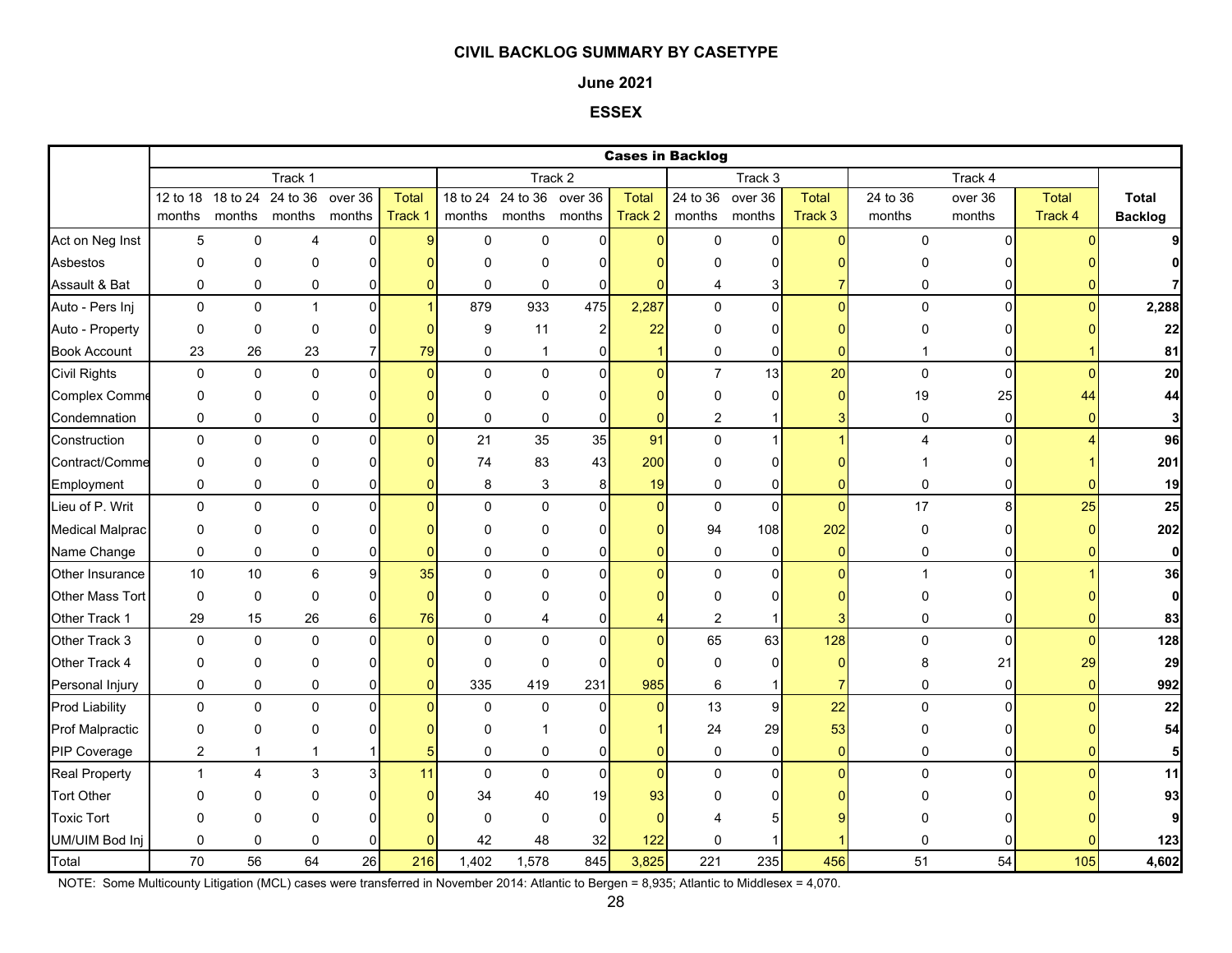# **CIVIL RESOLUTION SUMMARY BY CASETYPE JULY 2020 - JUNE 2021 ESSEX**

|                        | Trial          |              |                | Default<br>Summary                   |                         |                |       |                |          |       | Percent resolved by |        |           |                |       |                               |
|------------------------|----------------|--------------|----------------|--------------------------------------|-------------------------|----------------|-------|----------------|----------|-------|---------------------|--------|-----------|----------------|-------|-------------------------------|
|                        | Jurv           | Nonjury      | Total          | Judgment Settlement Judgment Dismiss |                         |                |       | Other          | Total    | Trial | Sum Jud             | Settle | Default J | <b>Dismiss</b> | Other | <b>Monthly Resolutions</b>    |
| Act on Neg Inst        | $\Omega$       | 0            | $\mathbf{0}$   | Δ                                    | $\overline{2}$          | 8              | 25    | $\Omega$       | 39       | 0%    | 10%                 | 5%     | 21%       | 64%            | 0%    | 50                            |
| Asbestos               | $\Omega$       | 0            | 0              | $\Omega$                             | $\Omega$                | $\Omega$       | 0     | 0              | $\Omega$ | 0%    | 0%                  | 0%     | 0%        | 0%             | 0%    | 45<br>40                      |
| Assault & Bat          | 0              | $\mathbf 0$  | $\mathbf 0$    | 0                                    | 1                       | $\mathbf 0$    | 19    | 5 <sub>l</sub> | 25       | 0%    | 0%                  | 4%     | 0%        | 76%            | 20%   | 35<br>30                      |
| Auto - Pers Inj        | 3              | $\Omega$     | $\mathbf{3}$   | 37                                   | 646                     | 15             | 3,368 | 165            | 4,234    | 0%    | 1%                  | 15%    | 0%        | 80%            | 4%    | 25<br>20                      |
| Auto - Property        | 0              | 0            | $\Omega$       | 11                                   | 17                      | 30             | 86    | $\Omega$       | 144      | 0%    | 8%                  | 12%    | 21%       | 60%            | 0%    |                               |
| <b>Book Account</b>    | 0              | $\Omega$     | 0              | 57                                   | 87                      | 211            | 519   | 6              | 880      | 0%    | 6%                  | 10%    | 24%       | 59%            | 1%    |                               |
| <b>Civil Rights</b>    | $\Omega$       | $\mathbf{0}$ | $\Omega$       | 1                                    | $\mathbf 1$             | $\mathbf{0}$   | 33    | 12             | 47       | 0%    | 2%                  | 2%     | 0%        | 70%            | 26%   | 2010<br>2012<br>21/02         |
| <b>Complex Commer</b>  | $\Omega$       | $\Omega$     | 0              | $\Omega$                             | 0                       |                | 18    | 5              | 24       | 0%    | 0%                  | 0%     | 4%        | 75%            | 21%   | Sum Jude                      |
| Condemnation           | 0              | 0            | 0              | $\Omega$                             | 2                       | 0              | 4     | 0              | 6        | 0%    | 0%                  | 33%    | 0%        | 67%            | 0%    |                               |
| Construction           | $\Omega$       | $\mathbf{0}$ | $\Omega$       | 5                                    | 6                       | 3              | 45    | $\Omega$       | 59       | 0%    | 8%                  | 10%    | 5%        | 76%            | 0%    | 160                           |
| Contract/Commer        | $\Omega$       | $\Omega$     | $\Omega$       | 80                                   | 63                      | 90             | 496   | 22             | 751      | 0%    | 11%                 | 8%     | 12%       | 66%            | 3%    | 140                           |
| Employment             | 0              | 0            | 0              | 1                                    | 2                       | 0              | 16    | $\overline{2}$ | 21       | 0%    | 5%                  | 10%    | 0%        | 76%            | 10%   | 120                           |
| Lieu of P. Writ        | $\Omega$       | $\mathbf{0}$ | $\Omega$       | 0                                    | $\mathbf{1}$            | $\overline{1}$ | 23    | $\Omega$       | 25       | 0%    | $0\%$               | 4%     | 4%        | 92%            | 0%    | 100<br>80                     |
| <b>Medical Malprac</b> | $\Omega$       | 0            | 0              | $\Omega$                             | 10                      |                | 82    | 8              | 101      | 0%    | 0%                  | 10%    | 1%        | 81%            | 8%    | 60                            |
| Name Change            | $\Omega$       | 0            | $\mathbf 0$    | 0                                    | 0                       | 0              | 32    | 199            | 231      | 0%    | $0\%$               | 0%     | 0%        | 14%            | 86%   | 40<br>20                      |
| <b>Other Insurance</b> | 0              | $\mathbf 0$  | $\mathbf{0}$   | $\overline{c}$                       | $\overline{\mathbf{4}}$ | $\mathbf 0$    | 51    | 8              | 65       | 0%    | 3%                  | 6%     | 0%        | 78%            | 12%   |                               |
| <b>Other MCL</b>       | 0              | $\Omega$     | 0              | $\Omega$                             | 0                       | 0              | 0     | $\Omega$       | $\Omega$ | 0%    | 0%                  | 0%     | 0%        | 0%             | 0%    | 21/02                         |
| Other Track 1          | 0              | 0            | 0              | 35                                   | 32                      | 14             | 254   | 18             | 353      | 0%    | 10%                 | 9%     | 4%        | 72%            | 5%    |                               |
| Other Track 3          | $\Omega$       | $\Omega$     | $\Omega$       | 1                                    | 27                      | $\mathbf{0}$   | 139   | 26             | 193      | 0%    | 1%                  | 14%    | 0%        | 72%            | 13%   |                               |
| Other Track 4          | $\Omega$       | ŋ            | 0              | 9                                    | 5                       |                | 16    | $\Omega$       | 31       | 0%    | 29%                 | 16%    | 3%        | 52%            | 0%    | 1,400                         |
| Personal Injury        | 1              | 0            | $\mathbf{1}$   | 34                                   | 239                     | 3              | 1.010 | 80             | 1,367    | 0%    | 2%                  | 17%    | 0%        | 74%            | 6%    | 1,200                         |
| <b>Prod Liability</b>  | $\Omega$       | $\mathbf{0}$ | $\Omega$       | 1                                    | 0                       | $\overline{1}$ | 16    | 3              | 21       | 0%    | 5%                  | 0%     | 5%        | 76%            | 14%   | 1,000<br>800                  |
| <b>Prof Malpractic</b> | 0              | 0            | 0              | $\Omega$                             | 8                       | $\Omega$       | 36    |                | 45       | 0%    | 0%                  | 18%    | 0%        | 80%            | 2%    | 600                           |
| <b>PIP Coverage</b>    | 0              | 0            | $\overline{0}$ | 1                                    | 1                       | 0              | 24    | 0              | 26       | 0%    | 4%                  | 4%     | 0%        | 92%            | 0%    |                               |
| <b>Real Property</b>   | $\Omega$       | $\mathbf 0$  | $\mathbf 0$    | 3                                    | 4                       | $\overline{2}$ | 43    | $\overline{2}$ | 54       | 0%    | 6%                  | 7%     | 4%        | 80%            | 4%    | 200                           |
| <b>Tort Other</b>      | $\Omega$       | $\Omega$     | $\Omega$       | 11                                   | 17                      |                | 149   | 9              | 193      | 0%    | 6%                  | 9%     | 4%        | 77%            | 5%    |                               |
| <b>Toxic Tort</b>      | O              |              | $\mathbf{0}$   | $\Omega$                             | -1                      | n              | 4     | 0              | 5        | 0%    | 0%                  | 20%    | 0%        | 80%            | 0%    | <b>20120</b><br>2012<br>21/0A |
| UM/UIM Bod Inj         | 0              | 0            | $\Omega$       | 2                                    | 34                      |                | 209   |                | 256      | 0%    | 1%                  | 13%    | 2%        | 82%            | 3%    |                               |
| Total                  | $\overline{4}$ | $\Omega$     | $\overline{A}$ | 295                                  | 1,210                   | 392            | 6,717 | 578            | 9,196    | 0%    | 3%                  | 13%    | 4%        | 73%            | 6%    |                               |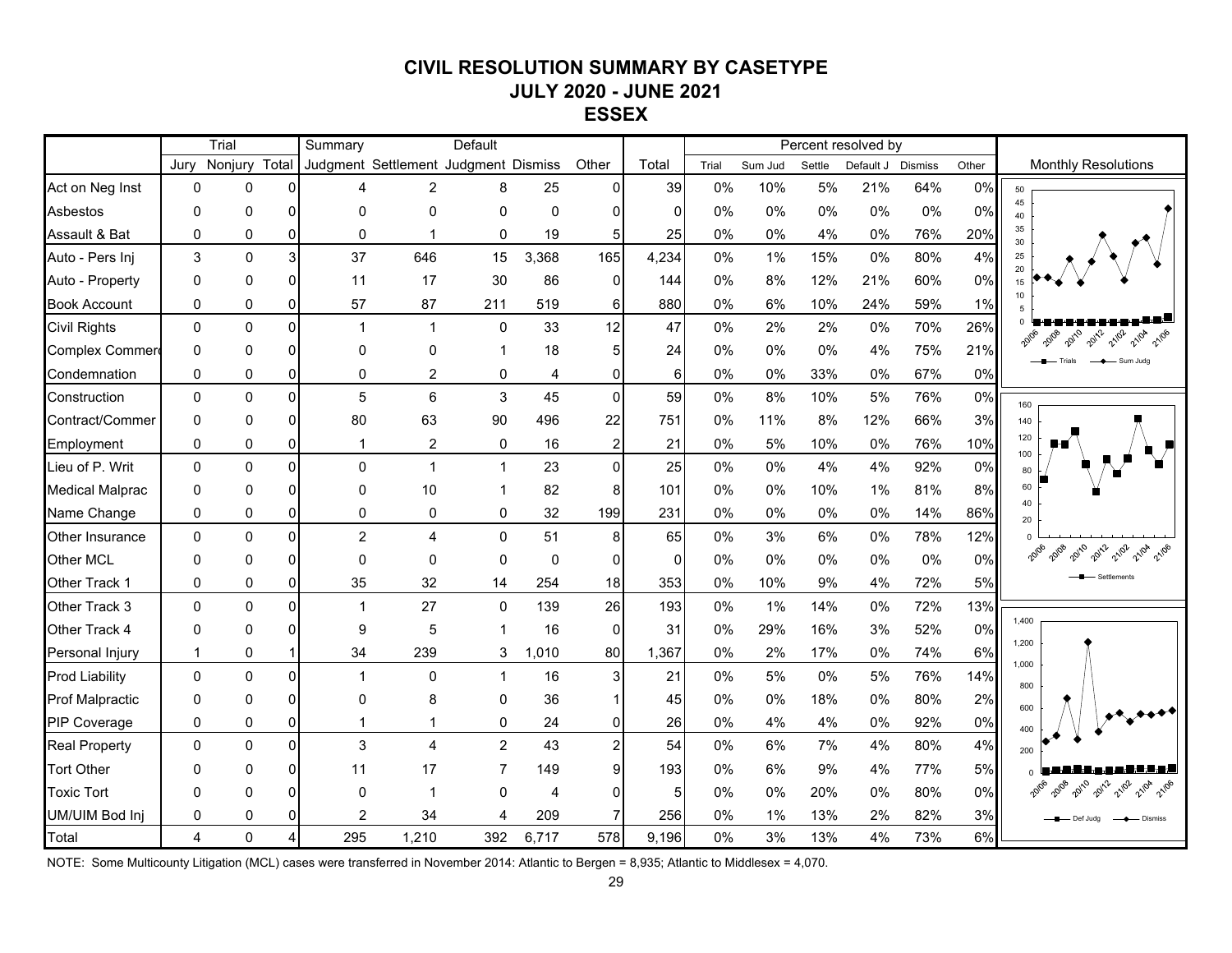#### **CIVIL BACKLOG BY CASETYPE JUNE 2021ESSEX**



1) Casetypes with the state's largest backlogs are highlighted.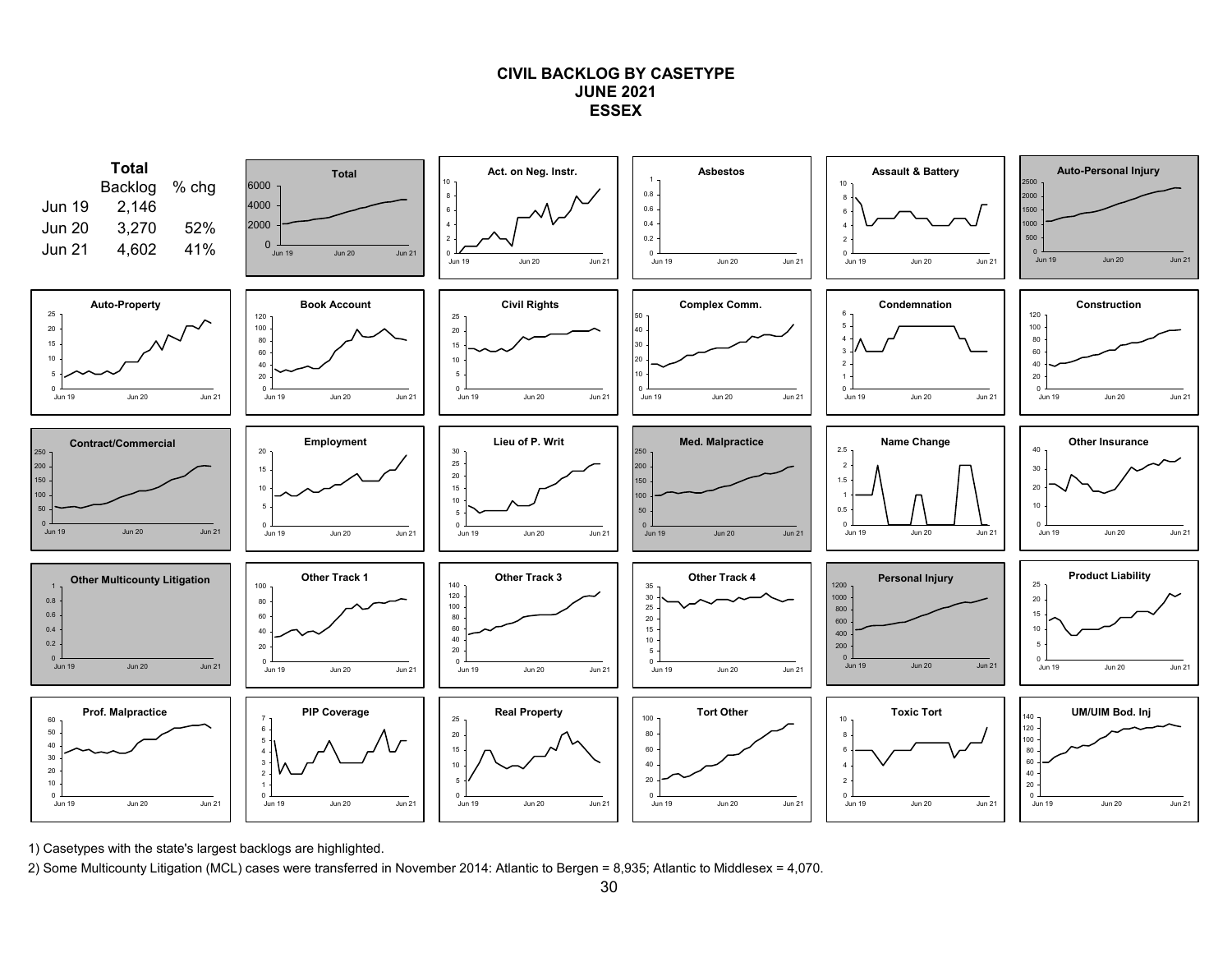#### **CIVIL CASELOAD SUMMARY BY CASETYPE JULY 2020 - JUNE 2021 GLOUCESTER**

|                        |                 |                 |         |                |                    |         |                 |          |                |              |         |                        |          | Backlog Per 100 |                        |                       |                |         |
|------------------------|-----------------|-----------------|---------|----------------|--------------------|---------|-----------------|----------|----------------|--------------|---------|------------------------|----------|-----------------|------------------------|-----------------------|----------------|---------|
|                        | Filings         |                 |         |                | <b>Resolutions</b> |         | Clearance       |          | Backlog        |              |         | <b>Backlog Percent</b> |          |                 | <b>Monthly Filings</b> | <b>Active Pending</b> |                |         |
|                        | <b>Jul 2019</b> | <b>Jul 2020</b> |         | Jul 2019       | <b>Jul 2020</b>    |         |                 |          |                |              |         |                        |          |                 |                        |                       |                |         |
|                        | to              | to              | percent | to             | to                 | percent | <b>Jul 2020</b> | Jun 2021 |                |              | percent |                        |          |                 |                        |                       |                | percent |
|                        | Jun 2020        | Jun 2021        | change  | Jun 2020       | Jun 2021           | change  | number          | percent  | Jun 2020       | Jun 2021     | change  | Jun 2020               | Jun 2021 | Jun 2020        | Jun 2021               | Jun 2020 Jun 2021     |                | change  |
| Act on Neg Inst        | 4               | $\mathbf{2}$    | $-50%$  | 3              | 5                  | 67%     | 3               | 250%     | -1             | 0            | $-100%$ | 25%                    | 0%       | 300             |                        | 4                     | 1              | $-75%$  |
| Asbestos               | $\Omega$        | $\mathbf 0$     | 0%      | $\Omega$       | $\mathbf 0$        | 0%      | 0               | 100%     | 0              | 0            | 0%      | 0%                     | 0%       | $\mathbf 0$     | ŋ                      | $\Omega$              | $\bf{0}$       | 0%      |
| Assault & Bat          | $\mathbf{1}$    | 3               | 200%    | 4              | 3                  | $-25%$  | 0               | 100%     | 0              | 0            | 0%      | 0%                     | 0%       | $\mathbf 0$     | 0                      | 1                     | 1              | 0%      |
| Auto - Pers Inj        | 428             | 415             | $-3%$   | 438            | 433                | $-1%$   | 18              | 104%     | 85             | 103          | 21%     | 16%                    | 20%      | 238             | 298                    | 525                   | 517            | $-2%$   |
| Auto - Property        | 27              | 23              | $-15%$  | 9              | 29                 | 222%    | 6               | 126%     | $\mathbf{1}$   | 1            | 0%      | 4%                     | 6%       | 44              | 52                     | 24                    | 18             | $-25%$  |
| <b>Book Account</b>    | 186             | 211             | 13%     | 174            | 186                | 7%      | $-25$           | 88%      | $\overline{2}$ | 16           | 700%    | 2%                     | 12%      | 13              | 91                     | 104                   | 129            | 24%     |
| <b>Civil Rights</b>    | 10              | 11              | 10%     | 13             | 8                  | $-38%$  | $-3$            | 73%      | $\mathbf 0$    | $\mathbf{1}$ |         | 0%                     | 9%       | $\Omega$        | 109                    | 8                     | 11             | 38%     |
| <b>Complex Comme</b>   | $\mathbf 0$     | $\overline{7}$  |         |                | 3                  | 200%    | -4              | 43%      | 3              | 3            | 0%      | 60%                    | 38%      |                 | 514                    | 5                     | 8              | 60%     |
| Condemnation           | $\mathbf{1}$    | 4               | 300%    | 0              | 3                  |         | -1              | 75%      | 0              | 0            | 0%      | 0%                     | 0%       | 0               | 0                      | 1                     | 2              | 100%    |
| Construction           | 10              | 10              | 0%      | 8              | 8                  | 0%      | $-2$            | 80%      | $\mathbf 0$    | 4            |         | 0%                     | 36%      | $\mathbf 0$     | 480                    | 11                    | 11             | 0%      |
| Contract/Comme         | 207             | 223             | 8%      | 222            | 208                | $-6%$   | -15             | 93%      | 10             | 17           | 70%     | 7%                     | 10%      | 58              | 91                     | 153                   | 169            | 10%     |
| Employment             | $\overline{4}$  | 8               | 100%    | 5              | 6                  | 20%     | $-2$            | 75%      | 0              | $\mathbf{2}$ |         | 0%                     | 22%      | $\mathbf 0$     | 300                    | $\overline{7}$        | 9              | 29%     |
| Lieu of P. Writ        | 13              | 10              | $-23%$  | 9              | 14                 | 56%     | 4               | 140%     | $\mathbf 0$    | $\mathbf 0$  | 0%      | 0%                     | 0%       | $\mathbf 0$     | 0                      | 13                    | 9              | $-31%$  |
| <b>Medical Malprac</b> | 30              | 25              | $-17%$  | 23             | 21                 | $-9%$   | -4              | 84%      | 10             | 20           | 100%    | 19%                    | 34%      | 400             | 960                    | 54                    | 59             | 9%      |
| Name Change            | 46              | 57              | 24%     | 52             | 48                 | $-8%$   | -9              | 84%      | 0              | $\mathbf 0$  | 0%      | 0%                     | 0%       | $\mathbf 0$     | 0                      | $\overline{4}$        | 13             | 225%    |
| Other Insurance        | 11              | 15              | 36%     | $\overline{7}$ | 11                 | 57%     | $-4$            | 73%      | $\mathbf{1}$   | $\mathbf 2$  | 100%    | 13%                    | 17%      | 109             | 160                    | 8                     | 12             | 50%     |
| <b>Other MCL</b>       | $\mathbf 0$     | 0               | 0%      | 0              | 0                  | 0%      | 0               | 100%     | 0              | 0            | 0%      | 0%                     | 0%       | 0               | 0                      | 0                     | 0              | 0%      |
| Other Track 1          | 127             | 145             | 14%     | 104            | 140                | 35%     | -5              | 97%      | 8              | 9            | 13%     | 12%                    | 13%      | 76              | 74                     | 65                    | 68             | 5%      |
| Other Track 3          | 85              | 80              | $-6%$   | 56             | 72                 | 29%     | -8              | 90%      | $\overline{4}$ | 10           | 150%    | 5%                     | 11%      | 56              | 150                    | 86                    | 95             | 10%     |
| Other Track 4          | 5               | 10              | 100%    | 8              | 9                  | 13%     | -1              | 90%      | 13             | 15           | 15%     | 57%                    | 65%      | 3,120           | 1,800                  | 23                    | 23             | 0%      |
| Personal Injury        | 221             | 188             | $-15%$  | 201            | 213                | 6%      | 25              | 113%     | 48             | 56           | 17%     | 18%                    | 23%      | 261             | 357                    | 269                   | 241            | $-10%$  |
| <b>Prod Liability</b>  | 5               | 6               | 20%     | 3              | $\overline{7}$     | 133%    | $\mathbf{1}$    | 117%     | $\mathbf{1}$   | $\mathbf{1}$ | 0%      | 14%                    | 17%      | 240             | 200                    | $\overline{7}$        | 6              | $-14%$  |
| <b>Prof Malpractic</b> | 22              | 10              | $-55%$  | 10             | 12                 | 20%     | $\mathbf 2$     | 120%     | 4              | 7            | 75%     | 13%                    | 21%      | 218             | 840                    | 30                    | 34             | 13%     |
| <b>PIP Coverage</b>    | 8               | 4               | -50%    | 6              | $\overline{7}$     | 17%     | 3               | 175%     | 1              | 1            | 0%      | 20%                    | 50%      | 150             | 300                    | 5                     | $\overline{2}$ | $-60%$  |
| <b>Real Property</b>   | 8               | 10              | 25%     | 12             | 5                  | $-58%$  | -5              | 50%      | $\Omega$       | $\mathbf 0$  | 0%      | 0%                     | 0%       | $\Omega$        | $\bf{0}$               | $\overline{1}$        | 6              | 500%    |
| <b>Tort Other</b>      | 44              | 39              | $-11%$  | 33             | 38                 | 15%     | -1              | 97%      | 1              | 3            | 200%    | 3%                     | 8%       | 27              | 92                     | 40                    | 39             | $-3%$   |
| <b>Toxic Tort</b>      | 1               | 1               | 0%      | 12             | $\mathbf 0$        | $-100%$ | -1              | 0%       | $\Omega$       | 0            | 0%      | 0%                     | 0%       | $\mathbf 0$     | 0                      | $\Omega$              | 1              |         |
| UM/UIM Bod Inj         | 56              | 37              | $-34%$  | 49             | 41                 | $-16%$  | 4               | 111%     | 8              | 12           | 50%     | 14%                    | 22%      | 171             | 389                    | 57                    | 54             | $-5%$   |
| Total                  | 1,560           | 1.554           | 0%      | 1,462          | 1.530              | 5%      | $-24$           | 98%      | 201            | 283          | 41%     | 13%                    | 18%      | 155             | 219                    | ,505<br>1             | 1.538          | 2%      |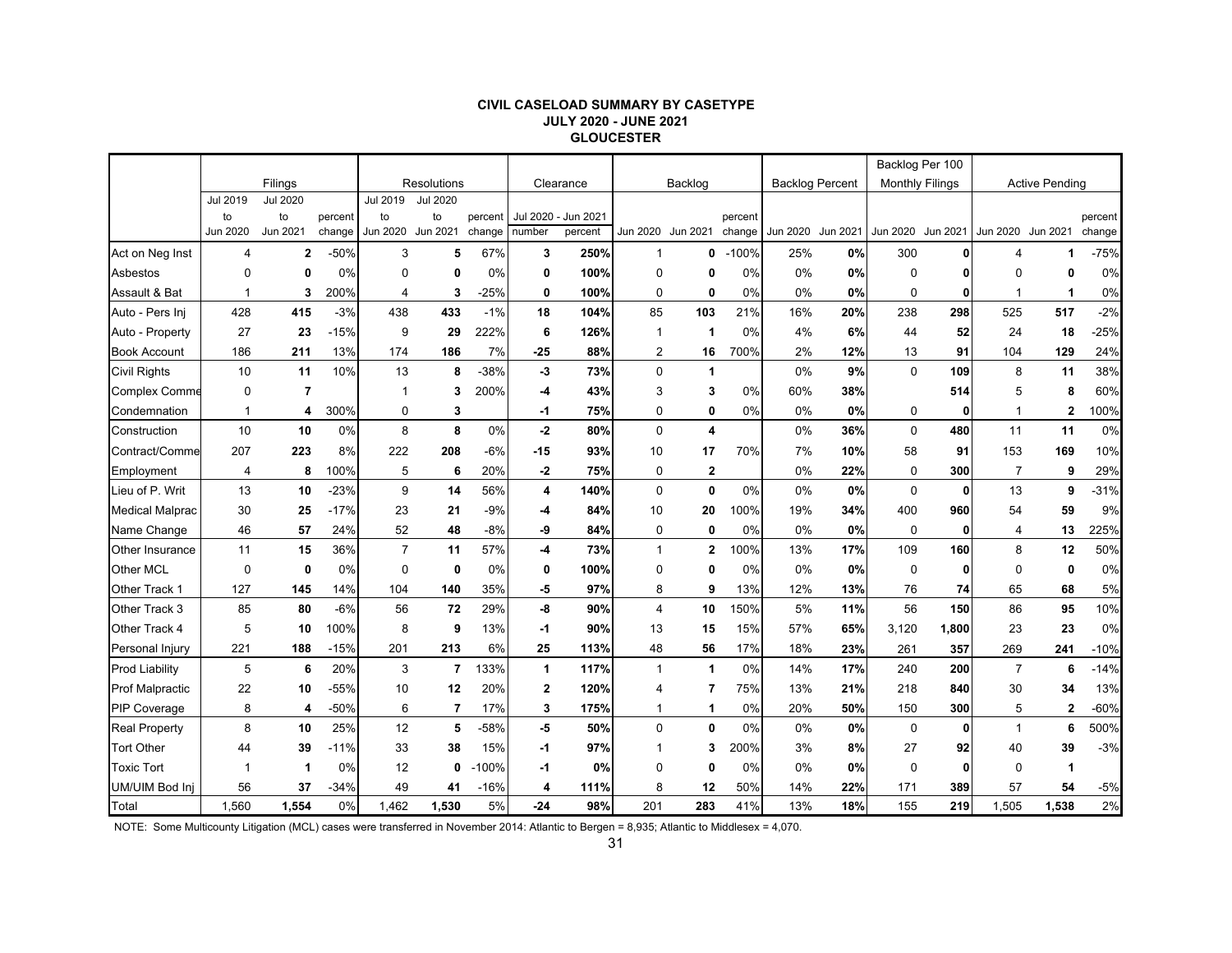#### **June 2021**

### **GLOUCESTER**

|                        |              |                |                                    |                |         |                |                           |                |                | <b>Cases in Backlog</b> |                |                |             |                 |              |                |
|------------------------|--------------|----------------|------------------------------------|----------------|---------|----------------|---------------------------|----------------|----------------|-------------------------|----------------|----------------|-------------|-----------------|--------------|----------------|
|                        |              |                | Track 1                            |                |         |                |                           | Track 2        |                |                         | Track 3        |                |             |                 |              |                |
|                        |              |                | 12 to 18 18 to 24 24 to 36 over 36 |                | Total   |                | 18 to 24 24 to 36 over 36 |                | <b>Total</b>   | 24 to 36                | over 36        | Total          | 24 to 36    | over 36         | <b>Total</b> | <b>Total</b>   |
|                        | months       |                | months months months               |                | Track 1 | months         | months months             |                | Track 2        |                         | months months  | Track 3        | months      | months          | Track 4      | <b>Backlog</b> |
| Act on Neg Inst        | 0            | 0              | $\mathbf 0$                        | $\mathbf 0$    |         | $\mathbf 0$    | $\pmb{0}$                 | $\overline{0}$ | $\mathbf{0}$   | $\mathbf 0$             | $\mathbf{0}$   | $\Omega$       | $\Omega$    | $\Omega$        |              |                |
| Asbestos               | 0            | 0              | 0                                  | 0              |         | $\Omega$       | $\Omega$                  | $\Omega$       |                | n                       | 0              |                |             |                 |              |                |
| Assault & Bat          | 0            | 0              | 0                                  | 0              |         | $\Omega$       | $\mathbf 0$               | 0              | $\Omega$       | 0                       | 0              |                | 0           | 0               |              |                |
| Auto - Pers Inj        | $\mathbf 0$  | 0              | $\mathbf 0$                        | $\overline{0}$ |         | 54             | 41                        | 8 <sup>°</sup> | 103            | 0                       | $\mathbf{0}$   | $\Omega$       | $\mathbf 0$ | $\overline{0}$  |              | 103            |
| Auto - Property        | 0            | 0              | 0                                  | 0              |         |                | $\mathbf 0$               | $\Omega$       |                | $\Omega$                | $\overline{0}$ |                |             |                 |              | $\mathbf{1}$   |
| <b>Book Account</b>    | 8            | 6              | $\boldsymbol{2}$                   | 0              | 16      | $\mathbf{0}$   | $\mathbf 0$               | 0              | 0              | 0                       | 0              |                | 0           |                 |              | 16             |
| <b>Civil Rights</b>    | $\mathbf 0$  | $\pmb{0}$      | $\pmb{0}$                          | 0              |         | $\mathbf{0}$   | $\mathbf 0$               | $\Omega$       | $\mathbf{0}$   | $\mathbf{1}$            | $\mathbf{0}$   |                | $\mathsf 0$ | $\Omega$        |              | $\mathbf{1}$   |
| <b>Complex Comme</b>   | 0            | 0              | $\Omega$                           | 0              |         | $\Omega$       | 0                         | $\Omega$       | $\Omega$       | N                       | 0              |                | 2           |                 |              |                |
| Condemnation           | 0            | 0              | 0                                  | 0              |         | $\mathbf{0}$   | 0                         | $\Omega$       | $\mathbf{0}$   | 0                       | $\mathbf 0$    | ŋ              | 0           | 0               |              |                |
| Construction           | $\mathbf 0$  | 0              | $\mathbf 0$                        | $\mathbf 0$    |         | $\overline{4}$ | 0                         | $\Omega$       | $\overline{4}$ | 0                       | $\mathbf{0}$   | $\Omega$       | $\mathbf 0$ | $\Omega$        |              |                |
| Contract/Comme         | 0            | 0              | 0                                  | 0              |         | 9              | 7                         |                | 17             | 0                       | 0              |                |             |                 |              | 17             |
| Employment             | 0            | 0              | 0                                  | 0              |         |                |                           | 0              | $\overline{2}$ | 0                       | 0              | U              | 0           |                 |              | $\mathbf{2}$   |
| Lieu of P. Writ        | $\pmb{0}$    | $\pmb{0}$      | $\mathbf 0$                        | $\mathbf 0$    |         | $\Omega$       | $\mathbf 0$               | $\Omega$       | $\overline{0}$ | $\pmb{0}$               | $\mathbf{0}$   | $\Omega$       | $\mathbf 0$ | $\Omega$        |              | $\mathbf{0}$   |
| <b>Medical Malprac</b> | 0            | 0              | $\Omega$                           | 0              |         | $\Omega$       | $\Omega$                  | $\Omega$       | $\Omega$       | 11                      | $\overline{9}$ | 20             | U           |                 |              | 20             |
| Name Change            | 0            | 0              | 0                                  | 0              |         | 0              | 0                         | 0              | $\mathbf{0}$   | 0                       | $\overline{0}$ | $\overline{0}$ | 0           | 0               |              | $\mathbf{0}$   |
| Other Insurance        | $\mathbf{1}$ | 0              | 1                                  | $\overline{0}$ |         | $\Omega$       | $\mathbf 0$               | $\Omega$       | $\mathbf{0}$   | 0                       | $\overline{0}$ | $\Omega$       | $\Omega$    | $\Omega$        |              | $\mathbf{2}$   |
| Other Mass Tort        | $\mathbf 0$  | 0              | 0                                  | 0              |         | $\Omega$       | 0                         | $\Omega$       |                | $\Omega$                | 0              |                |             |                 |              | $\Omega$       |
| Other Track 1          | 5            | $\overline{c}$ | 0                                  |                |         | 1              | 0                         | 0              |                | 0                       | 0              | ŋ              | 0           |                 |              | 9              |
| Other Track 3          | $\mathsf 0$  | 0              | $\pmb{0}$                          | 0              |         | $\Omega$       | $\mathbf{0}$              | $\Omega$       | $\Omega$       | $\overline{7}$          | $\mathsf{a}$   | 10             | $\Omega$    | U               |              | 10             |
| Other Track 4          | 0            | 0              | $\Omega$                           | 0              |         | $\Omega$       | $\mathbf{0}$              | $\Omega$       |                | $\Omega$                | 0              | n              |             |                 | 15           | 15             |
| Personal Injury        | 0            | 0              | 0                                  | 0              |         | 35             | 17                        | 4              | 56             | 0                       | $\overline{0}$ | 0              | 0           | 0               |              | 56             |
| <b>Prod Liability</b>  | $\mathbf 0$  | 0              | $\mathbf 0$                        | 0              |         | $\mathbf 0$    | $\mathbf 0$               | $\Omega$       | $\mathbf{0}$   | $\overline{1}$          | $\overline{0}$ |                | $\Omega$    | $\Omega$        |              |                |
| <b>Prof Malpractic</b> | 0            | 0              | 0                                  | 0              |         | O              | 0                         | n              | O              | 5                       | 2              |                |             |                 |              |                |
| PIP Coverage           | $\mathbf{1}$ | 0              | $\mathbf 0$                        | 0              |         | $\mathbf 0$    | 0                         | $\mathbf 0$    | 0              | 0                       | $\overline{0}$ |                | 0           |                 |              |                |
| <b>Real Property</b>   | 0            | 0              | $\Omega$                           | $\Omega$       |         | $\Omega$       | $\Omega$                  | $\Omega$       | $\Omega$       | 0                       | $\mathbf{0}$   |                | $\Omega$    | $\Omega$        |              |                |
| <b>Tort Other</b>      |              | U              | ŋ                                  |                |         |                | U                         |                |                |                         | $\Omega$       |                |             |                 |              |                |
| <b>Toxic Tort</b>      | 0            | 0              | $\Omega$                           |                |         |                | $\Omega$                  | n              |                |                         | 0              |                |             |                 |              |                |
| UM/UIM Bod Inj         | 0            | 0              | $\mathbf 0$                        | 0              |         | 6              | 6                         | $\mathbf 0$    | 12             | 0                       | 0              |                |             |                 |              | 12             |
| Total                  | 15           | 8              | 3                                  | $\mathbf{1}$   | 27      | 114            | 72                        | 13             | 199            | 25                      | 14             | 39             | 8           | 10 <sup>1</sup> | 18           | 283            |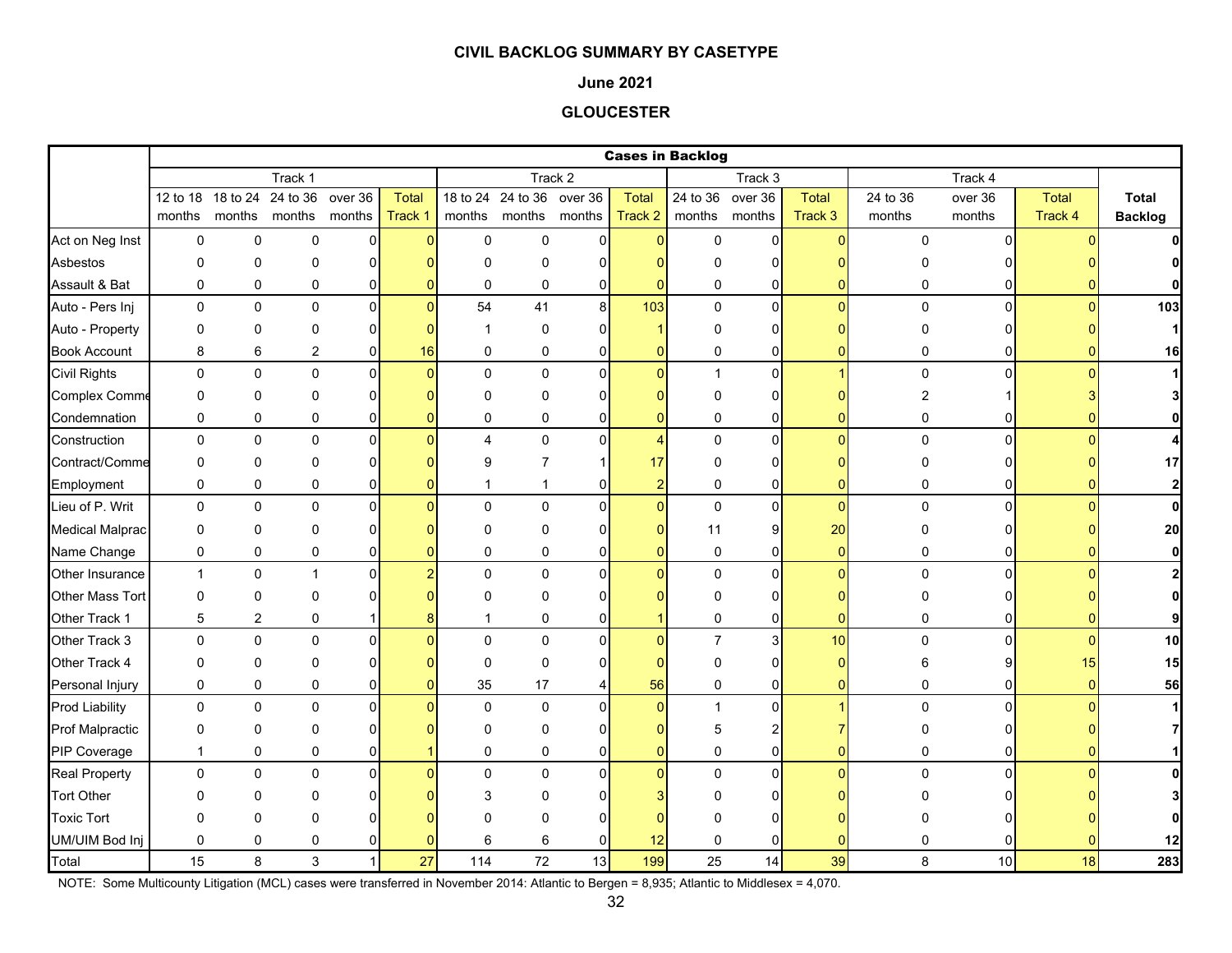# **CIVIL RESOLUTION SUMMARY BY CASETYPE JULY 2020 - JUNE 2021 GLOUCESTER**

|                        | Trial          |                |                 | Summary                              |                         | Default        |                |                |                |       | Percent resolved by |        |           |                |       |                                          |
|------------------------|----------------|----------------|-----------------|--------------------------------------|-------------------------|----------------|----------------|----------------|----------------|-------|---------------------|--------|-----------|----------------|-------|------------------------------------------|
|                        | Jury           | Nonjury        | Total           | Judgment Settlement Judgment Dismiss |                         |                |                | Other          | Total          | Trial | Sum Jud             | Settle | Default J | <b>Dismiss</b> | Other | <b>Monthly Resolutions</b>               |
| Act on Neg Inst        | $\mathbf 0$    | 0              | $\Omega$        | $\Omega$                             | 1                       | $\overline{2}$ | $\overline{c}$ | $\Omega$       | 5              | 0%    | 0%                  | 20%    | 40%       | 40%            | 0%    | 5                                        |
| Asbestos               | 0              | 0              | 0               | $\Omega$                             | 0                       | 0              | $\Omega$       | n              | $\Omega$       | 0%    | 0%                  | 0%     | 0%        | 0%             | 0%    |                                          |
| Assault & Bat          | $\mathbf{0}$   | 0              | 0               | $\Omega$                             | $\mathbf 0$             | $\mathbf 0$    | $\overline{2}$ |                | 3              | 0%    | 0%                  | 0%     | 0%        | 67%            | 33%   |                                          |
| Auto - Pers Inj        | $\overline{4}$ | $\Omega$       | 4               | 3                                    | 202                     | $\overline{c}$ | 201            | 21             | 433            | 1%    | 1%                  | 47%    | $0\%$     | 46%            | 5%    |                                          |
| Auto - Property        | $\Omega$       | 0              | 0               | $\Omega$                             | 10                      | 10             | 8              |                | 29             | 0%    | 0%                  | 34%    | 34%       | 28%            | 3%    |                                          |
| <b>Book Account</b>    | 0              | 0              | 0               | 4                                    | 40                      | 42             | 100            | $\Omega$       | 186            | 0%    | 2%                  | 22%    | 23%       | 54%            | 0%    |                                          |
| <b>Civil Rights</b>    | $\Omega$       | 0              | $\Omega$        | $\mathbf{0}$                         | $\mathbf{1}$            | $\mathbf 0$    | 6              |                | 8              | 0%    | 0%                  | 13%    | 0%        | 75%            | 13%   | 20120<br>21/02<br>2012<br>20108<br>21/04 |
| Complex Commer         | 0              | 0              | 0               |                                      | 1                       | $\Omega$       | $\Omega$       |                | 3              | 0%    | 33%                 | 33%    | 0%        | 0%             | 33%   |                                          |
| Condemnation           | 0              | 0              | 01              | 0                                    | 0                       | 0              | 0              |                | 3              | 0%    | 0%                  | $0\%$  | 0%        | 0%             | 100%  |                                          |
| Construction           | $\Omega$       | $\Omega$       | $\Omega$        | $\Omega$                             | $\mathbf{1}$            | $\overline{1}$ | 5              |                | 8              | 0%    | 0%                  | 13%    | 13%       | 63%            | 13%   | 70                                       |
| Contract/Commer        | $\mathbf{0}$   |                |                 | 3                                    | 42                      | 39             | 112            | 11             | 208            | 0%    | 1%                  | 20%    | 19%       | 54%            | 5%    | 60                                       |
| Employment             | 0              | 0              | 0               | 0                                    | 3                       | 0              | $\overline{2}$ | 1              | 6              | 0%    | 0%                  | 50%    | 0%        | 33%            | 17%   | 50                                       |
| Lieu of P. Writ        | $\Omega$       | $\overline{2}$ | $\overline{2}$  | 1                                    | $\mathbf{1}$            | $\Omega$       | 10             | $\Omega$       | 14             | 14%   | 7%                  | 7%     | 0%        | 71%            | 0%    |                                          |
| <b>Medical Malprac</b> | 0              | 0              | 0               | $\Omega$                             | $\overline{7}$          | 0              | 13             |                | 21             | 0%    | 0%                  | 33%    | 0%        | 62%            | 5%    | 30<br>20                                 |
| Name Change            | 0              | 0              | $\overline{0}$  | 0                                    | 0                       | 0              | 5              | 43             | 48             | 0%    | 0%                  | 0%     | 0%        | 10%            | 90%   | 10 <sup>10</sup>                         |
| Other Insurance        | $\Omega$       | $\Omega$       | $\Omega$        |                                      | $\overline{\mathbf{4}}$ | $\Omega$       | 4              | $\mathfrak{p}$ | 11             | 0%    | 9%                  | 36%    | 0%        | 36%            | 18%   |                                          |
| <b>Other MCL</b>       | $\Omega$       | 0              | 0               | ŋ                                    | $\Omega$                | $\Omega$       | $\Omega$       | $\Omega$       | $\Omega$       | 0%    | 0%                  | 0%     | $0\%$     | 0%             | 0%    | 21/02<br>2010<br>2012<br>21/0A           |
| Other Track 1          | 0              |                |                 |                                      | 54                      |                | 41             | 36             | 140            | 1%    | 1%                  | 39%    | 5%        | 29%            | 26%   | Settlements                              |
| Other Track 3          | $\Omega$       | $\mathbf{0}$   | $\Omega$        | $\Omega$                             | 24                      | $\mathbf{1}$   | 35             | 12             | 72             | 0%    | 0%                  | 33%    | 1%        | 49%            | 17%   |                                          |
| Other Track 4          | $\mathbf{0}$   | 0              | $\Omega$        | 0                                    | $\Omega$                | 2              | 4              | 3              | 9              | 0%    | 0%                  | 0%     | 22%       | 44%            | 33%   | 160<br>140                               |
| Personal Injury        | $\mathbf{1}$   | 0              | 1               | 1                                    | 101                     |                | 83             | 26             | 213            | 0%    | 0%                  | 47%    | $0\%$     | 39%            | 12%   | 120                                      |
| <b>Prod Liability</b>  | $\mathbf 0$    | 0              | $\Omega$        |                                      | $\mathbf 0$             | $\Omega$       | 4              | $\overline{2}$ | $\overline{7}$ | 0%    | 14%                 | 0%     | 0%        | 57%            | 29%   | 100                                      |
| Prof Malpractic        | 0              | 0              | 0               | $\Omega$                             | 9                       | $\Omega$       | 3              |                | 12             | 0%    | 0%                  | 75%    | 0%        | 25%            | 0%    | 80                                       |
| PIP Coverage           | $\mathbf 0$    | 0              | $\overline{0}$  |                                      | 1                       | 0              | 5              | 0              | $\overline{7}$ | 0%    | 14%                 | 14%    | 0%        | 71%            | 0%    | 60                                       |
| <b>Real Property</b>   | $\Omega$       | 0              | $\Omega$        | $\mathbf{0}$                         | $\mathbf 0$             | $\mathbf 0$    | 5              | $\Omega$       | 5              | 0%    | 0%                  | 0%     | 0%        | 100%           | 0%    | 40<br>20                                 |
| <b>Tort Other</b>      | $\Omega$       |                |                 |                                      | 8                       |                | 24             |                | 38             | 3%    | 0%                  | 21%    | 11%       | 63%            | 3%    |                                          |
| <b>Toxic Tort</b>      | O              | n              | U               |                                      | $\Omega$                | ∩              | $\Omega$       | n              | $\Omega$       | 0%    | 0%                  | 0%     | 0%        | 0%             | 0%    |                                          |
| <b>UM/UIM Bod Inj</b>  | 0              | 0              | 0               | 0                                    | 24                      | $\mathbf{0}$   | 17             | $\Omega$       | 41             | 0%    | 0%                  | 59%    | 0%        | 41%            | 0%    | Dismiss<br>Def Juda                      |
| Total                  | 5              | 5              | 10 <sup>1</sup> | 17                                   | 534                     | 111            | 691            | 167            | 1,530          | 1%    | 1%                  | 35%    | 7%        | 45%            | 11%   |                                          |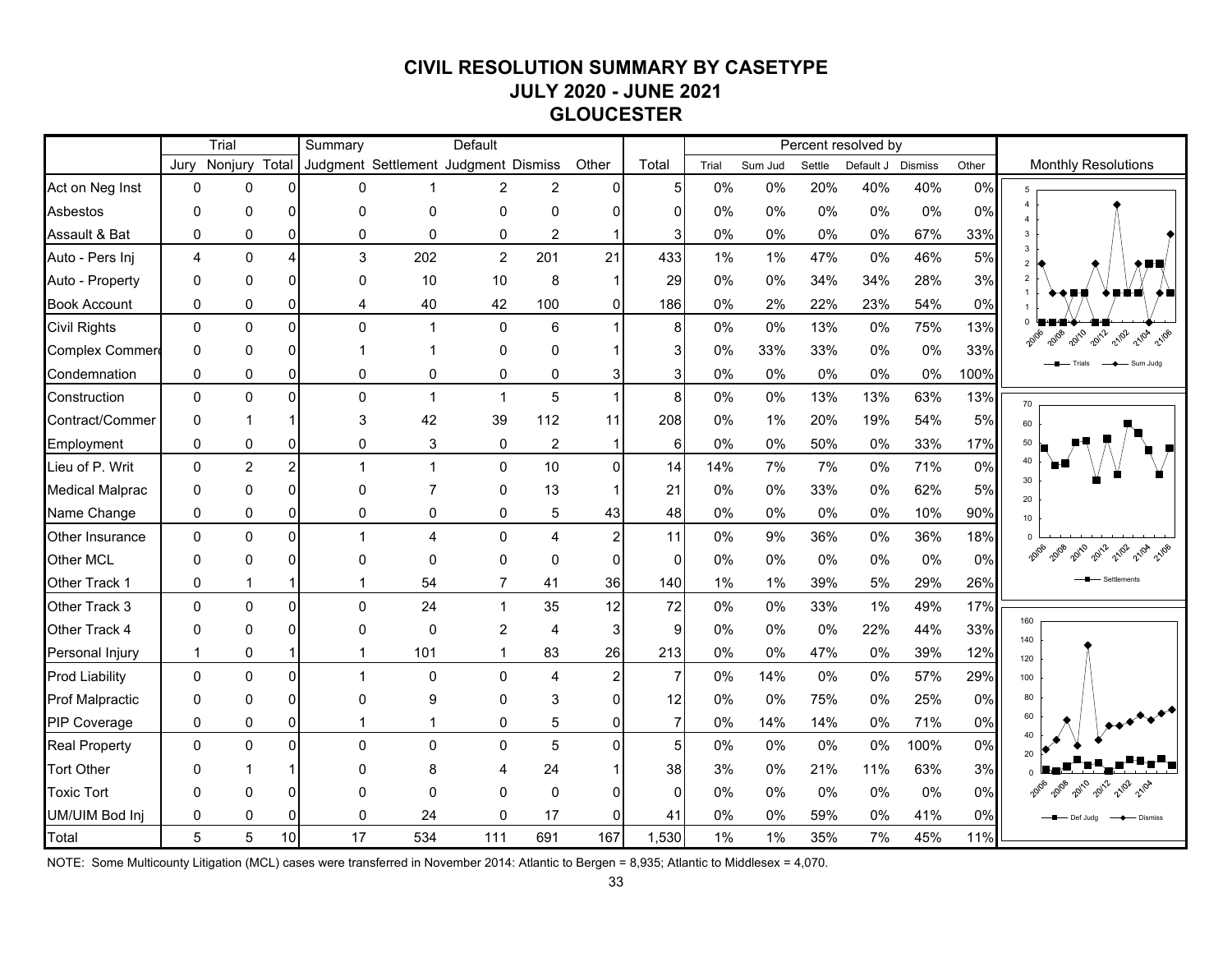# **CIVIL BACKLOG BY CASETYPE JUNE 2021GLOUCESTER**



1) Casetypes with the state's largest backlogs are highlighted.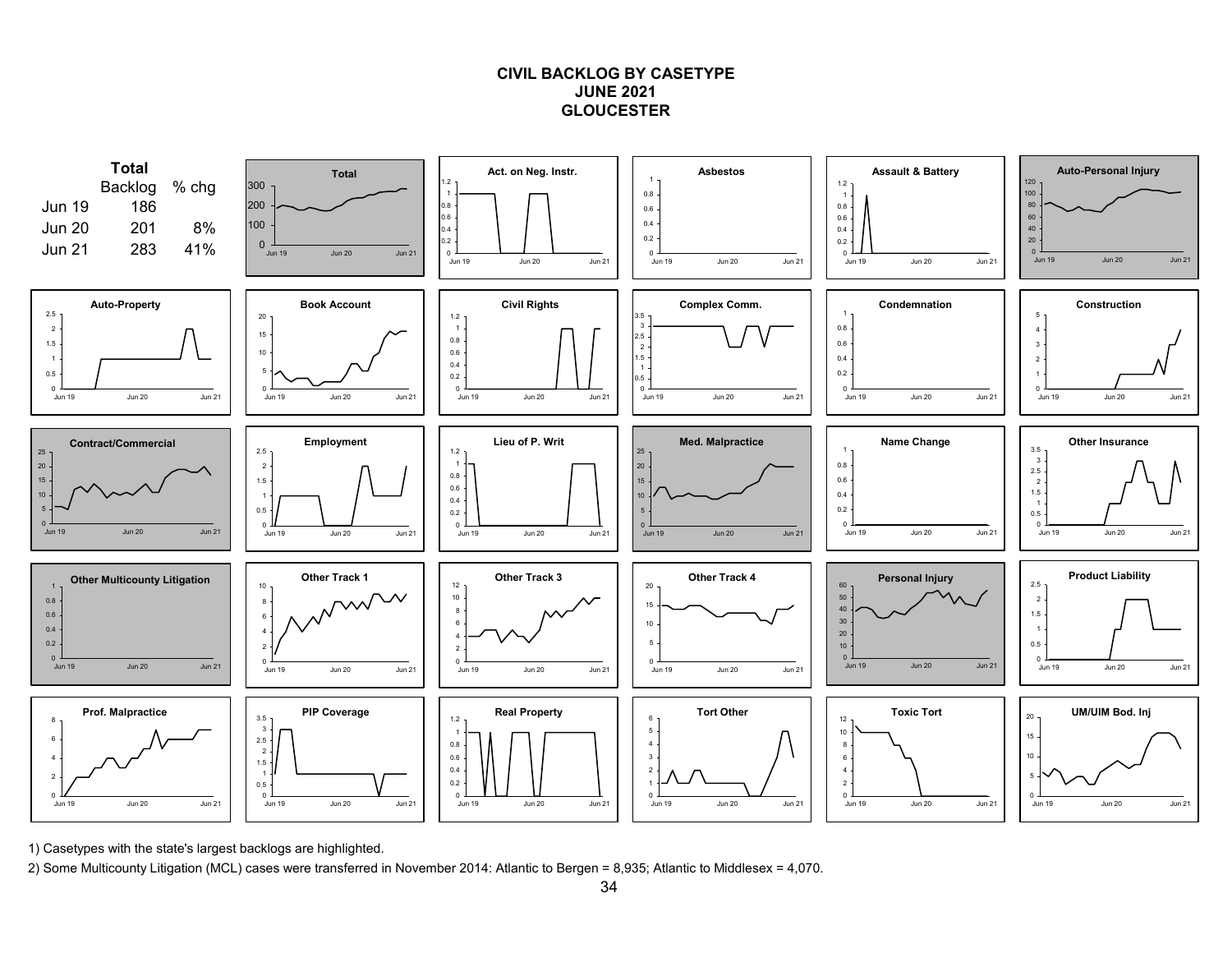#### **CIVIL CASELOAD SUMMARY BY CASETYPE JULY 2020 - JUNE 2021 HUDSON**

|                        |                |                 |         |          |                 |         |            |           |                   |                |         |                        |          | Backlog Per 100        |       |                   |                       |         |
|------------------------|----------------|-----------------|---------|----------|-----------------|---------|------------|-----------|-------------------|----------------|---------|------------------------|----------|------------------------|-------|-------------------|-----------------------|---------|
|                        |                | Filings         |         |          | Resolutions     |         |            | Clearance |                   | Backlog        |         | <b>Backlog Percent</b> |          | <b>Monthly Filings</b> |       |                   | <b>Active Pending</b> |         |
|                        | Jul 2019       | <b>Jul 2020</b> |         | Jul 2019 | <b>Jul 2020</b> |         |            |           |                   |                |         |                        |          |                        |       |                   |                       |         |
|                        | to             | to              | percent | to       | to              | percent | Jul 2020 - | Jun 2021  |                   |                | percent |                        |          |                        |       |                   |                       | percent |
|                        | Jun 2020       | Jun 2021        | change  | Jun 2020 | Jun 2021        | change  | number     | percent   | Jun 2020 Jun 2021 |                | change  | Jun 2020               | Jun 2021 | Jun 2020 Jun 2021      |       | Jun 2020 Jun 2021 |                       | change  |
| Act on Neg Inst        | 10             | 5               | $-50%$  | 9        | 10              | 11%     | 5          | 200%      | $\mathbf{1}$      | 1              | 0%      | 11%                    | 25%      | 120                    | 240   | 9                 | 4                     | $-56%$  |
| Asbestos               | $\mathbf 0$    | 0               | 0%      | $\Omega$ | 0               | 0%      | 0          | 100%      | $\mathbf 0$       | $\mathbf 0$    | 0%      | 0%                     | 0%       | $\mathbf 0$            | 0     | $\Omega$          | 0                     | 0%      |
| Assault & Bat          | 17             | 22              | 29%     | 12       | 22              | 83%     | 0          | 100%      | 3                 | 5              | 67%     | 10%                    | 17%      | 212                    | 273   | 29                | 29                    | 0%      |
| Auto - Pers Ini        | 2,313          | 2,242           | $-3%$   | 2,144    | 2,125           | $-1%$   | $-117$     | 95%       | 477               | 751            | 57%     | 17%                    | 25%      | 247                    | 402   | 2,864             | 2,981                 | 4%      |
| Auto - Property        | 71             | 80              | 13%     | 42       | 81              | 93%     | 1          | 101%      | $\overline{2}$    | 3              | 50%     | 3%                     | 5%       | 34                     | 45    | 60                | 59                    | $-2%$   |
| <b>Book Account</b>    | 500            | 679             | 36%     | 411      | 571             | 39%     | $-108$     | 84%       | 25                | 23             | $-8%$   | 8%                     | 6%       | 60                     | 41    | 296               | 401                   | 35%     |
| <b>Civil Rights</b>    | 11             | 14              | 27%     | 17       | 10              | $-41%$  | -4         | 71%       | 3                 | 6              | 100%    | 43%                    | 43%      | 327                    | 514   | $\overline{7}$    | 14                    | 100%    |
| <b>Complex Comme</b>   | 20             | 18              | $-10%$  | 17       | 12              | $-29%$  | -6         | 67%       | 6                 | 10             | 67%     | 27%                    | 36%      | 360                    | 667   | 22                | 28                    | 27%     |
| Condemnation           | 6              | 5               | $-17%$  | 7        | $\mathbf{2}$    | $-71%$  | -3         | 40%       | $\overline{2}$    | 4              | 100%    | 25%                    | 36%      | 400                    | 960   | 8                 | 11                    | 38%     |
| Construction           | 43             | 27              | $-37%$  | 37       | 36              | $-3%$   | 9          | 133%      | 10                | 18             | 80%     | 21%                    | 50%      | 279                    | 800   | 47                | 36                    | $-23%$  |
| Contract/Comme         | 507            | 654             | 29%     | 502      | 573             | 14%     | $-81$      | 88%       | 58                | 80             | 38%     | 12%                    | 14%      | 137                    | 147   | 476               | 553                   | 16%     |
| Employment             | 16             | 17              | 6%      | 14       | 18              | 29%     | 1          | 106%      | 3                 | 5              | 67%     | 19%                    | 33%      | 225                    | 353   | 16                | 15                    | $-6%$   |
| Lieu of P. Writ        | 54             | 54              | 0%      | 56       | 39              | $-30%$  | $-15$      | 72%       | $\overline{7}$    | 11             | 57%     | 15%                    | 18%      | 156                    | 244   | 47                | 61                    | 30%     |
| <b>Medical Malprac</b> | 44             | 47              | 7%      | 49       | 24              | $-51%$  | $-23$      | 51%       | 15                | 27             | 80%     | 20%                    | 27%      | 409                    | 689   | 76                | 101                   | 33%     |
| Name Change            | 117            | 135             | 15%     | 133      | 118             | $-11%$  | $-17$      | 87%       | $\mathbf 0$       | $\mathbf 0$    | 0%      | 0%                     | 0%       | $\mathbf 0$            | 0     | 15                | 32                    | 113%    |
| Other Insurance        | 47             | 35              | $-26%$  | 27       | 32              | 19%     | -3         | 91%       | 3                 | 10             | 233%    | 10%                    | 31%      | 77                     | 343   | 30                | 32                    | 7%      |
| Other MCL              | $\mathbf 0$    | 0               | 0%      | 0        | 0               | 0%      | 0          | 100%      | $\mathbf 0$       | 0              | 0%      | 0%                     | 0%       | 0                      | 0     | 0                 | $\mathbf{0}$          | 0%      |
| Other Track 1          | 204            | 257             | 26%     | 192      | 176             | $-8%$   | -81        | 68%       | 15                | 30             | 100%    | 16%                    | 17%      | 88                     | 140   | 96                | 177                   | 84%     |
| Other Track 3          | 107            | 113             | 6%      | 85       | 104             | 22%     | -9         | 92%       | 11                | 37             | 236%    | 8%                     | 24%      | 123                    | 393   | 142               | 153                   | 8%      |
| Other Track 4          | 16             | 19              | 19%     | 17       | 13              | $-24%$  | -6         | 68%       | 16                | 19             | 19%     | 44%                    | 42%      | 1,200                  | 1,200 | 36                | 45                    | 25%     |
| Personal Injury        | 819            | 734             | $-10%$  | 794      | 750             | $-6%$   | 16         | 102%      | 247               | 370            | 50%     | 21%                    | 31%      | 362                    | 605   | 1,192             | 1,175                 | $-1%$   |
| <b>Prod Liability</b>  | 11             | 10              | $-9%$   | 9        | 11              | 22%     | 1          | 110%      | 3                 | 3              | 0%      | 19%                    | 19%      | 327                    | 360   | 16                | 16                    | 0%      |
| <b>Prof Malpractic</b> | 23             | 16              | $-30%$  | 28       | 17              | -39%    | 1          | 106%      | 8                 | 13             | 63%     | 23%                    | 30%      | 417                    | 975   | 35                | 43                    | 23%     |
| <b>PIP Coverage</b>    | 17             | 22              | 29%     | 13       | 17              | 31%     | -5         | 77%       | 3                 | 4              | 33%     | 25%                    | 24%      | 212                    | 218   | 12                | 17                    | 42%     |
| <b>Real Property</b>   | 20             | 30              | 50%     | 25       | 17              | $-32%$  | $-13$      | 57%       | $\overline{2}$    | $\overline{7}$ | 250%    | 22%                    | 32%      | 120                    | 280   | 9                 | 22                    | 144%    |
| <b>Tort Other</b>      | 186            | 134             | $-28%$  | 134      | 164             | 22%     | 30         | 122%      | 17                | 59             | 247%    | 8%                     | 35%      | 110                    | 528   | 202               | 170                   | $-16%$  |
| <b>Toxic Tort</b>      | $\overline{1}$ | 1               | 0%      | 0        | $\overline{1}$  |         | 0          | 100%      | $\mathbf 0$       | $\mathbf 0$    | 0%      | 0%                     | 0%       | $\mathbf 0$            | 0     | $\mathbf 1$       | $\mathbf 1$           | 0%      |
| UM/UIM Bod Inj         | 101            | 103             | 2%      | 83       | 107             | 29%     | 4          | 104%      | 18                | 36             | 100%    | 14%                    | 30%      | 214                    | 419   | 126               | 122                   | $-3%$   |
| Total                  | 5,281          | 5,473           | 4%      | 4,857    | 5.050           | 4%      | $-423$     | 92%       | 955               | 1,532          | 60%     | 16%                    | 24%      | 217                    | 336   | 5.869             | 6.298                 | 7%      |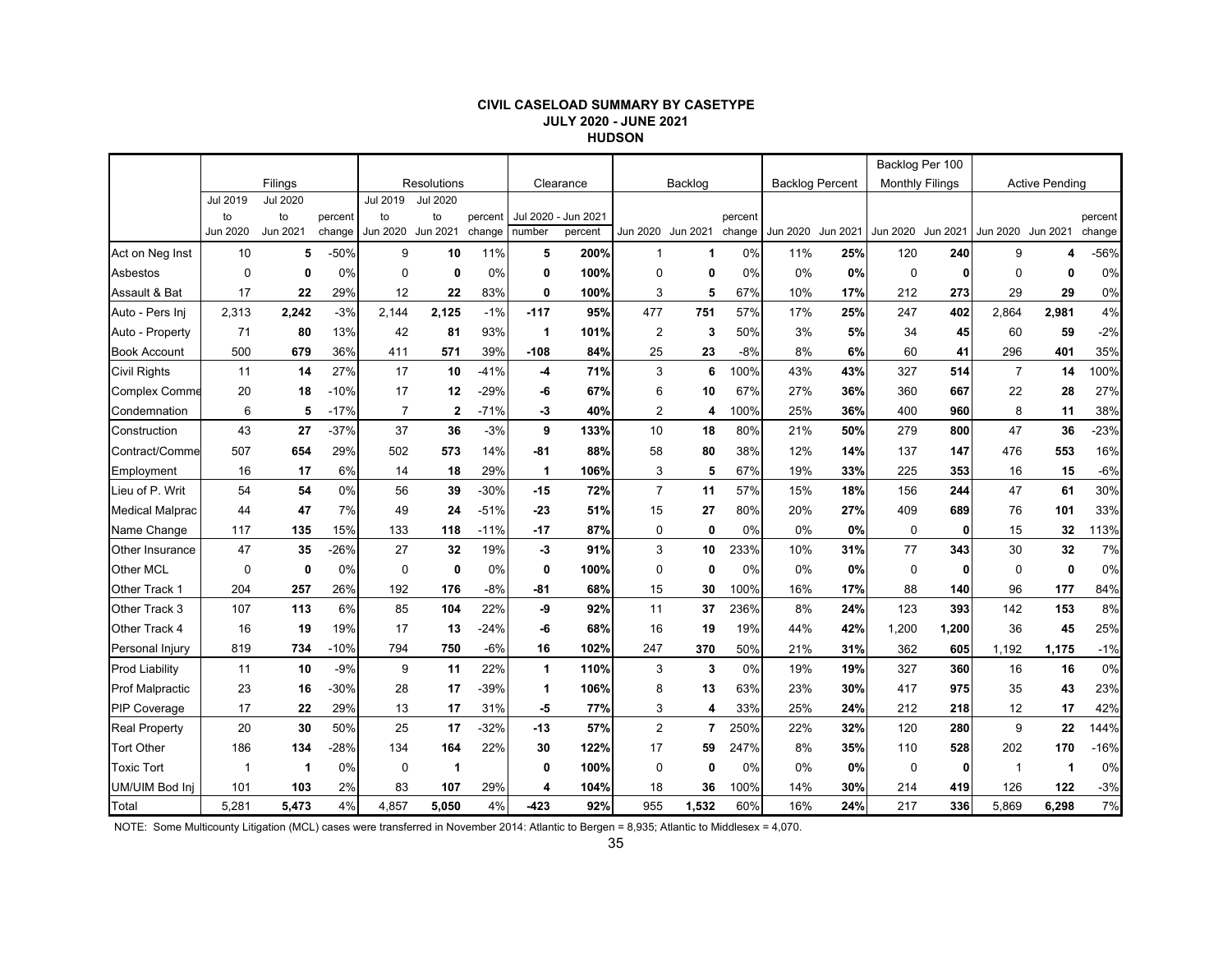#### **June 2021**

# **HUDSON**

|                        |                |                            |                |                |          |              |                           |                |                | <b>Cases in Backlog</b> |                |                  |                  |                |              |                  |
|------------------------|----------------|----------------------------|----------------|----------------|----------|--------------|---------------------------|----------------|----------------|-------------------------|----------------|------------------|------------------|----------------|--------------|------------------|
|                        |                |                            | Track 1        |                |          |              |                           | Track 2        |                |                         | Track 3        |                  |                  | Track 4        |              |                  |
|                        |                | 12 to 18 18 to 24 24 to 36 |                | over 36        | Total    |              | 18 to 24 24 to 36 over 36 |                | <b>Total</b>   | 24 to 36                | over 36        | Total            | 24 to 36         | over 36        | <b>Total</b> | <b>Total</b>     |
|                        | months         |                            | months months  | months         | Track 1  |              | months months months      |                | Track 2        | months                  | months         | Track 3          | months           | months         | Track 4      | <b>Backlog</b>   |
| Act on Neg Inst        | 0              | $\pmb{0}$                  | -1             | 0              |          | $\mathbf 0$  | 0                         | $\overline{0}$ | $\overline{0}$ | $\mathbf 0$             | 0              | $\Omega$         | 0                | $\Omega$       |              |                  |
| Asbestos               | 0              | $\mathbf 0$                | 0              | 0              |          | $\Omega$     | 0                         | ∩              | ŋ              | O                       | 0              |                  | O                |                |              | 01               |
| Assault & Bat          | 0              | $\mathbf 0$                | 0              | 0              |          | $\mathbf 0$  | 0                         | $\overline{0}$ | $\Omega$       | 4                       |                |                  | 0                | 0              |              |                  |
| Auto - Pers Inj        | 0              | $\pmb{0}$                  | $\pmb{0}$      | $\overline{0}$ | $\Omega$ | 327          | 359                       | 65             | 751            | 0                       | $\overline{0}$ | $\Omega$         | 0                | $\overline{0}$ | $\Omega$     | 751              |
| Auto - Property        | $\pmb{0}$      | $\mathbf 0$                | 0              | $\Omega$       |          | -1           | $\overline{2}$            | $\Omega$       | 3              | $\Omega$                | 0              |                  | 0                |                |              | $\mathbf{3}$     |
| <b>Book Account</b>    | 13             | $\overline{7}$             | -1             | 1              | 22       | 0            | 0                         | 0              | 0              | 0                       | 0              |                  |                  | 01             |              | 23               |
| <b>Civil Rights</b>    | 0              | $\pmb{0}$                  | $\mathbf 0$    | 0              | O        | $\Omega$     | $\mathbf 0$               | $\mathbf{0}$   | $\overline{0}$ | $\overline{c}$          | 4              | $6 \overline{6}$ | $\pmb{0}$        | $\Omega$       | $\Omega$     | 6                |
| <b>Complex Comme</b>   | 0              | 0                          | 0              | 0              |          | $\Omega$     | 0                         | $\Omega$       | O              | $\Omega$                | 0              |                  | 6                |                | 10           | 10               |
| Condemnation           | 0              | 0                          | 0              | 0              |          | 0            | 0                         | 0              | $\Omega$       | 2                       | 2              |                  | 0                | $\Omega$       | $\Omega$     | $\boldsymbol{4}$ |
| Construction           | $\mathbf 0$    | 0                          | $\pmb{0}$      | 0              |          | 9            | $\overline{7}$            | $\overline{2}$ | 18             | $\pmb{0}$               | $\pmb{0}$      | $\Omega$         | 0                | $\Omega$       |              | 18               |
| Contract/Comme         | 0              | $\mathbf 0$                | 0              | $\Omega$       |          | 29           | 44                        |                | 80             | 0                       | $\overline{0}$ |                  | 0                |                |              | 80               |
| Employment             | 0              | $\pmb{0}$                  | 0              | 0              |          | 0            | $\ensuremath{\mathsf{3}}$ |                | 5 <sub>5</sub> | 0                       | 0              |                  | 0                | ΩI             |              | 5 <sub>5</sub>   |
| Lieu of P. Writ        | 0              | $\pmb{0}$                  | $\pmb{0}$      | $\Omega$       |          | $\mathbf{0}$ | $\mathbf 0$               | $\mathbf{0}$   | $\Omega$       | $\pmb{0}$               | $\mathbf 0$    | $\overline{0}$   | $\boldsymbol{2}$ | 9              | 11           | 11               |
| <b>Medical Malprac</b> | 0              | $\mathbf 0$                | 0              | 0              |          | $\Omega$     | 0                         | $\Omega$       | 0              | 18                      | 9              | 27               | 0                |                |              | 27               |
| Name Change            | 0              | 0                          | 0              | 0              |          | 0            | 0                         | $\mathbf{0}$   | $\overline{0}$ | 0                       | 0              | $\overline{0}$   | 0                | $\overline{0}$ | $\Omega$     | $\mathbf{0}$     |
| Other Insurance        | 6              | $\mathbf{3}$               | $\overline{1}$ | $\mathbf{0}$   | 10       | $\Omega$     | $\mathbf 0$               | $\Omega$       | $\overline{0}$ | 0                       | $\mathbf 0$    | $\Omega$         | $\mathbf 0$      | $\Omega$       |              | 10               |
| <b>Other Mass Tort</b> | 0              | $\mathbf 0$                | 0              | $\Omega$       | $\Omega$ | $\Omega$     | 0                         |                |                | 0                       | 0              |                  | 0                | 0l             |              | $\mathbf{0}$     |
| Other Track 1          | 12             | 9                          | 6              | 2              | 29       | $\mathbf 0$  | 0                         |                |                | 0                       | 0              | ŋ                | 0                | 0              |              | 30               |
| Other Track 3          | 0              | $\mathbf 0$                | 0              | $\Omega$       |          | $\Omega$     | $\mathbf 0$               | $\Omega$       | $\Omega$       | 29                      | 8              | 37               | $\mathbf 0$      | $\Omega$       | $\Omega$     | 37               |
| Other Track 4          | 0              | $\mathbf 0$                | 0              | $\Omega$       |          | $\Omega$     | 0                         | $\Omega$       | n              | $\mathbf 0$             | 0              | O                | 8                | 11             | 19           | 19               |
| Personal Injury        | 0              | $\mathbf{1}$               | 0              | 0              |          | 144          | 163                       | 62             | 369            | 0                       | 0              | $\overline{0}$   | 0                | $\overline{0}$ | $\Omega$     | 370              |
| <b>Prod Liability</b>  | 0              | $\mathbf 0$                | 0              | $\mathbf{0}$   |          | $\mathbf 0$  | $\mathbf 0$               | $\Omega$       | $\overline{0}$ | $\overline{2}$          |                | 3                | 0                | $\Omega$       |              | 3                |
| <b>Prof Malpractic</b> | 0              | $\mathbf 0$                | 0              | $\Omega$       |          | $\Omega$     | 0                         | ŋ              |                | 5                       | 8              | 13               | 0                |                |              | 13               |
| PIP Coverage           | $\overline{c}$ | $\pmb{0}$                  | $\mathbf{1}$   |                |          | $\mathbf 0$  | 0                         | $\overline{0}$ | $\mathbf{0}$   | 0                       | 0              | $\overline{0}$   | 0                | 01             |              | $\overline{4}$   |
| <b>Real Property</b>   | 5              | $\pmb{0}$                  | $\overline{2}$ | $\Omega$       |          | $\mathbf{0}$ | $\mathbf 0$               | $\Omega$       | $\overline{0}$ | $\pmb{0}$               | $\mathbf 0$    | $\Omega$         | $\Omega$         | $\Omega$       |              | $\overline{7}$   |
| <b>Tort Other</b>      | U              | 0                          | 0              |                |          | 27           | 29                        |                | 59             | U                       | 0              |                  |                  |                |              | 59               |
| <b>Toxic Tort</b>      | 0              | $\mathbf 0$                | 0              |                |          | $\Omega$     | 0                         | ŋ              | $\Omega$       | O                       | 0              |                  |                  |                |              | $\mathbf{0}$     |
| UM/UIM Bod Inj         | 0              | $\mathbf 0$                | 0              |                |          | 17           | 16                        | 3              | 36             | $\mathbf 0$             | 0              |                  | 0                |                |              | 36               |
| Total                  | 38             | 20                         | 12             | 4              | 74       | 554          | 623                       | 145            | 1,322          | 62                      | 33             | 95               | 17               | 24             | 41           | 1,532            |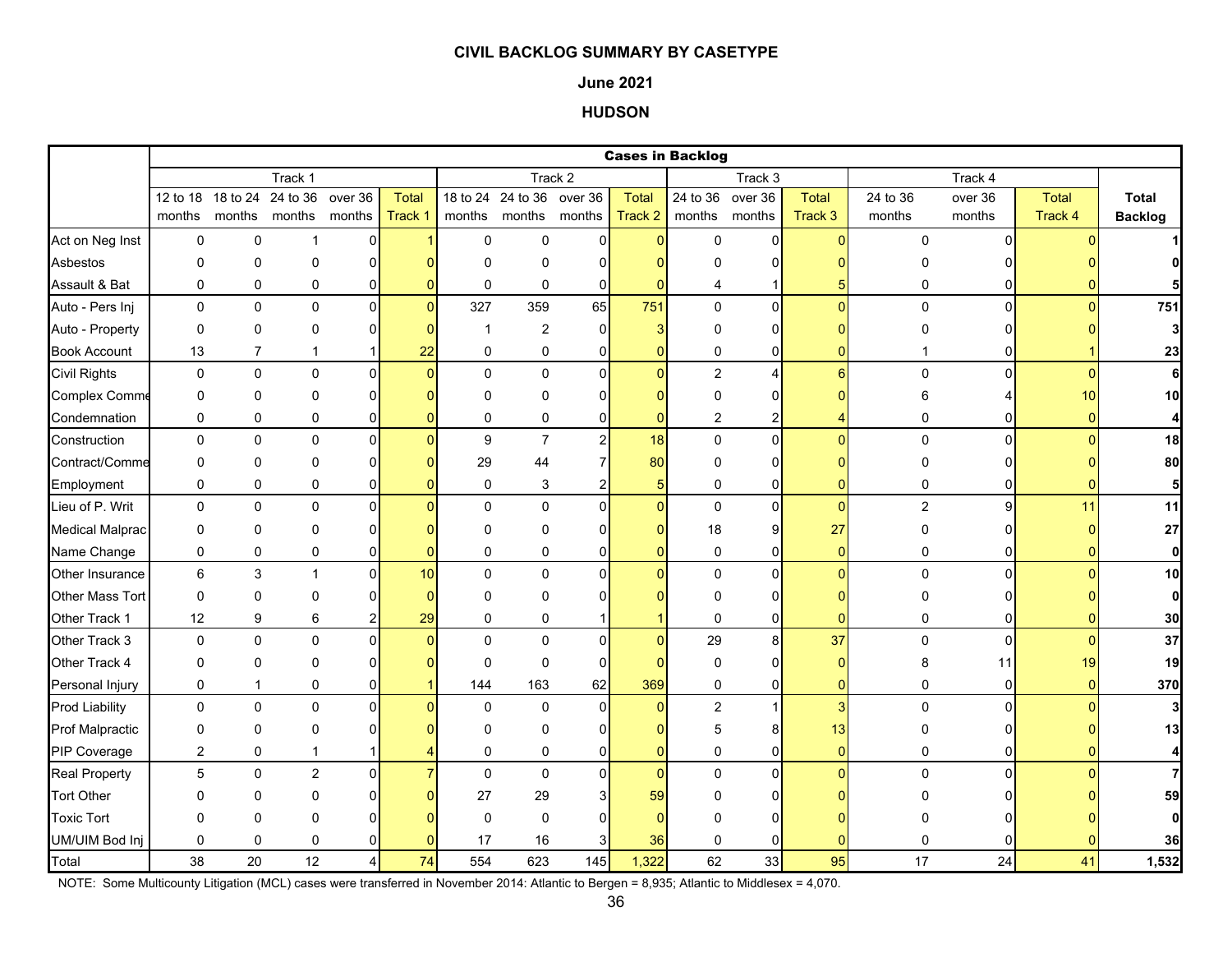# **CIVIL RESOLUTION SUMMARY BY CASETYPE JULY 2020 - JUNE 2021 HUDSON**

|                        |                | Trial        |                | Summary                              |                | Default        |                  |                |       |       |         |        | Percent resolved by |         |       |                            |
|------------------------|----------------|--------------|----------------|--------------------------------------|----------------|----------------|------------------|----------------|-------|-------|---------|--------|---------------------|---------|-------|----------------------------|
|                        | Jurv           | Nonjury      | Total          | Judgment Settlement Judgment Dismiss |                |                |                  | Other          | Total | Trial | Sum Jud | Settle | Default J           | Dismiss | Other | <b>Monthly Resolutions</b> |
| Act on Neg Inst        | 0              | 0            | $\overline{0}$ | 0                                    | 4              | 3              | 3                | $\overline{0}$ | 10    | 0%    | 0%      | 40%    | 30%                 | 30%     | 0%    | 16                         |
| <b>Asbestos</b>        | $\mathbf 0$    | $\mathbf{0}$ | $\Omega$       | $\Omega$                             | 0              | 0              | 0                | $\Omega$       | 0     | 0%    | 0%      | 0%     | 0%                  | 0%      | 0%    | 14<br>12 <sup>12</sup>     |
| Assault & Bat          | $\mathbf{0}$   | 0            | $\overline{0}$ | $\Omega$                             | 9              | $\mathbf{1}$   | 9                | 3              | 22    | 0%    | 0%      | 41%    | 5%                  | 41%     | 14%   | 10                         |
| Auto - Pers Inj        | $\overline{7}$ | $\mathbf 0$  | $\overline{7}$ | 18                                   | 1,348          | 17             | 659              | 76             | 2,125 | 0%    | 1%      | 63%    | 1%                  | 31%     | 4%    |                            |
| Auto - Property        | 0              | 0            | $\Omega$       |                                      | 24             | 26             | 28               | 2              | 81    | 0%    | $1\%$   | 30%    | 32%                 | 35%     | 2%    |                            |
| <b>Book Account</b>    | 0              | 0            | $\overline{0}$ | 9                                    | 193            | 144            | 220              | 5              | 571   | 0%    | 2%      | 34%    | 25%                 | 39%     | 1%    |                            |
| <b>Civil Rights</b>    | $\mathbf{0}$   | $\mathbf 0$  | $\overline{0}$ | $\mathbf{0}$                         | $\mathbf 1$    | $\mathbf 0$    | 5                | 4              | 10    | 0%    | 0%      | 10%    | 0%                  | 50%     | 40%   | 2010<br>2012<br>21/02      |
| Complex Commer         | $\mathbf{0}$   | $\mathbf{0}$ | $\Omega$       | $\Omega$                             | $\overline{7}$ |                |                  | 3              | 12    | 0%    | 0%      | 58%    | 8%                  | 8%      | 25%   |                            |
| Condemnation           | $\mathbf 0$    | 0            | $\overline{0}$ | 0                                    | 0              | 0              | 0                | 2              | 2     | 0%    | 0%      | 0%     | 0%                  | 0%      | 100%  | Sum Jude                   |
| Construction           | $\mathbf 0$    | $\mathbf{1}$ | $\mathbf{1}$   | $\mathbf{0}$                         | 19             | $\overline{2}$ | 13               | $\mathbf{1}$   | 36    | 3%    | 0%      | 53%    | 6%                  | 36%     | 3%    | 300                        |
| Contract/Commer        | $\Omega$       |              | 4              | 22                                   | 184            | 97             | 244              | 22             | 573   | 1%    | 4%      | 32%    | 17%                 | 43%     | 4%    | 250                        |
| Employment             | $\mathbf 0$    | 1            | $\mathbf{1}$   | $\mathbf 0$                          | 6              | $\mathbf{1}$   | 4                | 6              | 18    | 6%    | 0%      | 33%    | 6%                  | 22%     | 33%   | 200                        |
| Lieu of P. Writ        | $\mathbf 0$    | 6            | 6 <sup>1</sup> | $\Omega$                             | 17             | $\mathbf 0$    | 11               | 5              | 39    | 15%   | 0%      | 44%    | 0%                  | 28%     | 13%   | 150                        |
| <b>Medical Malprac</b> | 0              | 0            | $\Omega$       | $\Omega$                             | 13             | 0              | 10               |                | 24    | 0%    | 0%      | 54%    | $0\%$               | 42%     | 4%    | 100                        |
| Name Change            | $\mathbf 0$    | 0            | $\overline{0}$ | $\mathbf 0$                          | 0              | 0              | 0                | 118            | 118   | 0%    | 0%      | 0%     | $0\%$               | 0%      | 100%  | 50                         |
| <b>Other Insurance</b> | $\mathbf 0$    | $\mathbf{0}$ | $\overline{0}$ | 1                                    | 22             | $\mathbf{1}$   | 6                | 2              | 32    | 0%    | 3%      | 69%    | 3%                  | 19%     | 6%    |                            |
| Other MCL              | $\mathbf{0}$   | $\mathbf{0}$ | $\Omega$       | $\Omega$                             | 0              | $\mathbf{0}$   | $\mathbf{0}$     | 0              | 0     | 0%    | 0%      | 0%     | 0%                  | 0%      | 0%    | 21/02                      |
| Other Track 1          | $\mathbf 0$    | 0            | $\overline{0}$ | $\mathbf 0$                          | 64             | 11             | 29               | 72             | 176   | 0%    | 0%      | 36%    | 6%                  | 16%     | 41%   |                            |
| Other Track 3          | $\mathbf 0$    | $\mathbf 0$  | $\Omega$       | $\overline{4}$                       | 71             | $\mathbf{1}$   | 17               | 11             | 104   | 0%    | 4%      | 68%    | 1%                  | 16%     | 11%   |                            |
| Other Track 4          | 0              | $\mathbf{0}$ | $\Omega$       | 0                                    | 8              | 3              | $\boldsymbol{2}$ | $\mathbf 0$    | 13    | 0%    | 0%      | 62%    | 23%                 | 15%     | 0%    | 600                        |
| Personal Injury        | 0              | 0            | $\overline{0}$ | 23                                   | 443            | 12             | 229              | 43             | 750   | 0%    | 3%      | 59%    | 2%                  | 31%     | 6%    | 500                        |
| <b>Prod Liability</b>  | $\Omega$       | $\Omega$     | $\Omega$       | $\Omega$                             | $\overline{7}$ | $\Omega$       | 3                | $\mathbf{1}$   | 11    | 0%    | 0%      | 64%    | $0\%$               | 27%     | 9%    | 400                        |
| <b>Prof Malpractic</b> | $\Omega$       | $\Omega$     | $\Omega$       | $\Omega$                             | 10             | $\mathbf{0}$   | 6                |                | 17    | 0%    | 0%      | 59%    | 0%                  | 35%     | 6%    | 300                        |
| PIP Coverage           | $\mathbf{0}$   | $\mathbf{0}$ | $\Omega$       | $\Omega$                             | 9              | 0              | 6                | 2              | 17    | 0%    | 0%      | 53%    | 0%                  | 35%     | 12%   | 200                        |
| <b>Real Property</b>   | $\mathbf{0}$   | $\mathbf{0}$ | $\Omega$       | $\Omega$                             | $\overline{7}$ | $\overline{2}$ | 3                | 5              | 17    | 0%    | 0%      | 41%    | 12%                 | 18%     | 29%   | 100                        |
| <b>Tort Other</b>      | $\Omega$       | $\Omega$     | $\Omega$       | 8                                    | 45             | 22             | 79               | 10             | 164   | 0%    | 5%      | 27%    | 13%                 | 48%     | 6%    |                            |
| <b>Toxic Tort</b>      | $\Omega$       | O            | $\Omega$       | O                                    | $\mathbf 1$    | $\mathbf{0}$   | $\mathbf{0}$     | $\Omega$       | -1    | 0%    | 0%      | 100%   | 0%                  | 0%      | 0%    |                            |
| UM/UIM Bod Inj         | $\mathbf{0}$   | 0            | $\Omega$       | 0                                    | 68             |                | 35               | 3              | 107   | 0%    | 0%      | 64%    | 1%                  | 33%     | 3%    | Def Juda                   |
| Total                  | $\overline{7}$ | 12           | 19             | 86                                   | 2,580          | 345            | 1,622            | 398            | 5,050 | 0%    | 2%      | 51%    | 7%                  | 32%     | 8%    |                            |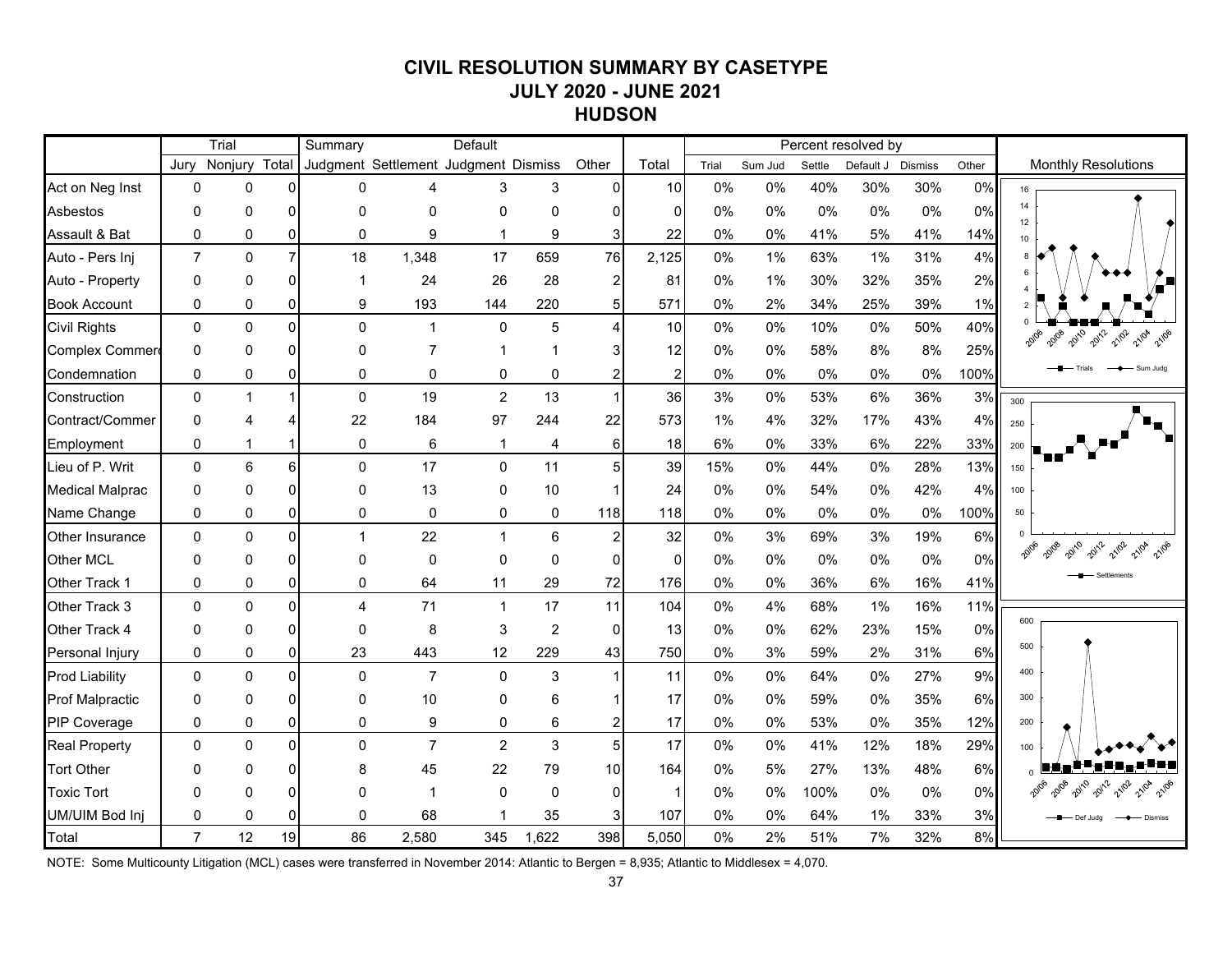## **CIVIL BACKLOG BY CASETYPEJUNE 2021HUDSON**



1) Casetypes with the state's largest backlogs are highlighted.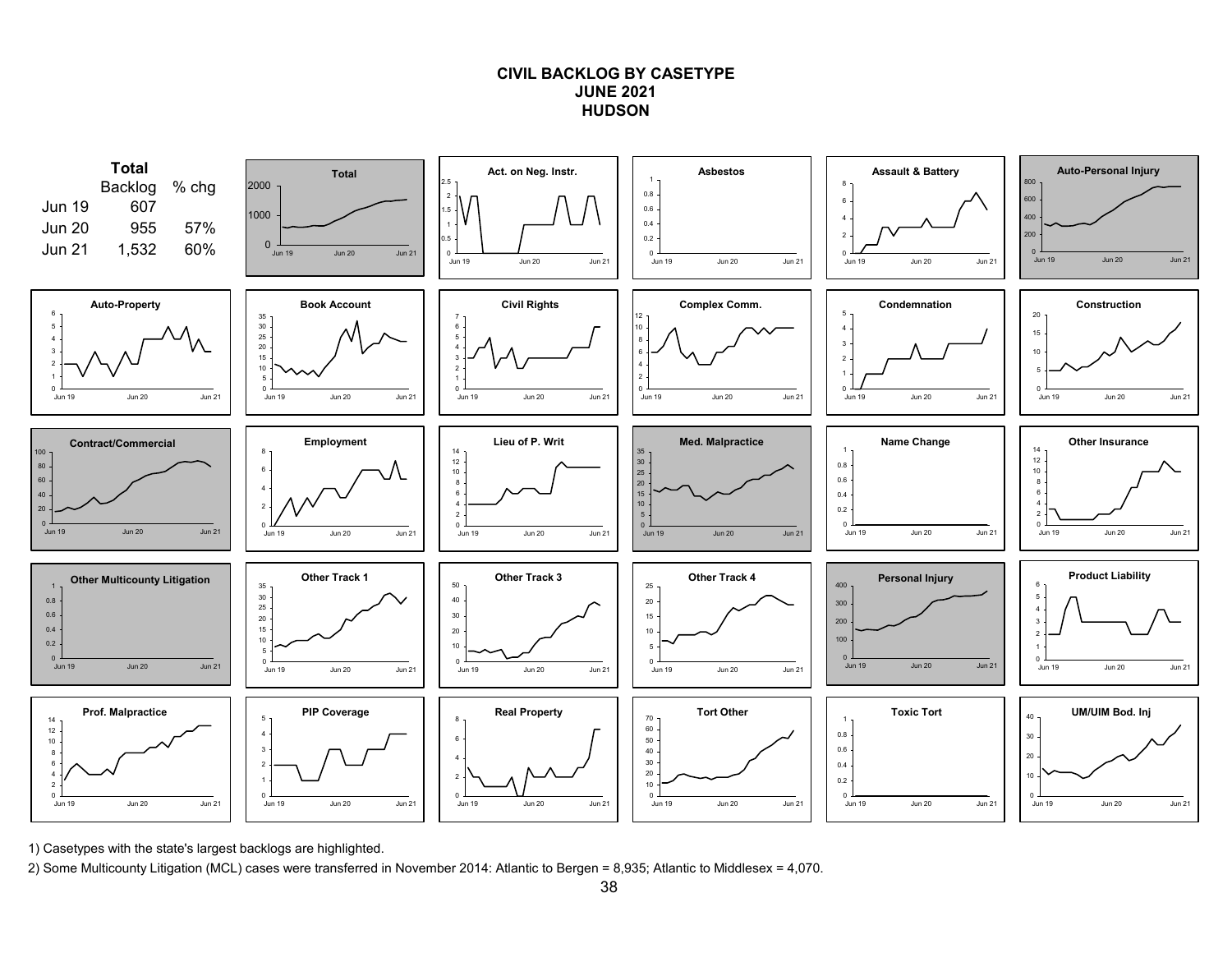#### **CIVIL CASELOAD SUMMARY BY CASETYPE JULY 2020 - JUNE 2021 HUNTERDON**

|                        |                 |                 |         |                |                 |         |              |           |                |                   |         |          |                        |                        | Backlog Per 100 |                   |                         |         |
|------------------------|-----------------|-----------------|---------|----------------|-----------------|---------|--------------|-----------|----------------|-------------------|---------|----------|------------------------|------------------------|-----------------|-------------------|-------------------------|---------|
|                        |                 | Filings         |         |                | Resolutions     |         |              | Clearance |                | Backlog           |         |          | <b>Backlog Percent</b> | <b>Monthly Filings</b> |                 |                   | <b>Active Pending</b>   |         |
|                        | <b>Jul 2019</b> | <b>Jul 2020</b> |         | Jul 2019       | <b>Jul 2020</b> |         |              |           |                |                   |         |          |                        |                        |                 |                   |                         |         |
|                        | to              | to              | percent | to             | to              | percent | Jul 2020 -   | Jun 2021  |                |                   | percent |          |                        |                        |                 |                   |                         | percent |
|                        | Jun 2020        | Jun 2021        | change  | Jun 2020       | Jun 2021        | change  | number       | percent   |                | Jun 2020 Jun 2021 | change  | Jun 2020 | Jun 2021               | Jun 2020 Jun 2021      |                 | Jun 2020 Jun 2021 |                         | change  |
| Act on Neg Inst        | $\mathbf{1}$    | $\mathbf 1$     | 0%      | $\Omega$       | $\mathbf{2}$    |         | 1            | 200%      | 0              | 0                 | 0%      | 0%       | 0%                     | 0                      |                 | 1                 | 0                       | $-100%$ |
| Asbestos               | $\mathbf 0$     | 0               | 0%      | $\Omega$       | 0               | 0%      | 0            | 100%      | $\mathbf 0$    | 0                 | 0%      | 0%       | 0%                     | $\mathbf 0$            | 0               | $\mathbf 0$       | 0                       | 0%      |
| Assault & Bat          | $\mathbf 0$     | 3               |         | 1              | 0               | $-100%$ | -3           | 0%        | $\mathbf 0$    | 1                 |         | 0%       | 20%                    | $\mathbf 0$            | 400             | $\mathbf{1}$      | 5                       | 400%    |
| Auto - Pers Inj        | 77              | 94              | 22%     | 83             | 73              | $-12%$  | $-21$        | 78%       | 22             | 37                | 68%     | 22%      | 31%                    | 343                    | 472             | 99                | 120                     | 21%     |
| Auto - Property        | 3               | 8               | 167%    | $\mathbf 1$    | 6               | 500%    | $-2$         | 75%       | 0              | 0                 | 0%      | 0%       | 0%                     | $\mathbf 0$            | 0               | $\overline{2}$    | 4                       | 100%    |
| <b>Book Account</b>    | 118             | 114             | $-3%$   | 95             | 107             | 13%     | $-7$         | 94%       | 0              | 6                 |         | 0%       | 10%                    | $\mathbf 0$            | 63              | 56                | 61                      | 9%      |
| <b>Civil Rights</b>    | $\mathbf{1}$    | 4               | 300%    | $\mathbf 0$    | 18              |         | 14           | 450%      | $\overline{7}$ | 1                 | -86%    | 41%      | 33%                    | 8,400                  | 300             | 17                | 3                       | $-82%$  |
| Complex Comme          | 6               | 4               | $-33%$  | $\overline{2}$ | 5               | 150%    | 1            | 125%      | $\mathbf{1}$   | 1                 | 0%      | 17%      | 17%                    | 200                    | 300             | 6                 | 6                       | 0%      |
| Condemnation           | $\pmb{0}$       | 0               | 0%      | 0              | 0               | 0%      | 0            | 100%      | 0              | 0                 | 0%      | 0%       | 0%                     | $\mathbf 0$            | 0               | $\mathbf 0$       | $\mathbf{0}$            | $0\%$   |
| Construction           | $\overline{7}$  | 3               | $-57%$  | 6              | 9               | 50%     | 6            | 300%      | $\overline{2}$ | $\mathbf{1}$      | -50%    | 20%      | 25%                    | 343                    | 400             | 10                | 4                       | -60%    |
| Contract/Comme         | 100             | 101             | 1%      | 105            | 104             | $-1\%$  | 3            | 103%      | 6              | 10                | 67%     | 8%       | 14%                    | 72                     | 119             | 74                | 73                      | $-1%$   |
| Employment             | 5               | 0               | $-100%$ | 6              | $\mathbf{2}$    | $-67%$  | $\mathbf{2}$ | 100%      | $\mathbf 0$    | 0                 | 0%      | 0%       | 0%                     | $\mathbf 0$            | $\mathbf{0}$    | 2                 | $\mathbf{0}$            | $-100%$ |
| Lieu of P. Writ        | 10              | 6               | $-40%$  | 9              | 11              | 22%     | 5            | 183%      | $\mathbf 0$    | 1                 |         | 0%       | 13%                    | $\mathbf 0$            | 200             | 13                | 8                       | $-38%$  |
| <b>Medical Malprac</b> | 13              | 12              | $-8%$   | 8              | 6               | $-25%$  | -6           | 50%       | 5              | 14                | 180%    | 20%      | 44%                    | 462                    | 1,400           | 25                | 32                      | 28%     |
| Name Change            | 31              | 53              | 71%     | 40             | 35              | $-13%$  | -18          | 66%       | 0              | $\mathbf 0$       | 0%      | 0%       | 0%                     | 0                      | 0               | 2                 | 20                      | 900%    |
| Other Insurance        | 9               | 13              | 44%     | $\overline{4}$ | 9               | 125%    | $-4$         | 69%       | $\mathbf{1}$   | $\mathbf{2}$      | 100%    | 14%      | 20%                    | 133                    | 185             | $\overline{7}$    | 10                      | 43%     |
| Other MCL              | $\mathbf 0$     | $\mathbf 0$     | 0%      | $\Omega$       | 0               | 0%      | 0            | 100%      | $\mathbf 0$    | $\mathbf{0}$      | 0%      | 0%       | 0%                     | $\Omega$               | 0               | $\Omega$          | $\Omega$                | 0%      |
| Other Track 1          | 46              | 47              | 2%      | 41             | 28              | $-32%$  | $-19$        | 60%       | 0              | 3                 |         | 0%       | 11%                    | $\mathbf 0$            | 77              | 10                | 28                      | 180%    |
| Other Track 3          | 12              | 24              | 100%    | 11             | 14              | 27%     | $-10$        | 58%       | 5              | $\overline{7}$    | 40%     | 24%      | 23%                    | 500                    | 350             | 21                | 31                      | 48%     |
| Other Track 4          | $\overline{2}$  | 1               | $-50%$  | 9              | 0               | $-100%$ | -1           | 0%        | 0              | 3                 |         | 0%       | 75%                    | 0                      | 3,600           | 3                 | 4                       | 33%     |
| Personal Injury        | 50              | 46              | $-8%$   | 40             | 54              | 35%     | 8            | 117%      | 15             | 20                | 33%     | 19%      | 29%                    | 360                    | 522             | 78                | 69                      | $-12%$  |
| <b>Prod Liability</b>  | $\mathbf{1}$    | $\mathbf{2}$    | 100%    | $\mathbf{1}$   | $\mathbf{2}$    | 100%    | 0            | 100%      | $\mathbf 0$    | $\mathbf{0}$      | 0%      | 0%       | 0%                     | $\mathbf 0$            | 0               | 2                 | $\mathbf{2}$            | 0%      |
| <b>Prof Malpractic</b> | 4               | 10              | 150%    | $\overline{7}$ | 8               | 14%     | $-2$         | 80%       | $\overline{2}$ | 6                 | 200%    | 18%      | 40%                    | 600                    | 720             | 11                | 15                      | 36%     |
| <b>PIP Coverage</b>    | 2               | 12              | 500%    | $\overline{2}$ | 9               | 350%    | -3           | 75%       | 0              | 0                 | 0%      | 0%       | 0%                     | 0                      | $\mathbf{0}$    | 0                 | 3                       |         |
| <b>Real Property</b>   | $\overline{4}$  | 6               | 50%     | 3              | $\overline{2}$  | $-33%$  | $-4$         | 33%       | $\Omega$       | $\mathbf{0}$      | 0%      | 0%       | 0%                     | $\Omega$               | 0               | $\Omega$          | $\overline{\mathbf{4}}$ |         |
| <b>Tort Other</b>      | 24              | 17              | $-29%$  | 17             | 15              | $-12%$  | -2           | 88%       | $\mathbf{1}$   | $\overline{7}$    | 600%    | 5%       | 35%                    | 50                     | 494             | 19                | 20                      | 5%      |
| <b>Toxic Tort</b>      | $\mathbf 0$     | 1               |         | $\mathbf 0$    | $\overline{1}$  |         | 0            | 100%      | $\mathbf 0$    | $\mathbf{0}$      | 0%      | 0%       | 0%                     | $\mathbf 0$            | $\mathbf{0}$    | $\mathbf 0$       | 0                       | 0%      |
| UM/UIM Bod Inj         | 1               | 8               | 700%    | 6              | 3               | -50%    | -5           | 38%       | 1              | 1                 | 0%      | 33%      | 13%                    | 1,200                  | 150             | 3                 | 8                       | 167%    |
| Total                  | 527             | 590             | 12%     | 497            | 523             | 5%      | -67          | 89%       | 68             | 121               | 78%     | 15%      | 23%                    | 155                    | 246             | 462               | 530                     | 15%     |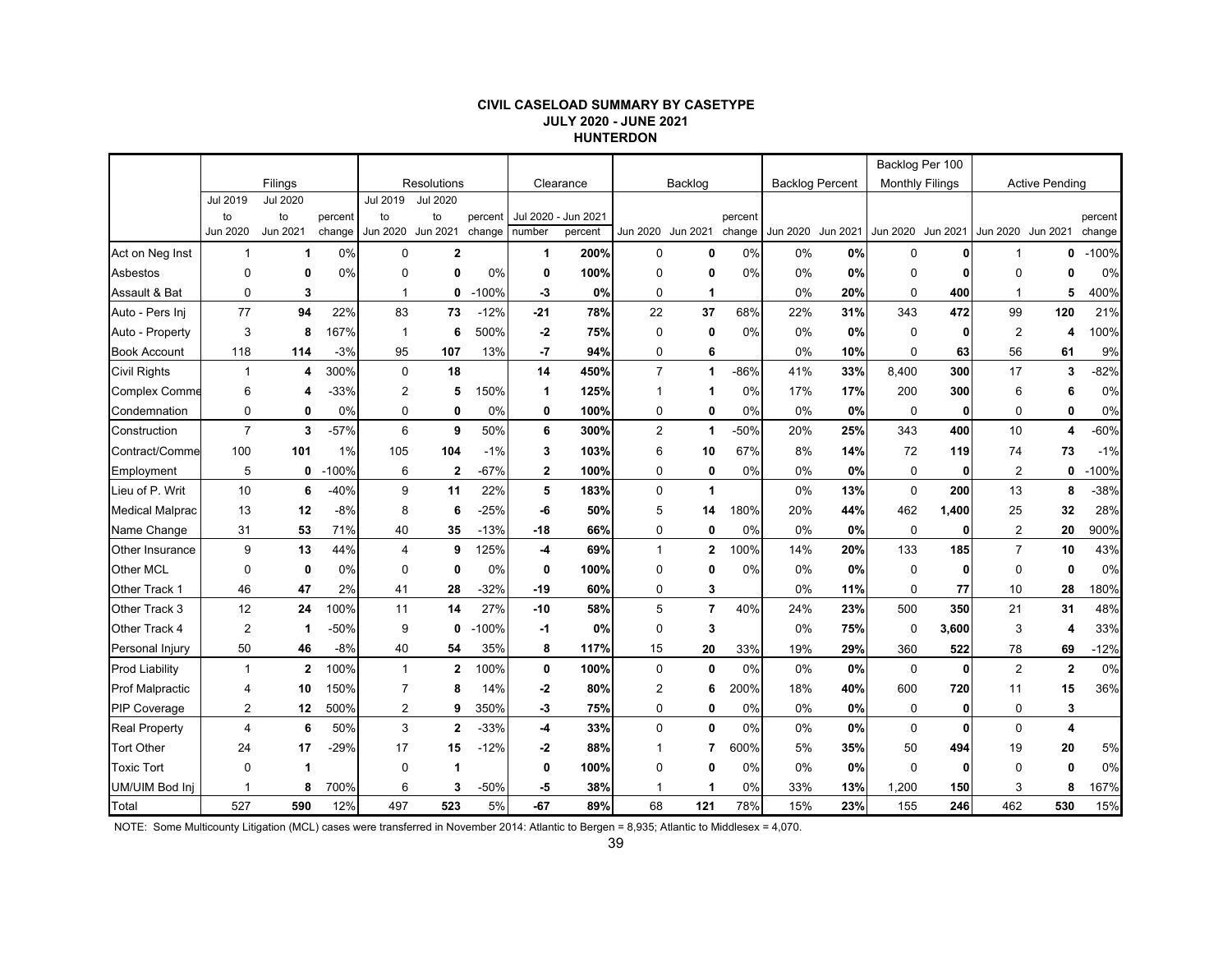### **June 2021**

# **HUNTERDON**

|                        |                |                |               |                |              |             |                           |              |                | <b>Cases in Backlog</b> |                |                |              |                |                |                |
|------------------------|----------------|----------------|---------------|----------------|--------------|-------------|---------------------------|--------------|----------------|-------------------------|----------------|----------------|--------------|----------------|----------------|----------------|
|                        |                |                | Track 1       |                |              |             |                           | Track 2      |                |                         | Track 3        |                |              | Track 4        |                |                |
|                        | 12 to 18       | 18 to 24       | 24 to 36      | over 36        | <b>Total</b> |             | 18 to 24 24 to 36 over 36 |              | <b>Total</b>   | 24 to 36 over 36        |                | <b>Total</b>   | 24 to 36     | over 36        | <b>Total</b>   | <b>Total</b>   |
|                        | months         |                | months months | months         | Track 1      |             | months months months      |              | Track 2        | months months           |                | Track 3        | months       | months         | Track 4        | <b>Backlog</b> |
| Act on Neg Inst        | 0              | $\mathbf 0$    | 0             | $\overline{0}$ | $\Omega$     | $\mathsf 0$ | $\mathbf 0$               | $\Omega$     | $\overline{0}$ | $\mathsf 0$             | $\mathbf 0$    | O              | 0            | $\Omega$       |                |                |
| Asbestos               | $\Omega$       | $\Omega$       | 0             | $\Omega$       |              | $\Omega$    | $\Omega$                  | ŋ            |                | U                       | 0              |                |              |                |                |                |
| Assault & Bat          | 0              | $\pmb{0}$      | 0             | 0              |              | 0           | 0                         | 0            | O              | -1                      | 0              |                | 0            | 01             |                |                |
| Auto - Pers Inj        | $\mathbf 0$    | $\mathbf 0$    | $\mathbf 0$   | $\Omega$       | $\Omega$     | 22          | 11                        | 4            | 37             | $\mathbf 0$             | $\overline{0}$ | $\Omega$       | $\mathbf 0$  | $\Omega$       | $\Omega$       | 37             |
| Auto - Property        | 0              | $\mathbf 0$    | 0             | $\Omega$       |              | $\mathbf 0$ | 0                         | n            | $\Omega$       | $\Omega$                | 0              |                | 0            |                |                | $\mathbf{0}$   |
| <b>Book Account</b>    | 5              | $\mathbf{1}$   | 0             | $\Omega$       |              | $\mathbf 0$ | $\mathbf 0$               | 0            | $\Omega$       | 0                       | 0              |                | 0            | O              |                | 6              |
| <b>Civil Rights</b>    | 0              | $\pmb{0}$      | $\mathbf 0$   | $\mathbf{0}$   |              | $\Omega$    | $\Omega$                  | $\Omega$     | $\Omega$       | $\mathbf{0}$            | 1              |                | $\Omega$     | $\Omega$       |                | $\mathbf{1}$   |
| Complex Comme          | 0              | $\mathbf 0$    | 0             | 0              |              | $\Omega$    | 0                         | O            |                | $\Omega$                | 0              |                |              |                |                |                |
| Condemnation           | 0              | 0              | 0             | 0              |              | 0           | 0                         | 0            | $\Omega$       | 0                       | 0              |                | 0            | ΩI             |                | $\mathbf{0}$   |
| Construction           | 0              | $\pmb{0}$      | $\pmb{0}$     | 0              |              |             | $\mathbf 0$               | $\Omega$     |                | 0                       | $\pmb{0}$      | $\Omega$       | 0            | $\Omega$       |                | $\mathbf{1}$   |
| Contract/Comme         | 0              | $\mathbf 0$    | $\Omega$      | $\Omega$       |              | 3           | 6                         | ŋ            |                | $\Omega$                | 0              |                |              |                |                | 10             |
| Employment             | 0              | $\pmb{0}$      | 0             | 0              |              | $\Omega$    | 0                         | 0            | 0              | 0                       | 0              |                | 0            | ΩI             |                | $\mathbf{0}$   |
| Lieu of P. Writ        | 0              | $\pmb{0}$      | $\pmb{0}$     | $\mathbf{0}$   |              | $\Omega$    | $\mathbf 0$               | $\Omega$     | $\Omega$       | $\pmb{0}$               | $\mathbf 0$    | $\Omega$       | $\mathbf{1}$ | $\Omega$       |                | $\mathbf{1}$   |
| <b>Medical Malprac</b> | 0              | $\Omega$       | $\Omega$      | 0              |              | $\Omega$    | 0                         | ŋ            | O              | 11                      | 3              | 14             | O            |                |                | 14             |
| Name Change            | 0              | 0              | 0             | 0              |              | 0           | 0                         | $\mathbf{0}$ | 0              | 0                       | 0              | $\overline{0}$ | 0            | $\overline{0}$ |                | $\mathbf{0}$   |
| Other Insurance        | $\overline{2}$ | $\mathbf 0$    | $\mathbf 0$   | $\mathbf{0}$   |              | $\Omega$    | $\mathbf 0$               | $\Omega$     | $\Omega$       | $\mathbf 0$             | $\mathbf 0$    | ŋ              | $\mathbf 0$  | $\Omega$       |                | $\mathbf{2}$   |
| Other Mass Tort        | 0              | $\pmb{0}$      | $\Omega$      | $\Omega$       |              | $\Omega$    | $\Omega$                  |              |                | $\Omega$                | 0              |                | O            |                |                | $\mathbf{0}$   |
| Other Track 1          | $\overline{c}$ | $\mathbf{1}$   | 0             | 0              |              | $\Omega$    | 0                         | 0            | 0              | $\mathbf 0$             | $\overline{0}$ |                | 0            |                |                |                |
| Other Track 3          | 0              | $\pmb{0}$      | $\Omega$      | $\Omega$       |              | $\Omega$    | $\Omega$                  | $\Omega$     | $\Omega$       | $\overline{2}$          | 5              |                | $\mathbf 0$  | n.             |                | 7              |
| Other Track 4          | 0              | $\pmb{0}$      | 0             | O              |              | $\Omega$    | 0                         | O            | O              | 0                       | 0              |                | 2            |                |                | 3              |
| Personal Injury        | 0              | $\pmb{0}$      | 0             | 0              |              | 8           | 9                         | 3            | 20             | 0                       | 0              | $\Omega$       | 0            | 01             |                | 20             |
| <b>Prod Liability</b>  | 0              | 0              | $\pmb{0}$     | 0              |              | $\mathbf 0$ | $\mathbf 0$               | $\Omega$     | $\overline{0}$ | 0                       | 0              | n              | 0            | $\Omega$       |                | $\mathbf{0}$   |
| <b>Prof Malpractic</b> | 0              | $\pmb{0}$      | 0             | $\Omega$       |              | $\Omega$    | $\Omega$                  | ŋ            |                | 5                       |                |                | 0            |                |                | 6              |
| PIP Coverage           | 0              | $\mathbf 0$    | 0             | 0              |              | $\Omega$    | $\mathbf 0$               | 0            | 0              | $\mathbf 0$             | 0              |                | 0            | 01             |                | $\mathbf{0}$   |
| <b>Real Property</b>   | 0              | $\pmb{0}$      | 0             | $\Omega$       |              | $\Omega$    | 0                         | $\Omega$     | $\Omega$       | $\mathbf{0}$            | $\overline{0}$ | $\Omega$       | $\mathbf 0$  | $\Omega$       |                | $\mathbf{0}$   |
| <b>Tort Other</b>      | O              | $\mathbf{0}$   | ∩             |                |              |             |                           |              |                |                         | 0              |                |              |                |                |                |
| <b>Toxic Tort</b>      | 0              | $\mathbf 0$    | 0             |                |              |             | U                         |              |                |                         | ŋ              |                |              |                |                |                |
| UM/UIM Bod Inj         | 0              | 0              | 0             |                |              |             | 0                         |              |                | $\mathbf 0$             | 0              |                |              |                |                |                |
| Total                  | 9              | $\overline{2}$ | $\Omega$      | $\Omega$       | 11           | 39          | 27                        | 8            | 74             | 20                      | 10             | 30             | 5            |                | 6 <sup>1</sup> | 121            |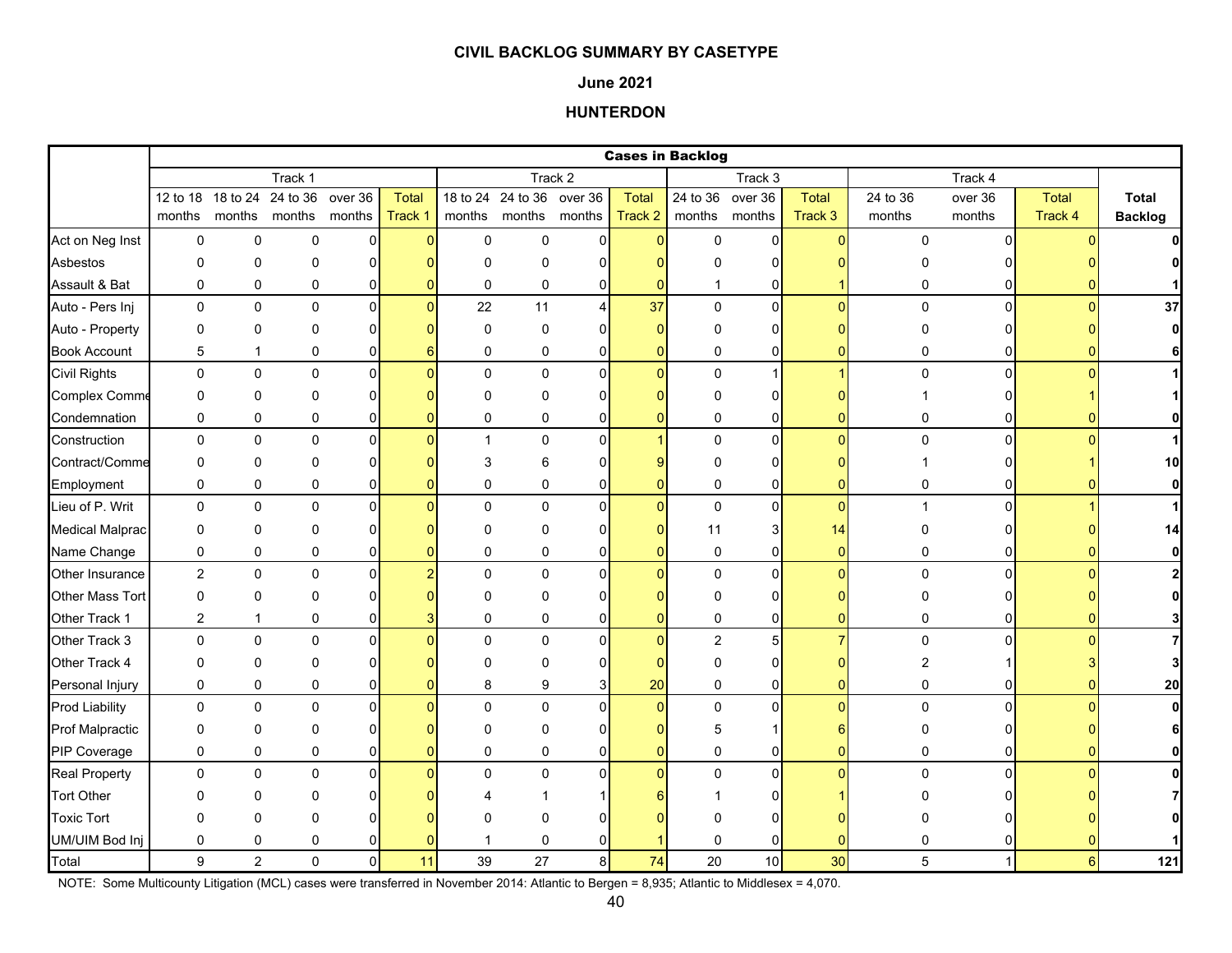# **CIVIL RESOLUTION SUMMARY BY CASETYPE JULY 2020 - JUNE 2021 HUNTERDON**

|                        |              | Trial        |                | Summary                              |                | Default                 |                |          |                |       |         |        | Percent resolved by |      |       |                                      |
|------------------------|--------------|--------------|----------------|--------------------------------------|----------------|-------------------------|----------------|----------|----------------|-------|---------|--------|---------------------|------|-------|--------------------------------------|
|                        | Jury         | Nonjury      | Total          | Judgment Settlement Judgment Dismiss |                |                         |                | Other    | Total          | Trial | Sum Jud | Settle | Default J Dismiss   |      | Other | <b>Monthly Resolutions</b>           |
| Act on Neg Inst        | $\mathbf 0$  | $\mathbf 0$  | $\Omega$       | 0                                    | 0              | 0                       | $\overline{c}$ | 0        | $\overline{a}$ | 0%    | 0%      | 0%     | $0\%$               | 100% | 0%    | 5                                    |
| Asbestos               | $\mathbf{0}$ | $\mathbf 0$  | $\Omega$       | 0                                    | 0              | 0                       | 0              | O        | ∩              | 0%    | $0\%$   | 0%     | 0%                  | 0%   | 0%    | $\overline{4}$<br>$\overline{4}$     |
| Assault & Bat          | $\mathbf 0$  | $\mathbf 0$  | $\overline{0}$ | 0                                    | 0              | 0                       | $\mathbf 0$    | 0        | $\Omega$       | 0%    | 0%      | 0%     | 0%                  | 0%   | 0%    | 3                                    |
| Auto - Pers Inj        | $\Omega$     | $\Omega$     | $\Omega$       | $\Omega$                             | 16             | 0                       | 49             | 8        | 73             | 0%    | 0%      | 22%    | 0%                  | 67%  | 11%   | 3<br>$\overline{2}$                  |
| Auto - Property        | $\mathbf{0}$ | $\Omega$     | $\Omega$       | $\Omega$                             | $\mathbf 1$    | $\overline{\mathbf{1}}$ | 4              | n        | 6              | 0%    | 0%      | 17%    | 17%                 | 67%  | 0%    | $\overline{2}$<br>$\overline{1}$     |
| <b>Book Account</b>    | 0            | 0            | $\Omega$       | 3                                    | 26             | 18                      | 56             |          | 107            | 0%    | 3%      | 24%    | 17%                 | 52%  | 4%    |                                      |
| Civil Rights           | $\mathbf{0}$ | $\mathbf 0$  | $\Omega$       | $\Omega$                             | 14             | 0                       | $\overline{4}$ | 0        | 18             | 0%    | 0%      | 78%    | 0%                  | 22%  | 0%    | 10108 1010 1012 1102 1104            |
| Complex Commer         | 0            |              |                | $\Omega$                             | 0              | $\mathbf{0}$            | 3              |          | 5              | 20%   | 0%      | 0%     | 0%                  | 60%  | 20%   | Trials<br>- Sum Judo                 |
| Condemnation           | $\mathbf 0$  | 0            | $\overline{0}$ | 0                                    | 0              | 0                       | 0              | 0        | $\mathbf{0}$   | 0%    | 0%      | 0%     | 0%                  | 0%   | 0%    |                                      |
| Construction           | $\mathbf 0$  | $\mathbf{0}$ | $\overline{0}$ | $\Omega$                             | 4              | $\mathbf 0$             | $\overline{4}$ |          | 9              | 0%    | 0%      | 44%    | 0%                  | 44%  | 11%   | 30                                   |
| Contract/Commer        | $\Omega$     | 0            | $\Omega$       | 7                                    | 18             | 18                      | 54             |          | 104            | 0%    | 7%      | 17%    | 17%                 | 52%  | 7%    | 25                                   |
| Employment             | $\mathbf 0$  | 0            | $\overline{0}$ | 0                                    | 1              | 0                       | $\overline{1}$ | 0        | $\overline{2}$ | 0%    | 0%      | 50%    | 0%                  | 50%  | 0%    | $20\,$                               |
| Lieu of P. Writ        | $\Omega$     | $\Omega$     | $\Omega$       | $\Omega$                             | 3              | $\mathbf 0$             | 8              | $\Omega$ | 11             | 0%    | 0%      | 27%    | 0%                  | 73%  | 0%    | 15                                   |
| <b>Medical Malprac</b> | $\Omega$     | 0            | $\Omega$       | $\Omega$                             | $\Omega$       | $\mathbf{0}$            | 6              | 0        | 6              | 0%    | 0%      | 0%     | 0%                  | 100% | 0%    | 10                                   |
| Name Change            | $\mathbf{0}$ | 0            | $\overline{0}$ | 0                                    | 0              | 0                       | 6              | 29       | 35             | 0%    | 0%      | 0%     | 0%                  | 17%  | 83%   | 5 <sup>5</sup>                       |
| Other Insurance        | $\mathbf{0}$ | $\Omega$     | $\Omega$       | $\Omega$                             | 3              | $\mathbf 0$             | 4              | 2        | 9              | 0%    | 0%      | 33%    | 0%                  | 44%  | 22%   |                                      |
| <b>Other MCL</b>       | $\Omega$     | $\Omega$     | $\Omega$       | $\Omega$                             | 0              | $\mathbf{0}$            | $\Omega$       | 0        | $\Omega$       | 0%    | 0%      | 0%     | 0%                  | 0%   | 0%    | 2012<br>2010                         |
| Other Track 1          | 0            | 0            | $\overline{0}$ | 0                                    | $\overline{7}$ | 0                       | 18             | 3        | 28             | 0%    | $0\%$   | 25%    | 0%                  | 64%  | 11%   |                                      |
| Other Track 3          | $\mathbf 0$  | $\mathbf 0$  | $\Omega$       | $\mathbf 0$                          | 4              | 0                       | $9\,$          |          | 14             | 0%    | 0%      | 29%    | 0%                  | 64%  | 7%    |                                      |
| Other Track 4          | $\Omega$     | $\Omega$     | $\Omega$       | $\Omega$                             | 0              | $\mathbf{0}$            | $\Omega$       | 0        | $\Omega$       | 0%    | 0%      | 0%     | 0%                  | 0%   | 0%    | 50<br>45                             |
| Personal Injury        | 0            | 0            | $\overline{0}$ | 0                                    | 21             | 0                       | 30             | 3        | 54             | 0%    | 0%      | 39%    | 0%                  | 56%  | 6%    | 40                                   |
| <b>Prod Liability</b>  | $\Omega$     | $\Omega$     | $\Omega$       | $\Omega$                             | 0              | 0                       | $\overline{2}$ | 0        | $\overline{2}$ | 0%    | 0%      | 0%     | 0%                  | 100% | 0%    | 35<br>30                             |
| <b>Prof Malpractic</b> | $\mathbf{0}$ | 0            | $\Omega$       | $\Omega$                             | 1              | $\mathbf{0}$            | 6              |          | 8              | 0%    | 0%      | 13%    | 0%                  | 75%  | 13%   | 25                                   |
| <b>PIP Coverage</b>    | $\mathbf 0$  | 0            | $\overline{0}$ | 0                                    | 1              | 0                       | 5              | 3        | 9              | 0%    | 0%      | 11%    | 0%                  | 56%  | 33%   | 20<br>15                             |
| <b>Real Property</b>   | $\mathbf{0}$ | $\mathbf{0}$ | $\Omega$       | $\Omega$                             | 0              | $\mathbf 0$             | $\mathbf{1}$   | 1        | $\overline{c}$ | 0%    | 0%      | 0%     | $0\%$               | 50%  | 50%   | 10                                   |
| <b>Tort Other</b>      | $\Omega$     | $\Omega$     | $\Omega$       | 0                                    | 1              | $\mathbf{0}$            | 12             |          | 15             | 0%    | 0%      | 7%     | 0%                  | 80%  | 13%   |                                      |
| <b>Toxic Tort</b>      | 0            | 0            | $\Omega$       | 0                                    | 0              | $\mathbf{0}$            | 0              |          |                | 0%    | 0%      | 0%     | 0%                  | 0%   | 100%  | -0110<br>$-20^{12}$<br>9108<br>- 402 |
| UM/UIM Bod Inj         | 0            | 0            | $\Omega$       | $\Omega$                             | 0              | 0                       | 3              | 0        | 3              | 0%    | 0%      | 0%     | 0%                  | 100% | 0%    | Def.luda                             |
| Total                  | $\Omega$     | $\mathbf{1}$ | 1              | 10                                   | 121            | 37                      | 287            | 67       | 523            | 0%    | 2%      | 23%    | 7%                  | 55%  | 13%   |                                      |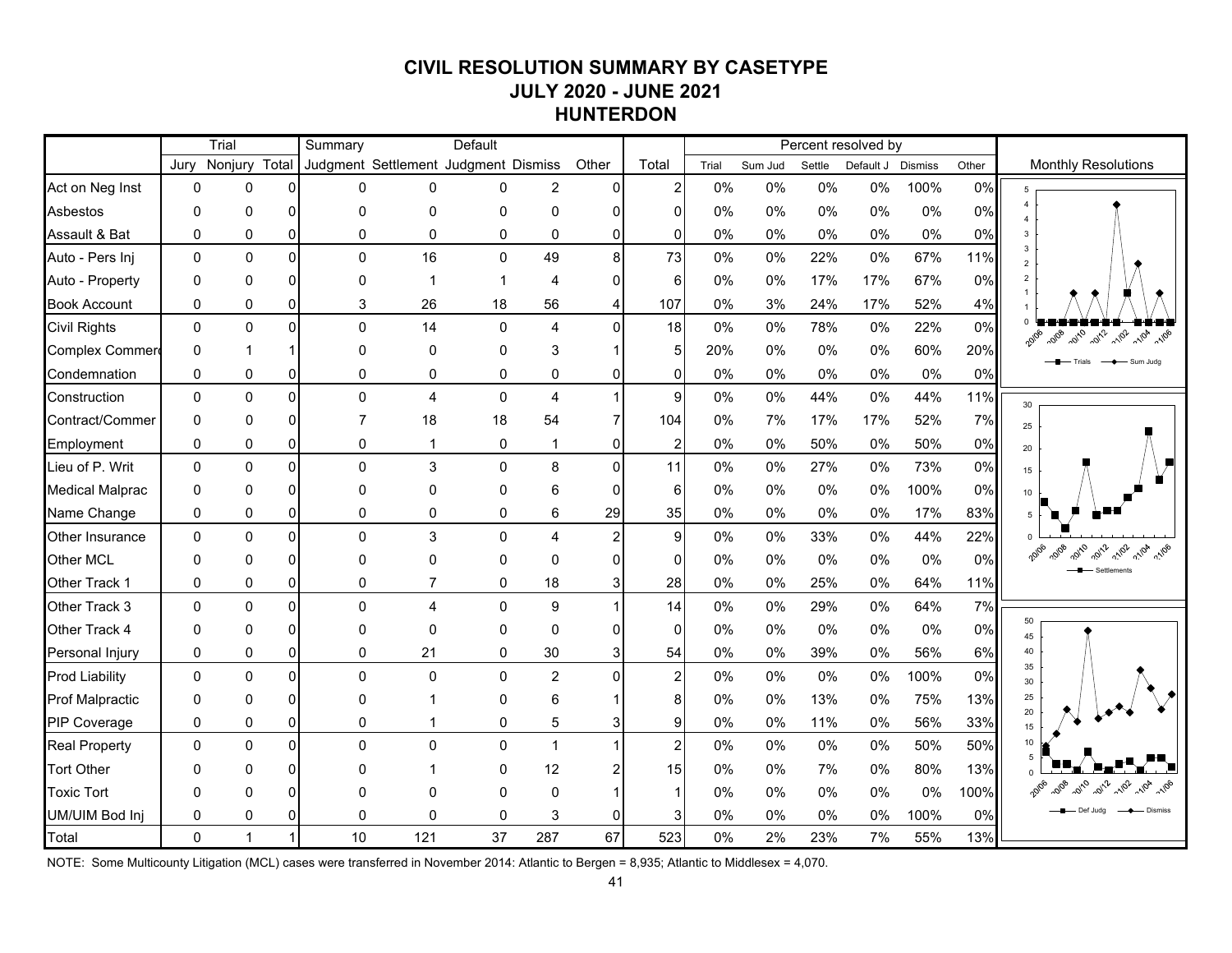# **CIVIL BACKLOG BY CASETYPEJUNE 2021HUNTERDON**



1) Casetypes with the state's largest backlogs are highlighted.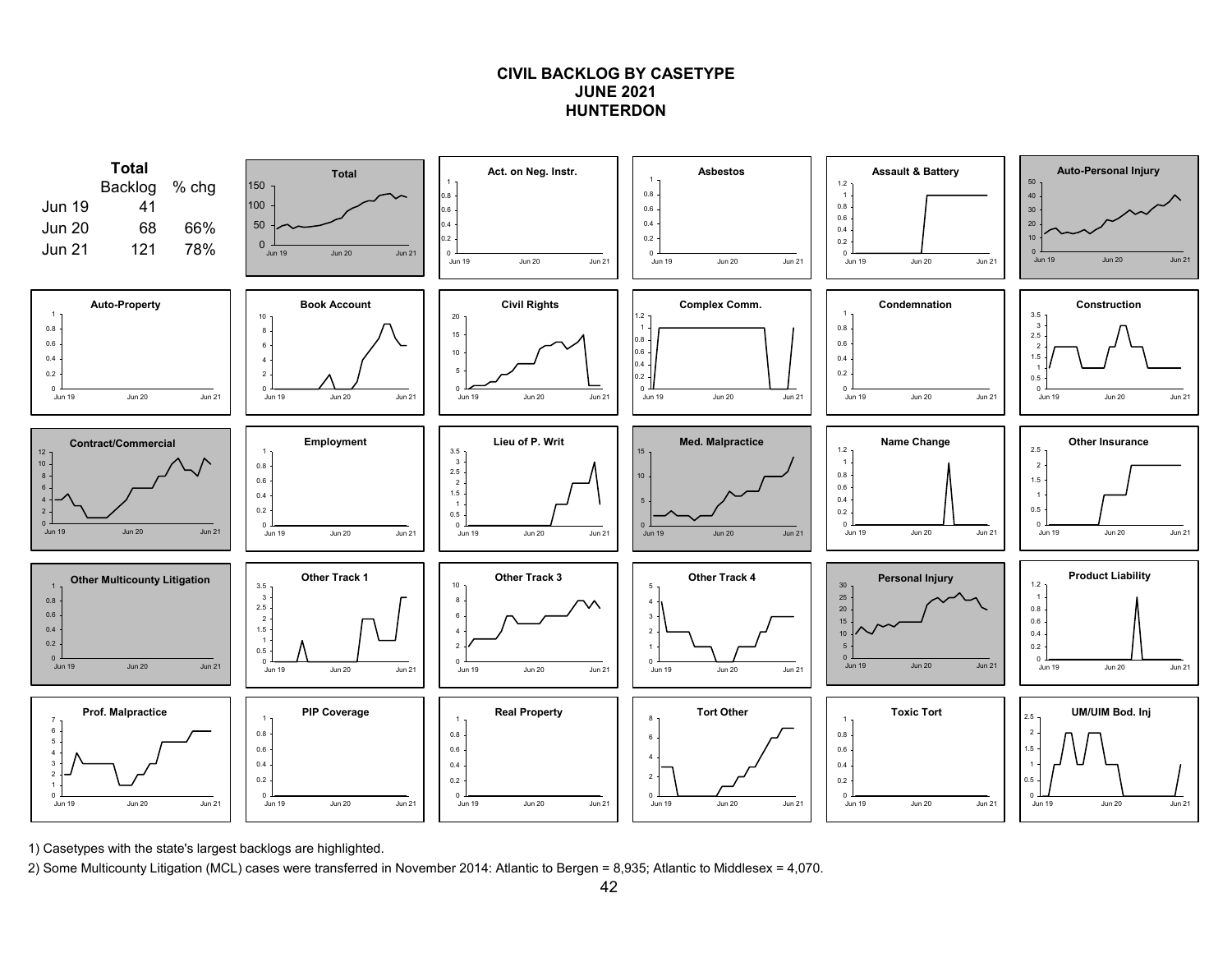#### **CIVIL CASELOAD SUMMARY BY CASETYPE JULY 2020 - JUNE 2021 MERCER**

|                        |                |                 |         |                |                    |         |                |                     |                   |                         |         |          |                        | Backlog Per 100        |              |                   |                       |         |
|------------------------|----------------|-----------------|---------|----------------|--------------------|---------|----------------|---------------------|-------------------|-------------------------|---------|----------|------------------------|------------------------|--------------|-------------------|-----------------------|---------|
|                        |                | Filings         |         |                | Resolutions        |         |                | Clearance           |                   | Backlog                 |         |          | <b>Backlog Percent</b> | <b>Monthly Filings</b> |              |                   | <b>Active Pending</b> |         |
|                        | Jul 2019       | <b>Jul 2020</b> |         | Jul 2019       | <b>Jul 2020</b>    |         |                |                     |                   |                         |         |          |                        |                        |              |                   |                       |         |
|                        | to             | to              | percent | to             | to                 | percent |                | Jul 2020 - Jun 2021 |                   |                         | percent |          |                        |                        |              |                   |                       | percent |
|                        | Jun 2020       | Jun 2021        | change  | Jun 2020       | Jun 2021           | change  | number         | percent             | Jun 2020 Jun 2021 |                         | change  | Jun 2020 | Jun 2021               | Jun 2020 Jun 2021      |              | Jun 2020 Jun 2021 |                       | change  |
| Act on Neg Inst        | 6              | 3               | $-50%$  | 6              | Δ                  | $-33%$  | 1              | 133%                | 0                 | 0                       | 0%      | 0%       | 0%                     | 0                      |              | 3                 | $\mathbf{2}$          | $-33%$  |
| Asbestos               | $\mathbf 0$    | 0               | 0%      | $\Omega$       | 0                  | 0%      | 0              | 100%                | $\mathbf 0$       | 0                       | 0%      | 0%       | 0%                     | $\mathbf 0$            | 0            | $\mathbf 0$       | 0                     | 0%      |
| Assault & Bat          | 3              | 21              | 600%    | $\overline{2}$ | 8                  | 300%    | $-13$          | 38%                 | 12                | 8                       | $-33%$  | 48%      | 21%                    | 4,800                  | 457          | 25                | 39                    | 56%     |
| Auto - Pers Ini        | 757            | 792             | 5%      | 855            | 675                | $-21%$  | $-117$         | 85%                 | 212               | 270                     | 27%     | 21%      | 24%                    | 336                    | 409          | 996               | 1,115                 | 12%     |
| Auto - Property        | 37             | 46              | 24%     | 32             | 40                 | 25%     | -6             | 87%                 | 3                 | 4                       | 33%     | 10%      | 11%                    | 97                     | 104          | 29                | 35                    | 21%     |
| <b>Book Account</b>    | 264            | 338             | 28%     | 210            | 314                | 50%     | -24            | 93%                 | 0                 | 1                       |         | 0%       | 1%                     | $\mathbf 0$            | 4            | 143               | 166                   | 16%     |
| <b>Civil Rights</b>    | 39             | 29              | $-26%$  | 40             | 23                 | $-43%$  | -6             | 79%                 | 9                 | 16                      | 78%     | 21%      | 32%                    | 277                    | 662          | 42                | 50                    | 19%     |
| <b>Complex Comme</b>   | 16             | 12              | $-25%$  | 13             | 17                 | 31%     | 5              | 142%                | 11                | 10                      | $-9%$   | 44%      | 50%                    | 825                    | 1,000        | 25                | 20                    | $-20%$  |
| Condemnation           | $\mathbf{1}$   | 0               | $-100%$ | 4              | $\mathbf 1$        | $-75%$  | 1              | 100%                | 3                 | 3                       | 0%      | 60%      | 75%                    | 3,600                  |              | 5                 | 4                     | $-20%$  |
| Construction           | 19             | 16              | $-16%$  | 22             | 21                 | $-5%$   | 5              | 131%                | $\overline{7}$    | $\overline{\mathbf{4}}$ | -43%    | 29%      | 21%                    | 442                    | 300          | 24                | 19                    | $-21%$  |
| Contract/Comme         | 279            | 295             | 6%      | 288            | 282                | $-2%$   | $-13$          | 96%                 | 33                | 48                      | 45%     | 14%      | 20%                    | 142                    | 195          | 232               | 245                   | 6%      |
| Employment             | 15             | 9               | $-40%$  | 13             | 16                 | 23%     | $\overline{7}$ | 178%                | $\mathbf 1$       | 3                       | 200%    | 6%       | 33%                    | 80                     | 400          | 16                | 9                     | $-44%$  |
| Lieu of P. Writ        | 42             | 24              | $-43%$  | 33             | 31                 | $-6%$   | $\overline{7}$ | 129%                | $\mathbf{1}$      | 3                       | 200%    | 3%       | 13%                    | 29                     | 150          | 31                | 24                    | $-23%$  |
| <b>Medical Malprac</b> | 52             | 47              | $-10%$  | 40             | 32                 | $-20%$  | -15            | 68%                 | 25                | 40                      | 60%     | 26%      | 36%                    | 577                    | 1,021        | 96                | 111                   | 16%     |
| Name Change            | 64             | 94              | 47%     | 69             | 86                 | 25%     | -8             | 91%                 | $\mathbf 0$       | $\mathbf{0}$            | 0%      | 0%       | 0%                     | $\mathbf 0$            | $\mathbf{0}$ | $\overline{7}$    | 15                    | 114%    |
| Other Insurance        | 50             | 27              | $-46%$  | 36             | 47                 | 31%     | 20             | 174%                | 2                 | 6                       | 200%    | 4%       | 25%                    | 48                     | 267          | 45                | 24                    | $-47%$  |
| Other MCL              | $\mathbf 0$    | 4               |         | 0              | $\overline{\bf 4}$ |         | 0              | 100%                | $\mathbf 0$       | 0                       | 0%      | $0\%$    | 0%                     | 0                      | 0            | 0                 | $\mathbf 0$           | 0%      |
| Other Track 1          | 231            | 208             | $-10%$  | 185            | 203                | 10%     | -5             | 98%                 | 2                 | 13                      | 550%    | 2%       | 11%                    | 10                     | 75           | 112               | 115                   | 3%      |
| Other Track 3          | 119            | 133             | 12%     | 94             | 85                 | $-10%$  | $-48$          | 64%                 | 52                | 72                      | 38%     | 28%      | 30%                    | 524                    | 650          | 188               | 237                   | 26%     |
| Other Track 4          | 15             | 10              | $-33%$  | 21             | 17                 | $-19%$  | $\overline{7}$ | 170%                | 9                 | 8                       | $-11%$  | 36%      | 40%                    | 720                    | 960          | 25                | 20                    | $-20%$  |
| Personal Injury        | 361            | 355             | $-2%$   | 369            | 326                | $-12%$  | $-29$          | 92%                 | 124               | 163                     | 31%     | 24%      | 30%                    | 412                    | 551          | 509               | 538                   | 6%      |
| <b>Prod Liability</b>  | $\overline{4}$ | 21              | 425%    | $\overline{7}$ | 8                  | 14%     | $-13$          | 38%                 | $\overline{4}$    | 3                       | $-25%$  | 36%      | 13%                    | 1,200                  | 171          | 11                | 24                    | 118%    |
| <b>Prof Malpractic</b> | 19             | 23              | 21%     | 30             | 19                 | $-37%$  | -4             | 83%                 | 14                | 25                      | 79%     | 27%      | 45%                    | 884                    | 1,304        | 51                | 55                    | 8%      |
| <b>PIP Coverage</b>    | 8              | 5               | -38%    | 5              | 8                  | 60%     | 3              | 160%                | 0                 | 0                       | 0%      | $0\%$    | 0%                     | 0                      | $\mathbf{0}$ | 5                 | 2                     | $-60%$  |
| <b>Real Property</b>   | 8              | 10              | 25%     | 9              | 9                  | 0%      | $-1$           | 90%                 | $\Omega$          | $\mathbf{1}$            |         | 0%       | 17%                    | $\Omega$               | 120          | 5                 | 6                     | 20%     |
| <b>Tort Other</b>      | 72             | 104             | 44%     | 67             | 86                 | 28%     | -18            | 83%                 | 14                | 13                      | $-7%$   | 19%      | 14%                    | 233                    | 150          | 73                | 90                    | 23%     |
| <b>Toxic Tort</b>      | 1              | 5               | 400%    | $\overline{2}$ | 3                  | 50%     | $-2$           | 60%                 | $\mathbf 0$       | $\mathbf{1}$            |         | 0%       | 33%                    | 0                      | 240          | 1                 | 3                     | 200%    |
| UM/UIM Bod Inj         | 57             | 49              | $-14%$  | 57             | 46                 | $-19%$  | -3             | 94%                 | 12                | 23                      | 92%     | 16%      | 29%                    | 253                    | 563          | 75                | 78                    | 4%      |
| Total                  | 2,539          | 2,680           | 6%      | 2.509          | 2.411              | $-4%$   | $-269$         | 90%                 | 550               | 738                     | 34%     | 20%      | 24%                    | 260                    | 330          | 2.774             | 3.046                 | 10%     |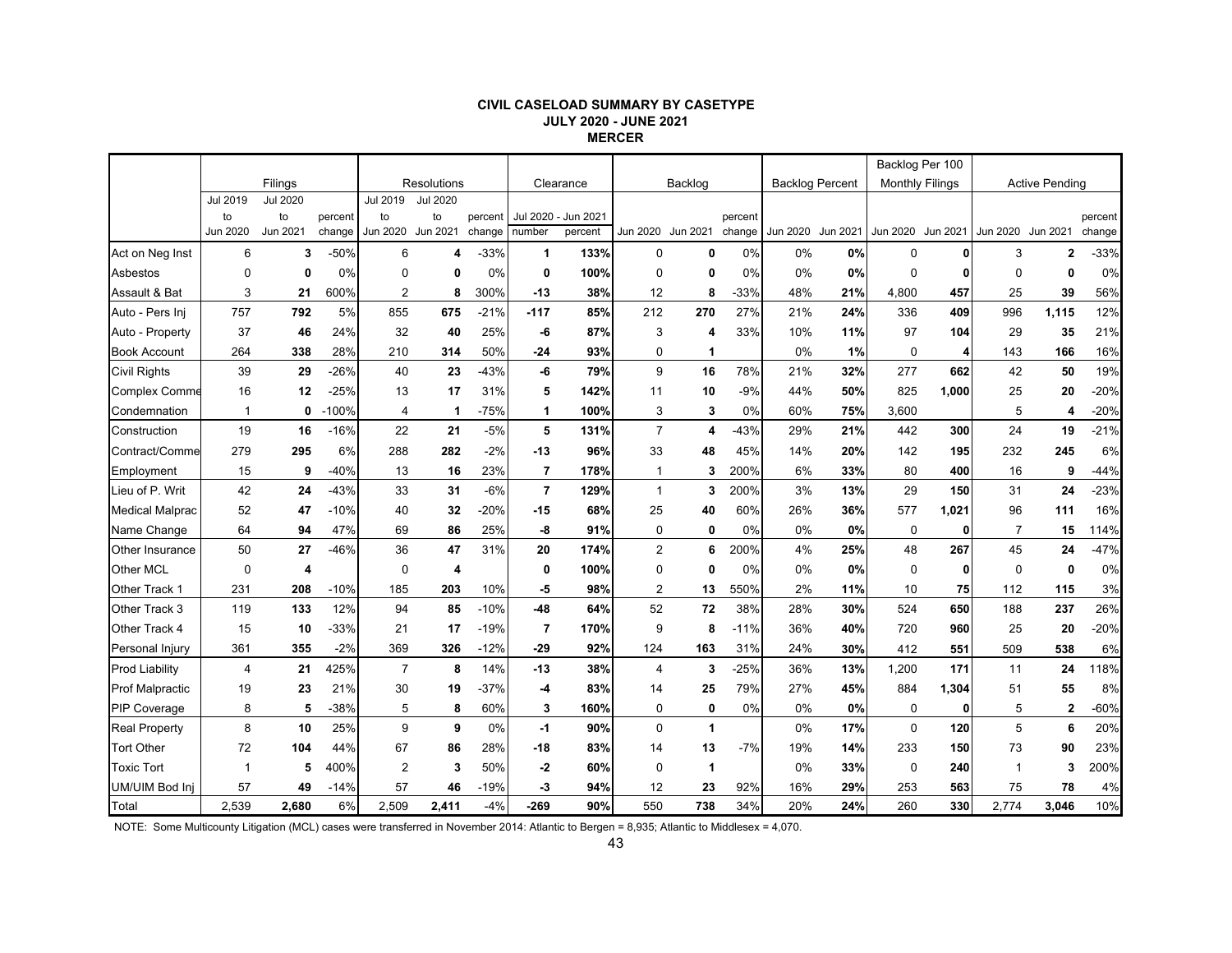#### **June 2021**

**MERCER**

|                        |                |                             |                    |                   |                  |                |                                    |                   | <b>Cases in Backlog</b> |                  |                         |                         |                    |                   |                         |                                |
|------------------------|----------------|-----------------------------|--------------------|-------------------|------------------|----------------|------------------------------------|-------------------|-------------------------|------------------|-------------------------|-------------------------|--------------------|-------------------|-------------------------|--------------------------------|
|                        |                |                             | Track 1            |                   |                  |                |                                    | Track 2           |                         |                  | Track 3                 |                         |                    | Track 4           |                         |                                |
|                        | months         | 12 to 18 18 to 24<br>months | 24 to 36<br>months | over 36<br>months | Total<br>Track 1 |                | 18 to 24 24 to 36<br>months months | over 36<br>months | <b>Total</b><br>Track 2 | 24 to 36 over 36 | months months           | <b>Total</b><br>Track 3 | 24 to 36<br>months | over 36<br>months | <b>Total</b><br>Track 4 | <b>Total</b><br><b>Backlog</b> |
|                        |                |                             |                    |                   |                  |                |                                    |                   |                         |                  |                         |                         |                    |                   |                         |                                |
| Act on Neg Inst        | $\mathbf 0$    | $\mathbf 0$                 | $\mathbf 0$        | 0                 | $\Omega$         | $\mathbf{0}$   | $\mathbf 0$                        | $\Omega$          | $\Omega$                | $\mathbf{0}$     | $\Omega$                | O                       | $\Omega$           | $\Omega$          |                         |                                |
| Asbestos               | $\mathbf 0$    | 0                           | $\mathbf 0$        | $\Omega$          |                  | 0              | 0                                  | $\Omega$          |                         | $\Omega$         | $\Omega$                |                         | O                  |                   |                         |                                |
| Assault & Bat          | 0              | 0                           | 0                  | 0                 |                  | 0              | $\mathbf 0$                        | 0                 | 0                       | $\mathbf 0$      | 8                       |                         | $\mathbf 0$        |                   |                         |                                |
| Auto - Pers Inj        | $\mathbf 0$    | $\mathbf 0$                 | $\mathbf 0$        | $\overline{0}$    | $\Omega$         | 114            | 114                                | 42                | 270                     | $\mathbf 0$      | $\overline{0}$          | $\Omega$                | $\mathbf 0$        | $\mathbf{0}$      | n                       | 270                            |
| Auto - Property        | $\mathbf 0$    | 0                           | 0                  | $\overline{0}$    |                  | 1              | 3                                  | 0                 | 4                       | $\mathbf 0$      | 0                       |                         | 0                  |                   |                         |                                |
| <b>Book Account</b>    | 0              | $\mathbf{1}$                | 0                  | 0                 |                  | 0              | 0                                  | 0                 | 0                       | $\mathbf 0$      | $\overline{0}$          |                         | 0                  |                   |                         |                                |
| <b>Civil Rights</b>    | $\mathbf 0$    | $\mathbf 0$                 | $\mathbf 0$        | $\Omega$          |                  | $\Omega$       | $\mathbf 0$                        | $\mathbf{0}$      | $\Omega$                | 9                | $\overline{7}$          | 16                      | 0                  | $\Omega$          | $\Omega$                | 16                             |
| <b>Complex Comme</b>   | $\mathbf 0$    | 0                           | $\mathbf 0$        | $\overline{0}$    |                  | $\Omega$       | $\Omega$                           | $\Omega$          |                         | $\Omega$         | $\overline{0}$          | O                       | 5                  | 5                 | 10                      | 10                             |
| Condemnation           | $\pmb{0}$      | $\pmb{0}$                   | 0                  | 0                 |                  | 0              | 0                                  | $\mathbf 0$       | 0                       |                  | $\overline{2}$          |                         | 0                  | 01                |                         |                                |
| Construction           | $\mathbf 0$    | $\mathbf 0$                 | $\mathbf 0$        | $\overline{0}$    |                  | 1              | $\overline{c}$                     | -1                | $\overline{4}$          | $\mathbf 0$      | $\mathbf{0}$            | $\Omega$                | $\mathbf 0$        | $\mathbf{0}$      |                         |                                |
| Contract/Comme         | $\mathbf 0$    | 0                           | 0                  | 0                 |                  | 20             | 19                                 | 9                 | 48                      | $\mathbf 0$      | $\overline{0}$          |                         | 0                  | 0                 |                         | 48                             |
| Employment             | 0              | 0                           | 0                  | 0                 |                  | 0              | $\overline{2}$                     | 0                 | $\overline{2}$          | 1                | 0                       |                         | 0                  | 0                 |                         |                                |
| Lieu of P. Writ        | $\mathbf 0$    | $\Omega$                    | $\mathbf 0$        | $\Omega$          |                  | $\Omega$       | $\mathbf 0$                        | $\Omega$          | $\Omega$                | $\pmb{0}$        | $\mathbf{0}$            | $\Omega$                | 3                  | $\Omega$          |                         |                                |
| <b>Medical Malprac</b> | $\mathbf 0$    | 0                           | 0                  | 01                |                  | 0              | $\Omega$                           | $\Omega$          |                         | 21               | 19                      | 40                      | $\Omega$           |                   |                         |                                |
| Name Change            | $\pmb{0}$      | $\pmb{0}$                   | 0                  | 0                 |                  | 0              | 0                                  | 0                 | $\overline{0}$          | $\pmb{0}$        | $\mathbf 0$             | $\overline{0}$          | 0                  | 01                |                         |                                |
| <b>Other Insurance</b> | $\mathbf 0$    | $\mathbf{1}$                | $\mathbf 0$        | $\overline{0}$    |                  | $\overline{2}$ | $\mathbf{1}$                       |                   | Δ                       | $\pmb{0}$        | $\mathbf{0}$            | $\Omega$                | $\mathbf 0$        |                   |                         |                                |
| Other Mass Tort        | $\mathbf 0$    | 0                           | 0                  | 0                 |                  | $\Omega$       | 0                                  | n                 |                         | 0                | 0                       |                         | 0                  | <sup>0</sup>      |                         |                                |
| Other Track 1          | 8              | $\overline{\mathbf{c}}$     | 0                  | 0                 | 10               | 1              | $\overline{c}$                     | $\mathbf 0$       | 3                       | $\pmb{0}$        | $\mathbf{0}$            | $\Omega$                | 0                  | 0                 |                         | 13                             |
| Other Track 3          | $\mathbf 0$    | $\mathbf 0$                 | $\mathbf 0$        | $\overline{0}$    |                  | $\Omega$       | $\mathbf 0$                        | $\mathbf 0$       | $\overline{0}$          | 28               | 44                      | 72                      | 0                  | 0                 |                         | 72                             |
| Other Track 4          | $\mathbf 0$    | 0                           | $\mathbf{0}$       | $\Omega$          |                  | 0              | $\mathbf 0$                        | $\Omega$          | n                       | $\pmb{0}$        | 0                       | O                       | 3                  |                   |                         | 8                              |
| Personal Injury        | $\pmb{0}$      | $\pmb{0}$                   | 0                  | $\overline{0}$    |                  | 59             | $72\,$                             | 31                | 162                     | $\pmb{0}$        | $\overline{0}$          | 0                       | 0                  |                   |                         | 163                            |
| <b>Prod Liability</b>  | $\pmb{0}$      | 0                           | $\mathbf 0$        | $\overline{0}$    |                  | 0              | 0                                  | $\mathbf 0$       | $\overline{0}$          | $\mathbf{1}$     | $\overline{\mathbf{c}}$ | 3                       | 0                  | $\Omega$          |                         |                                |
| <b>Prof Malpractic</b> | $\mathbf 0$    | 0                           | $\mathbf{0}$       | $\Omega$          |                  | $\Omega$       | 0                                  | $\Omega$          | n                       | 13               | 12                      | 25                      | O                  | <sup>0</sup>      |                         | 25                             |
| PIP Coverage           | $\pmb{0}$      | 0                           | 0                  | 0                 |                  | 0              | $\pmb{0}$                          | 0                 | $\overline{0}$          | $\pmb{0}$        | $\mathbf 0$             | $\mathbf{0}$            | 0                  | 0                 |                         |                                |
| <b>Real Property</b>   | $\overline{1}$ | $\mathbf 0$                 | $\mathbf 0$        | $\overline{0}$    |                  | $\mathbf{0}$   | 0                                  | $\mathbf 0$       | $\overline{0}$          | $\pmb{0}$        | $\overline{0}$          | $\Omega$                | $\Omega$           | $\Omega$          |                         |                                |
| <b>Tort Other</b>      | $\Omega$       | 0                           | O                  | n                 |                  | 3              |                                    | 3                 | 13                      | $\Omega$         | ი                       |                         |                    |                   |                         | 13                             |
| <b>Toxic Tort</b>      | $\mathbf 0$    | 0                           | 0                  |                   |                  | $\Omega$       | $\Omega$                           |                   | ŋ                       | $\Omega$         |                         |                         |                    |                   |                         |                                |
| UM/UIM Bod Inj         | 0              | 0                           | 0                  | 0                 |                  | 10             | 11                                 | $\overline{c}$    | 23                      | $\pmb{0}$        |                         |                         | O                  |                   |                         | 23                             |
| Total                  | 9              | 4                           | $\mathbf 0$        | $\mathsf{O}$      | 13               | 211            | 233                                | 89                | 533                     | 74               | 95                      | 169                     | 11                 | 12                | 23                      | 738                            |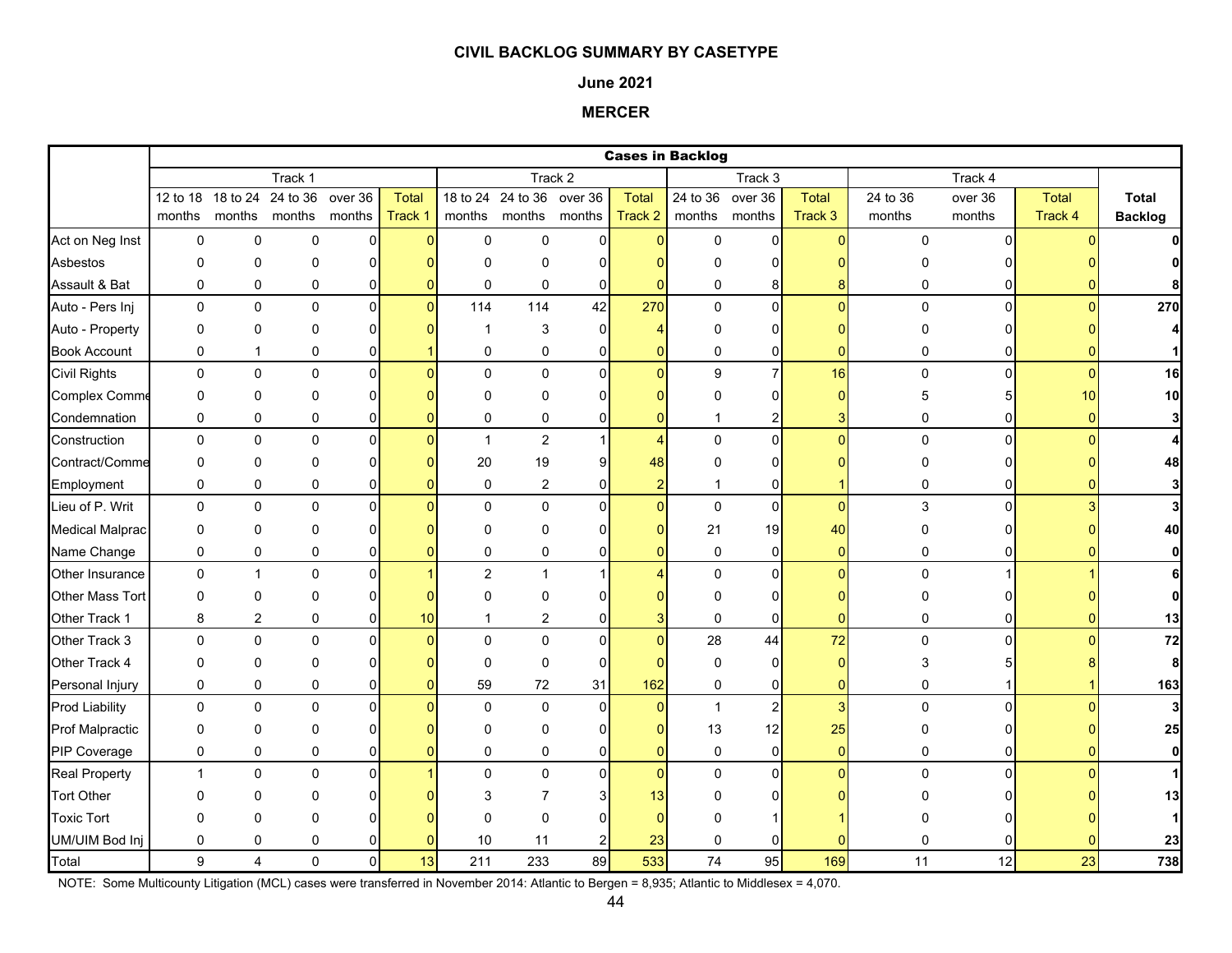# **CIVIL RESOLUTION SUMMARY BY CASETYPE JULY 2020 - JUNE 2021 MERCER**

|                        |                | Trial        |                | Summary      |                | Default                              |              |                |                 |       |         |        | Percent resolved by |                |       |                                         |
|------------------------|----------------|--------------|----------------|--------------|----------------|--------------------------------------|--------------|----------------|-----------------|-------|---------|--------|---------------------|----------------|-------|-----------------------------------------|
|                        | Jurv           | Nonjury      | Total          |              |                | Judgment Settlement Judgment Dismiss |              | Other          | Total           | Trial | Sum Jud | Settle | Default J           | <b>Dismiss</b> | Other | <b>Monthly Resolutions</b>              |
| Act on Neg Inst        | 0              | 0            | $\Omega$       | 0            | $\overline{2}$ |                                      |              | 0              | 4               | 0%    | 0%      | 50%    | 25%                 | 25%            | 0%    |                                         |
| <b>Asbestos</b>        | $\Omega$       | $\mathbf{0}$ | $\Omega$       | 0            | 0              | $\mathbf{0}$                         | 0            | n              | 0               | 0%    | 0%      | 0%     | 0%                  | 0%             | 0%    | 6                                       |
| Assault & Bat          | $\mathbf{0}$   | 0            | $\Omega$       |              | 5              | 0                                    | 1            |                | 8               | 0%    | 13%     | 63%    | 0%                  | 13%            | 13%   | 5                                       |
| Auto - Pers Inj        | 4              | $\mathbf{0}$ | $\overline{4}$ | 3            | 481            | 13                                   | 148          | 26             | 675             | 1%    | 0%      | 71%    | 2%                  | 22%            | 4%    | 3                                       |
| Auto - Property        | $\mathbf{0}$   | $\Omega$     | $\Omega$       |              | 14             | 12                                   | 12           | $\mathbf{1}$   | 40              | 0%    | 3%      | 35%    | 30%                 | 30%            | 3%    | $\overline{2}$                          |
| <b>Book Account</b>    | 0              | 0            | $\overline{0}$ | 11           | 103            | 117                                  | 82           | 1              | 314             | 0%    | 4%      | 33%    | 37%                 | 26%            | 0%    |                                         |
| <b>Civil Rights</b>    | $\mathbf{0}$   | $\mathbf{0}$ | $\overline{0}$ | 1            | 3              | $\mathbf 0$                          | 15           | 4              | 23              | 0%    | 4%      | 13%    | 0%                  | 65%            | 17%   | 2012<br>2010<br>20108<br>21/02<br>21/04 |
| <b>Complex Commer</b>  | $\mathbf{0}$   | $\mathbf{0}$ | $\Omega$       | 3            | 6              | $\mathbf{0}$                         | 4            |                | 17              | 0%    | 18%     | 35%    | $0\%$               | 24%            | 24%   |                                         |
| Condemnation           | 0              | 0            | $\overline{0}$ | 0            | 1              | 0                                    | 0            | 0              | $\mathbf{1}$    | 0%    | 0%      | 100%   | $0\%$               | $0\%$          | 0%    |                                         |
| Construction           | $\mathbf{0}$   | $\mathbf{0}$ | $\Omega$       | $\mathbf{1}$ | 12             | $\overline{2}$                       | 6            | $\mathbf 0$    | 21              | 0%    | 5%      | 57%    | 10%                 | 29%            | 0%    | 160                                     |
| Contract/Commer        | $\Omega$       | $\Omega$     | $\Omega$       | Δ            | 98             | 59                                   | 104          | 17             | 282             | 0%    | 1%      | 35%    | 21%                 | 37%            | 6%    | 140                                     |
| Employment             | $\mathbf 0$    | 0            | $\overline{0}$ | 0            | 6              | $\mathbf{1}$                         | 6            | 3              | 16 <sup>1</sup> | 0%    | 0%      | 38%    | 6%                  | 38%            | 19%   | 120<br>100                              |
| Lieu of P. Writ        | $\mathbf{0}$   | $\mathbf{0}$ | $\Omega$       | $\Omega$     | $\overline{7}$ | $\mathbf 0$                          | 22           | $\overline{a}$ | 31              | 0%    | 0%      | 23%    | 0%                  | 71%            | 6%    | 80                                      |
| <b>Medical Malprac</b> | $\Omega$       | $\Omega$     | $\Omega$       | $\Omega$     | 13             | 0                                    | 15           | 4              | 32              | 0%    | 0%      | 41%    | 0%                  | 47%            | 13%   | 60                                      |
| Name Change            | $\mathbf{0}$   | 0            | $\overline{0}$ | 0            | 0              | 0                                    | 4            | 82             | 86              | 0%    | 0%      | 0%     | $0\%$               | 5%             | 95%   | 40<br>20                                |
| Other Insurance        | $\mathbf{0}$   | $\mathbf{0}$ | $\Omega$       |              | 16             | 4                                    | 19           | $\overline{7}$ | 47              | 0%    | 2%      | 34%    | 9%                  | 40%            | 15%   |                                         |
| Other MCL              | $\Omega$       | $\mathbf{0}$ | $\Omega$       | $\Omega$     | 0              | $\mathbf{0}$                         | 1            | 3              | 4               | 0%    | 0%      | 0%     | 0%                  | 25%            | 75%   | 2010<br>2012<br>21/02                   |
| Other Track 1          | $\mathbf{0}$   | $\Omega$     | $\Omega$       | 4            | 50             | 6                                    | 84           | 59             | 203             | 0%    | 2%      | 25%    | 3%                  | 41%            | 29%   |                                         |
| Other Track 3          | $\mathbf{0}$   | $\mathbf{0}$ | $\Omega$       | 3            | 47             | 0                                    | 17           | 18             | 85              | 0%    | 4%      | 55%    | $0\%$               | 20%            | 21%   |                                         |
| Other Track 4          | $\mathbf{0}$   | $\mathbf{0}$ | $\Omega$       | 0            | 6              | 4                                    | 6            | $\mathbf 1$    | 17              | 0%    | 0%      | 35%    | 24%                 | 35%            | 6%    | 250                                     |
| Personal Injury        | $\mathbf 0$    | 0            | $\overline{0}$ | 8            | 198            | 12                                   | 77           | 31             | 326             | 0%    | 2%      | 61%    | 4%                  | 24%            | 10%   | 200                                     |
| <b>Prod Liability</b>  | $\mathbf{0}$   | $\mathbf{0}$ | $\Omega$       | $\Omega$     | 5              | $\mathbf 0$                          | $\mathbf{1}$ | $\overline{a}$ | 8 <sup>1</sup>  | 0%    | 0%      | 63%    | $0\%$               | 13%            | 25%   | 150                                     |
| <b>Prof Malpractic</b> | $\Omega$       | $\Omega$     | $\Omega$       | $\Omega$     | 14             |                                      | 4            | 0              | 19              | 0%    | 0%      | 74%    | 5%                  | 21%            | 0%    |                                         |
| PIP Coverage           | $\mathbf 0$    | 0            | $\overline{0}$ | 0            | 5              | $\mathbf{1}$                         | 1            |                | 8               | 0%    | 0%      | 63%    | 13%                 | 13%            | 13%   | 100                                     |
| <b>Real Property</b>   | $\Omega$       | $\mathbf{0}$ | $\Omega$       | 1            | 4              | $\mathbf{0}$                         | 3            | 1              | 9               | 0%    | 11%     | 44%    | 0%                  | 33%            | 11%   | 50                                      |
| <b>Tort Other</b>      | $\Omega$       | $\Omega$     | $\Omega$       | 6            | 35             | 11                                   | 27           |                | 86              | 0%    | 7%      | 41%    | 13%                 | 31%            | 8%    |                                         |
| <b>Toxic Tort</b>      | $\Omega$       | O            | $\Omega$       | O            | 0              | $\mathbf{0}$                         | $\Omega$     |                | 3               | 0%    | 0%      | 0%     | 0%                  | 0%             | 100%  |                                         |
| UM/UIM Bod Inj         | 0              | 0            | $\Omega$       | 0            | 35             |                                      | 10           | 0              | 46              | 0%    | 0%      | 76%    | 2%                  | 22%            | 0%    | Def Juda<br>Dismiss                     |
| Total                  | $\overline{4}$ | $\mathbf{0}$ | 4              | 48           | 1,166          | 245                                  | 670          | 278            | 2,411           | 0%    | 2%      | 48%    | 10%                 | 28%            | 12%   |                                         |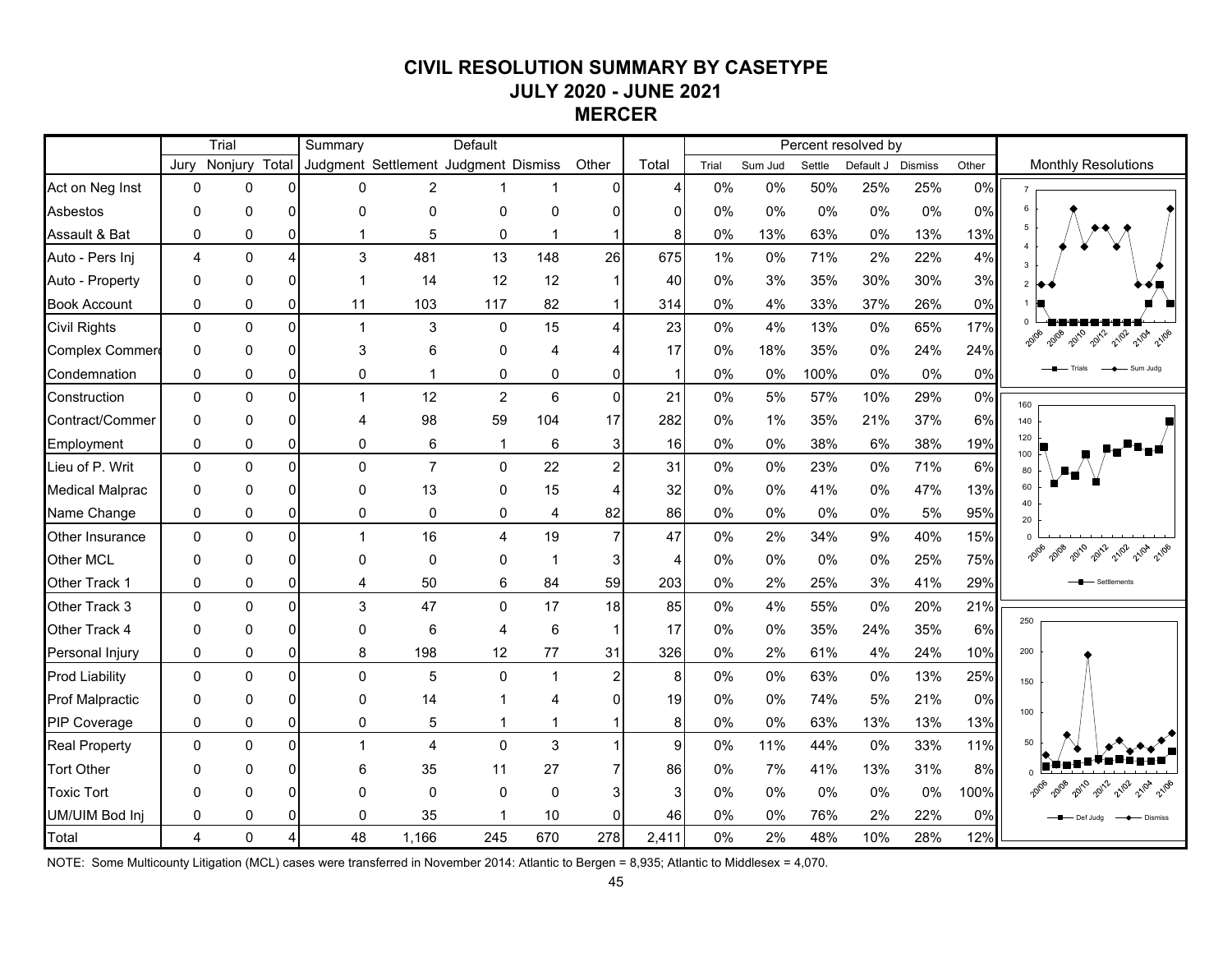## **CIVIL BACKLOG BY CASETYPEJUNE 2021MERCER**



1) Casetypes with the state's largest backlogs are highlighted.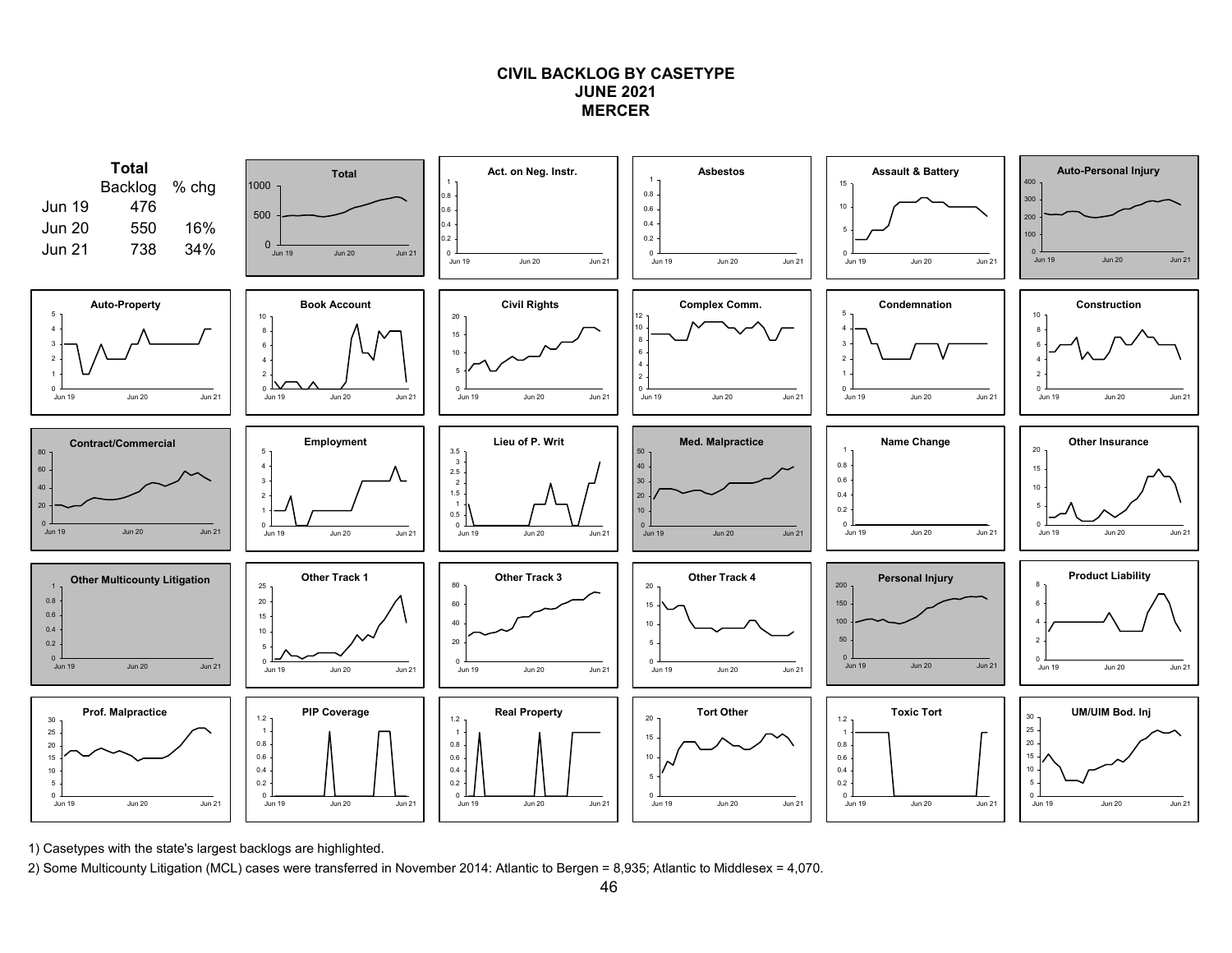#### **CIVIL CASELOAD SUMMARY BY CASETYPE JULY 2020 - JUNE 2021 MIDDLESEX**

|                        |          |                 |         |          |                    |         |                |           |                   |                |         |                        |          | Backlog Per 100        |          |          |                       |         |
|------------------------|----------|-----------------|---------|----------|--------------------|---------|----------------|-----------|-------------------|----------------|---------|------------------------|----------|------------------------|----------|----------|-----------------------|---------|
|                        |          | Filings         |         |          | <b>Resolutions</b> |         |                | Clearance |                   | Backlog        |         | <b>Backlog Percent</b> |          | <b>Monthly Filings</b> |          |          | <b>Active Pending</b> |         |
|                        | Jul 2019 | <b>Jul 2020</b> |         | Jul 2019 | <b>Jul 2020</b>    |         |                |           |                   |                |         |                        |          |                        |          |          |                       |         |
|                        | to       | to              | percent | to       | to                 | percent | Jul 2020 -     | Jun 2021  |                   |                | percent |                        |          |                        |          |          |                       | percent |
|                        | Jun 2020 | Jun 2021        | change  | Jun 2020 | Jun 2021           | change  | number         | percent   | Jun 2020 Jun 2021 |                | change  | Jun 2020               | Jun 2021 | Jun 2020               | Jun 2021 | Jun 2020 | Jun 2021              | change  |
| Act on Neg Inst        | 16       | 6               | $-63%$  | 19       | 14                 | $-26%$  | 8              | 233%      | $\overline{2}$    | 0              | $-100%$ | 15%                    | 0%       | 150                    | $\bf{0}$ | 13       | 4                     | $-69%$  |
| Asbestos               | 181      | 180             | $-1%$   | 64       | 114                | 78%     | -66            | 63%       | 362               | 453            | 25%     | 52%                    | 60%      | 2,400                  | 3,020    | 692      | 760                   | 10%     |
| Assault & Bat          | 10       | 18              | 80%     | 9        | 13                 | 44%     | -5             | 72%       | 3                 | 3              | 0%      | 18%                    | 7%       | 360                    | 200      | 17       | 41                    | 141%    |
| Auto - Pers Ini        | 3,532    | 3,323           | $-6%$   | 3,073    | 2,765              | $-10%$  | $-558$         | 83%       | 751               | 1,418          | 89%     | 17%                    | 28%      | 255                    | 512      | 4,432    | 4,984                 | 12%     |
| Auto - Property        | 62       | 72              | 16%     | 58       | 79                 | 36%     | $\overline{7}$ | 110%      | 9                 | 5              | $-44%$  | 16%                    | 10%      | 174                    | 83       | 56       | 48                    | $-14%$  |
| <b>Book Account</b>    | 662      | 924             | 40%     | 600      | 808                | 35%     | $-116$         | 87%       | 23                | 19             | $-17%$  | 6%                     | 4%       | 42                     | 25       | 377      | 468                   | 24%     |
| <b>Civil Rights</b>    | 30       | 32              | 7%      | 36       | 24                 | $-33%$  | -8             | 75%       | $\overline{4}$    | 4              | 0%      | 16%                    | 12%      | 160                    | 150      | 25       | 34                    | 36%     |
| <b>Complex Comme</b>   | 31       | 26              | $-16%$  | 33       | 31                 | $-6%$   | 5              | 119%      | 20                | 27             | 35%     | 36%                    | 47%      | 774                    | 1,246    | 56       | 57                    | 2%      |
| Condemnation           | 23       | 20              | $-13%$  | 27       | 21                 | $-22%$  | 1              | 105%      | $\mathbf 0$       | 0              | 0%      | 0%                     | 0%       | 0                      | 0        | 5        | 4                     | $-20%$  |
| Construction           | 39       | 29              | $-26%$  | 42       | 23                 | $-45%$  | -6             | 79%       | $\overline{7}$    | 15             | 114%    | 22%                    | 41%      | 215                    | 621      | 32       | 37                    | 16%     |
| Contract/Comme         | 773      | 777             | 1%      | 758      | 806                | 6%      | 29             | 104%      | 36                | 118            | 228%    | 6%                     | 20%      | 56                     | 182      | 592      | 600                   | 1%      |
| Employment             | 44       | 38              | $-14%$  | 40       | 43                 | 8%      | 5              | 113%      | $\overline{2}$    | 5              | 150%    | 6%                     | 18%      | 55                     | 158      | 34       | 28                    | $-18%$  |
| Lieu of P. Writ        | 37       | 20              | $-46%$  | 28       | 22                 | $-21%$  | $\mathbf 2$    | 110%      | 6                 | 10             | 67%     | 19%                    | 31%      | 195                    | 600      | 31       | 32                    | 3%      |
| <b>Medical Malprac</b> | 137      | 144             | 5%      | 128      | 79                 | $-38%$  | -65            | 55%       | 53                | 106            | 100%    | 22%                    | 34%      | 464                    | 883      | 243      | 312                   | 28%     |
| Name Change            | 158      | 233             | 47%     | 161      | 203                | 26%     | $-30$          | 87%       | $\mathbf 0$       | 0              | 0%      | 0%                     | 0%       | $\mathbf 0$            | 0        | 21       | 51                    | 143%    |
| Other Insurance        | 48       | 54              | 13%     | 38       | 44                 | 16%     | $-10$          | 81%       | $\overline{2}$    | $\overline{2}$ | 0%      | 6%                     | 7%       | 50                     | 44       | 32       | 30                    | $-6%$   |
| Other MCL              | 835      | 813             | $-3%$   | 226      | 560                | 148%    | $-253$         | 69%       | 2,635             | 3,867          | 47%     | 52%                    | 73%      | 3,787                  | 5,708    | 5,051    | 5,303                 | 5%      |
| Other Track 1          | 411      | 394             | $-4%$   | 289      | 424                | 47%     | 30             | 108%      | 14                | 16             | 14%     | 5%                     | 8%       | 41                     | 49       | 259      | 203                   | $-22%$  |
| Other Track 3          | 218      | 221             | 1%      | 186      | 199                | 7%      | $-22$          | 90%       | 31                | 46             | 48%     | 11%                    | 16%      | 171                    | 250      | 271      | 295                   | 9%      |
| Other Track 4          | 17       | 14              | $-18%$  | 15       | 16                 | 7%      | $\overline{2}$ | 114%      | 18                | 23             | 28%     | 44%                    | 55%      | 1,271                  | 1,971    | 41       | 42                    | 2%      |
| Personal Injury        | 1,108    | 1,003           | $-9%$   | 1,016    | 820                | $-19%$  | $-183$         | 82%       | 285               | 533            | 87%     | 20%                    | 33%      | 309                    | 638      | 1,447    | 1,622                 | 12%     |
| <b>Prod Liability</b>  | 81       | 60              | $-26%$  | 213      | 63                 | $-70%$  | 3              | 105%      | 11                | 16             | 45%     | 17%                    | 25%      | 163                    | 320      | 63       | 63                    | 0%      |
| <b>Prof Malpractic</b> | 38       | 33              | $-13%$  | 51       | 50                 | $-2%$   | 17             | 152%      | 12                | 24             | 100%    | 16%                    | 34%      | 379                    | 873      | 74       | 71                    | $-4%$   |
| <b>PIP Coverage</b>    | 38       | 27              | $-29%$  | 43       | 26                 | $-40%$  | -1             | 96%       | 2                 | 0              | $-100%$ | 20%                    | 0%       | 63                     | 0        | 10       | 9                     | $-10%$  |
| <b>Real Property</b>   | 22       | 19              | $-14%$  | 16       | 18                 | 13%     | $-1$           | 95%       | $\overline{2}$    | $\overline{2}$ | 0%      | 13%                    | 15%      | 109                    | 126      | 15       | 13                    | $-13%$  |
| <b>Tort Other</b>      | 156      | 152             | $-3%$   | 154      | 140                | $-9%$   | $-12$          | 92%       | 10                | 17             | 70%     | 8%                     | 13%      | 77                     | 134      | 122      | 133                   | 9%      |
| <b>Toxic Tort</b>      | 2        | 3               | 50%     | 5        | $\mathbf 1$        | -80%    | $-2$           | 33%       | 1                 | $\mathbf{2}$   | 100%    | 33%                    | 40%      | 600                    | 800      | 3        | 5                     | 67%     |
| UM/UIM Bod Inj         | 233      | 255             | 9%      | 198      | 197                | $-1%$   | $-58$          | 77%       | 36                | 65             | 81%     | 14%                    | 20%      | 185                    | 306      | 265      | 327                   | 23%     |
| Total                  | 8,942    | 8.890           | $-1%$   | 7,526    | 7.603              | 1%      | $-1287$        | 86%       | 4,337             | 6,796          | 57%     | 30%                    | 44%      | 582                    | 917      | 14,279   | 15,576                | 9%      |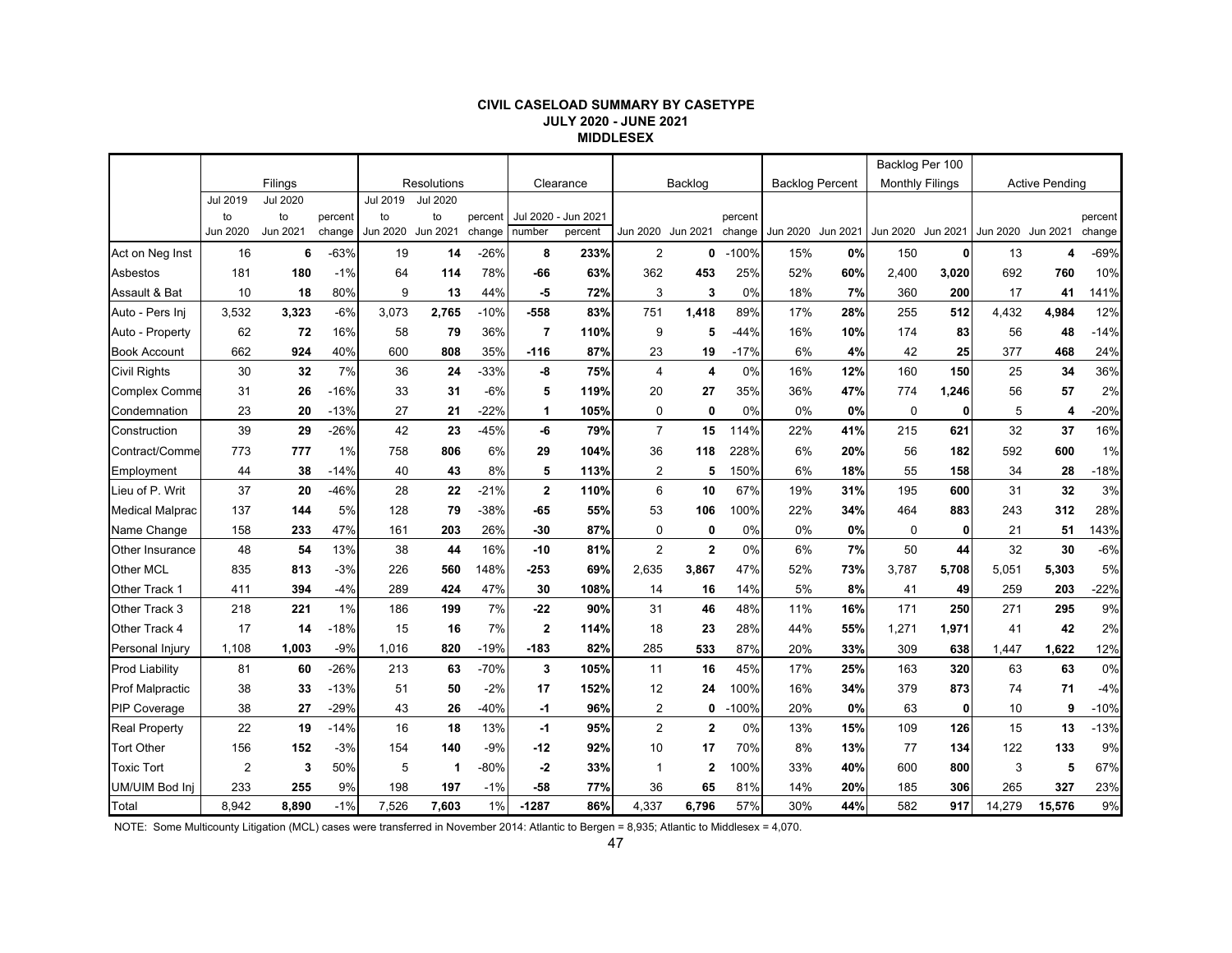#### **June 2021**

# **MIDDLESEX**

|                        |                |                   |             |              |              |                |                           |                |                 | <b>Cases in Backlog</b> |                |                |              |                |              |                         |
|------------------------|----------------|-------------------|-------------|--------------|--------------|----------------|---------------------------|----------------|-----------------|-------------------------|----------------|----------------|--------------|----------------|--------------|-------------------------|
|                        |                |                   | Track 1     |              |              |                |                           | Track 2        |                 |                         | Track 3        |                |              | Track 4        |              |                         |
|                        |                | 12 to 18 18 to 24 | 24 to 36    | over 36      | <b>Total</b> |                | 18 to 24 24 to 36 over 36 |                | <b>Total</b>    | 24 to 36                | over 36        | <b>Total</b>   | 24 to 36     | over 36        | <b>Total</b> | Total                   |
|                        | months         | months            | months      | months       | Track 1      | months         |                           | months months  | Track 2         | months                  | months         | Track 3        | months       | months         | Track 4      | <b>Backlog</b>          |
| Act on Neg Inst        | $\mathbf 0$    | $\mathbf 0$       | 0           | 0            | n            | $\mathbf 0$    | $\mathbf 0$               | $\Omega$       | $\Omega$        | $\mathbf 0$             | $\Omega$       | $\Omega$       | $\mathbf 0$  | $\Omega$       | $\Omega$     | $\mathbf{0}$            |
| Asbestos               | 0              | 0                 | 0           | 0            |              | $\Omega$       | $\mathbf 0$               | $\Omega$       | n               | 0                       | 0              |                | 148          | 305            | 453          | 453                     |
| Assault & Bat          | 0              | 0                 | 0           | 0            |              | 0              | $\mathbf 0$               | $\Omega$       | $\mathbf{0}$    | $\overline{2}$          |                |                | 0            | $\overline{0}$ | $\Omega$     | $\overline{\mathbf{3}}$ |
| Auto - Pers Inj        | $\mathbf 0$    | 0                 | $\mathbf 0$ | $\pmb{0}$    | $\Omega$     | 590            | 680                       | 148            | 1,418           | 0                       | $\overline{0}$ | $\overline{0}$ | $\mathbf 0$  | $\Omega$       | $\Omega$     | 1,418                   |
| Auto - Property        | 0              | 0                 | 0           | 0            |              | -1             | 3                         | -1             | 5               | 0                       | 0              |                | 0            |                |              | 5                       |
| <b>Book Account</b>    | 11             | 3                 | 5           | 0            | 19           | 0              | 0                         | 0              | $\mathbf{0}$    | 0                       | 0              | 0              | 0            | $\Omega$       |              | 19                      |
| <b>Civil Rights</b>    | 0              | 0                 | $\mathbf 0$ | $\mathbf{0}$ | O            | $\mathbf{0}$   | $\Omega$                  | $\Omega$       | $\overline{0}$  | $\overline{a}$          | $\mathbf{2}$   | 4              | $\pmb{0}$    | $\overline{0}$ | $\Omega$     | 4                       |
| <b>Complex Comme</b>   | 0              | 0                 | $\Omega$    | 0            |              | $\mathbf 0$    | 0                         | n              | $\Omega$        | 0                       | $\overline{0}$ |                | 10           | 17             | 27           | 27                      |
| Condemnation           | 0              | 0                 | 0           | 0            |              | 0              | 0                         | $\Omega$       | $\overline{0}$  | 0                       | 0              | $\Omega$       | 0            | $\overline{0}$ | $\Omega$     | $\mathbf{0}$            |
| Construction           | 0              | 0                 | $\mathbf 0$ | $\pmb{0}$    |              | $\sqrt{5}$     | $\overline{7}$            | 3              | 15              | 0                       | $\overline{0}$ | $\Omega$       | 0            | $\Omega$       |              | 15                      |
| Contract/Comme         | 0              | 0                 | 0           | 0            |              | 56             | 55                        | 7              | 118             | 0                       | $\overline{0}$ |                | 0            |                |              | 118                     |
| Employment             | 0              | 0                 | 0           | 0            |              | $\overline{2}$ | $\sqrt{2}$                |                | $5\overline{)}$ | 0                       | $\overline{0}$ | $\Omega$       | 0            | ΩI             |              | 5 <sub>l</sub>          |
| Lieu of P. Writ        | 0              | 0                 | $\mathbf 0$ | $\mathbf 0$  |              | $\Omega$       | $\mathsf 0$               | $\Omega$       | $\overline{0}$  | $\pmb{0}$               | $\mathbf 0$    | $\Omega$       | $\,6\,$      | 4              | 10           | 10                      |
| <b>Medical Malprac</b> | 0              | $\Omega$          | $\Omega$    | 0            |              | $\Omega$       | $\mathbf{0}$              | O              | $\Omega$        | 66                      | 40             | 106            | 0            |                |              | 106                     |
| Name Change            | 0              | 0                 | 0           | 0            |              | 0              | 0                         | $\overline{0}$ | $\Omega$        | 0                       | $\overline{0}$ | $\overline{0}$ | 0            | 0              | O            | $\mathbf{0}$            |
| Other Insurance        | $\overline{2}$ | 0                 | $\Omega$    | 0            |              | $\Omega$       | $\Omega$                  | $\Omega$       | $\Omega$        | $\mathbf 0$             | $\overline{0}$ | $\Omega$       | $\mathbf{0}$ | $\Omega$       |              | $\overline{2}$          |
| Other Mass Tort        | $\pmb{0}$      | 0                 | 0           | 0            |              | $\Omega$       | 0                         | U              |                 | 0                       | 0              |                | 1,371        | 2,496          | 3,867        | 3,867                   |
| Other Track 1          | 11             | 0                 | 3           | 0            | 14           |                |                           | 0              | 2               | 0                       | 0              | $\Omega$       | 0            | $\Omega$       |              | 16                      |
| Other Track 3          | $\mathbf 0$    | 0                 | $\mathbf 0$ | 0            |              | $\Omega$       | $\mathbf 0$               | $\Omega$       | $\overline{0}$  | 24                      | 22             | 46             | 0            | $\Omega$       |              | 46                      |
| Other Track 4          | 0              | 0                 | $\Omega$    | 0            |              | $\mathbf 0$    | $\mathbf 0$               | $\Omega$       | $\Omega$        | $\mathbf 0$             | 0              | $\Omega$       | 6            | 17             | 23           | 23                      |
| Personal Injury        | 0              | 0                 | 0           | 0            |              | 210            | 259                       | 64             | 533             | $\pmb{0}$               | $\overline{0}$ | $\overline{0}$ | 0            | $\overline{0}$ | $\Omega$     | 533                     |
| <b>Prod Liability</b>  | $\mathbf 0$    | 0                 | $\mathbf 0$ | $\mathbf 0$  |              | $\mathbf 0$    | $\mathbf 0$               | $\Omega$       | $\overline{0}$  | 9                       | $\overline{7}$ | 16             | $\pmb{0}$    | $\Omega$       | $\Omega$     | 16                      |
| <b>Prof Malpractic</b> | 0              | 0                 | 0           | 0            |              | $\mathbf 0$    | 0                         | O              | $\mathbf{0}$    | 20                      | 4              | 24             | 0            |                |              | 24                      |
| PIP Coverage           | $\mathbf 0$    | 0                 | $\mathbf 0$ | 0            |              | $\mathbf 0$    | $\mathbf 0$               | $\Omega$       | $\overline{0}$  | $\pmb{0}$               | 0              | $\overline{0}$ | 0            | $\Omega$       |              | $\mathbf{0}$            |
| <b>Real Property</b>   | $\mathbf{0}$   | $\Omega$          | 2           | $\Omega$     |              | $\Omega$       | $\Omega$                  | $\Omega$       | $\overline{0}$  | 0                       | $\overline{0}$ | $\Omega$       | $\Omega$     | $\Omega$       |              | $\mathbf{2}$            |
| <b>Tort Other</b>      | 0              | 0                 | 0           | 0            |              | 8              | 7                         |                | 17              | O                       | 0              |                |              |                |              | 17                      |
| <b>Toxic Tort</b>      | $\Omega$       | $\Omega$          | $\Omega$    |              |              | $\Omega$       | $\Omega$                  | U              | $\Omega$        |                         |                |                |              |                |              | $\mathbf{2}$            |
| UM/UIM Bod Inj         | 0              | 0                 | 0           | 0            |              | 30             | 30                        | 5              | 65              | 0                       | 0              |                |              |                |              | 65                      |
| Total                  | 24             | 3                 | 10          | $\mathbf 0$  | 37           | 903            | 1,044                     | 231            | 2,178           | 124                     | 77             | 201            | 1,541        | 2,839          | 4,380        | 6,796                   |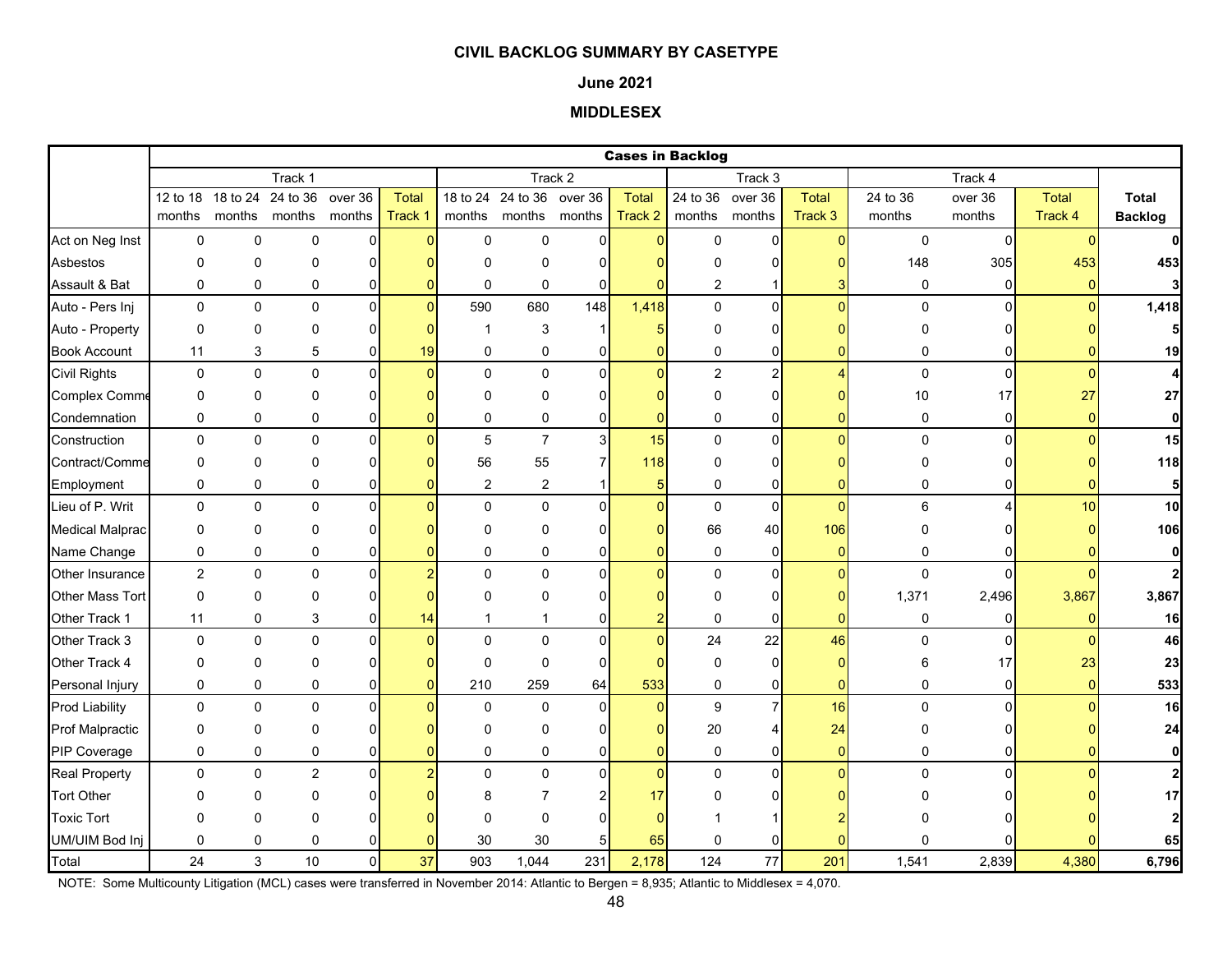# **CIVIL RESOLUTION SUMMARY BY CASETYPE JULY 2020 - JUNE 2021 MIDDLESEX**

|                        |                | Trial          |                | Summary        |                        | Default                              |                |                |              |       |         |        | Percent resolved by |                |       |                                              |
|------------------------|----------------|----------------|----------------|----------------|------------------------|--------------------------------------|----------------|----------------|--------------|-------|---------|--------|---------------------|----------------|-------|----------------------------------------------|
|                        | Jurv           | Nonjury Total  |                |                |                        | Judgment Settlement Judgment Dismiss |                | Other          | Total        | Trial | Sum Jud | Settle | Default J           | <b>Dismiss</b> | Other | <b>Monthly Resolutions</b>                   |
| Act on Neg Inst        | $\Omega$       | $\mathbf{0}$   | 0              | $\overline{2}$ | $\boldsymbol{\Lambda}$ | 3                                    | $\overline{4}$ |                | 14           | 0%    | 14%     | 29%    | 21%                 | 29%            | 7%    | 12                                           |
| Asbestos               | Δ              | 0              |                | $\mathbf{0}$   | 83                     | $\pmb{0}$                            | 24             | 3              | 114          | 4%    | 0%      | 73%    | 0%                  | 21%            | 3%    | 10                                           |
| Assault & Bat          | 0              | $\pmb{0}$      | $\mathbf{0}$   | $\pmb{0}$      | $\overline{c}$         | $\pmb{0}$                            | $\,6\,$        | $\overline{5}$ | 13           | 0%    | 0%      | 15%    | $0\%$               | 46%            | 38%   |                                              |
| Auto - Pers Inj        | 3              | $\Omega$       | $\overline{3}$ | 6              | 682                    | 10                                   | 1,927          | 137            | 2,765        | 0%    | 0%      | 25%    | 0%                  | 70%            | 5%    |                                              |
| Auto - Property        | $\Omega$       | $\Omega$       | $\Omega$       | $\overline{2}$ | 15                     | 22                                   | 36             | $\overline{4}$ | 79           | 0%    | 3%      | 19%    | 28%                 | 46%            | 5%    |                                              |
| <b>Book Account</b>    | 0              | 0              | $\Omega$       | 16             | 113                    | 268                                  | 390            | 21             | 808          | 0%    | 2%      | 14%    | 33%                 | 48%            | 3%    |                                              |
| <b>Civil Rights</b>    | $\Omega$       | $\Omega$       | $\Omega$       | $\overline{1}$ | $\overline{1}$         | $\mathbf 0$                          | 16             | 6 <sup>1</sup> | 24           | 0%    | 4%      | 4%     | $0\%$               | 67%            | 25%   | 2010<br>2012<br>21/02<br>21/04               |
| Complex Commer         | $\Omega$       | 0              | $\Omega$       | 0              | $\overline{2}$         | $\overline{c}$                       | 20             | $\overline{7}$ | 31           | 0%    | 0%      | 6%     | 6%                  | 65%            | 23%   |                                              |
| Condemnation           | 0              | 0              | $\Omega$       | 0              | $\overline{2}$         | 0                                    | $\overline{7}$ | 12             | 21           | 0%    | 0%      | 10%    | 0%                  | 33%            | 57%   | Sum Juda                                     |
| Construction           | $\Omega$       | $\Omega$       | $\Omega$       | $\pmb{0}$      | $\overline{4}$         | $\mathbf{1}$                         | 17             | $\mathbf{1}$   | 23           | 0%    | 0%      | 17%    | 4%                  | 74%            | 4%    | 250                                          |
| Contract/Commer        | $\Omega$       | $\mathbf 0$    | $\Omega$       | 14             | 122                    | 155                                  | 490            | 25             | 806          | 0%    | 2%      | 15%    | 19%                 | 61%            | 3%    | 200                                          |
| Employment             | $\Omega$       | 0              | $\Omega$       | 0              | $\bf8$                 | 1                                    | 29             | 5 <sub>5</sub> | 43           | 0%    | 0%      | 19%    | 2%                  | 67%            | 12%   |                                              |
| Lieu of P. Writ        | $\Omega$       | $\overline{2}$ | $\overline{2}$ | $\Omega$       | $\overline{2}$         | $\Omega$                             | 14             | $\overline{4}$ | 22           | 9%    | 0%      | 9%     | 0%                  | 64%            | 18%   | 150                                          |
| <b>Medical Malprac</b> | $\Omega$       | $\Omega$       | 0              | $\mathbf{0}$   | 11                     | $\Omega$                             | 51             | 17             | 79           | $0\%$ | 0%      | 14%    | 0%                  | 65%            | 22%   | 100                                          |
| Name Change            | 0              | 0              | $\Omega$       | $\mathbf 0$    | 0                      | $\mathbf 0$                          | 16             | 187            | 203          | 0%    | 0%      | 0%     | 0%                  | 8%             | 92%   | 50                                           |
| Other Insurance        | $\Omega$       | $\Omega$       | 0              | 1              | 5                      | $\mathbf{1}$                         | 29             | $\bf 8$        | 44           | 0%    | 2%      | 11%    | 2%                  | 66%            | 18%   |                                              |
| <b>Other MCL</b>       | $\Omega$       | $\mathbf{0}$   | $\Omega$       | $\mathbf{0}$   | $\Omega$               | $\pmb{0}$                            | 531            | 29             | 560          | 0%    | $0\%$   | 0%     | $0\%$               | 95%            | 5%    | <b>2010</b><br><b>Roll</b><br>21/02<br>21/04 |
| Other Track 1          | 0              | 0              | $\Omega$       | 4              | 61                     | 43                                   | 208            | 108            | 424          | 0%    | $1\%$   | 14%    | 10%                 | 49%            | 25%   |                                              |
| Other Track 3          | $\Omega$       | $\Omega$       | $\Omega$       | $\overline{1}$ | 49                     | $\overline{c}$                       | 116            | 31             | 199          | 0%    | 1%      | 25%    | 1%                  | 58%            | 16%   |                                              |
| Other Track 4          | $\Omega$       | 0              | $\Omega$       | 0              | $\overline{c}$         | 1                                    | 11             | $\overline{2}$ | 16           | 0%    | 0%      | 13%    | 6%                  | 69%            | 13%   | 800<br>700                                   |
| Personal Injury        | 0              | 0              | $\Omega$       | $\overline{1}$ | 232                    | 8                                    | 492            | 87             | 820          | $0\%$ | 0%      | 28%    | $1\%$               | 60%            | 11%   | 600                                          |
| <b>Prod Liability</b>  | $\Omega$       | $\Omega$       | $\Omega$       | $\overline{1}$ | $\overline{7}$         | $\mathbf{1}$                         | 42             | 12             | 63           | 0%    | 2%      | 11%    | 2%                  | 67%            | 19%   | 500                                          |
| <b>Prof Malpractic</b> | $\Omega$       | $\Omega$       | 0              | $\mathbf{0}$   | 18                     | $\mathbf 0$                          | 28             | $\overline{A}$ | 50           | 0%    | 0%      | 36%    | 0%                  | 56%            | 8%    | 400                                          |
| <b>PIP Coverage</b>    | 0              | 0              | $\Omega$       | $\mathbf 0$    | 3                      | 1                                    | 22             | $\overline{0}$ | 26           | 0%    | 0%      | 12%    | 4%                  | 85%            | 0%    | 300<br>200                                   |
| <b>Real Property</b>   | $\Omega$       | $\Omega$       | $\Omega$       | $\Omega$       | $\mathbf{1}$           | $\mathbf{3}$                         | 11             | $\overline{3}$ | 18           | 0%    | $0\%$   | 6%     | 17%                 | 61%            | 17%   |                                              |
| <b>Tort Other</b>      | ∩              | $\Omega$       | $\Omega$       | $\Omega$       | 19                     | 8                                    | 103            | 10             | 140          | 0%    | 0%      | 14%    | 6%                  | 74%            | 7%    |                                              |
| <b>Toxic Tort</b>      | $\Omega$       | $\Omega$       | 0              | 0              | $\mathbf 0$            | $\mathbf 0$                          | $\mathbf 0$    | $\mathbf{1}$   | $\mathbf{1}$ | 0%    | 0%      | 0%     | 0%                  | 0%             | 100%  | 2010<br>2012<br>21/02                        |
| UM/UIM Bod Inj         | 0              | $\mathbf 0$    | <sup>n</sup>   | $\mathbf 0$    | 39                     | 2                                    | 148            | 8              | 197          | 0%    | 0%      | 20%    | 1%                  | 75%            | 4%    | Def Juda                                     |
| Total                  | $\overline{7}$ | $\overline{2}$ | 9 <sub>l</sub> | 49             | 1,487                  | 532                                  | 4,788          | 738            | 7,603        | 0%    | 1%      | 20%    | 7%                  | 63%            | 10%   |                                              |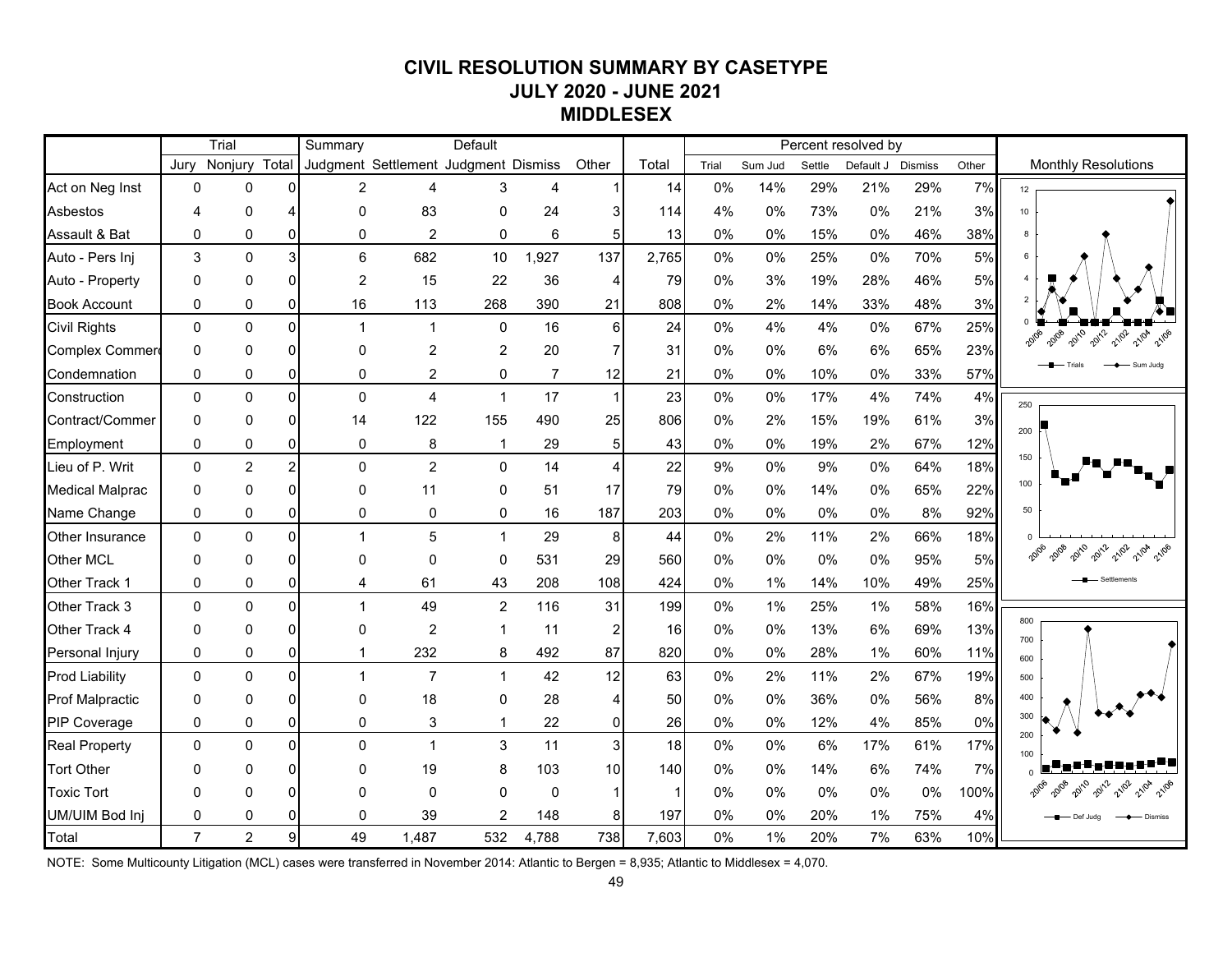## **CIVIL BACKLOG BY CASETYPEJUNE 2021MIDDLESEX**



1) Casetypes with the state's largest backlogs are highlighted.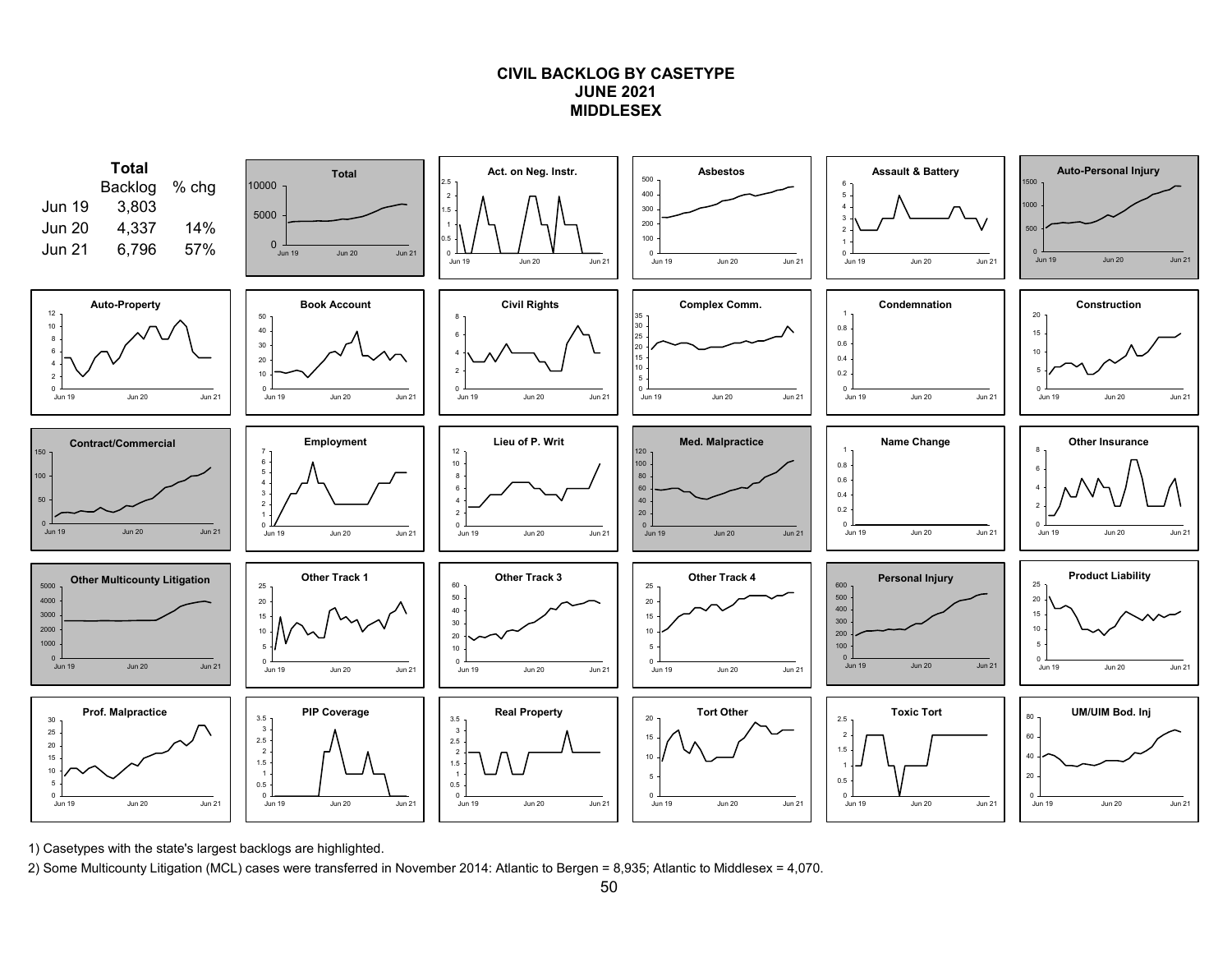#### **CIVIL CASELOAD SUMMARY BY CASETYPE JULY 2020 - JUNE 2021 MONMOUTH**

|                        |             |                 |         |              |                    |         |                      |           |                |                |         |                        |          | Backlog Per 100        |          |                |                       |         |
|------------------------|-------------|-----------------|---------|--------------|--------------------|---------|----------------------|-----------|----------------|----------------|---------|------------------------|----------|------------------------|----------|----------------|-----------------------|---------|
|                        |             | Filings         |         |              | <b>Resolutions</b> |         |                      | Clearance |                | Backlog        |         | <b>Backlog Percent</b> |          | <b>Monthly Filings</b> |          |                | <b>Active Pending</b> |         |
|                        | Jul 2019    | <b>Jul 2020</b> |         | Jul 2019     | <b>Jul 2020</b>    |         |                      |           |                |                |         |                        |          |                        |          |                |                       |         |
|                        | to          | to              | percent | to           | to                 | percent | <b>Jul 2020</b>      | Jun 2021  |                |                | percent |                        |          |                        |          |                |                       | percent |
|                        | Jun 2020    | Jun 2021        | change  | Jun 2020     | Jun 2021           | change  | number               | percent   | Jun 2020       | Jun 2021       | change  | Jun 2020               | Jun 2021 | Jun 2020               | Jun 2021 | Jun 2020       | Jun 2021              | change  |
| Act on Neg Inst        | 10          | 11              | 10%     | 7            | 9                  | 29%     | $-2$                 | 82%       | $\mathbf 1$    | 1              | 0%      | 14%                    | 11%      | 120                    | 109      | $\overline{7}$ | 9                     | 29%     |
| Asbestos               | $\mathbf 0$ | 0               | 0%      | $\Omega$     | $\mathbf 0$        | 0%      | 0                    | 100%      | $\mathbf 0$    | 0              | 0%      | 0%                     | 0%       | $\mathbf 0$            | O        | $\Omega$       | 0                     | 0%      |
| Assault & Bat          | 21          | 22              | 5%      | 19           | 16                 | $-16%$  | -6                   | 73%       | 6              | 12             | 100%    | 17%                    | 27%      | 343                    | 655      | 36             | 44                    | 22%     |
| Auto - Pers Ini        | 1,318       | 1,311           | $-1%$   | 1,389        | 1,189              | $-14%$  | $-122$               | 91%       | 271            | 435            | 61%     | 16%                    | 24%      | 247                    | 398      | 1,698          | 1,823                 | 7%      |
| Auto - Property        | 48          | 44              | $-8%$   | 48           | 45                 | $-6%$   | 1                    | 102%      | 6              | 1              | $-83%$  | 15%                    | 3%       | 150                    | 27       | 41             | 40                    | $-2%$   |
| <b>Book Account</b>    | 555         | 723             | 30%     | 494          | 632                | 28%     | $-91$                | 87%       | 20             | 9              | $-55%$  | 6%                     | 2%       | 43                     | 15       | 311            | 371                   | 19%     |
| <b>Civil Rights</b>    | 20          | 17              | $-15%$  | 17           | 20                 | 18%     | 3                    | 118%      | $\overline{2}$ | $\mathbf{2}$   | 0%      | 13%                    | 14%      | 120                    | 141      | 16             | 14                    | $-13%$  |
| <b>Complex Comme</b>   | 18          | 13              | $-28%$  | 14           | 20                 | 43%     | 7                    | 154%      | 20             | 31             | 55%     | 38%                    | 58%      | 1,333                  | 2,862    | 53             | 53                    | 0%      |
| Condemnation           | 14          | 10              | $-29%$  | 15           | 10                 | $-33%$  | 0                    | 100%      | $\mathbf 1$    | $\mathbf{2}$   | 100%    | 7%                     | 13%      | 86                     | 240      | 15             | 15                    | 0%      |
| Construction           | 53          | 37              | $-30%$  | 48           | 38                 | $-21%$  | $\blacktriangleleft$ | 103%      | 14             | 16             | 14%     | 25%                    | 29%      | 317                    | 519      | 57             | 55                    | $-4%$   |
| Contract/Comme         | 719         | 677             | $-6%$   | 688          | 737                | 7%      | 60                   | 109%      | 65             | 79             | 22%     | 11%                    | 14%      | 108                    | 140      | 591            | 563                   | $-5%$   |
| Employment             | 16          | 16              | 0%      | 17           | 6                  | $-65%$  | -10                  | 38%       | 3              | $\overline{7}$ | 133%    | 25%                    | 33%      | 225                    | 525      | 12             | 21                    | 75%     |
| Lieu of P. Writ        | 47          | 41              | $-13%$  | 48           | 21                 | -56%    | $-20$                | 51%       | 8              | 15             | 88%     | 17%                    | 22%      | 204                    | 439      | 47             | 67                    | 43%     |
| <b>Medical Malprac</b> | 114         | 107             | $-6%$   | 81           | 105                | 30%     | $-2$                 | 98%       | 124            | 158            | 27%     | 40%                    | 50%      | 1,305                  | 1,772    | 310            | 317                   | 2%      |
| Name Change            | 113         | 179             | 58%     | 124          | 147                | 19%     | $-32$                | 82%       | $\mathbf 0$    | 0              | 0%      | 0%                     | 0%       | $\mathbf 0$            | 0        | 17             | 50                    | 194%    |
| Other Insurance        | 48          | 55              | 15%     | 37           | 46                 | 24%     | -9                   | 84%       | 10             | 13             | 30%     | 25%                    | 27%      | 250                    | 284      | 40             | 48                    | 20%     |
| Other MCL              | $\mathbf 0$ | $\mathbf 0$     | 0%      | 0            | $\mathbf 1$        |         | 1                    | 100%      | $\mathbf 0$    | $\mathbf 0$    | 0%      | 0%                     | 0%       | 0                      |          | 0              | $\mathbf 1$           |         |
| Other Track 1          | 267         | 287             | 7%      | 229          | 248                | 8%      | $-39$                | 86%       | 24             | 27             | 13%     | 15%                    | 14%      | 108                    | 113      | 160            | 187                   | 17%     |
| Other Track 3          | 145         | 122             | $-16%$  | 128          | 118                | $-8%$   | $-4$                 | 97%       | 29             | 37             | 28%     | 17%                    | 20%      | 240                    | 364      | 174            | 182                   | 5%      |
| Other Track 4          | 20          | 22              | 10%     | 21           | 22                 | 5%      | 0                    | 100%      | 20             | 18             | $-10%$  | 40%                    | 36%      | 1,200                  | 982      | 50             | 50                    | 0%      |
| Personal Injury        | 671         | 640             | $-5%$   | 747          | 554                | $-26%$  | $-86$                | 87%       | 162            | 287            | 77%     | 18%                    | 29%      | 290                    | 538      | 898            | 977                   | 9%      |
| <b>Prod Liability</b>  | 16          | $\overline{7}$  | -56%    | 23           | 13                 | $-43%$  | 6                    | 186%      | $\overline{7}$ | 14             | 100%    | 24%                    | 56%      | 525                    | 2,400    | 29             | 25                    | $-14%$  |
| <b>Prof Malpractic</b> | 34          | 38              | 12%     | 37           | 43                 | 16%     | 5                    | 113%      | 24             | 34             | 42%     | 27%                    | 36%      | 847                    | 1,074    | 90             | 94                    | 4%      |
| <b>PIP Coverage</b>    | 14          | 21              | 50%     | 12           | 16                 | 33%     | -5                   | 76%       | 0              | $\mathbf{2}$   |         | $0\%$                  | 18%      | 0                      | 114      | 7              | 11                    | 57%     |
| <b>Real Property</b>   | 26          | 27              | 4%      | 18           | 22                 | 22%     | -5                   | 81%       | $\overline{2}$ | 4              | 100%    | 10%                    | 18%      | 92                     | 178      | 20             | 22                    | 10%     |
| <b>Tort Other</b>      | 175         | 178             | 2%      | 164          | 185                | 13%     | $\overline{7}$       | 104%      | 31             | 30             | $-3%$   | 17%                    | 18%      | 213                    | 202      | 181            | 167                   | $-8%$   |
| <b>Toxic Tort</b>      | $\mathbf 0$ | $\mathbf 0$     | 0%      | $\mathbf{1}$ | 0                  | $-100%$ | 0                    | 100%      | $\mathbf 0$    | $\mathbf 2$    |         | 0%                     | 100%     | 0                      |          | 2              | $\overline{2}$        | 0%      |
| UM/UIM Bod Inj         | 119         | 93              | $-22%$  | 115          | 114                | $-1%$   | 21                   | 123%      | 26             | 30             | 15%     | 17%                    | 23%      | 262                    | 387      | 153            | 132                   | $-14%$  |
| Total                  | 4.601       | 4.698           | 2%      | 4,541        | 4,377              | $-4%$   | -321                 | 93%       | 876            | 1.266          | 45%     | 17%                    | 24%      | 228                    | 323      | 5.015          | 5.340                 | 6%      |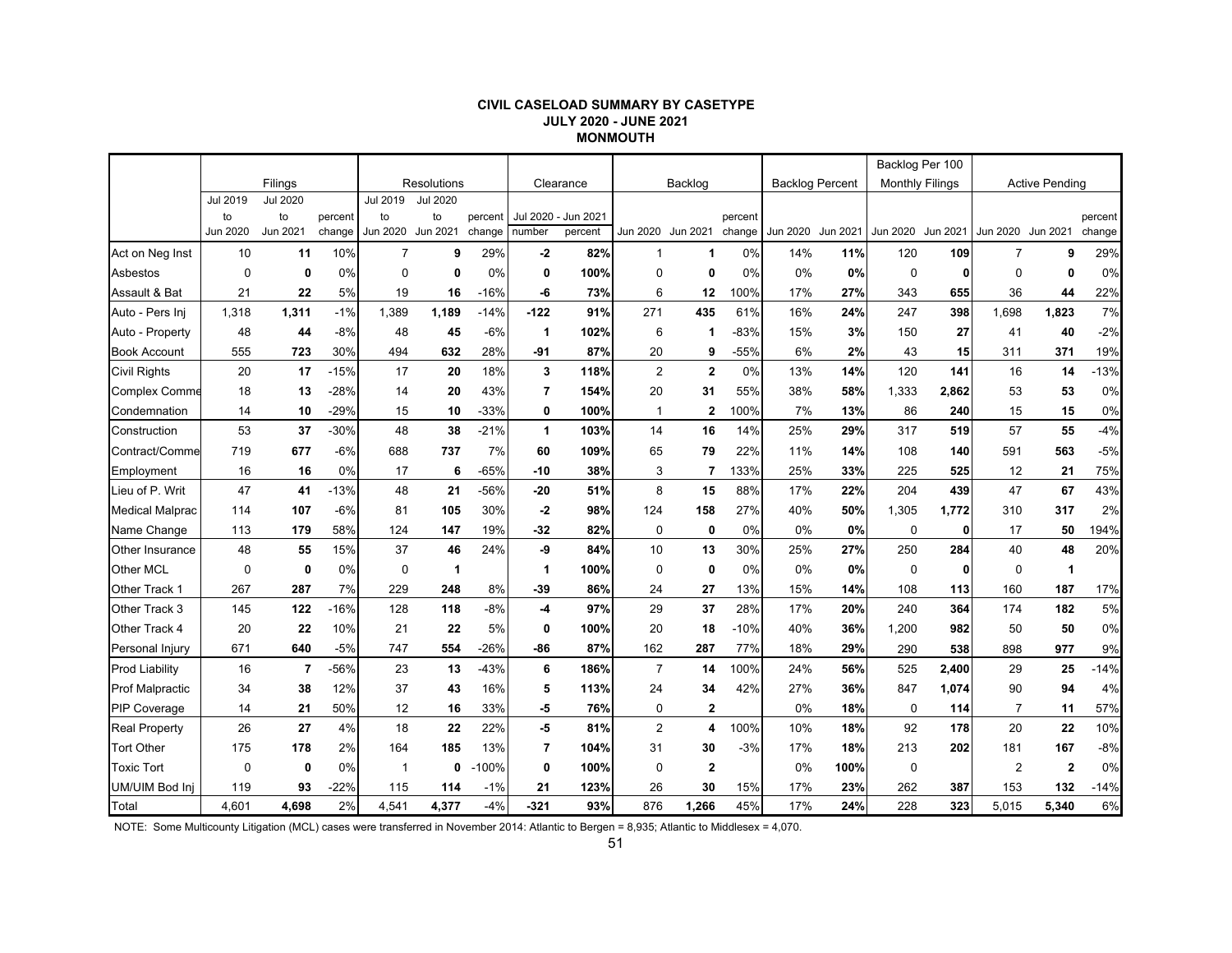#### **June 2021**

# **MONMOUTH**

|                        |              |                            |              |                |                |                |                           |                |                | <b>Cases in Backlog</b> |                |                |          |                |          |                         |
|------------------------|--------------|----------------------------|--------------|----------------|----------------|----------------|---------------------------|----------------|----------------|-------------------------|----------------|----------------|----------|----------------|----------|-------------------------|
|                        |              |                            | Track 1      |                |                |                |                           | Track 2        |                |                         | Track 3        |                |          | Track 4        |          |                         |
|                        |              | 12 to 18 18 to 24 24 to 36 |              | over 36        | <b>Total</b>   |                | 18 to 24 24 to 36 over 36 |                | <b>Total</b>   | 24 to 36 over 36        |                | <b>Total</b>   | 24 to 36 | over 36        | Total    | Total                   |
|                        | months       | months months              |              | months         | Track 1        |                | months months months      |                | Track 2        | months months           |                | Track 3        | months   | months         | Track 4  | <b>Backlog</b>          |
| Act on Neg Inst        | $\mathbf{1}$ | 0                          | $\pmb{0}$    | 0              |                | $\mathbf 0$    | 0                         | $\Omega$       | $\Omega$       | 0                       | $\overline{0}$ | $\mathbf{0}$   | 0        | $\Omega$       |          |                         |
| Asbestos               | $\Omega$     | $\Omega$                   | 0            | $\Omega$       |                | $\Omega$       | $\Omega$                  | <sup>0</sup>   |                | O                       | $\Omega$       |                |          |                |          |                         |
| Assault & Bat          | 0            | 0                          | $\pmb{0}$    | 0              |                | $\mathbf 0$    | 0                         | $\overline{0}$ | $\Omega$       | 8                       | 4              | 12             | 0        |                |          | 12                      |
| Auto - Pers Inj        | $\mathbf 0$  | 0                          | $\mathbf 0$  | $\overline{0}$ | $\Omega$       | 219            | 171                       | 44             | 434            | $\mathbf 0$             | $\mathbf{1}$   |                | 0        | $\Omega$       | $\Omega$ | 435                     |
| Auto - Property        | 0            | 0                          | 0            | 0              |                | $\mathbf 0$    | 1                         | $\Omega$       |                | 0                       | 0              |                | 0        |                |          |                         |
| <b>Book Account</b>    | 3            | 5                          | 1            | 0              |                | $\mathbf 0$    | 0                         | $\overline{0}$ | $\Omega$       | 0                       | 0              |                | 0        | 0              |          | 9                       |
| <b>Civil Rights</b>    | 0            | 0                          | 0            | $\mathbf{0}$   | n              | $\Omega$       | $\Omega$                  | $\Omega$       | $\Omega$       | $\mathbf{1}$            | $\mathbf{1}$   | $\overline{2}$ | 0        | $\Omega$       | $\Omega$ | $\overline{2}$          |
| <b>Complex Comme</b>   | 0            | 0                          | 0            | 0              |                | $\Omega$       | 0                         | $\Omega$       | $\Omega$       | $\Omega$                | 0              |                | 16       | 15             | 31       | 31                      |
| Condemnation           | $\mathbf 0$  | 0                          | $\mathbf 0$  | 0              |                | $\mathbf 0$    | $\mathbf 0$               | $\overline{0}$ | $\Omega$       | 1                       | 1              |                | 0        | $\overline{0}$ |          | $\mathbf 2$             |
| Construction           | 0            | 0                          | $\pmb{0}$    | $\mathbf 0$    |                | $\overline{4}$ | 9                         | $\overline{3}$ | 16             | $\pmb{0}$               | $\pmb{0}$      | $\Omega$       | 0        | $\Omega$       |          | 16                      |
| Contract/Comme         | 0            | 0                          | 0            | $\Omega$       |                | 33             | 34                        | 12             | 79             | 0                       | 0              |                | 0        |                |          | 79                      |
| Employment             | 0            | 0                          | 0            | 0              |                | $\mathbf{1}$   | 3                         | 3              | $\overline{7}$ | 0                       | 0              | O              | 0        |                |          | 7                       |
| Lieu of P. Writ        | $\mathbf 0$  | $\mathbf 0$                | $\mathbf 0$  | $\mathbf{0}$   |                | $\Omega$       | 0                         | $\Omega$       | $\Omega$       | $\pmb{0}$               | $\pmb{0}$      | $\Omega$       | 8        | 7              | 15       | 15                      |
| <b>Medical Malprac</b> | $\Omega$     | $\Omega$                   | 0            | $\Omega$       |                | $\Omega$       | 0                         | $\Omega$       | $\Omega$       | 62                      | 96             | 158            | 0        |                | n        | 158                     |
| Name Change            | 0            | 0                          | 0            | 0              |                | 0              | 0                         | $\overline{0}$ | $\Omega$       | $\pmb{0}$               | $\pmb{0}$      | $\overline{0}$ | 0        | 0              |          | $\bf{0}$                |
| Other Insurance        | 8            | 0                          | $\mathbf{3}$ | $\overline{c}$ | 13             | $\mathbf{0}$   | $\mathbf 0$               | $\Omega$       | $\Omega$       | 0                       | $\mathbf 0$    | $\Omega$       | 0        | $\Omega$       |          | 13                      |
| Other Mass Tort        | $\mathbf 0$  | 0                          | 0            | $\Omega$       | $\Omega$       | $\Omega$       | 0                         |                |                | $\Omega$                | 0              |                | 0        |                |          | 0                       |
| Other Track 1          | 11           | 6                          | 8            |                | 26             | $\mathbf 0$    | 0                         | $\Omega$       |                | $\mathbf{1}$            | 0              |                | 0        |                |          | 27                      |
| Other Track 3          | 0            | $\Omega$                   | $\Omega$     | $\Omega$       |                | $\Omega$       | $\mathbf 0$               | $\Omega$       | $\Omega$       | 19                      | 18             | 37             | 0        | $\Omega$       | n        | 37                      |
| Other Track 4          | 0            | 0                          | 0            | $\Omega$       |                | $\mathbf 0$    | 0                         | $\Omega$       |                | 0                       | $\pmb{0}$      |                | 9        |                | 18       | 18                      |
| Personal Injury        | 0            | 0                          | 0            | 0              | $\overline{0}$ | 126            | 124                       | 36             | 286            | 1                       | 0              | 1              | 0        | 01             | $\Omega$ | 287                     |
| <b>Prod Liability</b>  | 0            | 0                          | 0            | $\mathbf 0$    |                | $\mathbf 0$    | 0                         | $\Omega$       | $\pmb{0}$      | 10                      | 4              | 14             | 0        | U              |          | 14                      |
| <b>Prof Malpractic</b> | 0            | 0                          | 0            | $\Omega$       |                | $\Omega$       | 0                         | 0              |                | 19                      | 15             | 34             | 0        | ი              |          | 34                      |
| PIP Coverage           | 0            | $\overline{c}$             | $\mathbf 0$  | 0              |                | $\mathbf 0$    | 0                         | $\Omega$       | $\Omega$       | 0                       | 0              | $\overline{0}$ | 0        | 0              |          | $\overline{\mathbf{c}}$ |
| <b>Real Property</b>   | 3            | 0                          | 0            |                |                | $\Omega$       | $\mathbf 0$               | $\Omega$       | $\overline{0}$ | $\mathsf 0$             | $\pmb{0}$      | $\Omega$       | 0        | $\Omega$       |          |                         |
| <b>Tort Other</b>      | <sup>0</sup> | 0                          | O            |                |                | g              | 13                        |                | 30             | ŋ                       | $\Omega$       |                |          |                |          | 30                      |
| <b>Toxic Tort</b>      | $\Omega$     | 0                          | $\Omega$     |                |                | $\Omega$       | 0                         |                | $\Omega$       |                         | O              |                |          |                |          | 2                       |
| UM/UIM Bod Inj         | 0            | 0                          | 0            |                |                | 20             | 10                        | $\Omega$       | 30             | $\Omega$                | $\Omega$       |                | 0        |                |          | 30                      |
| Total                  | 26           | 13                         | 12           | 4              | 55             | 412            | 365                       | 106            | 883            | 124                     | 140            | 264            | 33       | 31             | 64       | 1,266                   |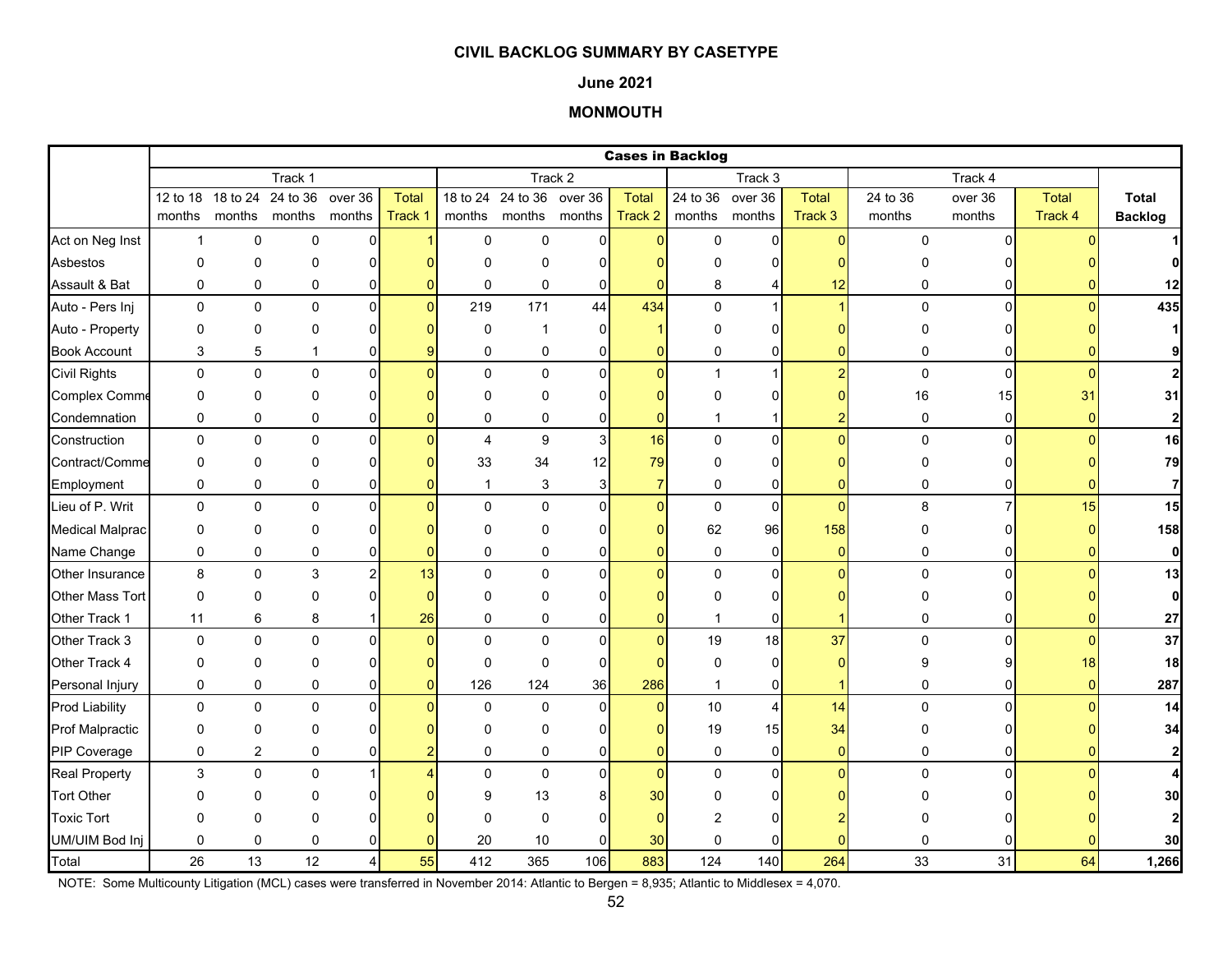# **CIVIL RESOLUTION SUMMARY BY CASETYPE JULY 2020 - JUNE 2021 MONMOUTH**

|                        |                | Trial          |                | Summary                              |                | Default        |                |                 |              |       |         |        | Percent resolved by |                |       |                            |
|------------------------|----------------|----------------|----------------|--------------------------------------|----------------|----------------|----------------|-----------------|--------------|-------|---------|--------|---------------------|----------------|-------|----------------------------|
|                        | Jurv           | Nonjury        | Total          | Judgment Settlement Judgment Dismiss |                |                |                | Other           | Total        | Trial | Sum Jud | Settle | Default J           | <b>Dismiss</b> | Other | <b>Monthly Resolutions</b> |
| Act on Neg Inst        | $\mathbf 0$    | $\Omega$       | $\overline{0}$ | 0                                    | $\overline{2}$ | 3              | 3              |                 | 9            | 0%    | 0%      | 22%    | 33%                 | 33%            | 11%   | 18                         |
| Asbestos               | $\mathbf{0}$   | 0              | $\Omega$       | 0                                    | $\mathbf 0$    | $\mathbf 0$    | 0              |                 | 0            | 0%    | 0%      | 0%     | 0%                  | $0\%$          | 0%    | 16<br>14                   |
| Assault & Bat          | $\mathbf{0}$   | 0              | $\overline{0}$ |                                      | $\overline{7}$ | 0              | $\overline{7}$ | 1               | 16           | 0%    | 6%      | 44%    | 0%                  | 44%            | 6%    | 12                         |
| Auto - Pers Inj        | 18             | $\mathbf{1}$   | 19             | $\overline{\mathbf{4}}$              | 890            | $\overline{7}$ | 222            | 47              | 1,189        | 2%    | 0%      | 75%    | 1%                  | 19%            | 4%    | 10                         |
| Auto - Property        | $\mathbf{0}$   | $\Omega$       | $\Omega$       |                                      | 22             | 9              | 12             | 1               | 45           | $0\%$ | 2%      | 49%    | 20%                 | 27%            | 2%    |                            |
| <b>Book Account</b>    | $\mathbf{0}$   | 0              | $\Omega$       | 8                                    | 255            | 169            | 194            | 6               | 632          | 0%    | $1\%$   | 40%    | 27%                 | 31%            | 1%    |                            |
| <b>Civil Rights</b>    | $\mathbf{0}$   | $\mathbf{0}$   | $\Omega$       |                                      | 5              | 0              | $\overline{7}$ | $\overline{7}$  | 20           | $0\%$ | 5%      | 25%    | $0\%$               | 35%            | 35%   | 2010<br>2012<br>21/02      |
| <b>Complex Commer</b>  | $\mathbf{0}$   | $\Omega$       | $\Omega$       |                                      | 13             | $\Omega$       | 6              | 0               | 20           | 0%    | 5%      | 65%    | $0\%$               | 30%            | 0%    |                            |
| Condemnation           | $\mathbf{0}$   | 0              | $\Omega$       | 0                                    | 8              | $\mathbf{0}$   | 1              |                 | 10           | 0%    | 0%      | 80%    | 0%                  | 10%            | 10%   |                            |
| Construction           | 0              | $\mathbf{0}$   | $\Omega$       | $\mathbf{0}$                         | 24             | 5              | 8              | $\mathbf{1}$    | 38           | 0%    | 0%      | 63%    | 13%                 | 21%            | 3%    | 300                        |
| Contract/Commer        | $\overline{1}$ | 3              |                | 22                                   | 316            | 126            | 243            | 26              | 737          | 1%    | 3%      | 43%    | 17%                 | 33%            | 4%    | 250                        |
| Employment             | 0              | 0              | $\Omega$       | 0                                    | 4              | 0              | 2              | $\overline{0}$  | 6            | 0%    | 0%      | 67%    | 0%                  | 33%            | 0%    | 200                        |
| Lieu of P. Writ        | $\Omega$       | 1              |                | $\Omega$                             | 9              | $\mathbf 0$    | $\overline{7}$ | $\overline{4}$  | 21           | 5%    | 0%      | 43%    | $0\%$               | 33%            | 19%   | 150                        |
| <b>Medical Malprac</b> | -1             | $\Omega$       |                | 3                                    | 68             | 1              | 22             | 10 <sup>1</sup> | 105          | 1%    | 3%      | 65%    | 1%                  | 21%            | 10%   | 100                        |
| Name Change            | 0              | 0              | $\overline{0}$ | 0                                    | $\mathbf 0$    | 0              | 17             | 130             | 147          | $0\%$ | 0%      | 0%     | 0%                  | 12%            | 88%   | 50                         |
| Other Insurance        | $\mathbf{0}$   | $\Omega$       | $\Omega$       | $\overline{2}$                       | 27             | $\Omega$       | 8              | 9               | 46           | 0%    | 4%      | 59%    | 0%                  | 17%            | 20%   |                            |
| <b>Other MCL</b>       | 0              | $\Omega$       | ΩI             | 0                                    | $\mathbf{0}$   | $\Omega$       | 1              | $\Omega$        | $\mathbf{1}$ | 0%    | 0%      | 0%     | 0%                  | 100%           | 0%    |                            |
| Other Track 1          | 0              | 2              | $\overline{2}$ | $\overline{2}$                       | 123            | 18             | 47             | 56              | 248          | 1%    | $1\%$   | 50%    | 7%                  | 19%            | 23%   |                            |
| Other Track 3          | 0              | $\Omega$       | $\Omega$       | 3                                    | 80             | $\mathbf{1}$   | 18             | 16              | 118          | 0%    | 3%      | 68%    | 1%                  | 15%            | 14%   |                            |
| Other Track 4          | 1              | $\Omega$       |                |                                      | 14             | $\overline{c}$ | $\mathbf{1}$   | 3               | 22           | 5%    | 5%      | 64%    | 9%                  | 5%             | 14%   | 350                        |
| Personal Injury        | $\overline{2}$ | 0              | $\overline{2}$ | 8                                    | 403            | 6              | 102            | 33              | 554          | 0%    | 1%      | 73%    | 1%                  | 18%            | 6%    | 300                        |
| <b>Prod Liability</b>  | $\Omega$       | $\mathbf 0$    | $\Omega$       | $\Omega$                             | 9              | $\Omega$       | $\mathbf{1}$   | $\overline{3}$  | 13           | 0%    | 0%      | 69%    | 0%                  | 8%             | 23%   | 250<br>200                 |
| <b>Prof Malpractic</b> | 0              | $\Omega$       | 0              | 3                                    | 29             | $\mathbf{0}$   | 9              |                 | 43           | 0%    | 7%      | 67%    | 0%                  | 21%            | 5%    | 150                        |
| PIP Coverage           | 0              | 0              | $\Omega$       | 0                                    | 11             | $\mathbf 0$    | 4              |                 | 16           | $0\%$ | 0%      | 69%    | 0%                  | 25%            | 6%    | 100                        |
| <b>Real Property</b>   | $\mathbf{0}$   | $\Omega$       | $\Omega$       | $\Omega$                             | 16             | $\Omega$       | 6              | $\Omega$        | 22           | 0%    | 0%      | 73%    | 0%                  | 27%            | 0%    |                            |
| <b>Tort Other</b>      |                | $\overline{2}$ |                | Δ                                    | 108            | 13             | 49             | 8               | 185          | 2%    | 2%      | 58%    | 7%                  | 26%            | 4%    |                            |
| <b>Toxic Tort</b>      | O              | 0              | 0              | 0                                    | $\mathbf 0$    | 0              | 0              | $\Omega$        | $\Omega$     | 0%    | 0%      | 0%     | 0%                  | 0%             | 0%    |                            |
| UM/UIM Bod Inj         | $\overline{2}$ | 0              | 2              | 2                                    | 90             | 1              | 19             | $\Omega$        | 114          | 2%    | 2%      | 79%    | 1%                  | 17%            | 0%    |                            |
| Total                  | 26             | 9              | 35             | 66                                   | 2,533          | 361            | 1,016          | 366             | 4,377        | 1%    | 2%      | 58%    | 8%                  | 23%            | 8%    |                            |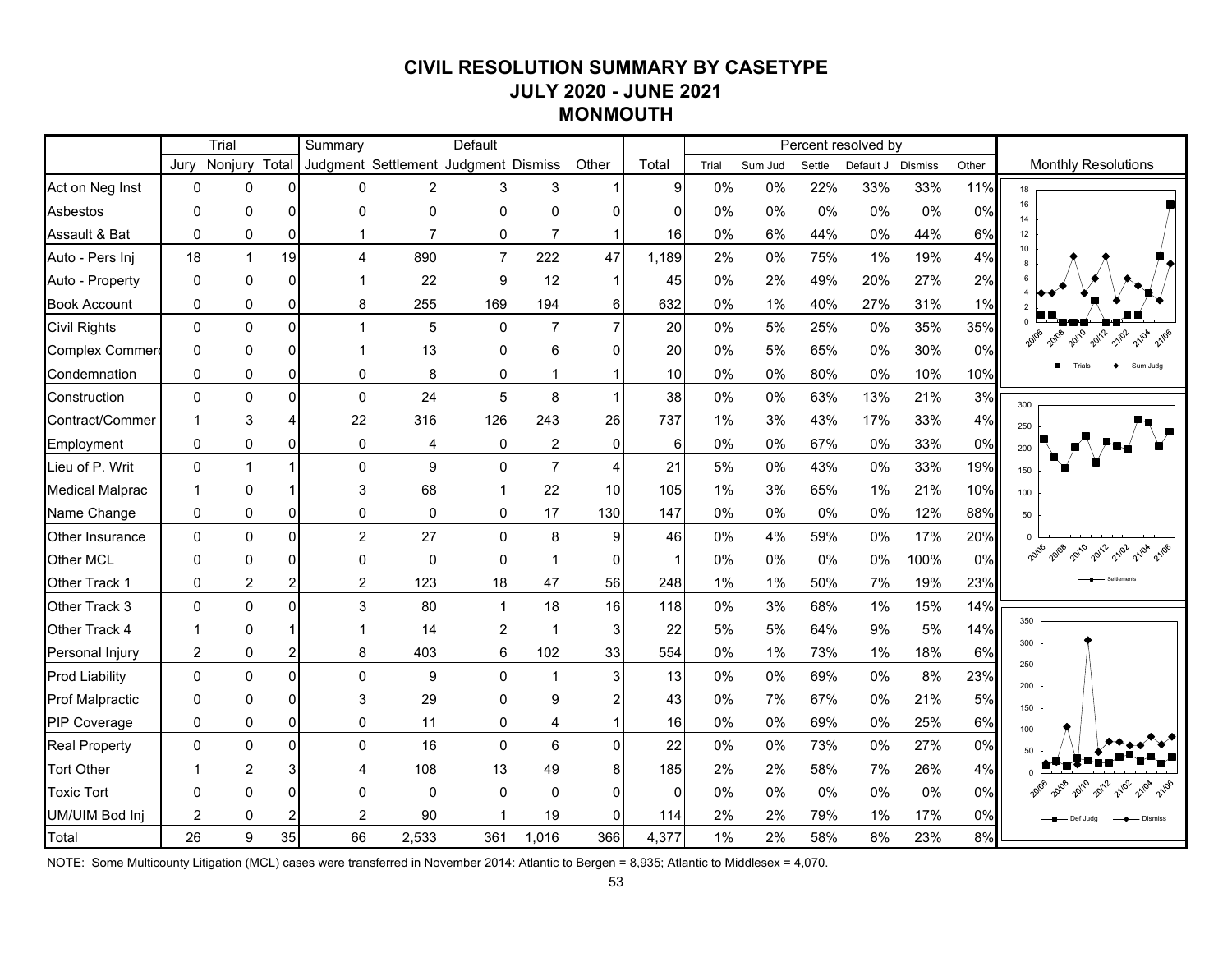## **CIVIL BACKLOG BY CASETYPEJUNE 2021MONMOUTH**



1) Casetypes with the state's largest backlogs are highlighted.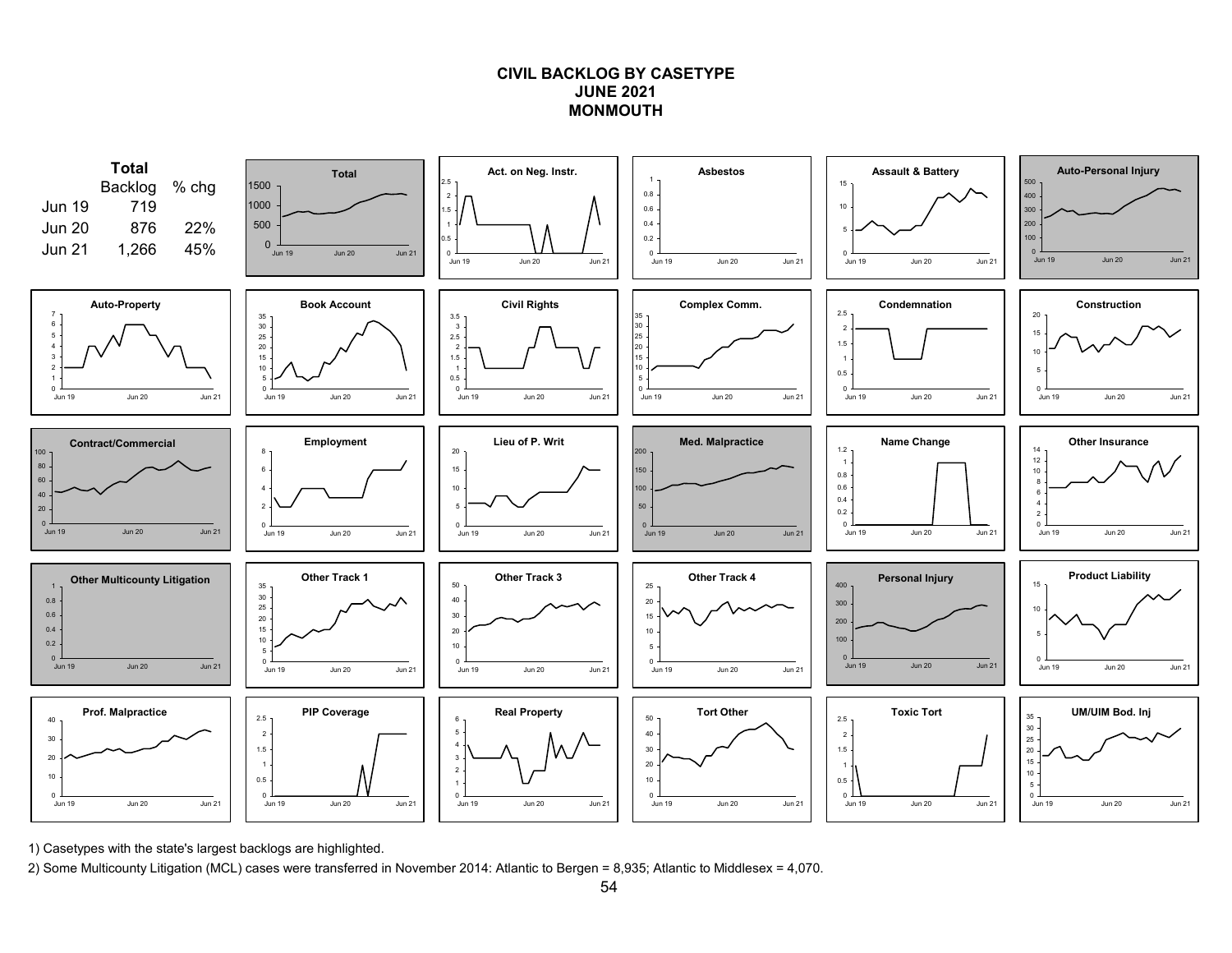#### **CIVIL CASELOAD SUMMARY BY CASETYPE JULY 2020 - JUNE 2021 MORRIS**

|                        |             |                 |         |          |                    |         |                         |                     |                |                   |         |                        |          | Backlog Per 100        |              |                |                       |         |
|------------------------|-------------|-----------------|---------|----------|--------------------|---------|-------------------------|---------------------|----------------|-------------------|---------|------------------------|----------|------------------------|--------------|----------------|-----------------------|---------|
|                        |             | Filings         |         |          | <b>Resolutions</b> |         |                         | Clearance           |                | Backlog           |         | <b>Backlog Percent</b> |          | <b>Monthly Filings</b> |              |                | <b>Active Pending</b> |         |
|                        | Jul 2019    | <b>Jul 2020</b> |         | Jul 2019 | <b>Jul 2020</b>    |         |                         |                     |                |                   |         |                        |          |                        |              |                |                       |         |
|                        | to          | to              | percent | to       | to                 | percent |                         | Jul 2020 - Jun 2021 |                |                   | percent |                        |          |                        |              |                |                       | percent |
|                        | Jun 2020    | Jun 2021        | change  | Jun 2020 | Jun 2021           | change  | number                  | percent             |                | Jun 2020 Jun 2021 | change  | <b>Jun 2020</b>        | Jun 2021 | Jun 2020 Jun 2021      |              |                | Jun 2020 Jun 2021     | change  |
| Act on Neg Inst        | 5           | 5               | 0%      | 6        | Δ                  | $-33%$  | -1                      | 80%                 | $\mathbf{1}$   | 0                 | $-100%$ | 33%                    | 0%       | 240                    |              | 3              | 4                     | 33%     |
| Asbestos               | 0           | 1               |         | 0        |                    |         | 0                       | 100%                | $\mathbf 0$    | 0                 | 0%      | 0%                     | 0%       | $\mathbf 0$            |              | $\Omega$       | $\mathbf{0}$          | 0%      |
| Assault & Bat          | 6           | 16              | 167%    | 14       | 6                  | $-57%$  | $-10$                   | 38%                 | $\overline{2}$ | 5                 | 150%    | 18%                    | 13%      | 400                    | 375          | 11             | 40                    | 264%    |
| Auto - Pers Ini        | 629         | 579             | $-8%$   | 502      | 529                | 5%      | $-50$                   | 91%                 | 112            | 212               | 89%     | 14%                    | 25%      | 214                    | 439          | 798            | 849                   | 6%      |
| Auto - Property        | 34          | 25              | $-26%$  | 32       | 27                 | $-16%$  | $\mathbf 2$             | 108%                | $\mathbf{1}$   | $\overline{2}$    | 100%    | 5%                     | 11%      | 35                     | 96           | 21             | 19                    | $-10%$  |
| <b>Book Account</b>    | 343         | 495             | 44%     | 312      | 440                | 41%     | $-55$                   | 89%                 | 12             | 19                | 58%     | 6%                     | 7%       | 42                     | 46           | 216            | 269                   | 25%     |
| <b>Civil Rights</b>    | 14          | 10              | $-29%$  | 17       | 6                  | $-65%$  | -4                      | 60%                 | $\pmb{0}$      | $\overline{1}$    |         | 0%                     | 8%       | $\mathbf 0$            | 120          | 8              | 12                    | 50%     |
| <b>Complex Comme</b>   | 20          | 18              | $-10%$  | 11       | 25                 | 127%    | $\overline{\mathbf{r}}$ | 139%                | 15             | 24                | 60%     | 32%                    | 55%      | 900                    | 1,600        | 47             | 44                    | $-6%$   |
| Condemnation           | $\mathbf 0$ | 5               |         | 0        | 4                  |         | -1                      | 80%                 | $\mathbf 0$    | $\mathbf 0$       | 0%      | 0%                     | 0%       | 0                      | $\mathbf{0}$ | 0              | 1                     |         |
| Construction           | 34          | 36              | 6%      | 26       | 29                 | 12%     | -7                      | 81%                 | 5              | 12                | 140%    | 13%                    | 27%      | 176                    | 400          | 38             | 45                    | 18%     |
| Contract/Comme         | 505         | 467             | $-8%$   | 445      | 487                | 9%      | 20                      | 104%                | 36             | 71                | 97%     | 8%                     | 16%      | 86                     | 182          | 460            | 438                   | $-5%$   |
| Employment             | 14          | 17              | 21%     | 14       | 11                 | $-21%$  | -6                      | 65%                 | 0              | 3                 |         | 0%                     | 21%      | $\mathbf 0$            | 212          | 9              | 14                    | 56%     |
| Lieu of P. Writ        | 28          | 26              | $-7%$   | 40       | 17                 | -58%    | -9                      | 65%                 | $\overline{2}$ | 4                 | 100%    | 11%                    | 13%      | 86                     | 185          | 19             | 30                    | 58%     |
| <b>Medical Malprac</b> | 57          | 48              | $-16%$  | 60       | 26                 | $-57%$  | $-22$                   | 54%                 | 29             | 61                | 110%    | 24%                    | 42%      | 611                    | 1,525        | 122            | 146                   | 20%     |
| Name Change            | 98          | 119             | 21%     | 106      | 109                | 3%      | $-10$                   | 92%                 | $\mathbf 0$    | $\mathbf 0$       | 0%      | 0%                     | 0%       | $\mathbf 0$            | 0            | 18             | 28                    | 56%     |
| Other Insurance        | 49          | 38              | $-22%$  | 48       | 36                 | $-25%$  | $-2$                    | 95%                 | 3              | 8                 | 167%    | 10%                    | 26%      | 73                     | 253          | 29             | 31                    | 7%      |
| Other MCL              | 0           | 1               |         | 0        | $\mathbf 0$        | 0%      | -1                      | 0%                  | 0              | 0                 | 0%      | 0%                     | 0%       | $\mathbf 0$            | 0            | $\mathbf 0$    | 0                     | 0%      |
| Other Track 1          | 181         | 191             | 6%      | 155      | 177                | 14%     | -14                     | 93%                 | 8              | 14                | 75%     | 8%                     | 13%      | 53                     | 88           | 96             | 106                   | 10%     |
| Other Track 3          | 82          | 97              | 18%     | 66       | 69                 | 5%      | $-28$                   | 71%                 | 11             | 27                | 145%    | 10%                    | 20%      | 161                    | 334          | 105            | 134                   | 28%     |
| Other Track 4          | 11          | 11              | 0%      | 23       | 18                 | $-22%$  | $\overline{7}$          | 164%                | 20             | 17                | $-15%$  | 54%                    | 57%      | 2,182                  | 1,855        | 37             | 30                    | $-19%$  |
| Personal Injury        | 409         | 366             | $-11%$  | 372      | 298                | $-20%$  | $-68$                   | 81%                 | 78             | 144               | 85%     | 15%                    | 26%      | 229                    | 472          | 506            | 548                   | 8%      |
| <b>Prod Liability</b>  | 54          | 222             | 311%    | 45       | 188                | 318%    | $-34$                   | 85%                 | 11             | 9                 | $-18%$  | 24%                    | 11%      | 244                    | 49           | 46             | 85                    | 85%     |
| <b>Prof Malpractic</b> | 27          | 16              | $-41%$  | 42       | 27                 | $-36%$  | 11                      | 169%                | 14             | 20                | 43%     | 26%                    | 43%      | 622                    | 1,500        | 53             | 47                    | $-11%$  |
| <b>PIP Coverage</b>    | 68          | 45              | $-34%$  | 71       | 41                 | $-42%$  | -4                      | 91%                 | 0              | $\mathbf{2}$      |         | 0%                     | 11%      | 0                      | 53           | 15             | 19                    | 27%     |
| <b>Real Property</b>   | 17          | 18              | 6%      | 15       | 17                 | 13%     | $-1$                    | 94%                 | $\overline{2}$ | 5                 | 150%    | 18%                    | 42%      | 141                    | 333          | 11             | 12                    | 9%      |
| <b>Tort Other</b>      | 87          | 90              | 3%      | 66       | 75                 | 14%     | -15                     | 83%                 | 6              | 16                | 167%    | 8%                     | 18%      | 83                     | 213          | 75             | 91                    | 21%     |
| <b>Toxic Tort</b>      | $\mathbf 0$ | 1               |         | -1       | 0                  | $-100%$ | $-1$                    | 0%                  | 1              | 1                 | 0%      | 50%                    | 25%      |                        | 1,200        | $\overline{2}$ | 4                     | 100%    |
| UM/UIM Bod Inj         | 31          | 17              | $-45%$  | 24       | 20                 | $-17%$  | 3                       | 118%                | $\overline{4}$ | 7                 | 75%     | 12%                    | 23%      | 155                    | 494          | 34             | 31                    | $-9%$   |
| Total                  | 2,803       | 2.980           | 6%      | 2,513    | 2,687              | 7%      | $-293$                  | 90%                 | 373            | 684               | 83%     | 13%                    | 22%      | 160                    | 275          | 2,779          | 3.077                 | 11%     |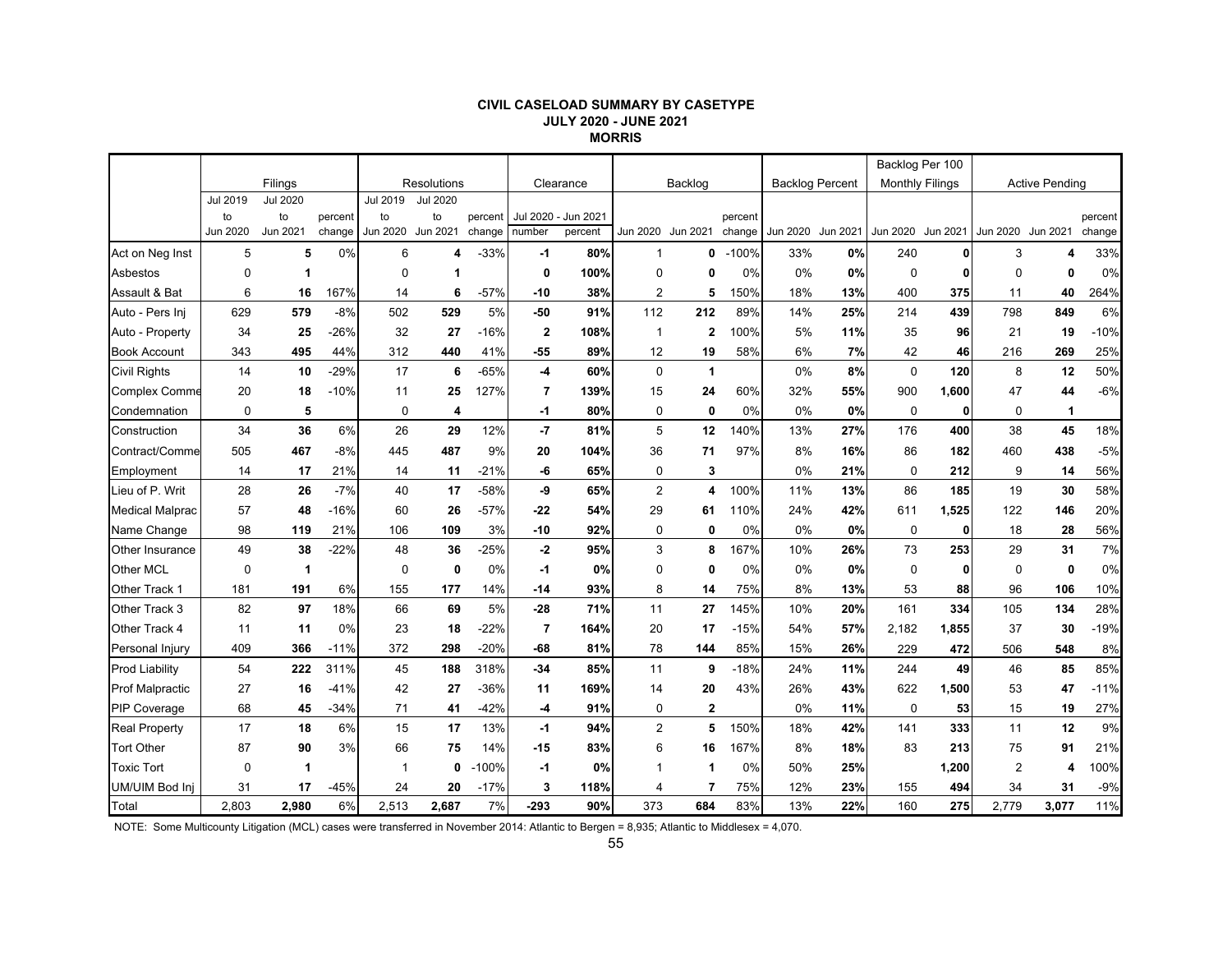### **June 2021**

# **MORRIS**

|                        |                |              |               |                |          |             |                           |                |                | <b>Cases in Backlog</b> |                  |                 |                |                |              |                |
|------------------------|----------------|--------------|---------------|----------------|----------|-------------|---------------------------|----------------|----------------|-------------------------|------------------|-----------------|----------------|----------------|--------------|----------------|
|                        |                |              | Track 1       |                |          |             |                           | Track 2        |                |                         | Track 3          |                 |                | Track 4        |              |                |
|                        | 12 to 18       | 18 to 24     | 24 to 36      | over 36        | Total    |             | 18 to 24 24 to 36 over 36 |                | <b>Total</b>   |                         | 24 to 36 over 36 | Total           | 24 to 36       | over 36        | <b>Total</b> | <b>Total</b>   |
|                        | months         |              | months months | months         | Track 1  |             | months months months      |                | Track 2        | months months           |                  | Track 3         | months         | months         | Track 4      | <b>Backlog</b> |
| Act on Neg Inst        | 0              | $\mathbf 0$  | 0             | $\overline{0}$ | $\Omega$ | $\mathsf 0$ | $\mathbf 0$               | $\overline{0}$ | $\overline{0}$ | $\mathsf 0$             | $\mathbf 0$      | $\overline{0}$  | 0              | $\Omega$       |              | $\mathbf{0}$   |
| Asbestos               | 0              | $\Omega$     | 0             | $\Omega$       |          | $\Omega$    | $\Omega$                  | ŋ              | n              | O                       | 0                |                 |                |                |              | 0              |
| Assault & Bat          | 0              | 0            | 0             | 0              |          | 0           | 0                         | $\mathbf{0}$   | $\Omega$       | 3                       | 2                |                 | 0              | 0              |              |                |
| Auto - Pers Inj        | $\mathbf 0$    | $\mathbf 0$  | $\mathbf 0$   | $\overline{0}$ | $\Omega$ | 109         | 98                        | 5 <sup>1</sup> | 212            | $\mathbf 0$             | $\overline{0}$   | $\Omega$        | $\mathbf 0$    | $\Omega$       | $\Omega$     | 212            |
| Auto - Property        | 0              | $\mathbf 0$  | 0             | $\Omega$       |          | -1          | 1                         | $\Omega$       | $\overline{2}$ | $\Omega$                | 0                |                 | 0              |                |              | $\mathbf{2}$   |
| <b>Book Account</b>    | 12             | 6            | 1             | 0              | 19       | $\mathbf 0$ | 0                         | $\mathbf{0}$   | 0              | 0                       | 0                |                 | 0              | 0              |              | 19             |
| <b>Civil Rights</b>    | 0              | $\mathbf 0$  | $\mathbf 0$   | $\mathbf{0}$   | O        | $\Omega$    | $\mathbf 0$               | $\Omega$       | $\overline{0}$ | $\pmb{0}$               | $\mathbf{1}$     |                 | $\mathbf 0$    | $\overline{0}$ | $\Omega$     | $\mathbf{1}$   |
| <b>Complex Comme</b>   | 0              | 0            | 0             | 0              |          | 0           | 0                         | $\Omega$       | O              | $\Omega$                | $\overline{0}$   |                 | 11             | 13             | 24           | 24             |
| Condemnation           | 0              | $\pmb{0}$    | 0             | 0              |          | $\mathbf 0$ | 0                         | 0              | $\overline{0}$ | 0                       | 0                | ŋ               | 0              | $\overline{0}$ | $\Omega$     | $\mathbf{0}$   |
| Construction           | 0              | $\mathbf 0$  | $\mathbf 0$   | $\Omega$       |          | 5           | $\overline{7}$            | $\mathbf{0}$   | 12             | $\mathbf 0$             | $\pmb{0}$        | $\Omega$        | $\mathbf 0$    | $\Omega$       |              | 12             |
| Contract/Comme         | 0              | 0            | $\mathbf 0$   | 0              |          | 37          | 31                        | 3              | 71             | 0                       | 0                |                 | 0              |                |              | 71             |
| Employment             | 0              | $\mathbf 0$  | 0             | 0              |          | $\mathbf 0$ | $\overline{2}$            |                | 3              | $\mathbf 0$             | $\overline{0}$   | ŋ               | 0              | 01             |              | 3 <sup>1</sup> |
| Lieu of P. Writ        | 0              | $\pmb{0}$    | $\pmb{0}$     | $\Omega$       |          | $\Omega$    | $\mathbf 0$               | $\Omega$       | $\Omega$       | $\pmb{0}$               | $\pmb{0}$        | $\Omega$        | $\overline{2}$ | 2 <sub>l</sub> |              | 4              |
| <b>Medical Malprac</b> | 0              | $\mathbf 0$  | 0             | 0              |          | $\Omega$    | $\Omega$                  | $\Omega$       | $\Omega$       | 35                      | 26               | 61              | 0              | $\Omega$       |              | 61             |
| Name Change            | 0              | $\pmb{0}$    | $\pmb{0}$     | 0              |          | $\mathbf 0$ | 0                         | $\Omega$       | $\Omega$       | 0                       | $\mathbf 0$      | $\Omega$        | 0              | 0              | $\Omega$     | $\mathbf{0}$   |
| Other Insurance        | 6              | $\mathbf{1}$ | $\mathbf{1}$  | $\mathbf 0$    |          | $\Omega$    | $\mathbf 0$               | $\Omega$       | $\overline{0}$ | 0                       | $\pmb{0}$        | $\Omega$        | 0              | $\overline{0}$ |              | 8              |
| Other Mass Tort        | 0              | $\pmb{0}$    | 0             | $\Omega$       |          | $\Omega$    | 0                         |                |                | 0                       | 0                |                 | 0              | ΩI             |              | $\mathbf{0}$   |
| Other Track 1          | 8              | 4            | -1            | 0              | 13       | 0           | 1                         | 0              |                | 0                       | $\overline{0}$   | ŋ               | 0              | ΩI             |              | 14             |
| Other Track 3          | 0              | $\pmb{0}$    | 0             | $\Omega$       |          | $\Omega$    | $\mathbf 0$               | $\Omega$       | $\overline{0}$ | 23                      | 4                | 27              | 0              | $\Omega$       | $\Omega$     | 27             |
| Other Track 4          | 0              | $\mathbf 0$  | $\Omega$      | $\Omega$       |          | $\Omega$    | $\mathbf 0$               | $\Omega$       | n              | $\mathbf 0$             | 0                | $\Omega$        | 6              | 11             | 17           | 17             |
| Personal Injury        | 0              | $\mathbf 0$  | 0             | 0              |          | 82          | 55                        | $\overline{7}$ | 144            | 0                       | $\overline{0}$   | $\overline{0}$  | 0              | $\overline{0}$ | $\Omega$     | 144            |
| <b>Prod Liability</b>  | 0              | $\pmb{0}$    | 0             | $\mathbf 0$    |          | $\mathbf 0$ | $\mathbf 0$               | $\Omega$       | $\overline{0}$ | $\pmb{0}$               | $\boldsymbol{9}$ | 9               | $\pmb{0}$      | $\Omega$       |              | 9              |
| <b>Prof Malpractic</b> | 0              | $\mathbf 0$  | 0             | 0              |          | $\Omega$    | 0                         | ŋ              | ŋ              | 9                       | 11               | 20 <sup>°</sup> | 0              |                |              | 20             |
| PIP Coverage           | $\overline{c}$ | $\pmb{0}$    | 0             | 0              |          | $\mathbf 0$ | 0                         | 0              | $\overline{0}$ | 0                       | 0                | $\overline{0}$  | 0              | 01             |              | $\mathbf{2}$   |
| <b>Real Property</b>   | 3              | $\mathbf{1}$ | $\mathbf{1}$  | $\Omega$       |          | $\Omega$    | 0                         | $\Omega$       | $\overline{0}$ | $\pmb{0}$               | $\mathbf 0$      | $\Omega$        | $\Omega$       | $\Omega$       |              | 5 <sup>1</sup> |
| <b>Tort Other</b>      | O              | 0            | ∩             |                |          | g           |                           | ŋ              | 16             | U                       | 0                |                 |                |                |              | 16             |
| <b>Toxic Tort</b>      | 0              | $\mathbf 0$  | $\Omega$      |                |          | O           | 0                         |                |                | ŋ                       |                  |                 |                |                |              |                |
| UM/UIM Bod Inj         | 0              | $\mathbf 0$  | 0             |                |          | 3           |                           | 0              |                | $\mathbf 0$             | 0                |                 | 0              |                |              |                |
| Total                  | 31             | 12           | 4             | $\Omega$       | 47       | 246         | 206                       | 16             | 468            | 70                      | 54               | 124             | 19             | 26             | 45           | 684            |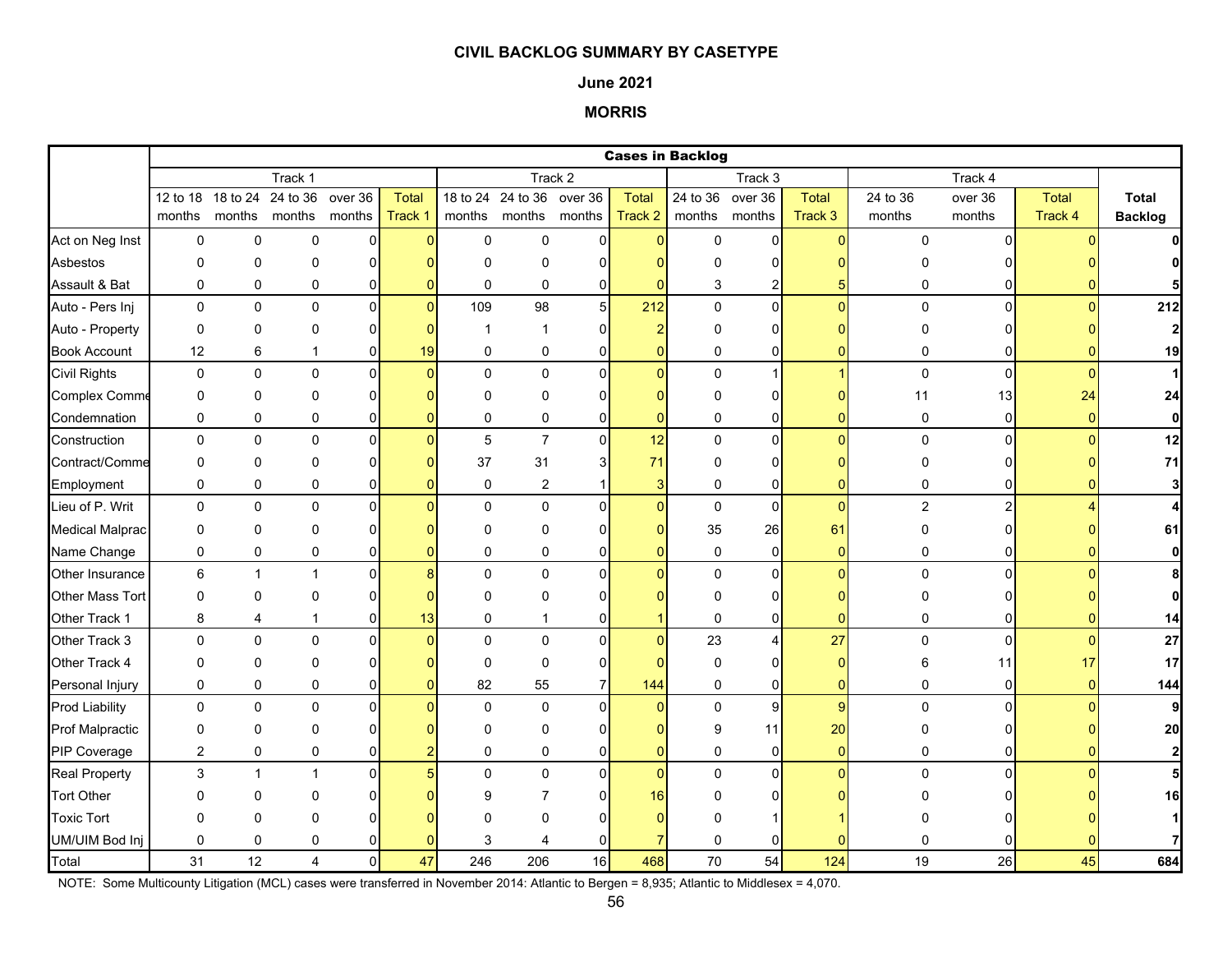# **CIVIL RESOLUTION SUMMARY BY CASETYPE JULY 2020 - JUNE 2021 MORRIS**

|                        |                | Trial          |                | Summary      |                                      | Default                 |                |                         |              |       |         |        | Percent resolved by |       |       |                                              |
|------------------------|----------------|----------------|----------------|--------------|--------------------------------------|-------------------------|----------------|-------------------------|--------------|-------|---------|--------|---------------------|-------|-------|----------------------------------------------|
|                        | Jurv           | Nonjury Total  |                |              | Judgment Settlement Judgment Dismiss |                         |                | Other                   | Total        | Trial | Sum Jud | Settle | Default J Dismiss   |       | Other | <b>Monthly Resolutions</b>                   |
| Act on Neg Inst        | $\Omega$       |                |                |              | 0<br>$\Omega$                        | $\overline{2}$          | $\mathbf{1}$   | $\overline{0}$          |              | 25%   | 0%      | $0\%$  | 50%                 | 25%   | 0%    | 6                                            |
| Asbestos               | $\Omega$       | $\Omega$       | $\Omega$       | $\Omega$     | 0                                    | 0                       | $\Omega$       | $\blacktriangleleft$    |              | $0\%$ | 0%      | $0\%$  | 0%                  | 0%    | 100%  | 5                                            |
| Assault & Bat          | $\Omega$       | 0              | $\overline{0}$ |              | $\mathbf 0$<br>$\mathbf{1}$          | 0                       | 3              | $\overline{2}$          | 6            | 0%    | 0%      | 17%    | 0%                  | 50%   | 33%   | $\overline{4}$                               |
| Auto - Pers Inj        | $\overline{2}$ | $\Omega$       | $\overline{2}$ |              | $\mathbf 0$<br>125                   | $\mathbf{1}$            | 386            | 15                      | 529          | 0%    | 0%      | 24%    | 0%                  | 73%   | 3%    | $3 \Theta$                                   |
| Auto - Property        | 0              | $\Omega$       | $\Omega$       |              | 0<br>6                               | $\overline{2}$          | 18             | $\mathbf{1}$            | 27           | $0\%$ | 0%      | 22%    | 7%                  | 67%   | 4%    | $\overline{2}$                               |
| <b>Book Account</b>    | 0              | 2              | $\overline{2}$ |              | 9<br>99                              | 119                     | 209            | $\boldsymbol{2}$        | 440          | $0\%$ | 2%      | 23%    | 27%                 | 48%   | 0%    |                                              |
| <b>Civil Rights</b>    | $\Omega$       | $\mathbf 0$    | $\Omega$       |              | $\mathbf 0$<br>$\mathbf{1}$          | 0                       | 5              | $\overline{0}$          | 6            | 0%    | $0\%$   | 17%    | 0%                  | 83%   | 0%    | 10/08 2010 2012 2102 2104 2106               |
| Complex Commer         | $\Omega$       | $\Omega$       | $\overline{0}$ | $\mathbf 0$  | 6                                    | 0                       | 19             | $\overline{0}$          | 25           | 0%    | 0%      | 24%    | $0\%$               | 76%   | 0%    |                                              |
| Condemnation           | $\Omega$       | 0              | $\overline{0}$ |              | $\pmb{0}$<br>$\mathbf{1}$            | 0                       | 0              | 3 <sup>1</sup>          | 4            | 0%    | 0%      | 25%    | 0%                  | 0%    | 75%   | $\rightarrow$ Sum Juda                       |
| Construction           | $\Omega$       | $\mathbf 0$    | $\Omega$       |              | $\mathsf 0$<br>$\overline{7}$        | $\overline{c}$          | 19             | $\mathbf{1}$            | 29           | 0%    | $0\%$   | 24%    | 7%                  | 66%   | 3%    | 80                                           |
| Contract/Commer        | $\Omega$       | $\overline{c}$ | $\overline{2}$ | 11           | 95                                   | 69                      | 293            | 17                      | 487          | 0%    | 2%      | 20%    | 14%                 | 60%   | 3%    | 70                                           |
| Employment             | 0              | 0              | $\overline{0}$ |              | 0<br>$\pmb{0}$                       | 0                       | $\overline{7}$ | $\overline{\mathbf{4}}$ | 11           | 0%    | 0%      | 0%     | 0%                  | 64%   | 36%   | 60<br>50                                     |
| Lieu of P. Writ        | $\Omega$       | $\mathbf 0$    | $\overline{0}$ |              | $\mathbf 0$<br>$\mathbf 0$           | 0                       | 12             | 5 <sup>1</sup>          | 17           | 0%    | 0%      | 0%     | $0\%$               | 71%   | 29%   |                                              |
| <b>Medical Malprac</b> | $\Omega$       | 0              | $\Omega$       | $\mathbf 0$  | 3                                    | 0                       | 21             | $\overline{c}$          | 26           | 0%    | 0%      | 12%    | 0%                  | 81%   | 8%    | 30                                           |
| Name Change            | 0              | 0              | $\overline{0}$ |              | $\pmb{0}$<br>0                       | 0                       | 5              | 104                     | 109          | 0%    | 0%      | 0%     | $0\%$               | 5%    | 95%   | 20<br>10                                     |
| Other Insurance        | $\Omega$       | $\Omega$       | $\Omega$       | $\mathbf{1}$ | $6\phantom{1}$                       | $\mathbf{1}$            | 23             | 5 <sub>l</sub>          | 36           | $0\%$ | 3%      | 17%    | 3%                  | 64%   | 14%   |                                              |
| Other MCL              | $\Omega$       | 0              | $\overline{0}$ |              | $\mathbf 0$<br>$\mathbf 0$           | 0                       | $\mathbf 0$    | $\overline{0}$          | $\mathbf 0$  | 0%    | 0%      | 0%     | $0\%$               | $0\%$ | 0%    | 21/02 21/04 21/06                            |
| Other Track 1          | 0              | 3              | 3              |              | 0<br>41                              | 11                      | 84             | 38                      | 177          | 2%    | 0%      | 23%    | 6%                  | 47%   | 21%   |                                              |
| Other Track 3          | $\Omega$       | $\mathbf 0$    | $\Omega$       |              | $\mathbf 0$<br>14                    | 0                       | 49             | $6 \mid$                | 69           | 0%    | 0%      | 20%    | $0\%$               | 71%   | 9%    |                                              |
| Other Track 4          | $\Omega$       | 1              | -1             | $\mathbf 0$  | $\mathbf{1}$                         | $\overline{\mathbf{c}}$ | 6              | 8 <sup>1</sup>          | 18           | 6%    | 0%      | 6%     | 11%                 | 33%   | 44%   | 300                                          |
| Personal Injury        | 0              | 0              | $\overline{0}$ |              | $\pmb{0}$<br>92                      | $\overline{c}$          | 176            | 28                      | 298          | $0\%$ | 0%      | 31%    | 1%                  | 59%   | 9%    | 250                                          |
| <b>Prod Liability</b>  | $\Omega$       | $\Omega$       | $\Omega$       |              | $\mathbf 0$<br>$\overline{4}$        | $\mathbf 0$             | 21             | 163                     | 188          | $0\%$ | 0%      | 2%     | $0\%$               | 11%   | 87%   | 200                                          |
| Prof Malpractic        | $\Omega$       | $\Omega$       | $\Omega$       | $\Omega$     | 8                                    | 1                       | 18             | $\Omega$                | 27           | 0%    | 0%      | 30%    | 4%                  | 67%   | 0%    | 150                                          |
| PIP Coverage           | $\Omega$       | 0              | $\overline{0}$ |              | $\mathbf 0$<br>3                     | 0                       | 33             | 5 <sub>5</sub>          | 41           | 0%    | 0%      | 7%     | $0\%$               | 80%   | 12%   | 100                                          |
| <b>Real Property</b>   | $\Omega$       | $\Omega$       | $\Omega$       |              | $\mathbf 0$<br>$\mathbf{1}$          | $\mathbf{1}$            | 12             | 3 <sup>l</sup>          | 17           | 0%    | 0%      | 6%     | 6%                  | 71%   | 18%   | 50                                           |
| <b>Tort Other</b>      | $\Omega$       |                |                |              | 15<br>$\mathbf{0}$                   | 1                       | 52             | $6 \overline{6}$        | 75           | 1%    | 0%      | 20%    | 1%                  | 69%   | 8%    |                                              |
| <b>Toxic Tort</b>      | 0              | $\Omega$       | $\overline{0}$ | $\Omega$     | $\mathbf 0$                          | 0                       | $\mathbf 0$    | $\Omega$                | $\mathbf{0}$ | $0\%$ | 0%      | 0%     | 0%                  | 0%    | 0%    |                                              |
| UM/UIM Bod Inj         | $\Omega$       | $\Omega$       | $\Omega$       |              | $\mathbf 0$<br>3                     | $\Omega$                | 16             | $\mathbf 1$             | 20           | $0\%$ | 0%      | 15%    | 0%                  | 80%   | 5%    | – Def Judg<br>- Dismiss<br>$\longrightarrow$ |
| Total                  | $\overline{2}$ | 10             | 12             | 21           | 532                                  | 214                     | 1,488          | 420                     | 2,687        | 0%    | 1%      | 20%    | 8%                  | 55%   | 16%   |                                              |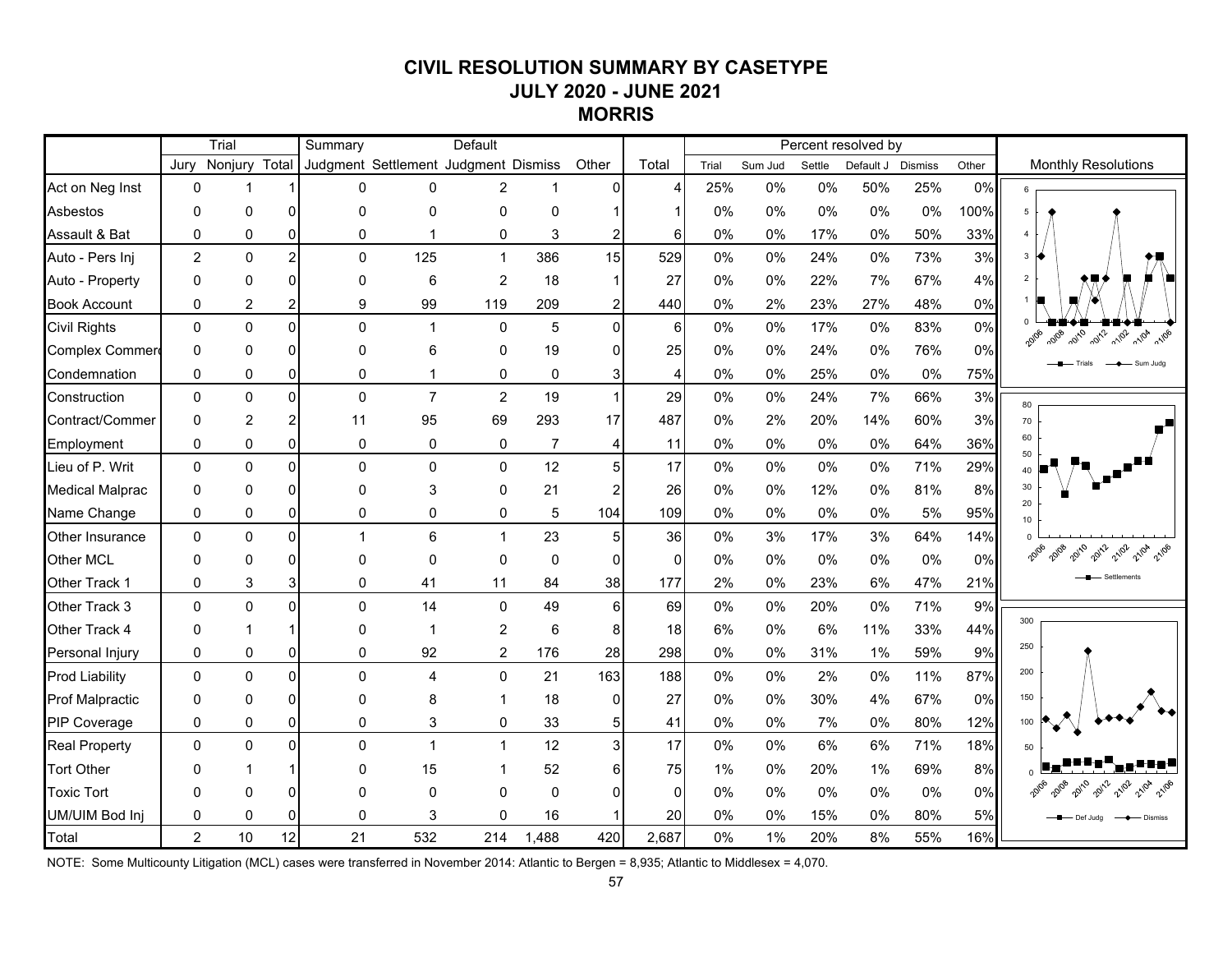## **CIVIL BACKLOG BY CASETYPEJUNE 2021MORRIS**



1) Casetypes with the state's largest backlogs are highlighted.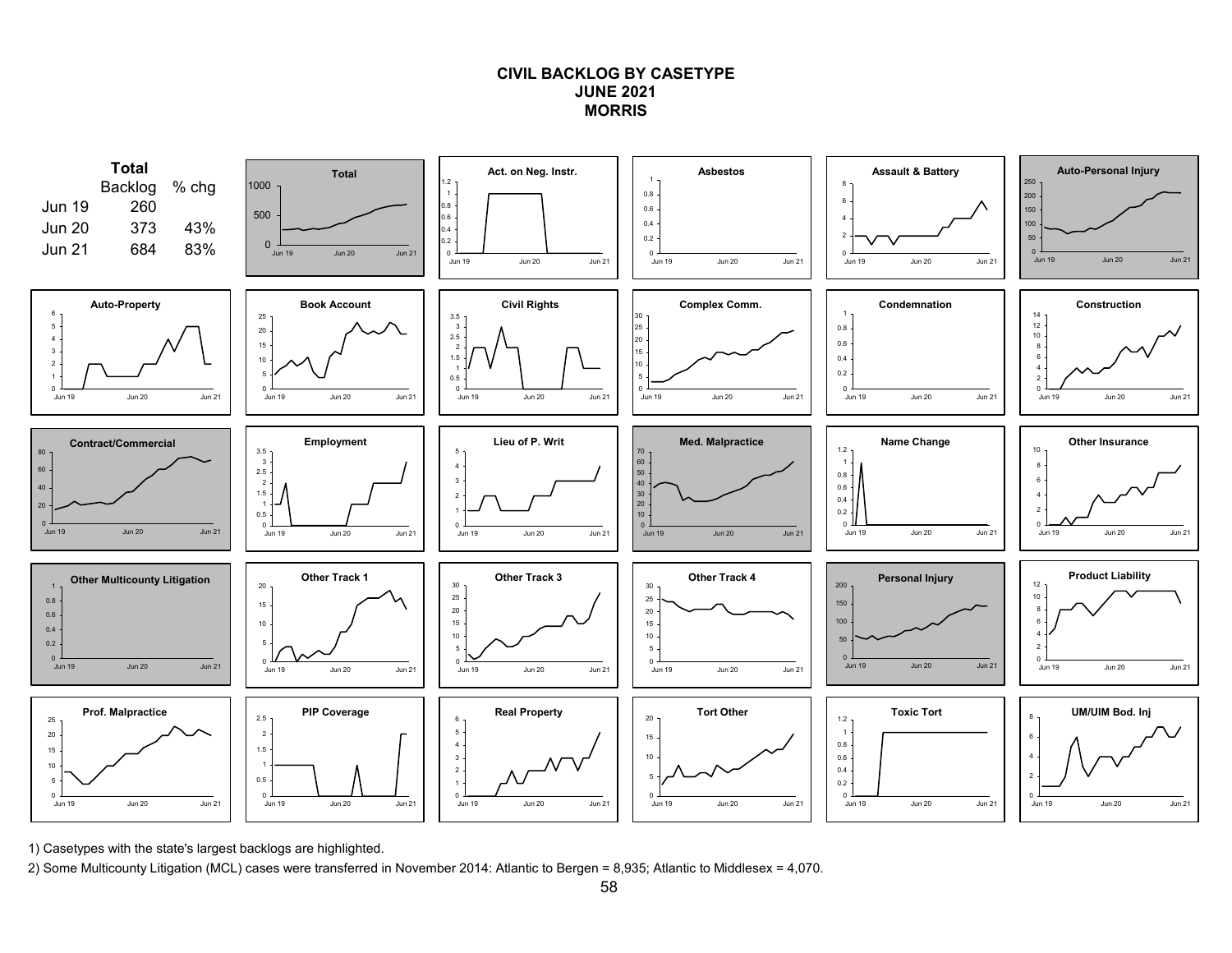#### **CIVIL CASELOAD SUMMARY BY CASETYPE JULY 2020 - JUNE 2021 OCEAN**

|                        |                |                 |         |             |                 |         |                |                     |                |                         |         |                        |          | Backlog Per 100        |       |                   |                       |         |
|------------------------|----------------|-----------------|---------|-------------|-----------------|---------|----------------|---------------------|----------------|-------------------------|---------|------------------------|----------|------------------------|-------|-------------------|-----------------------|---------|
|                        |                | Filings         |         |             | Resolutions     |         |                | Clearance           |                | Backlog                 |         | <b>Backlog Percent</b> |          | <b>Monthly Filings</b> |       |                   | <b>Active Pending</b> |         |
|                        | Jul 2019       | <b>Jul 2020</b> |         | Jul 2019    | <b>Jul 2020</b> |         |                |                     |                |                         |         |                        |          |                        |       |                   |                       |         |
|                        | to             | to              | percent | to          | to              | percent |                | Jul 2020 - Jun 2021 |                |                         | percent |                        |          |                        |       |                   |                       | percent |
|                        | Jun 2020       | Jun 2021        | change  | Jun 2020    | Jun 2021        | change  | number         | percent             |                | Jun 2020 Jun 2021       | change  | Jun 2020               | Jun 2021 | Jun 2020 Jun 2021      |       | Jun 2020 Jun 2021 |                       | change  |
| Act on Neg Inst        | 13             | 23              | 77%     | 9           | 17              | 89%     | -6             | 74%                 | $\overline{2}$ | 1                       | -50%    | 20%                    | 6%       | 185                    | 52    | 10                | 16                    | 60%     |
| Asbestos               | $\mathbf 0$    | 0               | 0%      | $\Omega$    | 0               | 0%      | 0              | 100%                | $\mathbf 0$    | 0                       | 0%      | 0%                     | 0%       | $\mathbf 0$            | 0     | $\Omega$          | 0                     | 0%      |
| Assault & Bat          | 9              | 6               | $-33%$  | 12          | 7               | $-42%$  | 1              | 117%                | 3              | $\mathbf{2}$            | $-33%$  | 23%                    | 14%      | 400                    | 400   | 13                | 14                    | 8%      |
| Auto - Pers Ini        | 919            | 941             | 2%      | 859         | 805             | $-6%$   | $-136$         | 86%                 | 290            | 430                     | 48%     | 22%                    | 30%      | 379                    | 548   | 1,298             | 1,433                 | 10%     |
| Auto - Property        | 47             | 36              | $-23%$  | 33          | 38              | 15%     | $\mathbf 2$    | 106%                | 5              | 9                       | 80%     | 13%                    | 23%      | 128                    | 300   | 40                | 39                    | $-3%$   |
| <b>Book Account</b>    | 427            | 603             | 41%     | 400         | 514             | 29%     | $-89$          | 85%                 | 23             | 32                      | 39%     | 10%                    | 10%      | 65                     | 64    | 237               | 324                   | 37%     |
| <b>Civil Rights</b>    | 13             | 14              | 8%      | 9           | 17              | 89%     | 3              | 121%                | 3              | $\overline{\mathbf{4}}$ | 33%     | 21%                    | 36%      | 277                    | 343   | 14                | 11                    | $-21%$  |
| <b>Complex Comme</b>   | 12             | $\overline{7}$  | $-42%$  | 14          | 14              | 0%      | $\overline{7}$ | 200%                | 5              | 8                       | 60%     | 29%                    | 57%      | 500                    | 1,371 | 17                | 14                    | $-18%$  |
| Condemnation           | 32             | 18              | $-44%$  | 39          | 109             | 179%    | 91             | 606%                | 130            | 43                      | $-67%$  | 91%                    | 83%      | 4,875                  | 2,867 | 143               | 52                    | $-64%$  |
| Construction           | 24             | 22              | $-8%$   | 24          | 21              | $-13%$  | -1             | 95%                 | $\overline{7}$ | 12                      | 71%     | 23%                    | 39%      | 350                    | 655   | 31                | 31                    | 0%      |
| Contract/Comme         | 418            | 436             | 4%      | 424         | 445             | 5%      | 9              | 102%                | 29             | 53                      | 83%     | 9%                     | 17%      | 83                     | 146   | 314               | 303                   | $-4%$   |
| Employment             | $\overline{7}$ | 8               | 14%     | 4           | $\overline{7}$  | 75%     | -1             | 88%                 | 3              | 5                       | 67%     | 25%                    | 42%      | 514                    | 750   | 12                | 12                    | 0%      |
| Lieu of P. Writ        | 44             | 50              | 14%     | 29          | 46              | 59%     | -4             | 92%                 | 8              | 9                       | 13%     | 16%                    | 17%      | 218                    | 216   | 49                | 54                    | 10%     |
| <b>Medical Malprac</b> | 70             | 60              | -14%    | 58          | 50              | -14%    | -10            | 83%                 | 30             | 65                      | 117%    | 20%                    | 41%      | 514                    | 1,300 | 148               | 160                   | 8%      |
| Name Change            | 90             | 119             | 32%     | 85          | 128             | 51%     | 9              | 108%                | $\mathbf 0$    | $\overline{\mathbf{4}}$ |         | 0%                     | 14%      | $\mathbf 0$            | 40    | 38                | 29                    | $-24%$  |
| Other Insurance        | 26             | 20              | $-23%$  | 22          | 17              | $-23%$  | -3             | 85%                 | $\overline{4}$ | 8                       | 100%    | 17%                    | 36%      | 185                    | 480   | 23                | 22                    | $-4%$   |
| Other MCL              | $\mathbf 0$    | $\mathbf 0$     | 0%      | 0           | 0               | 0%      | 0              | 100%                | $\mathbf 0$    | 0                       | 0%      | 0%                     | 0%       | $\mathbf 0$            | 0     | 0                 | $\mathbf{0}$          | 0%      |
| Other Track 1          | 244            | 279             | 14%     | 192         | 233             | 21%     | -46            | 84%                 | 26             | 63                      | 142%    | 16%                    | 30%      | 128                    | 271   | 166               | 213                   | 28%     |
| Other Track 3          | 89             | 111             | 25%     | 57          | 71              | 25%     | $-40$          | 64%                 | 11             | 26                      | 136%    | 10%                    | 17%      | 148                    | 281   | 114               | 156                   | 37%     |
| Other Track 4          | 14             | 10              | $-29%$  | 9           | 9               | 0%      | -1             | 90%                 | $\overline{4}$ | 8                       | 100%    | 19%                    | 33%      | 343                    | 960   | 21                | 24                    | 14%     |
| Personal Injury        | 551            | 518             | $-6%$   | 434         | 469             | 8%      | $-49$          | 91%                 | 170            | 271                     | 59%     | 21%                    | 32%      | 370                    | 628   | 800               | 846                   | 6%      |
| <b>Prod Liability</b>  | 18             | 14              | $-22%$  | 21          | 18              | $-14%$  | 4              | 129%                | 9              | 12                      | 33%     | 31%                    | 41%      | 600                    | 1,029 | 29                | 29                    | 0%      |
| <b>Prof Malpractic</b> | 30             | 30              | 0%      | 20          | 24              | 20%     | -6             | 80%                 | 10             | 25                      | 150%    | 18%                    | 34%      | 400                    | 1,000 | 57                | 74                    | 30%     |
| <b>PIP Coverage</b>    | 4              | 5               | 25%     | 2           | 3               | 50%     | -2             | 60%                 | 0              | $\mathbf{1}$            |         | $0\%$                  | 20%      | 0                      | 240   | 3                 | 5                     | 67%     |
| <b>Real Property</b>   | 28             | 26              | $-7%$   | 21          | 28              | 33%     | $\mathbf 2$    | 108%                | 5              | 9                       | 80%     | 21%                    | 45%      | 214                    | 415   | 24                | 20                    | $-17%$  |
| <b>Tort Other</b>      | 117            | 137             | 17%     | 105         | 120             | 14%     | $-17$          | 88%                 | 16             | 28                      | 75%     | 14%                    | 22%      | 164                    | 245   | 118               | 129                   | 9%      |
| <b>Toxic Tort</b>      | $\mathbf 0$    | $\mathbf 0$     | 0%      | $\mathbf 0$ | 0               | 0%      | 0              | 100%                | $\Omega$       | $\mathbf 0$             | 0%      | 0%                     | 0%       | $\mathbf 0$            | 0     | $\mathbf 0$       | 0                     | 0%      |
| UM/UIM Bod Inj         | 64             | 38              | $-41%$  | 64          | 47              | $-27%$  | 9              | 124%                | 11             | 28                      | 155%    | 14%                    | 41%      | 206                    | 884   | 77                | 68                    | $-12%$  |
| Total                  | 3,310          | 3,531           | 7%      | 2.946       | 3,257           | 11%     | $-274$         | 92%                 | 804            | 1,156                   | 44%     | 21%                    | 28%      | 291                    | 393   | 3,796             | 4.078                 | 7%      |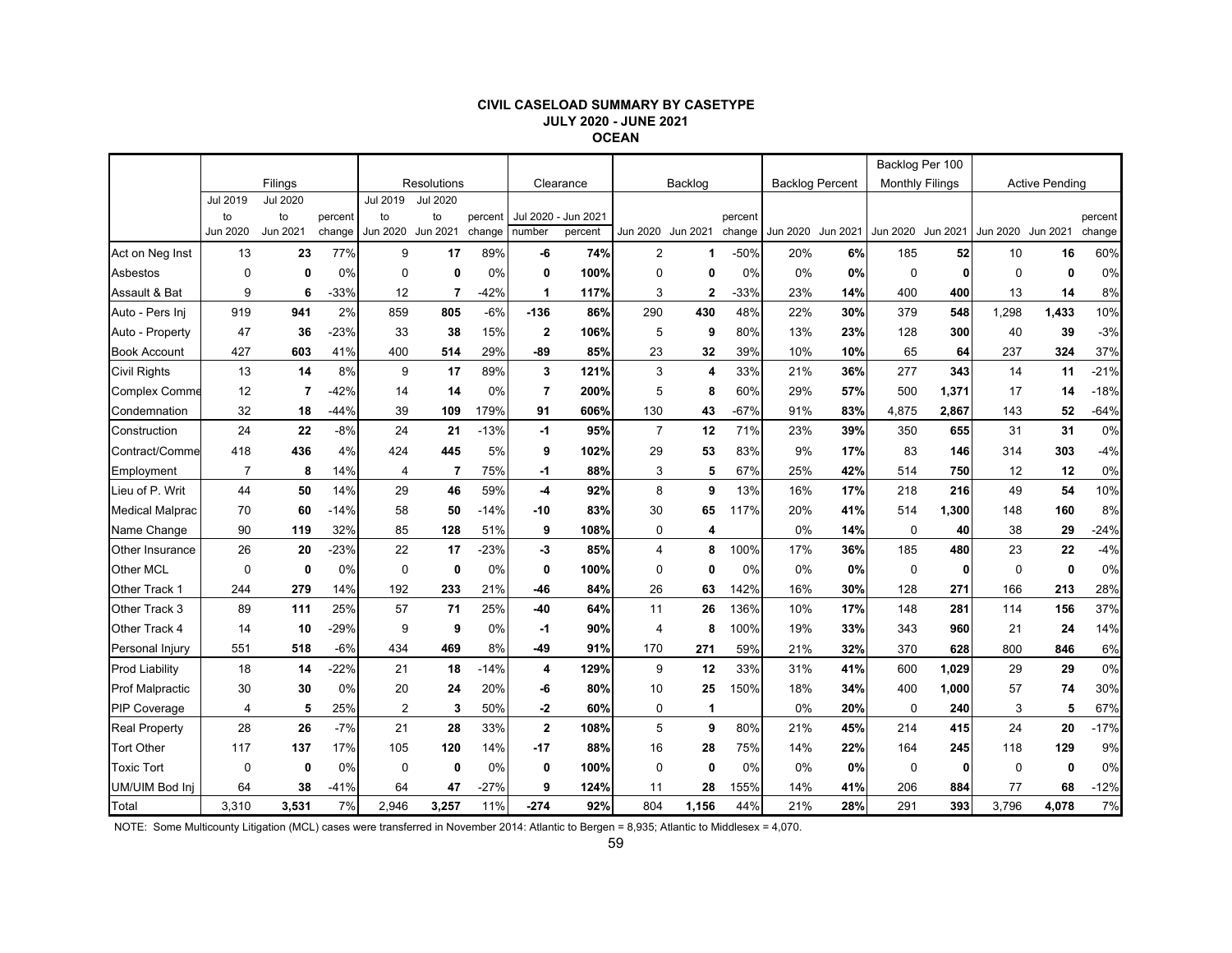### **June 2021**

# **OCEAN**

|                        |                                                                                                                         |              |                      |                |              |                |                |                |                | <b>Cases in Backlog</b> |                |                |                |                |              |                |
|------------------------|-------------------------------------------------------------------------------------------------------------------------|--------------|----------------------|----------------|--------------|----------------|----------------|----------------|----------------|-------------------------|----------------|----------------|----------------|----------------|--------------|----------------|
|                        | Track 1<br>Track 2<br>Track 3<br>12 to 18 18 to 24<br>24 to 36 over 36<br>18 to 24 24 to 36 over 36<br>24 to 36 over 36 |              |                      |                |              |                |                |                |                |                         |                |                |                | Track 4        |              |                |
|                        |                                                                                                                         |              |                      |                | <b>Total</b> |                |                |                | <b>Total</b>   |                         |                | Total          | 24 to 36       | over 36        | <b>Total</b> | <b>Total</b>   |
|                        | months                                                                                                                  |              | months months months |                | Track 1      | months         | months months  |                | Track 2        |                         | months months  | Track 3        | months         | months         | Track 4      | <b>Backlog</b> |
| Act on Neg Inst        | $\mathbf{1}$                                                                                                            | 0            | $\mathbf 0$          | $\mathbf 0$    |              | $\pmb{0}$      | $\mathbf 0$    | $\overline{0}$ | $\mathbf{0}$   | 0                       | $\mathbf{0}$   | $\Omega$       | $\Omega$       | $\Omega$       |              |                |
| Asbestos               | 0                                                                                                                       | 0            | $\Omega$             | 0              |              | $\Omega$       | 0              | $\Omega$       | n              |                         | $\Omega$       |                |                |                |              |                |
| Assault & Bat          | 0                                                                                                                       | 0            | 0                    | 0              |              | $\mathbf 0$    | 0              | $\mathbf 0$    | $\mathbf{0}$   | 1                       |                |                | 0              | 0              |              |                |
| Auto - Pers Inj        | $\mathbf 0$                                                                                                             | 0            | 0                    | $\overline{0}$ | $\Omega$     | 184            | 184            | 60             | 428            | $\mathbf 0$             | 1              |                | $\overline{1}$ | $\Omega$       |              | 430            |
| Auto - Property        | 0                                                                                                                       | 0            | $\Omega$             | 0              |              | 3              | 5              |                | 9              | 0                       | 0              |                |                |                |              | 9              |
| <b>Book Account</b>    | 19                                                                                                                      | 3            | 8                    |                | 32           | $\Omega$       | $\mathbf 0$    | $\mathbf 0$    | $\mathbf{0}$   | 0                       | 0              |                | 0              | 0              |              | 32             |
| <b>Civil Rights</b>    | $\mathbf{1}$                                                                                                            | 0            | $\Omega$             | 0              |              | $\Omega$       | $\Omega$       | $\Omega$       | $\mathbf{0}$   | $\overline{c}$          | 1              | 3              | $\pmb{0}$      | $\Omega$       |              | $\overline{4}$ |
| <b>Complex Comme</b>   | 0                                                                                                                       | 0            | $\mathbf{0}$         | 0              |              | $\Omega$       | 0              | $\Omega$       | $\Omega$       | 0                       | $\Omega$       |                | 5              |                |              | 8              |
| Condemnation           | 0                                                                                                                       | 0            | 0                    | 0              |              | $\mathbf 0$    | 0              | 0              | $\mathbf{0}$   | 0                       | 43             | 43             | 0              | 0              |              | 43             |
| Construction           | 0                                                                                                                       | 0            | $\mathbf 0$          | 0              |              | $\overline{4}$ | 5              | $\overline{2}$ | 11             | 0                       | 1              |                | $\mathbf 0$    | $\Omega$       |              | 12             |
| Contract/Comme         | 0                                                                                                                       | 0            | 0                    | $\overline{0}$ |              | 25             | 20             | 8              | 53             | 0                       | 0              |                |                |                |              | 53             |
| Employment             | 0                                                                                                                       | 0            | 0                    | 0              |              | $\mathbf{1}$   | 4              | $\mathbf{0}$   | 5              | 0                       | $\overline{0}$ | $\Omega$       | 0              |                |              | 5 <sub>5</sub> |
| Lieu of P. Writ        | $\mathbf 0$                                                                                                             | 0            | $\pmb{0}$            | 0              |              | $\Omega$       | $\mathbf 0$    | $\Omega$       | $\overline{0}$ | $\pmb{0}$               | $\overline{0}$ | $\mathbf{0}$   | $\mathfrak{S}$ | $6 \mid$       |              | 9              |
| <b>Medical Malprac</b> | $\Omega$                                                                                                                | $\Omega$     | $\Omega$             | 0              |              | $\Omega$       | $\Omega$       | $\Omega$       | $\Omega$       | 46                      | 19             | 65             |                |                |              | 65             |
| Name Change            | 3                                                                                                                       | $\mathbf{1}$ | 0                    | 0              |              | $\mathbf 0$    | 0              | $\overline{0}$ | $\mathbf{0}$   | 0                       | $\overline{0}$ | $\overline{0}$ | 0              | $\overline{0}$ |              | $\overline{4}$ |
| Other Insurance        | 6                                                                                                                       | $\mathbf{1}$ | $\mathbf 0$          |                |              | $\Omega$       | $\mathbf 0$    | $\Omega$       | $\Omega$       | $\mathbf 0$             | $\overline{0}$ | $\Omega$       | $\Omega$       | $\Omega$       |              | 8              |
| Other Mass Tort        | $\mathbf 0$                                                                                                             | 0            | $\Omega$             | 0              |              | O              | $\Omega$       |                |                | $\Omega$                | 0              |                |                |                |              | οl             |
| Other Track 1          | 31                                                                                                                      | 14           | 11                   | 2              | 58           | 2              | $\overline{2}$ |                | 5              | $\mathbf 0$             | 0              | U              | 0              |                |              | 63             |
| Other Track 3          | $\mathbf 0$                                                                                                             | 0            | $\pmb{0}$            | 0              |              | $\Omega$       | $\Omega$       | $\Omega$       | $\Omega$       | 19                      | $\overline{7}$ | 26             | $\mathbf 0$    | <sup>n</sup>   |              | 26             |
| Other Track 4          | 0                                                                                                                       | 0            | 0                    | 0              |              | $\mathbf 0$    | $\mathbf 0$    | $\Omega$       | $\Omega$       | $\overline{1}$          | 0              |                | 3              |                |              | 8              |
| Personal Injury        | $\mathbf 0$                                                                                                             | 0            | $\mathbf 0$          | $\overline{0}$ |              | 118            | 116            | 37             | 271            | 0                       | $\mathsf{O}$   | $\overline{0}$ | $\pmb{0}$      | 0              |              | 271            |
| <b>Prod Liability</b>  | 0                                                                                                                       | 0            | 0                    | $\mathbf 0$    |              | $\mathbf 0$    | 0              | $\mathbf 0$    | $\mathbf{0}$   | 6                       | 5 <sup>1</sup> | 11             | $\mathbf 0$    |                |              | 12             |
| <b>Prof Malpractic</b> | 0                                                                                                                       | 0            | 0                    | 0              |              | $\Omega$       | 0              | $\Omega$       | $\overline{0}$ | 17                      | 8 <sup>1</sup> | 25             | O              |                |              | 25             |
| PIP Coverage           | $\overline{1}$                                                                                                          | 0            | $\mathbf 0$          | 0              |              | $\Omega$       | $\mathbf 0$    | $\Omega$       | $\mathbf{0}$   | $\mathbf 0$             | 0              | $\Omega$       | $\Omega$       |                |              | $\mathbf{1}$   |
| <b>Real Property</b>   | 3                                                                                                                       | 3            | $\overline{c}$       | 1              |              | $\Omega$       | $\mathbf 0$    | $\overline{0}$ | $\mathbf{0}$   | 0                       | $\mathbf{0}$   | $\Omega$       | $\Omega$       | $\Omega$       |              | 9              |
| <b>Tort Other</b>      | O                                                                                                                       | 0            | O                    | ŋ              |              | 12             | 8              | 8              | 28             | 0                       | $\Omega$       |                |                |                |              | 28             |
| <b>Toxic Tort</b>      | U                                                                                                                       | 0            | $\Omega$             |                |              | $\Omega$       | $\Omega$       | O              | $\Omega$       | O                       | U              |                |                |                |              | οl             |
| UM/UIM Bod Inj         | 0                                                                                                                       | $\mathbf 0$  | 0                    |                |              | 14             | 12             |                | 28             | 0                       | 0              |                |                |                |              | 28             |
| Total                  | 65                                                                                                                      | 22           | 21                   | 6              | 114          | 363            | 356            | 119            | 838            | 92                      | 86             | 178            | 12             | 14             | 26           | 1,156          |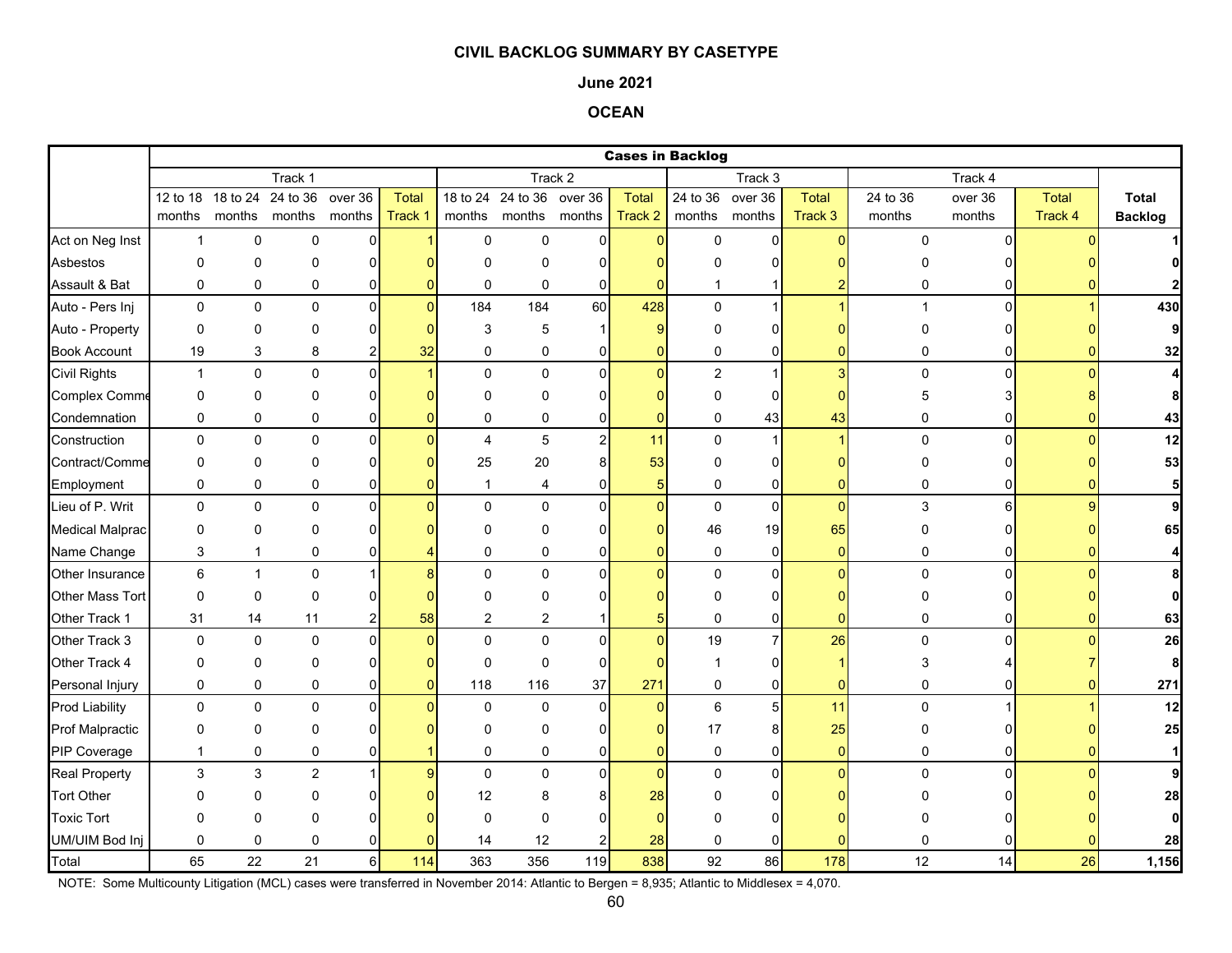# **CIVIL RESOLUTION SUMMARY BY CASETYPE JULY 2020 - JUNE 2021 OCEAN**

|                        |                | Trial         |          | Summary                              |                | Default        |                  |                         |                |       |         |        | Percent resolved by |         |       |                                             |
|------------------------|----------------|---------------|----------|--------------------------------------|----------------|----------------|------------------|-------------------------|----------------|-------|---------|--------|---------------------|---------|-------|---------------------------------------------|
|                        | Jurv           | Nonjury Total |          | Judgment Settlement Judgment Dismiss |                |                |                  | Other                   | Total          | Trial | Sum Jud | Settle | Default J           | Dismiss | Other | <b>Monthly Resolutions</b>                  |
| Act on Neg Inst        | $\Omega$       | $\Omega$      | 0        |                                      |                | 3              | 12               | 0                       | 17             | 0%    | 6%      | 6%     | 18%                 | 71%     | 0%    | 6                                           |
| Asbestos               | O              | 0             | 0        | 0                                    | $\Omega$       | $\Omega$       | $\Omega$         | 0                       | 0              | 0%    | 0%      | 0%     | 0%                  | 0%      | 0%    | $\overline{5}$                              |
| Assault & Bat          | $\mathbf{0}$   | $\mathbf{0}$  | $\Omega$ | $\mathbf 0$                          | 2              | $\mathbf{1}$   | $\overline{4}$   | 0                       | $\overline{7}$ | 0%    | 0%      | 29%    | 14%                 | 57%     | 0%    |                                             |
| Auto - Pers Inj        | 6              | $\Omega$      | 6        | $\mathbf{1}$                         | 202            | $\overline{2}$ | 566              | 28                      | 805            | 1%    | 0%      | 25%    | 0%                  | 70%     | 3%    | $\overline{3}$                              |
| Auto - Property        | $\Omega$       | $\mathbf{0}$  | 0        | 0                                    | 4              | 9              | 25               | 0                       | 38             | 0%    | 0%      | 11%    | 24%                 | 66%     | 0%    | $\overline{2}$                              |
| <b>Book Account</b>    | 0              | 0             | 0        | 5                                    | 71             | 147            | 276              | 15                      | 514            | 0%    | 1%      | 14%    | 29%                 | 54%     | 3%    |                                             |
| <b>Civil Rights</b>    | $\Omega$       | $\mathbf{0}$  | 0        | $\mathbf{1}$                         | $\overline{2}$ | $\mathbf 0$    | 13               | $\mathbf{1}$            | 17             | 0%    | 6%      | 12%    | 0%                  | 76%     | 6%    | 20112 21102 21104<br>2010<br>20108<br>21/06 |
| Complex Commer         | $\Omega$       | $\Omega$      | 0        |                                      | $\overline{c}$ | $\overline{c}$ | $\overline{7}$   | $\overline{\mathbf{c}}$ | 14             | 0%    | 7%      | 14%    | 14%                 | 50%     | 14%   |                                             |
| Condemnation           | 0              | 0             | 0        | 0                                    | 24             | 0              | $\mathbf 1$      | 84                      | 109            | 0%    | 0%      | 22%    | 0%                  | 1%      | 77%   | Sum Judo                                    |
| Construction           | 0              | $\Omega$      | 0        | $\overline{2}$                       | $\mathbf{3}$   | $\mathbf{1}$   | 12               | $\mathsf 3$             | 21             | 0%    | 10%     | 14%    | 5%                  | 57%     | 14%   | 80                                          |
| Contract/Commer        | $\Omega$       | 1             | 1        | 5                                    | 77             | 92             | 245              | 25                      | 445            | 0%    | 1%      | 17%    | 21%                 | 55%     | 6%    | 70                                          |
| Employment             | 0              | $\mathbf 0$   | 0        | 0                                    | 0              | $\mathbf 0$    | $\overline{4}$   | 3                       | $\overline{7}$ | 0%    | 0%      | 0%     | 0%                  | 57%     | 43%   | 60<br>50                                    |
| Lieu of P. Writ        | $\Omega$       | 12            | 12       | 3                                    | $\mathbf{3}$   | $\mathbf 0$    | 25               | 3                       | 46             | 26%   | 7%      | 7%     | 0%                  | 54%     | 7%    | 40                                          |
| <b>Medical Malprac</b> | $\Omega$       | $\mathbf 0$   | 0        |                                      | 16             | 0              | 29               | $\overline{4}$          | 50             | 0%    | 2%      | 32%    | 0%                  | 58%     | 8%    | 30                                          |
| Name Change            | 0              | $\mathbf 0$   | 0        | $\mathbf 0$                          | 0              | 0              | 4                | 124                     | 128            | 0%    | 0%      | 0%     | 0%                  | 3%      | 97%   | 20<br>10 <sup>10</sup>                      |
| Other Insurance        | $\Omega$       | $\mathbf{0}$  | 0        | $\overline{2}$                       | $\Omega$       | $\Omega$       | $\boldsymbol{9}$ | $\,6$                   | 17             | 0%    | 12%     | 0%     | 0%                  | 53%     | 35%   |                                             |
| Other MCL              | $\Omega$       | 0             | 0        | $\Omega$                             | $\mathbf 0$    | $\Omega$       | $\mathbf 0$      | 0                       | $\mathbf 0$    | 0%    | 0%      | 0%     | 0%                  | 0%      | 0%    | 2012<br>21/02                               |
| Other Track 1          | 0              | 2             | 2        | $\overline{2}$                       | 41             | $\overline{7}$ | 127              | 54                      | 233            | 1%    | 1%      | 18%    | 3%                  | 55%     | 23%   | Settlement                                  |
| Other Track 3          | 0              | $\Omega$      | 0        | $\mathbf 0$                          | $\overline{7}$ | $\mathbf{0}$   | 58               | $\,6$                   | 71             | 0%    | $0\%$   | 10%    | $0\%$               | 82%     | 8%    |                                             |
| Other Track 4          | $\Omega$       | 0             | 0        | 0                                    | $\mathbf 0$    | 3              | 6                | $\pmb{0}$               | 9              | 0%    | 0%      | 0%     | 33%                 | 67%     | 0%    | 350                                         |
| Personal Injury        | 0              | $\mathbf 0$   | 0        | 8                                    | 116            | 4              | 294              | 47                      | 469            | 0%    | 2%      | 25%    | 1%                  | 63%     | 10%   | 300                                         |
| <b>Prod Liability</b>  | $\Omega$       | $\mathbf{0}$  | $\Omega$ | $\mathbf{1}$                         | 5              | $\Omega$       | $\boldsymbol{9}$ | $\mathbf{3}$            | 18             | $0\%$ | 6%      | 28%    | $0\%$               | 50%     | 17%   | 250<br>200                                  |
| <b>Prof Malpractic</b> | $\Omega$       | $\Omega$      | 0        | $\Omega$                             | $\overline{7}$ | $\mathbf{0}$   | 16               | 1                       | 24             | 0%    | 0%      | 29%    | 0%                  | 67%     | 4%    | 150                                         |
| <b>PIP Coverage</b>    | $\Omega$       | $\mathbf{0}$  | 0        | $\mathbf 0$                          | $\mathbf{1}$   | $\mathbf 0$    | $\sqrt{2}$       | $\mathbf 0$             | 3              | 0%    | 0%      | 33%    | 0%                  | 67%     | 0%    | 100                                         |
| <b>Real Property</b>   | $\Omega$       | $\Omega$      | 0        | $\mathbf 0$                          | $\overline{4}$ | $\mathbf{1}$   | 18               | 5                       | 28             | 0%    | 0%      | 14%    | 4%                  | 64%     | 18%   |                                             |
| <b>Tort Other</b>      | O              | $\Omega$      | 0        | 3                                    | 22             | 12             | 77               | 6                       | 120            | 0%    | 3%      | 18%    | 10%                 | 64%     | 5%    |                                             |
| <b>Toxic Tort</b>      | O              | $\Omega$      | 0        | $\Omega$                             | $\Omega$       | $\Omega$       | $\mathbf 0$      | 0                       | $\mathbf{0}$   | 0%    | 0%      | 0%     | 0%                  | 0%      | 0%    | 2012<br>21/04                               |
| UM/UIM Bod Inj         |                |               |          | $\mathbf{0}$                         | 12             | $\Omega$       | 33               | $\Omega$                | 47             | 4%    | 0%      | 26%    | 0%                  | 70%     | 0%    | Def Judg<br>- Dismiss                       |
| Total                  | $\overline{7}$ | 16            | 23       | 36                                   | 622            | 284            | 1,872            | 420                     | 3,257          | 1%    | 1%      | 19%    | 9%                  | 57%     | 13%   |                                             |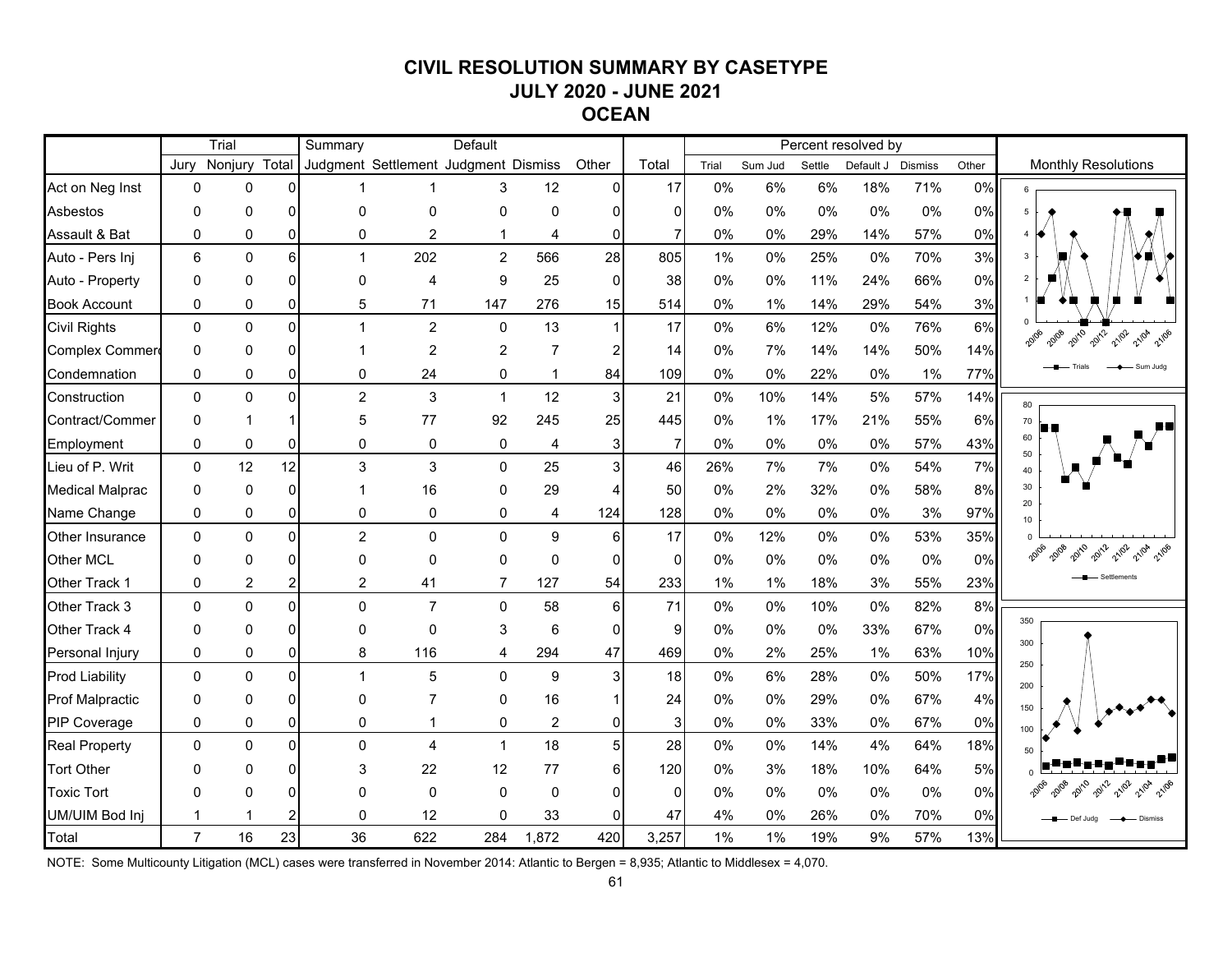## **CIVIL BACKLOG BY CASETYPEJUNE 2021OCEAN**



1) Casetypes with the state's largest backlogs are highlighted.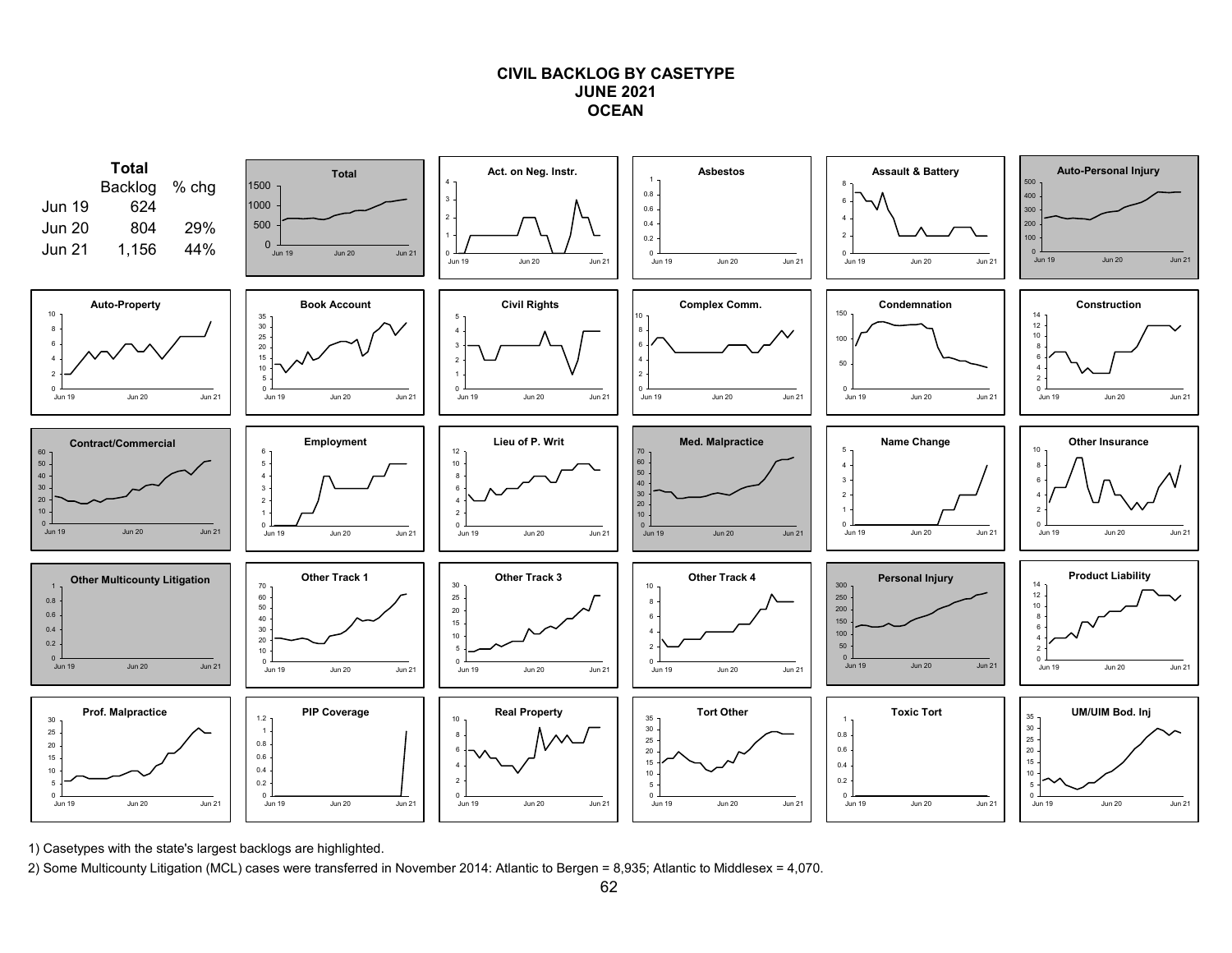#### **CIVIL CASELOAD SUMMARY BY CASETYPE JULY 2020 - JUNE 2021 PASSAIC**

|                        |          |                 |         |                |                    |         |            |           |                |             |         |          |                        |             | Backlog Per 100        |                   |                       |         |
|------------------------|----------|-----------------|---------|----------------|--------------------|---------|------------|-----------|----------------|-------------|---------|----------|------------------------|-------------|------------------------|-------------------|-----------------------|---------|
|                        |          | Filings         |         |                | <b>Resolutions</b> |         |            | Clearance |                | Backlog     |         |          | <b>Backlog Percent</b> |             | <b>Monthly Filings</b> |                   | <b>Active Pending</b> |         |
|                        | Jul 2019 | <b>Jul 2020</b> |         | Jul 2019       | <b>Jul 2020</b>    |         |            |           |                |             |         |          |                        |             |                        |                   |                       |         |
|                        | to       | to              | percent | to             | to                 | percent | Jul 2020 - | Jun 2021  |                |             | percent |          |                        |             |                        |                   |                       | percent |
|                        | Jun 2020 | Jun 2021        | change  | Jun 2020       | Jun 2021           | change  | number     | percent   | Jun 2020       | Jun 2021    | change  | Jun 2020 | Jun 2021               | Jun 2020    | Jun 2021               | Jun 2020 Jun 2021 |                       | change  |
| Act on Neg Inst        | 10       | $\overline{7}$  | $-30%$  | 6              | 10                 | 67%     | 3          | 143%      | $\mathbf 0$    | 1           |         | 0%       | 25%                    | $\mathbf 0$ | 171                    | $\overline{7}$    | 4                     | $-43%$  |
| Asbestos               | 0        | $\mathbf 0$     | 0%      | $\Omega$       | $\mathbf 0$        | 0%      | 0          | 100%      | $\mathbf 0$    | 0           | 0%      | 0%       | 0%                     | $\mathbf 0$ | 0                      | $\mathbf 0$       | 0                     | 0%      |
| Assault & Bat          | 6        | 24              | 300%    | 6              | 8                  | 33%     | -16        | 33%       | -1             | 3           | 200%    | 7%       | 6%                     | 200         | 150                    | 14                | 49                    | 250%    |
| Auto - Pers Inj        | 2,061    | 2,049           | $-1%$   | 1,922          | 1,947              | 1%      | $-102$     | 95%       | 416            | 598         | 44%     | 16%      | 22%                    | 242         | 350                    | 2,578             | 2,680                 | 4%      |
| Auto - Property        | 55       | 53              | $-4%$   | 34             | 66                 | 94%     | 13         | 125%      | 6              | 5           | $-17%$  | 11%      | 12%                    | 131         | 113                    | 56                | 43                    | $-23%$  |
| <b>Book Account</b>    | 404      | 598             | 48%     | 357            | 510                | 43%     | $-88$      | 85%       | 12             | 21          | 75%     | 5%       | 6%                     | 36          | 42                     | 251               | 340                   | 35%     |
| <b>Civil Rights</b>    | 8        | 15              | 88%     | 11             | 14                 | 27%     | $-1$       | 93%       | $\overline{4}$ | 6           | 50%     | 27%      | 38%                    | 600         | 480                    | 15                | 16                    | 7%      |
| <b>Complex Comme</b>   | 10       | 8               | $-20%$  | 5              | 9                  | 80%     | 1          | 113%      | 4              | 4           | 0%      | 27%      | 29%                    | 480         | 600                    | 15                | 14                    | $-7%$   |
| Condemnation           | 3        | 1               | $-67%$  | 5              | -1                 | $-80%$  | 0          | 100%      | 0              | $\mathbf 0$ | 0%      | 0%       | 0%                     | $\mathbf 0$ | 0                      | $\overline{2}$    | $\mathbf 2$           | $0\%$   |
| Construction           | 13       | 13              | 0%      | 12             | 12                 | 0%      | $-1$       | 92%       | $\overline{7}$ | 10          | 43%     | 37%      | 53%                    | 646         | 923                    | 19                | 19                    | 0%      |
| Contract/Comme         | 374      | 425             | 14%     | 359            | 371                | 3%      | $-54$      | 87%       | 28             | 72          | 157%    | 9%       | 19%                    | 90          | 203                    | 317               | 372                   | 17%     |
| Employment             | 3        | $\overline{7}$  | 133%    | 9              | 3                  | $-67%$  | -4         | 43%       | $\mathbf{1}$   | 2           | 100%    | 25%      | 25%                    | 400         | 343                    | $\overline{4}$    | 8                     | 100%    |
| Lieu of P. Writ        | 22       | 18              | $-18%$  | 16             | 16                 | $0\%$   | $-2$       | 89%       | 3              | 4           | 33%     | 13%      | 16%                    | 164         | 267                    | 23                | 25                    | 9%      |
| <b>Medical Malprac</b> | 61       | 48              | $-21%$  | 37             | 32                 | $-14%$  | -16        | 67%       | 15             | 23          | 53%     | 16%      | 20%                    | 295         | 575                    | 94                | 113                   | 20%     |
| Name Change            | 88       | 113             | 28%     | 98             | 96                 | $-2%$   | $-17$      | 85%       | 0              | $\mathbf 0$ | 0%      | 0%       | 0%                     | $\mathbf 0$ | 0                      | 13                | 31                    | 138%    |
| <b>Other Insurance</b> | 29       | 26              | $-10%$  | 33             | 21                 | $-36%$  | -5         | 81%       | 3              | 9           | 200%    | 18%      | 41%                    | 124         | 415                    | 17                | 22                    | 29%     |
| <b>Other MCL</b>       | 0        | 1               |         | 0              | 0                  | 0%      | -1         | 0%        | $\mathbf 0$    | 0           | $0\%$   | 0%       | 0%                     | 0           | 0                      | 0                 | 0                     | 0%      |
| Other Track 1          | 180      | 174             | $-3%$   | 155            | 153                | $-1%$   | $-21$      | 88%       | 15             | 29          | 93%     | 13%      | 22%                    | 100         | 200                    | 116               | 129                   | 11%     |
| Other Track 3          | 73       | 89              | 22%     | 51             | 78                 | 53%     | $-11$      | 88%       | 11             | 22          | 100%    | 11%      | 19%                    | 181         | 297                    | 104               | 116                   | 12%     |
| Other Track 4          | 10       | 13              | 30%     | 11             | 8                  | $-27%$  | -5         | 62%       | 9              | 13          | 44%     | 41%      | 48%                    | 1,080       | 1,200                  | 22                | 27                    | 23%     |
| Personal Injury        | 590      | 512             | $-13%$  | 603            | 536                | -11%    | 24         | 105%      | 152            | 204         | 34%     | 19%      | 27%                    | 309         | 478                    | 796               | 759                   | $-5%$   |
| <b>Prod Liability</b>  | 6        | 8               | 33%     | 14             | 8                  | $-43%$  | 0          | 100%      | 5              | 4           | -20%    | 38%      | 31%                    | 1,000       | 600                    | 13                | 13                    | 0%      |
| <b>Prof Malpractic</b> | 16       | 21              | 31%     | 21             | 15                 | $-29%$  | -6         | 71%       | $\overline{7}$ | 15          | 114%    | 20%      | 33%                    | 525         | 857                    | 35                | 45                    | 29%     |
| <b>PIP Coverage</b>    | 21       | 19              | $-10%$  | 22             | 22                 | 0%      | 3          | 116%      | $\overline{2}$ | $\mathbf 1$ | $-50%$  | 14%      | 9%                     | 114         | 63                     | 14                | 11                    | $-21%$  |
| <b>Real Property</b>   | 33       | 18              | $-45%$  | 22             | 23                 | 5%      | 5          | 128%      | $\overline{4}$ | 8           | 100%    | 17%      | 42%                    | 145         | 533                    | 24                | 19                    | $-21%$  |
| <b>Tort Other</b>      | 90       | 95              | 6%      | 78             | 80                 | 3%      | -15        | 84%       | 10             | 26          | 160%    | 11%      | 25%                    | 133         | 328                    | 93                | 106                   | 14%     |
| <b>Toxic Tort</b>      | 0        | $\mathbf 0$     | 0%      | $\overline{2}$ | 0                  | 100%    | 0          | 100%      | $\mathbf 0$    | $\mathbf 0$ | 0%      | 0%       | 0%                     | $\mathbf 0$ | 0                      | 0                 | 1                     |         |
| UM/UIM Bod Inj         | 88       | 102             | 16%     | 99             | 99                 | 0%      | -3         | 97%       | 19             | 29          | 53%     | 16%      | 24%                    | 259         | 341                    | 116               | 119                   | 3%      |
| Total                  | 4,254    | 4,457           | 5%      | 3,988          | 4.138              | 4%      | $-319$     | 93%       | 734            | 1.109       | 51%     | 15%      | 22%                    | 207         | 299                    | 4,758             | 5.083                 | $7\%$   |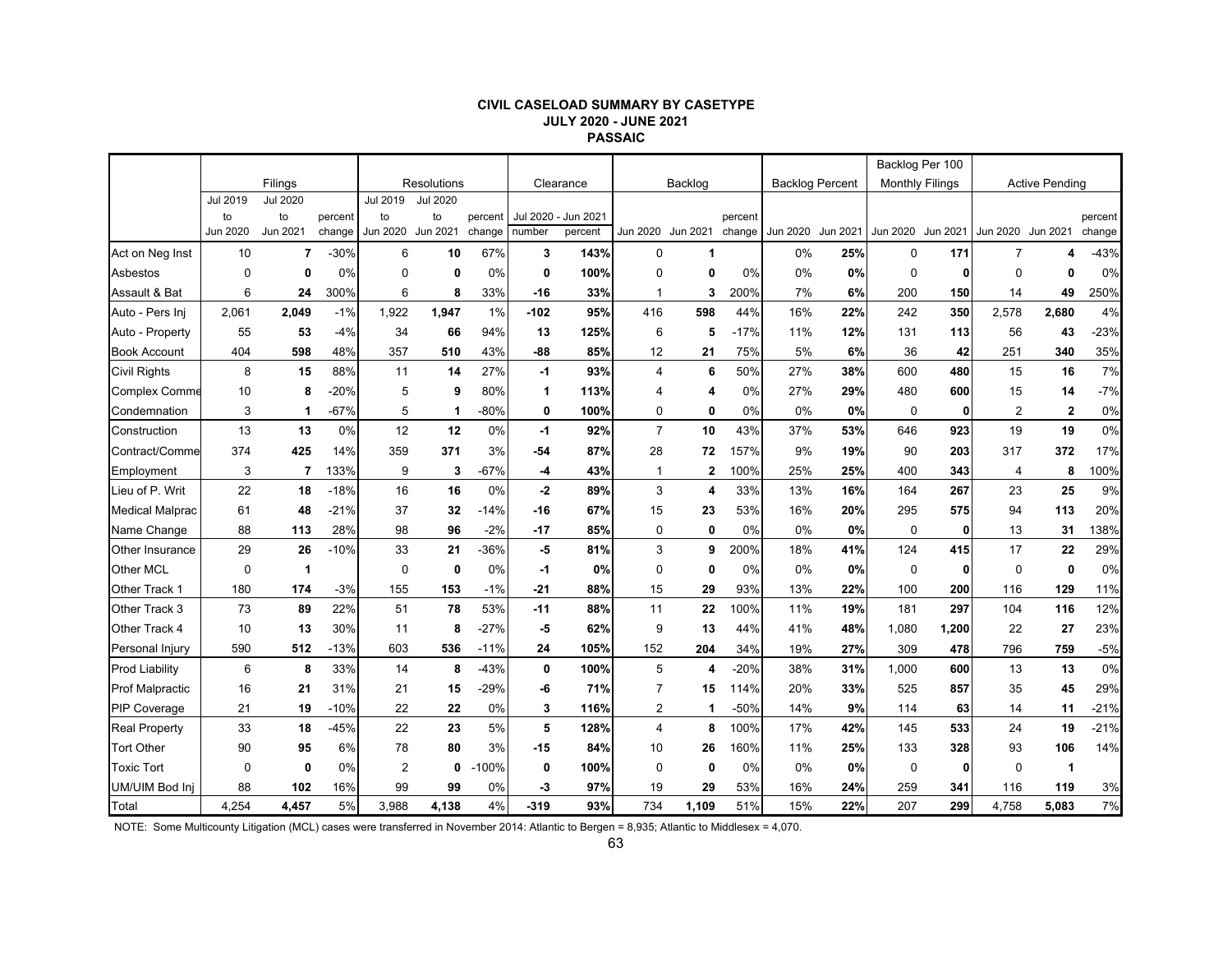### **June 2021**

# **PASSAIC**

|                        |                |                |                |                |         |                |                           |                | <b>Cases in Backlog</b> |               |                  |                  |                |                |              |                |
|------------------------|----------------|----------------|----------------|----------------|---------|----------------|---------------------------|----------------|-------------------------|---------------|------------------|------------------|----------------|----------------|--------------|----------------|
|                        |                |                | Track 1        |                |         |                |                           | Track 2        |                         |               | Track 3          |                  |                | Track 4        |              |                |
|                        | 12 to 18       | 18 to 24       | 24 to 36       | over 36        | Total   |                | 18 to 24 24 to 36 over 36 |                | <b>Total</b>            |               | 24 to 36 over 36 | Total            | 24 to 36       | over 36        | <b>Total</b> | <b>Total</b>   |
|                        | months         |                | months months  | months         | Track 1 |                | months months months      |                | Track 2                 | months months |                  | Track 3          | months         | months         | Track 4      | <b>Backlog</b> |
| Act on Neg Inst        | $\mathbf{1}$   | $\mathbf 0$    | 0              | $\overline{0}$ |         | $\mathsf 0$    | $\mathbf 0$               | $\overline{0}$ | $\overline{0}$          | $\mathsf 0$   | $\mathbf 0$      | $\Omega$         | 0              | $\Omega$       |              |                |
| Asbestos               | 0              | $\Omega$       | 0              | $\Omega$       |         | $\Omega$       | $\Omega$                  | $\Omega$       | n                       | O             | 0                |                  |                |                |              |                |
| Assault & Bat          | 0              | $\pmb{0}$      | 0              | 0              |         | 0              | 0                         | $\mathbf 0$    | $\Omega$                | 2             |                  |                  | 0              | 0              |              |                |
| Auto - Pers Inj        | $\mathbf{1}$   | $\mathbf 0$    | $\mathbf 0$    | $\overline{0}$ |         | 317            | 244                       | 36             | 597                     | $\mathbf 0$   | $\overline{0}$   | $\Omega$         | $\mathbf 0$    | $\Omega$       | $\Omega$     | 598            |
| Auto - Property        | 0              | $\mathbf 0$    | 0              | $\Omega$       |         | $\overline{2}$ | 3                         | $\Omega$       | 5                       | 0             | 0                |                  | 0              |                |              | 5              |
| <b>Book Account</b>    | 15             | 3              | 3              | 0              | 21      | $\mathbf 0$    | $\mathbf 0$               | $\overline{0}$ | 0                       | $\mathbf 0$   | 0                |                  | 0              | 01             |              | 21             |
| <b>Civil Rights</b>    | 0              | $\mathbf 0$    | $\mathbf 0$    | $\Omega$       | n       | $\Omega$       | $\Omega$                  | $\Omega$       | $\Omega$                | 3             | $\overline{3}$   | $6 \overline{6}$ | $\mathbf 0$    | $\Omega$       |              | 6              |
| <b>Complex Comme</b>   | 0              | $\mathbf 0$    | 0              | 0              |         | $\Omega$       | 0                         | $\Omega$       | O                       | $\Omega$      | 0                |                  |                |                |              | 4              |
| Condemnation           | 0              | 0              | 0              | 0              |         | $\mathbf 0$    | 0                         | 0              | $\overline{0}$          | 0             | 0                | ŋ                | 0              | 01             |              | $\mathbf{0}$   |
| Construction           | 0              | $\pmb{0}$      | $\pmb{0}$      | 0              |         | 5              | 5                         | $\mathbf{0}$   | 10                      | 0             | $\pmb{0}$        | $\overline{0}$   | 0              | $\Omega$       |              | 10             |
| Contract/Comme         | 0              | $\mathbf 0$    | $\Omega$       | $\Omega$       |         | 31             | 32                        | 9              | 72                      | $\mathbf 0$   | 0                |                  | $\Omega$       | 0              |              | 72             |
| Employment             | 0              | $\pmb{0}$      | 0              | 0              |         | -1             | $\mathbf{1}$              | 0              | $\overline{\mathbf{c}}$ | 0             | 0                | ŋ                | 0              | ΩI             |              | $\mathbf{2}$   |
| Lieu of P. Writ        | 0              | $\pmb{0}$      | $\pmb{0}$      | $\mathbf{0}$   |         | $\Omega$       | $\mathbf 0$               | $\Omega$       | $\Omega$                | $\pmb{0}$     | $\mathbf 0$      | $\Omega$         | $\mathbf{1}$   | 31             |              | $\overline{4}$ |
| <b>Medical Malprac</b> | 0              | $\Omega$       | 0              | $\Omega$       |         | $\Omega$       | 0                         | $\Omega$       | 0                       | 11            | 12               | 23               | O              |                |              | 23             |
| Name Change            | 0              | 0              | 0              | 0              |         | 0              | 0                         | $\overline{0}$ | $\overline{0}$          | 0             | $\pmb{0}$        | $\overline{0}$   | 0              | $\overline{0}$ | $\Omega$     | $\mathbf{0}$   |
| Other Insurance        | $\overline{5}$ | $\overline{2}$ | $\overline{2}$ | $\Omega$       |         | $\Omega$       | $\mathbf 0$               | $\Omega$       | $\Omega$                | $\mathbf 0$   | $\mathbf 0$      | $\Omega$         | $\mathbf 0$    | $\Omega$       |              | 9              |
| Other Mass Tort        | 0              | $\pmb{0}$      | 0              | $\Omega$       |         | $\Omega$       | $\Omega$                  |                |                         | $\Omega$      | 0                |                  | 0              |                |              | $\mathbf{0}$   |
| Other Track 1          | 10             | 12             | 6              |                | 29      | $\Omega$       | $\mathbf 0$               | 0              | $\Omega$                | $\pmb{0}$     | 0                | ŋ                | 0              | ΩI             |              | 29             |
| Other Track 3          | $\mathbf 0$    | $\pmb{0}$      | $\Omega$       | $\Omega$       |         | $\Omega$       | $\Omega$                  | $\Omega$       | $\Omega$                | 17            | 5                | 22               | $\mathbf 0$    | $\Omega$       |              | 22             |
| Other Track 4          | 0              | $\mathbf 0$    | 0              | $\Omega$       |         | $\mathbf 0$    | 0                         | $\mathbf{0}$   | $\Omega$                | 0             | 0                | $\overline{0}$   | 5              |                | 13           | 13             |
| Personal Injury        | 0              | $\pmb{0}$      | 0              | 0              |         | 110            | 75                        | 19             | 204                     | 0             | 0                | $\overline{0}$   | 0              | 0              | $\Omega$     | 204            |
| <b>Prod Liability</b>  | 0              | 0              | $\pmb{0}$      | 0              |         | $\mathbf 0$    | 0                         | $\Omega$       | $\overline{0}$          | $\mathbf 2$   | 2                | 4                | 0              | $\Omega$       |              | $\overline{4}$ |
| <b>Prof Malpractic</b> | 0              | $\pmb{0}$      | 0              | $\Omega$       |         | $\Omega$       | 0                         | O              | 0                       | $10$          | 5                | 15               | 0              |                |              | 15             |
| PIP Coverage           | $\mathbf{1}$   | $\mathbf 0$    | 0              | 0              |         | $\mathbf 0$    | $\mathbf 0$               | $\Omega$       | $\mathbf{0}$            | $\mathbf 0$   | 0                | $\Omega$         | 0              | 01             |              | $\mathbf{1}$   |
| <b>Real Property</b>   | $\overline{c}$ | $\mathsf 3$    | $\overline{c}$ | 1              |         | $\Omega$       | $\mathbf 0$               | $\Omega$       | $\overline{0}$          | $\pmb{0}$     | $\overline{0}$   | $\Omega$         | $\Omega$       | $\Omega$       |              | 8              |
| <b>Tort Other</b>      | O              | $\mathbf{0}$   | 0              | U              |         | 14             | 10                        |                | 26                      | O             | 0                |                  |                |                |              | 26             |
| <b>Toxic Tort</b>      | 0              | $\mathbf 0$    | 0              |                |         | $\Omega$       | 0                         | n              | $\Omega$                | $\Omega$      | $\Omega$         |                  |                |                |              | $\mathbf{0}$   |
| UM/UIM Bod Inj         | 0              | $\mathbf 0$    | 0              |                |         | 18             | 10                        |                | 29                      | $\mathbf 0$   | 0                |                  | 0              |                |              | 29             |
| Total                  | 35             | 20             | 13             | $\overline{c}$ | 70      | 498            | 380                       | 67             | 945                     | 45            | 28               | 73               | $\overline{7}$ | 14             | 21           | 1,109          |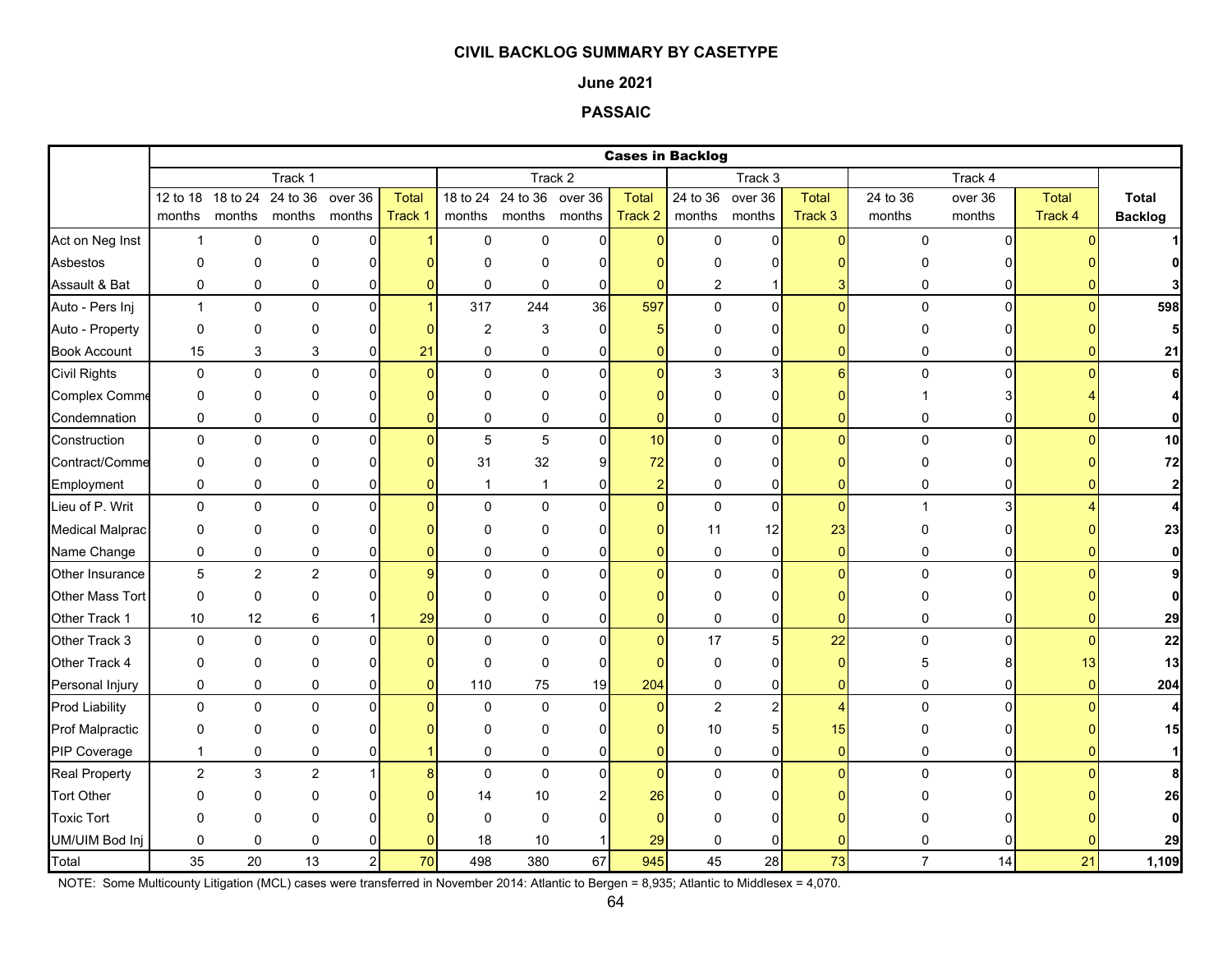# **CIVIL RESOLUTION SUMMARY BY CASETYPE JULY 2020 - JUNE 2021 PASSAIC**

|                        |                | Trial        |                | Summary                              |                | Default        |                |                |              |       |         |        | Percent resolved by |                |       |                                |
|------------------------|----------------|--------------|----------------|--------------------------------------|----------------|----------------|----------------|----------------|--------------|-------|---------|--------|---------------------|----------------|-------|--------------------------------|
|                        | Jurv           | Nonjury      | Total          | Judgment Settlement Judgment Dismiss |                |                |                | Other          | Total        | Trial | Sum Jud | Settle | Default J           | <b>Dismiss</b> | Other | <b>Monthly Resolutions</b>     |
| Act on Neg Inst        | $\Omega$       | 0            | ΩI             | 0                                    | $\Omega$       |                | 6              | $\Omega$       | 10           | 0%    | 0%      | 0%     | 40%                 | 60%            | 0%    | 14                             |
| Asbestos               | $\Omega$       | 0            | $\Omega$       | $\Omega$                             | 0              | 0              | $\Omega$       | <sup>0</sup>   | $\mathbf{0}$ | 0%    | 0%      | 0%     | 0%                  | 0%             | 0%    | 12                             |
| Assault & Bat          | $\Omega$       | 0            | $\Omega$       | $\Omega$                             | 4              | $\mathbf 0$    | 4              | $\Omega$       | 8            | 0%    | 0%      | 50%    | 0%                  | 50%            | 0%    | 10<br>R                        |
| Auto - Pers Inj        | $\overline{7}$ | $\mathbf{0}$ | $\overline{7}$ | 8                                    | 1,299          | 10             | 565            | 58             | 1,947        | 0%    | 0%      | 67%    | 1%                  | 29%            | 3%    | 6                              |
| Auto - Property        | 0              | 0            | $\Omega$       | $\Omega$                             | 19             | 14             | 32             |                | 66           | 0%    | 0%      | 29%    | 21%                 | 48%            | 2%    | $\overline{4}$                 |
| <b>Book Account</b>    | 0              | 0            | 0              | 14                                   | 110            | 143            | 232            | 11             | 510          | 0%    | 3%      | 22%    | 28%                 | 45%            | 2%    |                                |
| <b>Civil Rights</b>    | $\Omega$       | $\Omega$     | $\overline{0}$ | $\mathbf 1$                          | $\mathbf{1}$   | $\mathbf{0}$   | 9              | 3              | 14           | 0%    | 7%      | 7%     | 0%                  | 64%            | 21%   | 2010<br>2012<br>21/02          |
| Complex Commer         | $\mathbf{0}$   | 0            | $\Omega$       | $\Omega$                             | 3              | $\mathbf{0}$   | 5              |                | 9            | 0%    | 0%      | 33%    | $0\%$               | 56%            | 11%   |                                |
| Condemnation           | 0              | 0            | 0              | 1                                    | 0              | 0              | 0              | $\Omega$       | -1           | 0%    | 100%    | 0%     | 0%                  | 0%             | 0%    | Sum Jude                       |
| Construction           | $\mathbf{0}$   | $\Omega$     | $\overline{0}$ | $\Omega$                             | 8              | $\overline{1}$ | 3              | $\Omega$       | 12           | 0%    | 0%      | 67%    | 8%                  | 25%            | 0%    | 250                            |
| Contract/Commer        | $\Omega$       | 0            | $\Omega$       | 3                                    | 84             | 59             | 204            | 21             | 371          | 0%    | 1%      | 23%    | 16%                 | 55%            | 6%    | 200                            |
| Employment             | 0              | 0            | 0              | $\mathbf 0$                          | $\mathbf 1$    | 0              | $\mathbf 1$    | $\mathbf{1}$   | 3            | 0%    | 0%      | 33%    | 0%                  | 33%            | 33%   |                                |
| Lieu of P. Writ        | $\Omega$       | $\mathbf{0}$ | ΩI             | $\Omega$                             | $\mathbf 0$    | $\mathbf{0}$   | 12             | $\Delta$       | 16           | 0%    | 0%      | 0%     | 0%                  | 75%            | 25%   | 150                            |
| <b>Medical Malprac</b> | $\Omega$       | 0            | $\Omega$       | $\Omega$                             | 12             | $\mathbf{0}$   | 17             |                | 32           | 0%    | 0%      | 38%    | $0\%$               | 53%            | 9%    | 100                            |
| Name Change            | 0              | 0            | οI             | 0                                    | 0              | 0              |                | 95             | 96           | 0%    | 0%      | 0%     | 0%                  | 1%             | 99%   | 50                             |
| <b>Other Insurance</b> | $\Omega$       | $\mathbf{0}$ | $\Omega$       | $\overline{2}$                       | 3              | 3              | 9              | 4              | 21           | 0%    | 10%     | 14%    | 14%                 | 43%            | 19%   |                                |
| Other MCL              | $\Omega$       | 0            | $\Omega$       | ŋ                                    | $\mathbf{0}$   | $\Omega$       | $\mathbf{0}$   | $\Omega$       | $\mathbf 0$  | 0%    | 0%      | 0%     | 0%                  | 0%             | 0%    | 2010<br>21/02<br>20108<br>2012 |
| Other Track 1          | 0              | 0            | 0              | 5                                    | 38             | 12             | 71             | 27             | 153          | 0%    | 3%      | 25%    | 8%                  | 46%            | 18%   |                                |
| Other Track 3          | $\Omega$       | $\Omega$     | $\Omega$       | 1                                    | 30             | $\mathbf 0$    | 42             | 5              | 78           | 0%    | 1%      | 38%    | 0%                  | 54%            | 6%    |                                |
| Other Track 4          | 0              | 0            | $\Omega$       | $\Omega$                             | $\overline{c}$ | $\overline{c}$ | 3              |                | 8            | 0%    | 0%      | 25%    | 25%                 | 38%            | 13%   | 400<br>350                     |
| Personal Injury        | 0              | 0            | 0              | 5                                    | 343            | 12             | 161            | 15             | 536          | 0%    | 1%      | 64%    | 2%                  | 30%            | 3%    | 300                            |
| <b>Prod Liability</b>  | $\Omega$       | $\Omega$     | $\Omega$       | $\Omega$                             | 4              | $\Omega$       | $\overline{2}$ | $\overline{2}$ | 8            | 0%    | 0%      | 50%    | 0%                  | 25%            | 25%   | 250                            |
| <b>Prof Malpractic</b> | $\Omega$       | 0            | 0              | ŋ                                    | 8              | $\Omega$       | $\overline{7}$ |                | 15           | 0%    | 0%      | 53%    | 0%                  | 47%            | 0%    | 200                            |
| PIP Coverage           | $\Omega$       | $\Omega$     | 01             | $\Omega$                             | 5              |                | 13             | 3              | 22           | 0%    | 0%      | 23%    | 5%                  | 59%            | 14%   | 150                            |
| <b>Real Property</b>   | $\Omega$       | $\mathbf{0}$ | $\Omega$       | $\Omega$                             | $\overline{2}$ | $\mathbf{1}$   | 19             |                | 23           | 0%    | 0%      | 9%     | 4%                  | 83%            | 4%    | 100<br>50                      |
| <b>Tort Other</b>      | $\Omega$       | 0            | <sup>n</sup>   | ∩                                    | 21             |                | 44             |                | 80           | 0%    | 0%      | 26%    | 9%                  | 55%            | 10%   |                                |
| <b>Toxic Tort</b>      | n              | ი            | ΩI             | ŋ                                    | $\mathbf{0}$   | $\Omega$       | $\mathbf{0}$   | $\Omega$       | $\Omega$     | 0%    | 0%      | 0%     | 0%                  | 0%             | 0%    | 2010<br>2012<br>21/02          |
| UM/UIM Bod Inj         | 0              | 0            | 01             | 0                                    | 71             | 3              | 25             | $\Omega$       | 99           | 0%    | 0%      | 72%    | 3%                  | 25%            | $0\%$ | Def Judg<br>- Dismiss          |
| Total                  | $\overline{7}$ | $\Omega$     | $\overline{7}$ | 40                                   | 2,068          | 272            | 1,487          | 264            | 4,138        | 0%    | 1%      | 50%    | 7%                  | 36%            | 6%    |                                |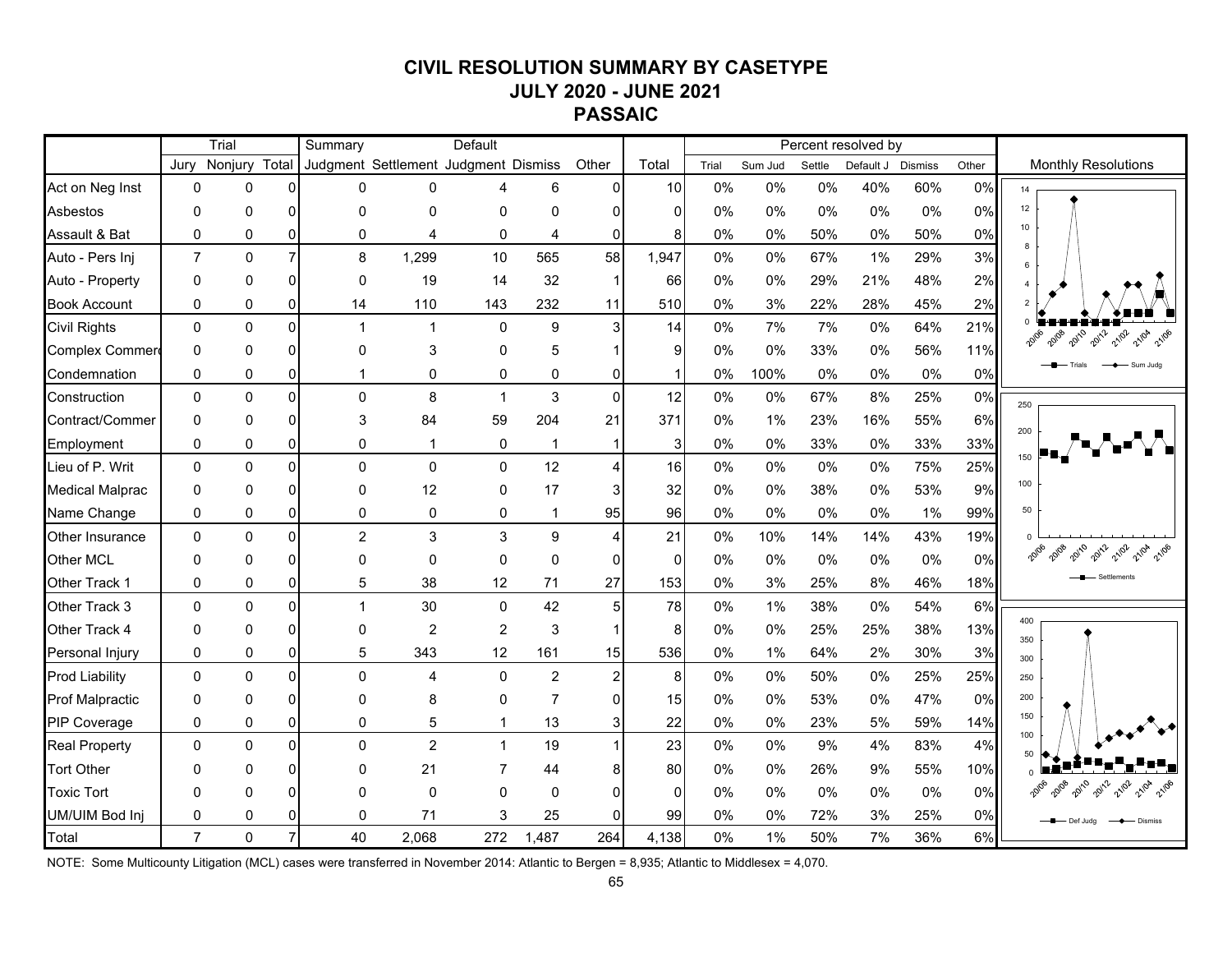# **CIVIL BACKLOG BY CASETYPEJUNE 2021PASSAIC**



1) Casetypes with the state's largest backlogs are highlighted.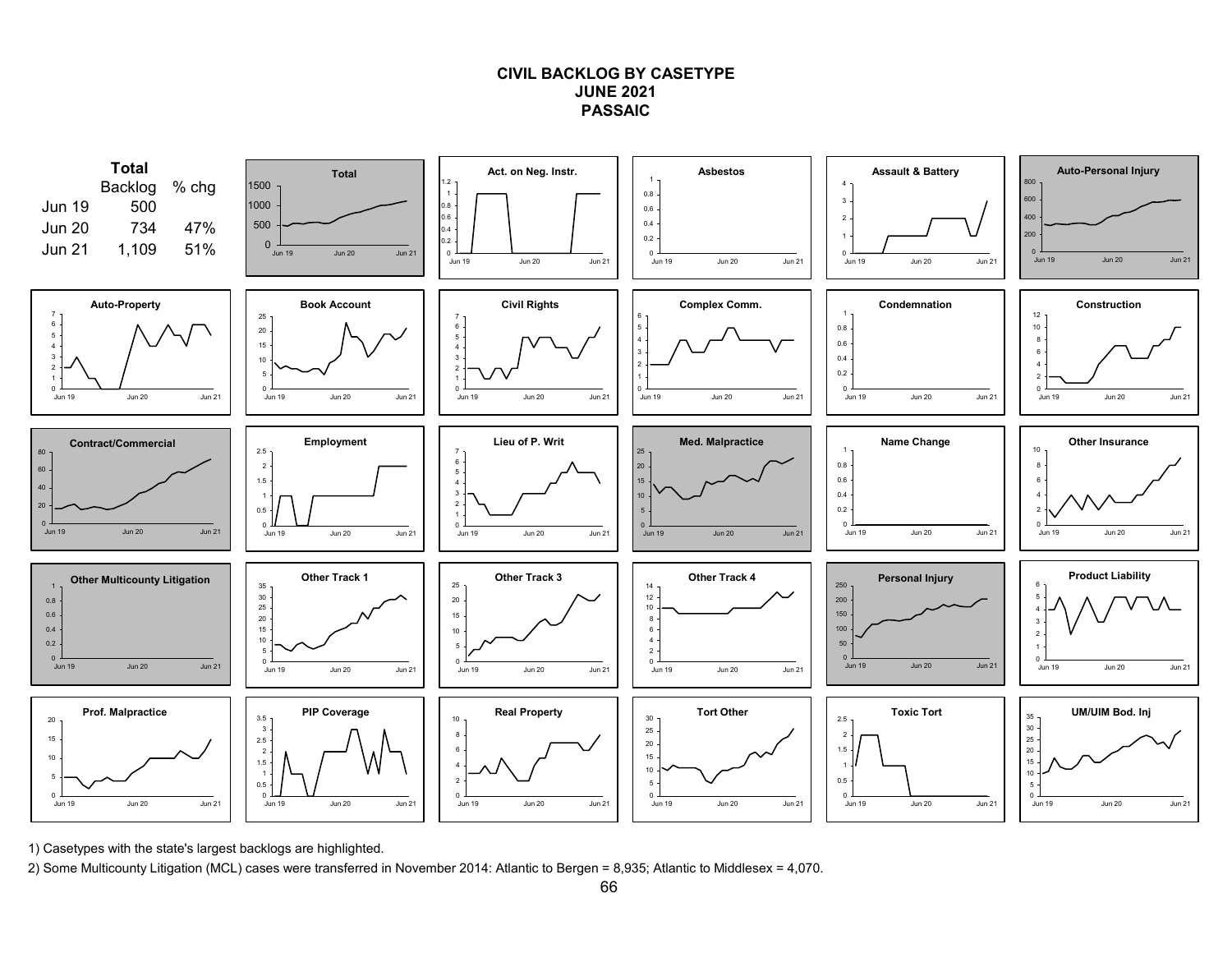#### **CIVIL CASELOAD SUMMARY BY CASETYPE JULY 2020 - JUNE 2021 SALEM**

|                           | Filings        |                    |                   |                |                    |                   |              |                                |                |                   |                   |                        | Backlog Per 100   |                        |              |                       |                |                   |
|---------------------------|----------------|--------------------|-------------------|----------------|--------------------|-------------------|--------------|--------------------------------|----------------|-------------------|-------------------|------------------------|-------------------|------------------------|--------------|-----------------------|----------------|-------------------|
|                           |                |                    |                   |                | <b>Resolutions</b> |                   | Clearance    |                                |                | Backlog           |                   | <b>Backlog Percent</b> |                   | <b>Monthly Filings</b> |              | <b>Active Pending</b> |                |                   |
|                           | Jul 2019       | <b>Jul 2020</b>    |                   | Jul 2019       | Jul 2020           |                   |              |                                |                |                   |                   |                        |                   |                        |              |                       |                |                   |
|                           | to<br>Jun 2020 | to<br>Jun 2021     | percent<br>change | to<br>Jun 2020 | to<br>Jun 2021     | percent<br>change | number       | Jul 2020 - Jun 2021<br>percent |                | Jun 2020 Jun 2021 | percent<br>change |                        | Jun 2020 Jun 2021 | Jun 2020 Jun 2021      |              | Jun 2020 Jun 2021     |                | percent<br>change |
| Act on Neg Inst           | 0              | 1                  |                   | 3              | 0                  | $-100%$           | -1           | 0%                             | $\mathbf 0$    | 0                 | 0%                | 0%                     | 0%                | $\mathbf 0$            | 01           | 0                     | 1              |                   |
|                           |                |                    |                   | $\Omega$       | O                  |                   |              |                                |                |                   |                   |                        | 0%                |                        |              | $\Omega$              | 0              |                   |
| Asbestos<br>Assault & Bat | 0              | 0                  | 0%<br>100%        | 1              |                    | 0%<br>500%        | 0            | 100%                           | $\mathbf 0$    | 0                 | 0%<br>-50%        | 0%                     |                   | $\mathbf 0$<br>2,400   |              |                       |                | 0%<br>$-67%$      |
| Auto - Pers Inj           | -1<br>46       | $\mathbf{2}$<br>43 | $-7%$             | 50             | 6<br>37            | $-26%$            | 4<br>-6      | 300%<br>86%                    | 2<br>9         | -1<br>13          | 44%               | 33%<br>20%             | 50%<br>25%        | 235                    | 600<br>363   | 6<br>45               | 2<br>52        | 16%               |
| Auto - Property           | 5              | 10                 | 100%              | 5              | 5                  | 0%                | -5           | 50%                            | 1              | 0                 | $-100%$           | 25%                    | 0%                | 240                    | 0            | $\overline{4}$        | 9              | 125%              |
| <b>Book Account</b>       | 40             | 46                 | 15%               | 34             | 44                 | 29%               | -2           | 96%                            | $\overline{2}$ | $\boldsymbol{2}$  | 0%                | 8%                     | 8%                | 60                     | 52           | 24                    | 26             | 8%                |
| <b>Civil Rights</b>       | $\mathbf{1}$   | 3                  | 200%              | 4              | 3                  | $-25%$            | 0            | 100%                           | $\overline{2}$ | 3                 | 50%               | 40%                    | 60%               | 2,400                  | 1,200        | 5                     | 5              | 0%                |
| <b>Complex Comme</b>      | 0              | $\mathbf 0$        | 0%                | $\Omega$       | 0                  | $0\%$             | 0            | 100%                           | $\Omega$       | 0                 | 0%                | 0%                     | 0%                | $\mathbf 0$            | 0            | $\Omega$              | $\mathbf{0}$   | 0%                |
| Condemnation              | 0              | 0                  | 0%                | 0              | 0                  | 0%                | 0            | 100%                           | 0              | 0                 | 0%                | 0%                     | 0%                | $\mathbf 0$            | 0            | 0                     | 0              | 0%                |
| Construction              | $\overline{2}$ | 3                  | 50%               | 3              | $\mathbf{2}$       | -33%              | -1           | 67%                            | $\mathbf{1}$   | $\mathbf{1}$      | 0%                | 50%                    | 33%               | 600                    | 400          | $\overline{2}$        | 3              | 50%               |
| Contract/Comme            | 35             | 39                 | 11%               | 40             | 39                 | $-3%$             | 0            | 100%                           | -1             | 4                 | 300%              | 3%                     | 14%               | 34                     | 123          | 29                    | 29             | 0%                |
| Employment                | 0              | $\mathbf 0$        | 0%                | 1              | 0                  | $-100%$           | 0            | 100%                           | $\mathbf 0$    | 0                 | 0%                | 0%                     | 0%                | 0                      | 0            | 0                     | 0              | 0%                |
| Lieu of P. Writ           | 3              | $\mathbf{2}$       | $-33%$            | $\overline{2}$ | $\mathbf{2}$       | 0%                | 0            | 100%                           | $\mathbf 0$    | $\mathbf 0$       | 0%                | 0%                     | 0%                | $\mathbf 0$            |              | $\overline{2}$        | $\mathbf 2$    | 0%                |
| <b>Medical Malprac</b>    | 0              | $\mathbf 0$        | 0%                | $\overline{2}$ | 0                  | $-100%$           | 0            | 100%                           | $\mathbf 0$    | 2                 |                   | 0%                     | 100%              | 0                      |              | $\overline{2}$        | $\overline{2}$ | 0%                |
| Name Change               | 9              | 17                 | 89%               | 11             | 16                 | 45%               | -1           | 94%                            | 0              | 0                 | 0%                | 0%                     | 0%                | 0                      | $\mathbf{0}$ | $\overline{2}$        | 3              | 50%               |
| <b>Other Insurance</b>    | $\overline{2}$ | 3                  | 50%               | $\overline{2}$ | 3                  | 50%               | 0            | 100%                           | $\mathbf{1}$   | $\mathbf{1}$      | 0%                | 50%                    | 50%               | 600                    | 400          | $\overline{2}$        | $\mathbf 2$    | 0%                |
| Other MCL                 | $\mathbf 0$    | $\mathbf 0$        | 0%                | 0              | $\mathbf 0$        | 0%                | 0            | 100%                           | $\mathbf 0$    | 0                 | 0%                | 0%                     | 0%                | $\mathbf 0$            | 0            | $\mathbf 0$           | 0              | 0%                |
| Other Track 1             | 28             | 32                 | 14%               | 25             | 32                 | 28%               | 0            | 100%                           | 2              | 0                 | $-100%$           | 13%                    | 0%                | 86                     | 01           | 15                    | 15             | 0%                |
| Other Track 3             | 10             | 8                  | $-20%$            | 6              | 9                  | 50%               | 1            | 113%                           | $\mathbf{1}$   | 1                 | 0%                | 8%                     | 9%                | 120                    | 150          | 12                    | 11             | $-8%$             |
| Other Track 4             | $\overline{2}$ | 4                  | 100%              | 5              | $\overline{2}$     | $-60%$            | -2           | 50%                            | $\mathbf 1$    | $\overline{2}$    | 100%              | 50%                    | 50%               | 600                    | 600          | $\overline{2}$        | 4              | 100%              |
| Personal Injury           | 35             | 34                 | $-3%$             | 40             | 39                 | $-3%$             | 5            | 115%                           | 14             | 12                | $-14%$            | 30%                    | 29%               | 480                    | 424          | 47                    | 42             | $-11%$            |
| <b>Prod Liability</b>     | $\overline{2}$ | 0                  | $-100%$           | $\mathbf 1$    | $\overline{1}$     | 0%                | $\mathbf{1}$ | 100%                           | $\mathbf{1}$   | $\mathbf{1}$      | 0%                | 25%                    | 33%               | 600                    |              | $\Delta$              | 3              | $-25%$            |
| <b>Prof Malpractic</b>    | 0              | $\mathbf{2}$       |                   | $\overline{2}$ | -1                 | $-50%$            | -1           | 50%                            | $\mathbf 0$    | 0                 | 0%                | 0%                     | 0%                | 0                      | 0            |                       | 2              | 100%              |
| <b>PIP Coverage</b>       | 0              | 1                  |                   |                | -1                 | 0%                | 0            | 100%                           | 0              | 0                 | 0%                | 0%                     | 0%                | 0                      | 0            | $\mathbf 0$           | 0              | 0%                |
| <b>Real Property</b>      | 3              | 3                  | 0%                | $\overline{2}$ | 0                  | $-100%$           | -3           | 0%                             | $\mathbf 0$    | $\mathbf{1}$      |                   | 0%                     | 25%               | $\mathbf 0$            | 400          | $\mathbf{1}$          | 4              | 300%              |
| <b>Tort Other</b>         | 16             | 12                 | $-25%$            | 10             | 14                 | 40%               | $\mathbf{2}$ | 117%                           | $\Omega$       | 1                 |                   | 0%                     | 11%               | $\Omega$               | 100          | 12                    | 9              | $-25%$            |
| <b>Toxic Tort</b>         | $\Omega$       | $\mathbf 0$        | 0%                | $\Omega$       | $\mathbf 0$        | 0%                | 0            | 100%                           | $\mathbf 0$    | 0                 | 0%                | 0%                     | 0%                | 0                      | ŋ            | $\Omega$              | 0              | 0%                |
| UM/UIM Bod Inj            | 5              | 3                  | $-40%$            | 6              | 3                  | $-50%$            | 0            | 100%                           | $\mathbf 0$    | 0                 | 0%                | 0%                     | 0%                | 0                      | 0            | 4                     | 4              | 0%                |
| Total                     | 245            | 268                | 9%                | 256            | 259                | 1%                | -9           | 97%                            | 38             | 45                | 18%               | 17%                    | 20%               | 186                    | 201          | 221                   | 230            | 4%                |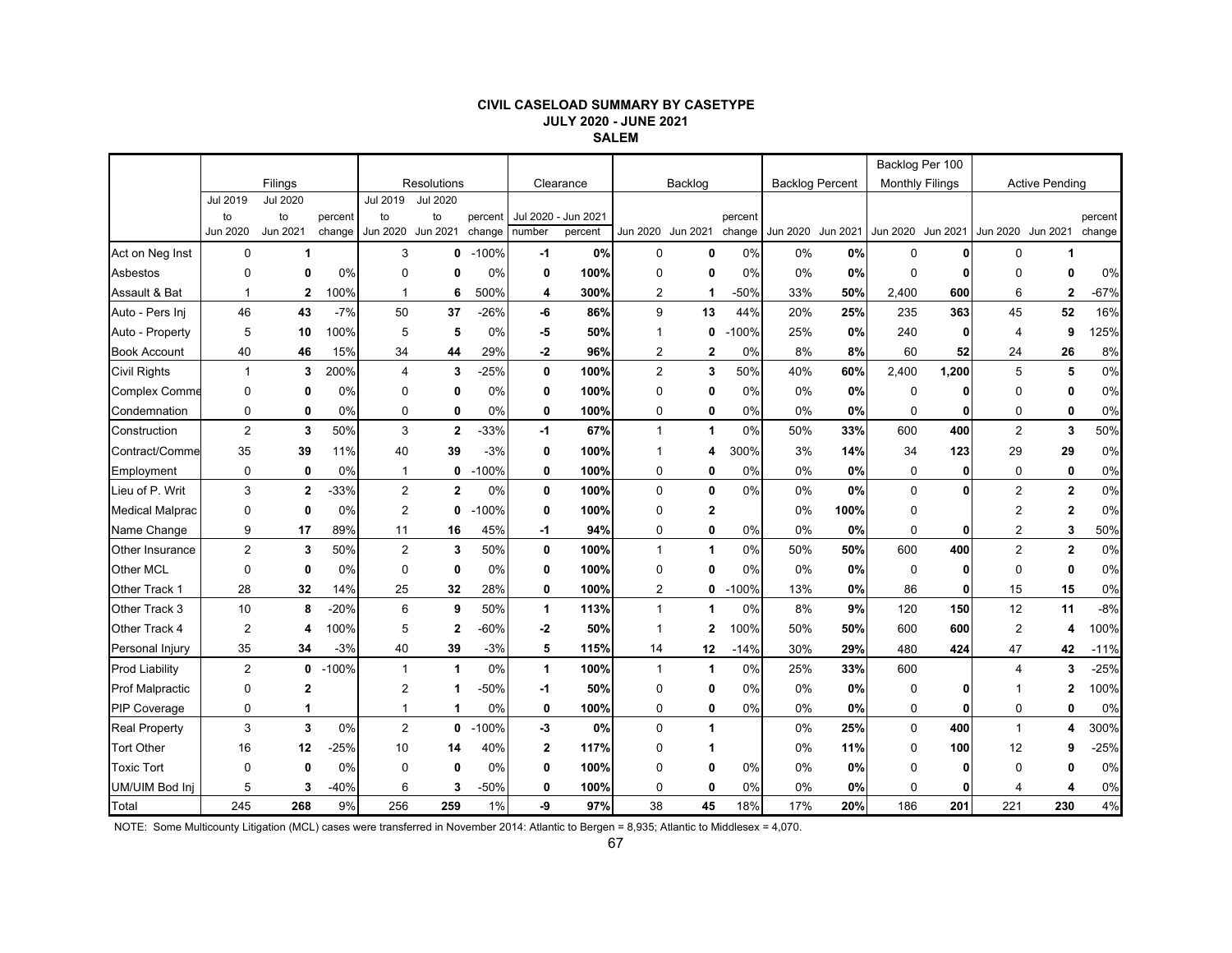#### **June 2021**

# **SALEM**

|                        |                |          |                                    |             |                |             |                           |                       |                | <b>Cases in Backlog</b> |                |                |             |                |              |                |
|------------------------|----------------|----------|------------------------------------|-------------|----------------|-------------|---------------------------|-----------------------|----------------|-------------------------|----------------|----------------|-------------|----------------|--------------|----------------|
|                        |                |          | Track 1                            |             |                |             |                           | Track 2               |                |                         | Track 3        |                |             | Track 4        |              |                |
|                        |                |          | 12 to 18 18 to 24 24 to 36 over 36 |             | Total          |             | 18 to 24 24 to 36 over 36 |                       | <b>Total</b>   | 24 to 36 over 36        |                | Total          | 24 to 36    | over 36        | <b>Total</b> | <b>Total</b>   |
|                        | months         |          | months months months               |             | Track 1        | months      | months months             |                       | Track 2        | months months           |                | Track 3        | months      | months         | Track 4      | <b>Backlog</b> |
| Act on Neg Inst        | $\mathbf 0$    | 0        | $\mathbf 0$                        | $\mathbf 0$ | n              | $\mathbf 0$ | $\mathsf 0$               | 0                     | $\overline{0}$ | $\mathbf 0$             | $\overline{0}$ | $\overline{0}$ | 0           | $\Omega$       |              |                |
| Asbestos               | 0              | 0        | $\mathbf{0}$                       | $\Omega$    |                | $\Omega$    | $\Omega$                  | n                     |                | U                       | 0              |                |             |                |              |                |
| Assault & Bat          | 0              | 0        | 0                                  | 0           |                | 0           | 0                         | $\Omega$              | $\Omega$       | 0                       |                |                | 0           | 01             |              |                |
| Auto - Pers Inj        | $\mathbf 0$    | 0        | $\mathbf 0$                        | $\pmb{0}$   | $\Omega$       | 8           | $\overline{2}$            | $\mathbf{3}$          | 13             | 0                       | $\mathsf{O}$   | $\Omega$       | $\mathbf 0$ | $\Omega$       | $\Omega$     | 13             |
| Auto - Property        | 0              | 0        | O                                  | 0           |                | $\Omega$    | $\Omega$                  | U                     | 0              | O                       | <sup>0</sup>   |                | O           |                |              | $\mathbf{0}$   |
| <b>Book Account</b>    | $\overline{2}$ | 0        | 0                                  | 0           |                | $\mathbf 0$ | $\pmb{0}$                 | $\Omega$              | $\mathbf{0}$   | 0                       | 0              | $\Omega$       | 0           | U              |              | $\mathbf{2}$   |
| <b>Civil Rights</b>    | 0              | 0        | $\mathbf 0$                        | $\mathbf 0$ |                | $\Omega$    | $\mathsf 0$               | $\Omega$              | $\overline{0}$ | 3                       | $\overline{0}$ | $\overline{3}$ | 0           | $\Omega$       |              | 3              |
| <b>Complex Comme</b>   | 0              | 0        | 0                                  | 0           |                | $\Omega$    | $\mathbf 0$               | n                     | n              | $\Omega$                | $\Omega$       |                | 0           | n              |              |                |
| Condemnation           | $\mathbf 0$    | 0        | 0                                  | 0           |                | $\mathbf 0$ | 0                         | $\Omega$              | $\Omega$       | 0                       | 0              | $\Omega$       | 0           | 0              |              |                |
| Construction           | $\mathbf 0$    | 0        | $\mathbf 0$                        | 0           |                | $\mathbf 0$ | $\mathbf{1}$              | $\Omega$              |                | 0                       | $\overline{0}$ | $\Omega$       | $\mathbf 0$ | $\Omega$       |              |                |
| Contract/Comme         | 0              | 0        | 0                                  | 0           |                | 3           |                           |                       |                | 0                       | 0              |                | 0           |                |              |                |
| Employment             | $\mathbf 0$    | 0        | 0                                  | 0           |                | 0           | 0                         | 0                     | 0              | 0                       | 0              | 0              | 0           |                |              |                |
| Lieu of P. Writ        | $\mathbf 0$    | 0        | $\mathbf 0$                        | $\Omega$    |                | $\Omega$    | $\Omega$                  | $\Omega$              | $\Omega$       | 0                       | $\Omega$       | $\Omega$       | $\mathbf 0$ | $\Omega$       |              | <sup>0</sup>   |
| <b>Medical Malprac</b> | 0              | 0        | $\Omega$                           | 0           |                | $\Omega$    | $\Omega$                  | O                     |                | $\overline{c}$          | 0              |                |             |                |              |                |
| Name Change            | 0              | 0        | $\pmb{0}$                          | 0           |                | 0           | $\pmb{0}$                 | 0                     | n              | 0                       | $\overline{0}$ | n              | 0           | 0              |              |                |
| Other Insurance        | $\mathbf{1}$   | 0        | $\mathbf 0$                        | $\pmb{0}$   |                | $\mathbf 0$ | $\pmb{0}$                 | $\Omega$              | $\overline{0}$ | 0                       | $\overline{0}$ | n              | 0           | $\Omega$       |              |                |
| <b>Other Mass Tort</b> | 0              | 0        | 0                                  | 0           |                | $\Omega$    | $\mathbf 0$               |                       |                | 0                       | 0              |                | 0           |                |              |                |
| Other Track 1          | 0              | 0        | 0                                  | 0           |                | 0           | 0                         | 0                     | n              | 0                       | 0              | n              | 0           | U              |              |                |
| Other Track 3          | $\mathbf 0$    | 0        | $\mathbf 0$                        | $\Omega$    |                | $\Omega$    | $\mathbf 0$               | $\Omega$              | $\overline{0}$ | $\mathbf{1}$            | $\overline{0}$ |                | 0           | $\Omega$       |              |                |
| Other Track 4          | $\Omega$       | 0        | $\Omega$                           | $\Omega$    |                | $\Omega$    | $\Omega$                  |                       |                | $\Omega$                | 0              |                |             |                |              | $\overline{2}$ |
| Personal Injury        | $\mathbf 0$    | 0        | 0                                  | 0           |                | 8           | 3                         |                       | 12             | 0                       | $\overline{0}$ | 0              | 0           | 01             |              | 12             |
| <b>Prod Liability</b>  | $\mathbf 0$    | 0        | 0                                  | $\mathbf 0$ |                | $\mathbf 0$ | $\mathsf 0$               | $\Omega$              | $\overline{0}$ | 0                       |                |                | 0           | $\Omega$       |              | $\mathbf{1}$   |
| <b>Prof Malpractic</b> | 0              | 0        | 0                                  | 0           |                | $\Omega$    | $\mathbf{0}$              |                       | o              | 0                       | 0              |                |             |                |              | $\mathbf{0}$   |
| PIP Coverage           | 0              | 0        | 0                                  | 0           |                | 0           | 0                         | $\Omega$              | 0              | 0                       | 0              | ი              | 0           |                |              | $\mathbf{0}$   |
| <b>Real Property</b>   | $\mathbf{1}$   | 0        | $\mathbf 0$                        | $\mathbf 0$ |                | $\Omega$    | $\mathbf 0$               | $\Omega$              | $\Omega$       | 0                       | $\Omega$       | $\Omega$       | 0           | $\Omega$       |              |                |
| <b>Tort Other</b>      | O              | 0        | ŋ                                  |             |                |             | O                         |                       |                |                         | 0              |                |             |                |              |                |
| <b>Toxic Tort</b>      | $\Omega$       | 0        | $\Omega$                           |             |                |             | O                         |                       |                |                         |                |                |             |                |              |                |
| UM/UIM Bod Inj         | 0              | 0        | 0                                  |             |                | 0           | 0                         |                       | 0              | 0                       | 0              |                | 0           |                |              |                |
| Total                  | 4              | $\Omega$ | $\Omega$                           | $\mathbf 0$ | $\overline{4}$ | 20          | $\overline{7}$            | $\boldsymbol{\Delta}$ | 31             | 6                       | $2 \vert$      | 8 <sup>1</sup> | $\Omega$    | $\overline{2}$ |              | 45             |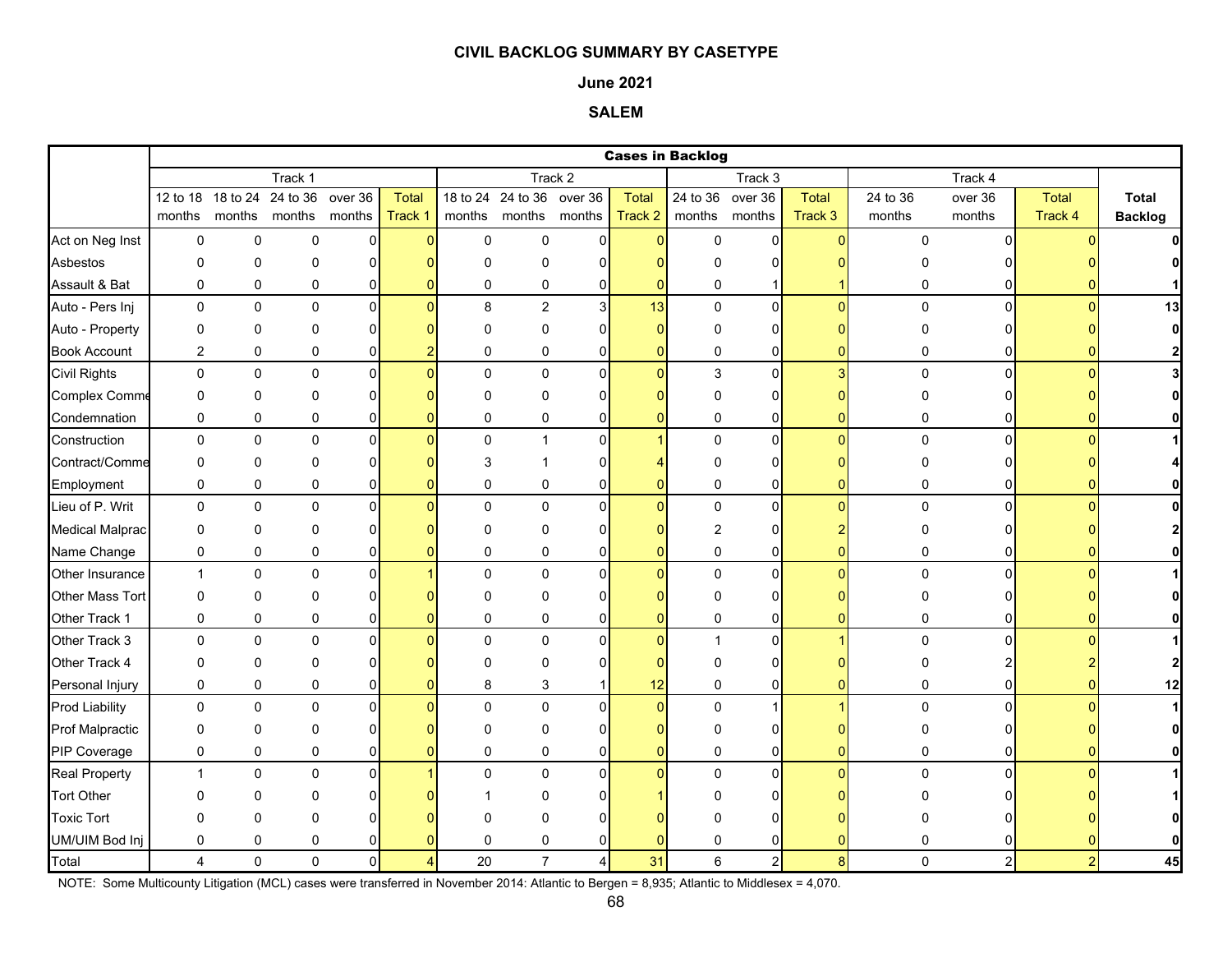# **CIVIL RESOLUTION SUMMARY BY CASETYPE JULY 2020 - JUNE 2021**

**SALEM**

|                        | Trial        |              |                | Default<br>Summary |                                      |                |                |                |                | Percent resolved by |       |                             |       |       |                            |                                |
|------------------------|--------------|--------------|----------------|--------------------|--------------------------------------|----------------|----------------|----------------|----------------|---------------------|-------|-----------------------------|-------|-------|----------------------------|--------------------------------|
|                        | Jury         | Nonjury      | Total          |                    | Judgment Settlement Judgment Dismiss |                | Other          | Total          | Trial          | Sum Jud<br>Settle   |       | <b>Dismiss</b><br>Default J |       | Other | <b>Monthly Resolutions</b> |                                |
| Act on Neg Inst        | $\mathbf 0$  | $\mathbf 0$  | $\Omega$       | 0                  | 0                                    | 0              | 0              | 0              | $\overline{0}$ | 0%                  | 0%    | 0%                          | 0%    | $0\%$ | 0%                         |                                |
| Asbestos               | 0            | 0            | $\Omega$       | 0                  | 0                                    | 0              | 0              | $\Omega$       | 0              | 0%                  | 0%    | 0%                          | 0%    | 0%    | 0%                         | $\overline{2}$                 |
| Assault & Bat          | $\mathbf 0$  | 0            | $\overline{0}$ | $\mathbf 0$        | 1                                    | $\mathbf 1$    | 4              | 0              | 6              | 0%                  | 0%    | 17%                         | 17%   | 67%   | 0%                         |                                |
| Auto - Pers Inj        | $\mathbf{1}$ | 0            | $\mathbf{1}$   | $\Omega$           | $\overline{7}$                       | $\mathbf 0$    | 28             | $\mathbf{1}$   | 37             | 3%                  | 0%    | 19%                         | 0%    | 76%   | 3%                         |                                |
| Auto - Property        | 0            | 0            | $\Omega$       |                    | 0                                    | 1              | 3              | 0              | 5              | 0%                  | 20%   | 0%                          | 20%   | 60%   | 0%                         |                                |
| <b>Book Account</b>    | 0            | 0            | $\overline{0}$ | 0                  | 10                                   | 15             | 18             |                | 44             | 0%                  | $0\%$ | 23%                         | 34%   | 41%   | 2%                         |                                |
| <b>Civil Rights</b>    | $\mathbf 0$  | $\Omega$     | $\overline{0}$ | 1                  | $\overline{c}$                       | $\mathbf 0$    | $\mathbf 0$    | $\mathbf 0$    | 3              | 0%                  | 33%   | 67%                         | $0\%$ | $0\%$ | 0%                         | 2010<br>2012<br>21/02          |
| Complex Commer         | $\mathbf 0$  | $\mathbf{0}$ | $\Omega$       | $\Omega$           | 0                                    | $\mathbf{0}$   | 0              | U              | 0              | 0%                  | 0%    | 0%                          | $0\%$ | $0\%$ | 0%                         |                                |
| Condemnation           | 0            | $\Omega$     | $\Omega$       | 0                  | 0                                    | 0              | 0              | 0              | 0              | 0%                  | 0%    | 0%                          | 0%    | 0%    | 0%                         | Sum Jude                       |
| Construction           | $\mathbf{0}$ | $\mathbf{0}$ | $\Omega$       | $\Omega$           | 0                                    | $\Omega$       | $\overline{1}$ |                | 2              | 0%                  | 0%    | 0%                          | 0%    | 50%   | 50%                        | 16                             |
| Contract/Commer        | $\Omega$     |              |                | 0                  | Δ                                    | $\overline{7}$ | 23             |                | 39             | 3%                  | 0%    | 10%                         | 18%   | 59%   | 10%                        | 14                             |
| Employment             | 0            | 0            | $\overline{0}$ | 0                  | 0                                    | 0              | 0              | 0              | $\Omega$       | 0%                  | 0%    | 0%                          | 0%    | 0%    | 0%                         | 12<br>10 <sup>1</sup>          |
| Lieu of P. Writ        | $\mathbf 0$  | $\mathbf 0$  | $\overline{0}$ | $\Omega$           | 0                                    | $\mathbf 0$    | $\overline{2}$ | $\overline{0}$ | $\overline{c}$ | 0%                  | 0%    | 0%                          | $0\%$ | 100%  | 0%                         | 8                              |
| <b>Medical Malprac</b> | 0            | $\mathbf{0}$ | $\Omega$       | $\Omega$           | 0                                    | $\mathbf{0}$   | 0              | 0              | 0              | 0%                  | $0\%$ | 0%                          | $0\%$ | 0%    | 0%                         |                                |
| Name Change            | $\mathbf{0}$ | $\mathbf{0}$ | $\Omega$       | $\Omega$           | 0                                    | 0              | 1              | 15             | 16             | 0%                  | 0%    | 0%                          | $0\%$ | 6%    | 94%                        |                                |
| Other Insurance        | $\mathbf 0$  | $\mathbf{0}$ | $\Omega$       | $\Omega$           | $\mathbf{1}$                         | $\Omega$       | $\mathbf{1}$   | 1              | 3              | 0%                  | 0%    | 33%                         | 0%    | 33%   | 33%                        |                                |
| <b>Other MCL</b>       | $\mathbf{0}$ | $\Omega$     | $\Omega$       | $\Omega$           | 0                                    | $\mathbf{0}$   | $\Omega$       | 0              | 0              | 0%                  | 0%    | 0%                          | 0%    | 0%    | 0%                         |                                |
| Other Track 1          | 0            | 0            | $\overline{0}$ | 0                  | 5                                    | 1              | 16             | 10             | 32             | 0%                  | 0%    | 16%                         | 3%    | 50%   | 31%                        |                                |
| Other Track 3          | $\mathbf{0}$ | $\mathbf{0}$ | $\overline{0}$ | 1                  | $\overline{4}$                       | $\mathbf 0$    | $\overline{2}$ | $\overline{a}$ | 9              | 0%                  | 11%   | 44%                         | 0%    | 22%   | 22%                        |                                |
| Other Track 4          | $\Omega$     | $\mathbf{0}$ | $\Omega$       | 0                  | 1                                    | 1              | 0              | 0              | 2              | 0%                  | 0%    | 50%                         | 50%   | 0%    | 0%                         | 35                             |
| Personal Injury        | 0            | 1            | $\mathbf{1}$   | 0                  | 13                                   | 2              | 22             |                | 39             | 3%                  | 0%    | 33%                         | 5%    | 56%   | 3%                         | 30                             |
| <b>Prod Liability</b>  | $\mathbf{0}$ | $\Omega$     | $\Omega$       | $\Omega$           | $\mathbf{1}$                         | $\mathbf 0$    | $\Omega$       | $\Omega$       |                | 0%                  | 0%    | 100%                        | 0%    | 0%    | 0%                         | 25<br>20                       |
| <b>Prof Malpractic</b> | $\Omega$     | $\mathbf{0}$ | $\Omega$       | 0                  | 1                                    | $\mathbf{0}$   | 0              | 0              |                | 0%                  | 0%    | 100%                        | 0%    | 0%    | 0%                         | 15                             |
| PIP Coverage           | $\mathbf 0$  | 0            | $\Omega$       | $\mathbf 0$        | 0                                    | 0              | 1              | 0              |                | 0%                  | 0%    | 0%                          | $0\%$ | 100%  | 0%                         | 10                             |
| <b>Real Property</b>   | $\mathbf 0$  | 0            | $\Omega$       | $\Omega$           | 0                                    | 0              | 0              | $\Omega$       | $\mathbf{0}$   | 0%                  | 0%    | 0%                          | 0%    | 0%    | 0%                         |                                |
| <b>Tort Other</b>      | $\Omega$     |              |                | 0                  | $\overline{7}$                       | $\overline{2}$ | $\overline{c}$ |                | 14             | 7%                  | 0%    | 50%                         | 14%   | 14%   | 14%                        |                                |
| <b>Toxic Tort</b>      | $\Omega$     | 0            | $\Omega$       | ŋ                  | 0                                    | $\mathbf{0}$   | 0              | U              | 0              | 0%                  | 0%    | 0%                          | 0%    | 0%    | 0%                         | 20108<br>2010<br>2012<br>21/02 |
| UM/UIM Bod Inj         | $\Omega$     | $\Omega$     | $\Omega$       | $\Omega$           | 0                                    | $\mathbf{0}$   | 3              | 0              | 3              | 0%                  | 0%    | 0%                          | $0\%$ | 100%  | 0%                         | Def Juda                       |
| Total                  | $\mathbf{1}$ | 3            | 4              | 3                  | 57                                   | 30             | 127            | 38             | 259            | 2%                  | 1%    | 22%                         | 12%   | 49%   | 15%                        |                                |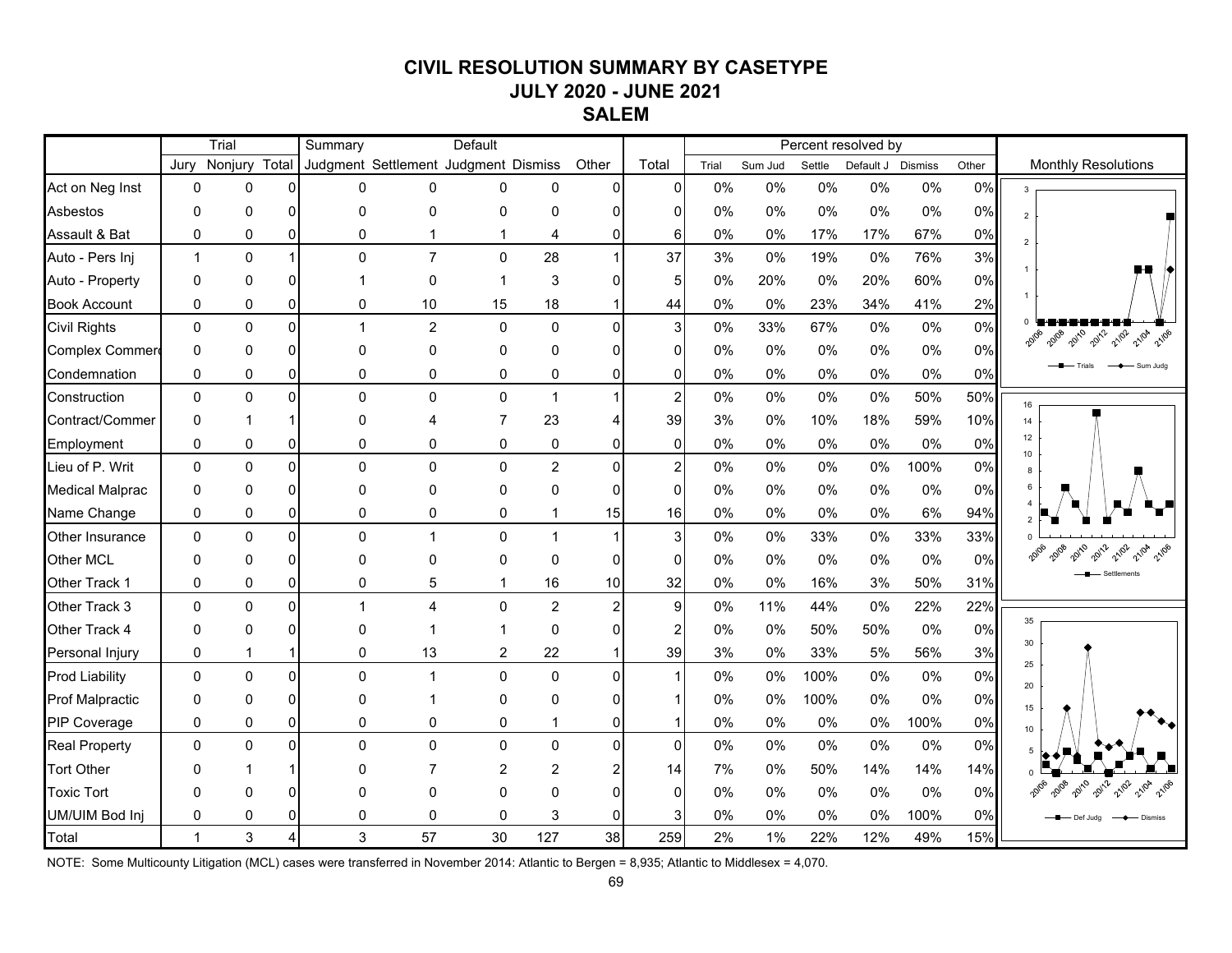### **CIVIL BACKLOG BY CASETYPEJUNE 2021SALEM**



1) Casetypes with the state's largest backlogs are highlighted.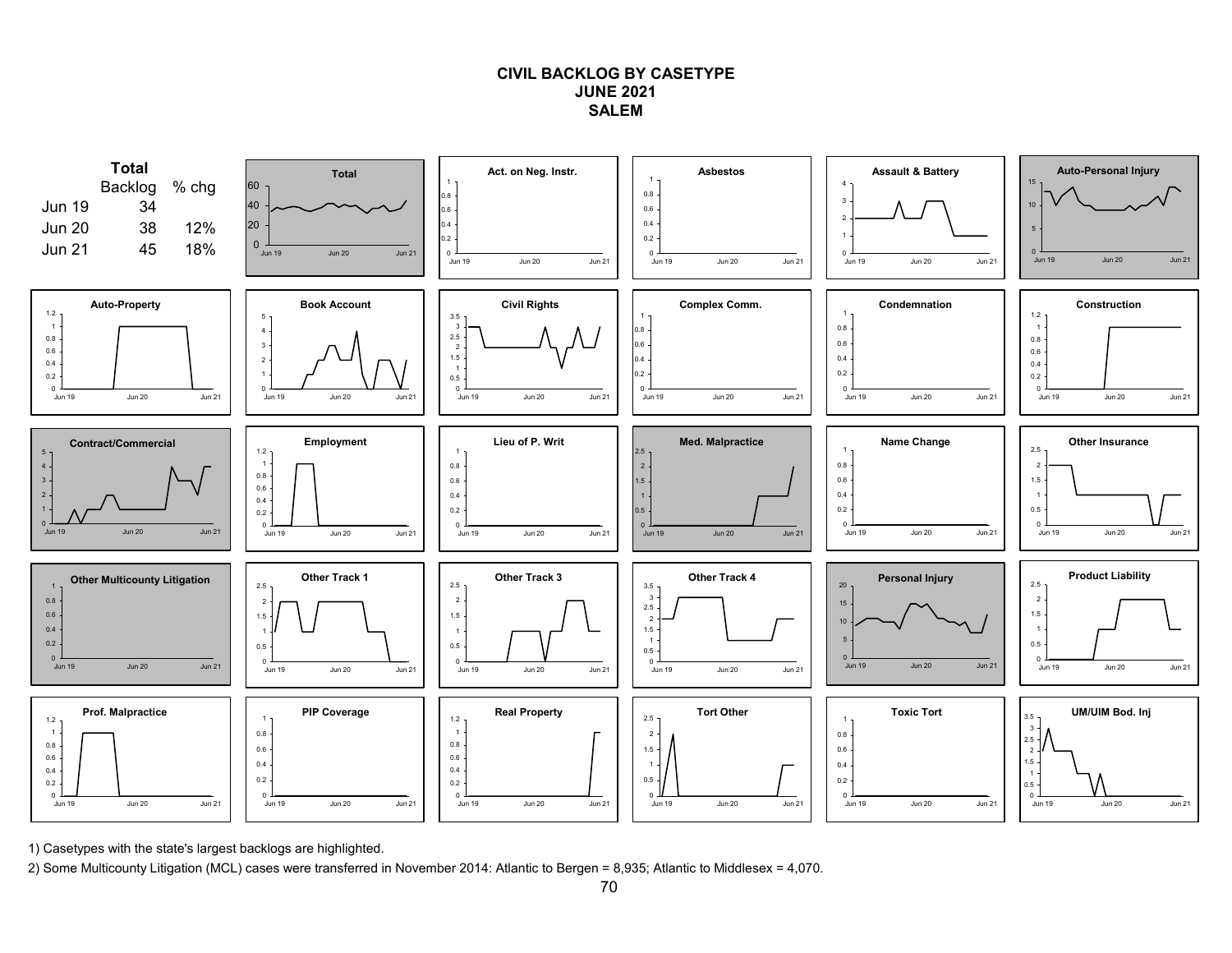#### **CIVIL CASELOAD SUMMARY BY CASETYPE JULY 2020 - JUNE 2021 SOMERSET**

|                        |             |                 |         |                |                 |         |                 |           |                |                |         |                        |          | Backlog Per 100 |                        |                   |                       |         |
|------------------------|-------------|-----------------|---------|----------------|-----------------|---------|-----------------|-----------|----------------|----------------|---------|------------------------|----------|-----------------|------------------------|-------------------|-----------------------|---------|
|                        |             | Filings         |         |                | Resolutions     |         |                 | Clearance |                | Backlog        |         | <b>Backlog Percent</b> |          |                 | <b>Monthly Filings</b> |                   | <b>Active Pending</b> |         |
|                        | Jul 2019    | <b>Jul 2020</b> |         | Jul 2019       | <b>Jul 2020</b> |         |                 |           |                |                |         |                        |          |                 |                        |                   |                       |         |
|                        | to          | to              | percent | to             | to              | percent | <b>Jul 2020</b> | Jun 2021  |                |                | percent |                        |          |                 |                        |                   |                       | percent |
|                        | Jun 2020    | Jun 2021        | change  | Jun 2020       | Jun 2021        | change  | number          | percent   | Jun 2020       | Jun 2021       | change  | Jun 2020               | Jun 2021 | Jun 2020        | Jun 2021               | Jun 2020 Jun 2021 |                       | change  |
| Act on Neg Inst        | 5           | 5               | 0%      | 4              | 5               | 25%     | 0               | 100%      | 0              | 0              | 0%      | 0%                     | 0%       | $\mathbf 0$     |                        | 3                 | 3                     | 0%      |
| Asbestos               | $\mathbf 0$ | $\mathbf 0$     | 0%      | $\Omega$       | 0               | 0%      | 0               | 100%      | $\Omega$       | 0              | 0%      | 0%                     | 0%       | $\mathbf 0$     | 0                      | $\mathbf 0$       | 0                     | 0%      |
| Assault & Bat          | 6           | $\overline{7}$  | 17%     | 5              | 5               | 0%      | $-2$            | 71%       | 1              | 1              | 0%      | 14%                    | 10%      | 200             | 171                    | $\overline{7}$    | 10                    | 43%     |
| Auto - Pers Inj        | 477         | 393             | $-18%$  | 366            | 407             | 11%     | 14              | 104%      | 86             | 152            | 77%     | 14%                    | 26%      | 216             | 464                    | 603               | 591                   | $-2%$   |
| Auto - Property        | 25          | 23              | $-8%$   | 17             | 24              | 41%     | 1               | 104%      | 1              | $\mathbf 1$    | 0%      | 5%                     | 6%       | 48              | 52                     | 19                | 17                    | $-11%$  |
| <b>Book Account</b>    | 241         | 333             | 38%     | 223            | 260             | 17%     | -73             | 78%       | 0              | $\mathbf 0$    | 0%      | 0%                     | 0%       | $\mathbf 0$     | 0                      | 116               | 163                   | 41%     |
| <b>Civil Rights</b>    | 5           | 6               | 20%     | 8              | 6               | $-25%$  | $\mathbf 0$     | 100%      | $\mathbf{1}$   | 0              | $-100%$ | 17%                    | 0%       | 240             | $\mathbf{0}$           | 6                 | 6                     | 0%      |
| <b>Complex Comme</b>   | 11          | 10              | $-9%$   | 33             | 13              | $-61%$  | 3               | 130%      | 6              | 4              | $-33%$  | 43%                    | 27%      | 655             | 480                    | 14                | 15                    | 7%      |
| Condemnation           | 5           | 4               | $-20%$  | 2              | 6               | 200%    | $\mathbf 2$     | 150%      | 0              | 1              |         | 0%                     | 25%      | $\mathbf 0$     | 300                    | 6                 | 4                     | $-33%$  |
| Construction           | 14          | 18              | 29%     | 11             | 12              | 9%      | -6              | 67%       | $\overline{2}$ | 4              | 100%    | 13%                    | 21%      | 171             | 267                    | 16                | 19                    | 19%     |
| Contract/Comme         | 288         | 299             | 4%      | 329            | 300             | $-9%$   | 1               | 100%      | 9              | 26             | 189%    | 4%                     | 11%      | 38              | 104                    | 210               | 246                   | 17%     |
| Employment             | 14          | 6               | $-57%$  | $\overline{7}$ | $\overline{7}$  | 0%      | 1               | 117%      | 0              | 0              | 0%      | 0%                     | 0%       | $\mathbf 0$     | $\mathbf{0}$           | 8                 | 6                     | $-25%$  |
| Lieu of P. Writ        | 11          | 13              | 18%     | 15             | 9               | $-40%$  | $-4$            | 69%       | $\mathbf{1}$   | 0              | $-100%$ | 20%                    | 0%       | 109             | 0                      | 5                 | 9                     | 80%     |
| <b>Medical Malprac</b> | 31          | 27              | $-13%$  | 22             | 26              | 18%     | -1              | 96%       | 10             | 14             | 40%     | 19%                    | 26%      | 387             | 622                    | 52                | 54                    | 4%      |
| Name Change            | 69          | 90              | 30%     | 71             | 89              | 25%     | $-1$            | 99%       | 0              | 0              | 0%      | 0%                     | 0%       | 0               | 0                      | 12                | 13                    | 8%      |
| Other Insurance        | 12          | 20              | 67%     | 8              | 13              | 63%     | $-7$            | 65%       | $\mathbf 0$    | $\mathbf 0$    | 0%      | 0%                     | 0%       | $\mathbf 0$     | 0                      | $\overline{7}$    | 11                    | 57%     |
| <b>Other MCL</b>       | 0           | $\mathbf 1$     |         | 0              | 1               |         | 0               | 100%      | 0              | 0              | $0\%$   | 0%                     | 0%       | 0               | ŋ                      | 0                 | 0                     | 0%      |
| Other Track 1          | 99          | 135             | 36%     | 75             | 100             | 33%     | $-35$           | 74%       | 0              | 0              | 0%      | 0%                     | 0%       | $\mathbf 0$     | 0                      | 35                | 52                    | 49%     |
| Other Track 3          | 55          | 62              | 13%     | 36             | 55              | 53%     | $-7$            | 89%       | $\overline{7}$ | 6              | $-14%$  | 12%                    | 9%       | 153             | 116                    | 57                | 65                    | 14%     |
| Other Track 4          | 9           | 11              | 22%     | 21             | 10              | $-52%$  | -1              | 91%       | 11             | $\overline{7}$ | -36%    | 65%                    | 32%      | 1,467           | 764                    | 17                | 22                    | 29%     |
| Personal Injury        | 256         | 191             | $-25%$  | 203            | 186             | $-8%$   | -5              | 97%       | 39             | 82             | 110%    | 13%                    | 28%      | 183             | 515                    | 293               | 295                   | 1%      |
| <b>Prod Liability</b>  | 11          | 9               | $-18%$  | 17             | 9               | $-47%$  | 0               | 100%      | $\mathbf 0$    | $\mathbf{1}$   |         | 0%                     | 10%      | $\mathbf 0$     | 133                    | 9                 | 10                    | 11%     |
| <b>Prof Malpractic</b> | 15          | 16              | 7%      | 24             | 23              | $-4%$   | $\overline{7}$  | 144%      | 12             | 11             | -8%     | 34%                    | 34%      | 960             | 825                    | 35                | 32                    | $-9%$   |
| <b>PIP Coverage</b>    | 10          | $\mathbf{2}$    | $-80%$  | 11             | 4               | $-64%$  | $\overline{2}$  | 200%      | 0              | 0              | 0%      | 0%                     | 0%       | 0               | 0                      | 3                 | 1                     | $-67%$  |
| <b>Real Property</b>   | 10          | 13              | 30%     | 8              | 10              | 25%     | -3              | 77%       | $\Omega$       | $\mathbf 0$    | 0%      | 0%                     | 0%       | $\Omega$        | $\mathbf{0}$           | $\overline{7}$    | 6                     | $-14%$  |
| <b>Tort Other</b>      | 53          | 70              | 32%     | 47             | 73              | 55%     | 3               | 104%      | 6              | 6              | 0%      | 12%                    | 11%      | 136             | 103                    | 50                | 54                    | 8%      |
| <b>Toxic Tort</b>      | 1           | $\mathbf 0$     | $-100%$ | 2              | 0               | $-100%$ | 0               | 100%      | $\Omega$       | $\mathbf{0}$   | 0%      | 0%                     | 0%       | $\mathbf 0$     | 0                      | $\Omega$          | $\mathbf{0}$          | 0%      |
| UM/UIM Bod Inj         | 20          | 26              | 30%     | 18             | 14              | $-22%$  | -12             | 54%       | -1             | 9              | 800%    | 4%                     | 25%      | 60              | 415                    | 24                | 36                    | 50%     |
| Total                  | 1,753       | 1,790           | 2%      | 1,583          | 1.667           | 5%      | $-123$          | 93%       | 193            | 325            | 68%     | 12%                    | 19%      | 132             | 218                    | 1.614             | 1.740                 | 8%      |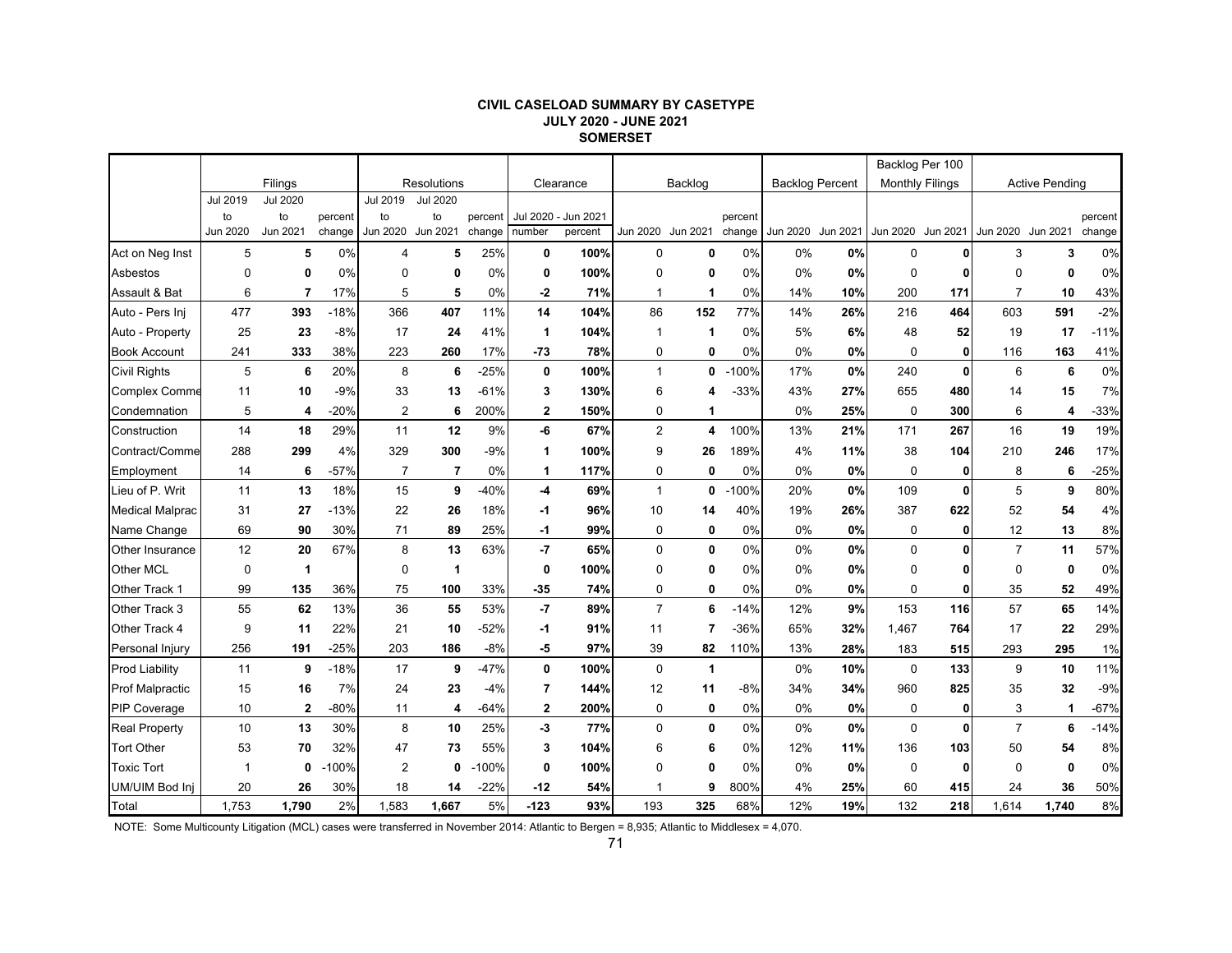### **June 2021**

## **SOMERSET**

|                        |             |             |             |                |                |              |                |                  | <b>Cases in Backlog</b> |              |                     |              |             |                 |         |                |
|------------------------|-------------|-------------|-------------|----------------|----------------|--------------|----------------|------------------|-------------------------|--------------|---------------------|--------------|-------------|-----------------|---------|----------------|
|                        |             |             | Track 1     |                |                |              |                | Track 2          |                         |              | Track 3             |              |             | Track 4         |         |                |
|                        | 12 to 18    | 18 to 24    | 24 to 36    | over 36        | <b>Total</b>   | 18 to 24     |                | 24 to 36 over 36 | <b>Total</b>            | 24 to 36     | over 36             | <b>Total</b> | 24 to 36    | over 36         | Total   | Total          |
|                        | months      | months      | months      | months         | Track 1        | months       | months         | months           | Track 2                 | months       | months              | Track 3      | months      | months          | Track 4 | <b>Backlog</b> |
| Act on Neg Inst        | 0           | 0           | 0           | 0              | $\Omega$       | $\mathbf 0$  | 0              | $\Omega$         | $\overline{0}$          | $\mathbf 0$  | $\mathbf 0$         | $\Omega$     | 0           | $\Omega$        |         |                |
| Asbestos               | 0           | $\mathbf 0$ | 0           | $\Omega$       |                | $\Omega$     | 0              | $\Omega$         |                         | O            | 0                   |              |             |                 |         | 0              |
| Assault & Bat          | $\mathbf 0$ | $\mathbf 0$ | $\pmb{0}$   | 0              |                | $\mathbf 0$  | $\mathbf 0$    | $\mathbf 0$      | $\Omega$                | 1            | 0                   |              | 0           |                 |         |                |
| Auto - Pers Inj        | $\mathbf 0$ | $\pmb{0}$   | $\pmb{0}$   | $\overline{0}$ | $\Omega$       | 79           | 63             | 10               | 152                     | $\pmb{0}$    | $\overline{0}$      | $\Omega$     | $\pmb{0}$   | $\overline{0}$  |         | 152            |
| Auto - Property        | 0           | $\mathbf 0$ | 0           | $\Omega$       |                | -1           | 0              | $\Omega$         |                         | $\Omega$     | 0                   |              | 0           |                 |         | $\mathbf{1}$   |
| <b>Book Account</b>    | 0           | $\mathbf 0$ | 0           | 0              |                | $\mathbf 0$  | 0              | $\overline{0}$   | $\Omega$                | 0            | $\overline{0}$      | n            | 0           | ŋ               |         | $\mathbf{0}$   |
| <b>Civil Rights</b>    | 0           | $\pmb{0}$   | $\pmb{0}$   | $\mathbf 0$    | $\Omega$       | $\mathbf 0$  | $\mathbf 0$    | $\overline{0}$   | $\overline{0}$          | 0            | $\overline{0}$      | $\Omega$     | 0           | $\Omega$        |         | $\mathbf{0}$   |
| Complex Comme          | 0           | $\mathbf 0$ | 0           | $\Omega$       |                | $\Omega$     | $\Omega$       | ŋ                | n                       | $\Omega$     | $\Omega$            |              | O           |                 |         | 4              |
| Condemnation           | 0           | $\pmb{0}$   | 0           | 0              |                | 0            | 0              | 0                | 0                       |              | 0                   |              | 0           | 01              |         | $\mathbf{1}$   |
| Construction           | 0           | $\mathbf 0$ | $\pmb{0}$   | $\mathbf{0}$   |                | $\mathbf{1}$ | $\overline{2}$ |                  | $\overline{4}$          | $\pmb{0}$    | $\pmb{0}$           | $\Omega$     | $\mathbf 0$ | $\Omega$        |         | 4              |
| Contract/Comme         | 0           | $\mathbf 0$ | 0           | 0              |                | 12           | $10\,$         |                  | 26                      | 0            | 0                   |              | 0           |                 |         | 26             |
| Employment             | 0           | $\mathbf 0$ | 0           | 0              |                | 0            | 0              | 0                | $\overline{0}$          | 0            | $\overline{0}$      | 0            | 0           |                 |         | $\mathbf{0}$   |
| Lieu of P. Writ        | 0           | $\mathbf 0$ | $\mathbf 0$ | $\Omega$       |                | $\Omega$     | $\mathbf 0$    | $\Omega$         | $\Omega$                | $\mathbf 0$  | 0                   | $\Omega$     | $\mathbf 0$ | $\Omega$        |         | $\mathbf{0}$   |
| <b>Medical Malprac</b> | 0           | $\mathbf 0$ | 0           | $\Omega$       |                | $\Omega$     | 0              | $\Omega$         |                         | 9            | 5                   | 14           | 0           |                 |         | 14             |
| Name Change            | $\mathbf 0$ | $\mathbf 0$ | 0           | 0              |                | $\mathbf 0$  | 0              | 0                | $\Omega$                | 0            | $\overline{0}$      | $\Omega$     | 0           | 0               |         | $\mathbf{0}$   |
| Other Insurance        | $\pmb{0}$   | $\pmb{0}$   | $\pmb{0}$   | $\mathbf 0$    |                | $\mathbf{0}$ | $\mathbf 0$    | $\Omega$         | $\overline{0}$          | $\pmb{0}$    | $\mathsf{O}\xspace$ | $\Omega$     | $\pmb{0}$   | $\overline{0}$  |         | $\mathbf{0}$   |
| <b>Other Mass Tort</b> | 0           | $\mathbf 0$ | 0           | 0              |                | $\Omega$     | 0              | ŋ                | ŋ                       | $\Omega$     | 0                   |              | 0           | 0l              |         | $\mathbf{0}$   |
| Other Track 1          | 0           | 0           | 0           | 0              |                | 0            | 0              | 0                | $\Omega$                | 0            | 0                   | ŋ            | 0           | $\Omega$        |         | 0              |
| Other Track 3          | 0           | $\pmb{0}$   | $\mathbf 0$ | $\Omega$       |                | $\Omega$     | $\Omega$       | $\Omega$         | $\Omega$                | 6            | $\overline{0}$      | 6            | $\Omega$    | $\Omega$        |         | 6              |
| Other Track 4          | $\Omega$    | $\Omega$    | $\Omega$    | $\Omega$       |                | $\Omega$     | $\Omega$       | ŋ                | n                       | $\Omega$     | 0                   |              |             |                 |         | $\overline{7}$ |
| Personal Injury        | 0           | $\pmb{0}$   | 0           | 0              |                | 44           | 32             | $6 \mid$         | 82                      | 0            | 0                   | $\Omega$     | 0           | 0               |         | 82             |
| <b>Prod Liability</b>  | 0           | $\pmb{0}$   | 0           | $\mathbf{0}$   |                | $\Omega$     | $\mathbf 0$    | $\bigcap$        | $\Omega$                | $\mathbf{1}$ | $\mathbf 0$         |              | $\mathbf 0$ | $\Omega$        |         | $\mathbf{1}$   |
| <b>Prof Malpractic</b> | 0           | 0           | 0           | 0              |                | $\Omega$     | 0              | ŋ                | ŋ                       | 6            | 5                   | 11           | 0           |                 |         | 11             |
| PIP Coverage           | 0           | $\mathbf 0$ | 0           | 0              |                | 0            | 0              | 0                | 0                       | 0            | $\overline{0}$      | $\Omega$     | 0           | 01              |         | $\mathbf{0}$   |
| <b>Real Property</b>   | 0           | $\mathbf 0$ | 0           | $\Omega$       |                | $\Omega$     | $\mathbf 0$    | $\Omega$         | $\Omega$                | $\mathbf 0$  | $\mathbf 0$         | $\Omega$     | $\Omega$    | $\Omega$        |         | $\mathbf{0}$   |
| <b>Tort Other</b>      | O           | $\Omega$    | ∩           |                |                | 3            | 2              |                  |                         |              | 0                   |              |             |                 |         | 61             |
| <b>Toxic Tort</b>      | $\Omega$    | $\mathbf 0$ | $\Omega$    |                |                |              | $\Omega$       |                  |                         | n            | 0                   |              |             |                 |         |                |
| UM/UIM Bod Inj         | 0           | $\mathbf 0$ | 0           |                |                | 3            | 5              |                  | 9                       | $\mathbf 0$  | 0                   |              | 0           |                 |         |                |
| Total                  | $\Omega$    | $\Omega$    | $\Omega$    | $\Omega$       | $\overline{0}$ | 143          | 114            | 23               | 280                     | 24           | 10 <sup>1</sup>     | 34           | 1           | 10 <sup>1</sup> | 11      | 325            |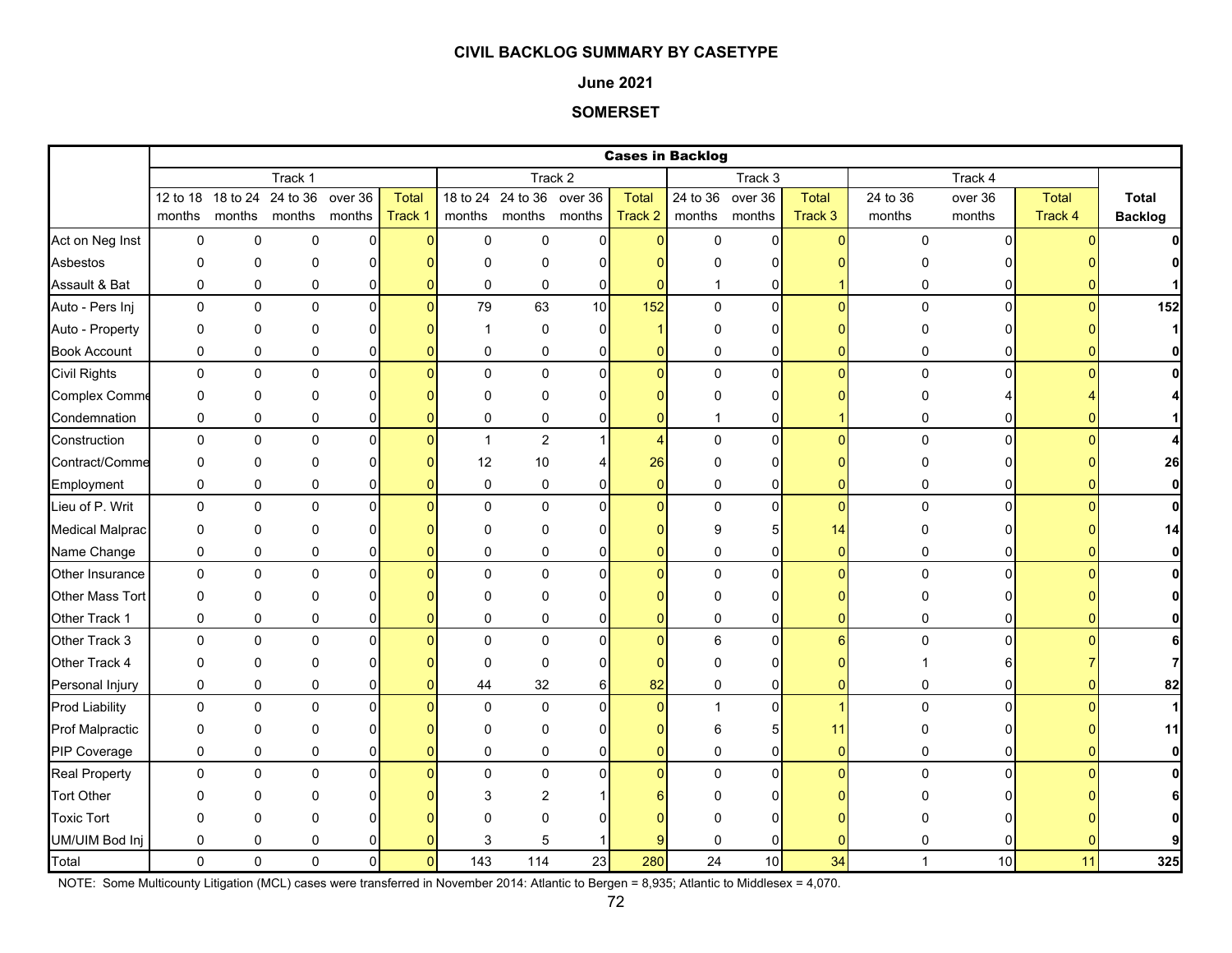# **CIVIL RESOLUTION SUMMARY BY CASETYPE JULY 2020 - JUNE 2021 SOMERSET**

|                        |                | Trial          |                | Summary                              |                | Default      |                |                |                |       |         |        | Percent resolved by |       |       |                                |
|------------------------|----------------|----------------|----------------|--------------------------------------|----------------|--------------|----------------|----------------|----------------|-------|---------|--------|---------------------|-------|-------|--------------------------------|
|                        | Jurv           | Nonjury        | Total          | Judgment Settlement Judgment Dismiss |                |              |                | Other          | Total          | Trial | Sum Jud | Settle | Default J Dismiss   |       | Other | <b>Monthly Resolutions</b>     |
| Act on Neg Inst        | 0              | $\mathbf{0}$   | $\Omega$       | 0                                    | 1              |              | 3              | $\Omega$       | 5              | 0%    | 0%      | 20%    | 20%                 | 60%   | 0%    | 6                              |
| Asbestos               | $\Omega$       | $\mathbf{0}$   | $\Omega$       | $\Omega$                             | 0              | 0            | 0              | n              | ŋ              | 0%    | 0%      | 0%     | 0%                  | 0%    | 0%    | $\overline{5}$                 |
| Assault & Bat          | $\mathbf 0$    | 0              | $\overline{0}$ | 0                                    | $\overline{c}$ | 0            | 1              | $\overline{2}$ | 5              | 0%    | 0%      | 40%    | 0%                  | 20%   | 40%   | $\Delta$                       |
| Auto - Pers Inj        | $\overline{2}$ | $\mathbf{0}$   | $\overline{2}$ | $\overline{2}$                       | 151            | $\mathbf{1}$ | 229            | 22             | 407            | $0\%$ | 0%      | 37%    | 0%                  | 56%   | 5%    | 3                              |
| Auto - Property        | 0              | 0              | $\Omega$       | $\Omega$                             | $\overline{7}$ | 3            | 11             | 3              | 24             | 0%    | 0%      | 29%    | 13%                 | 46%   | 13%   | $\overline{2}$                 |
| <b>Book Account</b>    | 0              | 0              | $\overline{0}$ | 8                                    | 52             | 78           | 121            |                | 260            | 0%    | 3%      | 20%    | 30%                 | 47%   | 0%    |                                |
| <b>Civil Rights</b>    | $\mathbf 0$    | $\mathbf{0}$   | $\Omega$       | $\Omega$                             | $\mathbf{1}$   | $\mathbf{0}$ | 5              | $\Omega$       | 6              | $0\%$ | 0%      | 17%    | 0%                  | 83%   | 0%    | 2012<br>2010<br>21/02<br>21/04 |
| <b>Complex Commer</b>  | $\mathbf{0}$   | $\mathbf{0}$   | $\Omega$       |                                      | 6              | $\mathbf{0}$ | 5              |                | 13             | 0%    | 8%      | 46%    | 0%                  | 38%   | 8%    |                                |
| Condemnation           | $\mathbf 0$    | 0              | $\Omega$       |                                      | 3              | 0            | 0              | 2              | 6              | 0%    | 17%     | 50%    | 0%                  | 0%    | 33%   | Sum Jude                       |
| Construction           | $\mathbf 0$    | $\mathbf{1}$   | $\mathbf{1}$   | $\Omega$                             | $\overline{2}$ | $\mathbf{1}$ | $\overline{7}$ | $\mathbf{1}$   | 12             | 8%    | $0\%$   | 17%    | 8%                  | 58%   | 8%    | 90                             |
| Contract/Commer        | $\Omega$       |                |                | 5                                    | 63             | 53           | 160            | 18             | 300            | 0%    | 2%      | 21%    | 18%                 | 53%   | 6%    | 80                             |
| Employment             | 0              | 0              | $\overline{0}$ | 0                                    | 0              | 0            | $\overline{7}$ | $\mathbf 0$    | $\overline{7}$ | 0%    | 0%      | 0%     | 0%                  | 100%  | 0%    | 70<br>60                       |
| Lieu of P. Writ        | $\mathbf{0}$   | $\overline{2}$ | $\overline{2}$ | $\Omega$                             | 0              | $\mathbf 0$  | $\overline{7}$ | $\Omega$       | 9              | 22%   | 0%      | 0%     | 0%                  | 78%   | 0%    | 50                             |
| <b>Medical Malprac</b> | 0              | $\Omega$       | $\Omega$       | $\Omega$                             | 10             | $\mathbf{0}$ | 16             | $\Omega$       | 26             | 0%    | 0%      | 38%    | $0\%$               | 62%   | 0%    |                                |
| Name Change            | 0              | 0              | $\overline{0}$ | $\mathbf 0$                          | 0              | 0            | $\mathbf 1$    | 88             | 89             | 0%    | 0%      | 0%     | 0%                  | 1%    | 99%   | 20                             |
| <b>Other Insurance</b> | $\mathbf 0$    | $\mathbf 0$    | $\overline{0}$ | $\Omega$                             | $\overline{c}$ | $\mathbf 0$  | 11             | $\mathbf 0$    | 13             | $0\%$ | $0\%$   | 15%    | 0%                  | 85%   | 0%    |                                |
| Other MCL              | $\mathbf{0}$   | 0              | $\Omega$       | $\Omega$                             | 0              | 0            | $\mathbf 0$    |                | 1              | 0%    | 0%      | 0%     | $0\%$               | $0\%$ | 100%  |                                |
| Other Track 1          | 0              | 0              | $\overline{0}$ |                                      | 18             | 5            | 34             | 42             | 100            | 0%    | 1%      | 18%    | 5%                  | 34%   | 42%   |                                |
| Other Track 3          | $\mathbf 0$    | $\mathbf 0$    | $\overline{0}$ | $\overline{2}$                       | 17             | $\mathbf{1}$ | 29             | 6              | 55             | 0%    | 4%      | 31%    | 2%                  | 53%   | 11%   |                                |
| Other Track 4          | $\mathbf{0}$   | $\Omega$       | $\Omega$       |                                      | 4              | -1           | 3              |                | 10             | 0%    | 10%     | 40%    | 10%                 | 30%   | 10%   | 160<br>140                     |
| Personal Injury        | 0              | 0              | $\overline{0}$ |                                      | 67             | 1            | 104            | 13             | 186            | 0%    | 1%      | 36%    | 1%                  | 56%   | 7%    | 120                            |
| <b>Prod Liability</b>  | $\mathbf{0}$   | $\Omega$       | $\Omega$       | $\Omega$                             | $\mathbf{1}$   | $\mathbf{0}$ | $\overline{7}$ | 1              | 9              | 0%    | 0%      | 11%    | 0%                  | 78%   | 11%   | 100                            |
| <b>Prof Malpractic</b> | $\mathbf{0}$   | $\Omega$       | $\Omega$       | $\Omega$                             | 16             | $\mathbf{0}$ | 6              |                | 23             | 0%    | 0%      | 70%    | 0%                  | 26%   | 4%    | 80                             |
| PIP Coverage           | $\mathbf{0}$   | $\mathbf{0}$   | $\Omega$       | $\Omega$                             | 1              | 0            | 2              |                |                | 0%    | 0%      | 25%    | 0%                  | 50%   | 25%   | 60                             |
| <b>Real Property</b>   | $\mathbf{0}$   | $\mathbf{0}$   | $\Omega$       | $\Omega$                             | $\overline{2}$ | $\mathbf{0}$ | $\overline{7}$ | 1              | 10             | 0%    | 0%      | 20%    | 0%                  | 70%   | 10%   | 40<br>20                       |
| <b>Tort Other</b>      | $\Omega$       | ∩              | $\Omega$       |                                      | 15             | 17           | 37             |                | 73             | 0%    | 1%      | 21%    | 23%                 | 51%   | 4%    |                                |
| <b>Toxic Tort</b>      | $\Omega$       | O              | $\Omega$       | ŋ                                    | 0              | $\mathbf{0}$ | $\mathbf{0}$   | U              | $\mathbf{0}$   | 0%    | 0%      | 0%     | 0%                  | 0%    | 0%    |                                |
| UM/UIM Bod Inj         | 0              | 0              | $\overline{0}$ | 0                                    | 0              | $\mathbf{0}$ | 12             |                | 14             | 0%    | 0%      | 0%     | 0%                  | 86%   | 14%   |                                |
| Total                  | $\overline{2}$ | $\overline{4}$ | $6 \mid$       | 23                                   | 441            | 162          | 825            | 210            | 1,667          | 0%    | 1%      | 26%    | 10%                 | 49%   | 13%   |                                |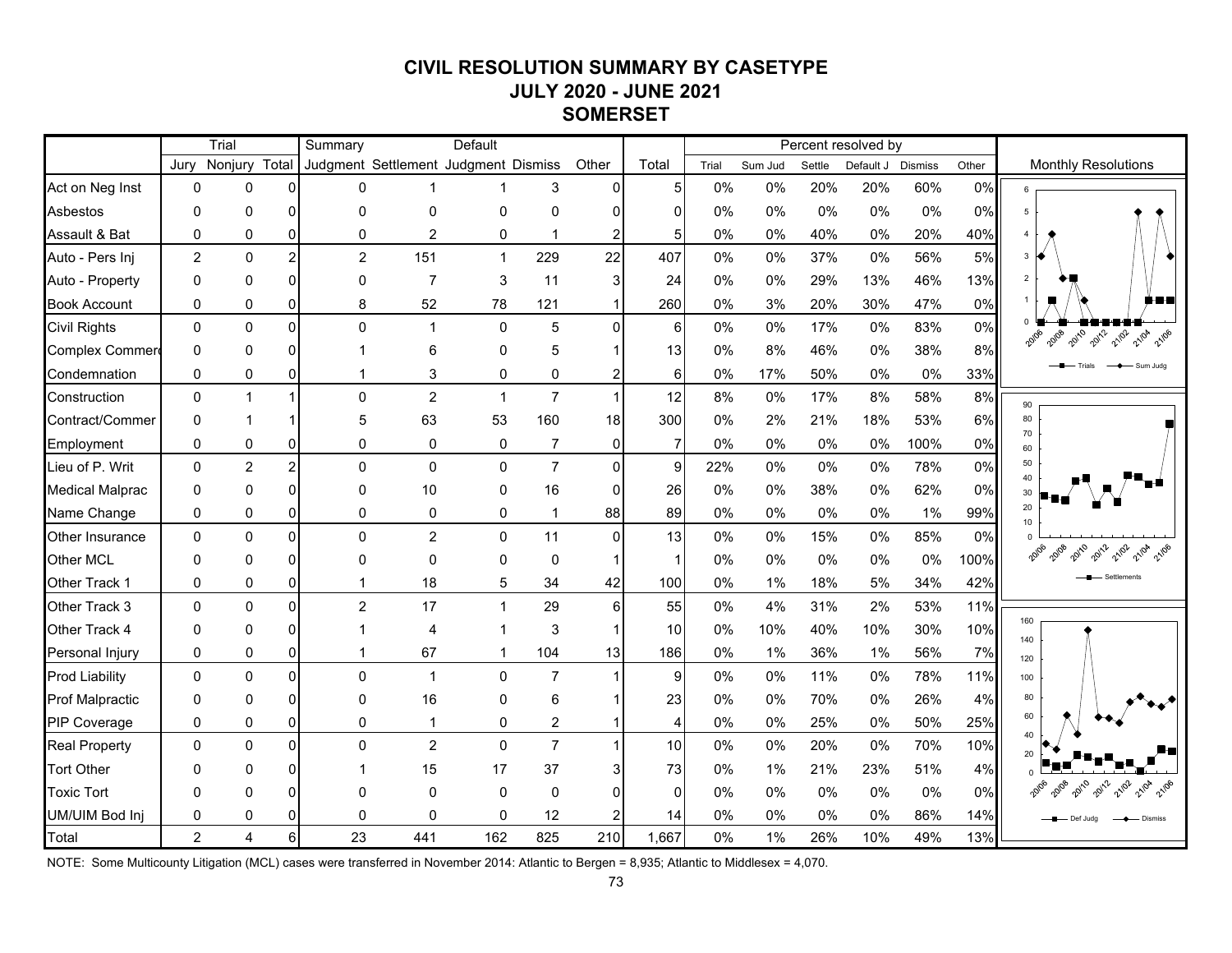## **CIVIL BACKLOG BY CASETYPEJUNE 2021SOMERSET**



1) Casetypes with the state's largest backlogs are highlighted.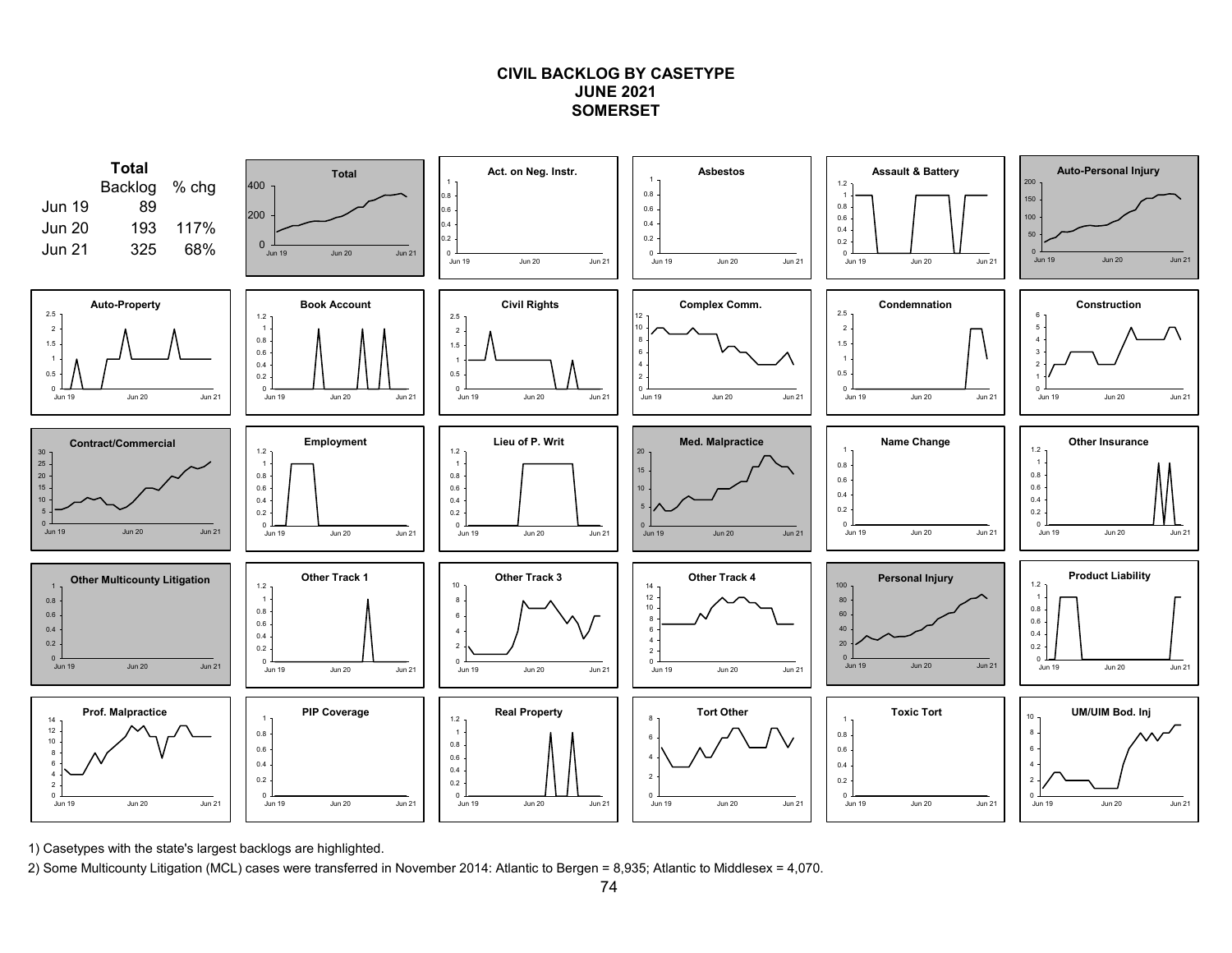#### **CIVIL CASELOAD SUMMARY BY CASETYPE JULY 2020 - JUNE 2021 SUSSEX**

|                        |                            |                                   |                   |                                   |                                   |                   |                |                                |                |                         |                   |                        |                   | Backlog Per 100        |              |                   |                       |                   |
|------------------------|----------------------------|-----------------------------------|-------------------|-----------------------------------|-----------------------------------|-------------------|----------------|--------------------------------|----------------|-------------------------|-------------------|------------------------|-------------------|------------------------|--------------|-------------------|-----------------------|-------------------|
|                        |                            | Filings                           |                   |                                   | Resolutions                       |                   |                | Clearance                      |                | Backlog                 |                   | <b>Backlog Percent</b> |                   | <b>Monthly Filings</b> |              |                   | <b>Active Pending</b> |                   |
|                        | Jul 2019<br>to<br>Jun 2020 | <b>Jul 2020</b><br>to<br>Jun 2021 | percent<br>change | Jul 2019<br>to<br><b>Jun 2020</b> | <b>Jul 2020</b><br>to<br>Jun 2021 | percent<br>change | number         | Jul 2020 - Jun 2021<br>percent |                | Jun 2020 Jun 2021       | percent<br>change |                        | Jun 2020 Jun 2021 | Jun 2020 Jun 2021      |              | Jun 2020 Jun 2021 |                       | percent<br>change |
| Act on Neg Inst        | 1                          | $\mathbf 1$                       | 0%                | 3                                 | 1                                 | $-67%$            | 0              | 100%                           | 0              | 0                       | 0%                | 0%                     | 0%                | $\mathbf 0$            |              |                   | 1                     | 0%                |
| Asbestos               | 0                          | 0                                 | 0%                | 0                                 | 0                                 | 0%                | 0              | 100%                           | $\mathbf 0$    | 0                       | 0%                | 0%                     | 0%                | 0                      |              | $\Omega$          | 0                     | 0%                |
| Assault & Bat          | 2                          | $\mathbf{2}$                      | 0%                | 2                                 | 4                                 | 100%              | $\mathbf{2}$   | 200%                           | $\mathbf{1}$   | 0                       | $-100%$           | 33%                    | 0%                | 600                    | 0            | 3                 | $\mathbf 2$           | $-33%$            |
| Auto - Pers Inj        | 94                         | 105                               | 12%               | 82                                | 104                               | 27%               | -1             | 99%                            | 32             | 22                      | $-31%$            | 25%                    | 17%               | 409                    | 251          | 129               | 130                   | 1%                |
| Auto - Property        | 11                         | 4                                 | $-64%$            | $\overline{7}$                    | 7                                 | 0%                | 3              | 175%                           | 0              | $\mathbf 0$             | 0%                | 0%                     | 0%                | 0                      | 0            | 7                 | 4                     | $-43%$            |
| <b>Book Account</b>    | 114                        | 168                               | 47%               | 120                               | 134                               | 12%               | $-34$          | 80%                            | 3              | 4                       | 33%               | 5%                     | 4%                | 32                     | 29           | 58                | 92                    | 59%               |
| <b>Civil Rights</b>    | 6                          | 9                                 | 50%               | 10                                | 8                                 | $-20%$            | -1             | 89%                            | $\overline{4}$ | $\mathbf 2$             | -50%              | 50%                    | 22%               | 800                    | 267          | 8                 | 9                     | 13%               |
| <b>Complex Comme</b>   | 0                          | 3                                 |                   | 5                                 | 0                                 | $-100%$           | -3             | 0%                             | $\overline{2}$ | $\overline{\mathbf{2}}$ | 0%                | 100%                   | 40%               |                        | 800          | $\overline{2}$    | 5                     | 150%              |
| Condemnation           | $\mathbf{1}$               | 0                                 | $-100%$           | 0                                 | 0                                 | 0%                | 0              | 100%                           | 0              | 0                       | 0%                | 0%                     | 0%                | 0                      | $\mathbf{0}$ | $\mathbf{1}$      | 1                     | 0%                |
| Construction           | 5                          | 6                                 | 20%               | 3                                 | 9                                 | 200%              | 3              | 150%                           | $\mathbf 0$    | $\mathbf{2}$            |                   | 0%                     | 50%               | $\mathbf 0$            | 400          | $\overline{7}$    | 4                     | $-43%$            |
| Contract/Comme         | 116                        | 99                                | $-15%$            | 129                               | 106                               | $-18%$            | $\overline{7}$ | 107%                           | 12             | 17                      | 42%               | 14%                    | 22%               | 124                    | 206          | 83                | 79                    | $-5%$             |
| Employment             | 5                          | 3                                 | $-40%$            | 2                                 | 4                                 | 100%              | 1              | 133%                           | 0              | 1                       |                   | 0%                     | 33%               | $\mathbf 0$            | 400          | 5                 | 3                     | $-40%$            |
| Lieu of P. Writ        | $\overline{2}$             | 5                                 | 150%              | 3                                 | 5                                 | 67%               | 0              | 100%                           | 0              | 0                       | 0%                | 0%                     | 0%                | 0                      | 0            | 3                 | 3                     | 0%                |
| <b>Medical Malprac</b> | 10                         | 18                                | 80%               | 16                                | 14                                | $-13%$            | -4             | 78%                            | 6              | 8                       | 33%               | 33%                    | 36%               | 720                    | 533          | 18                | 22                    | 22%               |
| Name Change            | 16                         | 35                                | 119%              | 18                                | 29                                | 61%               | -6             | 83%                            | $\mathbf 0$    | 0                       | 0%                | 0%                     | 0%                | $\mathbf 0$            | 0            | 3                 | 9                     | 200%              |
| <b>Other Insurance</b> | 8                          | 3                                 | $-63%$            | 4                                 | 6                                 | 50%               | 3              | 200%                           | $\mathbf{1}$   | 3                       | 200%              | 14%                    | 100%              | 150                    | 1,200        | $\overline{7}$    | 3                     | $-57%$            |
| Other MCL              | 0                          | 0                                 | 0%                | 0                                 | 0                                 | 0%                | 0              | 100%                           | $\mathbf 0$    | 0                       | 0%                | 0%                     | 0%                | 0                      | 0            | 0                 | 0                     | 0%                |
| Other Track 1          | 54                         | 54                                | 0%                | 31                                | 58                                | 87%               | 4              | 107%                           | 0              | 4                       |                   | 0%                     | 16%               | $\Omega$               | 89           | 32                | 25                    | $-22%$            |
| Other Track 3          | 29                         | 23                                | $-21%$            | 15                                | 16                                | 7%                | -7             | 70%                            | $\mathbf{1}$   | 5                       | 400%              | 4%                     | 14%               | 41                     | 261          | 28                | 36                    | 29%               |
| Other Track 4          | -1                         | 4                                 | 300%              | $\overline{7}$                    | 3                                 | $-57%$            | -1             | 75%                            | $\mathbf 1$    | 1                       | 0%                | 33%                    | 25%               | 1,200                  | 300          | 3                 | 4                     | 33%               |
| Personal Injury        | 103                        | 89                                | $-14%$            | 83                                | 91                                | 10%               | $\mathbf 2$    | 102%                           | 22             | 32                      | 45%               | 17%                    | 25%               | 256                    | 431          | 131               | 127                   | $-3%$             |
| <b>Prod Liability</b>  | 3                          | $\overline{2}$                    | $-33%$            | $\overline{2}$                    | $\mathbf{2}$                      | $0\%$             | 0              | 100%                           | $\mathbf 0$    | $\mathbf{2}$            |                   | 0%                     | 40%               | $\mathbf 0$            | 1,200        | 5                 | 5                     | 0%                |
| <b>Prof Malpractic</b> | 5                          | 6                                 | 20%               | 5                                 | 3                                 | $-40%$            | -3             | 50%                            | -1             | 4                       | 300%              | 11%                    | 31%               | 240                    | 800          | 9                 | 13                    | 44%               |
| <b>PIP Coverage</b>    | $\mathbf 1$                | 0                                 | $-100%$           | 4                                 | 0                                 | $-100%$           | 0              | 100%                           | 0              | 0                       | 0%                | 0%                     | 0%                | 0                      | 0            | 0                 | 0                     | 0%                |
| <b>Real Property</b>   | 6                          | 5                                 | $-17%$            | $\overline{7}$                    | 6                                 | -14%              | 1              | 120%                           | $\mathbf 0$    | $\mathbf 0$             | 0%                | 0%                     | 0%                | $\mathbf 0$            | 0            | $\overline{2}$    | 1                     | $-50%$            |
| <b>Tort Other</b>      | 22                         | 19                                | $-14%$            | 23                                | 18                                | $-22%$            | -1             | 95%                            | 7              | 4                       | -43%              | 35%                    | 18%               | 382                    | 253          | 20                | 22                    | 10%               |
| <b>Toxic Tort</b>      | $\Omega$                   | 1                                 |                   |                                   | 0                                 | $-100%$           | -1             | 0%                             | $\mathbf 0$    | 0                       | 0%                | 0%                     | 0%                | $\mathbf 0$            | 0            | $\Omega$          | 1                     |                   |
| UM/UIM Bod Inj         | 1                          | 7                                 | 600%              | $\overline{2}$                    | 5                                 | 150%              | -2             | 71%                            | $\overline{2}$ | 0                       | $-100%$           | 50%                    | 0%                | 2,400                  | 0            | 4                 | 6                     | 50%               |
| Total                  | 616                        | 671                               | 9%                | 584                               | 633                               | 8%                | -38            | 94%                            | 95             | 113                     | 19%               | 17%                    | 19%               | 185                    | 202          | 569               | 607                   | 7%                |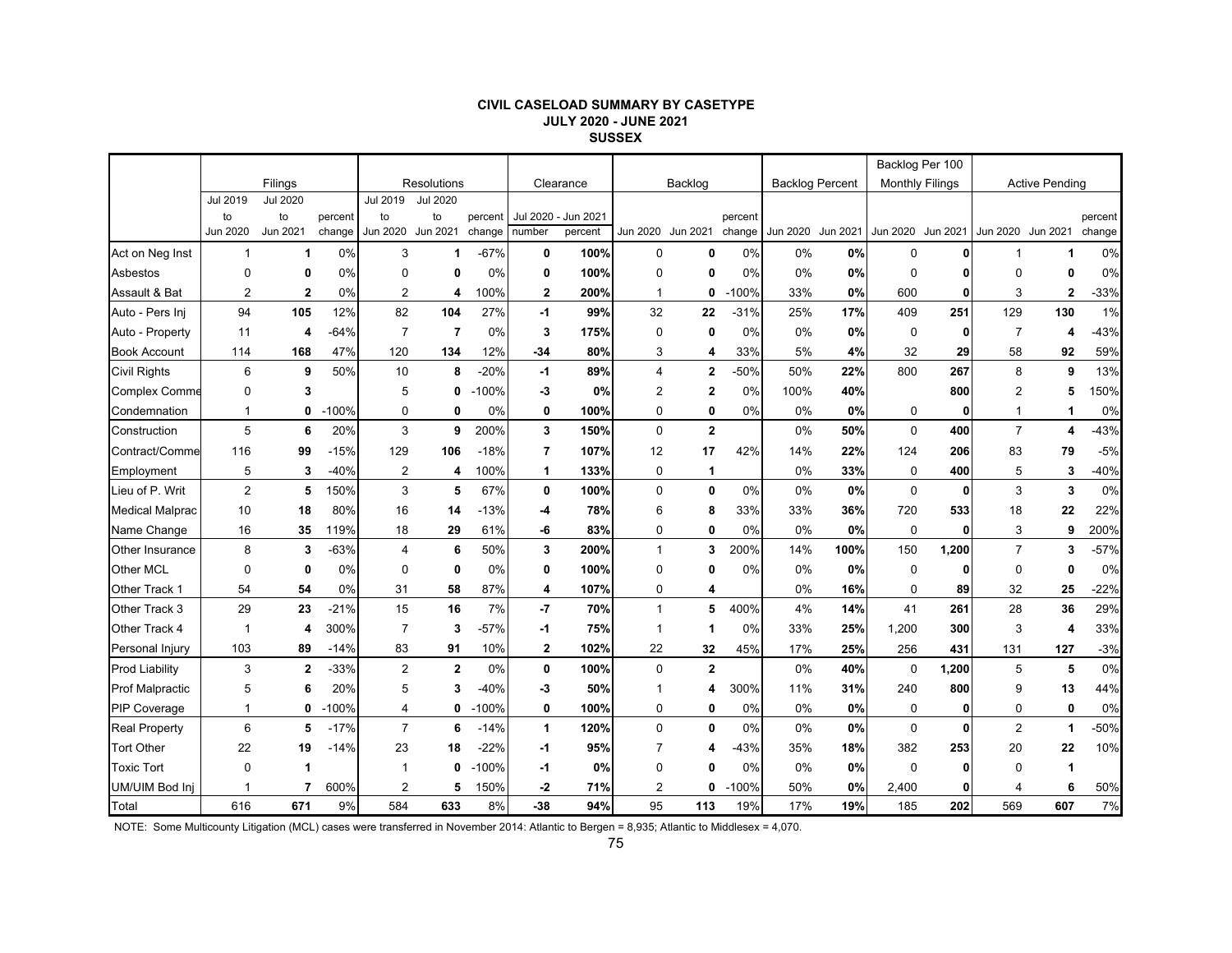### **June 2021**

## **SUSSEX**

|                        |                |                |                                    |                |              |             |                           |                |                | <b>Cases in Backlog</b> |                  |                |              |                |                |                |
|------------------------|----------------|----------------|------------------------------------|----------------|--------------|-------------|---------------------------|----------------|----------------|-------------------------|------------------|----------------|--------------|----------------|----------------|----------------|
|                        |                |                | Track 1                            |                |              |             |                           | Track 2        |                |                         | Track 3          |                |              | Track 4        |                |                |
|                        |                |                | 12 to 18 18 to 24 24 to 36 over 36 |                | <b>Total</b> |             | 18 to 24 24 to 36 over 36 |                | <b>Total</b>   |                         | 24 to 36 over 36 | <b>Total</b>   | 24 to 36     | over 36        | <b>Total</b>   | <b>Total</b>   |
|                        | months         |                | months months months               |                | Track 1      | months      |                           | months months  | Track 2        |                         | months months    | Track 3        | months       | months         | Track 4        | <b>Backlog</b> |
| Act on Neg Inst        | 0              | 0              | $\mathbf 0$                        | $\mathbf 0$    | n            | $\pmb{0}$   | $\mathsf 0$               | 0              | $\overline{0}$ | $\pmb{0}$               | $\overline{0}$   | $\overline{0}$ | 0            | $\Omega$       |                |                |
| Asbestos               | 0              | 0              | $\mathbf{0}$                       | $\Omega$       |              | $\Omega$    | $\Omega$                  | U              |                | U                       | 0                |                |              |                |                |                |
| Assault & Bat          | 0              | 0              | 0                                  | 0              |              | 0           | 0                         | $\Omega$       | $\Omega$       | 0                       | 0                |                | 0            | 01             |                | $\mathbf{0}$   |
| Auto - Pers Inj        | $\mathbf 0$    | 0              | 0                                  | $\overline{0}$ | $\Omega$     | 15          | 5                         | $\overline{2}$ | 22             | 0                       | $\mathsf{O}$     | $\overline{0}$ | $\mathbf{0}$ | $\Omega$       | $\Omega$       | 22             |
| Auto - Property        | 0              | 0              | $\Omega$                           | 0              |              | $\mathbf 0$ | $\mathbf 0$               | n              | $\Omega$       | 0                       | 0                |                |              |                |                | $\mathbf{0}$   |
| <b>Book Account</b>    | $\overline{2}$ | $\overline{c}$ | 0                                  | 0              |              | $\mathbf 0$ | $\mathbf 0$               | $\Omega$       | $\mathbf{0}$   | 0                       | 0                | 0              | 0            | O              |                |                |
| <b>Civil Rights</b>    | 0              | 0              | $\mathbf 0$                        | $\mathbf{0}$   |              | $\Omega$    | $\Omega$                  | $\Omega$       | $\Omega$       | 0                       | $\mathbf{2}$     | $\overline{2}$ | 0            | $\Omega$       |                | $\mathbf{2}$   |
| <b>Complex Comme</b>   | 0              | 0              | $\Omega$                           | 0              |              | $\Omega$    | $\Omega$                  | O              | n              | 0                       | 0                |                | 0            |                |                | $\mathbf{2}$   |
| Condemnation           | 0              | 0              | 0                                  | 0              |              | 0           | $\mathbf 0$               | 0              | $\mathbf{0}$   | 0                       | 0                | O              | 0            | 01             |                | 0              |
| Construction           | 0              | 0              | $\mathbf 0$                        | $\pmb{0}$      |              |             | 1                         | $\Omega$       | $\overline{2}$ | 0                       | $\overline{0}$   | $\Omega$       | 0            | $\Omega$       |                | $\mathbf{2}$   |
| Contract/Comme         | 0              | 0              | 0                                  | $\Omega$       |              | 9           | 5                         |                | 17             | 0                       | 0                |                |              |                |                | 17             |
| Employment             | 0              | 0              | 0                                  | $\Omega$       |              | $\Omega$    |                           | U              |                | 0                       | 0                | O              | 0            | U              |                | $\mathbf{1}$   |
| Lieu of P. Writ        | $\mathbf 0$    | $\pmb{0}$      | $\mathbf 0$                        | $\mathbf 0$    |              | $\Omega$    | $\mathsf 0$               | $\Omega$       | $\overline{0}$ | 0                       | $\overline{0}$   | $\Omega$       | $\pmb{0}$    | $\Omega$       |                | $\mathbf{0}$   |
| <b>Medical Malprac</b> | 0              | 0              | $\Omega$                           | 0              |              | $\Omega$    | $\Omega$                  | U              |                | 5                       | 3                |                |              |                |                |                |
| Name Change            | 0              | 0              | 0                                  | 0              |              | $\mathbf 0$ | 0                         | 0              | 0              | 0                       | $\overline{0}$   | $\Omega$       | 0            | $\overline{0}$ |                |                |
| Other Insurance        | $\overline{2}$ | 0              | $\mathbf 0$                        |                |              | $\Omega$    | $\mathbf 0$               | $\Omega$       | $\overline{0}$ | 0                       | $\Omega$         | O              | $\mathbf 0$  | $\Omega$       |                |                |
| Other Mass Tort        | 0              | 0              | $\Omega$                           | 0              |              | $\Omega$    | $\Omega$                  |                |                | $\Omega$                | 0                |                | ŋ            |                |                |                |
| Other Track 1          | $\mathbf 0$    | 4              | 0                                  | 0              |              | 0           | $\mathbf 0$               | $\Omega$       | 0              | 0                       | 0                | 0              | 0            | U              |                |                |
| Other Track 3          | $\mathbf 0$    | 0              | $\mathbf{0}$                       | $\Omega$       |              | $\Omega$    | $\Omega$                  | $\Omega$       | $\Omega$       | 4                       |                  |                | $\Omega$     |                |                |                |
| Other Track 4          | 0              | 0              | 0                                  | $\Omega$       |              | $\Omega$    | 0                         | n              |                | 0                       | 0                |                | ŋ            |                |                |                |
| Personal Injury        | 0              | 0              | $\mathbf 0$                        | 0              |              | 13          | 14                        | 5              | 32             | 0                       | $\overline{0}$   | $\overline{0}$ | 0            | 01             |                | 32             |
| <b>Prod Liability</b>  | 0              | 0              | $\mathbf 0$                        | 0              |              | $\pmb{0}$   | $\pmb{0}$                 | $\Omega$       | $\overline{0}$ | $\overline{c}$          | $\Omega$         |                | 0            | $\Omega$       |                | $\mathbf{2}$   |
| <b>Prof Malpractic</b> | 0              | 0              | 0                                  | 0              |              | $\Omega$    | 0                         | U              | n              | 3                       |                  |                | 0            |                |                |                |
| PIP Coverage           | $\mathbf 0$    | 0              | $\mathbf 0$                        | 0              |              | $\Omega$    | $\mathbf 0$               | $\Omega$       | $\Omega$       | 0                       | 0                |                | 0            | ΩI             |                | $\mathbf{0}$   |
| <b>Real Property</b>   | $\mathbf 0$    | 0              | $\mathbf 0$                        | $\mathbf 0$    |              | $\Omega$    | $\Omega$                  | $\Omega$       | $\Omega$       | 0                       | $\overline{0}$   | $\Omega$       | $\mathbf 0$  | $\Omega$       |                | $\mathbf{0}$   |
| <b>Tort Other</b>      | O              | 0              | O                                  | ŋ              |              | n           |                           |                |                |                         | 0                |                |              |                |                |                |
| <b>Toxic Tort</b>      | $\Omega$       | 0              | $\Omega$                           |                |              | n           | 0                         |                |                | n                       |                  |                |              |                |                |                |
| UM/UIM Bod Inj         | 0              | 0              | 0                                  |                |              | $\Omega$    | 0                         | O              | 0              | 0                       | 0                |                |              |                |                |                |
| Total                  | 4              | 6              | $\Omega$                           | 1              | 11           | 38          | 27                        | 13             | 78             | 14                      | $\overline{7}$   | 21             | $\Omega$     | $\overline{3}$ | $\overline{3}$ | $113$          |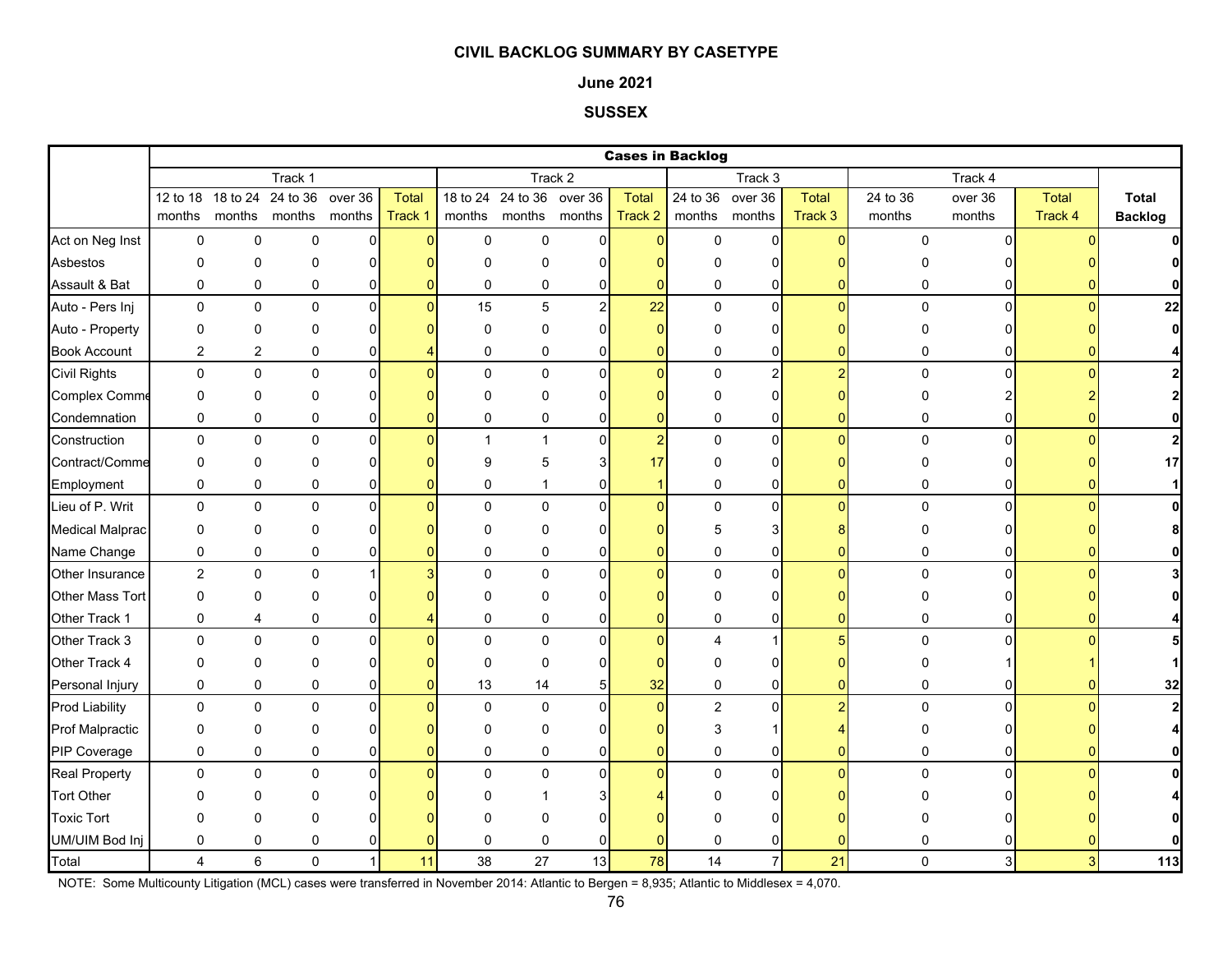# **CIVIL RESOLUTION SUMMARY BY CASETYPE JULY 2020 - JUNE 2021 SUSSEX**

|                        |          | Trial         |                | Summary      |                | Default                              |                         |                      |                |       |         |        | Percent resolved by |       |       |                              |
|------------------------|----------|---------------|----------------|--------------|----------------|--------------------------------------|-------------------------|----------------------|----------------|-------|---------|--------|---------------------|-------|-------|------------------------------|
|                        | Jurv     | Nonjury Total |                |              |                | Judgment Settlement Judgment Dismiss |                         | Other                | Total          | Trial | Sum Jud | Settle | Default J Dismiss   |       | Other | <b>Monthly Resolutions</b>   |
| Act on Neg Inst        | $\Omega$ | $\Omega$      | $\Omega$       | $\mathbf 0$  | $\Omega$       |                                      | 0                       | $\Omega$             |                | 0%    | 0%      | 0%     | 100%                | $0\%$ | 0%    |                              |
| Asbestos               | $\Omega$ | $\Omega$      | $\Omega$       | $\Omega$     | $\Omega$       | 0                                    | $\Omega$                | $\Omega$             | U              | $0\%$ | 0%      | 0%     | 0%                  | 0%    | 0%    |                              |
| Assault & Bat          | $\Omega$ | 0             | $\overline{0}$ | $\mathbf 0$  | $\overline{2}$ | 0                                    | $\mathbf{1}$            | $\mathbf{1}$         |                | 0%    | 0%      | 50%    | 0%                  | 25%   | 25%   | 5                            |
| Auto - Pers Inj        | $\Omega$ | $\Omega$      | $\Omega$       | $\mathbf 0$  | 30             | 0                                    | 71                      | 3 <sup>1</sup>       | 104            | 0%    | 0%      | 29%    | 0%                  | 68%   | 3%    | $\mathbf{3}$                 |
| Auto - Property        | $\Omega$ | $\Omega$      | $\Omega$       | $\mathbf 0$  | $\overline{c}$ | 1                                    | 4                       | $\overline{0}$       | $\overline{7}$ | 0%    | 0%      | 29%    | 14%                 | 57%   | 0%    |                              |
| <b>Book Account</b>    | 0        | 0             | $\overline{0}$ | 12           | 9              | 40                                   | 71                      | $\sqrt{2}$           | 134            | 0%    | 9%      | 7%     | 30%                 | 53%   | 1%    |                              |
| <b>Civil Rights</b>    | 0        | 0             | $\Omega$       | $\mathbf{1}$ | $\mathbf{1}$   | 0                                    | $\,6\,$                 | $\overline{0}$       | 8              | $0\%$ | 13%     | 13%    | $0\%$               | 75%   | 0%    | 20108 20110 2012 2102 2104   |
| Complex Commer         | 0        | 0             | $\overline{0}$ | $\mathbf 0$  | $\mathbf 0$    | 0                                    | 0                       | $\Omega$             | $\Omega$       | $0\%$ | 0%      | 0%     | 0%                  | 0%    | 0%    |                              |
| Condemnation           | 0        | 0             | $\overline{0}$ | 0            | 0              | 0                                    | 0                       | $\overline{0}$       | $\Omega$       | 0%    | 0%      | 0%     | 0%                  | 0%    | 0%    | Trials - + Sum Judg          |
| Construction           | 0        | $\Omega$      | $\Omega$       | $\mathbf 0$  | 3              | $\mathbf{1}$                         | 5                       | $\overline{0}$       | 9              | 0%    | 0%      | 33%    | 11%                 | 56%   | 0%    | 18                           |
| Contract/Commer        | $\Omega$ | $\mathbf 0$   | $\Omega$       | 8            | 15             | 12                                   | 70                      | $\vert$ 1            | 106            | $0\%$ | 8%      | 14%    | 11%                 | 66%   | 1%    | 16<br>14                     |
| Employment             | 0        | 0             | $\overline{0}$ | 0            | $\mathbf 1$    | 0                                    | 3                       | $\overline{0}$       | 4              | 0%    | 0%      | 25%    | 0%                  | 75%   | 0%    | 12                           |
| Lieu of P. Writ        | $\Omega$ | $\mathbf 0$   | $\Omega$       | $\pmb{0}$    | $\pmb{0}$      | $\mathbf{1}$                         | $\overline{\mathbf{4}}$ | $\overline{0}$       | 5 <sub>5</sub> | 0%    | 0%      | 0%     | 20%                 | 80%   | 0%    | 10<br>8                      |
| <b>Medical Malprac</b> | $\Omega$ | $\Omega$      | $\Omega$       | $\mathbf 0$  | $\overline{c}$ | 0                                    | 12                      | $\overline{0}$       | 14             | 0%    | 0%      | 14%    | $0\%$               | 86%   | 0%    |                              |
| Name Change            | 0        | 0             | $\overline{0}$ | 0            | 0              | 0                                    | $\mathbf{1}$            | 28                   | 29             | 0%    | 0%      | 0%     | 0%                  | 3%    | 97%   |                              |
| Other Insurance        | $\Omega$ | $\Omega$      | $\Omega$       | $\pmb{0}$    | $\mathbf{1}$   | 0                                    | 3                       | $\overline{2}$       | 6              | 0%    | 0%      | 17%    | 0%                  | 50%   | 33%   |                              |
| Other MCL              | $\Omega$ | $\Omega$      | $\overline{0}$ | $\mathbf 0$  | $\mathbf 0$    | 0                                    | 0                       | $\overline{0}$       | $\mathbf 0$    | 0%    | 0%      | 0%     | $0\%$               | 0%    | 0%    |                              |
| Other Track 1          | 0        | $\mathbf 0$   | $\overline{0}$ | $\mathbf{3}$ | 12             | $\mathbf{1}$                         | 37                      | 5 <sup>1</sup>       | 58             | 0%    | 5%      | 21%    | 2%                  | 64%   | 9%    |                              |
| Other Track 3          | $\Omega$ | $\Omega$      | $\Omega$       | $\pmb{0}$    | $\overline{c}$ | 0                                    | 14                      | $\overline{0}$       | 16             | 0%    | 0%      | 13%    | $0\%$               | 88%   | 0%    |                              |
| Other Track 4          | $\Omega$ | $\Omega$      | $\overline{0}$ | $\mathbf 0$  | 0              | $\overline{2}$                       | $\mathbf 1$             | $\overline{0}$       | 3              | 0%    | 0%      | 0%     | 67%                 | 33%   | 0%    | 60                           |
| Personal Injury        | 0        | 0             | $\overline{0}$ | 3            | 17             | $\mathbf{1}$                         | 66                      | 4                    | 91             | 0%    | 3%      | 19%    | 1%                  | 73%   | 4%    | 50                           |
| <b>Prod Liability</b>  | $\Omega$ | $\Omega$      | $\Omega$       | $\Omega$     | $\mathbf{0}$   | 0                                    | $\overline{2}$          | $\Omega$             | $\overline{c}$ | 0%    | 0%      | 0%     | 0%                  | 100%  | 0%    |                              |
| Prof Malpractic        | $\Omega$ | $\Omega$      | $\Omega$       | $\mathbf 0$  | 0              | 0                                    | $\overline{c}$          | $\blacktriangleleft$ | 3              | $0\%$ | 0%      | 0%     | 0%                  | 67%   | 33%   | 30                           |
| PIP Coverage           | $\Omega$ | $\Omega$      | $\overline{0}$ | $\mathbf 0$  | $\mathbf 0$    | 0                                    | 0                       | $\overline{0}$       | $\Omega$       | 0%    | 0%      | 0%     | 0%                  | 0%    | 0%    | 20                           |
| <b>Real Property</b>   | $\Omega$ | $\Omega$      | $\Omega$       | $\mathbf 0$  | $\mathbf{1}$   | 0                                    | 3                       | $\overline{2}$       | 6              | 0%    | 0%      | 17%    | 0%                  | 50%   | 33%   |                              |
| <b>Tort Other</b>      | $\Omega$ | $\Omega$      | $\Omega$       | $\Omega$     | $\Omega$       | 1                                    | 16                      | $\mathbf{1}$         | 18             | 0%    | 0%      | $0\%$  | 6%                  | 89%   | 6%    |                              |
| <b>Toxic Tort</b>      | 0        | $\Omega$      | $\overline{0}$ | $\Omega$     | $\Omega$       | 0                                    | 0                       | $\Omega$             | $\Omega$       | $0\%$ | 0%      | 0%     | 0%                  | 0%    | 0%    | 2010 2012 2102 2104<br>10/08 |
| UM/UIM Bod Inj         | $\Omega$ | $\Omega$      | $\overline{0}$ | 0            | -1             | 0                                    | 4                       | $\mathbf{0}$         | 5              | 0%    | 0%      | 20%    | 0%                  | 80%   | 0%    | Def Judg<br>- Dismiss        |
| Total                  | $\Omega$ | 0             | $\mathbf 0$    | 27           | 99             | 61                                   | 396                     | 50                   | 633            | 0%    | 4%      | 16%    | 10%                 | 63%   | 8%    |                              |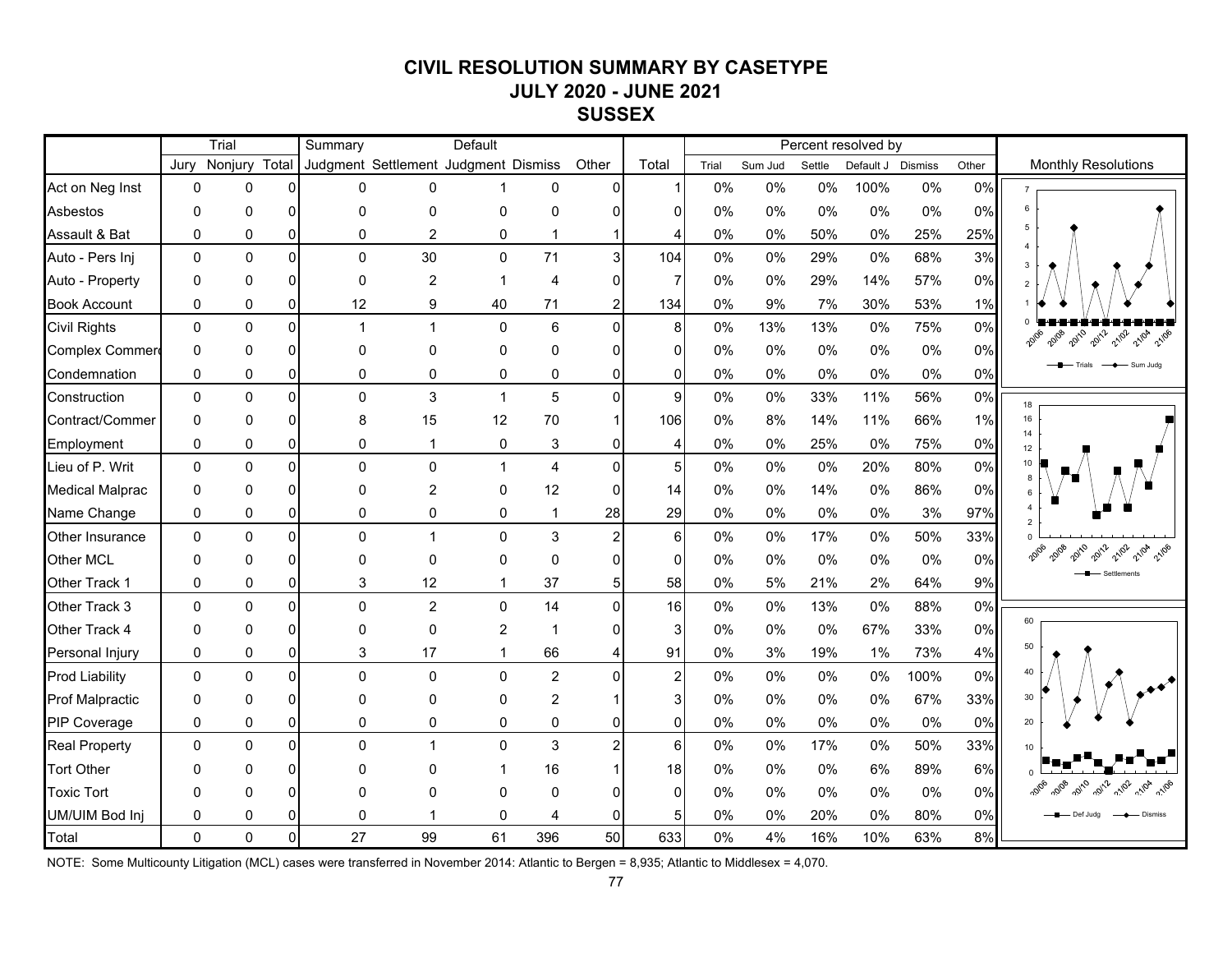## **CIVIL BACKLOG BY CASETYPEJUNE 2021SUSSEX**



1) Casetypes with the state's largest backlogs are highlighted.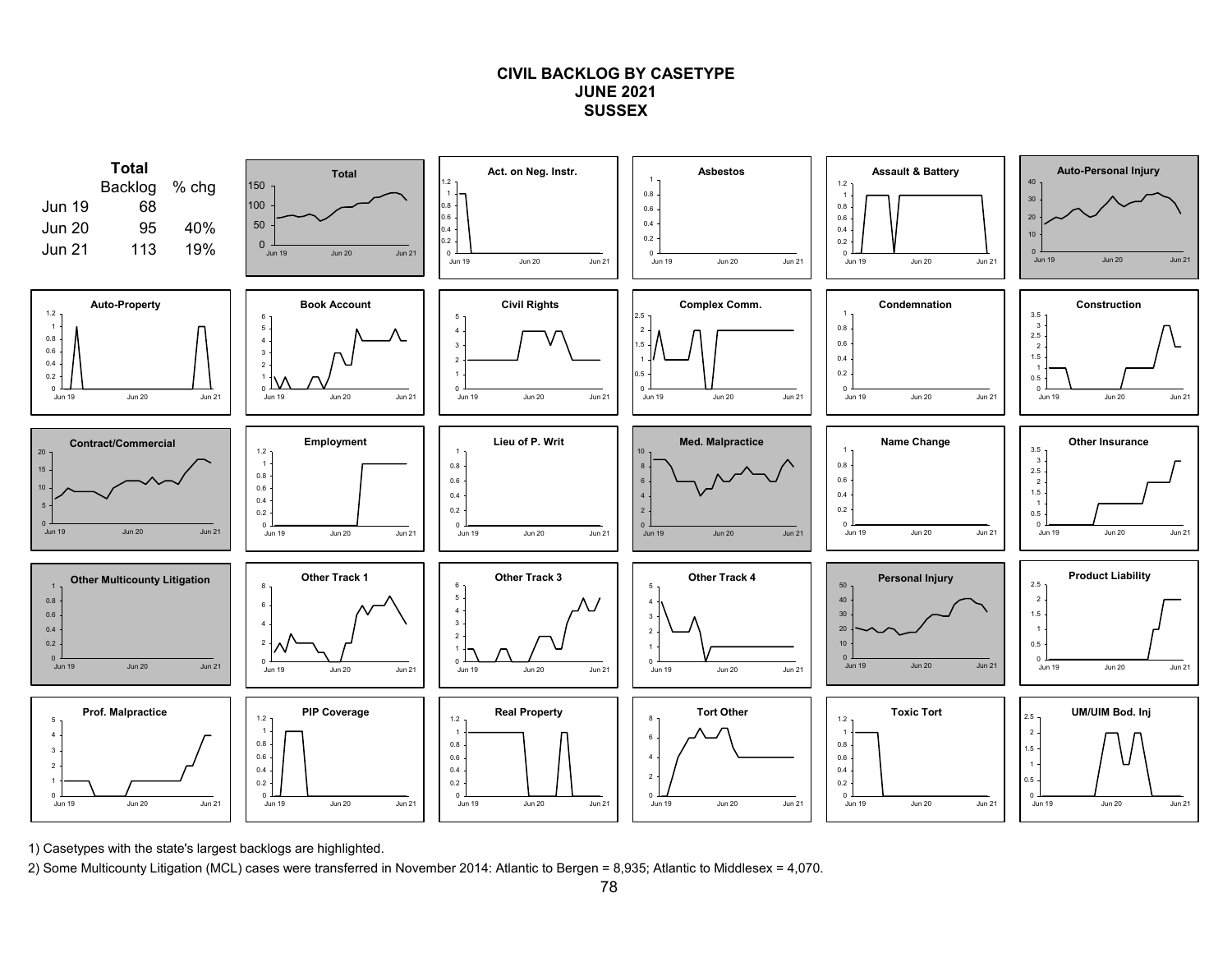#### **CIVIL CASELOAD SUMMARY BY CASETYPE JULY 2020 - JUNE 2021 UNION**

|                        |             |                 |         |                |             |         |                |                     |                   |              |         |                        |     |                        | Backlog Per 100 |                   |                       |         |
|------------------------|-------------|-----------------|---------|----------------|-------------|---------|----------------|---------------------|-------------------|--------------|---------|------------------------|-----|------------------------|-----------------|-------------------|-----------------------|---------|
|                        |             | Filings         |         |                | Resolutions |         |                | Clearance           |                   | Backlog      |         | <b>Backlog Percent</b> |     | <b>Monthly Filings</b> |                 |                   | <b>Active Pending</b> |         |
|                        | Jul 2019    | <b>Jul 2020</b> |         | Jul 2019       | Jul 2020    |         |                |                     |                   |              |         |                        |     |                        |                 |                   |                       |         |
|                        | to          | to              | percent | to             | to          | percent |                | Jul 2020 - Jun 2021 |                   |              | percent |                        |     |                        |                 |                   |                       | percent |
|                        | Jun 2020    | Jun 2021        | change  | Jun 2020       | Jun 2021    | change  | number         | percent             | Jun 2020 Jun 2021 |              | change  | Jun 2020 Jun 2021      |     | Jun 2020 Jun 2021      |                 | Jun 2020 Jun 2021 |                       | change  |
| Act on Neg Inst        | 11          | 5               | $-55%$  | 9              | 9           | 0%      | 4              | 180%                | 3                 | 0            | $-100%$ | 50%                    | 0%  | 327                    | 0               | 6                 | $\mathbf{2}$          | $-67%$  |
| Asbestos               | $\Omega$    | 0               | 0%      | $\Omega$       | 0           | 0%      | 0              | 100%                | $\mathbf 0$       | 0            | 0%      | $0\%$                  | 0%  | 0                      | 0               | $\Omega$          | O                     | 0%      |
| Assault & Bat          | 3           | 4               | 33%     | 4              | 5           | 25%     | 1              | 125%                | 1                 | 3            | 200%    | 13%                    | 43% | 400                    | 900             | 8                 | $\overline{7}$        | $-13%$  |
| Auto - Pers Inj        | 2,144       | 2,109           | $-2%$   | 2,153          | 2,074       | $-4%$   | $-35$          | 98%                 | 611               | 809          | 32%     | 21%                    | 28% | 342                    | 460             | 2,901             | 2,935                 | 1%      |
| Auto - Property        | 73          | 77              | 5%      | 45             | 82          | 82%     | 5              | 106%                | 4                 | 7            | 75%     | 6%                     | 11% | 66                     | 109             | 70                | 65                    | $-7%$   |
| <b>Book Account</b>    | 440         | 550             | 25%     | 389            | 490         | 26%     | -60            | 89%                 | 35                | 48           | 37%     | 13%                    | 14% | 95                     | 105             | 274               | 332                   | 21%     |
| <b>Civil Rights</b>    | 24          | 17              | $-29%$  | 17             | 21          | 24%     | 4              | 124%                | 3                 | 5            | 67%     | 12%                    | 24% | 150                    | 353             | 25                | 21                    | $-16%$  |
| <b>Complex Comme</b>   | 14          | 17              | 21%     | $\overline{7}$ | 10          | 43%     | -7             | 59%                 | 4                 | 8            | 100%    | 20%                    | 28% | 343                    | 565             | 20                | 29                    | 45%     |
| Condemnation           | 5           | 1               | $-80%$  | 9              | 4           | -56%    | 3              | 400%                | $\mathbf 1$       | 0            | $-100%$ | 20%                    | 0%  | 240                    | $\mathbf{0}$    | 5                 | 2                     | $-60%$  |
| Construction           | 19          | 32              | 68%     | 16             | 23          | 44%     | -9             | 72%                 | 9                 | 10           | 11%     | 29%                    | 24% | 568                    | 375             | 31                | 41                    | 32%     |
| Contract/Comme         | 456         | 507             | 11%     | 419            | 505         | 21%     | $-2$           | 100%                | 49                | 78           | 59%     | 12%                    | 19% | 129                    | 185             | 406               | 407                   | 0%      |
| Employment             | 23          | 18              | $-22%$  | 17             | 21          | 24%     | 3              | 117%                | 0                 | 4            |         | 0%                     | 31% | $\mathbf 0$            | 267             | 16                | 13                    | $-19%$  |
| Lieu of P. Writ        | 24          | 15              | $-38%$  | 17             | 17          | 0%      | $\mathbf 2$    | 113%                | $\mathbf{1}$      | 4            | 300%    | 4%                     | 18% | 50                     | 320             | 24                | 22                    | $-8%$   |
| <b>Medical Malprac</b> | 51          | 50              | $-2%$   | 48             | 42          | $-13%$  | -8             | 84%                 | 35                | 48           | 37%     | 30%                    | 38% | 824                    | 1,152           | 115               | 125                   | 9%      |
| Name Change            | 83          | 117             | 41%     | 98             | 99          | 1%      | $-18$          | 85%                 | 0                 | $\mathbf{0}$ | 0%      | 0%                     | 0%  | $\mathbf 0$            | $\mathbf{0}$    | 16                | 34                    | 113%    |
| Other Insurance        | 35          | 44              | 26%     | 19             | 39          | 105%    | -5             | 89%                 | 9                 | 8            | $-11%$  | 27%                    | 22% | 309                    | 218             | 33                | 36                    | 9%      |
| Other MCL              | $\mathbf 0$ | $\mathbf{2}$    |         | 0              | -1          |         | -1             | 50%                 | 0                 | 0            | 0%      | 0%                     | 0%  | 0                      | 0               | 0                 | 1                     |         |
| Other Track 1          | 170         | 208             | 22%     | 164            | 188         | 15%     | $-20$          | 90%                 | 25                | 38           | 52%     | 21%                    | 27% | 176                    | 219             | 119               | 142                   | 19%     |
| Other Track 3          | 142         | 137             | $-4%$   | 96             | 102         | 6%      | $-35$          | 74%                 | 29                | 41           | 41%     | 17%                    | 20% | 245                    | 359             | 172               | 207                   | 20%     |
| Other Track 4          | 18          | 18              | 0%      | 20             | 16          | $-20%$  | $-2$           | 89%                 | 12                | 15           | 25%     | 36%                    | 42% | 800                    | 1,000           | 33                | 36                    | 9%      |
| Personal Injury        | 654         | 630             | $-4%$   | 613            | 605         | $-1%$   | $-25$          | 96%                 | 185               | 264          | 43%     | 20%                    | 28% | 339                    | 503             | 922               | 944                   | 2%      |
| <b>Prod Liability</b>  | 12          | 20              | 67%     | 18             | 17          | $-6%$   | -3             | 85%                 | $\overline{7}$    | 4            | -43%    | 33%                    | 16% | 700                    | 240             | 21                | 25                    | 19%     |
| <b>Prof Malpractic</b> | 33          | 22              | $-33%$  | 27             | 29          | 7%      | $\overline{7}$ | 132%                | 16                | 25           | 56%     | 24%                    | 40% | 582                    | 1,364           | 68                | 63                    | $-7%$   |
| <b>PIP Coverage</b>    | 12          | 18              | 50%     | 10             | 17          | 70%     | -1             | 94%                 | $\mathbf 1$       | $\mathbf 1$  | 0%      | 13%                    | 11% | 100                    | 67              | 8                 | 9                     | 13%     |
| <b>Real Property</b>   | 17          | 17              | 0%      | 16             | 15          | $-6%$   | -2             | 88%                 | $\mathbf 0$       | 3            |         | 0%                     | 25% | $\mathbf 0$            | 212             | 10                | 12                    | 20%     |
| <b>Tort Other</b>      | 96          | 103             | 7%      | 86             | 91          | 6%      | $-12$          | 88%                 | 17                | 20           | 18%     | 18%                    | 18% | 213                    | 233             | 97                | 110                   | 13%     |
| <b>Toxic Tort</b>      | $\mathbf 0$ | $\mathbf 0$     | 0%      | -1             | 0           | $-100%$ | 0              | 100%                | $\mathbf 0$       | $\mathbf 0$  | 0%      | 0%                     | 0%  | 0                      | $\mathbf{0}$    | $\mathbf 0$       | 0                     | 0%      |
| UM/UIM Bod Inj         | 132         | 119             | $-10%$  | 123            | 115         | $-7%$   | -4             | 97%                 | 31                | 40           | 29%     | 20%                    | 25% | 282                    | 403             | 154               | 158                   | 3%      |
| Total                  | 4.691       | 4,857           | 4%      | 4.441          | 4.637       | 4%      | $-220$         | 95%                 | 1,088             | 1,483        | 36%     | 20%                    | 26% | 278                    | 366             | 5.554             | 5.778                 | 4%      |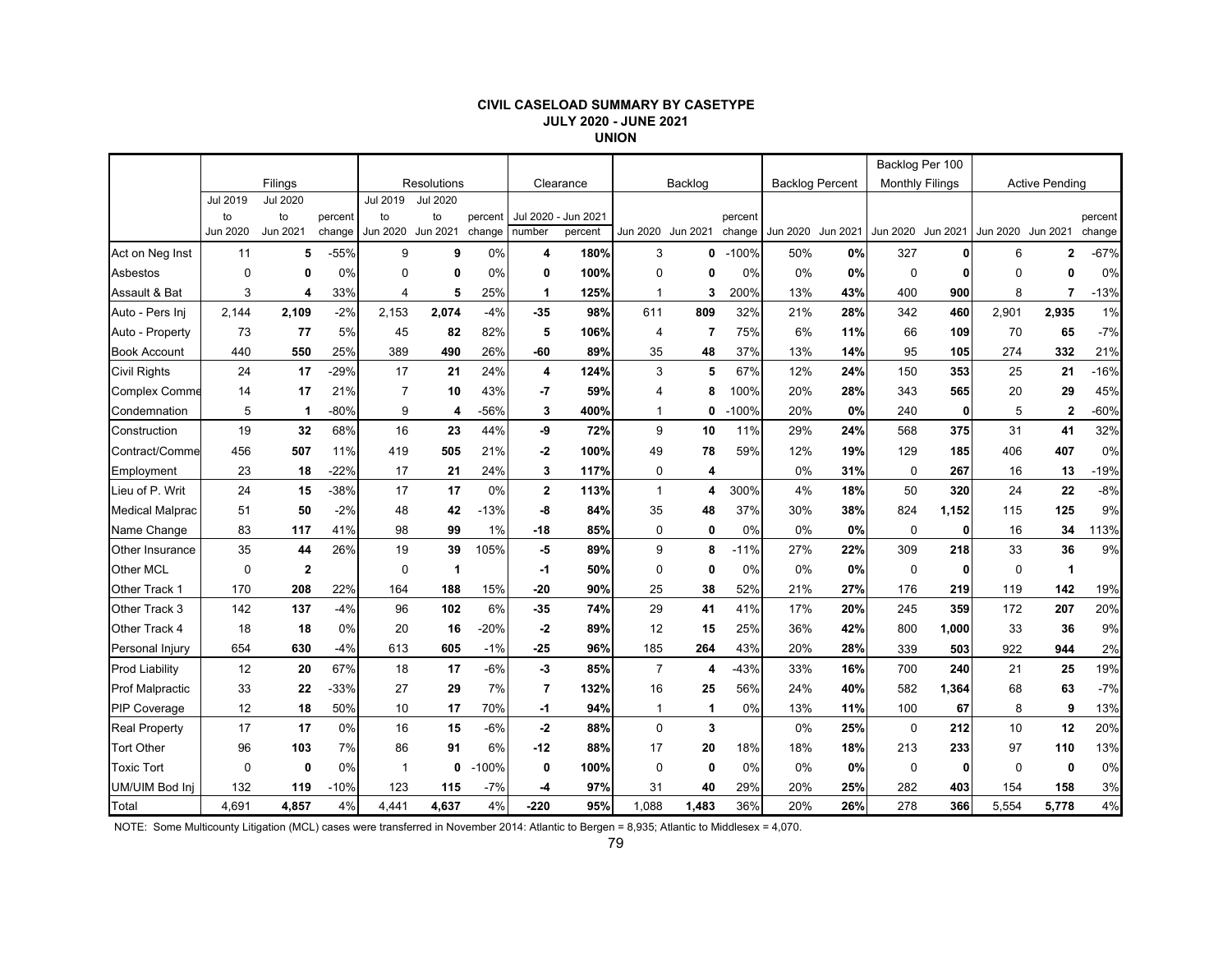### **June 2021**

## **UNION**

|                        |                |              |               |                |          |                |                           |                |                | <b>Cases in Backlog</b> |                  |                |             |                |              |                |
|------------------------|----------------|--------------|---------------|----------------|----------|----------------|---------------------------|----------------|----------------|-------------------------|------------------|----------------|-------------|----------------|--------------|----------------|
|                        |                |              | Track 1       |                |          |                |                           | Track 2        |                |                         | Track 3          |                |             | Track 4        |              |                |
|                        | 12 to 18       | 18 to 24     | 24 to 36      | over 36        | Total    |                | 18 to 24 24 to 36 over 36 |                | <b>Total</b>   |                         | 24 to 36 over 36 | Total          | 24 to 36    | over 36        | <b>Total</b> | <b>Total</b>   |
|                        | months         |              | months months | months         | Track 1  |                | months months months      |                | Track 2        | months                  | months           | Track 3        | months      | months         | Track 4      | <b>Backlog</b> |
| Act on Neg Inst        | 0              | $\mathbf 0$  | 0             | $\overline{0}$ | $\Omega$ | $\mathsf 0$    | $\mathbf 0$               | $\overline{0}$ | $\overline{0}$ | $\mathsf 0$             | $\mathbf 0$      | $\overline{0}$ | 0           | $\Omega$       |              |                |
| Asbestos               | $\Omega$       | $\Omega$     | 0             | $\Omega$       |          | $\Omega$       | $\Omega$                  | $\Omega$       | O              | O                       | 0                |                |             |                |              | 0              |
| Assault & Bat          | 0              | 0            | 0             | 0              |          | 0              | 0                         | $\mathbf 0$    | $\Omega$       | 2                       |                  |                | 0           | 0              |              |                |
| Auto - Pers Inj        | $\mathbf 0$    | $\mathbf 0$  | $\mathbf 0$   | $\overline{0}$ | $\Omega$ | 342            | 351                       | 116            | 809            | $\mathbf 0$             | $\overline{0}$   | $\Omega$       | $\mathbf 0$ | $\Omega$       | $\Omega$     | 809            |
| Auto - Property        | 0              | $\mathbf 0$  | 0             | $\Omega$       |          | $\overline{4}$ | $\mathbf 1$               | $\overline{2}$ | $\overline{7}$ | $\mathbf 0$             | 0                |                | 0           |                |              | $\overline{7}$ |
| <b>Book Account</b>    | 26             | 11           | 11            | 0              | 48       | $\mathbf 0$    | $\mathbf 0$               | 0              | $\mathbf{0}$   | 0                       | 0                |                | 0           | 0              |              | 48             |
| <b>Civil Rights</b>    | 0              | $\pmb{0}$    | $\mathbf{0}$  | $\Omega$       | n        | $\Omega$       | $\Omega$                  | $\Omega$       | $\Omega$       | $\overline{\mathbf{4}}$ | $\mathbf{1}$     | 5              | 0           | $\Omega$       |              | 5              |
| <b>Complex Comme</b>   | 0              | $\mathbf 0$  | 0             | $\Omega$       |          | $\Omega$       | 0                         | $\Omega$       | $\Omega$       | $\Omega$                | 0                |                | 6           |                |              | 8              |
| Condemnation           | 0              | 0            | 0             | 0              |          | $\mathbf 0$    | 0                         | $\mathbf 0$    | $\overline{0}$ | 0                       | 0                | ŋ              | 0           | $\Omega$       |              | $\mathbf{0}$   |
| Construction           | 0              | $\pmb{0}$    | $\pmb{0}$     | 0              |          | $\mathbf{3}$   | $\overline{\mathbf{4}}$   | $\mathbf{3}$   | 10             | 0                       | $\pmb{0}$        | $\overline{0}$ | 0           | $\Omega$       |              | 10             |
| Contract/Comme         | 0              | $\mathbf 0$  | $\Omega$      | $\Omega$       |          | 25             | 38                        | 15             | 78             | $\mathbf 0$             | 0                |                | 0           | 0              |              | 78             |
| Employment             | 0              | 0            | 0             | 0              |          | 4              | 0                         | $\mathbf 0$    | 4              | 0                       | 0                | ŋ              | 0           | ΩI             |              | $\overline{4}$ |
| Lieu of P. Writ        | 0              | $\pmb{0}$    | $\pmb{0}$     | $\mathbf{0}$   |          | $\Omega$       | $\mathbf 0$               | $\Omega$       | $\Omega$       | $\pmb{0}$               | $\mathbf 0$      | $\Omega$       | 3           |                |              | $\overline{4}$ |
| <b>Medical Malprac</b> | 0              | $\Omega$     | $\Omega$      | $\Omega$       |          | $\Omega$       | 0                         | $\Omega$       | 0              | 23                      | 25               | 48             | 0           |                |              | 48             |
| Name Change            | 0              | 0            | 0             | 0              |          | $\mathbf 0$    | 0                         | $\overline{0}$ | $\overline{0}$ | 0                       | $\mathbf 0$      | $\overline{0}$ | 0           | $\overline{0}$ | $\Omega$     | $\mathbf{0}$   |
| Other Insurance        | $\overline{4}$ | $\mathbf 0$  | 3             |                |          | $\Omega$       | $\mathbf 0$               | $\Omega$       | $\Omega$       | $\mathbf 0$             | $\mathbf 0$      | $\Omega$       | $\mathbf 0$ | $\Omega$       |              | 8              |
| Other Mass Tort        | 0              | $\pmb{0}$    | $\Omega$      | $\Omega$       |          | $\Omega$       | $\Omega$                  |                |                | $\Omega$                | 0                |                | 0           | 0l             |              | $\mathbf{0}$   |
| Other Track 1          | 12             | 14           | 8             |                | 37       |                | 0                         | 0              |                | $\mathbf 0$             | 0                | 0              | 0           | 0              |              | 38             |
| Other Track 3          | $\mathbf 0$    | $\pmb{0}$    | $\Omega$      | $\Omega$       |          | $\Omega$       | $\Omega$                  | $\Omega$       | $\Omega$       | 22                      | 19               | 41             | $\mathbf 0$ | $\Omega$       |              | 41             |
| Other Track 4          | 0              | $\mathbf 0$  | 0             | $\Omega$       |          | $\mathbf 0$    | 0                         | $\Omega$       | $\Omega$       | $\pmb{0}$               | 0                |                | 4           | 11             | 15           | 15             |
| Personal Injury        | 0              | $\pmb{0}$    | 0             | 0              |          | 116            | 107                       | 41             | 264            | 0                       | $\pmb{0}$        | $\overline{0}$ | 0           | $\overline{0}$ | $\Omega$     | 264            |
| <b>Prod Liability</b>  | 0              | 0            | $\pmb{0}$     | 0              |          | $\mathbf 0$    | 0                         | $\mathbf 0$    | $\overline{0}$ | $\mathbf{1}$            | 3                | $\overline{4}$ | 0           | $\Omega$       |              | 4              |
| <b>Prof Malpractic</b> | 0              | $\pmb{0}$    | 0             | $\Omega$       |          | $\Omega$       | 0                         | 0              | 0              | 15                      | 10               | 25             | 0           |                |              | 25             |
| PIP Coverage           | $\mathbf{1}$   | $\mathbf 0$  | 0             | 0              |          | $\Omega$       | $\mathbf 0$               | $\Omega$       | $\overline{0}$ | $\mathbf 0$             | 0                | $\Omega$       | 0           | 01             |              | $\mathbf{1}$   |
| <b>Real Property</b>   | $\overline{c}$ | $\mathbf{1}$ | 0             | $\Omega$       |          | $\Omega$       | $\mathbf 0$               | $\overline{0}$ | $\overline{0}$ | $\pmb{0}$               | $\overline{0}$   | $\Omega$       | 0           | $\Omega$       |              | 3 <sup>1</sup> |
| <b>Tort Other</b>      | O              | 0            | 0             | U              |          | 8              | 10                        |                | 20             | O                       | 0                |                |             |                |              | 20             |
| <b>Toxic Tort</b>      | 0              | $\mathbf 0$  | 0             |                |          | $\Omega$       | 0                         | n              | $\Omega$       | U                       | $\Omega$         |                |             |                |              | $\mathbf{0}$   |
| UM/UIM Bod Inj         | 0              | $\mathbf 0$  | 0             |                |          | 20             | 13                        |                | 40             | $\mathbf 0$             | 0                |                |             |                |              | 40             |
| Total                  | 45             | 26           | 22            | 4              | 97       | 523            | 524                       | 186            | 1,233          | 67                      | 59               | 126            | 13          | 14             | 27           | 1,483          |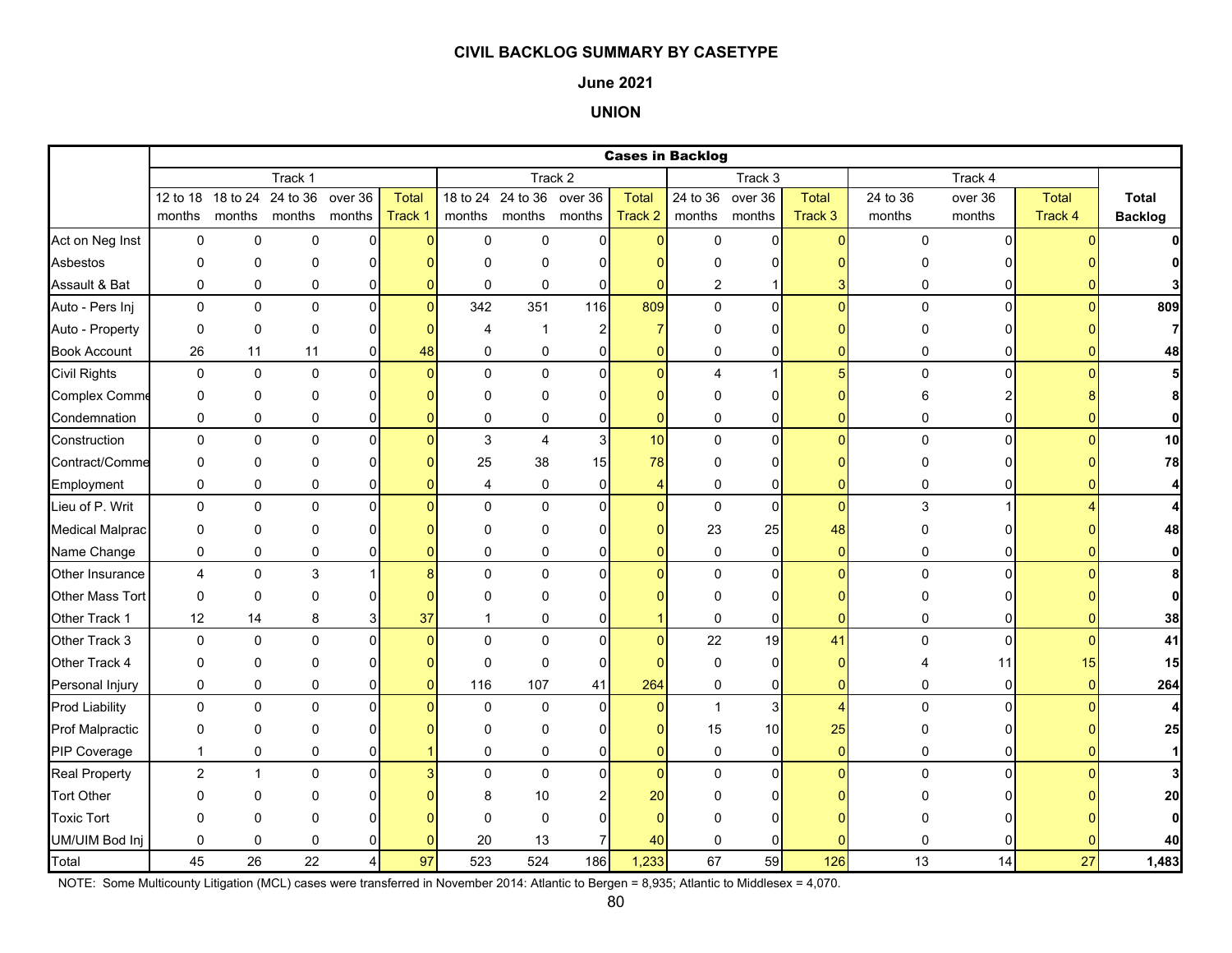# **CIVIL RESOLUTION SUMMARY BY CASETYPE JULY 2020 - JUNE 2021 UNION**

|                        |              | Trial          |                | Summary        |                                      | Default        |                |                |                |       |         |        | Percent resolved by |                |       |                            |
|------------------------|--------------|----------------|----------------|----------------|--------------------------------------|----------------|----------------|----------------|----------------|-------|---------|--------|---------------------|----------------|-------|----------------------------|
|                        | Jurv         | Nonjury Total  |                |                | Judgment Settlement Judgment Dismiss |                |                | Other          | Total          | Trial | Sum Jud | Settle | Default J           | <b>Dismiss</b> | Other | <b>Monthly Resolutions</b> |
| Act on Neg Inst        | $\mathbf{0}$ | 0              | $\Omega$       | $\mathbf{0}$   | 3                                    | 2              | 3              |                | 9              | 0%    | 0%      | 33%    | 22%                 | 33%            | 11%   | 12 <sup>°</sup>            |
| Asbestos               | $\Omega$     | 0              | ΩI             | $\mathbf{0}$   | $\Omega$                             | 0              | $\Omega$       | $\overline{0}$ | 0              | 0%    | 0%      | 0%     | 0%                  | 0%             | 0%    | 10 <sup>1</sup>            |
| Assault & Bat          | $\mathbf{0}$ | $\mathbf 0$    | $\Omega$       | $\mathbf 0$    | $\blacktriangleleft$                 | 0              | $\overline{2}$ | $\overline{2}$ | 5 <sub>l</sub> | 0%    | 0%      | 20%    | 0%                  | 40%            | 40%   | 8                          |
| Auto - Pers Inj        | 3            | $\Omega$       | $\mathbf{3}$   | 9              | 595                                  | 6              | 1,380          | 81             | 2,074          | 0%    | 0%      | 29%    | 0%                  | 67%            | 4%    | 6                          |
| Auto - Property        | $\Omega$     | $\Omega$       | ΩI             | 2              | 14                                   | 15             | 51             | $\overline{0}$ | 82             | 0%    | 2%      | 17%    | 18%                 | 62%            | 0%    |                            |
| <b>Book Account</b>    | 0            | $\mathbf 1$    |                | 13             | 80                                   | 145            | 246            | $\sqrt{5}$     | 490            | 0%    | 3%      | 16%    | 30%                 | 50%            | 1%    |                            |
| <b>Civil Rights</b>    | $\mathbf 0$  | $\mathbf 0$    | $\Omega$       | $\overline{1}$ | $\mathbf 0$                          | 0              | 17             | 3 <sup>1</sup> | 21             | 0%    | 5%      | 0%     | $0\%$               | 81%            | 14%   | 2012<br>21/02<br>21/04     |
| Complex Commer         | 0            | 0              | 0I             | $\mathbf 0$    |                                      | 0              | 8              | $\mathbf{1}$   | 10             | 0%    | 0%      | 10%    | 0%                  | 80%            | 10%   |                            |
| Condemnation           | 0            | 0              | Οl             | $\mathbf{1}$   | 1                                    | 0              | 0              | $\overline{a}$ | 4              | 0%    | 25%     | 25%    | 0%                  | 0%             | 50%   | Sum Juda                   |
| Construction           | $\Omega$     | 0              | οI             | $\overline{1}$ | $\overline{\mathbf{4}}$              | $\overline{c}$ | 16             | $\mathbf 0$    | 23             | 0%    | 4%      | 17%    | 9%                  | 70%            | 0%    | 160                        |
| Contract/Commer        | $\mathbf{0}$ | $\overline{c}$ | $\overline{2}$ | 15             | 74                                   | 85             | 314            | 15             | 505            | 0%    | 3%      | 15%    | 17%                 | 62%            | 3%    | 140                        |
| Employment             | $\mathbf 0$  | $\mathbf 0$    | $\Omega$       | $\mathbf{1}$   | $\overline{c}$                       | 0              | 14             | $\overline{4}$ | 21             | 0%    | 5%      | 10%    | 0%                  | 67%            | 19%   | 120<br>100                 |
| Lieu of P. Writ        | $\mathbf{0}$ | 0              | $\Omega$       | $\overline{2}$ | $\mathbf{1}$                         | 0              | 12             | $\overline{c}$ | 17             | 0%    | 12%     | 6%     | 0%                  | 71%            | 12%   |                            |
| <b>Medical Malprac</b> | $\mathbf{0}$ | 0              | 0              | $\overline{2}$ | 15                                   | 1              | 22             | $\overline{c}$ | 42             | 0%    | 5%      | 36%    | 2%                  | 52%            | 5%    | 60                         |
| Name Change            | $\mathbf 0$  | 0              | 0I             | $\pmb{0}$      | 0                                    | 0              | 13             | 86             | 99             | 0%    | $0\%$   | 0%     | 0%                  | 13%            | 87%   | 40<br>20                   |
| Other Insurance        | $\Omega$     | $\Omega$       | $\Omega$       | $\mathbf 0$    | $\overline{\mathbf{4}}$              | 0              | 33             | $\overline{2}$ | 39             | 0%    | $0\%$   | 10%    | 0%                  | 85%            | 5%    |                            |
| <b>Other MCL</b>       | $\mathbf{0}$ | 0              | 0              | $\mathbf{0}$   | $\mathbf{0}$                         | 0              | $\mathbf 0$    | $\mathbf{1}$   | $\mathbf{1}$   | 0%    | 0%      | 0%     | $0\%$               | $0\%$          | 100%  | 21/02                      |
| Other Track 1          | 0            | 1              |                | 5              | 40                                   | 9              | 94             | 39             | 188            | 1%    | 3%      | 21%    | 5%                  | 50%            | 21%   |                            |
| Other Track 3          | $\mathbf 0$  | $\overline{2}$ | $\overline{2}$ | $\mathbf 0$    | 28                                   | $\mathbf 0$    | 61             | 11             | 102            | 2%    | 0%      | 27%    | 0%                  | 60%            | 11%   |                            |
| Other Track 4          | $\Omega$     | 0              | $\Omega$       | -1             | 3                                    | 5              | 6              | $\mathbf{1}$   | 16             | $0\%$ | 6%      | 19%    | 31%                 | 38%            | 6%    | 600                        |
| Personal Injury        | $\mathbf{0}$ | 0              | 0              | $\overline{7}$ | 191                                  | 3              | 369            | 35             | 605            | $0\%$ | 1%      | 32%    | 0%                  | 61%            | 6%    | 500                        |
| <b>Prod Liability</b>  | $\Omega$     | 0              | $\Omega$       | $\mathbf{0}$   | 6                                    | 0              | $\overline{7}$ | $\overline{4}$ | 17             | 0%    | 0%      | 35%    | $0\%$               | 41%            | 24%   | 400                        |
| <b>Prof Malpractic</b> | $\Omega$     | 1              |                | -1             | 7                                    | 1              | 17             | $\overline{a}$ | 29             | 3%    | 3%      | 24%    | 3%                  | 59%            | 7%    | 300                        |
| <b>PIP Coverage</b>    | $\mathbf 0$  | $\mathbf 0$    | 0              | 0              | $\overline{c}$                       | $\mathbf{1}$   | 13             | 1              | 17             | $0\%$ | 0%      | 12%    | 6%                  | 76%            | 6%    | 200                        |
| <b>Real Property</b>   | $\Omega$     | 0              | $\Omega$       | $\mathbf{1}$   | $\Omega$                             | $\mathbf{1}$   | 11             | 2 <sup>1</sup> | 15             | 0%    | 7%      | 0%     | 7%                  | 73%            | 13%   | 100                        |
| <b>Tort Other</b>      | O            | 0              | ΩI             |                | 12                                   | 3              | 70             | $\sqrt{5}$     | 91             | $0\%$ | $1\%$   | 13%    | 3%                  | 77%            | 5%    |                            |
| <b>Toxic Tort</b>      | O            | 0              | ΩI             | $\Omega$       | $\Omega$                             | $\mathbf 0$    | $\mathbf 0$    | $\Omega$       | $\mathbf{0}$   | $0\%$ | 0%      | 0%     | 0%                  | 0%             | 0%    |                            |
| <b>UM/UIM Bod Inj</b>  |              | $\Omega$       |                | -1             | 26                                   | $\overline{2}$ | 83             | $\overline{2}$ | 115            | 1%    | 1%      | 23%    | 2%                  | 72%            | 2%    | Def Judg<br><b>Dismiss</b> |
| Total                  | 4            | $\overline{7}$ | 11             | 64             | 1,110                                | 281            | 2,862          | 309            | 4,637          | 0%    | 1%      | 24%    | 6%                  | 62%            | 7%    |                            |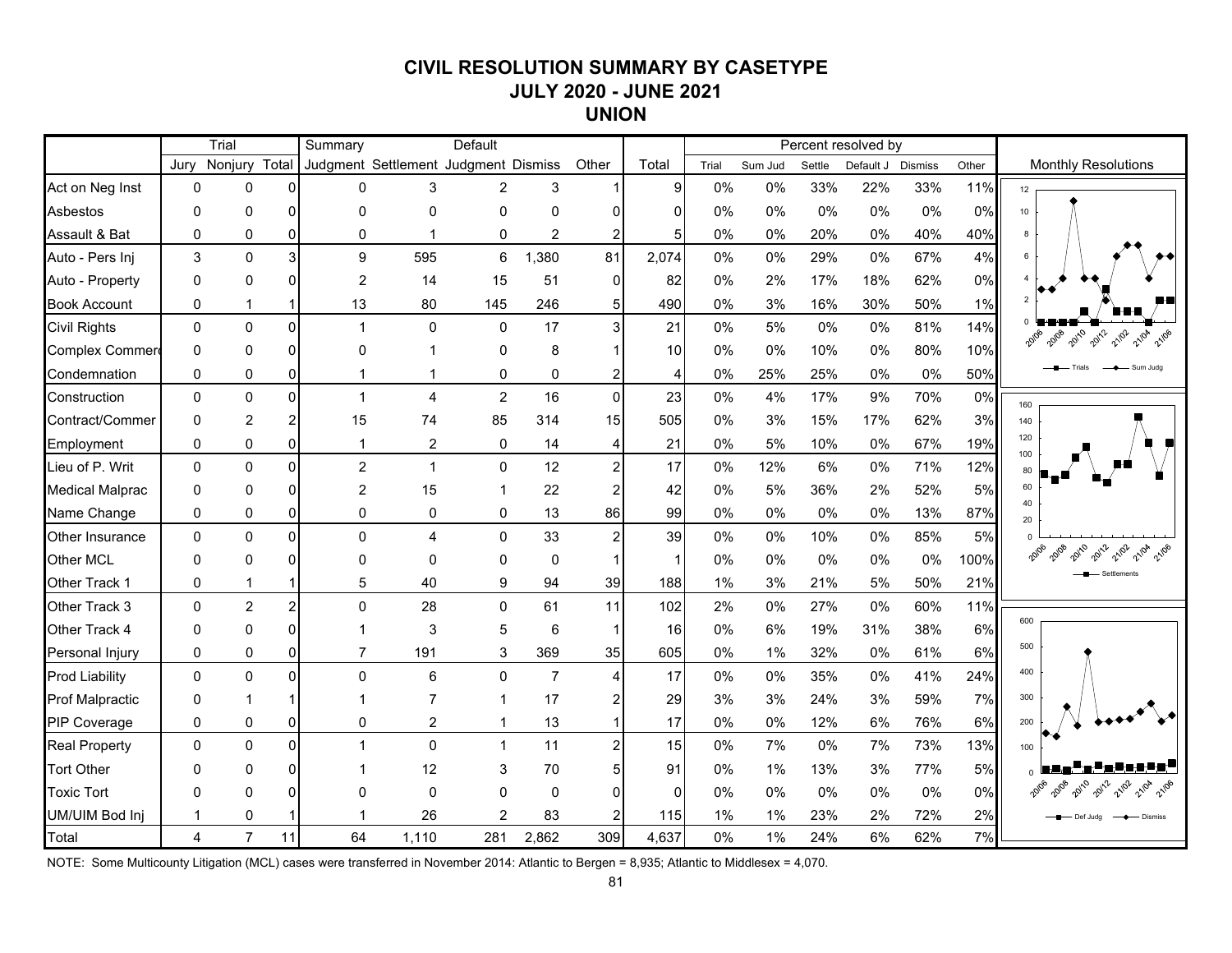## **CIVIL BACKLOG BY CASETYPEJUNE 2021UNION**



1) Casetypes with the state's largest backlogs are highlighted.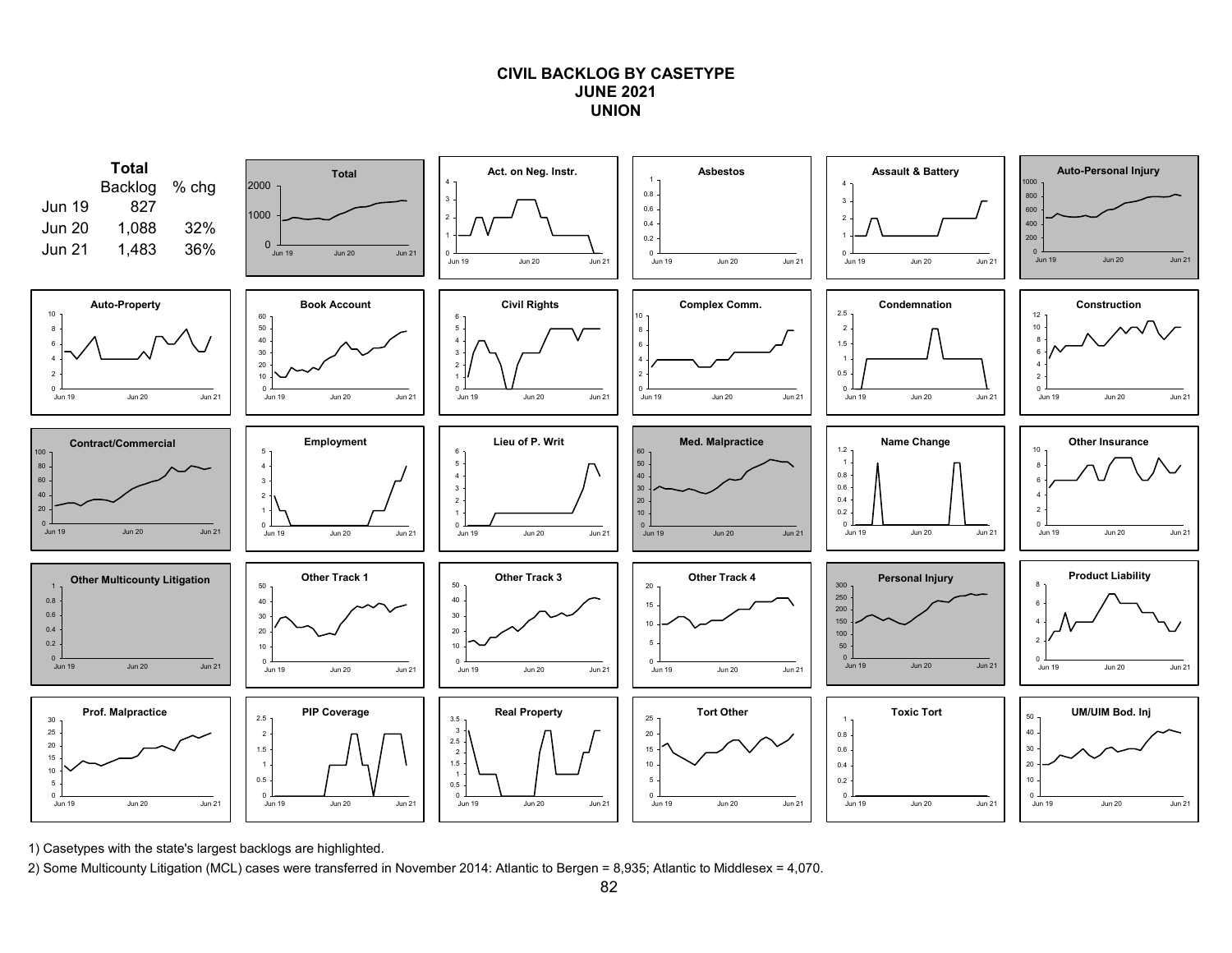#### **CIVIL CASELOAD SUMMARY BY CASETYPE JULY 2020 - JUNE 2021 WARREN**

|                        |                 |                 |         |                 |                    |         |                |           |                |              |         |                        |          | Backlog Per 100   |                        |                   |                         |         |
|------------------------|-----------------|-----------------|---------|-----------------|--------------------|---------|----------------|-----------|----------------|--------------|---------|------------------------|----------|-------------------|------------------------|-------------------|-------------------------|---------|
|                        |                 | Filings         |         |                 | <b>Resolutions</b> |         |                | Clearance |                | Backlog      |         | <b>Backlog Percent</b> |          |                   | <b>Monthly Filings</b> |                   | <b>Active Pending</b>   |         |
|                        | <b>Jul 2019</b> | <b>Jul 2020</b> |         | Jul 2019        | <b>Jul 2020</b>    |         |                |           |                |              |         |                        |          |                   |                        |                   |                         |         |
|                        | to              | to              | percent | to              | to                 | percent | Jul 2020 -     | Jun 2021  |                |              | percent |                        |          |                   |                        |                   |                         | percent |
|                        | Jun 2020        | Jun 2021        | change  | <b>Jun 2020</b> | Jun 2021           | change  | number         | percent   | Jun 2020       | Jun 2021     | change  | Jun 2020               | Jun 2021 | Jun 2020 Jun 2021 |                        | Jun 2020 Jun 2021 |                         | change  |
| Act on Neg Inst        | 1               | $\mathbf 1$     | 0%      | 3               | 0                  | $-100%$ | -1             | 0%        | 0              | 0            | 0%      | 0%                     | 0%       | 0                 |                        | 0                 | 0                       | 0%      |
| Asbestos               | $\Omega$        | 0               | 0%      | 0               | 0                  | 0%      | 0              | 100%      | 0              | 0            | 0%      | 0%                     | 0%       | $\mathbf 0$       |                        | $\mathbf 0$       | 0                       | 0%      |
| Assault & Bat          | $\mathbf{1}$    | 0               | $-100%$ | 2               | 3                  | 50%     | 3              | 100%      | 3              | 3            | 0%      | 50%                    | 100%     | 3,600             |                        | 6                 | 3                       | $-50%$  |
| Auto - Pers Inj        | 82              | 81              | $-1%$   | 66              | 79                 | 20%     | $-2$           | 98%       | 8              | 16           | 100%    | 9%                     | 17%      | 117               | 237                    | 90                | 94                      | 4%      |
| Auto - Property        | 5               | 5               | 0%      | 4               | 9                  | 125%    | 4              | 180%      | $\Omega$       | 0            | 0%      | 0%                     | 0%       | $\mathbf 0$       | U                      | $\overline{4}$    | 1                       | $-75%$  |
| <b>Book Account</b>    | 92              | 108             | 17%     | 86              | 76                 | $-12%$  | $-32$          | 70%       | 0              | 0            | 0%      | 0%                     | 0%       | $\mathbf 0$       | 01                     | 32                | 61                      | 91%     |
| <b>Civil Rights</b>    | 2               | 0               | $-100%$ | 4               | $\mathbf{2}$       | $-50%$  | $\mathbf{2}$   | 100%      | $\mathbf 0$    | 1            |         | 0%                     | 50%      | $\mathbf 0$       |                        | $\overline{4}$    | $\overline{2}$          | $-50%$  |
| <b>Complex Comme</b>   | 1               | 0               | $-100%$ | 0               | $\overline{2}$     |         | $\mathbf 2$    | 100%      | $\Omega$       | 1            |         | 0%                     | 100%     | 0                 |                        | 3                 | 1                       | $-67%$  |
| Condemnation           | $\mathbf 0$     | $\mathbf 0$     | 0%      | $\Omega$        | 0                  | 0%      | 0              | 100%      | 0              | $\mathbf{0}$ | 0%      | 0%                     | 0%       | 0                 | 0                      | $\mathbf 0$       | 0                       | 0%      |
| Construction           | $\mathbf{1}$    | 3               | 200%    | 3               | 1                  | $-67%$  | $-2$           | 33%       | $\mathbf 0$    | 0            | 0%      | 0%                     | 0%       | $\mathbf 0$       | $\mathbf{0}$           | $\overline{1}$    | 3                       | 200%    |
| Contract/Comme         | 81              | 75              | $-7%$   | 79              | 82                 | 4%      | $\overline{7}$ | 109%      | $\Omega$       | 4            |         | 0%                     | 7%       | $\mathbf 0$       | 64                     | 54                | 54                      | 0%      |
| Employment             | 0               | 0               | 0%      | $\mathbf 0$     | 0                  | 0%      | 0              | 100%      | 0              | 0            | 0%      | 0%                     | 0%       | 0                 | 0                      | 0                 | 0                       | 0%      |
| Lieu of P. Writ        | 3               | 11              | 267%    | 1               | 5                  | 400%    | -6             | 45%       | $\mathbf 0$    | $\mathbf 0$  | 0%      | 0%                     | 0%       | $\mathbf 0$       | 0                      | 3                 | 9                       | 200%    |
| <b>Medical Malprac</b> | 9               | 9               | 0%      | 3               | 4                  | 33%     | -5             | 44%       | $\overline{4}$ | 9            | 125%    | 22%                    | 39%      | 533               | 1,200                  | 18                | 23                      | 28%     |
| Name Change            | 25              | 27              | 8%      | 27              | 28                 | 4%      | $\mathbf{1}$   | 104%      | 0              | $\mathbf 0$  | 0%      | 0%                     | 0%       | 0                 | 0                      | 3                 | $\mathbf 2$             | $-33%$  |
| Other Insurance        | 5               | $\mathbf{2}$    | $-60%$  | 4               | $\overline{2}$     | $-50%$  | 0              | 100%      | $\mathbf 0$    | $\mathbf 0$  | 0%      | 0%                     | 0%       | $\Omega$          | 0                      | $\overline{2}$    | $\overline{2}$          | 0%      |
| Other MCL              | $\mathbf 0$     | $\mathbf 0$     | 0%      | $\mathbf 0$     | $\mathbf 0$        | 0%      | 0              | 100%      | $\Omega$       | 0            | 0%      | 0%                     | 0%       | $\Omega$          | 0                      | $\Omega$          | 0                       | 0%      |
| Other Track 1          | 48              | 34              | $-29%$  | 38              | 29                 | $-24%$  | -5             | 85%       | 0              | 0            | 0%      | 0%                     | 0%       | 0                 | 0                      | 16                | 15                      | $-6%$   |
| Other Track 3          | 10              | 9               | $-10%$  | 8               | 5                  | $-38%$  | $-4$           | 56%       | $\mathbf{0}$   | 1            |         | 0%                     | 7%       | $\Omega$          | 133                    | 9                 | 15                      | 67%     |
| Other Track 4          | $\mathbf 0$     | 1               |         | 3               | -1                 | $-67%$  | 0              | 100%      | 0              | 1            |         | 0%                     | 33%      | $\Omega$          | 1,200                  | $\overline{2}$    | 3                       | 50%     |
| Personal Injury        | 54              | 65              | 20%     | 48              | 44                 | $-8%$   | $-21$          | 68%       | 8              | 22           | 175%    | 12%                    | 25%      | 178               | 406                    | 68                | 88                      | 29%     |
| <b>Prod Liability</b>  | $\mathbf{1}$    | 0               | $-100%$ | $\mathbf 1$     | 1                  | 0%      | $\mathbf{1}$   | 100%      | $\mathbf 0$    | $\mathbf{1}$ |         | 0%                     | 50%      | $\Omega$          |                        | $\overline{2}$    | $\overline{\mathbf{2}}$ | 0%      |
| <b>Prof Malpractic</b> | 2               | $\mathbf{2}$    | 0%      | 3               | 3                  | 0%      | 1              | 150%      | 1              | 0            | $-100%$ | 33%                    | 0%       | 600               | 0                      | 3                 | 3                       | 0%      |
| <b>PIP Coverage</b>    | 0               | 3               |         | $\mathbf 0$     | 1                  |         | $-2$           | 33%       | 0              | 0            | 0%      | 0%                     | 0%       | $\mathbf 0$       | $\mathbf{0}$           | $\mathbf 0$       | 2                       |         |
| <b>Real Property</b>   | 6               | 6               | 0%      | $\overline{7}$  | 5                  | $-29%$  | $-1$           | 83%       | $\Omega$       | $\mathbf{0}$ | 0%      | 0%                     | 0%       | $\mathbf 0$       | $\mathbf{0}$           | 3                 | 4                       | 33%     |
| <b>Tort Other</b>      | 14              | 12              | $-14%$  | 14              | 13                 | $-7%$   | $\mathbf{1}$   | 108%      | 0              | 1            |         | 0%                     | 10%      | $\mathbf 0$       | 100                    | 12                | 10                      | $-17%$  |
| <b>Toxic Tort</b>      | $\mathbf 0$     | 1               |         | $\mathbf 0$     | $\mathbf 0$        | 0%      | -1             | 0%        | $\Omega$       | 0            | 0%      | 0%                     | 0%       | $\Omega$          | 0                      | $\mathbf 0$       | 1                       |         |
| UM/UIM Bod Inj         | 3               | 5               | 67%     | 5               | $\overline{2}$     | $-60%$  | -3             | 40%       | 0              | 0            | 0%      | 0%                     | 0%       | 0                 | 0                      | $\overline{2}$    | 5                       | 150%    |
| Total                  | 446             | 460             | 3%      | 409             | 397                | $-3%$   | -63            | 86%       | 24             | 60           | 150%    | 7%                     | 15%      | 65                | 157                    | 337               | 403                     | 20%     |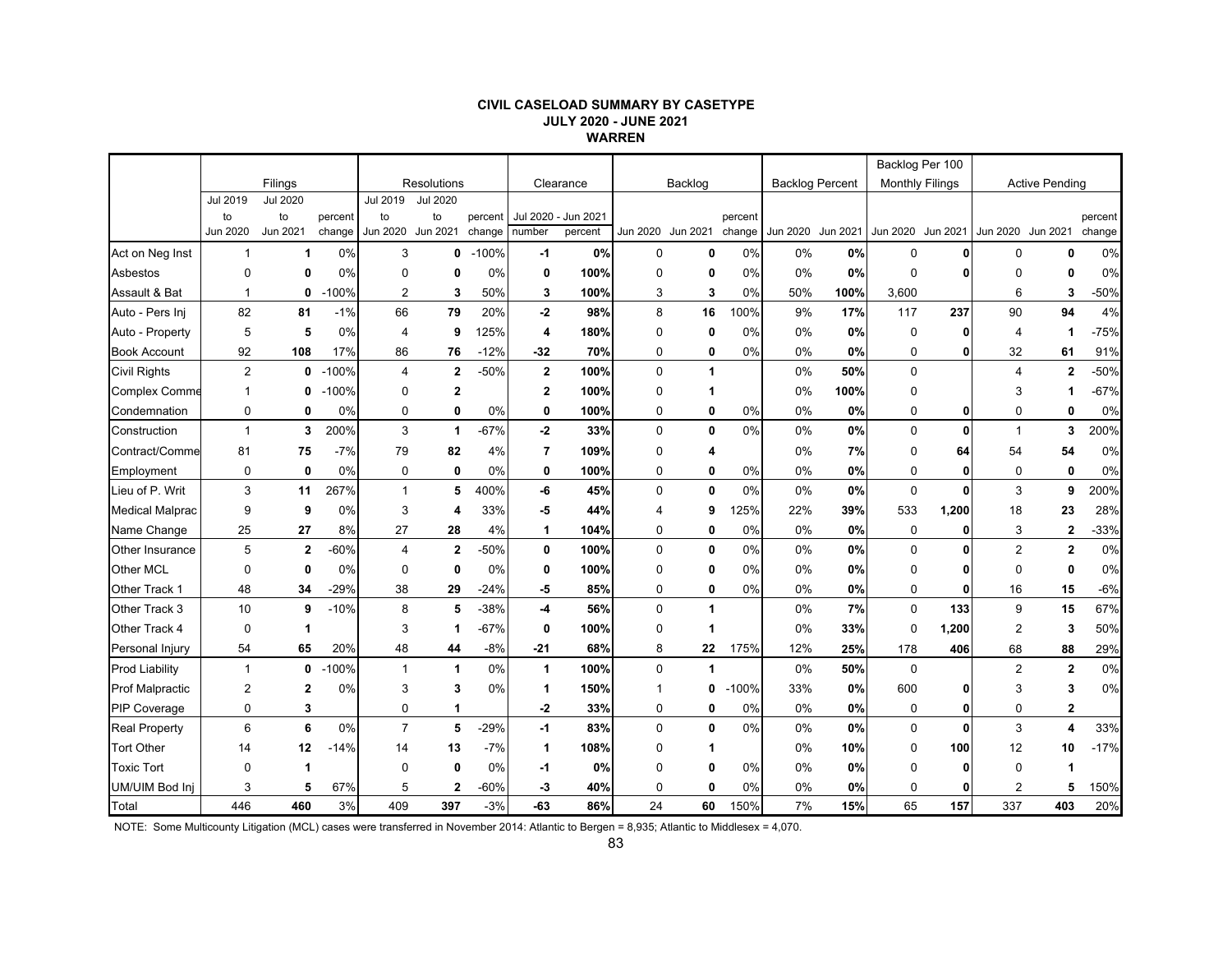### **June 2021**

## **WARREN**

|                        |             |              |                      |                |                |                |                           |                | <b>Cases in Backlog</b> |               |                        |          |                |                |              |                |
|------------------------|-------------|--------------|----------------------|----------------|----------------|----------------|---------------------------|----------------|-------------------------|---------------|------------------------|----------|----------------|----------------|--------------|----------------|
|                        |             |              | Track 1              |                |                |                |                           | Track 2        |                         |               | Track 3                |          |                | Track 4        |              |                |
|                        | 12 to 18    | 18 to 24     | 24 to 36             | over 36        | Total          |                | 18 to 24 24 to 36 over 36 |                | <b>Total</b>            |               | $24$ to $36$ over $36$ | Total    | 24 to 36       | over 36        | <b>Total</b> | Total          |
|                        | months      |              | months months months |                | Track 1        |                | months months months      |                | Track 2                 | months months |                        | Track 3  | months         | months         | Track 4      | <b>Backlog</b> |
| Act on Neg Inst        | 0           | $\mathbf 0$  | $\mathbf 0$          | $\overline{0}$ | $\Omega$       | $\mathsf 0$    | $\mathbf 0$               | $\overline{0}$ | $\overline{0}$          | $\mathsf 0$   | $\mathbf 0$            | $\Omega$ | 0              | $\Omega$       |              |                |
| Asbestos               | 0           | $\mathbf 0$  | 0                    | 0              |                | $\Omega$       | $\Omega$                  | ŋ              |                         | U             | 0                      |          |                |                |              |                |
| Assault & Bat          | 0           | 0            | 0                    | 0              |                | 0              | 0                         | 0              | $\Omega$                | 0             | 3                      |          | 0              |                |              | 3              |
| Auto - Pers Inj        | 0           | $\mathbf 0$  | $\mathbf 0$          | $\overline{0}$ | $\Omega$       | 10             | 5                         | $\mathbf{1}$   | 16                      | $\mathbf 0$   | $\overline{0}$         | $\Omega$ | $\mathbf 0$    | $\Omega$       | $\Omega$     | 16             |
| Auto - Property        | 0           | $\mathbf 0$  | 0                    | $\Omega$       |                | $\Omega$       | $\Omega$                  |                | $\Omega$                | $\Omega$      | 0                      |          | 0              |                |              | $\mathbf{0}$   |
| <b>Book Account</b>    | 0           | $\pmb{0}$    | 0                    | 0              |                | $\mathbf 0$    | 0                         | $\mathbf{0}$   | 0                       | 0             | 0                      |          | 0              | ŋ              |              | $\mathbf{0}$   |
| <b>Civil Rights</b>    | 0           | $\mathbf 0$  | 0                    | $\mathbf{0}$   |                | $\Omega$       | $\mathbf 0$               | $\Omega$       | $\Omega$                | $\mathbf{1}$  | $\overline{0}$         |          | 0              | $\Omega$       |              |                |
| <b>Complex Comme</b>   | 0           | 0            | 0                    | $\Omega$       |                | 0              | 0                         | $\Omega$       | n                       | $\Omega$      | 0                      |          |                |                |              |                |
| Condemnation           | 0           | $\pmb{0}$    | 0                    | 0              |                | $\mathbf 0$    | 0                         | 0              | 0                       | 0             | 0                      |          | 0              | 0              |              | $\mathbf{0}$   |
| Construction           | 0           | $\mathbf 0$  | $\mathbf 0$          | $\Omega$       |                | $\Omega$       | $\mathbf 0$               | $\Omega$       | $\overline{0}$          | $\mathbf 0$   | $\pmb{0}$              | $\Omega$ | $\mathbf 0$    | $\Omega$       |              | $\mathbf{0}$   |
| Contract/Comme         | 0           | 0            | $\mathbf 0$          | $\Omega$       |                | $\overline{2}$ | $\overline{c}$            | ŋ              |                         | 0             | 0                      |          | 0              |                |              |                |
| Employment             | 0           | $\mathbf 0$  | 0                    | 0              |                | $\mathbf 0$    | $\mathbf 0$               | 0              | 0                       | 0             | 0                      |          | 0              | o              |              |                |
| Lieu of P. Writ        | 0           | $\pmb{0}$    | $\pmb{0}$            | $\Omega$       |                | $\Omega$       | $\mathbf 0$               | $\Omega$       | $\Omega$                | $\pmb{0}$     | 0                      | $\Omega$ | $\mathbf 0$    | $\Omega$       |              | $\mathbf{0}$   |
| <b>Medical Malprac</b> | 0           | $\mathbf 0$  | 0                    | $\Omega$       |                | $\Omega$       | $\Omega$                  | O              |                         | 5             | 4                      |          | $\Omega$       |                |              |                |
| Name Change            | 0           | $\pmb{0}$    | $\pmb{0}$            | 0              |                | 0              | 0                         | 0              | ŋ                       | 0             | 0                      |          | 0              | 0              |              |                |
| Other Insurance        | $\mathbf 0$ | $\pmb{0}$    | $\pmb{0}$            | $\Omega$       |                | $\mathbf 0$    | 0                         | $\Omega$       | $\overline{0}$          | 0             | $\pmb{0}$              | n        | 0              | $\overline{0}$ |              | $\mathbf{0}$   |
| Other Mass Tort        | 0           | $\pmb{0}$    | 0                    | $\Omega$       |                | $\Omega$       | 0                         |                |                         | 0             | 0                      |          | 0              | ΩI             |              | $\mathbf{0}$   |
| Other Track 1          | 0           | $\mathbf 0$  | 0                    | 0              |                | 0              | 0                         | 0              | O                       | 0             | $\overline{0}$         |          | 0              | ŋ              |              |                |
| Other Track 3          | 0           | $\pmb{0}$    | 0                    | $\mathbf{0}$   |                | $\Omega$       | $\mathbf 0$               | $\Omega$       | $\Omega$                | $\mathbf{1}$  | $\mathbf 0$            |          | $\Omega$       | $\Omega$       |              |                |
| Other Track 4          | 0           | $\mathbf 0$  | 0                    | $\Omega$       |                | $\Omega$       | $\Omega$                  | ŋ              |                         | $\Omega$      | 0                      |          |                |                |              | $\mathbf{1}$   |
| Personal Injury        | 0           | $\mathbf 0$  | 0                    | 0              |                | 13             | $\overline{7}$            | $\overline{2}$ | 22                      | 0             | $\overline{0}$         |          | 0              | 01             |              | 22             |
| <b>Prod Liability</b>  | 0           | $\pmb{0}$    | 0                    | $\mathbf 0$    |                | $\mathbf 0$    | $\mathbf 0$               | $\Omega$       | $\mathbf{0}$            | $\mathbf{1}$  | $\pmb{0}$              |          | 0              | $\Omega$       |              | $\mathbf{1}$   |
| <b>Prof Malpractic</b> | 0           | $\mathbf 0$  | 0                    | 0              |                | $\Omega$       | 0                         | O              |                         | 0             | 0                      |          |                |                |              | $\mathbf{0}$   |
| PIP Coverage           | 0           | $\pmb{0}$    | 0                    | 0              |                | $\mathbf 0$    | 0                         | 0              | $\Omega$                | 0             | 0                      |          | 0              |                |              | $\mathbf{0}$   |
| <b>Real Property</b>   | 0           | $\mathbf 0$  | 0                    | $\Omega$       |                | $\Omega$       | 0                         | $\Omega$       | $\Omega$                | $\Omega$      | $\mathbf 0$            | $\Omega$ | 0              | $\Omega$       |              | $\mathbf{0}$   |
| <b>Tort Other</b>      | U           | $\mathbf{0}$ | ∩                    |                |                | ∩              |                           |                |                         |               | 0                      |          |                |                |              |                |
| <b>Toxic Tort</b>      | 0           | $\mathbf 0$  | 0                    |                |                | n              | 0                         |                |                         | ŋ             | $\Omega$               |          |                |                |              |                |
| UM/UIM Bod Inj         | 0           | $\mathbf 0$  | 0                    |                |                | $\mathbf 0$    | $\Omega$                  |                |                         | 0             | 0                      |          | 0              |                |              |                |
| Total                  | $\Omega$    | $\Omega$     | $\Omega$             | $\Omega$       | $\overline{0}$ | 25             | 15                        | $\mathbf{3}$   | 43                      | 8             | $\overline{7}$         | 15       | $\overline{2}$ | $\Omega$       |              | 60             |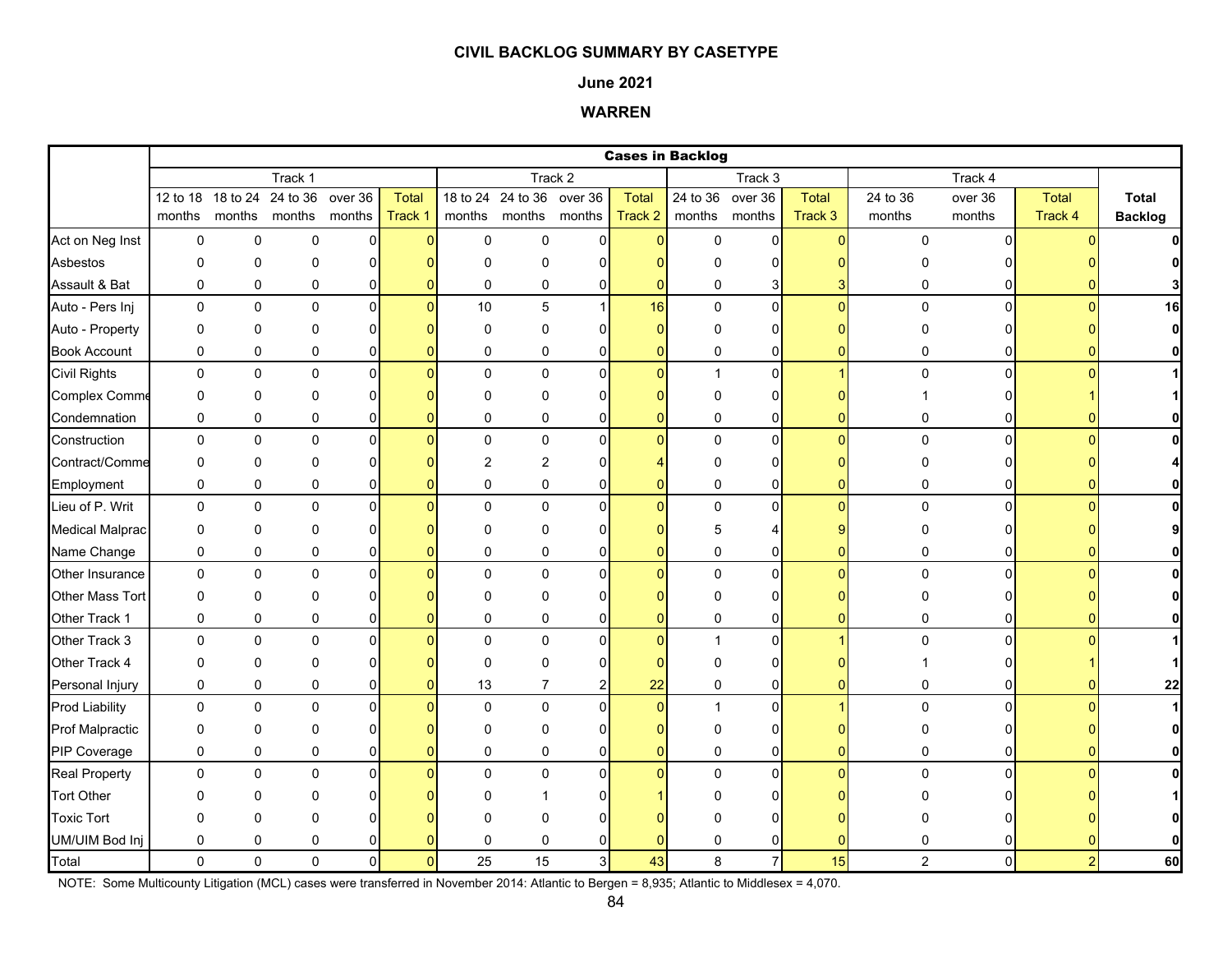# **CIVIL RESOLUTION SUMMARY BY CASETYPE JULY 2020 - JUNE 2021 WARREN**

|                        |              | Trial         |          | Summary        |                | Default                              |                |                |                         |       |         |        | Percent resolved by |       |       |                               |
|------------------------|--------------|---------------|----------|----------------|----------------|--------------------------------------|----------------|----------------|-------------------------|-------|---------|--------|---------------------|-------|-------|-------------------------------|
|                        | Jury         | Nonjury Total |          |                |                | Judgment Settlement Judgment Dismiss |                | Other          | Total                   | Trial | Sum Jud | Settle | Default J Dismiss   |       | Other | <b>Monthly Resolutions</b>    |
| Act on Neg Inst        | $\mathbf{0}$ | 0             | ΩI       | $\Omega$       | $\Omega$       | $\Omega$                             | 0              | $\overline{0}$ | 0                       | 0%    | $0\%$   | 0%     | $0\%$               | 0%    | 0%    | $3^{\circ}$                   |
| Asbestos               | $\Omega$     | 0             | ΩI       | $\Omega$       | $\Omega$       | 0                                    | 0              | $\Omega$       | 0                       | 0%    | 0%      | 0%     | $0\%$               | $0\%$ | 0%    | 2H                            |
| Assault & Bat          | $\mathbf{0}$ | $\mathbf 0$   | $\Omega$ | $\mathbf 0$    | $\overline{1}$ | 0                                    | $\overline{2}$ | $\mathbf 0$    | 3 <sup>1</sup>          | 0%    | 0%      | 33%    | 0%                  | 67%   | 0%    | $\overline{2}$                |
| Auto - Pers Inj        | $\mathbf 0$  | 0             | $\Omega$ | $\mathbf 0$    | 23             | $\mathbf{1}$                         | 49             | $6\phantom{a}$ | 79                      | 0%    | 0%      | 29%    | 1%                  | 62%   | 8%    |                               |
| Auto - Property        | $\mathbf{0}$ | 0             | ΩI       | $\mathbf{0}$   | 4              | $\overline{c}$                       | 3              | $\overline{0}$ | 9                       | 0%    | 0%      | 44%    | 22%                 | 33%   | 0%    |                               |
| <b>Book Account</b>    | 0            | 0             | $\Omega$ | $\overline{2}$ | 16             | 23                                   | 33             | $\overline{a}$ | 76                      | 0%    | 3%      | 21%    | 30%                 | 43%   | 3%    |                               |
| <b>Civil Rights</b>    | $\Omega$     | $\mathbf 0$   | $\Omega$ | $\mathbf 0$    | $\mathbf 0$    | $\mathbf 0$                          | $\overline{2}$ | $\mathbf 0$    | $\mathbf{2}$            | 0%    | 0%      | $0\%$  | 0%                  | 100%  | 0%    | 2018 2010 2012 2102 2104 2106 |
| Complex Commer         | $\mathbf{0}$ | 0             | 0I       | $\Omega$       | $\Omega$       | 0                                    |                | $\mathbf{1}$   | 2                       | 0%    | 0%      | $0\%$  | $0\%$               | 50%   | 50%   |                               |
| Condemnation           | 0            | 0             | 0        | $\pmb{0}$      | 0              | 0                                    | 0              | $\mathbf 0$    | $\overline{0}$          | 0%    | 0%      | 0%     | 0%                  | $0\%$ | 0%    |                               |
| Construction           | $\mathbf 0$  | 0             | $\Omega$ | $\mathbf 0$    | $\mathbf 0$    | $\mathbf 0$                          | $\mathbf{1}$   | $\mathbf 0$    | $\mathbf{1}$            | 0%    | $0\%$   | 0%     | 0%                  | 100%  | 0%    | 18                            |
| Contract/Commer        | $\mathbf{0}$ | 1             |          | 4              | 13             | 18                                   | 42             | $\overline{4}$ | 82                      | 1%    | 5%      | 16%    | 22%                 | 51%   | 5%    | 16                            |
| Employment             | $\mathbf 0$  | 0             | $\Omega$ | 0              | $\mathbf 0$    | 0                                    | 0              | $\mathbf 0$    | $\overline{0}$          | 0%    | $0\%$   | 0%     | 0%                  | 0%    | 0%    | 14<br>12                      |
| Lieu of P. Writ        | $\mathbf 0$  | 0             | $\Omega$ | $\mathbf 0$    | $\mathbf{1}$   | 0                                    | 3              | $\mathbf{1}$   | 5 <sub>5</sub>          | 0%    | 0%      | 20%    | $0\%$               | 60%   | 20%   | 10<br>8                       |
| <b>Medical Malprac</b> | $\Omega$     | 0             | ΩI       | $\mathbf 0$    |                | 0                                    | 3              | $\mathbf 0$    | 4                       | 0%    | 0%      | 25%    | $0\%$               | 75%   | $0\%$ |                               |
| Name Change            | $\mathbf 0$  | 0             | 0I       | 0              | 0              | 0                                    | 3              | 25             | 28                      | 0%    | $0\%$   | 0%     | $0\%$               | 11%   | 89%   |                               |
| Other Insurance        | $\Omega$     | $\pmb{0}$     | $\Omega$ | $\mathbf 0$    | $\mathbf 0$    | 0                                    | $\overline{2}$ | $\mathbf 0$    | $\overline{\mathbf{c}}$ | 0%    | $0\%$   | $0\%$  | 0%                  | 100%  | 0%    |                               |
| Other MCL              | $\mathbf{0}$ | 0             | $\Omega$ | $\mathbf 0$    | $\Omega$       | 0                                    | 0              | $\mathbf 0$    | $\overline{0}$          | 0%    | 0%      | 0%     | 0%                  | 0%    | 0%    | 21/02<br>2 21/04 21/06        |
| Other Track 1          | 0            | 0             | $\Omega$ | 0              | 6              | 3                                    | $\overline{7}$ | 13             | 29                      | 0%    | 0%      | 21%    | 10%                 | 24%   | 45%   |                               |
| Other Track 3          | $\Omega$     | 0             | $\Omega$ | $\mathbf 0$    | $\overline{c}$ | 0                                    | 3              | $\mathbf 0$    | 5                       | 0%    | 0%      | 40%    | $0\%$               | 60%   | 0%    |                               |
| Other Track 4          | $\mathbf{0}$ | 0             | $\Omega$ | $\mathbf 0$    | 0              | 0                                    | 1              | $\pmb{0}$      |                         | 0%    | 0%      | 0%     | $0\%$               | 100%  | 0%    | 40<br>35                      |
| Personal Injury        | 0            | 0             | 0        | 0              | 18             | 0                                    | 23             | 3              | 44                      | 0%    | 0%      | 41%    | 0%                  | 52%   | 7%    | 30 <sup>°</sup>               |
| <b>Prod Liability</b>  | $\Omega$     | 0             | $\Omega$ | $\mathbf{0}$   | $\Omega$       | 0                                    | $\mathbf{1}$   | $\mathbf{0}$   | $\mathbf{1}$            | 0%    | $0\%$   | $0\%$  | $0\%$               | 100%  | 0%    | 25                            |
| <b>Prof Malpractic</b> | $\Omega$     | 0             | ΩI       | $\Omega$       | 3              | $\Omega$                             | 0              | $\Omega$       | 3                       | $0\%$ | 0%      | 100%   | 0%                  | 0%    | 0%    | 20                            |
| PIP Coverage           | $\mathbf 0$  | 0             | $\Omega$ | $\mathbf 0$    | $\pmb{0}$      | 0                                    | $\mathbf 1$    | $\Omega$       |                         | 0%    | 0%      | 0%     | 0%                  | 100%  | 0%    | 15                            |
| <b>Real Property</b>   | $\Omega$     | 0             | $\Omega$ | $\mathbf{0}$   | $\mathbf{1}$   | $\mathbf{1}$                         | $\overline{a}$ | $\mathbf{1}$   | 5 <sub>l</sub>          | 0%    | 0%      | 20%    | 20%                 | 40%   | 20%   | 10                            |
| <b>Tort Other</b>      | $\Omega$     | 0             | ΩI       | $\Omega$       | 3              | $\overline{2}$                       | 8              | $\mathbf 0$    | 13                      | 0%    | 0%      | 23%    | 15%                 | 62%   | 0%    |                               |
| <b>Toxic Tort</b>      | O            | 0             | ΩI       | $\Omega$       | $\Omega$       | $\mathbf{0}$                         | $\Omega$       | $\Omega$       | $\Omega$                | 0%    | 0%      | 0%     | 0%                  | 0%    | 0%    | 2012<br>21/02                 |
| UM/UIM Bod Inj         | $\mathbf{0}$ | 0             | ΩI       | $\mathbf 0$    | $\Omega$       | $\mathbf{0}$                         | $\overline{2}$ | 0              | 2                       | 0%    | 0%      | 0%     | 0%                  | 100%  | 0%    | Def Judg                      |
| Total                  | $\Omega$     | $\mathbf{1}$  |          | $6\phantom{1}$ | 92             | 50                                   | 192            | 56             | 397                     | 0%    | 2%      | 23%    | 13%                 | 48%   | 14%   |                               |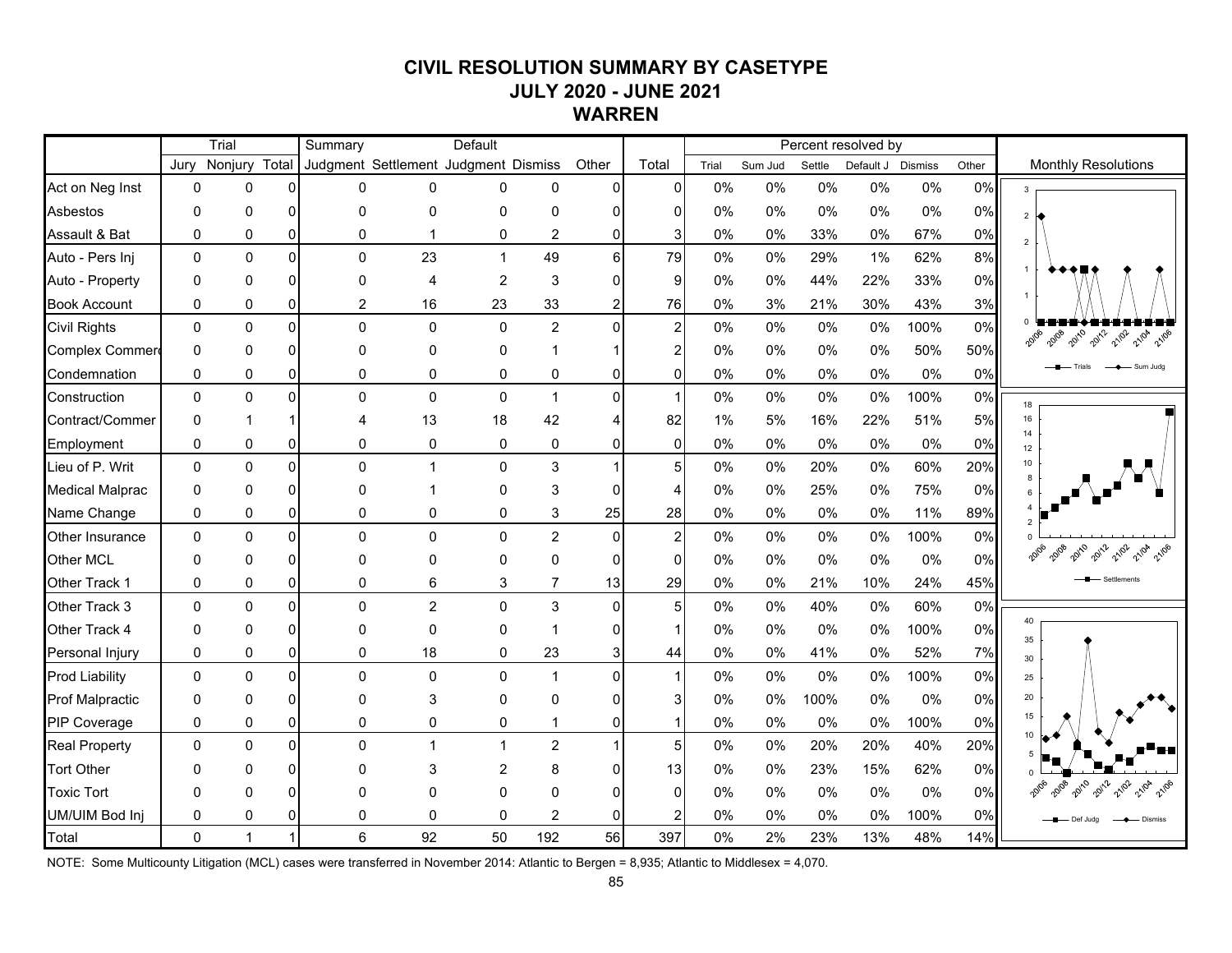## **CIVIL BACKLOG BY CASETYPEJUNE 2021WARREN**



1) Casetypes with the state's largest backlogs are highlighted.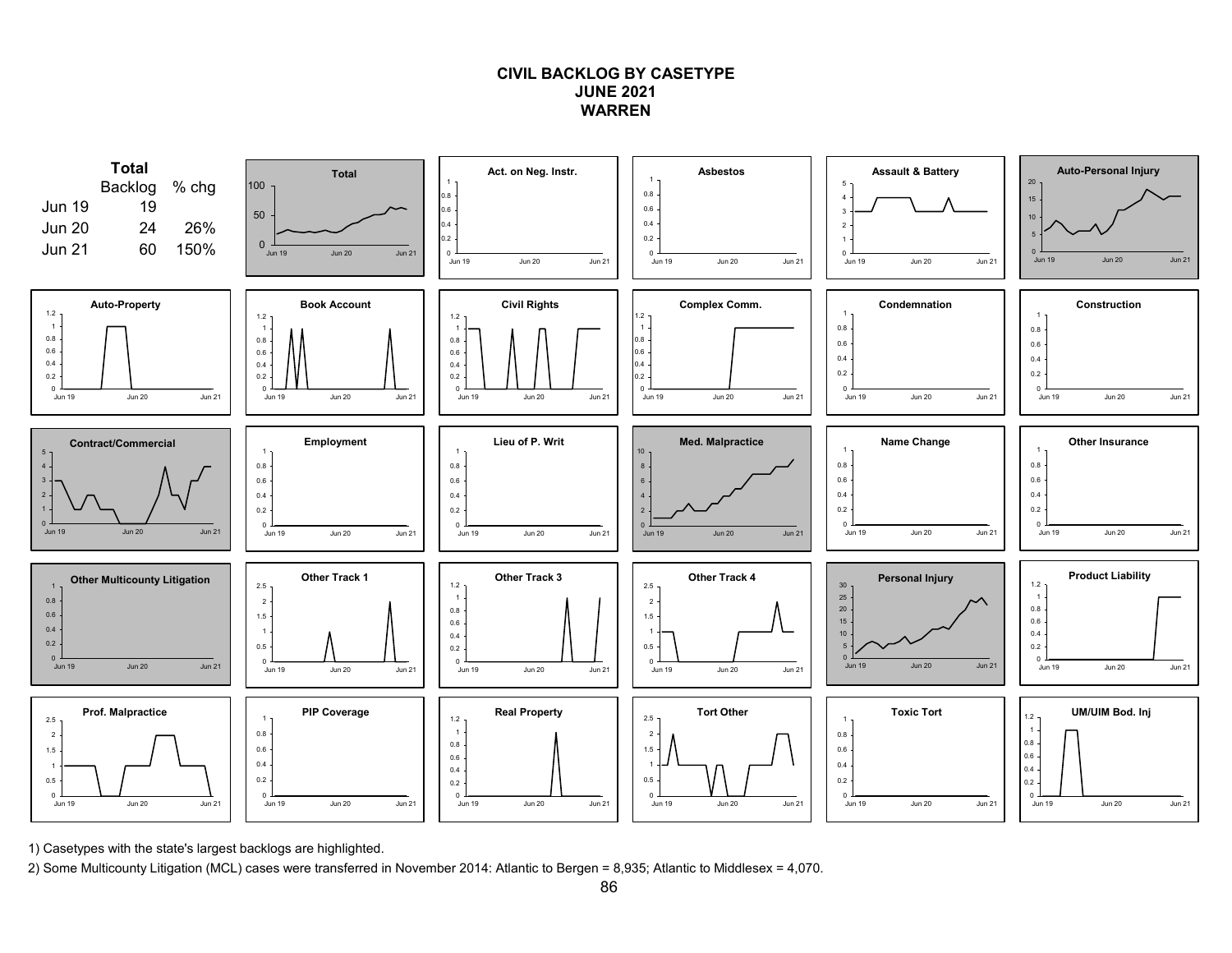#### **CIVIL CASELOAD SUMMARY BY CASETYPE JULY 2020 - JUNE 2021 STATE**

|                        |                 |          |         |                    |                 |         |           |                     |              |          |         |                        |          | Backlog Per 100        |              |                       |        |         |
|------------------------|-----------------|----------|---------|--------------------|-----------------|---------|-----------|---------------------|--------------|----------|---------|------------------------|----------|------------------------|--------------|-----------------------|--------|---------|
|                        | Filings         |          |         | <b>Resolutions</b> |                 |         | Clearance |                     | Backlog      |          |         | <b>Backlog Percent</b> |          | <b>Monthly Filings</b> |              | <b>Active Pending</b> |        |         |
|                        | <b>Jul 2019</b> | Jul 2020 |         | Jul 2019           | <b>Jul 2020</b> |         |           |                     |              |          |         |                        |          |                        |              |                       |        |         |
|                        | to              | to       | percent | to                 | to              | percent |           | Jul 2020 - Jun 2021 |              |          | percent |                        |          |                        |              |                       |        | percent |
|                        | <b>Jun 2020</b> | Jun 2021 | change  | Jun 2020           | Jun 2021        | change  | number    | percent             | Jun 2020     | Jun 2021 | change  | Jun 2020               | Jun 2021 | Jun 2020 Jun 2021      |              | Jun 2020 Jun 2021     |        | change  |
| Act on Neg Inst        | 215             | 178      | $-17%$  | 214                | 205             | $-4%$   | 27        | 115%                | 19           | 17       | $-11%$  | 13%                    | 15%      | 106                    | 115          | 143                   | 114    | $-20%$  |
| Asbestos               | 181             | 181      | 0%      | 64                 | 115             | 80%     | $-66$     | 64%                 | 362          | 453      | 25%     | 52%                    | 60%      | 2,400                  | 3,003        | 692                   | 760    | 10%     |
| Assault & Bat          | 151             | 289      | 91%     | 138                | 177             | 28%     | $-112$    | 61%                 | 49           | 67       | 37%     | 17%                    | 13%      | 389                    | 278          | 286                   | 498    | 74%     |
| Auto - Pers Inj        | 25,877          | 25,097   | $-3%$   | 23,614             | 23,252          | $-2%$   | $-1845$   | 93%                 | 6,347        | 9,451    | 49%     | 19%                    | 27%      | 294                    | 452          | 33,538                | 35,462 | 6%      |
| Auto - Property        | 895             | 858      | $-4%$   | 762                | 912             | 20%     | 54        | 106%                | 57           | 79       | 39%     | 8%                     | 11%      | 76                     | 110          | 745                   | 695    | $-7%$   |
| <b>Book Account</b>    | 7,696           | 10,256   | 33%     | 6.802              | 8,933           | 31%     | $-1323$   | 87%                 | 295          | 385      | 31%     | 7%                     | 7%       | 46                     | 45           | 4,473                 | 5,669  | 27%     |
| <b>Civil Rights</b>    | 315             | 337      | 7%      | 335                | 333             | $-1%$   | -4        | 99%                 | 80           | 104      | 30%     | 22%                    | 28%      | 305                    | 370          | 361                   | 371    | 3%      |
| <b>Complex Commerc</b> | 271             | 278      | 3%      | 264                | 282             | 7%      | 4         | 101%                | 159          | 212      | 33%     | 34%                    | 42%      | 704                    | 915          | 466                   | 501    | 8%      |
| Condemnation           | 281             | 103      | $-63%$  | 343                | 242             | $-29%$  | 139       | 235%                | 143          | 57       | $-60%$  | 53%                    | 44%      | 611                    | 664          | 269                   | 130    | $-52%$  |
| Construction           | 492             | 429      | $-13%$  | 456                | 393             | $-14%$  | -36       | 92%                 | 153          | 243      | 59%     | 25%                    | 38%      | 373                    | 680          | 616                   | 637    | 3%      |
| Contract/Commer        | 8,190           | 8,607    | 5%      | 8,065              | 8,631           | 7%      | 24        | 100%                | 647          | 1,218    | 88%     | 9%                     | 17%      | 95                     | 170          | 6,846                 | 6,978  | 2%      |
| Employment             | 275             | 234      | $-15%$  | 227                | 232             | 2%      | $-2$      | 99%                 | 32           | 70       | 119%    | 12%                    | 28%      | 140                    | 359          | 257                   | 252    | $-2%$   |
| Lieu of P. Writ        | 465             | 447      | $-4%$   | 433                | 404             | $-7%$   | $-43$     | 90%                 | 55           | 105      | 91%     | 12%                    | 21%      | 142                    | 282          | 457                   | 507    | 11%     |
| <b>Medical Malprac</b> | 1,174           | 1,138    | $-3%$   | 979                | 809             | $-17%$  | $-329$    | 71%                 | 662          | 1,067    | 61%     | 28%                    | 39%      | 677                    | 1,125        | 2,386                 | 2,759  | 16%     |
| Name Change            | 1,693           | 2,263    | 34%     | 1,757              | 2,071           | 18%     | -192      | 92%                 | $\mathbf{1}$ | 4        | 300%    | 0%                     | 1%       | $\mathbf 1$            | $\mathbf{2}$ | 311                   | 513    | 65%     |
| Other Insurance        | 651             | 592      | $-9%$   | 533                | 545             | 2%      | $-47$     | 92%                 | 82           | 135      | 65%     | 17%                    | 28%      | 151                    | 274          | 474                   | 479    | 1%      |
| <b>Other MCL</b>       | 2,115           | 3,297    | 56%     | 6,928              | 2,259           | $-67%$  | $-1038$   | 69%                 | 8,769        | 9,681    | 10%     | 65%                    | 66%      | 4,975                  | 3,524        | 13,525                | 14,582 | 8%      |
| Other Track 1          | 4,169           | 4,102    | $-2%$   | 3,559              | 3,673           | 3%      | $-429$    | 90%                 | 234          | 412      | 76%     | 11%                    | 17%      | 67                     | 121          | 2,157                 | 2,470  | 15%     |
| Other Track 3          | 2,072           | 2,127    | 3%      | 1,670              | 1,780           | 7%      | $-347$    | 84%                 | 377          | 599      | 59%     | 14%                    | 20%      | 218                    | 338          | 2,631                 | 3,012  | 14%     |
| Other Track 4          | 236             | 241      | 2%      | 300                | 227             | $-24%$  | $-14$     | 94%                 | 197          | 235      | 19%     | 40%                    | 44%      | 1,002                  | 1,170        | 497                   | 535    | 8%      |
| Personal Injury        | 10,289          | 9,517    | $-8%$   | 9,541              | 8,742           | $-8%$   | $-775$    | 92%                 | 2,884        | 4,414    | 53%     | 21%                    | 30%      | 336                    | 557          | 14,048                | 14,743 | 5%      |
| <b>Prod Liability</b>  | 376             | 522      | 39%     | 582                | 456             | $-22%$  | -66       | 87%                 | 97           | 131      | 35%     | 23%                    | 25%      | 310                    | 301          | 431                   | 525    | 22%     |
| <b>Prof Malpractic</b> | 471             | 424      | $-10%$  | 537                | 464             | $-14%$  | 40        | 109%                | 210          | 348      | 66%     | 23%                    | 35%      | 535                    | 985          | 927                   | 996    | 7%      |
| <b>PIP Coverage</b>    | 297             | 274      | $-8%$   | 295                | 257             | $-13%$  | $-17$     | 94%                 | 15           | 23       | 53%     | 12%                    | 16%      | 61                     | 101          | 130                   | 143    | 10%     |
| <b>Real Property</b>   | 330             | 374      | 13%     | 298                | 310             | 4%      | $-64$     | 83%                 | 37           | 65       | 76%     | 17%                    | 24%      | 135                    | 209          | 217                   | 267    | 23%     |
| <b>Tort Other</b>      | 1,864           | 1,969    | 6%      | 1,580              | 1,826           | 16%     | $-143$    | 93%                 | 255          | 426      | 67%     | 14%                    | 21%      | 164                    | 260          | 1,868                 | 1,987  | 6%      |
| <b>Toxic Tort</b>      | 11              | 23       | 109%    | 34                 | 12              | $-65%$  | $-11$     | 52%                 | 10           | 19       | 90%     | 34%                    | 46%      | 1,091                  | 991          | 29                    | 41     | 41%     |
| UM/UIM Bod Inj         | 1,637           | 1,518    | $-7%$   | 1,538              | 1,509           | $-2%$   | -9        | 99%                 | 376          | 525      | 40%     | 19%                    | 26%      | 276                    | 415          | 2,019                 | 2,039  | 1%      |
| Total                  | 72,689          | 75,675   | 4%      | 71,848             | 69,051          | $-4%$   | -6624     | 91%                 | 22,604       | 30,545   | 35%     | 25%                    | 31%      | 373                    | 484          | 90,799                | 97,665 | 8%      |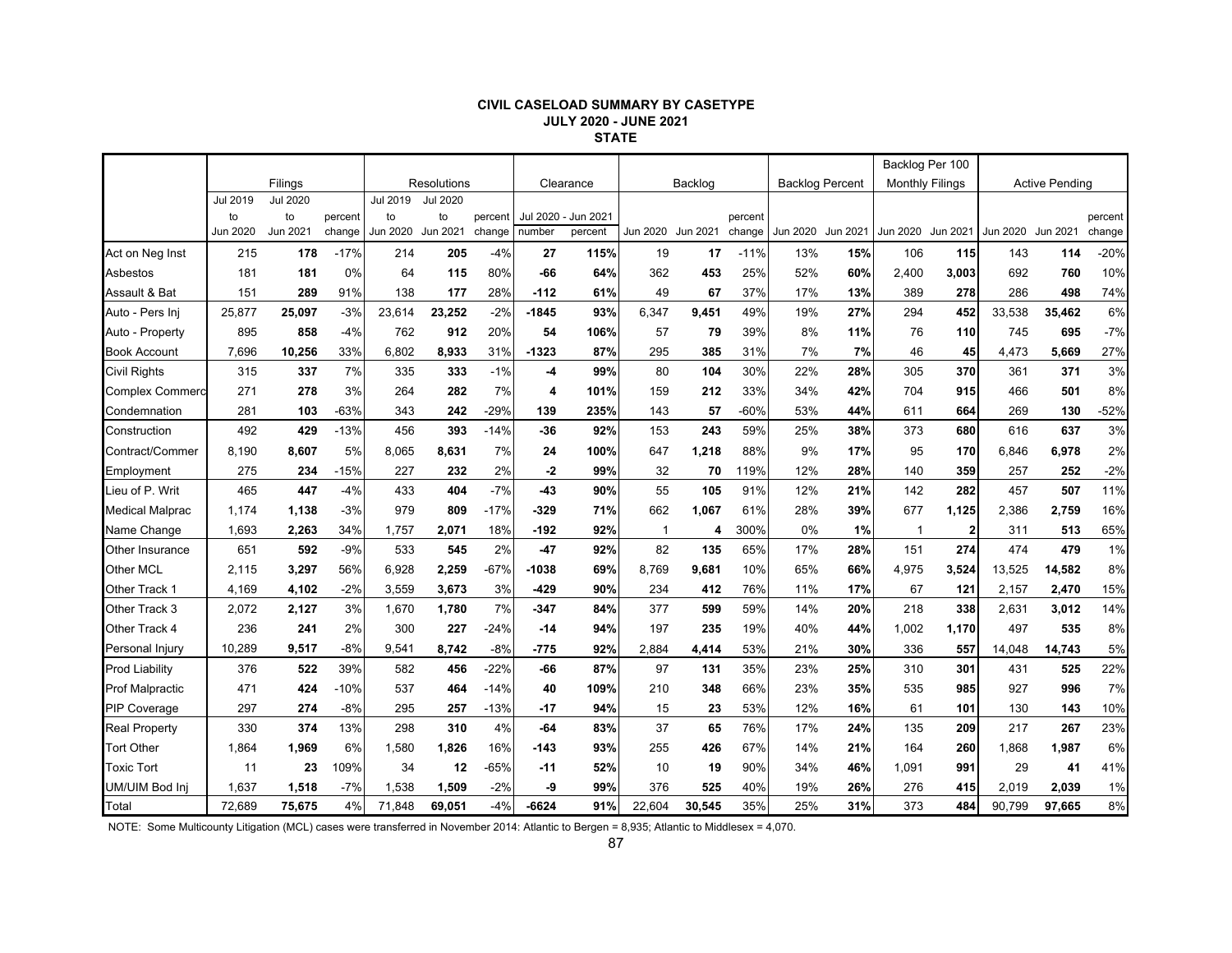### **June 2021**

## **STATE**

|                        |              | <b>Cases in Backlog</b><br>Track 4 |                |                |                |                |                           |                |                 |                |                         |                |                |                |               |                |
|------------------------|--------------|------------------------------------|----------------|----------------|----------------|----------------|---------------------------|----------------|-----------------|----------------|-------------------------|----------------|----------------|----------------|---------------|----------------|
|                        |              |                                    | Track 1        |                |                | Track 2        |                           |                |                 |                | Track 3                 |                |                |                |               |                |
|                        | 12 to 18     | 18 to 24                           | 24 to 36       | over 36        | <b>Total</b>   |                | 18 to 24 24 to 36 over 36 |                | <b>Total</b>    | 24 to 36       | over 36                 | Total          | 24 to 36       | over 36        | <b>Total</b>  | <b>Total</b>   |
|                        | months       | months months                      |                | months         | Track 1        |                | months months months      |                | Track 2         | months         | months                  | Track 3        | months         | months         | Track 4       | <b>Backlog</b> |
| Act on Neg Inst        | 11           | $\mathbf 0$                        | 6              | $\Omega$       | 17             | $\mathbf{0}$   | $\Omega$                  | $\Omega$       | $\overline{0}$  | $\mathbf 0$    | $\overline{0}$          | $\Omega$       | $\mathbf 0$    | $\overline{0}$ | $\Omega$      | 17             |
| Asbestos               | 0            | $\mathbf 0$                        | 0              | 0              |                | $\Omega$       | 0                         | $\Omega$       | $\overline{0}$  | $\mathbf 0$    | $\overline{0}$          | $\Omega$       | 148            | 305            | 453           | 453            |
| Assault & Bat          | 0            | $\mathbf 0$                        | 0              | 0              | $\Omega$       | $\mathbf 0$    | 0                         | $\mathbf{0}$   | $\Omega$        | 37             | 30                      | 67             | 0              | $\overline{0}$ | $\Omega$      | 67             |
| Auto - Pers Inj        | $\mathbf{1}$ | $\pmb{0}$                          | $\mathbf{1}$   | $\overline{0}$ | $\overline{2}$ | 4,202          | 4,044                     | 1,199          | 9,445           | $\mathbf{1}$   | $\mathbf{2}$            | $\overline{3}$ | $\mathbf{1}$   | $\Omega$       |               | 9,451          |
| Auto - Property        | $\mathbf 0$  | $\mathbf 0$                        | $\mathbf 0$    | $\Omega$       | $\Omega$       | 31             | 42                        | 6              | 79              | 0              | 0                       |                | 0              |                |               | 79             |
| <b>Book Account</b>    | 204          | 105                                | 63             | 10             | 382            | $\mathbf 0$    | $\mathbf{1}$              | $\mathbf{0}$   | $\overline{1}$  | $\mathbf 0$    | 0                       | 0              | $\overline{c}$ | 0              |               | 385            |
| <b>Civil Rights</b>    | $\mathbf{1}$ | $\pmb{0}$                          | 0              | $\Omega$       |                | $\Omega$       | $\Omega$                  | $\Omega$       | $\overline{0}$  | 54             | 48                      | 102            | $\mathbf{1}$   | $\Omega$       |               | 104            |
| Complex Comme          | 0            | $\mathbf 0$                        | 0              | 0              |                | 0              | 0                         | $\overline{0}$ | $\overline{0}$  | 0              | $\mathbf 0$             | $\overline{0}$ | 100            | 112            | 212           | 212            |
| Condemnation           | 0            | $\mathbf 0$                        | 0              | 0              |                | 0              | 0                         | $\mathbf 0$    | $\overline{0}$  | $\overline{7}$ | 50                      | 57             | 0              | $\overline{0}$ | $\Omega$      | 57             |
| Construction           | 0            | $\pmb{0}$                          | 0              | $\Omega$       |                | 80             | 99                        | 58             | 237             | 0              | $\overline{\mathbf{c}}$ | $\overline{2}$ | 4              | $\Omega$       |               | 243            |
| Contract/Comme         | 0            | $\Omega$                           | 0              | $\Omega$       |                | 525            | 534                       | 156            | 1,215           | 0              | $\overline{0}$          |                | 2              |                |               | 1,218          |
| Employment             | 0            | $\mathbf 0$                        | 0              | 0              | ŋ              | 25             | 27                        | 17             | 69              | $\mathbf{1}$   | 0                       |                | 0              | $\Omega$       | $\Omega$      | 70             |
| Lieu of P. Writ        | $\Omega$     | $\Omega$                           | $\Omega$       | $\Omega$       |                | $\Omega$       | $\mathbf{0}$              | $\Omega$       | $\Omega$        | $\mathbf 0$    | $\mathbf 0$             | $\Omega$       | 60             | 45             | 105           | 105            |
| <b>Medical Malprac</b> | 0            | $\mathbf 0$                        | 0              | $\Omega$       |                | $\Omega$       | 0                         | $\Omega$       | $\overline{0}$  | 561            | 506                     | 1,067          | 0              | $\Omega$       | $\Omega$      | 1,067          |
| Name Change            | 3            | $\mathbf 1$                        | $\Omega$       | 0              |                | $\Omega$       | 0                         | $\overline{0}$ | $\overline{0}$  | $\mathbf 0$    | $\mathbf 0$             | $\overline{0}$ | 0              | $\Omega$       | n             | 4              |
| Other Insurance        | 70           | 21                                 | 21             | 16             | 128            | $\overline{2}$ | $\mathbf{1}$              | $\overline{2}$ | $5\overline{)}$ | $\pmb{0}$      | $\mathbf 0$             | $\Omega$       | $\mathbf{1}$   |                |               | 135            |
| Other Mass Tort        | 0            | $\mathbf 0$                        | $\mathbf 0$    | $\Omega$       | $\Omega$       | $\Omega$       | 0                         | O              | O               | 0              | 0                       |                | 2,276          | 7,405          | 9,681         | 9,681          |
| Other Track 1          | 192          | 98                                 | 82             | 17             | 389            | $\overline{7}$ | 10                        | $\overline{2}$ | 19              | 3              |                         |                | 0              | $\Omega$       | $\Omega$      | 412            |
| Other Track 3          | $\mathbf 0$  | $\mathbf 0$                        | $\mathbf 0$    | $\Omega$       | $\Omega$       | $\mathbf{0}$   | $\mathbf{0}$              | $\Omega$       | $\overline{0}$  | 348            | 251                     | 599            | $\mathbf 0$    | $\Omega$       | $\Omega$      | 599            |
| Other Track 4          | 0            | $\mathbf 0$                        | 0              | $\Omega$       |                | $\mathbf 0$    | $\mathbf 0$               | $\mathbf{0}$   | $\Omega$        | $\mathbf{1}$   | $\mathbf 0$             |                | 93             | 141            | 234           | 235            |
| Personal Injury        | 0            | $\mathbf{1}$                       | 0              | 0              |                | 1,868          | 1,891                     | 642            | 4,401           | $\overline{7}$ | 3                       | 10             | $\mathbf 0$    | $\overline{2}$ | $\mathcal{P}$ | 4,414          |
| <b>Prod Liability</b>  | 0            | $\mathbf 0$                        | 0              | $\overline{0}$ | $\Omega$       | $\mathbf 0$    | $\mathbf 0$               | $\overline{0}$ | $\overline{0}$  | 71             | 59                      | 130            | $\pmb{0}$      |                |               | 131            |
| <b>Prof Malpractic</b> | 0            | $\Omega$                           | 0              | 0              |                | $\Omega$       |                           | 0              | 1               | 205            | 142                     | 347            | 0              | U              |               | 348            |
| PIP Coverage           | 13           | $\overline{4}$                     | $\overline{c}$ | 3              | 22             | $\mathbf{1}$   | 0                         | $\mathbf 0$    | $\overline{1}$  | 0              | 0                       | $\overline{0}$ | 0              | $\overline{0}$ | $\Omega$      | 23             |
| <b>Real Property</b>   | 28           | 14                                 | 15             | 8              | 65             | $\Omega$       | $\Omega$                  | $\overline{0}$ | $\overline{0}$  | $\mathbf 0$    | $\overline{0}$          | $\Omega$       | $\Omega$       | $\Omega$       | $\Omega$      | 65             |
| <b>Tort Other</b>      | 0            | $\mathbf 0$                        | 0              | 0              | $\Omega$       | 183            | 178                       | 64             | 425             | -1             | $\overline{0}$          |                | 0              |                |               | 426            |
| <b>Toxic Tort</b>      | $\Omega$     | $\Omega$                           | 0              | $\Omega$       |                | $\Omega$       | $\mathbf 0$               | $\mathbf 0$    | $\Omega$        | 10             | 9                       | 19             | O              |                |               | 19             |
| UM/UIM Bod Inj         | $\mathbf 0$  | $\mathbf 0$                        | $\mathbf 0$    | O              |                | 232            | 227                       | 65             | 524             | $\pmb{0}$      |                         |                | 0              |                |               | 525            |
| Total                  | 523          | 244                                | 190            | 54             | 1,011          | 7,156          | 7,055                     | 2,211          | 16,422          | 1,307          | 1,104                   | 2,411          | 2,688          | 8,013          | 10,701        | 30,545         |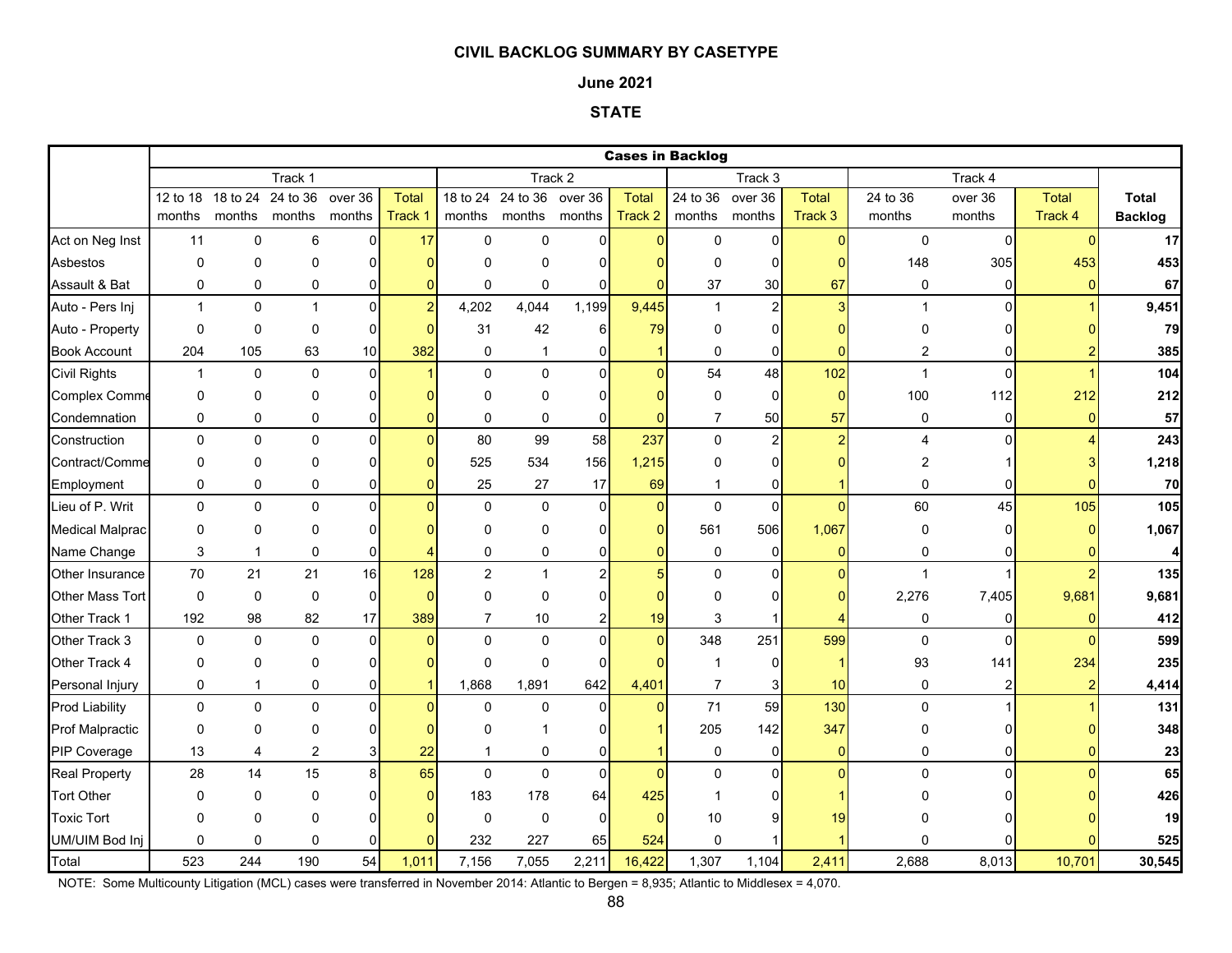# **CIVIL RESOLUTION SUMMARY BY CASETYPE JULY 2020 - JUNE 2021 STATE**

|                        | Trial        |                |                | Default<br>Summary                   |        |                |              |       |        |       |         | Percent resolved by |           |                |       |                                                   |
|------------------------|--------------|----------------|----------------|--------------------------------------|--------|----------------|--------------|-------|--------|-------|---------|---------------------|-----------|----------------|-------|---------------------------------------------------|
|                        | Jury         | Nonjury        | Total          | Judgment Settlement Judgment Dismiss |        |                |              | Other | Total  | Trial | Sum Jud | Settle              | Default J | <b>Dismiss</b> | Other | <b>Monthly Resolutions</b>                        |
| Act on Neg Inst        | $\Omega$     |                |                | 16                                   | 30     | 72             | 82           | 4     | 205    | 0%    | 8%      | 15%                 | 35%       | 40%            | 2%    | 160                                               |
| Asbestos               | 4            | 0              | 4              | 0                                    | 83     | $\mathbf{0}$   | 24           | 4     | 115    | 3%    | 0%      | 72%                 | 0%        | 21%            | 3%    | 140<br>120                                        |
| Assault & Bat          | $\mathbf 0$  | 0              | $\overline{0}$ | $\overline{2}$                       | 59     | $\overline{7}$ | 82           | 27    | 177    | 0%    | 1%      | 33%                 | 4%        | 46%            | 15%   | 100                                               |
| Auto - Pers Inj        | 83           | 5              | 88             | 115                                  | 9,820  | 119            | 12,240       | 870   | 23,252 | 0%    | 0%      | 42%                 | 1%        | 53%            | 4%    |                                                   |
| Auto - Property        | $\mathbf{0}$ | 0              | $\Omega$       | 19                                   | 221    | 229            | 429          | 14    | 912    | $0\%$ | 2%      | 24%                 | 25%       | 47%            | 2%    | 40                                                |
| <b>Book Account</b>    | 0            | 4              | 4              | 237                                  | 2,032  | 2,698          | 3,847        | 115   | 8,933  | 0%    | 3%      | 23%                 | 30%       | 43%            | 1%    |                                                   |
| <b>Civil Rights</b>    | $\pmb{0}$    | $\overline{0}$ | $\Omega$       | 10                                   | 49     | 0              | 200          | 74    | 333    | 0%    | 3%      | 15%                 | 0%        | 60%            | 22%   |                                                   |
| <b>Complex Commer</b>  | $\Omega$     |                |                | 11                                   | 79     | 12             | 138          | 41    | 282    | 0%    | 4%      | 28%                 | 4%        | 49%            | 15%   | vs,                                               |
| Condemnation           | 0            | 0              | 0              | 4                                    | 45     | $\Omega$       | 26           | 167   | 242    | 0%    | 2%      | 19%                 | 0%        | 11%            | 69%   |                                                   |
| Construction           | 0            | $\overline{2}$ | $\overline{c}$ | 9                                    | 135    | 32             | 201          | 14    | 393    | 1%    | 2%      | 34%                 | 8%        | 51%            | 4%    | 2,500                                             |
| Contract/Commer        | -1           | 22             | 23             | 262                                  | 2,079  | 1,570          | 4,371        | 326   | 8,631  | 0%    | 3%      | 24%                 | 18%       | 51%            | 4%    |                                                   |
| Employment             | 0            | $\mathbf{1}$   | $\mathbf{1}$   | 4                                    | 69     | 5              | 118          | 35    | 232    | 0%    | 2%      | 30%                 | 2%        | 51%            | 15%   | 2,000                                             |
| Lieu of P. Writ        | 0            | 32             | 32             | 11                                   | 75     | $\overline{2}$ | 233          | 51    | 404    | 8%    | 3%      | 19%                 | 0%        | 58%            | 13%   | 1,500                                             |
| <b>Medical Malprac</b> | 1            | $\mathbf 0$    |                | 9                                    | 284    | 3              | 446          | 66    | 809    | 0%    | 1%      | 35%                 | 0%        | 55%            | 8%    | 1,000                                             |
| Name Change            | $\mathbf{0}$ | 0              | 0              | 0                                    | 0      | $\mathbf{0}$   | 168          | 1,903 | 2,071  | 0%    | 0%      | 0%                  | 0%        | 8%             | 92%   | 500                                               |
| Other Insurance        | $\Omega$     | $\overline{0}$ | $\Omega$       | 16                                   | 156    | 18             | 265          | 90    | 545    | 0%    | 3%      | 29%                 | 3%        | 49%            | 17%   |                                                   |
| Other MCL              | $\Omega$     | $\Omega$       | $\Omega$       | $\mathbf{0}$                         | 451    | 0              | 1,773        | 35    | 2,259  | 0%    | 0%      | 20%                 | 0%        | 78%            | 2%    | 20108<br>20110<br>2012<br>21/02<br><b>A</b> 21/0A |
| Other Track 1          | 0            | 13             | 13             | 67                                   | 948    | 202            | 1,685        | 758   | 3,673  | 0%    | 2%      | 26%                 | 5%        | 46%            | 21%   | Settlements                                       |
| Other Track 3          | $\mathbf{1}$ | $\overline{2}$ | 3              | 27                                   | 683    | 10             | 821          | 236   | 1,780  | 0%    | 2%      | 38%                 | 1%        | 46%            | 13%   |                                                   |
| Other Track 4          | -1           |                | 2              | 13                                   | 61     | 45             | 85           | 21    | 227    | 1%    | 6%      | 27%                 | 20%       | 37%            | 9%    | 8,000                                             |
| Personal Injury        | 10           |                | 11             | 147                                  | 3,652  | 90             | 4,237        | 605   | 8,742  | 0%    | 2%      | 42%                 | 1%        | 48%            | 7%    | 7.000<br>6,000                                    |
| <b>Prod Liability</b>  | $\Omega$     | $\overline{0}$ | $\Omega$       | 4                                    | 94     | 3              | 145          | 210   | 456    | 0%    | 1%      | 21%                 | 1%        | 32%            | 46%   | 5.000                                             |
| Prof Malpractic        | $\mathbf{0}$ |                |                | 8                                    | 206    | 5              | 216          | 28    | 464    | 0%    | 2%      | 44%                 | 1%        | 47%            | 6%    | 4,000                                             |
| PIP Coverage           | $\mathbf 0$  | 0              | 0              | 3                                    | 68     | 5              | 162          | 19    | 257    | 0%    | 1%      | 26%                 | 2%        | 63%            | 7%    | 3,000                                             |
| <b>Real Property</b>   | $\mathbf 0$  | 0              | $\Omega$       | 8                                    | 59     | 17             | 186          | 40    | 310    | 0%    | 3%      | 19%                 | 5%        | 60%            | 13%   | 2,000<br>1,000                                    |
| <b>Tort Other</b>      |              | 6              | $\overline{7}$ | 48                                   | 508    | 142            | .007         | 114   | 1,826  | 0%    | 3%      | 28%                 | 8%        | 55%            | 6%    |                                                   |
| <b>Toxic Tort</b>      | $\Omega$     | O              | $\overline{0}$ | 0                                    | 3      | $\mathbf{0}$   | 4            | 5     | 12     | $0\%$ | 0%      | 25%                 | 0%        | 33%            | 42%   | 2012<br>21/02                                     |
| UM/UIM Bod Inj         | 8            | $\overline{2}$ | 10             | 10                                   | 615    | 24             | 821          | 29    | 1,509  | 1%    | 1%      | 41%                 | 2%        | 54%            | 2%    | Def Juda                                          |
| Total                  | 110          | 94             | 204            | 1,060                                | 22,564 |                | 5.310 34.012 | 5,901 | 69,051 | 0%    | 2%      | 33%                 | 8%        | 49%            | 9%    |                                                   |